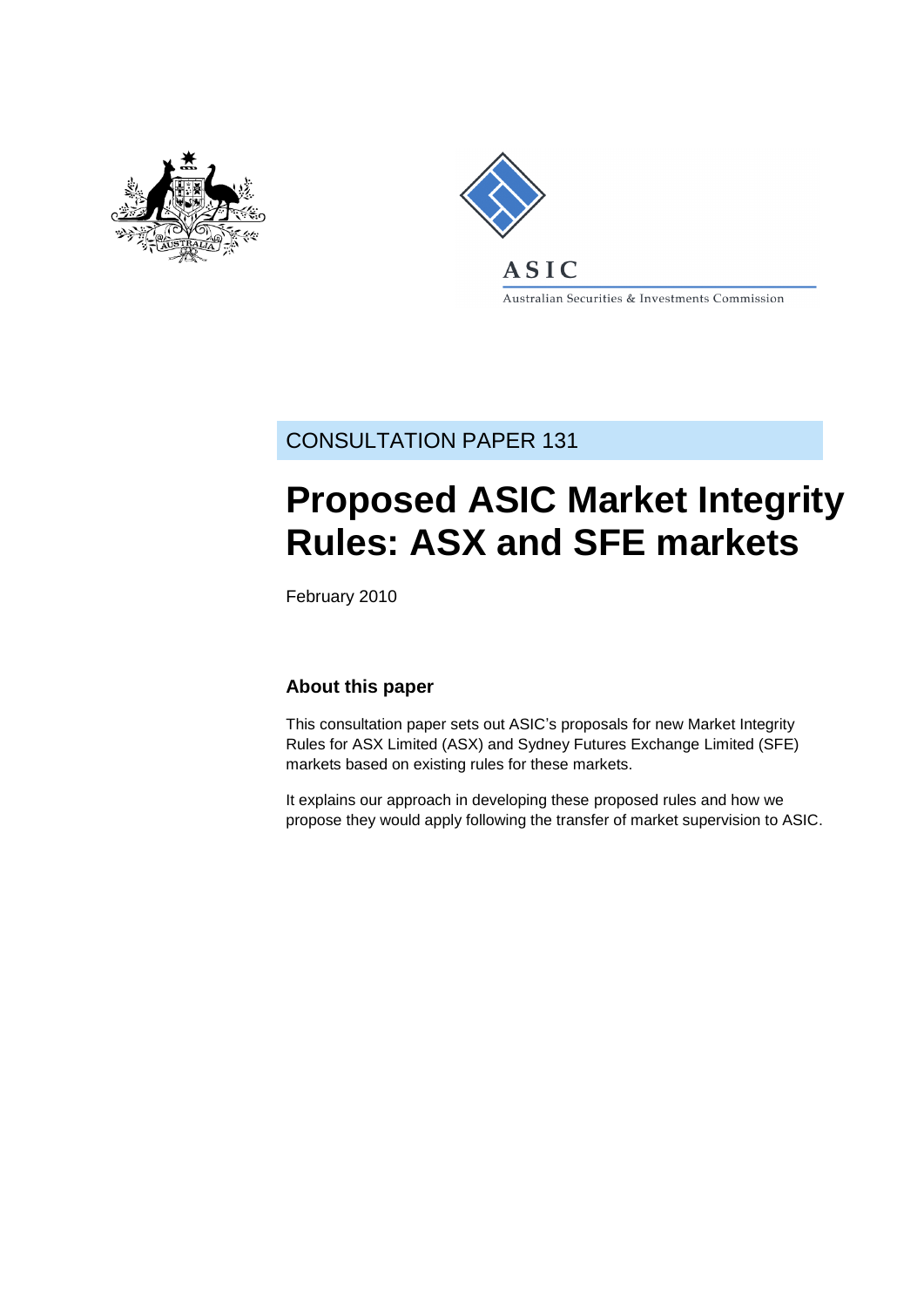### **About ASIC regulatory documents**

In administering legislation ASIC issues the following types of regulatory documents.

**Consultation papers**: seek feedback from stakeholders on matters ASIC is considering, such as proposed relief or proposed regulatory guidance.

**Regulatory guides**: give guidance to regulated entities by:

- explaining when and how ASIC will exercise specific powers under legislation (primarily the Corporations Act)
- explaining how ASIC interprets the law
- describing the principles underlying ASIC's approach
- giving practical guidance (e.g. describing the steps of a process such as applying for a licence or giving practical examples of how regulated entities may decide to meet their obligations).

**Information sheets**: provide concise guidance on a specific process or compliance issue or an overview of detailed guidance.

**Reports**: describe ASIC compliance or relief activity or the results of a research project.

### **Document history**

This paper was issued on 26 February 2010 and is based on the Corporations Act as at 26 February 2010.

### **Disclaimer**

The proposals, explanations and examples in this paper do not constitute legal advice. They are also at a preliminary stage only. Our conclusions and views may change as a result of the comments we receive or as other circumstances change.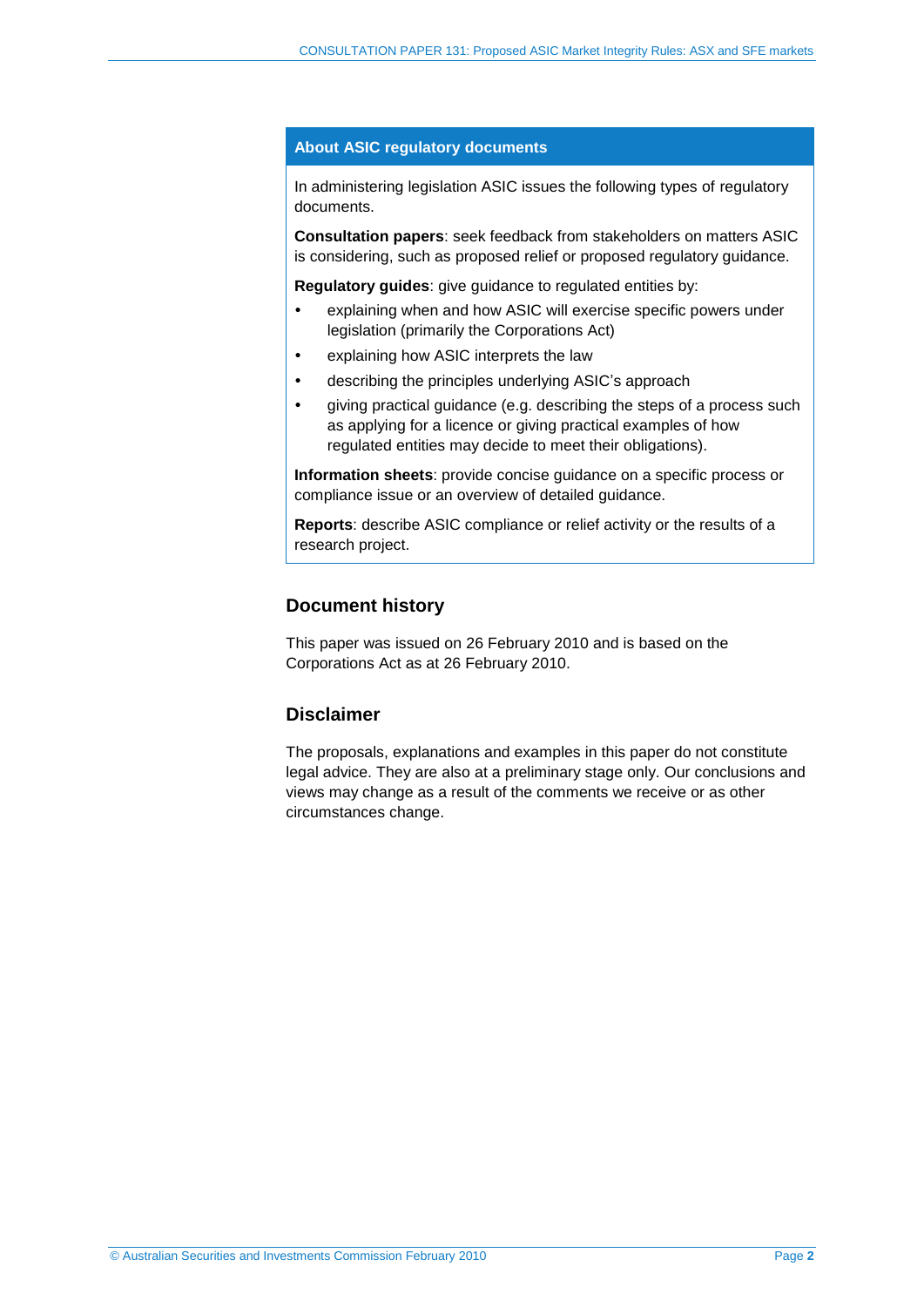## **Contents**

| A | Changes to supervision of trading on Australia's financial markets 6                                                                                                                   |  |
|---|----------------------------------------------------------------------------------------------------------------------------------------------------------------------------------------|--|
| В | Supervision of trading on Australia's financial markets 8                                                                                                                              |  |
|   |                                                                                                                                                                                        |  |
|   |                                                                                                                                                                                        |  |
| C | Our approach to developing the ASIC Market Integrity Rules                                                                                                                             |  |
|   |                                                                                                                                                                                        |  |
|   | Status of ASX and SFE guidance and procedures 14                                                                                                                                       |  |
|   | Grandfathering of existing ASX and SFE decisions and information  16                                                                                                                   |  |
| D | Proposed approach to breaches of the Market Integrity Rules17                                                                                                                          |  |
| Е |                                                                                                                                                                                        |  |
|   |                                                                                                                                                                                        |  |
|   |                                                                                                                                                                                        |  |
|   |                                                                                                                                                                                        |  |
|   |                                                                                                                                                                                        |  |
|   | Appendix 1 to CP 131: Overview of proposed supervisory<br>responsibility-current ASX Market Rules and proposed ASIC/ASX                                                                |  |
|   | Appendix 2 to CP 131: Overview of proposed supervisory<br>responsibility-current SFE Operating Rules and proposed                                                                      |  |
|   | Appendix 3 to CP 131: Detailed comparison of current ASX Market<br>Rules and proposed ASIC/ASX Market Integrity Rules A3-1<br>Appendix 4 to CP 131: Detailed comparison of current SFE |  |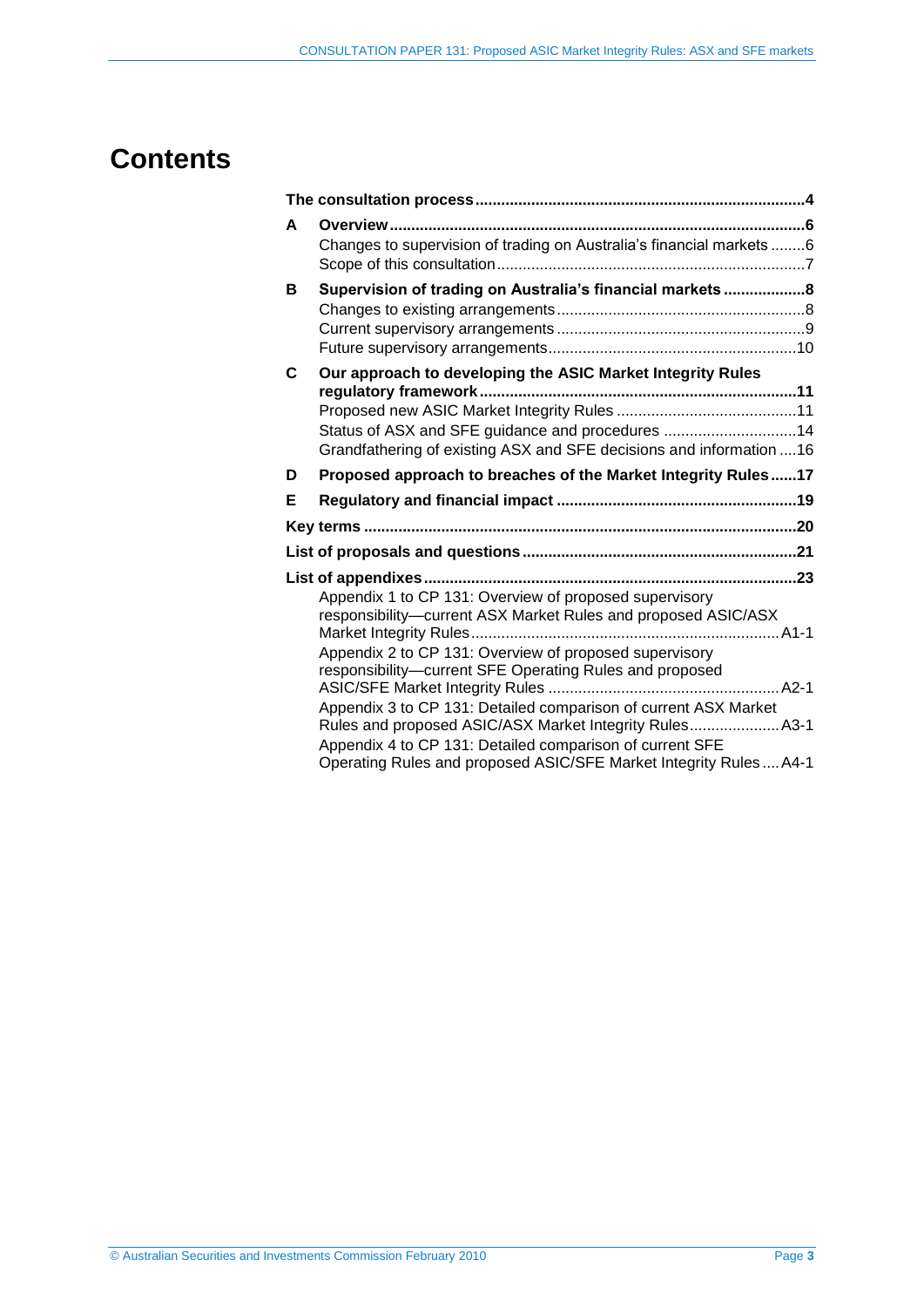## **The consultation process**

You are invited to comment on the proposals in this paper, which are only an indication of the approach we may take and are not our final policy.

As well as responding to the specific proposals and questions, we also ask you to describe any alternative approaches you think would achieve our objectives.

We are keen to fully understand and assess the financial and other impacts of our proposals and any alternative approaches. Therefore, we ask you to comment on:

- the likely compliance costs; and
- other impacts, costs and benefits.

Where possible, we are seeking both quantitative and qualitative information.

We are also keen to hear from you on any other issues you consider important in relation to the proposed new ASIC Market Integrity Rules for ASX and SFE markets.

Your comments will help us develop our policy on the ASIC Market Integrity Rules. In particular, any information about compliance costs and other impacts, costs and benefits will be taken into account if we prepare a Business Cost Calculator Report and/or a Regulation Impact Statement: see Section E Regulatory and financial impact.

### **Making a submission**

We will not treat your submission as confidential unless you specifically request that we treat the whole or part of it (such as any financial information) as confidential.

Comments should be sent by 26 March 2010 to:

Tania Manning Analyst Exchange Market Operators Australian Securities and Investments Commission GPO Box 9827 Sydney NSW 2001 facsimile: (02) 9911 2414 email: Tania.Manning@asic.gov.au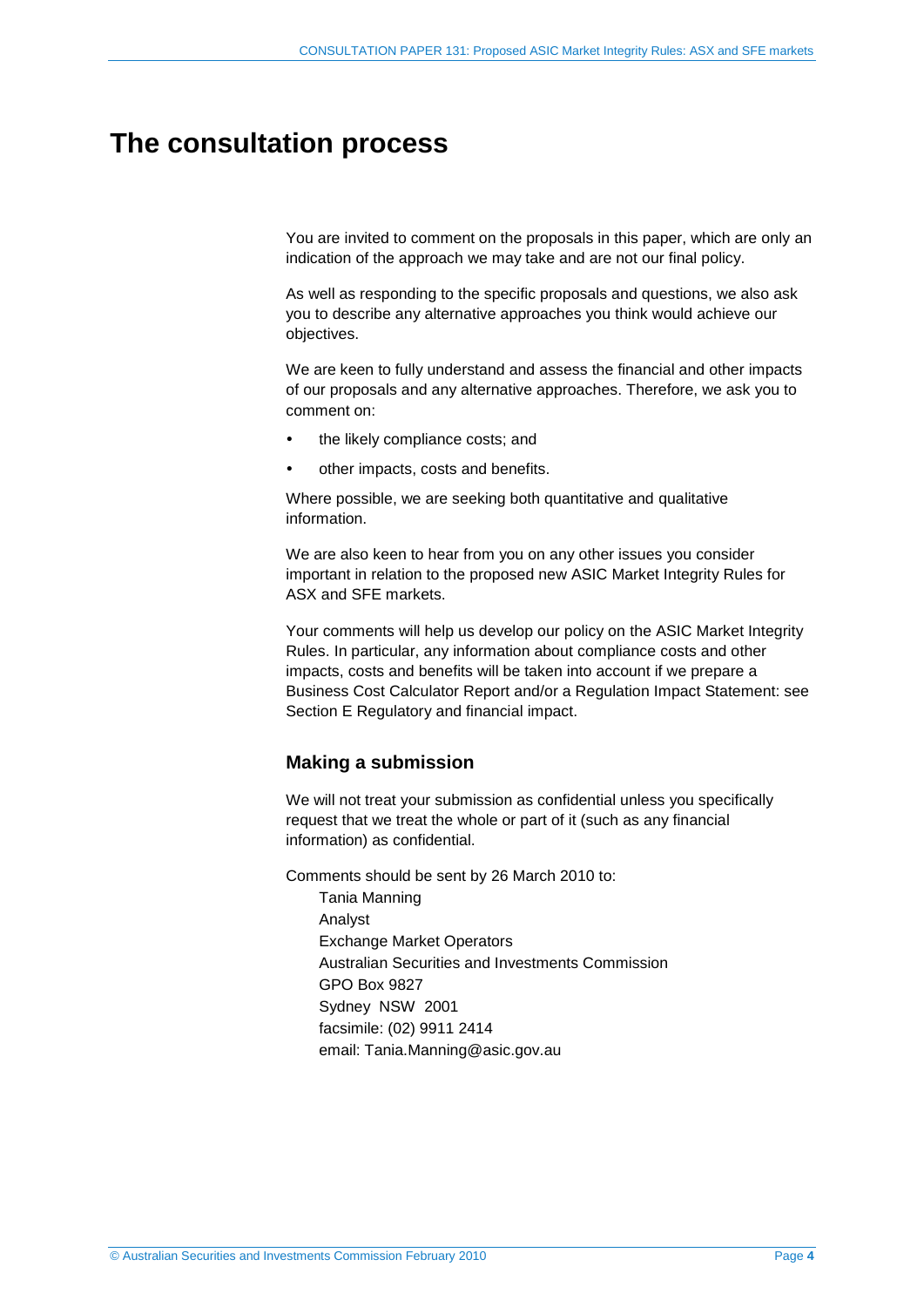### **What will happen next?**

| Stage 1 | 26 February 2010                                                                                                       | ASIC consultation paper released          |
|---------|------------------------------------------------------------------------------------------------------------------------|-------------------------------------------|
| Stage 2 | 26 March 2010                                                                                                          | Comments due on the<br>consultation paper |
|         |                                                                                                                        | Drafting of Market Integrity Rules        |
| Stage 3 | Before the commencement of<br>the new market supervision<br>function as contemplated by<br>the Bill.                   | Market Integrity Rules finalised          |
|         | The Australian Government<br>has stated an aim to<br>commence as early as<br>possible in the third quarter of<br>2010. |                                           |

Finalisation of ASIC's proposed Market Integrity Rules is subject to the enactment of the Corporations Amendment (Financial Market Supervision) Bill 2009 and to the final content of the legislation and related regulations.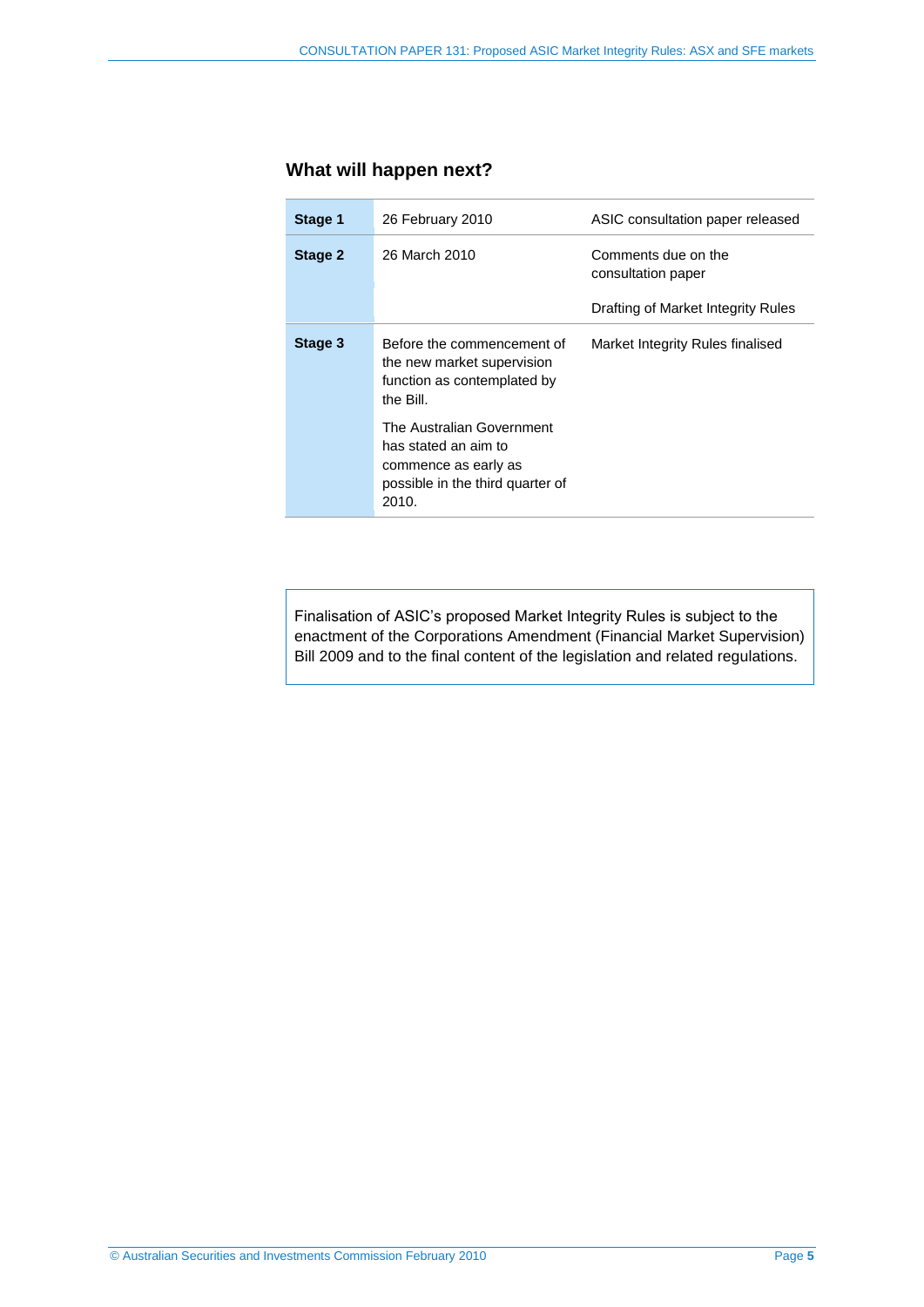## **A Overview**

### **Key points**

The Australian Government has decided to change the way supervision of trading on Australia's financial markets occurs by enabling ASIC to supervise real-time trading on Australia's domestic licensed markets.

ASIC proposes to:

- implement a new Market Integrity Rule framework modelled on existing rules; and
- establish a markets disciplinary regime which will be as similar in approach to the ASX Disciplinary Tribunal as possible with penalties consistent with the current approach.

The proposed rules will generally be the same as the existing rules with clear delineation of supervisory responsibility between ASIC and ASX or SFE. So while we propose that the responsibility of supervising particular rules will change, we do not propose to change the substance of the rule itself.

### **Changes to supervision of trading on Australia's financial markets**

- 1 On 24 August 2009, the Australian Government announced that ASIC would take over the supervision of real-time trading on Australia's domestic licensed markets.
- 2 As contemplated by the Corporations Amendment (Financial Market Supervision) Bill 2009 (Bill), ASIC proposes to make Market Integrity Rules which it will be responsible for supervising from the date of transfer of supervision.
- 3 In general, ASIC's proposed Market Integrity Rules for ASX and SFE are modelled on a subset of the existing ASX Market Rules and SFE Operating Rules. The Market Integrity Rules aim to:
	- (a) promote market integrity; and
	- (b) protect investors.
- 4 ASX and SFE will continue to make and supervise operational rules for their markets and ASX will continue to make and supervise its listing rules (including continuous disclosure).
- 5 In general at this stage we do not propose to change what market participants must comply with, and how they must comply with the rules from Day 1. While the responsibility of supervising a particular rule may change, we do not propose to change the substance of the regulatory regime.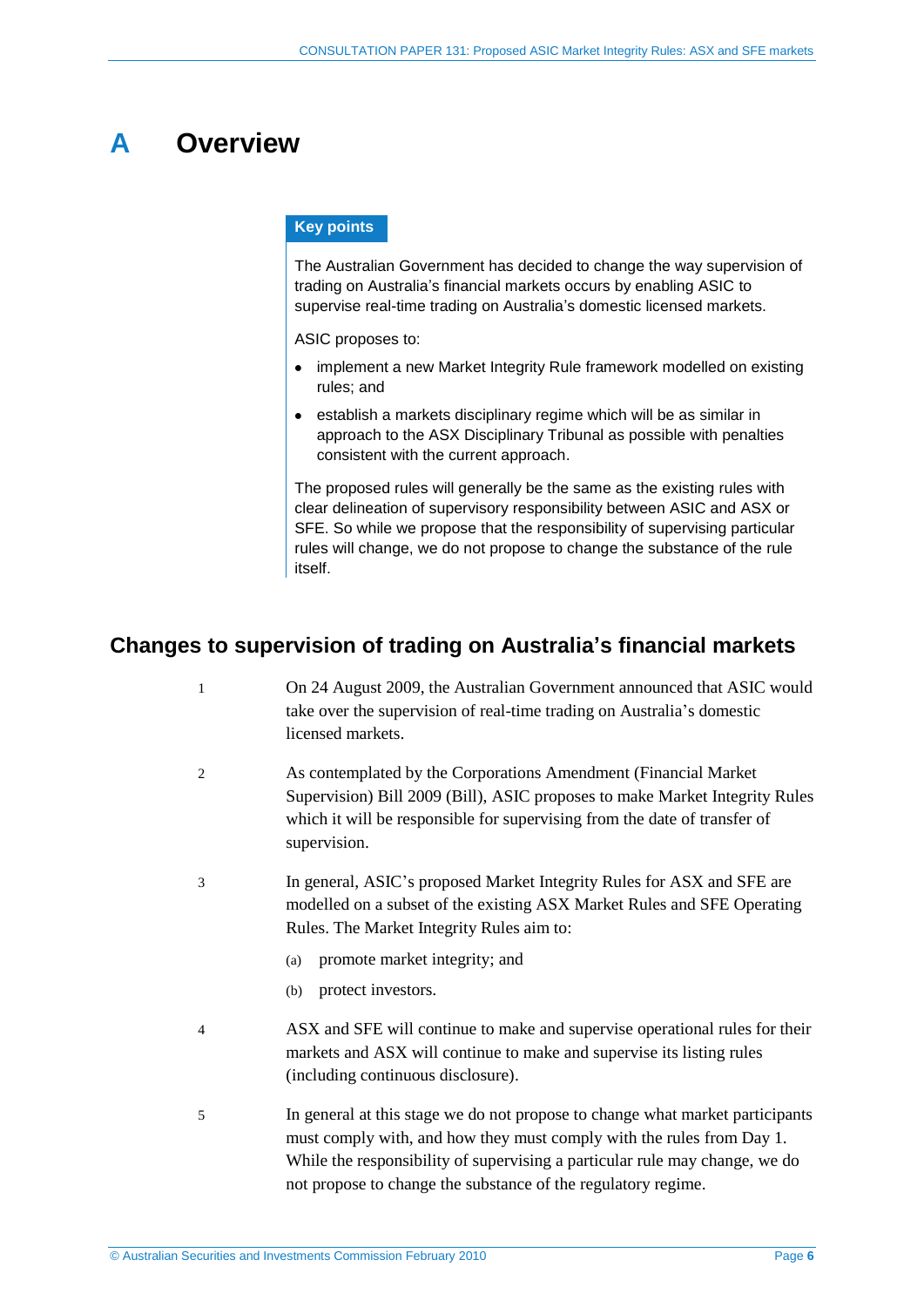- 6 We aim to have a markets disciplinary regime in place from the time of transfer on Day 1 which is as similar to the current ASX regime as possible. ASIC will review the rules further in the usual course after the markets disciplinary regime is implemented and will consult on any further proposed changes under consideration.
	- 7 The Bill proposes no change to current arrangements for supervision and enforcement of clearing and settlement rules.

## **Scope of this consultation**

- 8 This consultation covers the proposed ASIC Market Integrity Rules for ASX and SFE markets only. We are separately considering Market Integrity Rules that will apply to the other domestic Australian market licence holders and will advise on our approach in due course.
- 9 This paper does not cover the transitional and process issues related to the transfer of supervision. These will be dealt with separately.
- 10 The disciplinary process and related guides will be contained in separate ASIC publications.
- 11 At a later time, we also intend to conduct a harmonisation exercise so that only one set of ASIC Market Integrity Rules applies to all like markets. This harmonisation exercise will be the subject of further consultation.
- 12 These Market Integrity Rules do not anticipate competition for market services. New rules will be developed and consulted on if competition is to occur. Similarly, these rules do not contemplate a wider scope of topics which are currently the subject of international consideration (e.g. the issues raised in Securities Exchange Commission's recent *Concept Release on Equity Market Structure* relating to financial markets in the United States).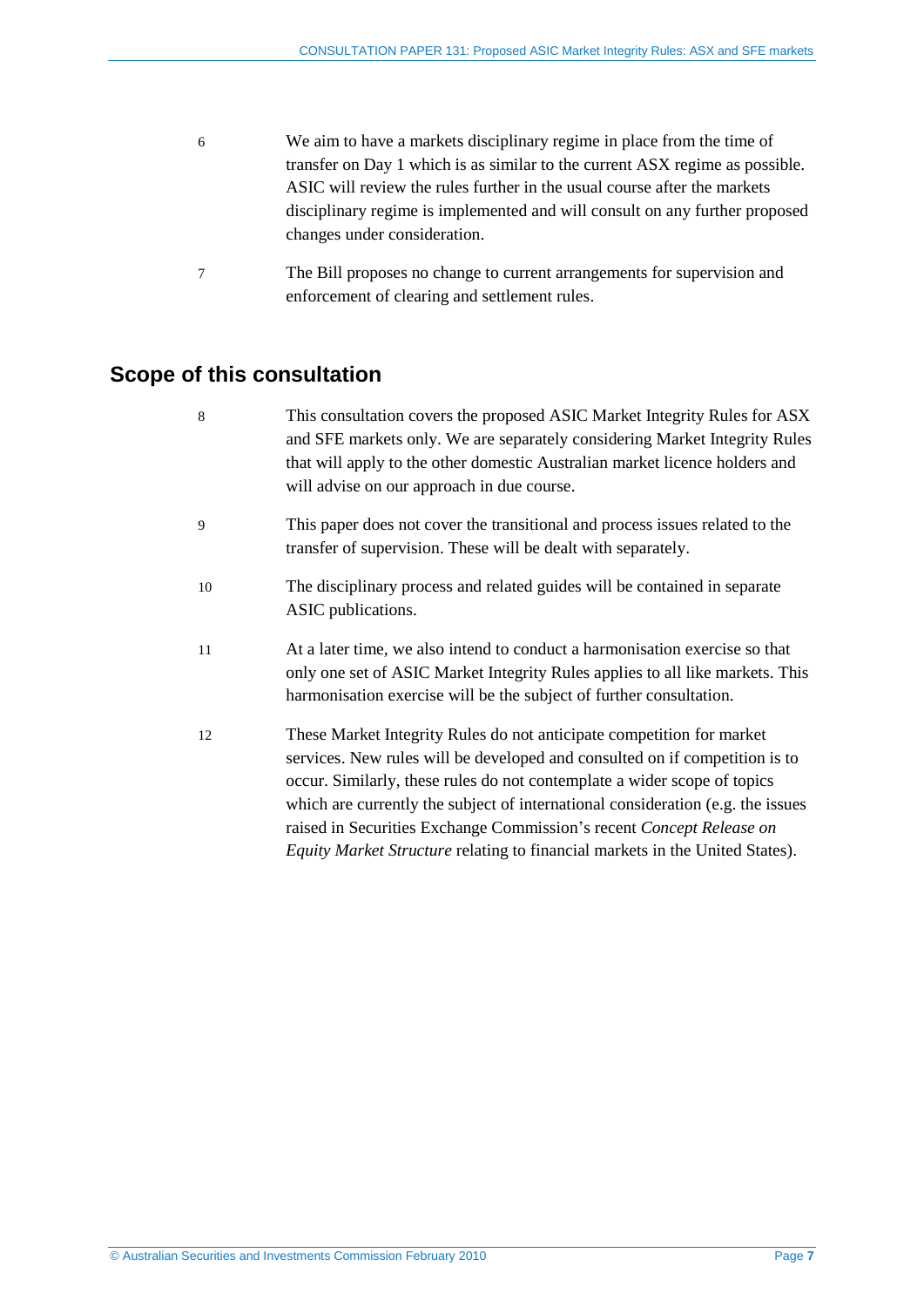## **B Supervision of trading on Australia's financial markets**

### **Key points**

The Australian Government has decided to change the way supervision of trading on Australia's financial markets occurs by enabling ASIC to supervise real-time trading on Australia's domestic licensed markets.

ASIC proposes Market Integrity Rules which are modelled on existing rules.

This consultation paper covers proposed new ASIC Market Integrity Rules for ASX and SFE markets only. We are separately considering Market Integrity Rules that will apply to other domestic Australian market licence holders and will advise on our approach in due course.

### **Changes to existing arrangements**

13 On 24 August 2009, the Australian Government decided to have ASIC supervise real-time trading on Australia's domestic licensed markets. This change will mean that ASIC is responsible for supervising trading activities by market participants that take place on a licensed financial market, and for supervising the conduct of persons in relation to domestic licensed financial markets. Market operators, such as ASX, will retain responsibility for monitoring and enforcing compliance with the remaining operating rules including listing rules for entities listed on their exchange.

- 14 Proposed amendments to the *Corporations Act 2001* (Corporations Act) that were needed to give effect to the change were the subject of consultation in Treasury's exposure draft and consultation paper *Reforms to the supervision of Australia's financial markets* issued in December 2009. 1
- 15 Legislation was introduced into Parliament on 10 February 2010 to give effect to this change. The legislation creates a structure, through amendments to the Corporations Act that authorises ASIC to make rules that deal with activities or conduct of domestic licensed markets and of persons in relation to licensed markets and in relation to financial products traded on a licensed market.
- 16 Market operators of, and participants in, domestic licensed markets must comply with the Market Integrity Rules. These rules are subject to approval by the Minister. ASIC will supervise compliance with its Market Integrity Rules.

l

<sup>&</sup>lt;sup>1</sup> http://www.treasury.gov.au/contentitem.asp?NavId=037&ContentID=1673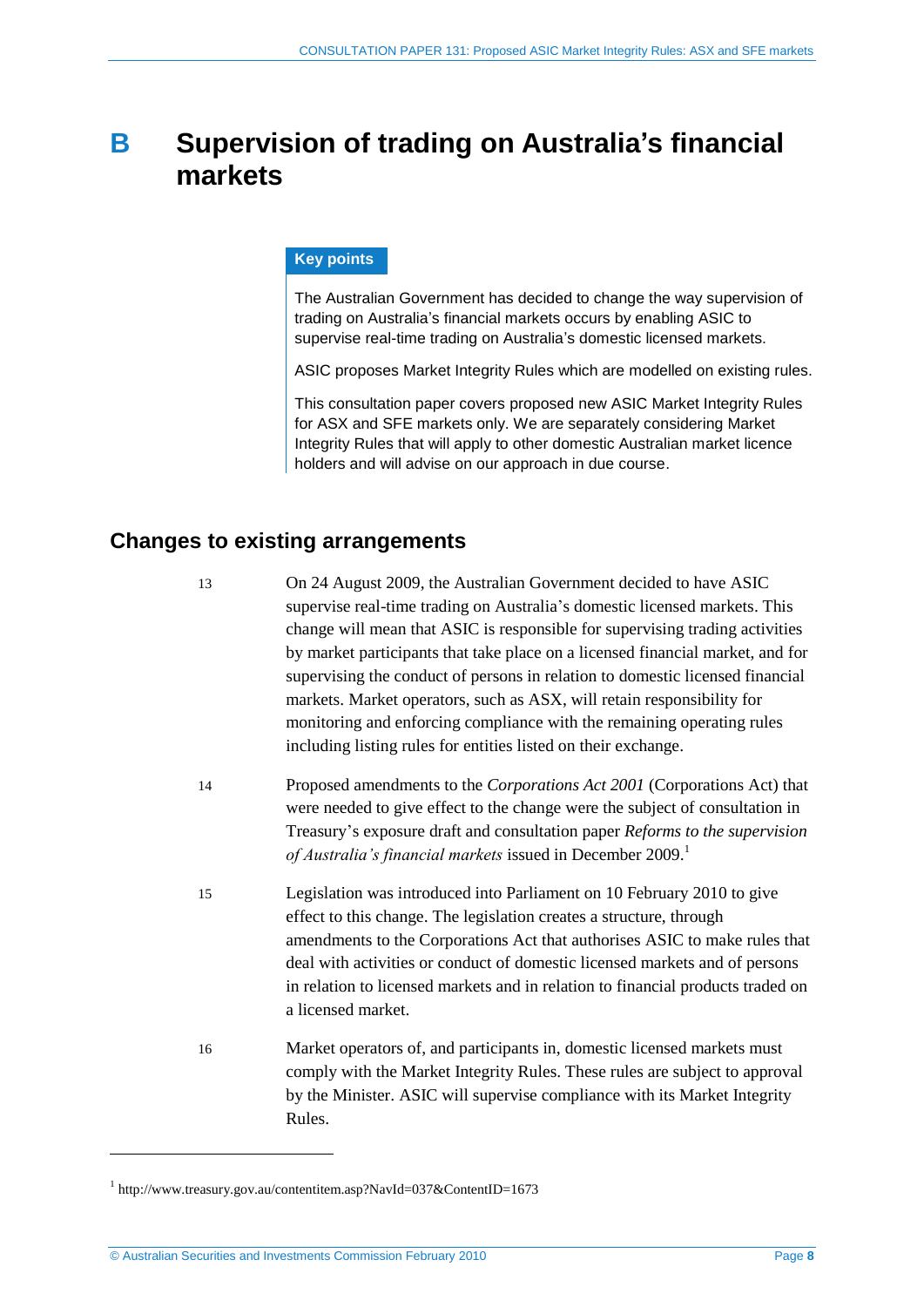| 17 | We will have regard to any regulations that are made and review these<br>proposed Market Integrity Rules if required.           |
|----|---------------------------------------------------------------------------------------------------------------------------------|
| 18 | The Australian Government intends that ASIC begins to perform its market<br>supervisory functions in the third quarter of 2010. |
| 19 | ASX and SFE will continue to make operational rules for their markets and<br>ASX will continue to make listing rules.           |

### **Current supervisory arrangements**

- 20 At present, Australia is operating under a framework where financial market operators such as ASX are responsible for the supervision of market participants and listed entities, while ASIC is responsible for ensuring that the market operator meets its statutory obligations as a market licensee.
- 21 Under the existing legislative framework, ASX, for example, is the 'frontline' regulator of participants' conduct in relation to its market and both ASX and ASIC have separate and complementary roles in the supervision of the market and of market participants. ASIC also supervises ASX.
- 22 In real-time both ASX and ASIC identify suspicious conduct that may impact on ASX's market and which may constitute a breach of the listing rules, market rules or Corporations Act. ASX and ASIC also investigate suspicious behaviour and pursue enforcement action.
- 23 In practice ASX and ASIC cooperate extensively in the detection and investigation of potential breaches. These breaches might include market manipulation matters which are prohibited under both the market rules and the Corporations Act. Under the Corporations Act, ASX is required to notify ASIC of any actual or suspected significant breach of its operating rules or the Corporations Act.
- 24 To support these arrangements, ASIC and the ASX group have a Memorandum of Understanding (MOU) that notes their complementary roles.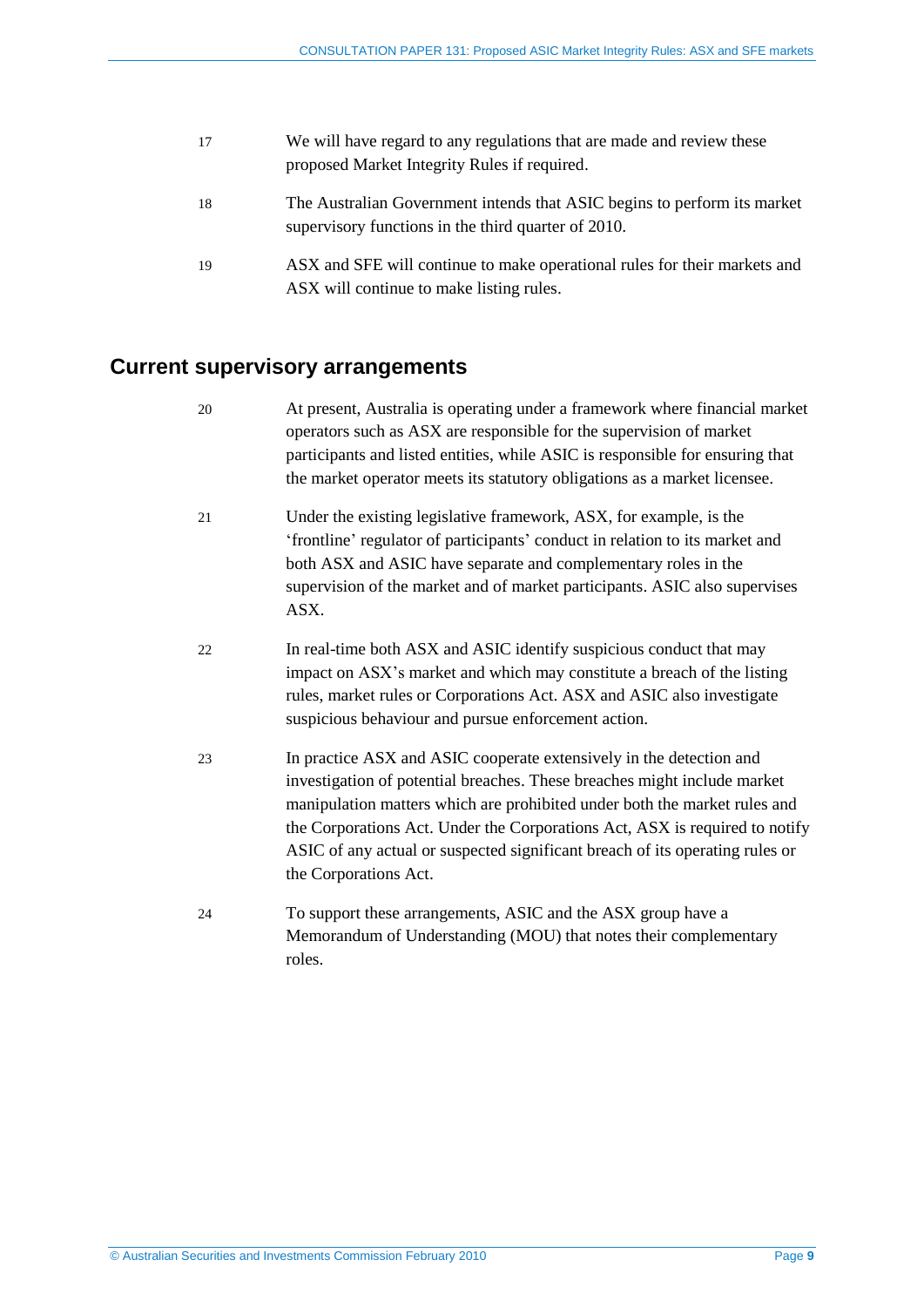### **Future supervisory arrangements**

- 25 Under the proposed new arrangements, the ASX group of market and clearing and settlement licensees will retain:
	- (a) monitoring of ASX listing rules including compliance with the continuous disclosure obligations;
	- (b) admission of new participants;
	- (c) trading operations; and
	- (d) the supervision of clearing and settlement participants.
- 26 The proposed new ASIC Market Integrity Rules enable us to perform the new function of supervising real-time trading on Australia's domestic licensed markets (including conduct of market participants).
- 27 Our approach to creating the proposed ASIC Market Integrity Rules is outlined in Section C.
- 28 The change to the supervisory arrangements results in a need for ASIC to revise existing MOUs that are in place with the ASX group to take into account the transfer of supervision. We are working with ASX and SFE to revise the MOU and develop relevant protocols which will be designed to ensure sharing of information and efficient supervision and, in particular, to facilitate the transition.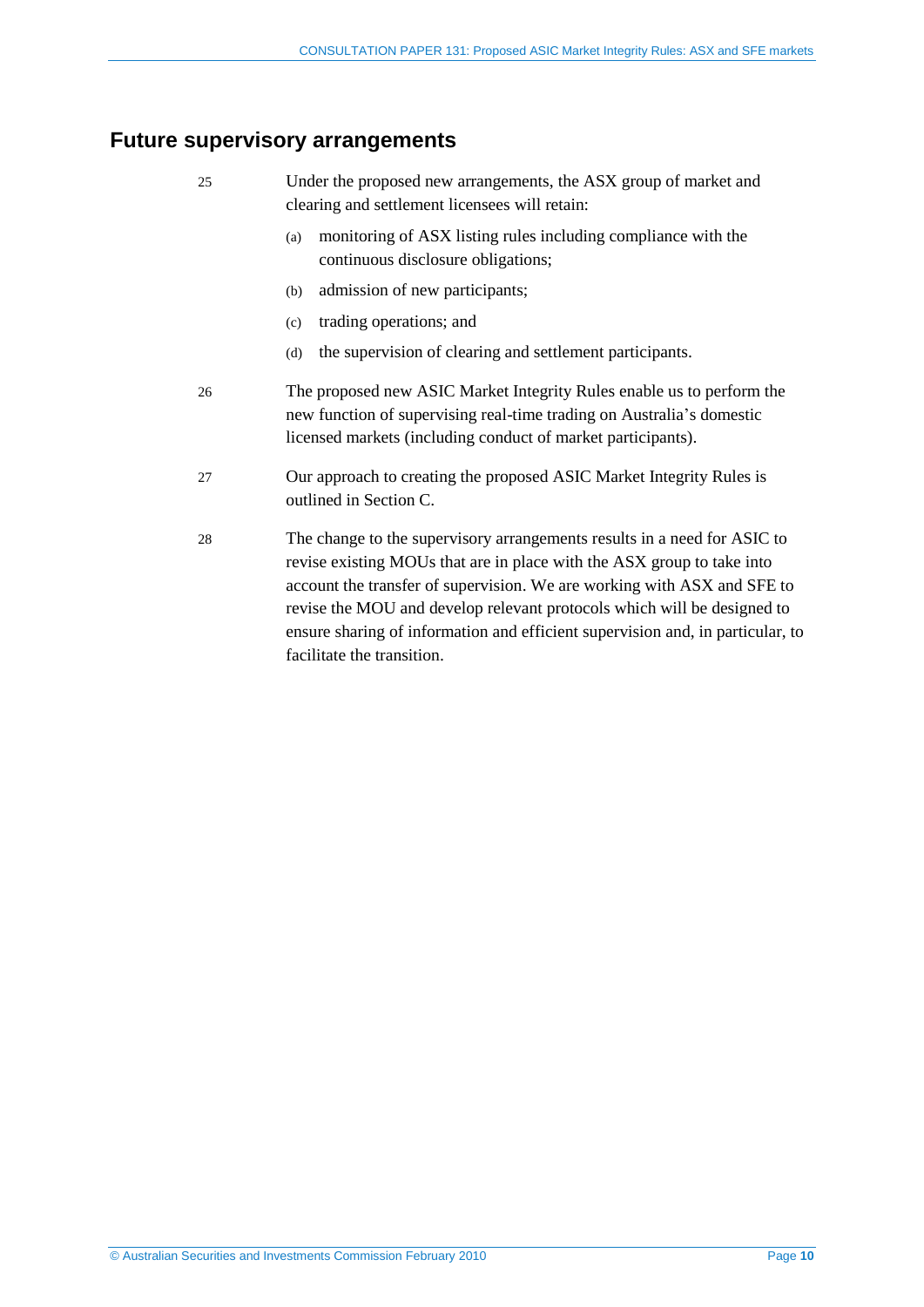## **C Our approach to developing the ASIC Market Integrity Rules regulatory framework**

### **Key points**

We propose to create new ASIC Market Integrity Rules for ASX and SFE markets which will be supervised by ASIC. The proposed Market Integrity Rules will:

- replicate existing provisions in the current ASX Market Rules and SFE Operating Rules as far as possible and necessary, and
- take effect from the date of transfer of supervision.

We propose that all associated existing guidance and procedural material issued by ASX and SFE (e.g. guidance notes, procedures and appendices to procedures, determinations and practice notes) related to rules that are proposed to be part of the ASIC Market Integrity Rules will form part of the ASIC regulatory framework.

We intend to carry across to ASIC relevant existing decisions by ASX or SFE and information held by ASX or SFE relevant to the supervision of the rules for which we will have responsibility from the date of transfer of supervision.

### **Proposed new ASIC Market Integrity Rules**

- 29 We propose to create new ASIC Market Integrity Rules for ASX and SFE markets for the functions contemplated by the transfer of real-time supervision for Australian markets.
- 30 To create the new ASIC Market Integrity Rules, we have reviewed the existing ASX Market Rules and SFE Operating Rules and identified subject areas which will fall within ASIC's new supervisory remit. We propose that the remaining subject areas will continue to be the supervisory responsibility of ASX and SFE. As a result, we have proposed a division of supervisory responsibility for existing ASX Market Rules and SFE Operating Rules. This proposal is summarised in Appendixes 1 and 2.
- 31 Appendixes 3 and 4 show the extent of proposed redrafting with marked-up changes indicating where we propose to deviate from the existing rules. The existing ASX Market Rules or SFE Operating Rules are shown on the left, while the proposed new ASIC Market Integrity Rules are shown on the right.
- 32 The proposed rules would apply from the date of transfer of supervision. Our aim has been to maintain status quo as much as possible on Day 1, while transferring the supervisory responsibility for certain subject areas from the market operator to ASIC.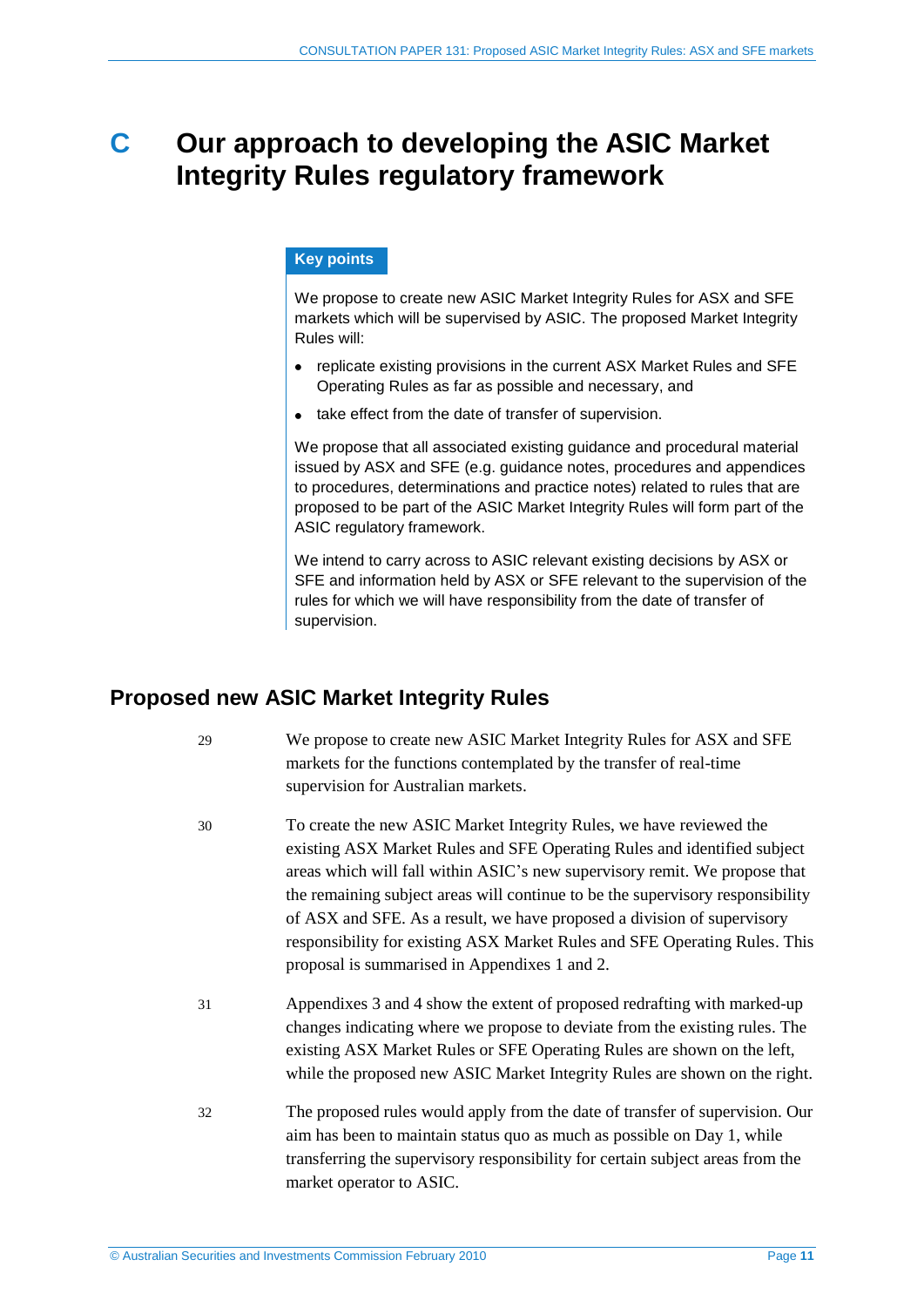### **Guiding principles**

| 33 | In considering the appropriate division of supervisory responsibility, we took |
|----|--------------------------------------------------------------------------------|
|    | the view that, in general:                                                     |

- (a) existing operational/mechanical style rules, including the core operational functioning of the market, should be the responsibility of the market operator;
- (b) admission of participants should be the responsibility of the market operator;
- (c) rules relating to market integrity should be the responsibility of ASIC;
- (d) rules that assist the real-time monitoring of trading for protecting market conduct should be the responsibility of ASIC; and
- (e) rules relating to general participant conduct, including participant conduct with clients, should be the responsibility of ASIC.
- 34 We note that there are a small number of rules where, due to the nature of the rule, we consider it appropriate for ASX or SFE and ASIC to have some element of supervisory responsibility. These rules are identified in Appendixes 1 and 2.
- 35 We have based our proposal on the ASX Market Rules and SFE Operating Rules in effect at the date of the publication of this consultation paper.

### **Minimal redrafting of existing rules**

- 36 For those ASX Market Rules and SFE Operating Rules which we propose will be supervised by ASIC, we have intentionally tried to maintain the existing drafting of rules and retain current concepts. This is to ensure market certainty and minimise impact on participants. We have made minimal amendments to ensure the proposed Market Integrity Rules are drafted in a way that reflects ASIC supervision rather than ASX or SFE supervision.
- 37 We have focused on using the provisions that are contained in existing ASX Market Rules and SFE Operating Rules, rather than creating new rules.
- 38 We also propose to reorder the arrangement of the Market Integrity Rules so that they are contained within the following proposed chapters.

|  |  | Table 1: Proposed chapters for new ASIC Market Integrity Rules |  |
|--|--|----------------------------------------------------------------|--|
|--|--|----------------------------------------------------------------|--|

| <b>ASIC/ASX Market Integrity Rules</b>                                  | <b>ASIC/SFE Market Integrity Rules</b> |
|-------------------------------------------------------------------------|----------------------------------------|
| Ch 1: Introduction                                                      | Ch 1: Introduction                     |
| Ch 2: Participants and representatives                                  | Ch 2: The participants                 |
| Ch 3: Client relationships                                              | Ch 3: Trading principles               |
| Ch 4: Record keeping                                                    |                                        |
| Ch 5: Trading                                                           |                                        |
| Ch 6: Regulatory information requirements<br>applicable to participants |                                        |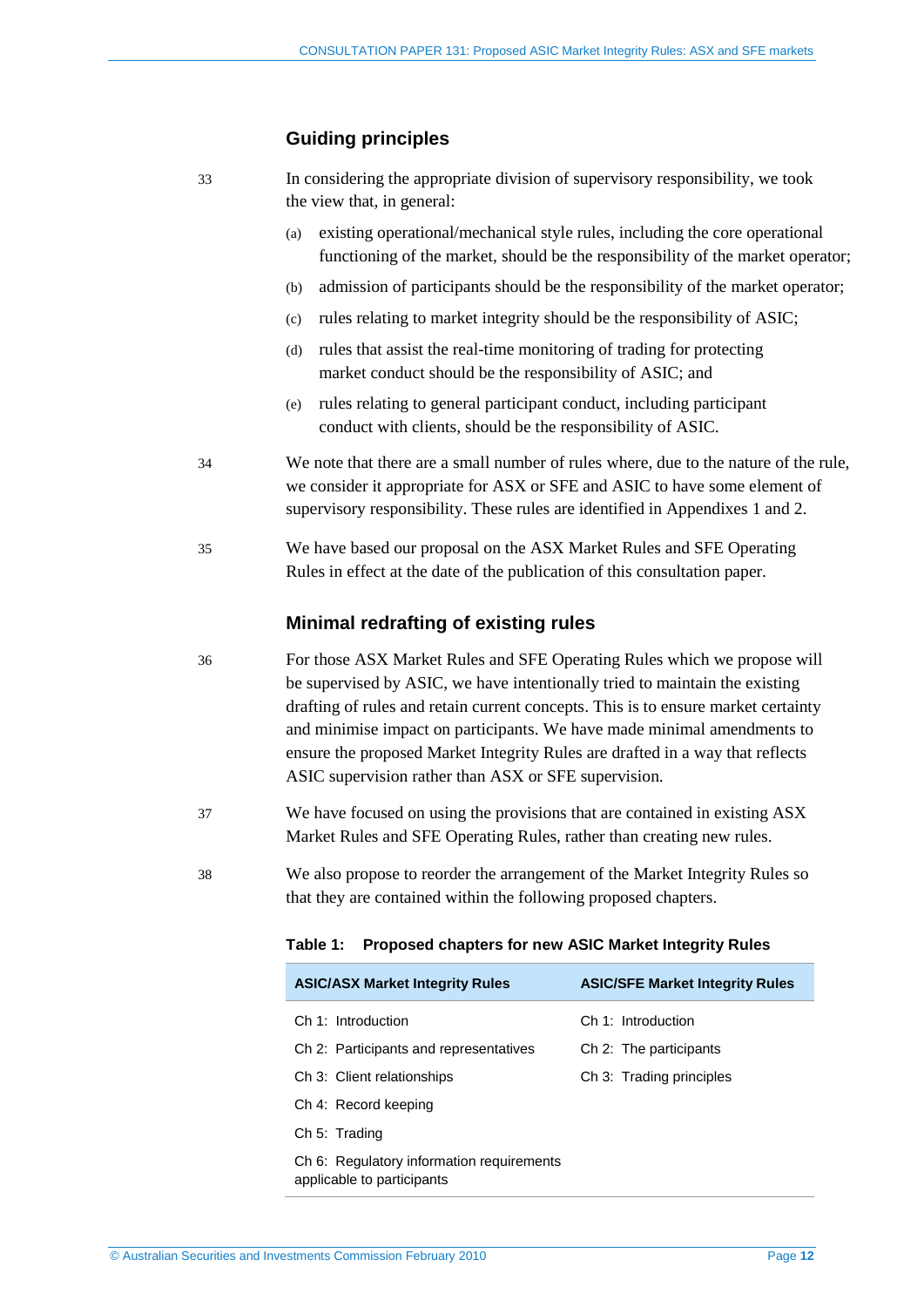### **Further redrafting**

39 We have sought to minimise duplication with existing framework requirements in the Corporations Act. For example, where there is an existing provision under the Corporations Act or *Acts Interpretation Act 1901*, we have not replicated it in the proposed Market Integrity Rules. However, there are a set of rules which we acknowledge still contain some overlap with the Corporations Act (e.g. reporting, client money and confirmation). We are giving further consideration as to whether any part or all of these rules are necessary in the Market Integrity Rules.

### **Automated Order Processing**

40 Automated Order Processing is an important area for ASX or SFE and ASIC to have supervisory responsibility. We have proposed a division of responsibility whereby:

- (a) ASIC will be responsible for rules regarding filters, appropriateness, conduct and infrastructure;
- (b) ASX or SFE will be responsible for rules in relation to operations, including logistics and connectivity.

41 The proposed Market Integrity Rules envisage that we will work closely with ASX or SFE to supervise Automated Order Processing and we see this is an area where a protocol for supervision will be developed. We intend to give greater clarity to stakeholders about how the supervision of the various elements of Automated Order Processing will work in practice, including how system failures resulting in a rule breach should be notified and how such breaches will be dealt with.

### **Retail client advisor accreditation for ASX derivatives**

- 42 Under the proposed new framework, ASIC will assume supervisory responsibility for the accreditation of retail client advisors for ASX derivatives. We intend to retain the existing ASX obligations that retail client advisors for ASX derivatives will need to be accredited. We may engage a contractor to perform some of the functions associated with accreditation for this purpose.
- 43 We note that there will be a need for transitional arrangements, including the grandfathering of existing accreditations and courses, to deal with this transfer of supervisory responsibility. We intend to provide further information about the transition in due course.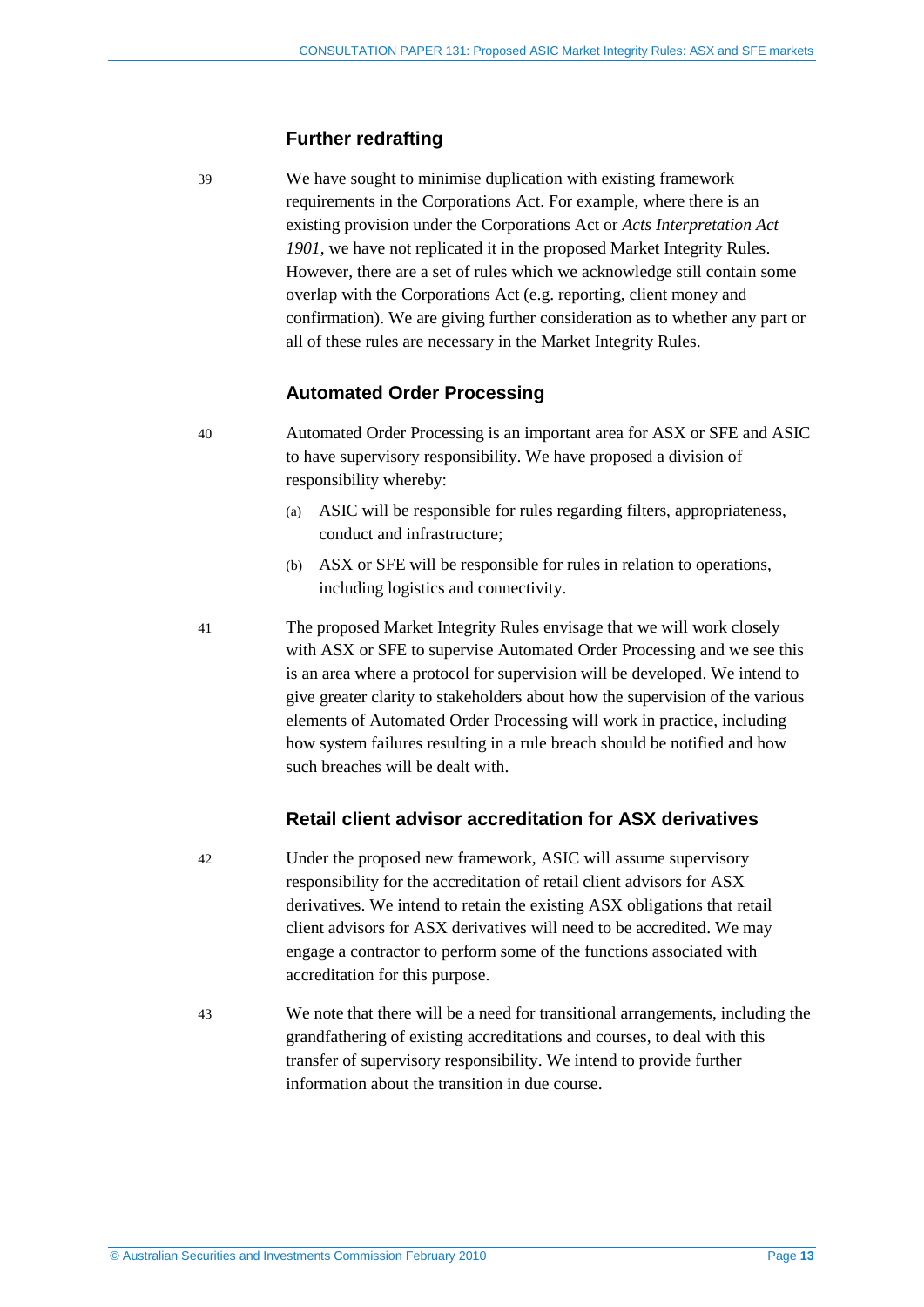### **Proposal**

- **C1** We propose to adopt:
	- (a) the proposed division of supervisory responsibility for existing ASX Market Rules in Appendix 1 and the proposed ASIC/ASX Market Integrity Rules in Appendix 3;
	- (b) the proposed division of supervisory responsibility for existing SFE Operating Rules in Appendix 2 and the proposed ASIC/SFE Market Integrity Rules in Appendix 4.

### *Your feedback*

- C1Q1 Do you agree with the approach we have taken in creating a set of ASIC Market Integrity Rules for ASX and SFE markets to take effect from date of transfer of supervision? If not, please provide an explanation.
- C1Q2 Are there any practical implications of dividing responsibility for existing ASX Market Rules and SFE Operating Rules in this manner?
- C1Q3 Are there any existing ASX Market Rules or SFE Operating Rules which you consider should or should not form part of the ASIC/ASX Market Integrity Rules or ASIC/SFE Market Integrity Rules?
- C1Q4 Do you have any technical comments on the proposed ASIC/ASX Market Integrity Rules in Appendix 3 or proposed ASIC/SFE Market Integrity Rules in Appendix 4?

### **Status of ASX and SFE guidance and procedures**

| 44 | The ASX Market Rules currently operate in conjunction with a set of<br>associated materials (guidance notes, procedures and appendices to<br>procedures). Similarly, at present the SFE Operating Rules currently operate<br>in conjunction with procedures, determinations and practice notes.                                                                |
|----|----------------------------------------------------------------------------------------------------------------------------------------------------------------------------------------------------------------------------------------------------------------------------------------------------------------------------------------------------------------|
| 45 | The current procedures, appendices to procedures, guidance notes and<br>determinations which are relevant to the rules for which we will have<br>supervisory responsibility are listed in Appendixes 3 and 4 (at the end of each<br>proposed chapter for ASIC/ASX Market Integrity Rules and after each relevant<br>rule for ASIC/SFE Market Integrity Rules). |
| 46 | We are considering the form these associated materials should take in the<br>ASIC regulatory framework for greatest clarity, efficiency and accessibility<br>(e.g. how the material would be best presented in the form of either an ASIC<br>regulatory guide, information sheet or form).                                                                     |
| 47 | We are also in the process of determining whether there is any content in<br>existing material which is of a substantive nature and needs to form part of<br>an ASIC Market Integrity Rule rather than remain in associated material.                                                                                                                          |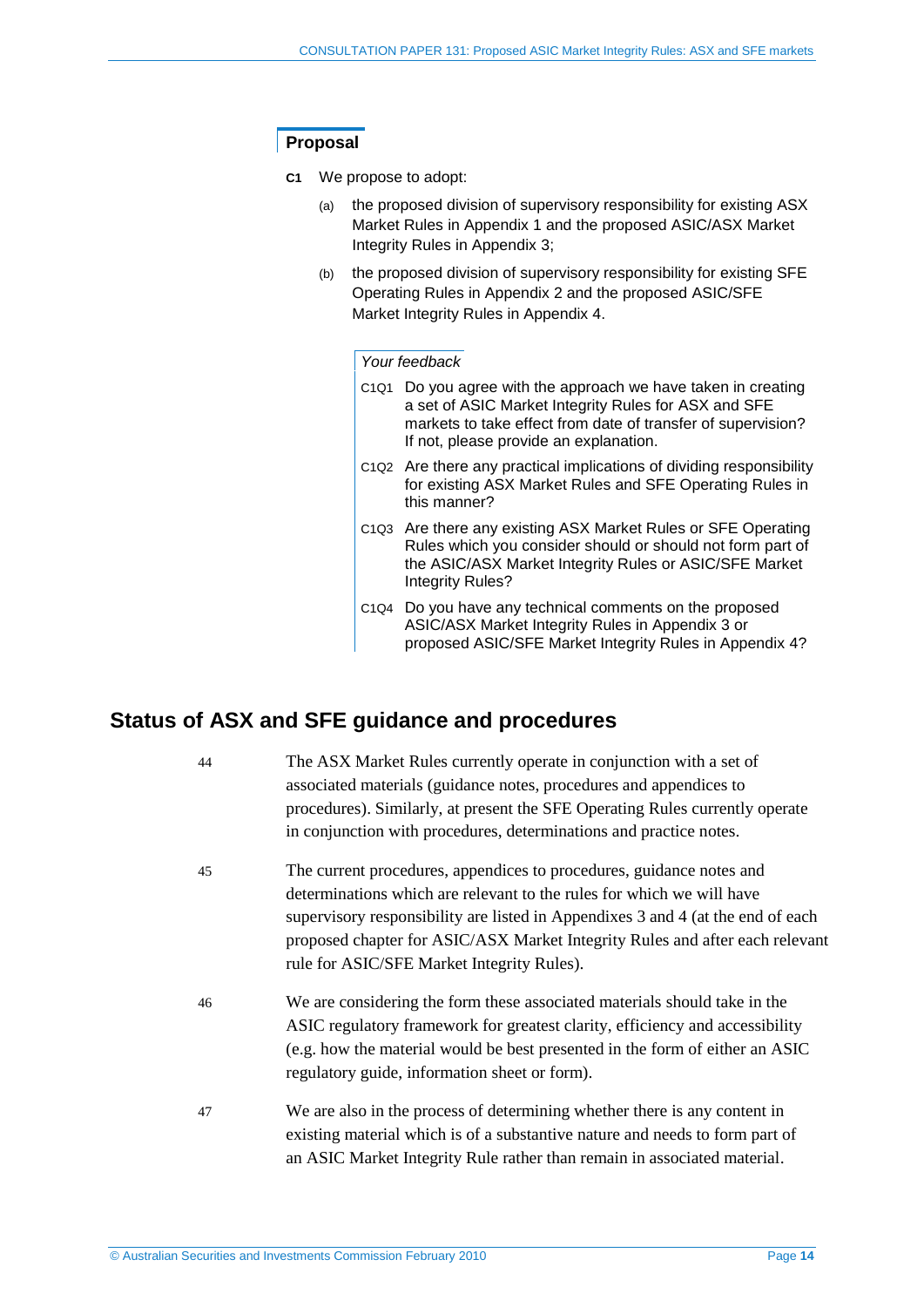- 48 While the form of the content of existing associated material may change, we do not currently intend to change the substance of that material and the obligations imposed on participants by that material.
- 49 However, our policy position on topics which are the subject of guidance notes may change over time in light of changes in the market and as a result of broader ASIC reviews. We expect to consult on proposed changes to policy issues at the relevant time.

### **Proposal**

- **C2** For the purpose of this consultation, we propose:
	- (a) to interpret the ASIC/ASX Market Integrity Rules consistent with existing ASX Guidance Notes (unless explicitly stated otherwise);

Note: We expect to create new ASIC regulatory guides which we anticipate will be similar to existing ASX Guidance Notes.

(b) that existing ASX procedures and appendices to procedures that relate to proposed ASIC rules will form part of the ASIC/ASX Market Integrity Rule regulatory framework;

Note: We expect to create new ASIC regulatory guides, information sheets and forms which cover the content in those procedures and appendices to procedures. In some instances, the content of existing procedures will be incorporated into the ASIC/ASX Market Integrity Rules.

(c) that SFE procedures, determinations and practice notes form part of the ASIC/SFE Market Integrity Rule regulatory framework.

Note: We expect to review the procedures for their incorporation into the ASIC/SFE Market Integrity Rules.

### *Your feedback*

- C2Q1 Do you think our list of related material in Appendixes 3 and 4 is complete? If not, please indicate other existing related material that should also be incorporated into the ASIC/ASX or ASIC/SFE Market Integrity Rules framework.
- C2Q2 Do you have any practical comments that should guide us on how we approach our publications, including what if any current ASX procedures content should be in the ASIC/ASX Market Integrity Rules?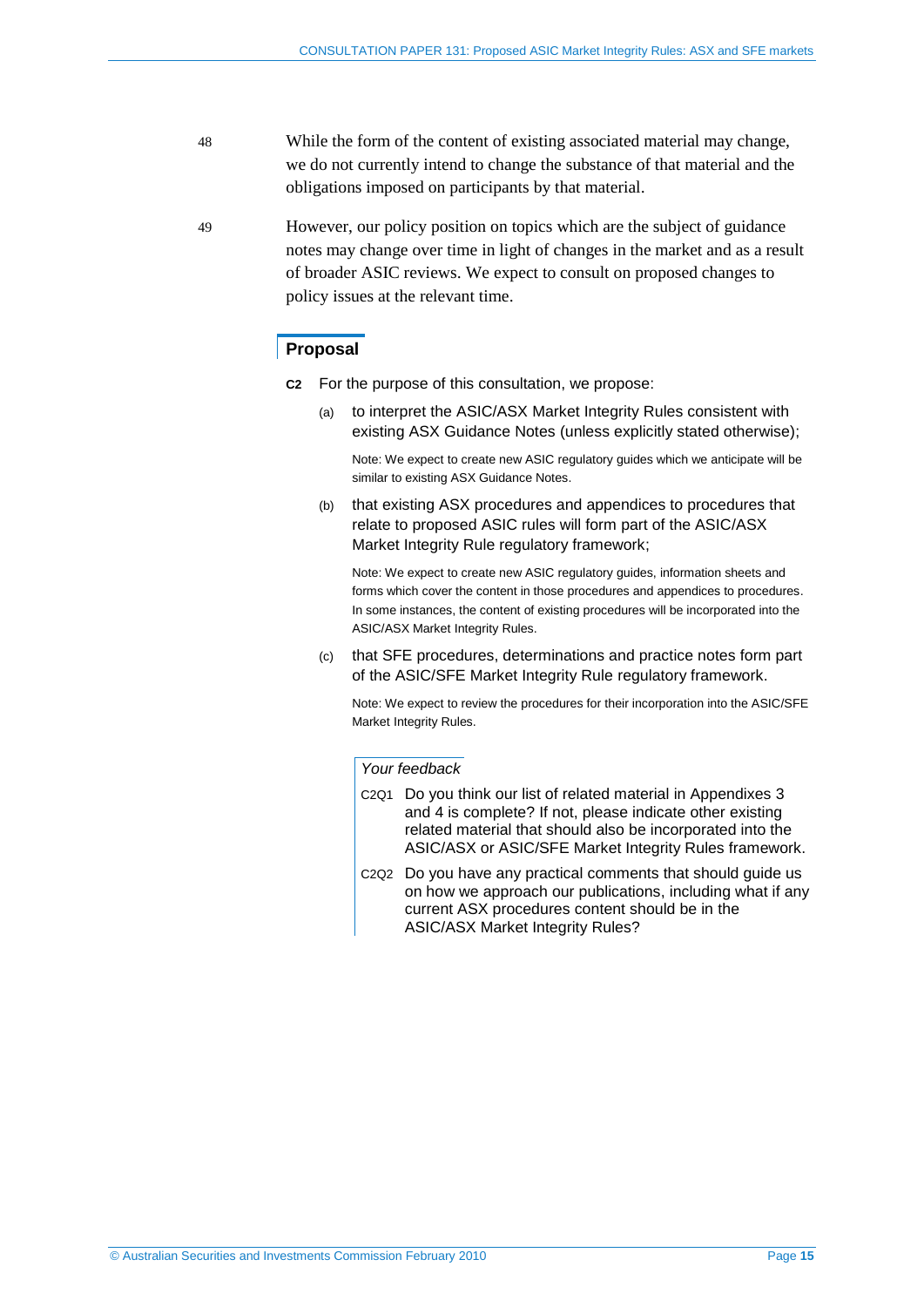## **Grandfathering of existing ASX and SFE decisions and information**

- 50 We acknowledge that decisions made by ASX or SFE (e.g. existing waivers, notifications, certifications, accreditations and approvals) and information held by ASX or SFE (e.g. in the form of registers) are a key component of the regulatory framework.
- 51 We are considering how to ensure existing relevant ASX and SFE discretionary decisions have ongoing status under ASIC's Market Integrity Rules upon commencement.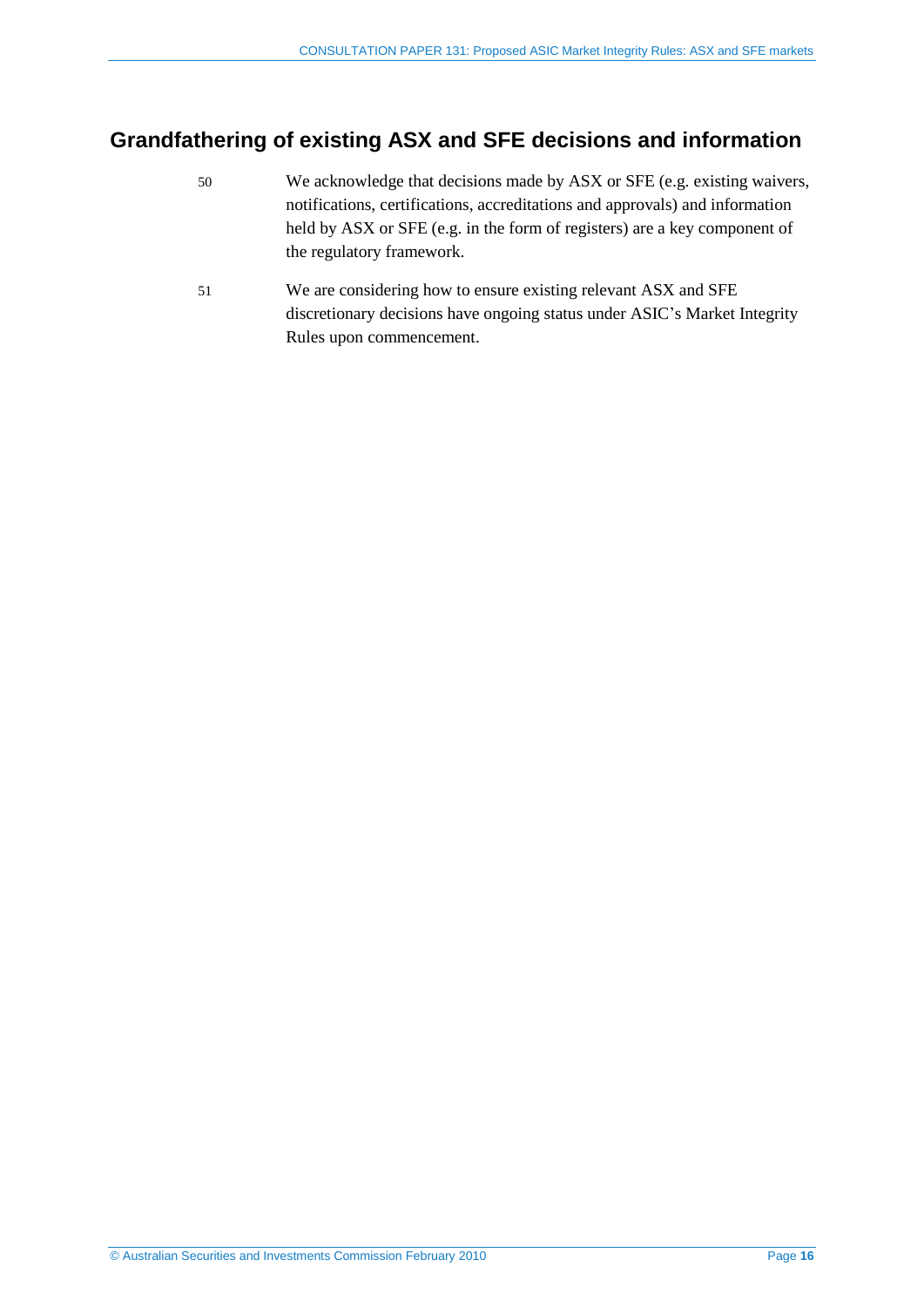## **D Proposed approach to breaches of the Market Integrity Rules**

### **Key points**

We propose to establish a markets disciplinary regime which will be as similar in approach to the ASX Disciplinary Tribunal as possible.

We propose to include a penalty amount for each Market Integrity Rule following a similar approach to ASX in determining appropriate penalties for breaches of the ASX Market Rules and the SFE Operating Rules.

The maximum level of penalty applicable to a rule breach will be consistent with the current maximum penalty applied by ASX and SFE.

- 52 Under the Bill, a breach of ASIC's Market Integrity Rules is a breach of a civil penalty provision. A court may order a person to pay the Commonwealth a pecuniary penalty if a declaration of contravention is made. The maximum amount that the court may order the person to pay for contravening a Market Integrity Rule is the penalty amount set out in the Market Integrity Rules for the rule. The penalty amount set out in a Market Integrity Rule must not exceed \$1,000,000. The maximum penalty is similar to the maximum fine the ASX Disciplinary Tribunal may impose.
- 53 The Bill also provides a framework for ASIC to pursue alternatives to civil proceedings for a person who is alleged to have breached a Market Integrity Rule. For this purpose, the regulations will establish an infringement notice and enforceable undertaking regime for a person to do one or more of:
	- (a) pay a penalty;
	- (b) undertake or institute remedial measures (including education programs);
	- (c) accept sanctions other than the payment of a penalty.
- 54 The penalty payable under an infringement notice must not exceed threefifths of the amount set out in the Market Integrity Rules for the rule.
- 55 ASIC will determine if a breach warrants referral to the court for determination as a civil penalty or whether to seek an infringement notice or enforceable undertaking.
- 56 We propose to establish a group of market experts who will be delegated the power to make decisions and pursue alternatives to civil proceedings in relation to breaches of the Market Integrity Rules. We may decide to pursue breaches of the Market Integrity Rules under our existing powers rather than referring the matter to delegated market experts.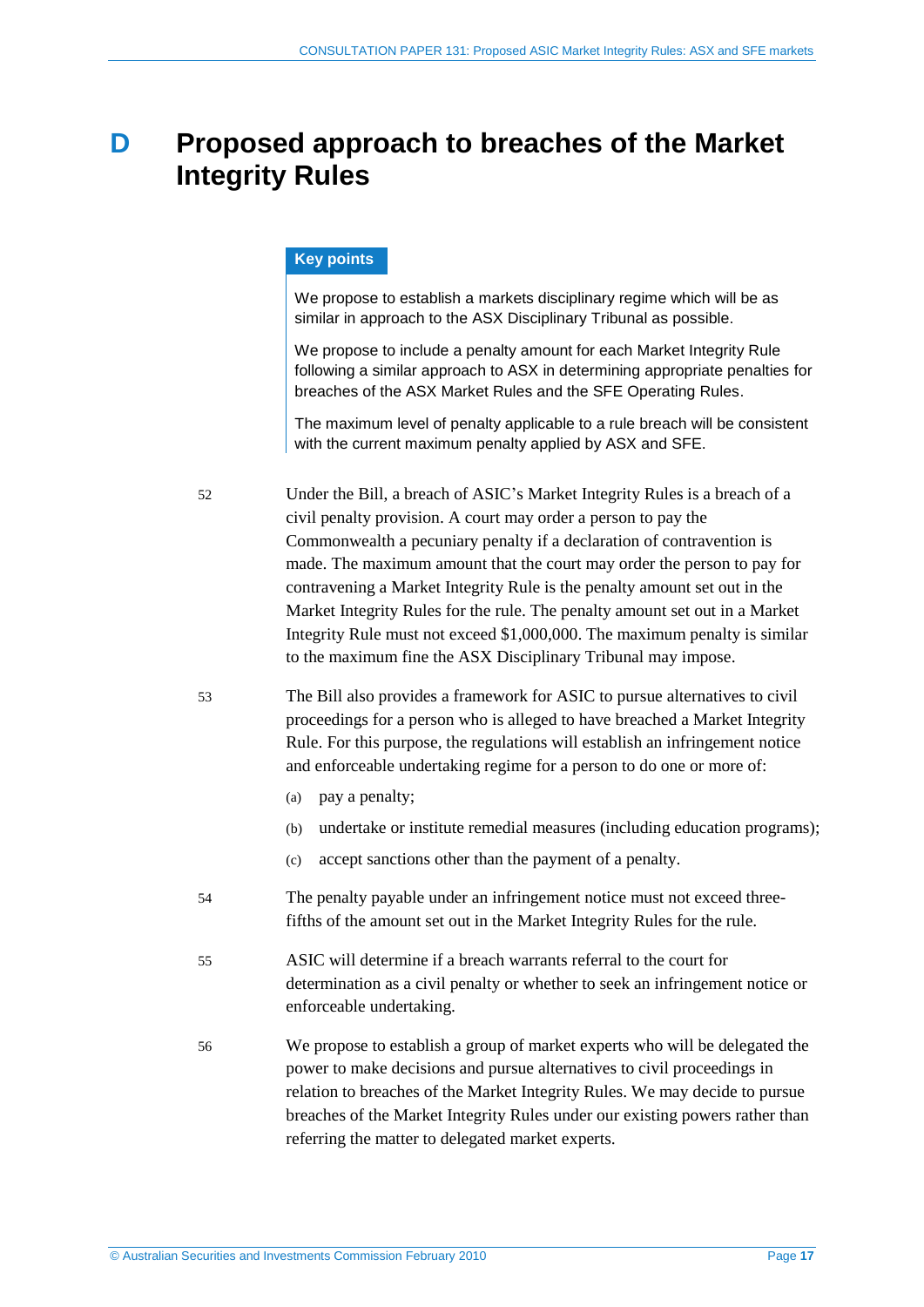- 57 The Market Integrity Rules may include a penalty amount for a rule. As noted above, the penalty amount must not exceed \$1,000,000.
- 58 In proposing a penalty amount for a relevant Market Integrity Rule, we have taken into account the Disciplinary Tribunal Sanction Guidelines in the ASX Disciplinary Processes and Appeals Rulebook. We have also taken into account past decisions of the ASX Disciplinary Tribunal in relation to breaches of the equivalent ASX Market Rules and SFE Operating Rules.
- 59 We are proposing that each Market Integrity Rule that includes a penalty amount be categorised as Tier 1, Tier 2 or Tier 3. The proposed penalty amounts are set out in Table 2.

|        | <b>Penalty amount</b><br>set for the rule | <b>Maximum pecuniary</b><br>penalty that the<br>court may order a<br>person to pay | <b>Maximum penalty</b><br>that a person may<br>pay under an<br>infringement notice |
|--------|-------------------------------------------|------------------------------------------------------------------------------------|------------------------------------------------------------------------------------|
| Tier 1 | \$20,000                                  | \$20,000                                                                           | \$12,000                                                                           |
| Tier 2 | \$100,000                                 | \$100,000                                                                          | \$60,000                                                                           |
| Tier 3 | \$1,000,000                               | \$1,000,000                                                                        | \$600,000                                                                          |

### **Table 2: Proposed penalty amounts for Market Integrity Rules**

60 The proposed penalty amounts equate to the maximum amounts for Level 1, Level 2 and Level 3 contraventions set out in the Disciplinary Tribunal Sanction Guidelines in the ASX Disciplinary Processes and Appeals Rulebook.

61 Where we think a contravention of a particular Market Integrity Rule could in severe circumstances, warrant the maximum (Tier 3) penalty, we have categorised the rule as Tier 3. In certain cases, this has been determined for rules that may not typically attract penalties of this magnitude but for which it would be appropriate for the courts or the market expert delegates to have the flexibility to pursue the maximum penalty to deal with the most serious breaches of the rule in question.

### **Proposal**

**D1** We propose to set penalty amounts for breaches of the Market Integrity Rules as set out in Appendixes 3 and 4 and Table 2.

### *Your feedback*

- D1Q1 Are the proposed penalty amounts for each rule appropriate? Why/why not?
- D1Q2 Do you think the penalty amounts for any rule should be decreased or increased? If so, please give specific examples and reasons why.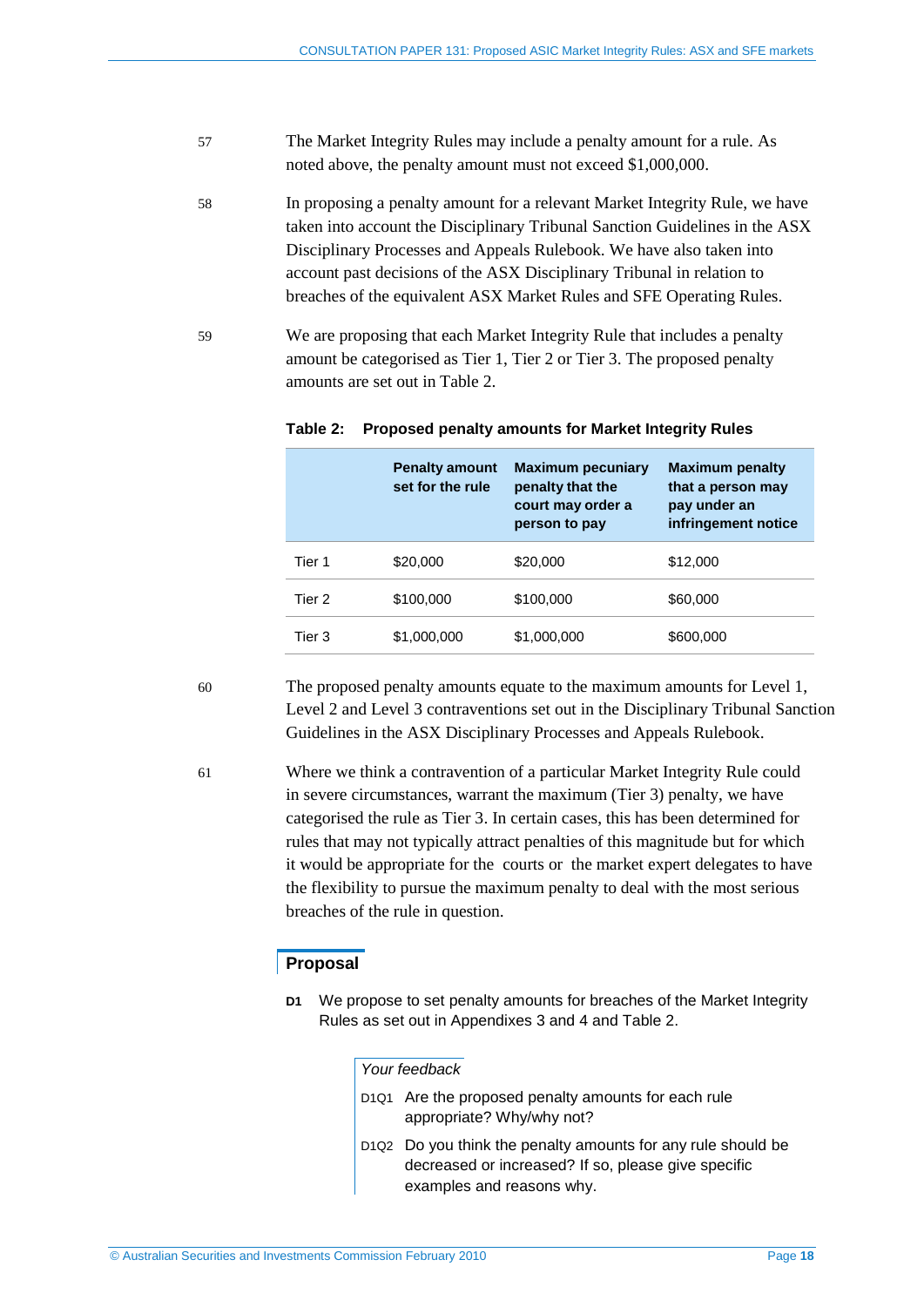## **E Regulatory and financial impact**

62 In developing the proposals in this paper, we have carefully considered their regulatory and financial impact. On the information currently available to us we think they will strike an appropriate balance between:

- (a) protecting the integrity of the Australian markets; and
- (b) protecting investors.
- 63 Before settling on a final policy, we will comply with the requirements of the Office of Best Practice Regulation (OBPR) by:
	- (a) considering all feasible options;
	- (b) if regulatory options are under consideration, undertaking a preliminary assessment of the impacts of the options on business and individuals or the economy;
	- (c) if our proposed option has more than low impact on business and individuals or the economy, consulting with OBPR to determine the appropriate level of regulatory analysis; and
	- (d) conducting the appropriate level of regulatory analysis, that is, complete a Business Cost Calculator report (BCC report) and/or a Regulation Impact Statement (RIS).
- 64 All BCC reports and RISs are submitted to the OBPR for approval before we make any final decision. Without an approved BCC report and/or RIS, ASIC is unable to give relief or make any other form of regulation, including issuing a regulatory guide that contains regulation.
- 65 To ensure that we are in a position to properly complete any required BCC report or RIS, we ask you to provide us with as much information as you can about our proposals or any alternative approaches, including:
	- (a) the likely compliance costs;
	- (b) the likely effect on competition; and
	- (c) other impacts, costs and benefits.
	- See 'The consultation process' p. 4.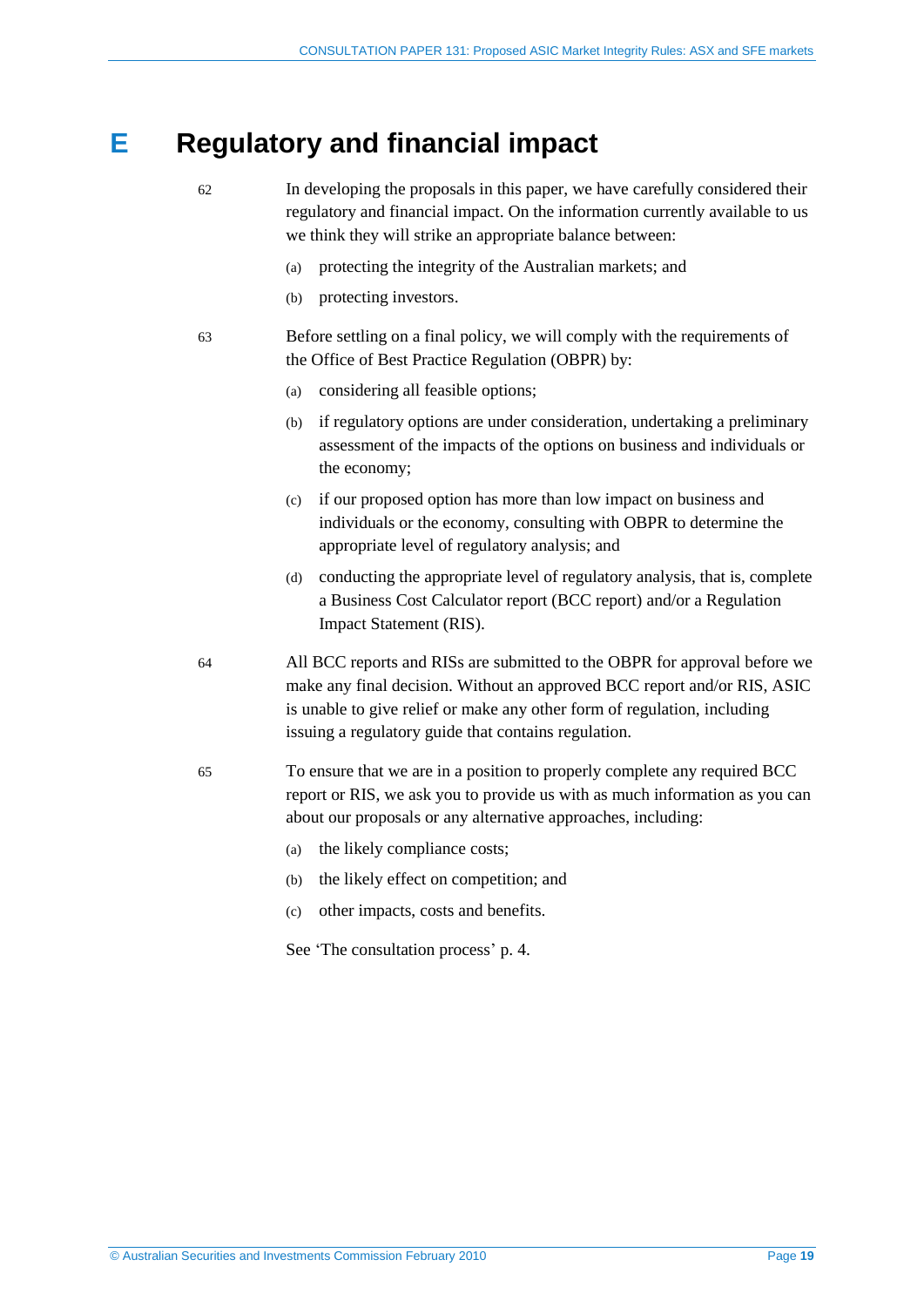# **Key terms**

| <b>Term</b>                                      | <b>Meaning in this document</b>                                                                                                                                             |
|--------------------------------------------------|-----------------------------------------------------------------------------------------------------------------------------------------------------------------------------|
| <b>ASIC</b>                                      | Australian Securities and Investments Commission                                                                                                                            |
| <b>ASIC/ASX Market</b><br><b>Integrity Rules</b> | ASIC's proposed Market Integrity Rules that would apply<br>to ASX's market                                                                                                  |
| <b>ASIC/SFE Market</b><br><b>Integrity Rules</b> | ASIC's proposed Market Integrity Rules that would apply<br>to SFE's market                                                                                                  |
| <b>ASX</b>                                       | <b>ASX Limited</b>                                                                                                                                                          |
| ASX group                                        | ASX, Australian Clearing House Pty Limited, ASX<br>Settlement and Transfer Corporation Pty Limited, SFE,<br>SFE Clearing Corporation Pty Limited and Austraclear<br>Limited |
| <b>ASX Market Rules</b>                          | Standards set by ASX for the behaviour of its market and<br>trading participants                                                                                            |
| Bill                                             | Corporations Amendment (Financial Market Supervision)<br><b>Bill 2009</b>                                                                                                   |
| <b>Corporations Act</b>                          | Corporations Act 2001 (Cth) including regulations made<br>for the purposes of the Act                                                                                       |
| <b>Market Integrity Rules</b>                    | ASIC's proposed Market Integrity Rules that apply to a<br>particular market, in this case ASX or SFE                                                                        |
| s912D (for example)                              | A section of the Corporations Act (in this example,<br>numbered 912D)                                                                                                       |
| <b>SFE</b>                                       | Sydney Futures Exchange Limited                                                                                                                                             |
| <b>SFE Operating Rules</b>                       | Rules regulating the behaviour of SFE participants in their<br>relationships with SFE, their clients and other participants                                                 |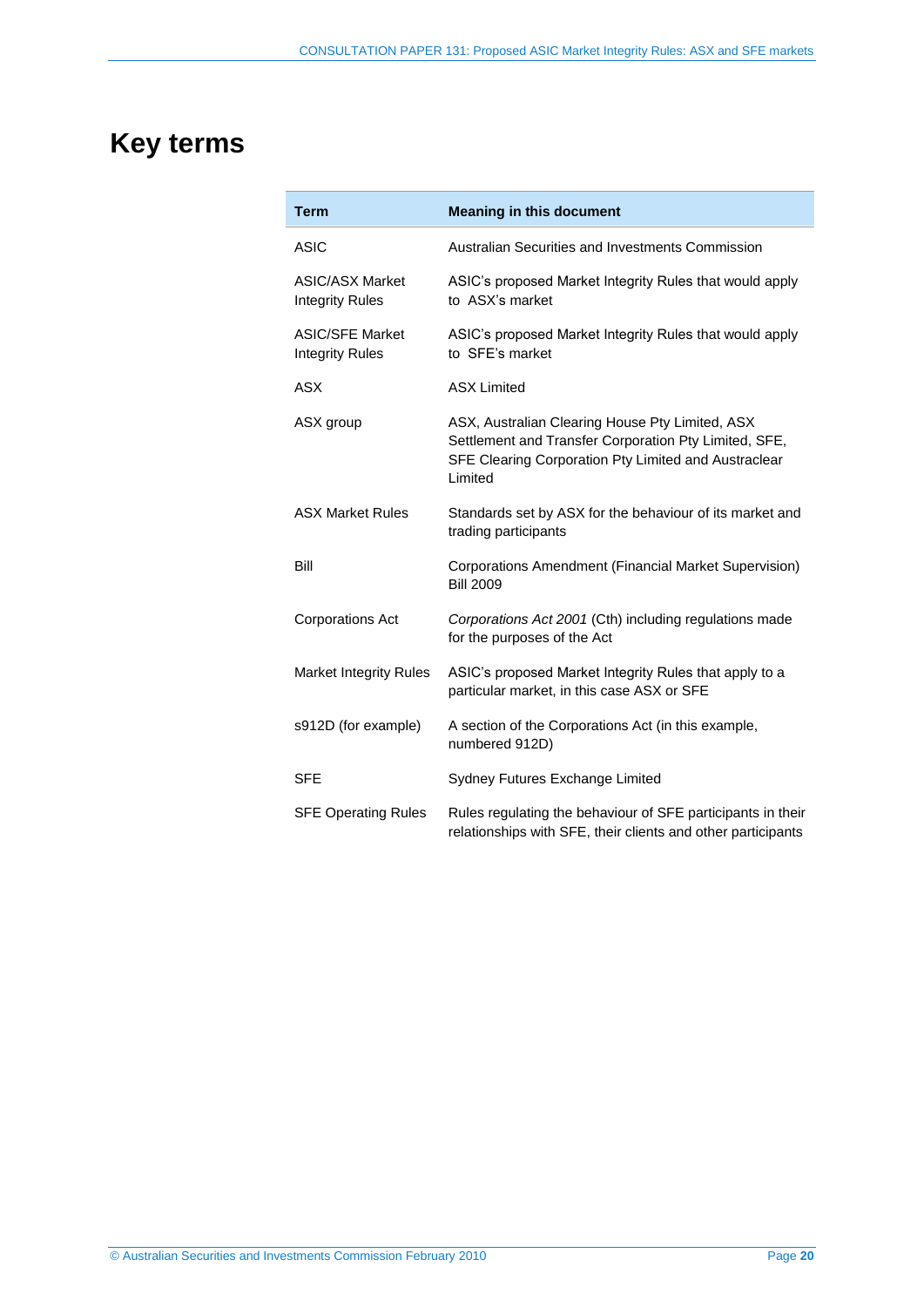## **List of proposals and questions**

| Proposal              |                                                                                                                                                                                                                                                                                                  | Your feedback                 |                                                                                                                                                                                                                                  |
|-----------------------|--------------------------------------------------------------------------------------------------------------------------------------------------------------------------------------------------------------------------------------------------------------------------------------------------|-------------------------------|----------------------------------------------------------------------------------------------------------------------------------------------------------------------------------------------------------------------------------|
| C <sub>1</sub><br>(a) | We propose to adopt:<br>the proposed division of supervisory<br>responsibility for existing ASX Market Rules in<br>Appendix 1 and the proposed ASIC/ASX Market<br>Integrity Rules in Appendix 3;                                                                                                 | C1Q1                          | Do you agree with the approach we have<br>taken in creating a set of ASIC Market<br>Integrity Rules for ASX and SFE markets to<br>take effect from date of transfer of<br>supervision? If not, please provide an<br>explanation. |
| (b)                   | the proposed division of supervisory<br>responsibility for existing SFE Operating Rules<br>in Appendix 2 and the proposed ASIC/SFE<br>Market Integrity Rules in Appendix 4.                                                                                                                      | C1Q2                          | Are there any practical implications of<br>dividing responsibility for existing ASX<br>Market Rules and SFE Operating Rules in<br>this manner?                                                                                   |
|                       |                                                                                                                                                                                                                                                                                                  | C1Q3                          | Are there any existing ASX Market Rules or<br>SFE Operating Rules which you consider<br>should or should not form part of the<br>ASIC/ASX Market Integrity Rules or<br><b>ASIC/SFE Market Integrity Rules?</b>                   |
|                       |                                                                                                                                                                                                                                                                                                  | C1Q4                          | Do you have any technical comments on the<br>proposed ASIC/ASX Market Integrity Rules<br>in Appendix 3 or proposed ASIC/SFE Market<br>Integrity Rules in Appendix 4?                                                             |
| C <sub>2</sub>        | For the purpose of this consultation, we propose:                                                                                                                                                                                                                                                | C <sub>2</sub> Q <sub>1</sub> | Do you think our list of related material in<br>Appendixes 3 and 4 is complete? If not,<br>please indicate other existing related<br>material that should also be incorporated into<br>the ASIC/ASX or ASIC/SFE Market Integrity |
| (a)                   | to interpret the ASIC/ASX Market Integrity Rules<br>consistent with existing ASX Guidance Notes<br>(unless explicitly stated otherwise);                                                                                                                                                         |                               |                                                                                                                                                                                                                                  |
|                       | Note: We expect to create new ASIC regulatory guides<br>which we expect will be similar to existing ASX                                                                                                                                                                                          |                               | Rules framework.                                                                                                                                                                                                                 |
| (b)                   | Guidance Notes.<br>that existing ASX procedures and appendices to<br>procedures that relate to proposed ASIC rules<br>will form part of the ASIC/ASX Market Integrity<br>Rule regulatory framework;                                                                                              | <b>C2Q2</b>                   | Do you have any practical comments that<br>should guide us on how we approach our<br>publications, including what if any current<br>ASX procedures content should be in the<br>ASIC/ASX Market Integrity Rules?                  |
|                       | Note: We expect to create new ASIC regulatory<br>guides, information sheets and forms which cover the<br>content in those procedures and appendices to<br>procedures. In some instances, the content of existing<br>procedures will be incorporated into the ASIC/ASX<br>Market Integrity Rules. |                               |                                                                                                                                                                                                                                  |
| (c)                   | that SFE procedures, determinations and<br>practice notes form part of the ASIC/SFE Market<br>Integrity Rule regulatory framework.                                                                                                                                                               |                               |                                                                                                                                                                                                                                  |
|                       | Note: We expect to review the procedures for their<br>incorporation into the ASIC/SFE Market Integrity<br>Rules.                                                                                                                                                                                 |                               |                                                                                                                                                                                                                                  |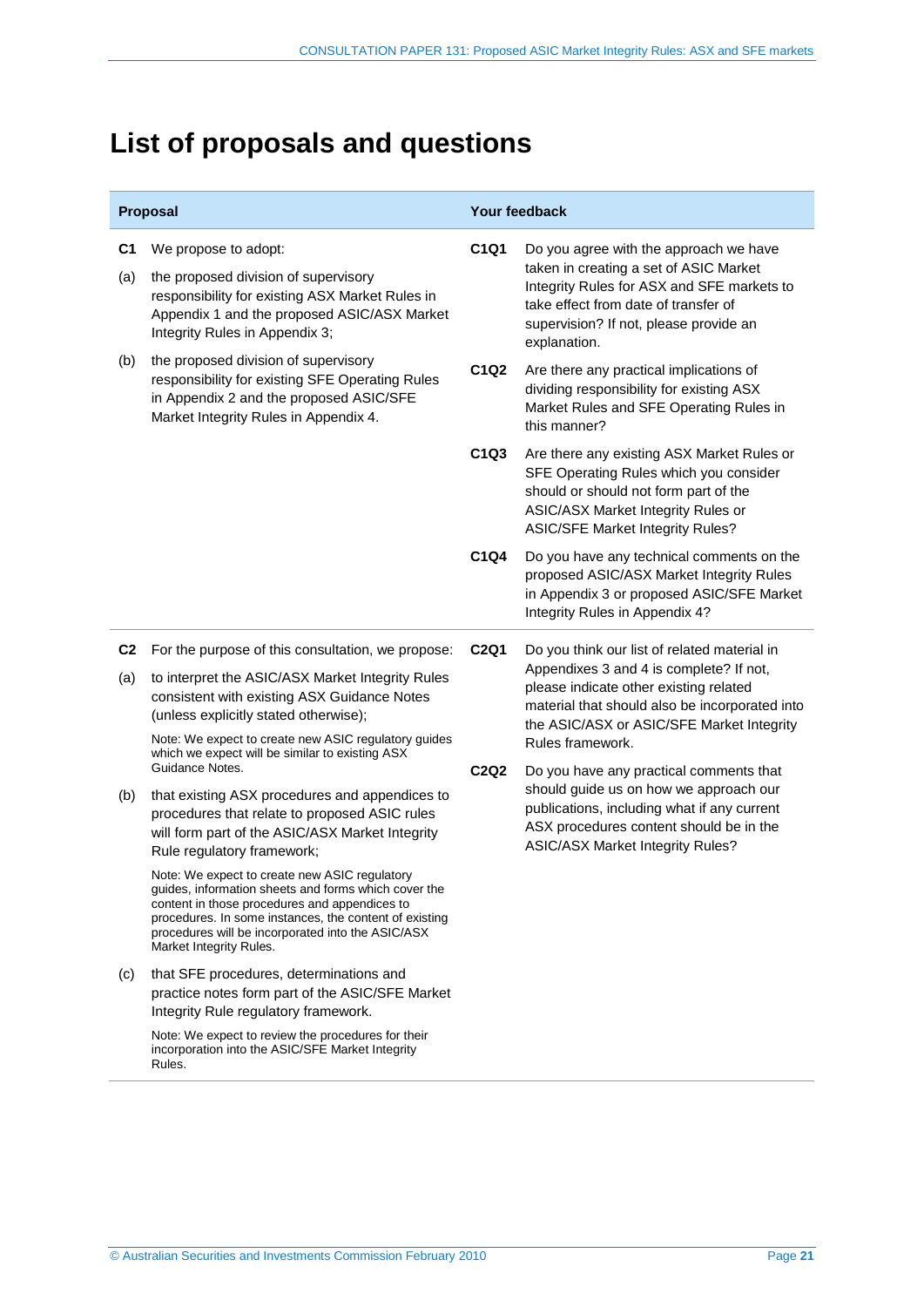| <b>Proposal</b> |                                                                                                                                  |                               | Your feedback                                                                                                                                  |  |
|-----------------|----------------------------------------------------------------------------------------------------------------------------------|-------------------------------|------------------------------------------------------------------------------------------------------------------------------------------------|--|
| D1              | We propose to set penalty amounts for breaches of the<br>Market Integrity Rules as set out in Appendixes 3 and 4<br>and Table 2. | <b>D1Q1</b>                   | Are the proposed penalty amounts<br>for each rule appropriate? Why/why<br>not?                                                                 |  |
|                 |                                                                                                                                  | D <sub>1</sub> Q <sub>2</sub> | Do you think the penalty amounts<br>for any rule should be decreased or<br>increased? If so, please give<br>specific examples and reasons why. |  |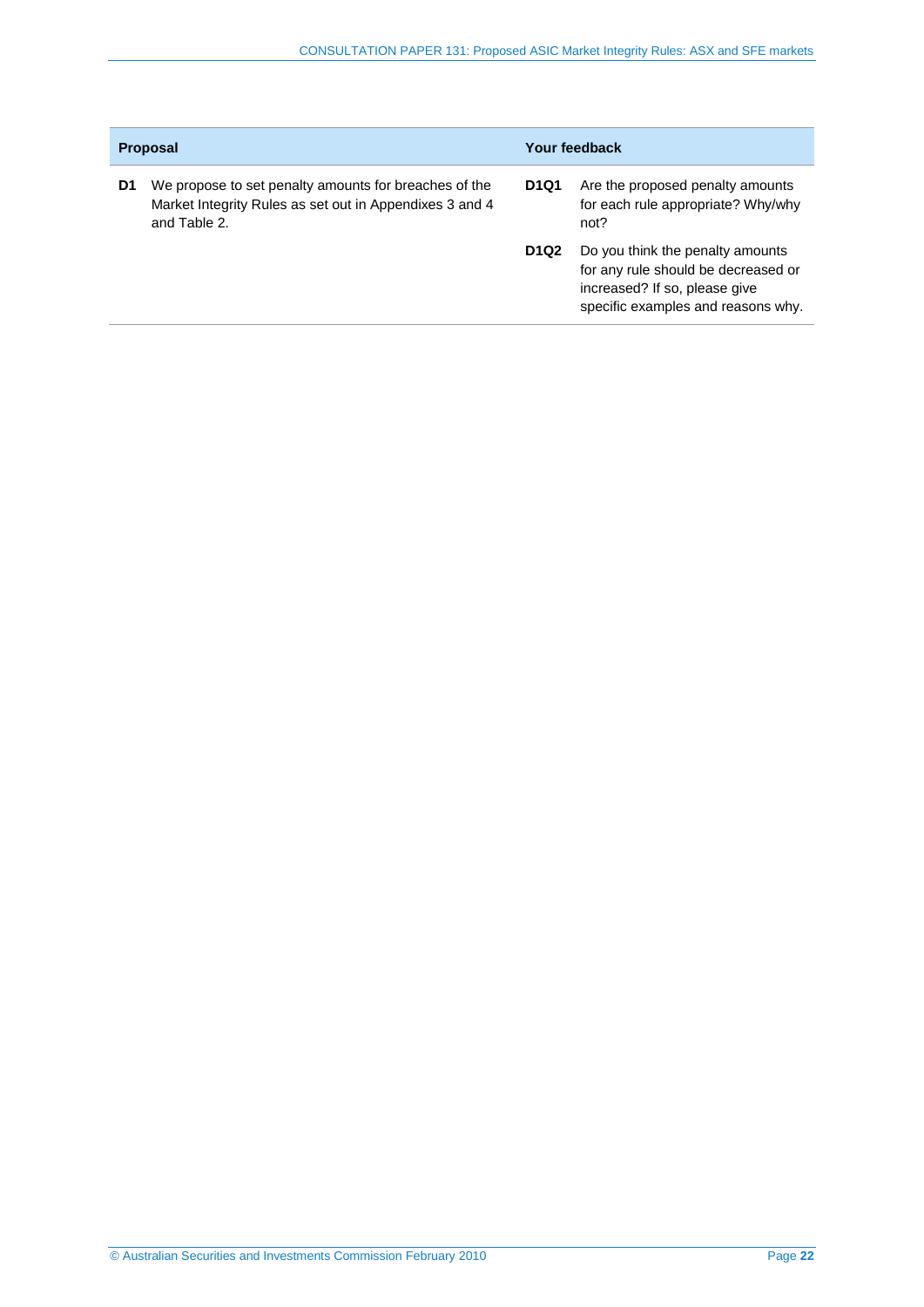## **List of appendixes**

The following appendixes are attached to this consultation paper. They may be downloaded and printed as part of the consultation paper, or downloaded and printed separately.

For more information, including the related media release, go to www.asic.gov.au/markets.

**[Appendix 1 to CP 131: Overview of proposed supervisory responsibility—current ASX Market](#page-23-0)  Rules and proposed ASIC/ASX Market Integrity Rules** 

**[Appendix 2 to CP 131: Overview of proposed supervisory responsibility—current SFE](#page-30-0)  Operating Rules and proposed ASIC/SFE Market Integrity Rules** 

**Appendix 3 [to CP 131: Detailed comparison of current ASX Market Rules and proposed](#page-33-0)  ASIC/ASX Market Integrity Rules** 

**Appendix 4 [to CP 131: Detailed comparison of current SFE Operating Rules and proposed](#page-121-0)  ASIC/SFE Market Integrity Rules**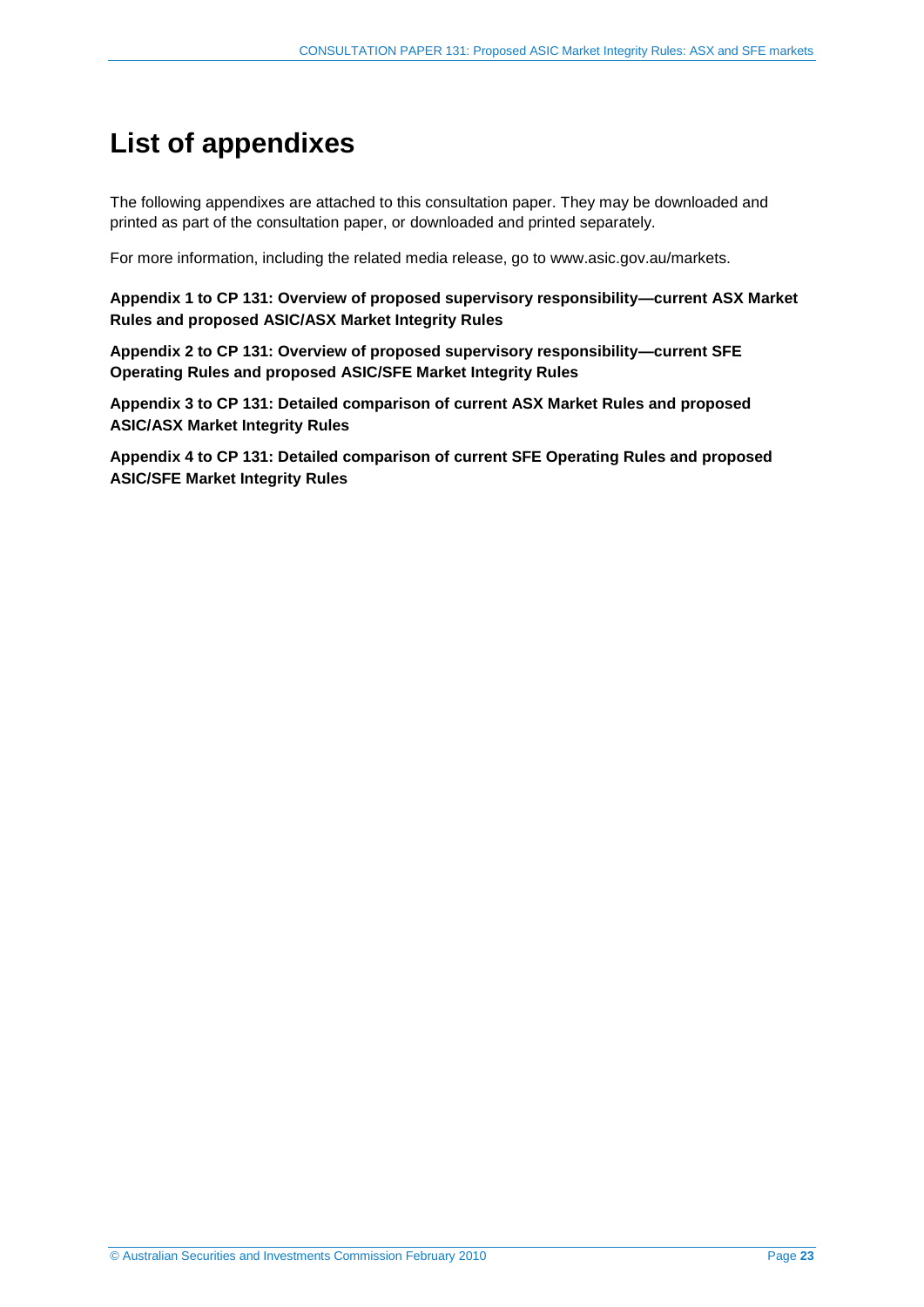## <span id="page-23-0"></span>**Appendix 1 to CP 131: Overview of proposed supervisory responsibility—current ASX Market Rules and proposed ASIC/ASX Market Integrity Rules**

 $\times$  = no proposed supervisory responsibility  $\times$  = proposed supervisory responsibility (in some cases, we propose that both ASX and ASIC will have supervisory responsibilities)

| <b>Existing ASX rule</b>                           | <b>ASX</b>   | <b>ASIC</b> | Nature and extent of redrafting in proposed ASIC/ASX Market Integrity Rules                                                                                                                                                                                                                                                                                                                                                                                                                                                                                                                                                                                                                                                                              |
|----------------------------------------------------|--------------|-------------|----------------------------------------------------------------------------------------------------------------------------------------------------------------------------------------------------------------------------------------------------------------------------------------------------------------------------------------------------------------------------------------------------------------------------------------------------------------------------------------------------------------------------------------------------------------------------------------------------------------------------------------------------------------------------------------------------------------------------------------------------------|
| Sections 1 and 2: Introduction and general rules   |              |             |                                                                                                                                                                                                                                                                                                                                                                                                                                                                                                                                                                                                                                                                                                                                                          |
| Definitions and interpretation                     |              |             | ASIC has drafted a framework rule covering:<br>• application<br>• scope of entities that must comply<br>• waivers<br>• notices and service of documents<br>• general principles of interpretation<br>• conduct by officers, employees or agents<br>• state of mind of a person.<br>Only those framework provisions which are required in addition to existing Corporations Act<br>and Acts Interpretation Act provisions will be included. We are continuing to analyse these<br>rules to see if any other content can be deleted. Minimal redrafting to reflect ASIC<br>supervision of ASIC/ASX Market Integrity Rules rather than ASX supervision.<br>ASIC will have a definitions section.<br>ASIC will establish and maintain a register of waivers. |
| <b>Section 3: Participants and representatives</b> |              |             |                                                                                                                                                                                                                                                                                                                                                                                                                                                                                                                                                                                                                                                                                                                                                          |
| 3.6 Management requirements                        |              |             | We have ASIC/ASX Market Integrity Rules on management requirements. Rule 3.6.6<br>(suitability qualified affiliate) has not been identified as ASIC responsibility.<br>No other significant amendments to existing provisions in Section 3 that have been identified<br>as ASIC responsibility.                                                                                                                                                                                                                                                                                                                                                                                                                                                          |
| All other subsections                              | $\checkmark$ | $\times$    | N/A                                                                                                                                                                                                                                                                                                                                                                                                                                                                                                                                                                                                                                                                                                                                                      |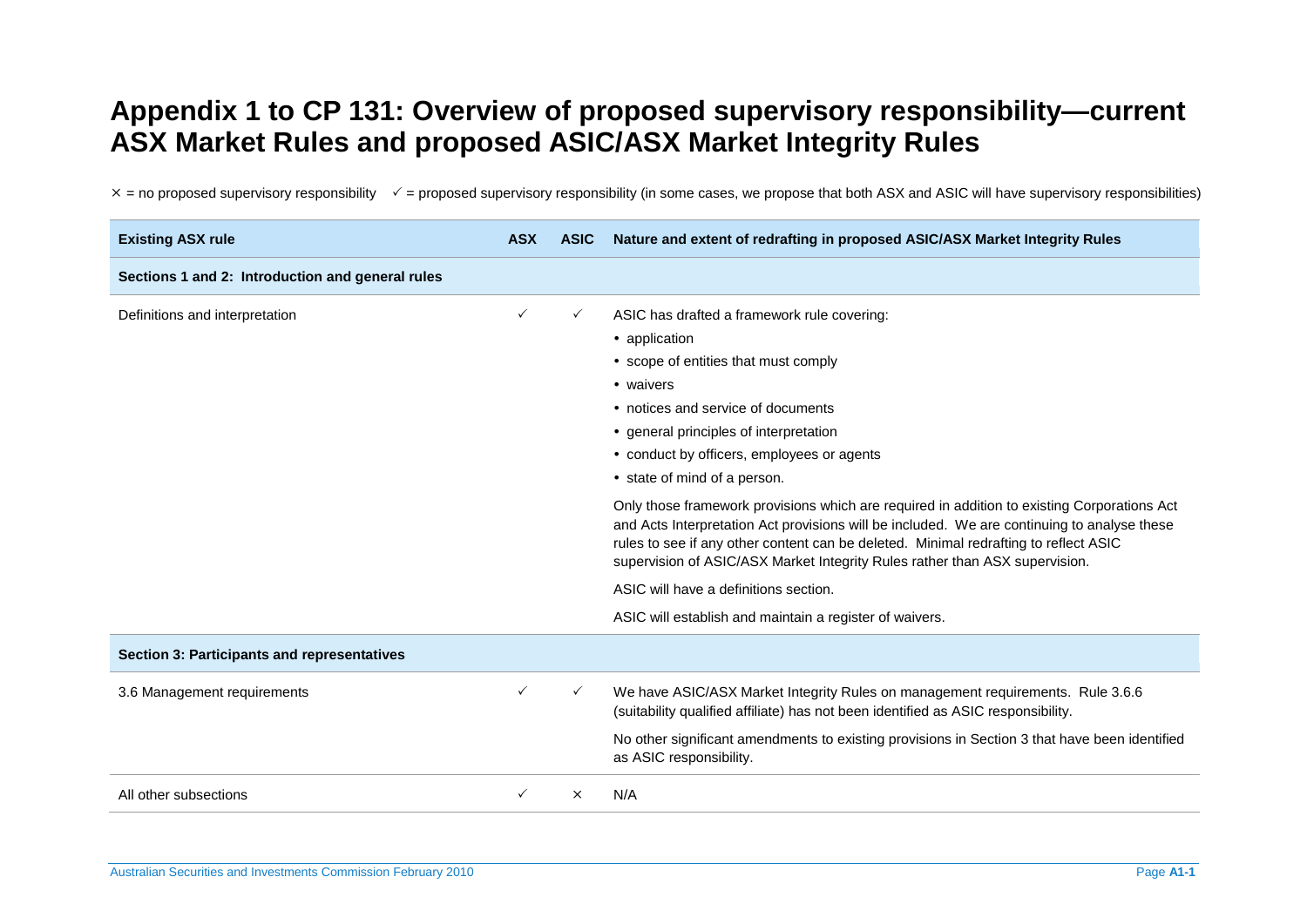| <b>Existing ASX rule</b>                                                                  | <b>ASX</b>   | <b>ASIC</b>  | Nature and extent of redrafting in proposed ASIC/ASX Market Integrity Rules                                                                                                                        |  |  |
|-------------------------------------------------------------------------------------------|--------------|--------------|----------------------------------------------------------------------------------------------------------------------------------------------------------------------------------------------------|--|--|
| Section 4: Rights and obligations of market participants and responsible executives       |              |              |                                                                                                                                                                                                    |  |  |
| 4.1 Ongoing compliance and supervision                                                    | $\times$     | $\checkmark$ | Rule 4.1 (ongoing compliance and supervision) has been shortened because the obligations<br>are already covered or unnecessary with the exception of the prohibition on unprofessional<br>conduct. |  |  |
| 4.7 Business connections between market participants                                      | $\times$     | $\checkmark$ | No significant amendments.                                                                                                                                                                         |  |  |
| 4.8 Continuing education of responsible executives                                        | $\times$     | $\checkmark$ | We have retained the current responsible executive requirements.                                                                                                                                   |  |  |
| 4.10 Trading records                                                                      | $\times$     | $\checkmark$ | We are still analysing Rule 4.10 (trading records) in the context of existing provisions in the<br>Corporations Act.                                                                               |  |  |
| 4.11 Access to records                                                                    | $\times$     | $\checkmark$ | No significant amendments.                                                                                                                                                                         |  |  |
| 4.18 Legal proceedings requirements                                                       | $\times$     | $\checkmark$ | No significant amendments.                                                                                                                                                                         |  |  |
| 4.2 Undertakings for new individuals involved in business                                 | $\checkmark$ | $\times$     | N/A                                                                                                                                                                                                |  |  |
| 4.3 Notification of change of details                                                     | $\checkmark$ | $\times$     | N/A                                                                                                                                                                                                |  |  |
| 4.4 Notification of regulatory action                                                     | ✓            | $\times$     | N/A                                                                                                                                                                                                |  |  |
| 4.5 Foreign market participants and other market<br>participants with overseas activities | ✓            | $\times$     | N/A                                                                                                                                                                                                |  |  |
| 4.6 Insurance requirements                                                                | $\checkmark$ | $\times$     | N/A                                                                                                                                                                                                |  |  |
| 4.9 Records, accounts, audit and return                                                   | ✓            | $\times$     | N/A                                                                                                                                                                                                |  |  |
| 4.12 Reporting open contracts to ASX                                                      | $\checkmark$ | $\times$     | N/A                                                                                                                                                                                                |  |  |
| 4.13 Ongoing compliance with partnerships                                                 | ✓            | $\times$     | N/A                                                                                                                                                                                                |  |  |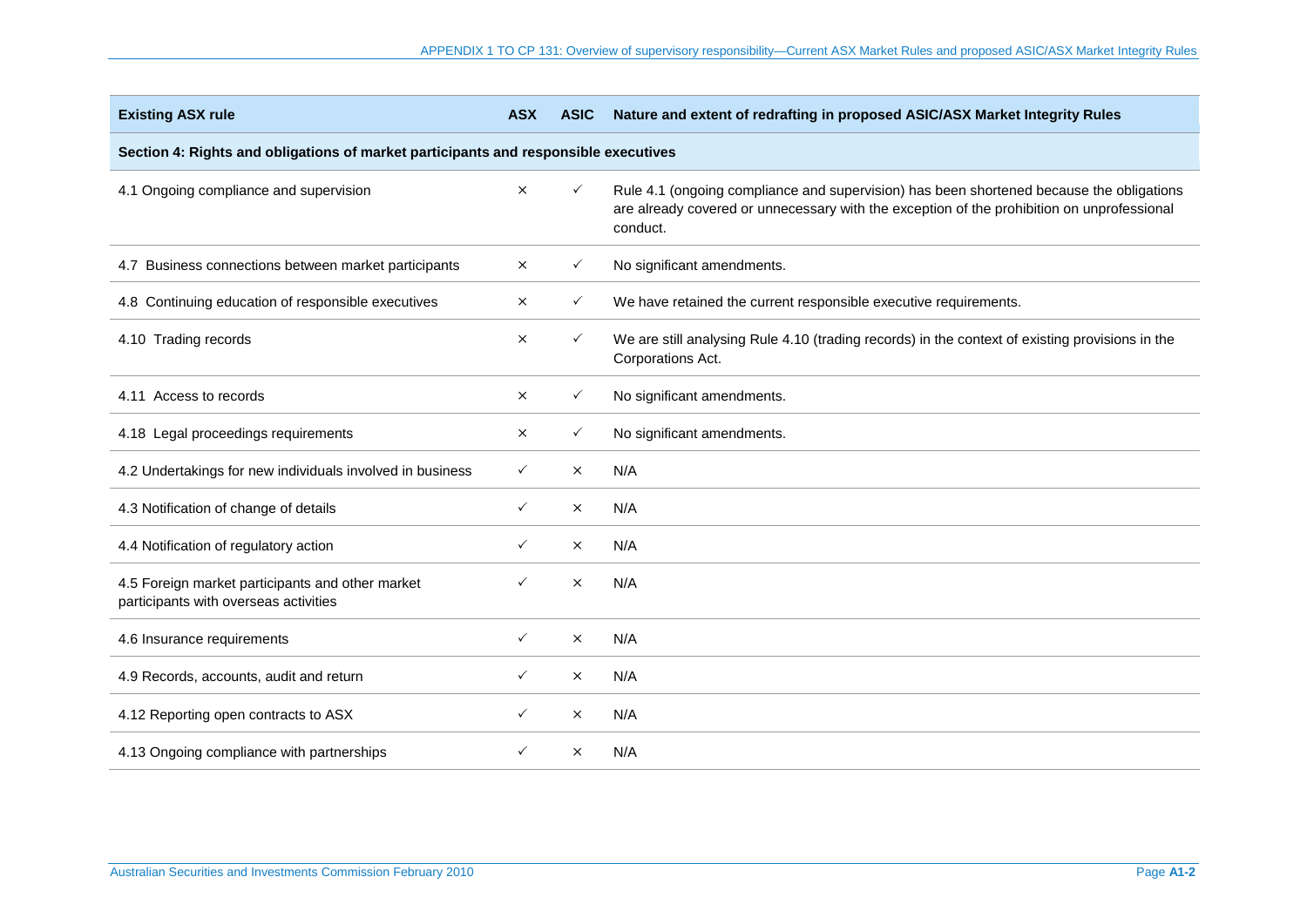| <b>Existing ASX rule</b>                                                           | <b>ASX</b>   | <b>ASIC</b>  | Nature and extent of redrafting in proposed ASIC/ASX Market Integrity Rules          |
|------------------------------------------------------------------------------------|--------------|--------------|--------------------------------------------------------------------------------------|
| 4.14 Ongoing compliance with Chapter 7 of the Corps Act<br>and AFSL                | $\checkmark$ | X            | N/A                                                                                  |
| 4.15 Payment of levies                                                             | $\checkmark$ | $\times$     | N/A                                                                                  |
| 4.16 Authorised signatories                                                        | $\checkmark$ | $\times$     | N/A                                                                                  |
| 4.17 Records                                                                       | $\checkmark$ | $\times$     | N/A                                                                                  |
| 4.19 Information requirements                                                      | $\checkmark$ | $\times$     | N/A                                                                                  |
| Section 5: Clearing and settlement arrangements                                    |              |              |                                                                                      |
|                                                                                    | $\checkmark$ | $\times$     | N/A                                                                                  |
| <b>Section 6: Capital requirements</b>                                             |              |              |                                                                                      |
|                                                                                    | $\checkmark$ | $\times$     | N/A                                                                                  |
| Section 7: Relationship with clients and dealing for employees and related persons |              |              |                                                                                      |
| 7.1, 7.3-7.11 and 7.15-7.20                                                        | $\times$     | $\checkmark$ | We propose to supervise some elements of Rule 7.10 (managed discretionary accounts). |
|                                                                                    |              |              | No other significant amendments to these provisions.                                 |
| 7.2 Updates to information given to clients                                        | $\checkmark$ | $\times$     | N/A                                                                                  |
| 7.12 Payment by client                                                             | $\checkmark$ | $\times$     | N/A                                                                                  |
| 7.13 Death of a client and other circumstances-futures<br>market transactions      | $\checkmark$ | $\times$     | N/A                                                                                  |
| 7.14 Default by client-futures market contracts                                    | $\checkmark$ | $\times$     | N/A                                                                                  |
| 7.21 National Guarantee Fund                                                       | $\checkmark$ | $\times$     | N/A                                                                                  |
| 7.22 Division 3 compensation arrangements                                          | $\checkmark$ | $\times$     | N/A                                                                                  |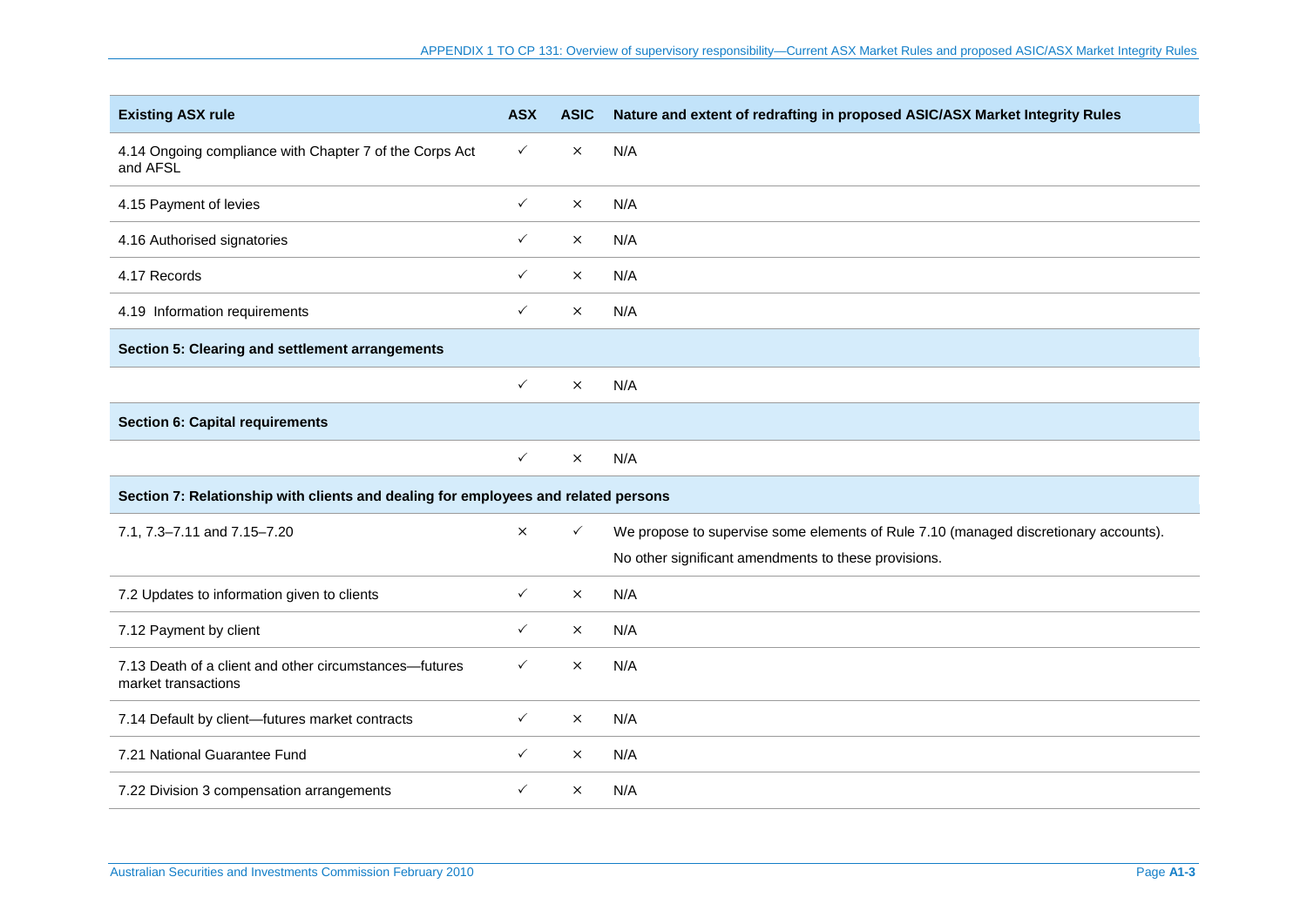| <b>Existing ASX rule</b>                                                                                | <b>ASX</b>   | <b>ASIC</b>  | Nature and extent of redrafting in proposed ASIC/ASX Market Integrity Rules |  |  |
|---------------------------------------------------------------------------------------------------------|--------------|--------------|-----------------------------------------------------------------------------|--|--|
| Section 8: Designated trading representatives and accreditation of advisors                             |              |              |                                                                             |  |  |
| 8.1 General                                                                                             | $\checkmark$ | $\times$     | N/A                                                                         |  |  |
| 8.2 Registration of DTR                                                                                 | $\checkmark$ | $\times$     | N/A                                                                         |  |  |
| 8.3-8.12 Retail client advisor accreditation                                                            | $\times$     | $\checkmark$ | We have retained these current accreditation requirements.                  |  |  |
| Section 9: Legal description of classes of financial products                                           |              |              |                                                                             |  |  |
|                                                                                                         | $\checkmark$ | $\times$     | N/A                                                                         |  |  |
| Sections 10, 10A and 10B: Warrants, Aqua products and the Aqua trading market, Aqua quote display board |              |              |                                                                             |  |  |
|                                                                                                         | $\checkmark$ | $\times$     | N/A                                                                         |  |  |
| <b>Section 11: Derivatives market contracts</b>                                                         |              |              |                                                                             |  |  |
|                                                                                                         | $\checkmark$ | $\times$     | N/A                                                                         |  |  |
| Section 12: Trading permission                                                                          |              |              |                                                                             |  |  |
|                                                                                                         | $\checkmark$ | $\times$     | N/A                                                                         |  |  |
| Section 13: Trading obligations of trading participants                                                 |              |              |                                                                             |  |  |
| 13.1 Trading obligations of trading participants                                                        | $\checkmark$ | $\checkmark$ | No significant amendments.                                                  |  |  |
| 13.3 Automated order processing                                                                         | $\checkmark$ | $\checkmark$ | ASIC will supervise the general elements of Rule 13.3.                      |  |  |
| 13.4 Prevention of manipulative trading                                                                 | $\times$     | $\checkmark$ | No amendments.                                                              |  |  |
| 13.5 Prohibition on wash trades, pre-arranged trades and<br>dual trades-futures                         | $\times$     | $\checkmark$ | No amendments.                                                              |  |  |
| <b>13.2 DTRS</b>                                                                                        | $\checkmark$ | $\times$     | N/A                                                                         |  |  |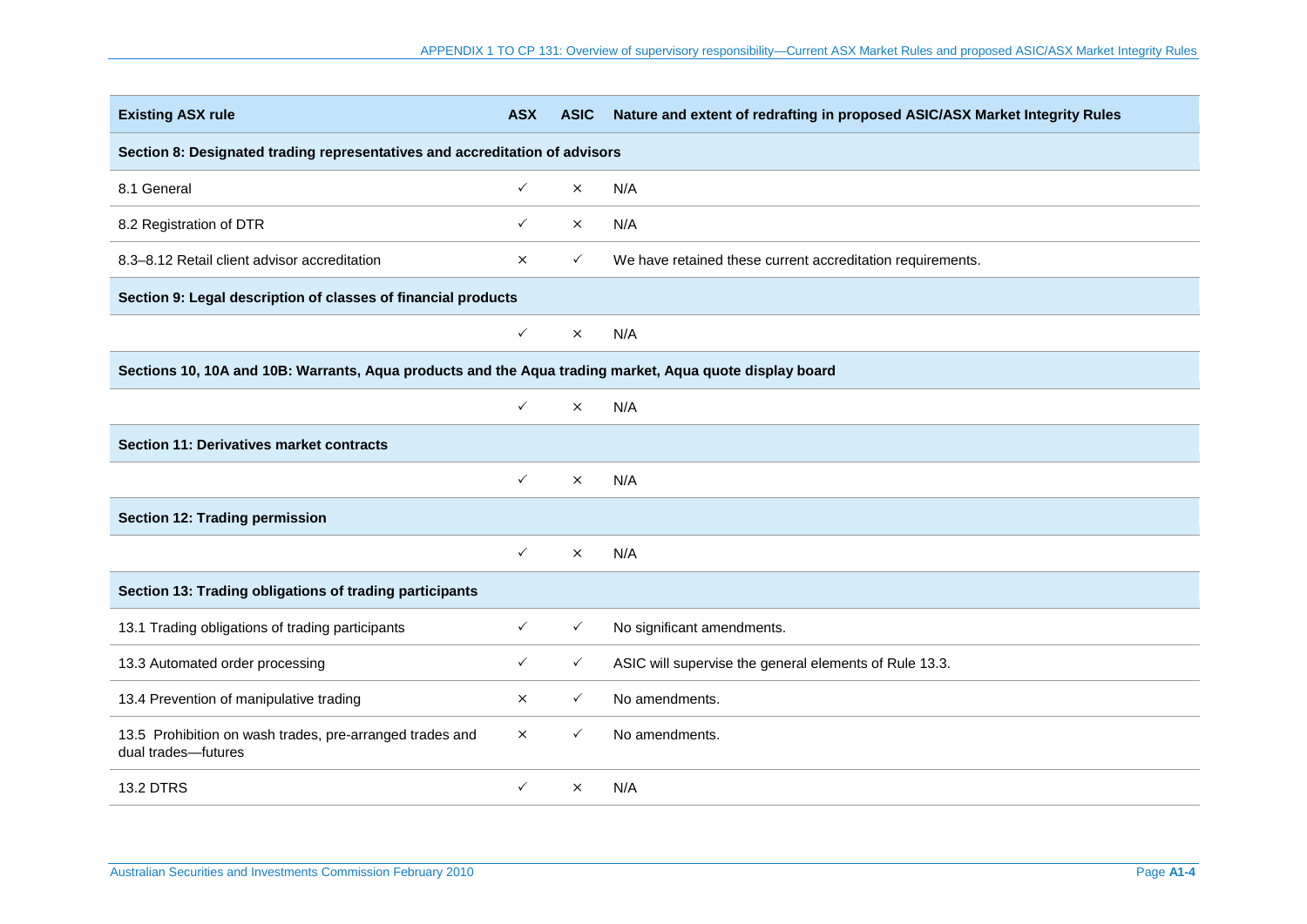| <b>Existing ASX rule</b>                                                         | <b>ASX</b>   | <b>ASIC</b>  | Nature and extent of redrafting in proposed ASIC/ASX Market Integrity Rules                                                                  |  |  |
|----------------------------------------------------------------------------------|--------------|--------------|----------------------------------------------------------------------------------------------------------------------------------------------|--|--|
| Section 14: Market suspensions, technical failure and orderly market powers      |              |              |                                                                                                                                              |  |  |
| 14.1 Fair and orderly markets power                                              | ✓            | $\checkmark$ | Rule 14.1 (fair and orderly markets power) redrafted to reflect that ASIC already has certain<br>relevant powers under the Corporations Act. |  |  |
| 14.2 Technical failure                                                           | ✓            | $\times$     | N/A                                                                                                                                          |  |  |
| 14.3 Communication with a trading platform                                       | ✓            | $\times$     | N/A                                                                                                                                          |  |  |
| 14.4 Efficiency and integrity of market                                          | ✓            | $\times$     | N/A                                                                                                                                          |  |  |
| 14.5 State of emergency                                                          | ✓            | $\times$     | N/A                                                                                                                                          |  |  |
| Section 15: Trade errors, cancellations and dealing disputes                     |              |              |                                                                                                                                              |  |  |
|                                                                                  | $\checkmark$ | $\times$     | N/A                                                                                                                                          |  |  |
| Section 16: Cash market products and cash only combinations                      |              |              |                                                                                                                                              |  |  |
| 16.1 Dealing in cash market products for which official<br>quotation is required | $\times$     | $\checkmark$ | No amendments.                                                                                                                               |  |  |
| 16.16 Expenses                                                                   | $\times$     | $\checkmark$ | We have changed this provision into a prohibition; no significant change to substance.                                                       |  |  |
| 16.2 Dealing in cash market products                                             | ✓            | $\times$     | N/A                                                                                                                                          |  |  |
| 16.3 Overnight trading                                                           | ✓            | $\times$     | N/A                                                                                                                                          |  |  |
| 16.4 Suspensions and trading halts                                               | ✓            | $\times$     | N/A                                                                                                                                          |  |  |
| 16.5 EFT special trades                                                          | ✓            | $\times$     | N/A                                                                                                                                          |  |  |
| 16.6 Quotation-corporate actions                                                 | ✓            | $\times$     | N/A                                                                                                                                          |  |  |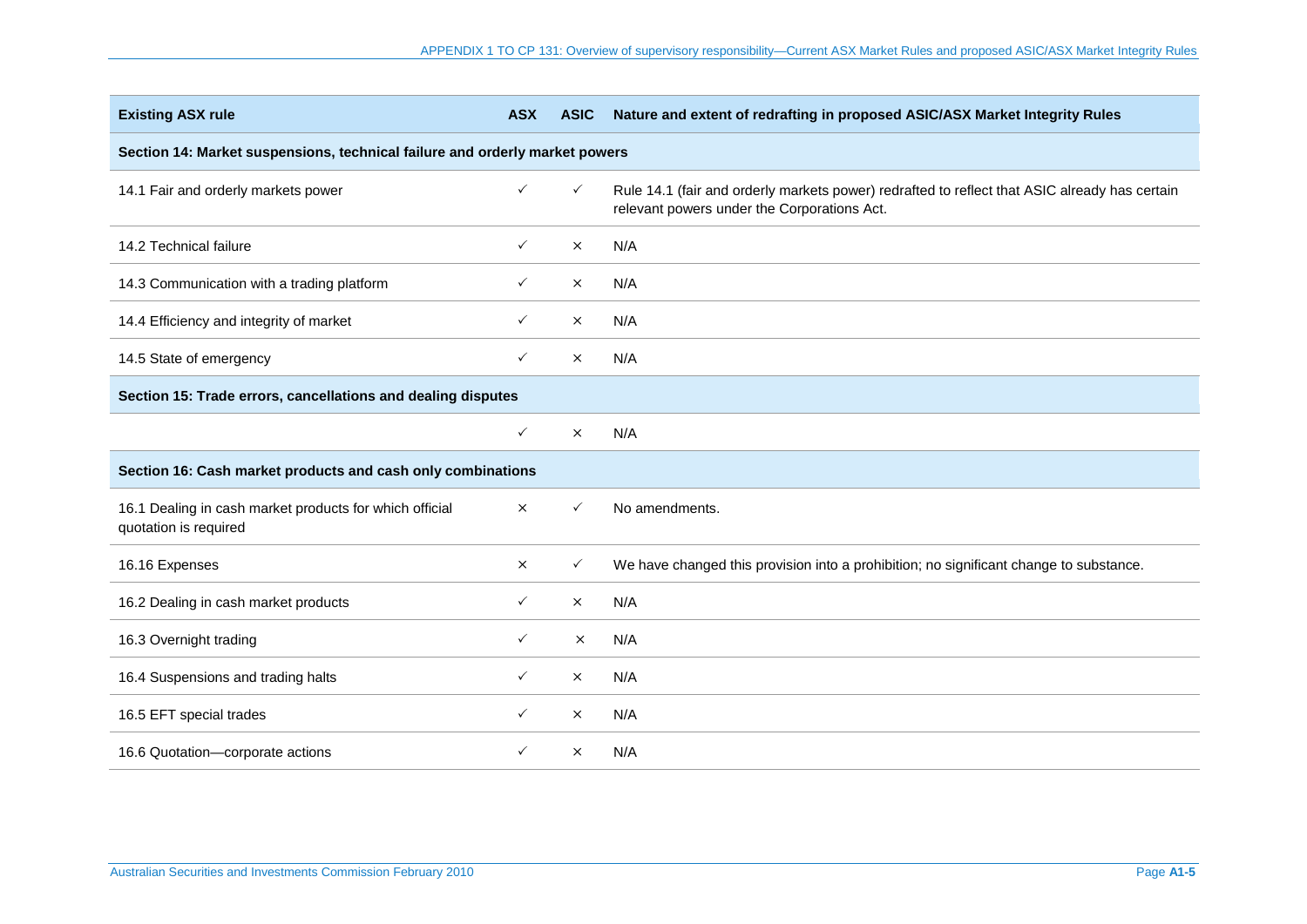| <b>Existing ASX rule</b>                                                 | <b>ASX</b>   | <b>ASIC</b> | Nature and extent of redrafting in proposed ASIC/ASX Market Integrity Rules |  |
|--------------------------------------------------------------------------|--------------|-------------|-----------------------------------------------------------------------------|--|
| 16.7 Basis of quotation and dealing on a different basis of<br>quotation | $\checkmark$ | $\times$    | N/A                                                                         |  |
| 16.9 Conditional trading                                                 | $\checkmark$ | $\times$    | N/A                                                                         |  |
| 16.10 Forward delivery                                                   | $\checkmark$ | $\times$    | N/A                                                                         |  |
| 16.11 Combinations                                                       | $\checkmark$ | $\times$    | N/A                                                                         |  |
| 16.12 Reporting                                                          | $\checkmark$ | $\times$    | N/A                                                                         |  |
| 16.14 Dealing to assist an issuer to aggregate small<br>holdings         | ✓            | $\times$    | N/A                                                                         |  |
| 16.15 Inability to satisfy client order for marketable parcel            | $\checkmark$ | $\times$    | N/A                                                                         |  |
| Sections 17 and 18: Crossings and special crossings-cash market products |              |             |                                                                             |  |
|                                                                          | $\checkmark$ | $\times$    | N/A                                                                         |  |
| Section 19: Short selling-cash market products                           |              |             |                                                                             |  |
|                                                                          | $\checkmark$ | $\times$    | N/A                                                                         |  |
| Section 20: Takeover bids, schemes and buy-backs conducted on-market     |              |             |                                                                             |  |
|                                                                          | $\checkmark$ | $\times$    | N/A                                                                         |  |
| Section 21: Derivative market contracts and derivative combinations      |              |             |                                                                             |  |
|                                                                          | $\checkmark$ | $\times$    | N/A                                                                         |  |
| Section 22: Crossings-derivative market products                         |              |             |                                                                             |  |
|                                                                          | $\checkmark$ | $\times$    | N/A                                                                         |  |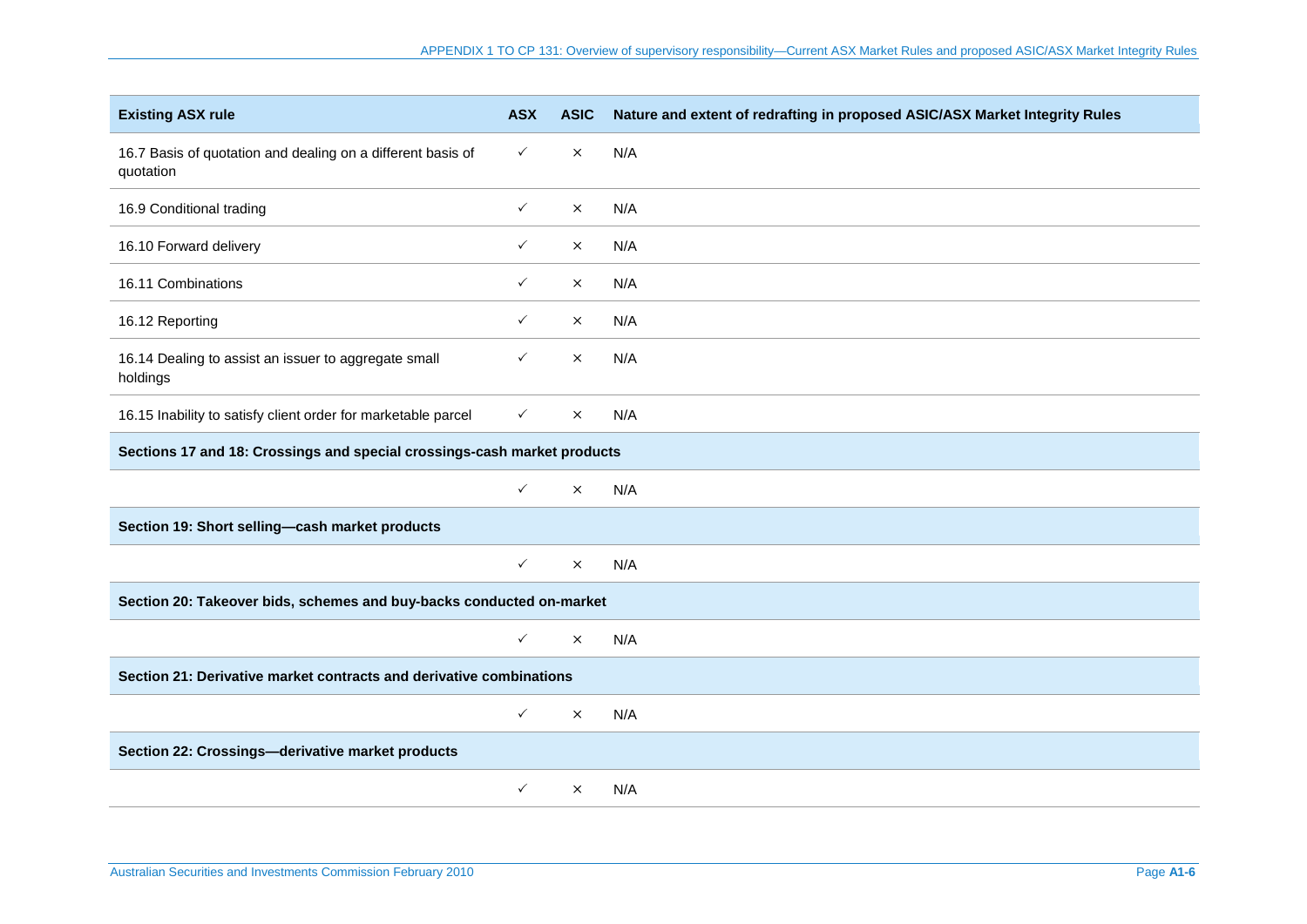| <b>Existing ASX rule</b>                                                        | <b>ASX</b>   | <b>ASIC</b>  | Nature and extent of redrafting in proposed ASIC/ASX Market Integrity Rules |
|---------------------------------------------------------------------------------|--------------|--------------|-----------------------------------------------------------------------------|
| Section 23: Market makers-derivative market contracts                           |              |              |                                                                             |
|                                                                                 | $\checkmark$ | $\times$     | N/A                                                                         |
| Section 24: Exchange for physical transactions-futures market transactions      |              |              |                                                                             |
|                                                                                 | $\checkmark$ | $\times$     | N/A                                                                         |
| Section 25: Trading restrictions and limits-derivative market contracts         |              |              |                                                                             |
| 25.4 Unexecuted order in underlying financial products                          | $\times$     | $\checkmark$ | No amendments.                                                              |
| All other subsections                                                           | $\checkmark$ | $\times$     | N/A                                                                         |
| Section 26: Wholesale loan securities                                           |              |              |                                                                             |
|                                                                                 | ✓            | $\times$     | N/A                                                                         |
| Section 27: Overseas market linkages                                            |              |              |                                                                             |
|                                                                                 | $\checkmark$ | $\times$     | N/A                                                                         |
| Section 28: Supervision, disciplinary matters, tribunal proceedings and appeals |              |              |                                                                             |
|                                                                                 | $\checkmark$ | $\checkmark$ | N/A-ASIC will have its own panel procedures and investigative powers.       |
| Sections 29, 30 and 32: Transitional arrangements                               |              |              |                                                                             |
|                                                                                 | $\checkmark$ | $\checkmark$ | Transitional arrangements to be settled separately.                         |
| <b>Section 31: Trading platform</b>                                             |              |              |                                                                             |
|                                                                                 | $\checkmark$ | $\times$     | N/A                                                                         |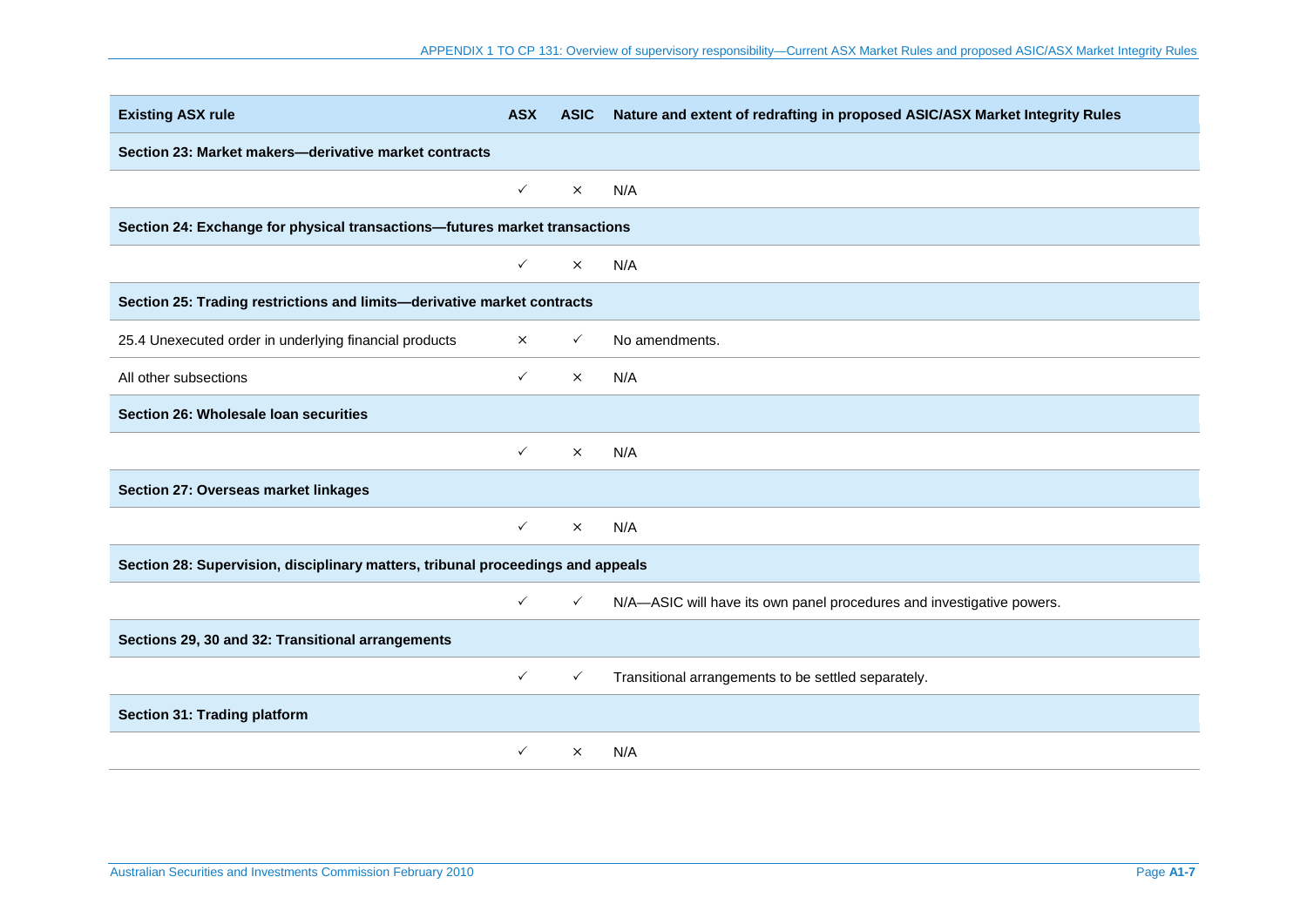## <span id="page-30-0"></span>**Appendix 2 to CP 131: Overview of proposed supervisory responsibility—current SFE Operating Rules and proposed ASIC/SFE Market Integrity Rules**

 $x =$  no proposed supervisory responsibility  $y =$  proposed supervisory responsibility (in some cases, we propose that both SFE and ASIC will have supervisory responsibilities)

| <b>Existing SFE rule</b>                          | <b>SFE</b>   | <b>ASIC</b>  | Nature and extent of redrafting in proposed ASIC/SFE Market Integrity Rules                                                                                                                                                                                                                                                                                       |
|---------------------------------------------------|--------------|--------------|-------------------------------------------------------------------------------------------------------------------------------------------------------------------------------------------------------------------------------------------------------------------------------------------------------------------------------------------------------------------|
| <b>Section 1: The Exchange</b>                    |              |              |                                                                                                                                                                                                                                                                                                                                                                   |
| 1.1. Governing law and submission to jurisdiction | ✓            | $\checkmark$ | ASIC has drafted a framework rule covering:                                                                                                                                                                                                                                                                                                                       |
| 1.2. Effect and amendment of Operating Rules      | $\checkmark$ | $\checkmark$ | • application                                                                                                                                                                                                                                                                                                                                                     |
|                                                   |              |              | • scope of entities that must comply                                                                                                                                                                                                                                                                                                                              |
|                                                   |              |              | • waivers                                                                                                                                                                                                                                                                                                                                                         |
|                                                   |              |              | • notices and service of documents                                                                                                                                                                                                                                                                                                                                |
|                                                   |              |              | • general principles of interpretation                                                                                                                                                                                                                                                                                                                            |
|                                                   |              |              | • conduct by officers, employees or agents                                                                                                                                                                                                                                                                                                                        |
|                                                   |              |              | • state of mind of a person.                                                                                                                                                                                                                                                                                                                                      |
|                                                   |              |              | Only those framework provisions which are required in addition to existing Corporations Act<br>and Acts Interpretation Act provisions will be included. We are continuing to analyse these<br>rules to see if any other content can be deleted. Minimal redrafting to reflect ASIC<br>supervision of ASIC/SFE Market Integrity Rules rather than SFE supervision. |
|                                                   |              |              | ASIC will have a definitions section.                                                                                                                                                                                                                                                                                                                             |
|                                                   |              |              | ASIC will establish and maintain a register of waivers.                                                                                                                                                                                                                                                                                                           |
| $1.3 - 1.14$                                      | $\checkmark$ | $\times$     | N/A                                                                                                                                                                                                                                                                                                                                                               |
| <b>Section 2: Participants</b>                    |              |              |                                                                                                                                                                                                                                                                                                                                                                   |
| 2.1 The Participants                              | $\checkmark$ | $\times$     | N/A                                                                                                                                                                                                                                                                                                                                                               |
| 2.2 Full participation                            | ✓            | $\times$     | N/A                                                                                                                                                                                                                                                                                                                                                               |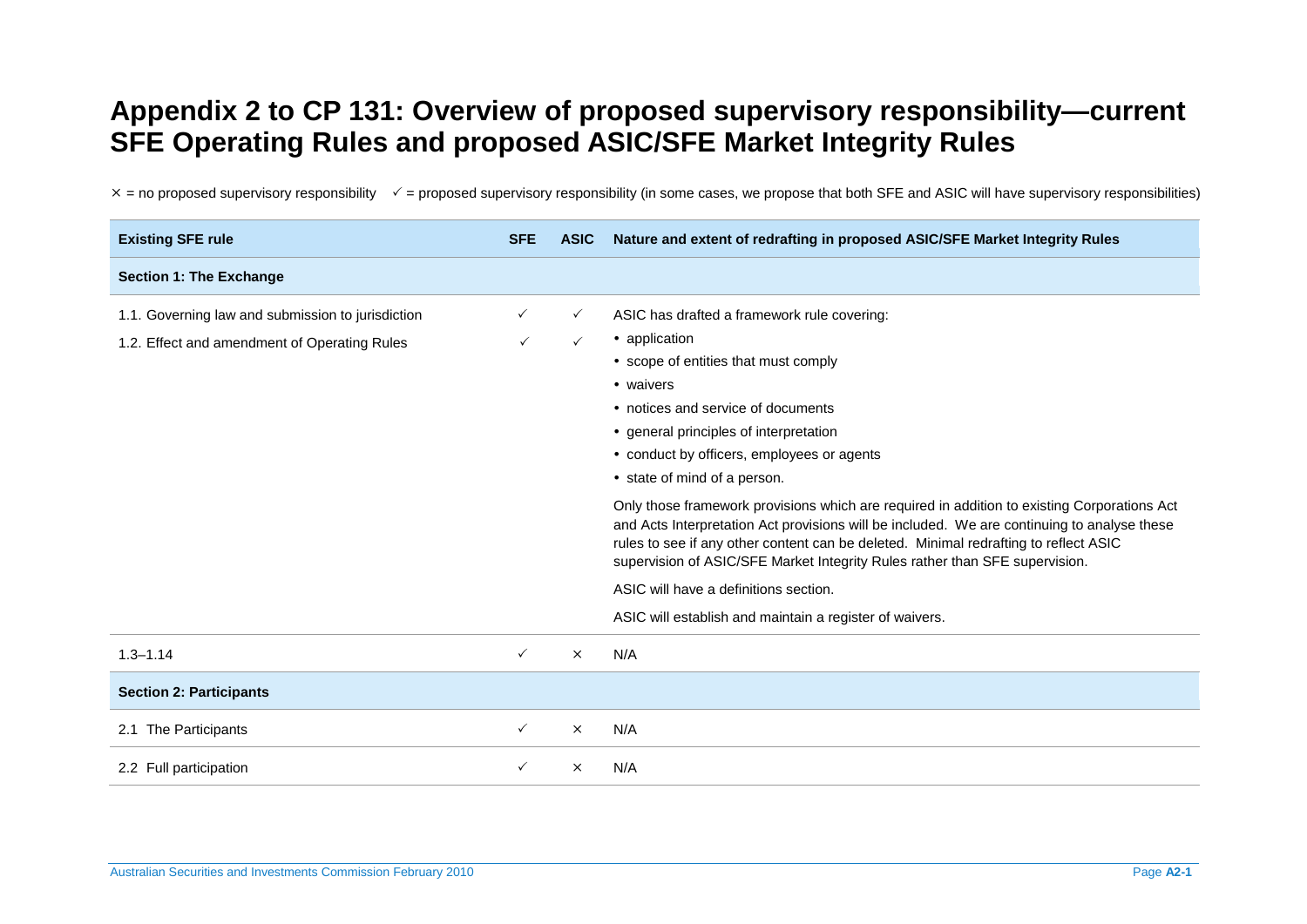| <b>Existing SFE rule</b>                                             | <b>SFE</b>   | <b>ASIC</b>  | Nature and extent of redrafting in proposed ASIC/SFE Market Integrity Rules                                                                     |
|----------------------------------------------------------------------|--------------|--------------|-------------------------------------------------------------------------------------------------------------------------------------------------|
| Continuous obligations                                               | $\checkmark$ | ✓            | ASIC/SFE Market Integrity Rules will deal with:                                                                                                 |
|                                                                      |              |              | minimum content of written agreements between participants and their clients, and<br>connection of clients to the platform                      |
|                                                                      |              |              | clients' segregated account obligations, recordkeeping, and mandatory electronic<br>recording of conversations relating to client instructions. |
|                                                                      |              |              | No operational content in ASIC rules.                                                                                                           |
|                                                                      |              |              | SFE will continue to be responsible for rules dealing with:                                                                                     |
|                                                                      |              |              | approval, admission, suspension of trading rights, termination and resignation of<br>participants                                               |
|                                                                      |              |              | participants' obligations to communicate with the exchange, prudent risk management,<br>and operational rules for client connections, and       |
|                                                                      |              |              | margin calls by participants, payment of fees, indemnities, capitalisation and registration<br>of trades.                                       |
| 2.3 Local Participants                                               | $\checkmark$ | $\times$     | N/A                                                                                                                                             |
| 2.4 Use of SFE systems                                               | $\checkmark$ | $\times$     | N/A                                                                                                                                             |
| <b>Section 3: Trading principles</b>                                 |              |              |                                                                                                                                                 |
| 3.1 Trading principles for orders entered on the trading<br>platform | ✓            | ✓            | ASIC/SFE Market Integrity Rules will deal with market manipulation, misleading acts and<br>dealing with client orders, with minimal redrafting. |
|                                                                      |              |              | SFE responsible for rules on information to be input when entering orders.                                                                      |
| 3.2 Strategy trading                                                 | $\checkmark$ | $\checkmark$ | ASIC/SFE Market Integrity Rules relate to allocation and recordkeeping. Only selected<br>elements of rule kept with minimal redrafting.         |
|                                                                      |              |              | SFE operational rules on strip, spread and option strategy trades.                                                                              |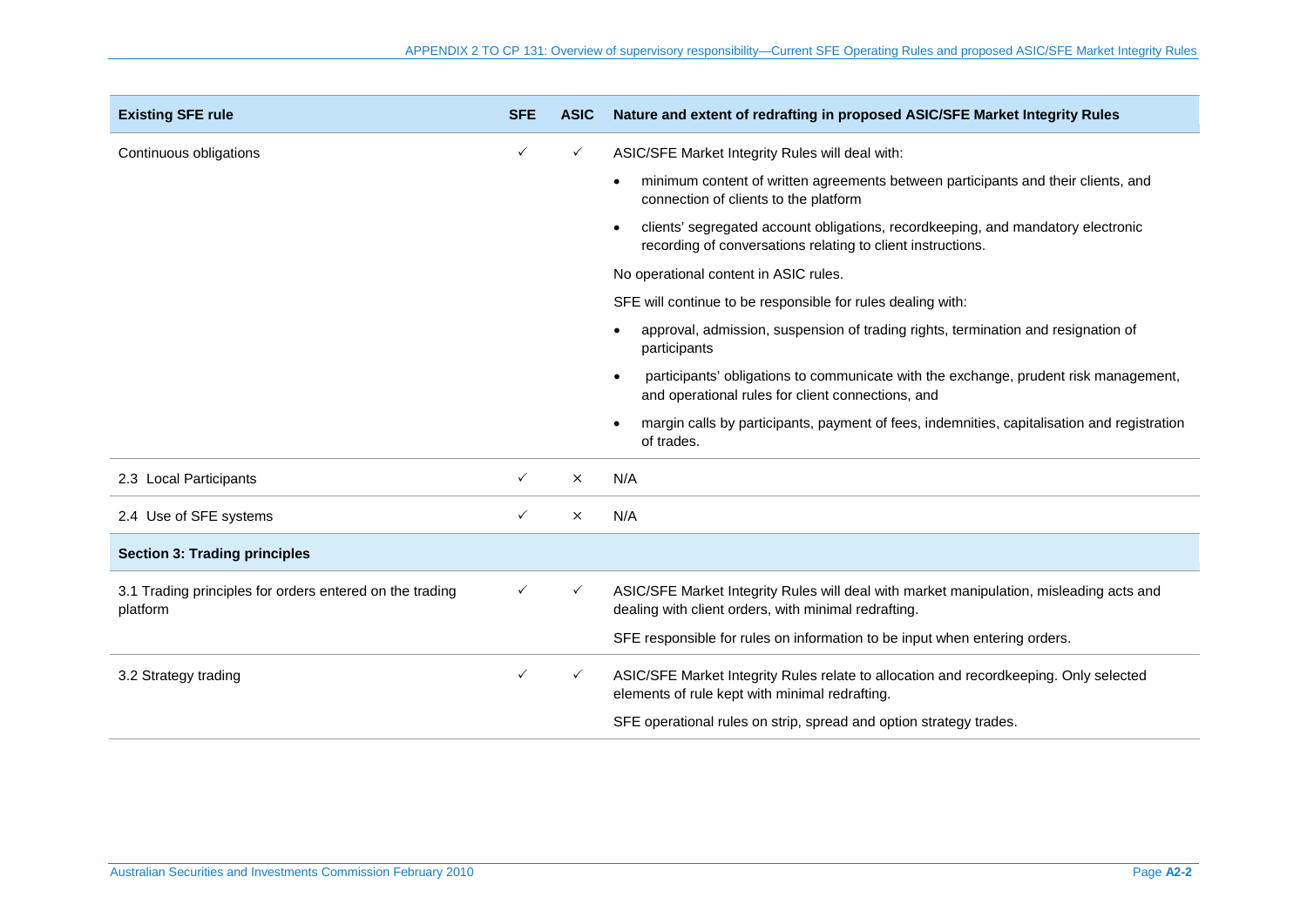| <b>Existing SFE rule</b>                                | <b>SFE</b> | <b>ASIC</b>  | Nature and extent of redrafting in proposed ASIC/SFE Market Integrity Rules                                                                                                                                                                                                    |
|---------------------------------------------------------|------------|--------------|--------------------------------------------------------------------------------------------------------------------------------------------------------------------------------------------------------------------------------------------------------------------------------|
| 3.3-3.5 Pre-negotiated orders, block trades and EFPs    |            | $\checkmark$ | ASIC/SFE Market Integrity Rules deal with the relationship between participant and client<br>(allocation, disclosure to client, client's instructions) exemptions from trading prohibitions and<br>recordkeeping. Only selected elements of rule kept with minimal redrafting. |
|                                                         |            |              | SFE operational rules on pre-negotiated orders, block trades and EFPs.                                                                                                                                                                                                         |
| Section 4: Allocation and clearing of trades            |            |              |                                                                                                                                                                                                                                                                                |
| $4.1 - 4.2$                                             |            | $\times$     | N/A                                                                                                                                                                                                                                                                            |
| <b>Section 5: Market regulation</b>                     |            |              |                                                                                                                                                                                                                                                                                |
| $5.1 - 5.13$                                            | ✓          | $\checkmark$ | ASIC will have its own panel procedures and investigative powers.                                                                                                                                                                                                              |
| Section 6: Contract specifications and associated rules |            |              |                                                                                                                                                                                                                                                                                |
| $6.1 - 6.4$                                             |            | $\times$     | N/A                                                                                                                                                                                                                                                                            |
| Section 7: Definitions and interpretations              |            |              |                                                                                                                                                                                                                                                                                |
|                                                         |            |              | ASIC will have definitions and interpretation of the rules it administers.                                                                                                                                                                                                     |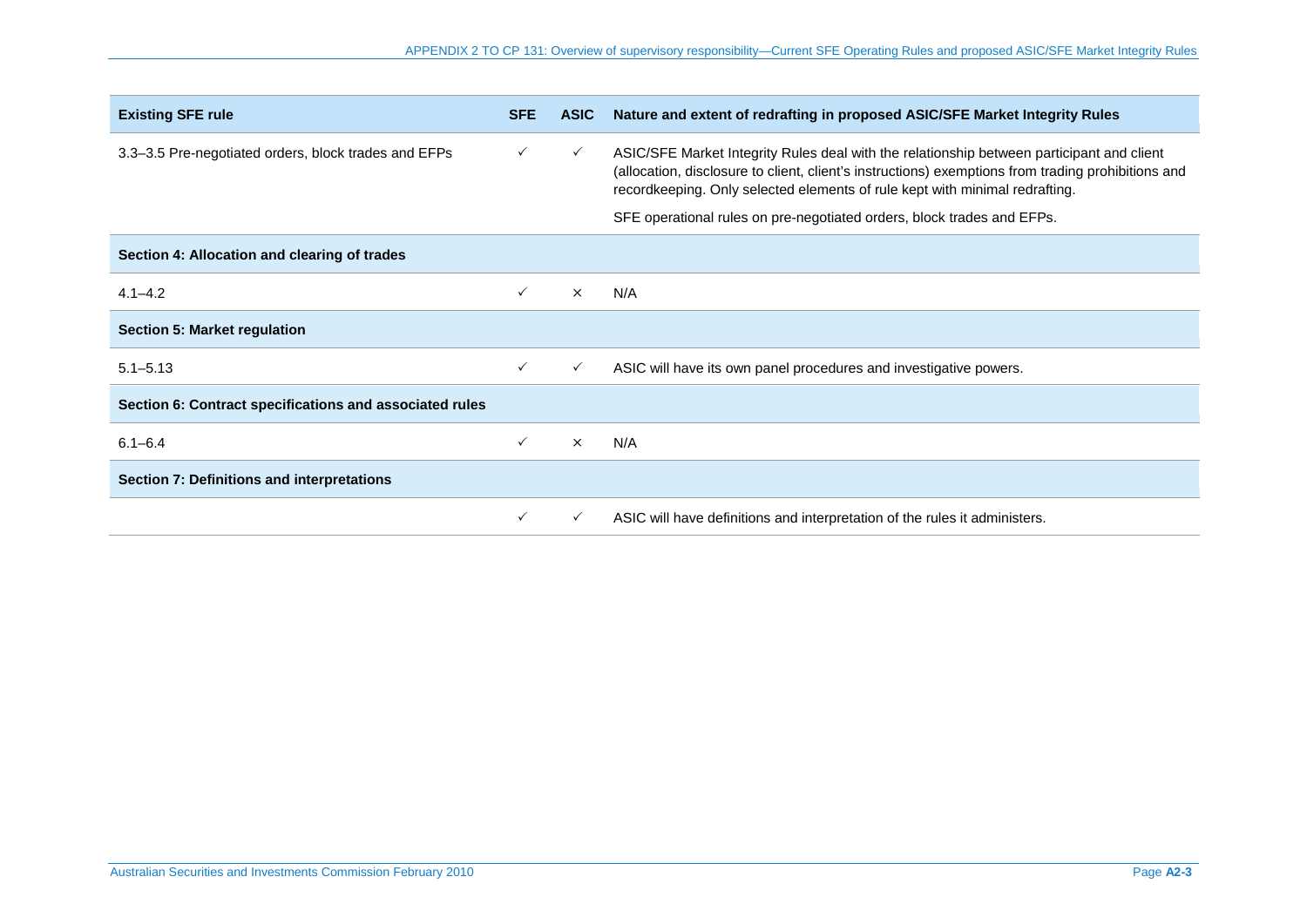## <span id="page-33-0"></span>**Appendix 3 to CP 131: Detailed comparison of current ASX Market Rules and proposed ASIC/ASX Market Integrity Rules**

### **Chapter 1: Introduction**

| <b>Current text of ASX rule</b> | Proposed text of ASIC/ASX Market Integrity Rules                                                                  |
|---------------------------------|-------------------------------------------------------------------------------------------------------------------|
|                                 | <b>1.1 INTERPRETATION</b>                                                                                         |
|                                 | <b>Application of these Rules</b><br>1.1.1                                                                        |
|                                 | These Rules apply to activities or conduct that take place on the Market unless otherwise<br>stated in the Rules. |
|                                 | <b>Entities that must comply with these Rules</b><br>1.1.2                                                        |
|                                 | The following entities must comply with these Rules:                                                              |
|                                 | the Market Operator; and<br>(a)                                                                                   |
|                                 | <b>Market Participants,</b><br>(b)                                                                                |
|                                 | as specified in each Rule.                                                                                        |
|                                 |                                                                                                                   |

### **1.5 WAIVER**

### **1.2 WAIVER**

#### **1.2.1 Waiver of rules and procedures**

Subject to Rules 1.5.3 and 1.5.4, ASX may relieve any person or class of person from the obligation to comply with a provision of these Rules, either generally or in a particular case or category, and either unconditionally or subject to such conditions as ASX thinks fit. If any conditions on a waiver are imposed, all of the conditions must be complied with for the waiver to be effective. ASX may withdraw a waiver at any time. Any request by a Market Participant for a waiver under this Rule 1.5 must be in writing.

#### **1.5.2 Compliance with conditions**

**1.5.1 Waiver of rules and procedures** 

Failure to comply with a condition imposed under Rule 1.5.1 is a contravention of that Rule.

Subject to Rule<del>s 1.5.3 and 1.5.4</del> <u>1.2.3</u>, AS<u>IC</u>X may relieve any person or class of person from the obligation to comply with a provision of these Rules, either generally or in a particular case or category, and either unconditionally or subject to such conditions as ASICX thinks fit. If any conditions on a waiver are imposed, all of the conditions must be complied with for the waiver to be effective. AS<u>IC</u>X may withdraw a waiver at any time. Any request by a Market Participant for a waiver under this Rule 1.2 must be in writing.

#### **1.2.2 Compliance with conditions**

Failure to comply with a condition imposed under Rule 1.2.1 is a contravention of that Rule.

Proposed Penalty—Tier 3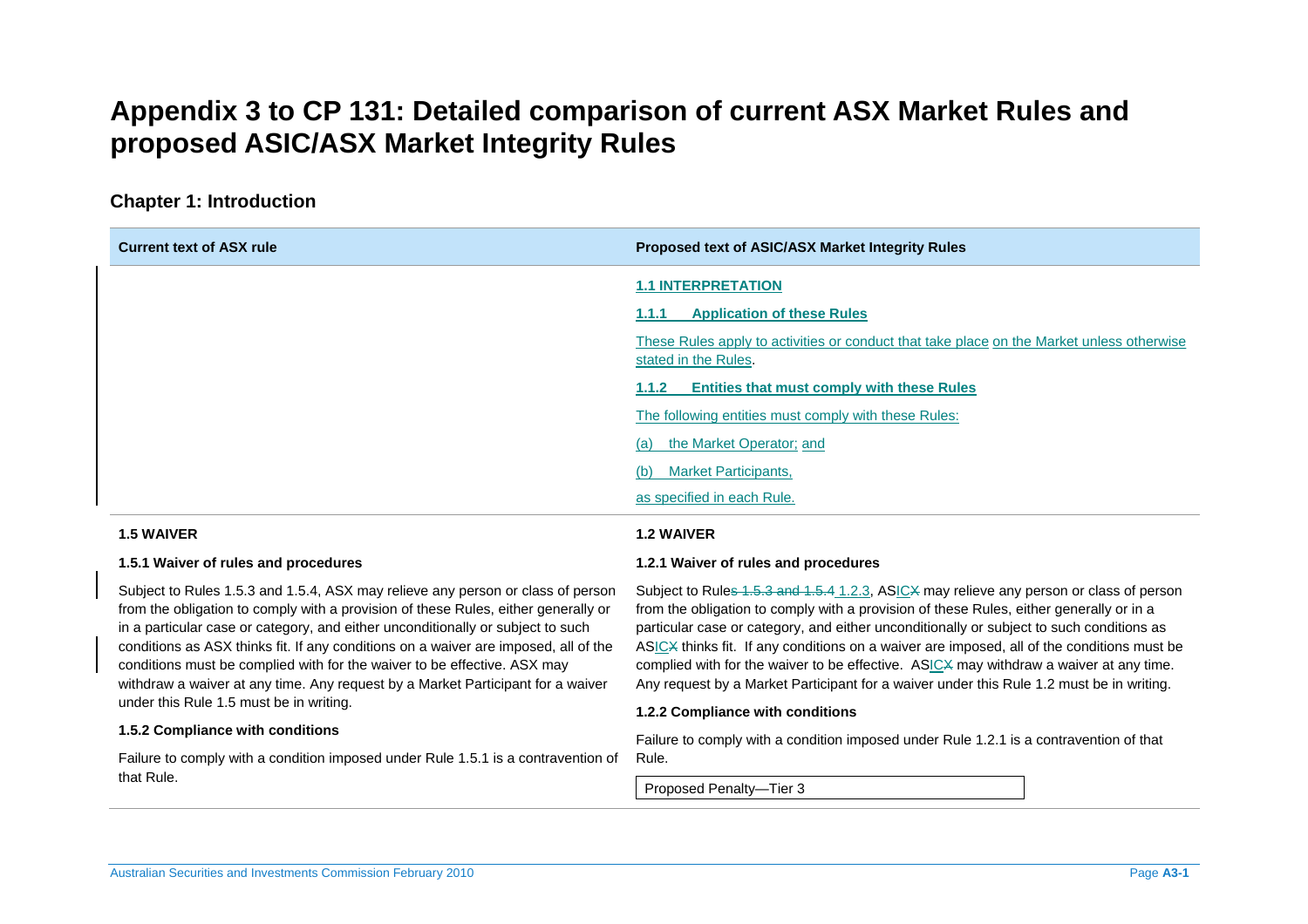### **1.5.3 No relief from certain provisions**

ASX must not relieve any person or class of persons under Rule 1.5.1 from any obligation to comply with an indemnity or disclaimer provision of these Rules.

### **1.5.4 Period during which relief applies**

ASX may specify the period or specific event during which any relief from an obligation to comply with a provision of these Rules may apply.

#### **1.5.5 Register of relief**

ASX must establish and maintain a register for recording details of relief granted under Rule 1.5.1 and must enter the following details in the register maintained under this Rule 1.5.5:

- (a) the date that the relief takes effect;
- (b) the person or class of person relieved from the obligation;
- (c) the provision to which the relief applies;
- (d) brief reasons for the relief; and
- (e) any conditions that apply to the relief.

#### **1.5.6 Inspection of register**

A copy of the register maintained under Rules 1.5.5 must be kept at the principal place of business of ASX and must be open for inspection by any person during business hours.

### **1.5.7 Waiver generally**

A failure by ASX to exercise, or any delay in exercising, any of its rights, powers or remedies (in whole or in part) under the Rules does not operate as a waiver of those rights, powers or remedies upon that or any subsequent occasion, nor does any single or partial exercise of any right, power or remedy prevent any further exercise of that or any other right, power or remedy.

### **Current text of ASX rule Proposed text of ASIC/ASX Market Integrity Rules**

#### **No relief from certain provisions**

| Propose no rule |  |
|-----------------|--|
|                 |  |

#### **1.2.3 Period during which relief applies**

ASICX may specify the period or specific event during which any relief from an obligation to comply with a provision of these Rules may apply.

#### **Register of relief**

Propose no rule

#### **Inspection of register**

Propose no rule

### **1.2.4 Waiver generally**

A failure by ASICX to exercise, or any delay in exercising, any of its rights, powers or remedies (in whole or in part) under the Rules does not operate as a waiver of those rights, powers or remedies upon that or any subsequent occasion, nor does any single or partial exercise of any right, power or remedy prevent any further exercise of that or any other right, power or remedy.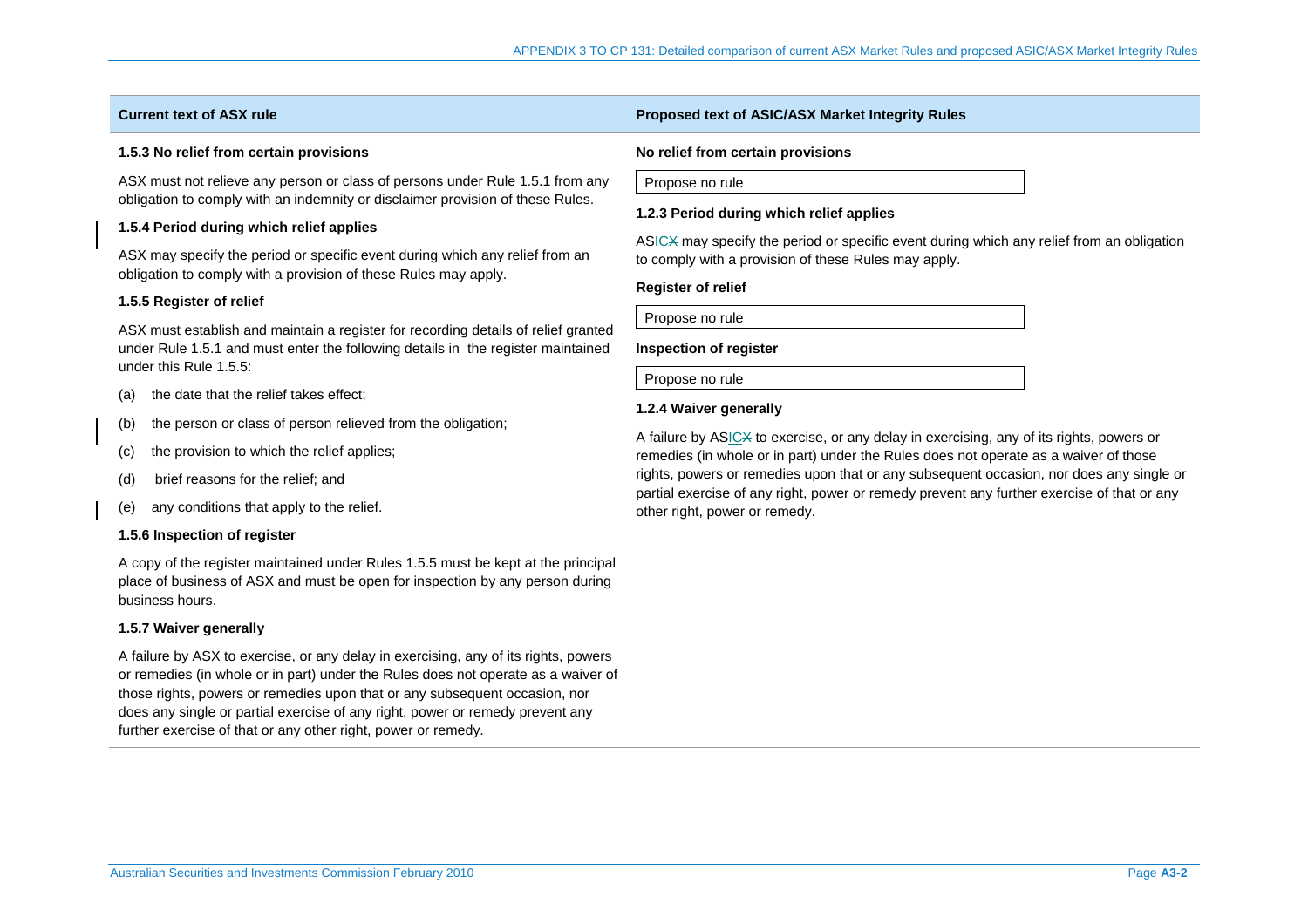### **1.6 NOTICE, NOTIFICATION AND SERVICE OF DOCUMENTS**

#### **1.6.1 Notice must be in writing**

If any Rule requires or permits the giving of notice of any matters to any person, the Rule requires or permits the giving to that person of a written document containing those matters.

### **1.6.2 Methods of giving notice in writing**

Without limiting any other provision of this Rule 1.6, any notice to be given by a Market Participant to ASX must be given to the person holding the position notified by ASX to Market Participants and may be given in the manner set out in the Procedures. Any notice to be given by ASX to a person, firm or corporation may be given in the manner set out in the Procedures.

#### **1.6.3 Delivery of notice**

For the purposes of any Rule that requires or permits a document to be given to a person, whether the expression 'serve', 'give' or 'send' or any other expression is used, the document may be given, and will be taken to have been received, at the time and in the manner set out in the Procedures.

Nothing in this Rule 1.6.3 or the Procedures prevents documents being sent or given to, or served on, a person in any other manner required or permitted by law.

#### **1.6.4 Market Participant to have e-mail**

A Market Participant must acquire and maintain an operating e-mail system for the purposes of receiving notices under Rule 1.6.3.

### **1.6.5 Failure to notify**

If under these Rules ASX is to give notice to some or all Market Participants, accidental omission by ASX to give notice to one or more Market Participants does not affect the validity or enforceability of any resolution, decision, proceeding or act in connection with which the notice was to be given.

### **Current text of ASX rule Proposed text of ASIC/ASX Market Integrity Rules**

### **1.3 NOTICE, NOTIFICATION AND SERVICE OF DOCUMENTS**

Only those framework provisions which are required in addition to existing Corporations Act and Acts Interpretation Act provisions will be included. We are continuing to analyse these rules to see if any other content is necessary.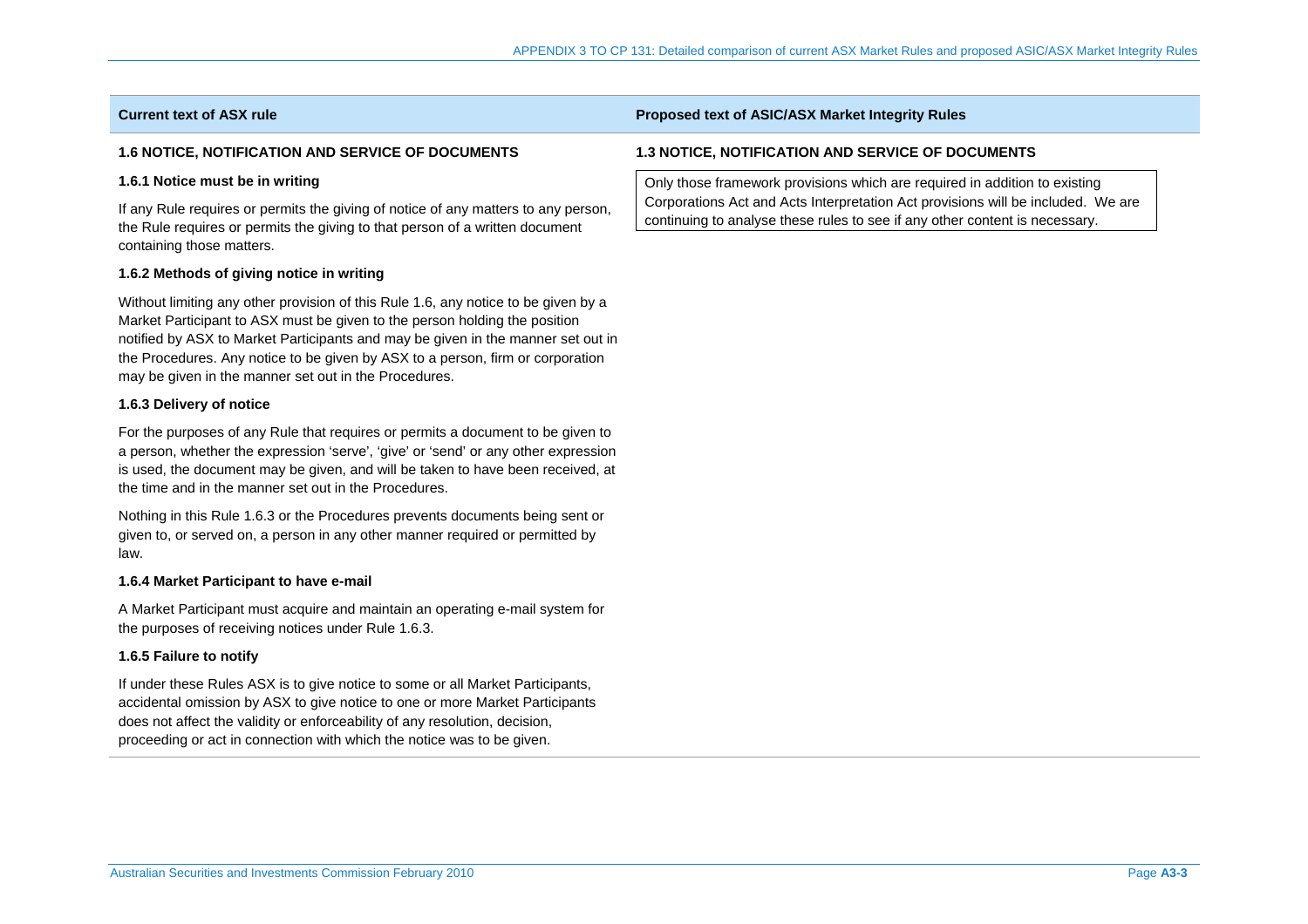### **2. DEFINITIONS AND INTERPRETATION**

### **2.1 GENERAL PRINCIPLES OF INTERPRETATION**

In these Rules unless the context otherwise requires:

- (a) a reference to any legislation or legislative provision includes any statutory modification or re-enactment of, or any legislative provision substituted for, and any regulation or statutory instrument issued under, that legislation or legislative provision;
- (b) a reference to the operating rules of an Approved Clearing Facility, the operating Rules of an Approved Settlement Facility, these Rules or the Procedures is a reference to those operating rules, the Rules or the Procedures as modified or amended from time to time;
- (c) the singular includes the plural and vice-versa;
- (d) a reference to a person, body, corporation, trust, partnership, unincorporated body, firm, association, authority or government includes any of them;
- (e) a word denoting any gender includes all genders;
- (f) if a word or expression is given a particular meaning, another part of speech or grammatical form of that word or expression has a corresponding meaning;
- (g) a reference to power includes a reference to authority and discretion;
- (h) a reference to a Rule (eg Rule 2.4) includes a reference to all sub-Rules included under that Rule (eg Rule 2.4.3);
- (i) a reference to a Section (eg Section 2) includes a reference to all Rules and sub-Rules within that Section;
- (j) a reference to any Rule or Procedure is a reference to that Rule or Procedure as amended from time to time;
- (k) a reference to time is to the time in Sydney, Australia;
- (l) a reference to currency is a reference to Australian currency;

## **Current text of ASX rule Proposed text of ASIC/ASX Market Integrity Rules**

## **1.4. GENERAL PRINCIPLES OF INTERPRETATION**

Only those framework provisions which are required in addition to existing Corporations Act and Acts Interpretation Act provisions will be included. We are continuing to analyse these rules to see if any other content is necessary.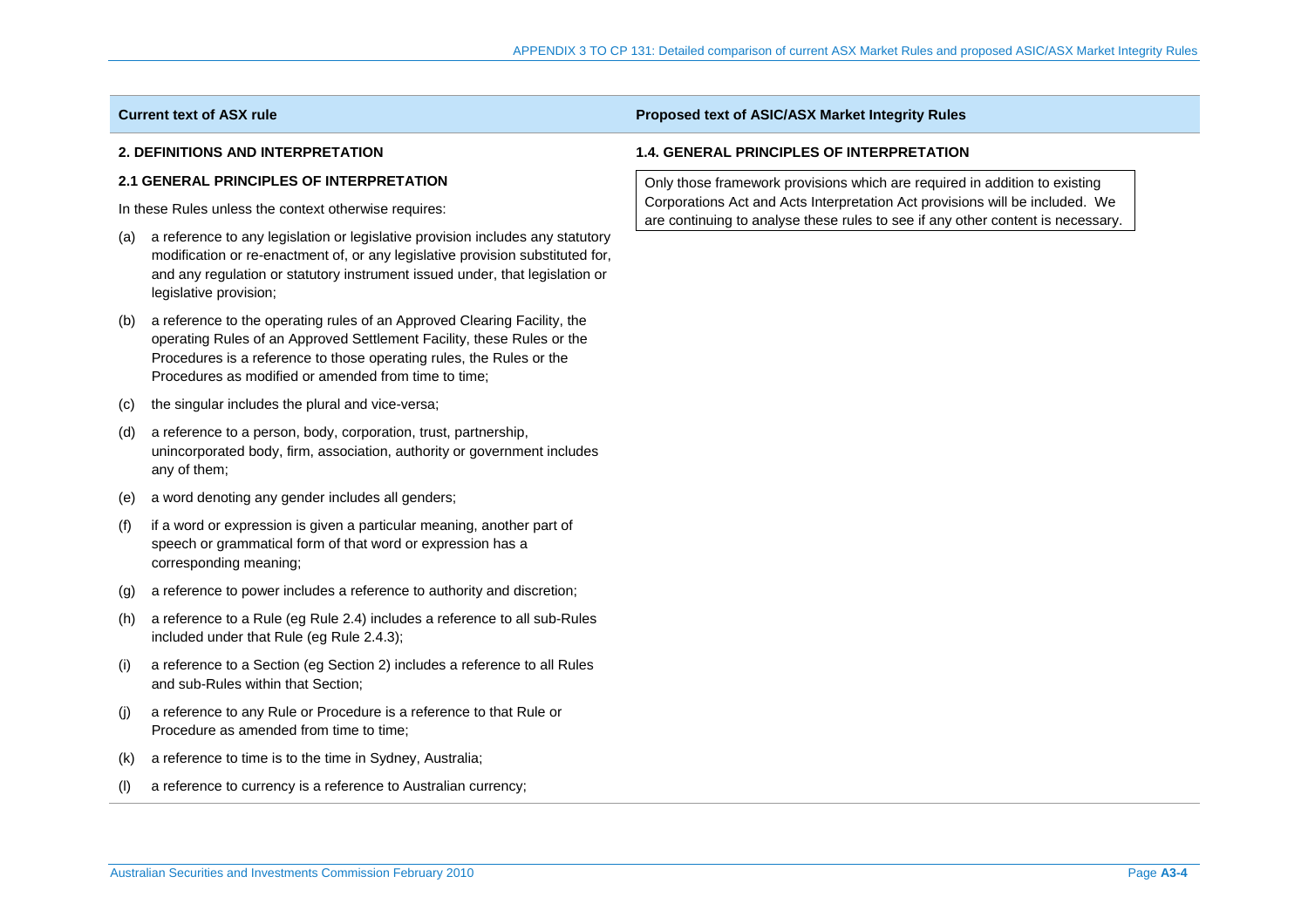## **Current text of ASX rule Proposed text of ASIC/ASX Market Integrity Rules**

- (m) a reference to writing includes typing, printing, lithography, photography, telex, facsimile or any other mode of representing or reproducing words in a visible form;
- (n) where there is a reference to the power of ASX to make, demand or impose a requirement there is a corresponding obligation of the relevant Market Participant to comply with that demand or requirement in all respects; and
- (o) a reference to ASX notifying or giving notice to a Market Participant or viceversa is a reference to notifying or giving notice in accordance with Rule 1.6.

### **2.2 WORDS AND EXPRESSIONS DEFINED IN THE CORPORATIONS ACT**

## **2.2.1 Words and expressions defined have the same meaning in these Rules**

Words and expressions defined in the Corporations Act will unless otherwise defined or specified in these Rules or the contrary intention appears, have the same meaning in these Rules.

## **2.4.2 Conduct by officers, employees or agents**

In these Rules, conduct engaged in on behalf of a person:

- (a) by an officer, Employee, or other agent of the person, and whether or not within the scope of the actual or apparent authority of the officer, Employee, or other agent; or
- (b) by any other person at the direction or with the consent or agreement (whether express or implied) of an officer, Employee, or other agent of the person, and whether or not the giving of the direction, consent or agreement is within the scope of the actual or apparent authority of the officer, Employee, or other agent,

is deemed to have been engaged in also by the person.

## **1.5 WORDS AND EXPRESSIONS DEFINED IN THE CORPORATIONS ACT**

Words and expressions defined in the Corporations Act will unless otherwise defined or specified in these Rules or the contrary intention appears, have the same meaning in these Rules.

## **1.6 CONDUCT, ACTS AND OMISSIONS**

### **1.6.1 Conduct by officers, employees or agents**

In these Rules, conduct engaged in on behalf of a person:

- (a) by an officer, Employee, or other agent of the person, and whether or not within the scope of the actual or apparent authority of the officer, Employee, or other agent; or
- (b) by any other person at the direction or with the consent or agreement (whether express or implied) of an officer, Employee, or other agent of the person, and whether or not the giving of the direction, consent or agreement is within the scope of the actual or apparent authority of the officer, Employee, or other agent,

is deemed to have been engaged in also by the person.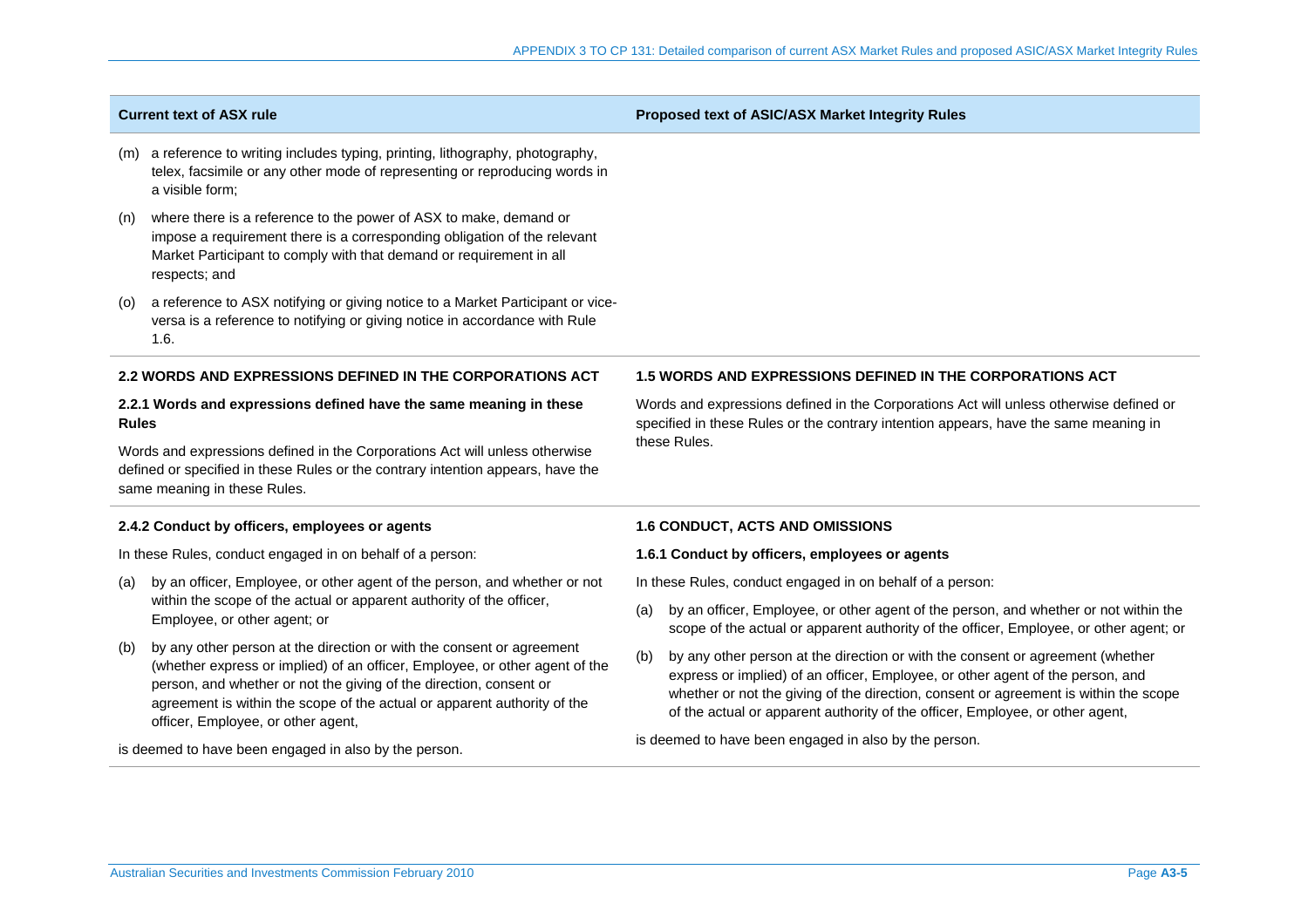| 2.4.3 State of mind of a person                                                                                                | 1.6.2 State of mind of a person                                                                                                                                                                                                                                          |
|--------------------------------------------------------------------------------------------------------------------------------|--------------------------------------------------------------------------------------------------------------------------------------------------------------------------------------------------------------------------------------------------------------------------|
| If for the purposes of these Rules in respect of conduct engaged in by a person,                                               | If for the purposes of these Rules in respect of conduct engaged in by a person, it is                                                                                                                                                                                   |
| it is necessary to establish the state of mind of the person, it is sufficient to show                                         | necessary to establish the state of mind of the person, it is sufficient to show that an                                                                                                                                                                                 |
| that an officer, Employee, or other agent of the person, being an officer,                                                     | officer, Employee, or other agent of the person, being an officer, Employee, or other                                                                                                                                                                                    |
| Employee, or other agent by whom the conduct was engaged in and whether or                                                     | agent by whom the conduct was engaged in and whether or not the conduct was within                                                                                                                                                                                       |
| not the conduct was within the scope of the actual or apparent authority of that                                               | the scope of the actual or apparent authority of that officer, Employee, or other agent, had                                                                                                                                                                             |
| officer, Employee, or other agent, had that state of mind.                                                                     | that state of mind.                                                                                                                                                                                                                                                      |
| In this Rule 2.4.3, a reference to the state of mind of a person includes a                                                    | In this Rule 1.6.22.4.3, a reference to the state of mind of a person includes a reference                                                                                                                                                                               |
| reference to the knowledge, intention, opinion, belief or purpose of the person                                                | to the knowledge, intention, opinion, belief or purpose of the person and the person's                                                                                                                                                                                   |
| and the person's reasons for the person's intention, opinion, belief or purpose.                                               | reasons for the person's intention, opinion, belief or purpose.                                                                                                                                                                                                          |
| 2.10 Definitions                                                                                                               | <b>1.7 DEFINITIONS</b>                                                                                                                                                                                                                                                   |
| "Accredited Adviser" means a person accredited as a level one accredited                                                       | "Accredited Adviser" means a person accredited as a level one accredited derivatives                                                                                                                                                                                     |
| derivatives adviser, level two accredited derivatives adviser or an accredited                                                 | adviser, level two accredited derivatives adviser or an accredited futures adviser under                                                                                                                                                                                 |
| futures adviser under Section 8.                                                                                               | Section 8Rule 2.3.3.                                                                                                                                                                                                                                                     |
| "Approved Clearing Facility" means a CS Facility approved by ASX as an                                                         | "Approved Clearing Facility" means a CS Facility approved by ASXthe Market                                                                                                                                                                                               |
| Approved Clearing Facility and specified in the Procedures.                                                                    | Operator as an Approved Clearing Facility-and specified in the Procedures.                                                                                                                                                                                               |
| "Approved Ratings Agency" means a ratings agency included in a list of<br>ratings agencies published by ASX from time to time. | "Approved Ratings Agency" means a credit rating agency holding an Australian<br>financial services licence authorising it to give general advice by issuing a credit rating<br>ratings agency included in a list of ratings agencies published by ASX from time to time. |
| "AQUA Product" means a Financial Product which is:                                                                             | "AQUA Product" means a Financial Product which is:                                                                                                                                                                                                                       |
| a Managed Fund Product;                                                                                                        | a Managed Fund Product;                                                                                                                                                                                                                                                  |
| (a)                                                                                                                            | (a)                                                                                                                                                                                                                                                                      |
| an ETF Security; or                                                                                                            | an ETF Security; or                                                                                                                                                                                                                                                      |
| (b)                                                                                                                            | (b)                                                                                                                                                                                                                                                                      |
| a Structured Product;                                                                                                          | a Structured Product;                                                                                                                                                                                                                                                    |
| (c)                                                                                                                            | (c)                                                                                                                                                                                                                                                                      |
| which is admitted under Section 10A.                                                                                           | which is admitted under Section 10Athe relevant operating rules of the Market.                                                                                                                                                                                           |
| "AQUA Product Issuer" means an entity which issues, distributes or makes                                                       | "AQUA Product Issuer" means an entity which issues, distributes or makes available                                                                                                                                                                                       |
| available AQUA Products and which is admitted by ASX as an AQUA Product                                                        | AQUA Products and which is admitted by ASXthe Market Operator as an AQUA Product                                                                                                                                                                                         |
| <b>Issuer under Section 10A.</b>                                                                                               | <b>Issuer under Section 10Athe relevant operating rules of the Market.</b>                                                                                                                                                                                               |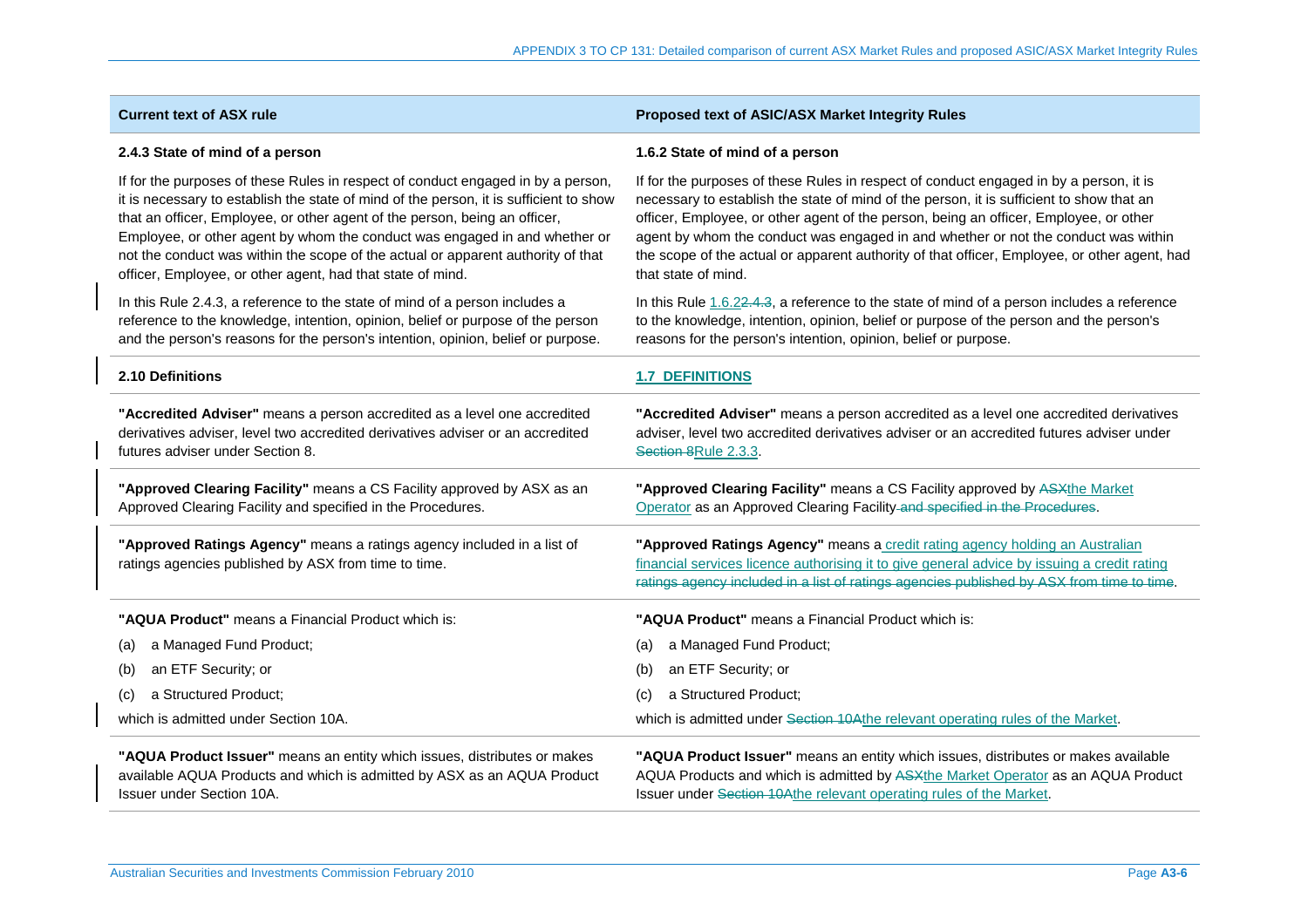| <b>Current text of ASX rule</b>                                                                                                                                                                 | Proposed text of ASIC/ASX Market Integrity Rules                                                                                                                                                                                                                                              |  |
|-------------------------------------------------------------------------------------------------------------------------------------------------------------------------------------------------|-----------------------------------------------------------------------------------------------------------------------------------------------------------------------------------------------------------------------------------------------------------------------------------------------|--|
| "AQUA Quote Display Board" means the facility provided by ASX for AQUA                                                                                                                          | "AQUA Quote Display Board" means the facility provided by ASXthe Market Operator                                                                                                                                                                                                              |  |
| Product Issuers and Trading Participants to advertise their interest in acquiring                                                                                                               | for AQUA Product Issuers and Trading Participants to advertise their interest in acquiring                                                                                                                                                                                                    |  |
| or disposing of AQUA Products.                                                                                                                                                                  | or disposing of AQUA Products.                                                                                                                                                                                                                                                                |  |
| "ASX" means ASX Limited (ABN 98 008 624 691).                                                                                                                                                   | "ASX" means ASX Limited (ABN 98 008 624 691ACN 008 624 691).                                                                                                                                                                                                                                  |  |
| "Australian ADI" has the meaning it has in the Corporations Act.                                                                                                                                | "Australian ADI" has the meaning it has ingiven by section 9 of the Corporations Act.                                                                                                                                                                                                         |  |
| "Authorised Person" means a person who is either a client or an agent of the<br>client and who is permitted by a Trading Participant to submit orders into the<br>Trading Participant's system. | "Authorised Person" means a person who:<br>is either;<br>(a)<br>a client of a Trading Participant; or<br>(i)<br>an agent of the a client of a Trading Participant; and<br>(ii)<br>who is permitted by a Trading Participant to submit orders into the Trading<br>(b)<br>Participant's system. |  |
| "Automated Client Order Processing" is the Automated Order Processing of                                                                                                                        | "Automated Client Order Processing" is the Automated Order Processing of an order                                                                                                                                                                                                             |  |
| an order submitted by an Authorised Person into a Trading Participant's system.                                                                                                                 | submitted by an Authorised Person into a Trading Participant's system.                                                                                                                                                                                                                        |  |
| "Automated Order Processing" means the process by which orders are                                                                                                                              | "Automated Order Processing" means the process by which orders are registered in a                                                                                                                                                                                                            |  |
| registered in a Trading Participant's system and, if accepted for submission into                                                                                                               | Trading Participant's system and, if accepted for submission into a Trading Platform by                                                                                                                                                                                                       |  |
| a Trading Platform by the Trading Participant, submitted as corresponding                                                                                                                       | the Trading Participant, submitted as corresponding Trading Messages without being                                                                                                                                                                                                            |  |
| Trading Messages without being keyed or rekeyed by a DTR.                                                                                                                                       | keyed or rekeyed by a DTRParticipant Trading Message Representative.                                                                                                                                                                                                                          |  |
| "Automated Order Processing Requirements" means the requirements of                                                                                                                             | "Automated Order Processing Requirements" means the requirements of Rules                                                                                                                                                                                                                     |  |
| Rules 13.3.1 to 13.3.3.                                                                                                                                                                         | 13.3.1 to 13.3.35.5 and the relevant operating rules of the Market.                                                                                                                                                                                                                           |  |
| "Bid" means:                                                                                                                                                                                    | "Bid" means:                                                                                                                                                                                                                                                                                  |  |
| in relation to a Cash Market Product, a price and quantity of the Cash                                                                                                                          | in relation to a Cash Market Product, a price and quantity of the Cash Market                                                                                                                                                                                                                 |  |
| (a)                                                                                                                                                                                             | (a)                                                                                                                                                                                                                                                                                           |  |
| Market Product to be purchased;                                                                                                                                                                 | Product to be purchased;                                                                                                                                                                                                                                                                      |  |
| in relation to a Derivatives Market Contract, an offer to enter into a                                                                                                                          | in relation to a Derivatives Market Contract, an offer to enter into a Derivatives                                                                                                                                                                                                            |  |
| (b)                                                                                                                                                                                             | (b)                                                                                                                                                                                                                                                                                           |  |
| Derivatives Market Transaction in respect of the relevant Derivatives                                                                                                                           | Market Transaction in respect of the relevant Derivatives Market Contract as Buyer;                                                                                                                                                                                                           |  |
| Market Contract as Buyer; and                                                                                                                                                                   | and                                                                                                                                                                                                                                                                                           |  |
| in relation to a Combination, a price and quantity of the Combination.                                                                                                                          | in relation to a Combination, a price and quantity of the Combination.                                                                                                                                                                                                                        |  |
| (C)                                                                                                                                                                                             | (C)                                                                                                                                                                                                                                                                                           |  |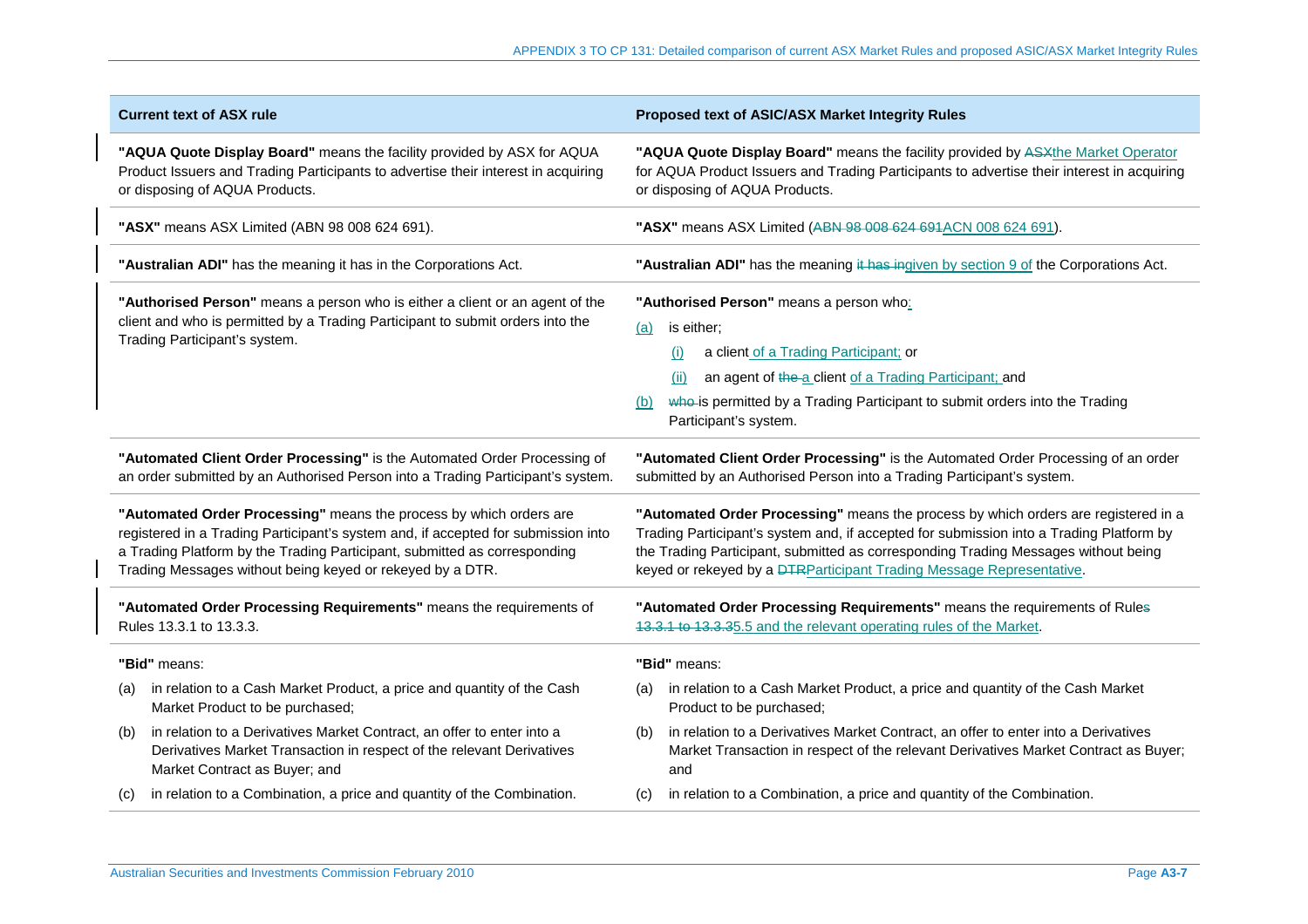| <b>Current text of ASX rule</b>                                                                                                                                                                                                                                                                                                                                                                                                                                                                     | Proposed text of ASIC/ASX Market Integrity Rules                                                                                                                                                                                                                                                                                                                                                                                                                                                                                   |  |  |
|-----------------------------------------------------------------------------------------------------------------------------------------------------------------------------------------------------------------------------------------------------------------------------------------------------------------------------------------------------------------------------------------------------------------------------------------------------------------------------------------------------|------------------------------------------------------------------------------------------------------------------------------------------------------------------------------------------------------------------------------------------------------------------------------------------------------------------------------------------------------------------------------------------------------------------------------------------------------------------------------------------------------------------------------------|--|--|
| "Business Day" means a day other than:                                                                                                                                                                                                                                                                                                                                                                                                                                                              | "Business Day" means a day other than:                                                                                                                                                                                                                                                                                                                                                                                                                                                                                             |  |  |
| a Saturday, Sunday, New Year's Day, Good Friday, Easter Monday,                                                                                                                                                                                                                                                                                                                                                                                                                                     | a Saturday, Sunday, New Year's Day, Good Friday, Easter Monday, Christmas Day,                                                                                                                                                                                                                                                                                                                                                                                                                                                     |  |  |
| (a)                                                                                                                                                                                                                                                                                                                                                                                                                                                                                                 | (a)                                                                                                                                                                                                                                                                                                                                                                                                                                                                                                                                |  |  |
| Christmas Day, Boxing Day; and                                                                                                                                                                                                                                                                                                                                                                                                                                                                      | Boxing Day; and                                                                                                                                                                                                                                                                                                                                                                                                                                                                                                                    |  |  |
| any other day which ASX notifies Market Participants is not a Business                                                                                                                                                                                                                                                                                                                                                                                                                              | any other day which ASX-the Market Operator notifies Market Participants is not a                                                                                                                                                                                                                                                                                                                                                                                                                                                  |  |  |
| (b)                                                                                                                                                                                                                                                                                                                                                                                                                                                                                                 | (b)                                                                                                                                                                                                                                                                                                                                                                                                                                                                                                                                |  |  |
| Day.                                                                                                                                                                                                                                                                                                                                                                                                                                                                                                | Business Day.                                                                                                                                                                                                                                                                                                                                                                                                                                                                                                                      |  |  |
| "Buyer" means, in relation to a Derivatives Market Transaction, the Trading<br>Participant whose purchase, bid or buy instruction, order or other Trading<br>Message has resulted in the Derivatives Market Transaction being entered into<br>in accordance with Rule 21.2.2, whether or not in connection with any Crossing,<br>other Derivatives Market Transaction or any transaction in any Cash Market<br>Product or Non-ASX Contract and includes the taker of an Options Market<br>Contract. | "Buyer" means, in relation to a Derivatives Market Transaction, the Trading Participant<br>whose purchase, bid or buy instruction, order or other Trading Message has resulted in<br>the Derivatives Market Transaction being entered into in accordance with Rule 21.2.2the<br>operating rules of the Market, whether or not in connection with any Crossing, other<br>Derivatives Market Transaction or any transaction in any Cash Market Product or Non-<br>ASX Contract and includes the taker of an Options Market Contract. |  |  |
| "Cash Market Product" means a Quoted Product, a Warrant admitted to<br>trading status in accordance with Section 10, an AQUA Product admitted to<br>Trading Status or to the AQUA Quote Display Board in accordance with Section<br>10A or 10B and any other product that ASX authorises for trading on a Trading<br>Platform and determines to be a Cash Market Product.                                                                                                                           | "Cash Market Product" means a Quoted Product, a Warrant admitted to <i>E</i> rading<br>sStatus in accordance with Section 10under the operating rules of the Market, an AQUA<br>Product admitted to Trading Status or to the AQUA Quote Display Board in accordance<br>with Section 10A or 10Bunder the operating rules of the Market and any other product<br>that ASXthe Market Operator authorises for trading on a Trading Platform and determines<br>to be a Cash Market Product.                                             |  |  |
| "Cash Market Transaction" means a transaction between Trading Participants                                                                                                                                                                                                                                                                                                                                                                                                                          | "Cash Market Transaction" means a transaction between Trading Participants for one                                                                                                                                                                                                                                                                                                                                                                                                                                                 |  |  |
| for one or more Cash Market Products.                                                                                                                                                                                                                                                                                                                                                                                                                                                               | or more Cash Market Products.                                                                                                                                                                                                                                                                                                                                                                                                                                                                                                      |  |  |
| "Cash Only Combination" means a transaction consisting of two or more                                                                                                                                                                                                                                                                                                                                                                                                                               | "Cash Only Combination" means a transaction consisting of two or more component                                                                                                                                                                                                                                                                                                                                                                                                                                                    |  |  |
| component Cash Market Transactions, in a specific ratio, in respect of which:                                                                                                                                                                                                                                                                                                                                                                                                                       | Cash Market Transactions, in a specific ratio, in respect of which:                                                                                                                                                                                                                                                                                                                                                                                                                                                                |  |  |
| entry into each component Cash Market Transaction is contingent on entry                                                                                                                                                                                                                                                                                                                                                                                                                            | entry into each component Cash Market Transaction is contingent on entry into each                                                                                                                                                                                                                                                                                                                                                                                                                                                 |  |  |
| (a)                                                                                                                                                                                                                                                                                                                                                                                                                                                                                                 | (a)                                                                                                                                                                                                                                                                                                                                                                                                                                                                                                                                |  |  |
| into each of the other component Cash Market Transactions;                                                                                                                                                                                                                                                                                                                                                                                                                                          | of the other component Cash Market Transactions;                                                                                                                                                                                                                                                                                                                                                                                                                                                                                   |  |  |
| the combined transaction has a net price; and                                                                                                                                                                                                                                                                                                                                                                                                                                                       | the combined transaction has a net price; and                                                                                                                                                                                                                                                                                                                                                                                                                                                                                      |  |  |
| (b)                                                                                                                                                                                                                                                                                                                                                                                                                                                                                                 | (b)                                                                                                                                                                                                                                                                                                                                                                                                                                                                                                                                |  |  |
| each transaction is for the same client.                                                                                                                                                                                                                                                                                                                                                                                                                                                            | each transaction is for the same client.                                                                                                                                                                                                                                                                                                                                                                                                                                                                                           |  |  |
| (c)                                                                                                                                                                                                                                                                                                                                                                                                                                                                                                 | (c)                                                                                                                                                                                                                                                                                                                                                                                                                                                                                                                                |  |  |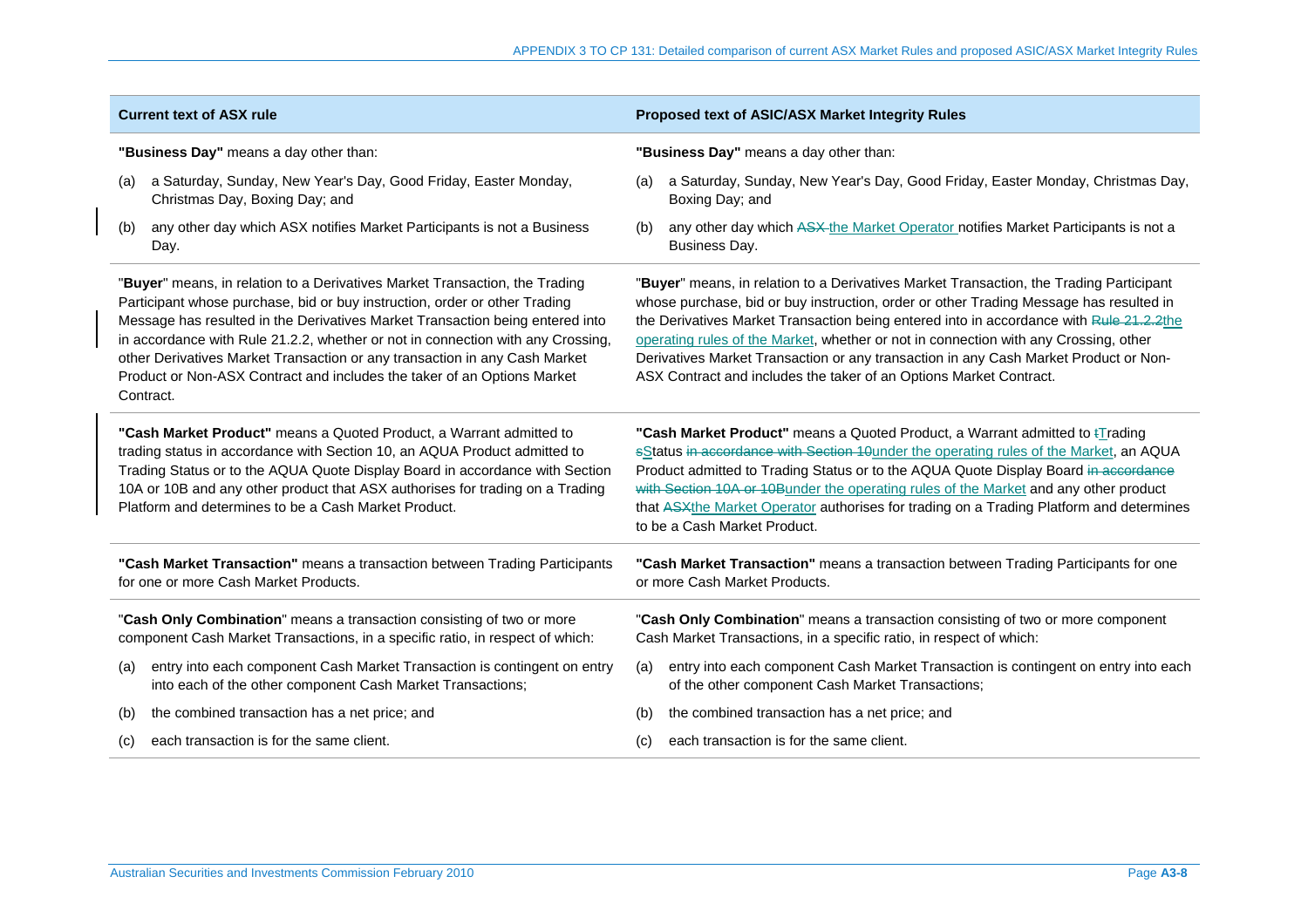| <b>Current text of ASX rule</b>                                                                                                                                                                                                                                                                                                                                   | Proposed text of ASIC/ASX Market Integrity Rules                                                                                                                                                                                                                                                                                                               |
|-------------------------------------------------------------------------------------------------------------------------------------------------------------------------------------------------------------------------------------------------------------------------------------------------------------------------------------------------------------------|----------------------------------------------------------------------------------------------------------------------------------------------------------------------------------------------------------------------------------------------------------------------------------------------------------------------------------------------------------------|
| "Central Orderbook" means a part of a Trading Platform known as the "central<br>orderbook" which is a facility for submitting Trading Messages in respect of, and<br>entering into transactions in respect of Derivatives Market Contracts, Cash<br>Market Products, Tailor-Made Combinations and Standard Combinations.                                          | "Central Orderbook" means a part of a Trading Platform known as the "central<br>orderbook" which is a facility for submitting Trading Messages in respect of, and entering<br>into transactions. in respect of Derivatives Market Contracts, Cash Market Products,<br>Tailor-Made Combinations and Standard Combinations.                                      |
| "Class" means, in relation to Derivatives Market Contracts, all Contract Series<br>with the same Underlying Index, Underlying Commodity, Underlying Financial<br>Product or Underlying Instrument, as applicable.                                                                                                                                                 | "Class" means, in relation to Derivatives Market Contracts, all Contract Series with the<br>same Underlying Index, Underlying Commodity, Underlying Financial Product or<br>Underlying Instrument, as applicable.                                                                                                                                              |
| "Clearing Obligation" means an obligation imposed on a Clearing Participant<br>under the Clearing Rules.                                                                                                                                                                                                                                                          | "Clearing Obligation" means an obligation imposed on a Clearing Participant under the<br>Clearing Rules.                                                                                                                                                                                                                                                       |
| "Clearing Participant" means a person admitted as a participant under the<br>Clearing Rules.                                                                                                                                                                                                                                                                      | "Clearing Participant" means a person admitted as a participant under the Clearing<br>Rules.                                                                                                                                                                                                                                                                   |
| "Clearing Rules" means the operating rules, procedures, practices, directions,<br>decisions and requirements of an Approved Clearing Facility (and, when used in<br>relation to a particular Approved Clearing Facility or Clearing Participant, refers<br>to such rules of that Approved Clearing Facility or to which that Clearing<br>Participant is subject). | "Clearing Rules" means the operating rules, procedures, practices, directions, decisions<br>and requirements of an Approved Clearing Facility (and, when used in relation to a<br>particular Approved Clearing Facility or Clearing Participant, refers to such rules of that<br>Approved Clearing Facility or to which that Clearing Participant is subject). |
| "Client Agreement" means an agreement between the Trading Participant and<br>its client, entered into under Rule 7.1.2.                                                                                                                                                                                                                                           | "Client Agreement" means an agreement between the Trading Participant and its client,<br>entered into under Rule 7.1.23.1.2.                                                                                                                                                                                                                                   |
| "Combination" means a Cash Only Combination or a Derivatives Combination.                                                                                                                                                                                                                                                                                         | "Combination" means a Cash Only Combination or a Derivatives Combination.                                                                                                                                                                                                                                                                                      |
| "Commission" means the Australian Securities and Investments Commission.                                                                                                                                                                                                                                                                                          | "Commission ASIC" means the Australian Securities and Investments Commission.                                                                                                                                                                                                                                                                                  |
| "Contract Series" means a Futures Series or an Option Series.                                                                                                                                                                                                                                                                                                     | "Contract Series" means a Futures Series or an Option Series.                                                                                                                                                                                                                                                                                                  |
| "Controlled Trust" means a trust in relation to which an Employee, Immediate<br>Family of an Employee or a company controlled by an Employee:                                                                                                                                                                                                                     | "Controlled Trust" means a trust in relation to which an Employee, Immediate Family of<br>an Employee or a company controlled by an Employee:                                                                                                                                                                                                                  |
| is a trustee:<br>(a)<br>holds more than 50% of the whole beneficial interest; or                                                                                                                                                                                                                                                                                  | is a trustee;<br>(a)                                                                                                                                                                                                                                                                                                                                           |
| (b)<br>controls the trust.<br>(c)                                                                                                                                                                                                                                                                                                                                 | holds more than 50% of the whole beneficial interest; or<br>(b)<br>controls the trust.<br>(c)                                                                                                                                                                                                                                                                  |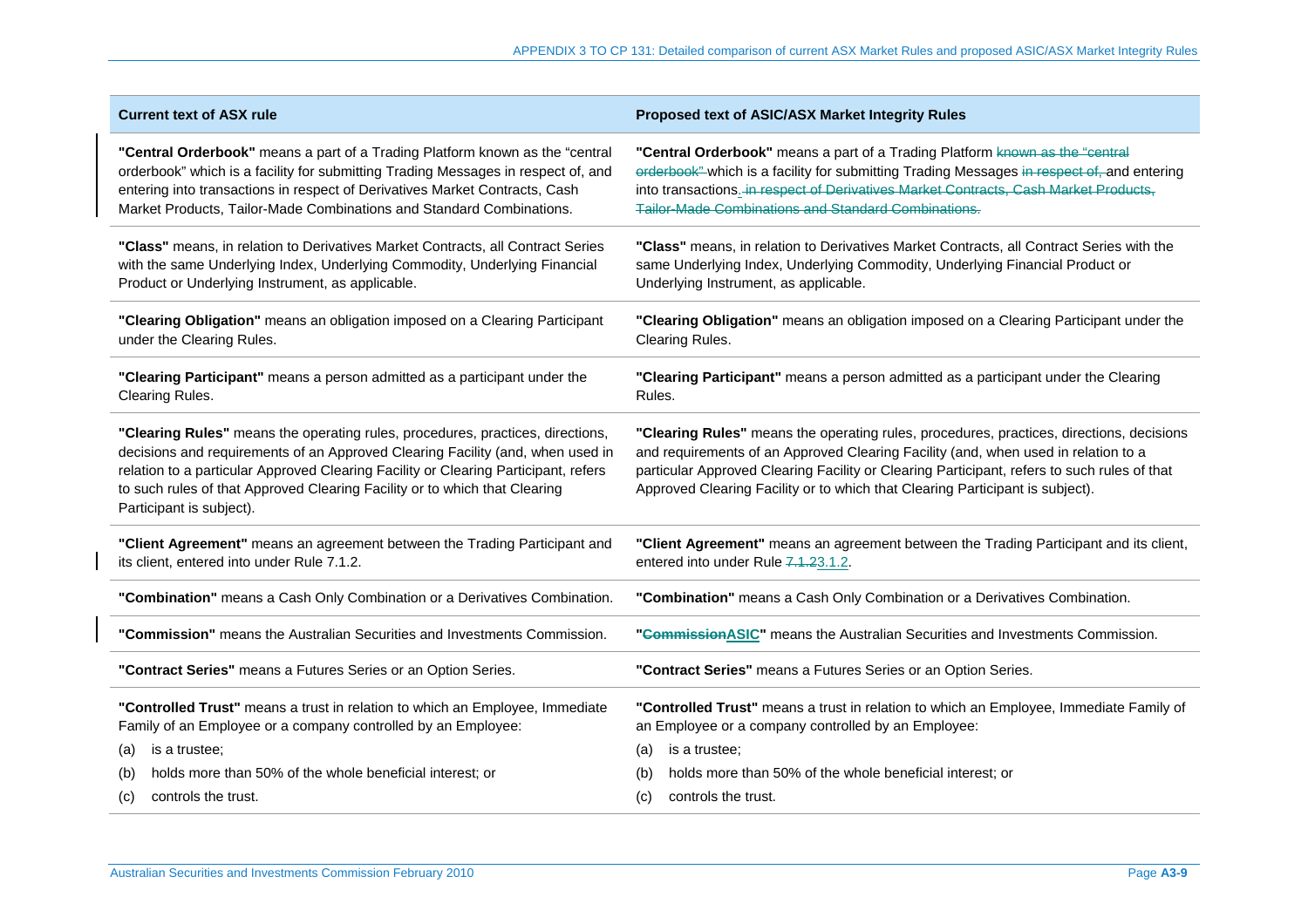|                                                                                                                                                                                                           | <b>Current text of ASX rule</b>                                                                                                                                                                                                                                                                                                                                  |                                                                                                                                                                                                           | <b>Proposed text of ASIC/ASX Market Integrity Rules</b>                                                                                                                                                                                                                                                                                                                                                                                      |  |
|-----------------------------------------------------------------------------------------------------------------------------------------------------------------------------------------------------------|------------------------------------------------------------------------------------------------------------------------------------------------------------------------------------------------------------------------------------------------------------------------------------------------------------------------------------------------------------------|-----------------------------------------------------------------------------------------------------------------------------------------------------------------------------------------------------------|----------------------------------------------------------------------------------------------------------------------------------------------------------------------------------------------------------------------------------------------------------------------------------------------------------------------------------------------------------------------------------------------------------------------------------------------|--|
| "Controller" means:                                                                                                                                                                                       |                                                                                                                                                                                                                                                                                                                                                                  |                                                                                                                                                                                                           | "Controller" means:                                                                                                                                                                                                                                                                                                                                                                                                                          |  |
| (a)                                                                                                                                                                                                       | a person holding 20% of the total votes attached to voting shares of an<br>applicant or a Market Participant or a person who, together with Related<br>Parties, holds 20% of such votes; or                                                                                                                                                                      | (a)                                                                                                                                                                                                       | a person holding 20% of the total votes attached to voting shares of an applicant or<br>a Market Participant or a person who, together with Related Parties, holds 20% of<br>such votes; or                                                                                                                                                                                                                                                  |  |
| (b)                                                                                                                                                                                                       | a person who has the power to control the Market Participant or applicant<br>Market Participant, whether that power is direct or indirect or is, or can be,<br>exercised as a result of, by means of, in breach of, or by revocation of,<br>trusts, relevant agreements and practices, or any of them, and whether or<br>not they are enforceable,               | (b)                                                                                                                                                                                                       | a person who has the power to control the Market Participant or applicant Market<br>Participant, whether that power is direct or indirect or is, or can be, exercised as a<br>result of, by means of, in breach of, or by revocation of, trusts, relevant agreements<br>and practices, or any of them, and whether or not they are enforceable,<br>but for the purposes of Section 1 and Section 4Rule 5.2 does not include an entity if the |  |
|                                                                                                                                                                                                           | but for the purposes of Section 1 and Section 4 does not include an entity if the<br>entity, a holding company of the entity, or a subsidiary of the entity through which<br>the entity has an interest in the applicant or Market Participant is an entity listed<br>on ASX or any other Australian market licensee or a Recognised Overseas<br>Stock Exchange. |                                                                                                                                                                                                           | entity, a holding company of the entity, or a subsidiary of the entity through which the<br>entity has an interest in the applicant or Market Participant is an entity listed on ASXthe<br>Market or with any other Australian market licensee or an overseas market or stock<br>exchange recognised by the Market Operator under the operating rules of the Market.<br>Recognised Overseas Stock Exchange.                                  |  |
|                                                                                                                                                                                                           | "Cross" or "Crossing", means a transaction in respect of which a Trading<br>Participant acts:                                                                                                                                                                                                                                                                    | "Cross" or "Crossing", means a transaction in respect of which a Trading Participant<br>acts:                                                                                                             |                                                                                                                                                                                                                                                                                                                                                                                                                                              |  |
| (a)                                                                                                                                                                                                       | on behalf of both buying and selling clients to that transaction; or                                                                                                                                                                                                                                                                                             | on behalf of both buying and selling clients to that transaction; or<br>(a)                                                                                                                               |                                                                                                                                                                                                                                                                                                                                                                                                                                              |  |
| (b)                                                                                                                                                                                                       | on behalf of a buying or selling client on one side of that transaction and as<br>Principal on the other side.                                                                                                                                                                                                                                                   | (b)                                                                                                                                                                                                       | on behalf of a buying or selling client on one side of that transaction and as Principal<br>on the other side.                                                                                                                                                                                                                                                                                                                               |  |
| "Cross-Market Combination" means a transaction consisting of one or more<br>component Market Transactions and one or more transactions in Non-ASX<br>Contracts, in a specific ratio, in respect of which: |                                                                                                                                                                                                                                                                                                                                                                  | "Cross-Market Combination" means a transaction consisting of one or more component<br>Market Transactions and one or more transactions in Non-ASX Contracts, in a specific<br>ratio, in respect of which: |                                                                                                                                                                                                                                                                                                                                                                                                                                              |  |
| (a)                                                                                                                                                                                                       | entry into each component Market Transaction and each component<br>transaction in a Non-ASX Contracts is contingent on entry into each of the<br>other component Market Transactions and transactions in Non-ASX                                                                                                                                                 | (a)                                                                                                                                                                                                       | entry into each component Market Transaction and each component transaction in a<br>Non-ASX Contracts is contingent on entry into each of the other component Market<br>Transactions and transactions in Non-ASX Contracts;                                                                                                                                                                                                                  |  |
|                                                                                                                                                                                                           | Contracts;                                                                                                                                                                                                                                                                                                                                                       | (b)                                                                                                                                                                                                       | the combined transaction has a net price; and                                                                                                                                                                                                                                                                                                                                                                                                |  |
| (b)                                                                                                                                                                                                       | the combined transaction has a net price; and                                                                                                                                                                                                                                                                                                                    | (C)                                                                                                                                                                                                       | each transaction is for the same client.                                                                                                                                                                                                                                                                                                                                                                                                     |  |
| (C)                                                                                                                                                                                                       | each transaction is for the same client.                                                                                                                                                                                                                                                                                                                         |                                                                                                                                                                                                           |                                                                                                                                                                                                                                                                                                                                                                                                                                              |  |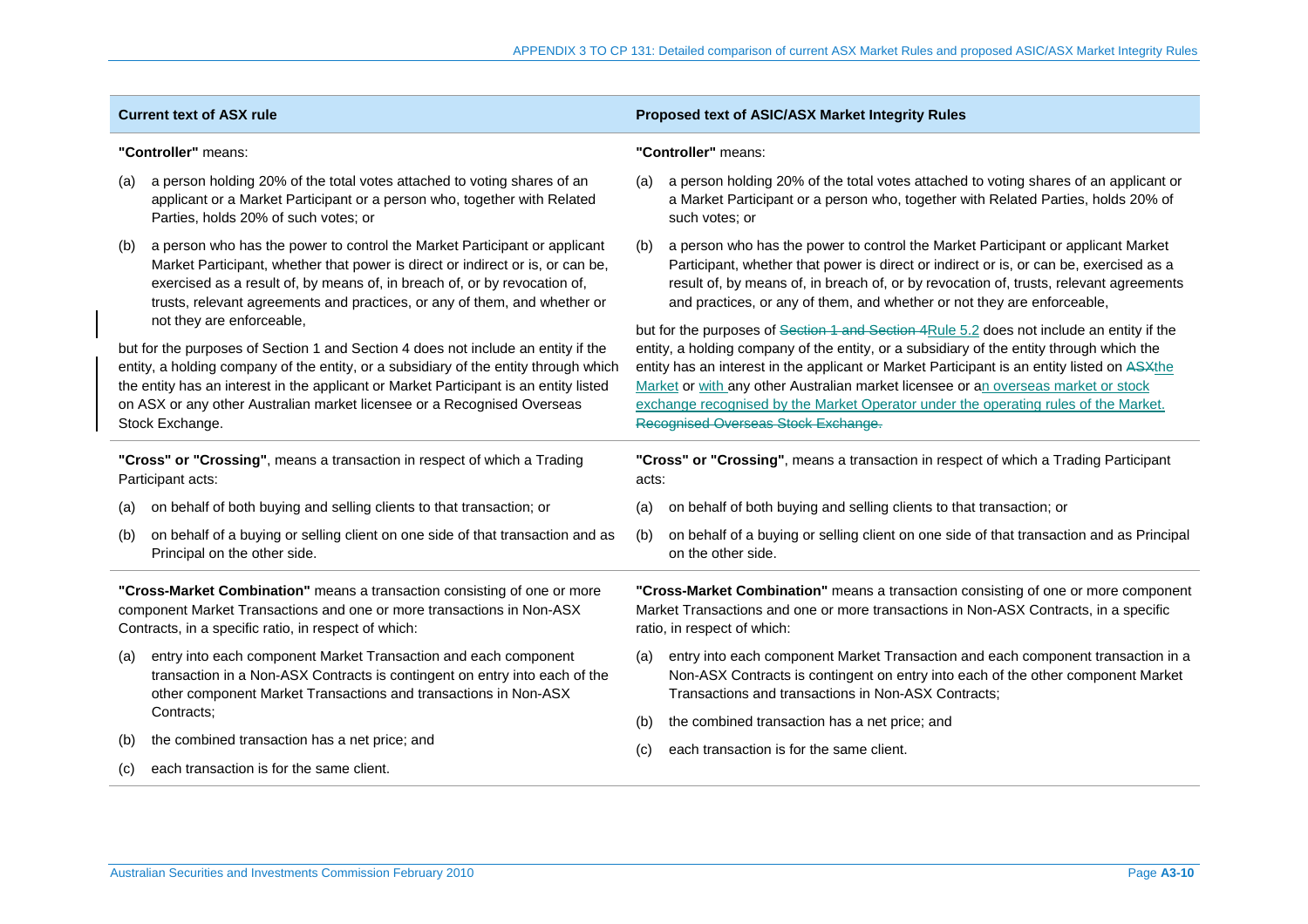| <b>Current text of ASX rule</b>                                                                                                                     | <b>Proposed text of ASIC/ASX Market Integrity Rules</b>                                                                                      |  |
|-----------------------------------------------------------------------------------------------------------------------------------------------------|----------------------------------------------------------------------------------------------------------------------------------------------|--|
| "Dealing Rules" means the Rules governing the submission of orders and the                                                                          | "Dealing Rules" means the Rules governing the submission of orders and the execution                                                         |  |
| execution and reporting of Market Transactions on a Trading Platform and                                                                            | and reporting of Market Transactions on a Trading Platform.                                                                                  |  |
| includes:                                                                                                                                           | and includes:                                                                                                                                |  |
| in relation to trading in Cash Market Products, Section 12 to Section 20<br>(a)<br>(inclusive) and Section 31; and                                  | (a) in relation to trading in Cash Market Products, Section 12 to Section 20 (inclusive)<br>and Section 31: and                              |  |
| in relation to trading in Derivatives Market Contracts, Section 12 to Section<br>(b)<br>15 and Section 21 to Section 25 (inclusive) and Section 31. | in relation to trading in Derivatives Market Contracts, Section 12 to Section 15 and<br>Section 21 to Section 25 (inclusive) and Section 31. |  |
| "Derivative", in Section 9, has the same meaning as in Section 761D of the                                                                          | "Derivative", in Section 9, has the same meaning as in Ssection 761D of the                                                                  |  |
| Corporations Act.                                                                                                                                   | Corporations Act.                                                                                                                            |  |
| "Derivative/Cash Combination" means a transaction consisting of one or more                                                                         | "Derivative/Cash Combination" means a transaction consisting of one or more                                                                  |  |
| component Cash Market Transactions and one or more component Derivatives                                                                            | component Cash Market Transactions and one or more component Derivatives Market                                                              |  |
| Market Transactions, in a specific ratio, in respect of which:                                                                                      | Transactions, in a specific ratio, in respect of which:                                                                                      |  |
| entry into each component Cash Market Transaction and each component                                                                                | entry into each component Cash Market Transaction and each component                                                                         |  |
| (a)                                                                                                                                                 | (a)                                                                                                                                          |  |
| Derivatives Market Transaction is contingent on entry into each other                                                                               | Derivatives Market Transaction is contingent on entry into each other component                                                              |  |
| component Cash Market Transaction and Derivatives Market Transaction;                                                                               | Cash Market Transaction and Derivatives Market Transaction;                                                                                  |  |
| the combined transaction has a net price; and                                                                                                       | the combined transaction has a net price; and                                                                                                |  |
| (b)                                                                                                                                                 | (b)                                                                                                                                          |  |
| each transaction is for the same client.                                                                                                            | each transaction is for the same client.                                                                                                     |  |
| (c)                                                                                                                                                 | (C)                                                                                                                                          |  |
| "Derivatives Combination" means a Derivatives Only Combination, a                                                                                   | "Derivatives Combination" means a Derivatives Only Combination, a Derivative/Cash                                                            |  |
| Derivative/Cash Combination or a Cross-Market Combination.                                                                                          | Combination or a Cross-Market Combination.                                                                                                   |  |
| "Derivatives Market Contract" means a Futures Market Contract, an Options                                                                           | "Derivatives Market Contract" means a Futures Market Contract, an Options Market                                                             |  |
| Market Contract and any other contract that ASX authorises for trading on a                                                                         | Contract and any other contract that ASX-the Market Operator authorises for trading on a                                                     |  |
| Trading Platform and determines to be a Derivatives Market Contract.                                                                                | Trading Platform and determines to be a Derivatives Market Contract.                                                                         |  |
| "Derivatives Market Transaction" means a transaction between Trading                                                                                | "Derivatives Market Transaction" means a transaction between Trading Participants for                                                        |  |
| Participants for one or more Derivatives Market Contracts.                                                                                          | one or more Derivatives Market Contracts.                                                                                                    |  |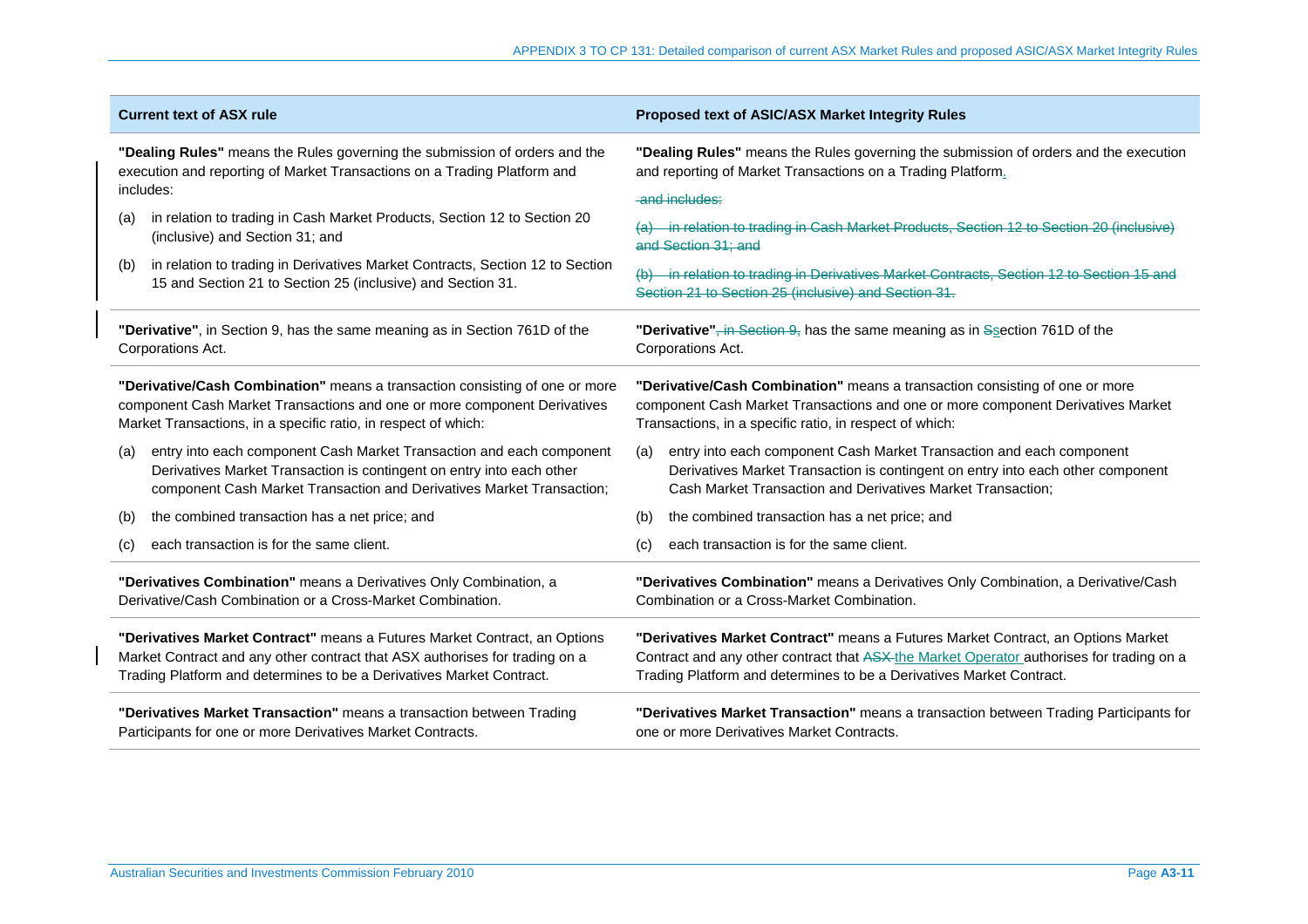|                             | <b>Current text of ASX rule</b>                                                                                                                                                                                                                                                                                                                                                                                       | Proposed text of ASIC/ASX Market Integrity Rules                                                                                                                                                                                                                                                                                                                                                                                                  |
|-----------------------------|-----------------------------------------------------------------------------------------------------------------------------------------------------------------------------------------------------------------------------------------------------------------------------------------------------------------------------------------------------------------------------------------------------------------------|---------------------------------------------------------------------------------------------------------------------------------------------------------------------------------------------------------------------------------------------------------------------------------------------------------------------------------------------------------------------------------------------------------------------------------------------------|
| which:<br>(a)<br>(b)<br>(C) | "Derivatives Only Combination" means a transaction which comprises at least<br>two component Derivatives Market Transactions, in a specific ratio, in respect of<br>entry into each component Derivatives Market Transaction is contingent on<br>entry into each of the other component Derivatives Market Transactions;<br>the combined transaction has a net price; and<br>each transaction is for the same client. | "Derivatives Only Combination" means a transaction which comprises at least two<br>component Derivatives Market Transactions, in a specific ratio, in respect of which:<br>entry into each component Derivatives Market Transaction is contingent on entry<br>(a)<br>into each of the other component Derivatives Market Transactions;<br>(b)<br>the combined transaction has a net price; and<br>each transaction is for the same client.<br>(c) |
|                             | "DTR" means a person registered by ASX under Rule 8.2.                                                                                                                                                                                                                                                                                                                                                                | "DTR" means a person registered by ASX under Rule 8.2." Participant Trading<br><b>Message Representative"</b> means a representative of the Trading Participant who has<br>authority to submit Trading Messages to the Trading Platform on behalf of the Trading<br>Participant.                                                                                                                                                                  |
|                             | "Employee" in relation to a Market Participant includes a director, employee,<br>officer, agent, representative, consultant or adviser of that Market Participant, or<br>an independent contractor who acts for or by arrangement with a Participant.                                                                                                                                                                 | "Employee" in relation to a Market Participant includes a director, employee, officer,<br>agent, representative, consultant or adviser of that Market Participant, or an independent<br>contractor who acts for or by arrangement with a Participant.                                                                                                                                                                                             |
|                             | "ETF" means:                                                                                                                                                                                                                                                                                                                                                                                                          | "ETF" means:                                                                                                                                                                                                                                                                                                                                                                                                                                      |
| (a)                         | a registered managed investment scheme or a scheme which ASIC has<br>exempted from the registration requirements:                                                                                                                                                                                                                                                                                                     | a registered managed investment scheme or a scheme which ASIC has exempted<br>(a)<br>from the registration requirements:                                                                                                                                                                                                                                                                                                                          |
|                             | listed on ASX or admitted under Section 10A;<br>(i)                                                                                                                                                                                                                                                                                                                                                                   | listed on ASXthe Market or admitted under Section 10Athe operating rules of<br>(i)                                                                                                                                                                                                                                                                                                                                                                |
|                             | with power and approval to continuously issue and have quoted on<br>(ii)<br>ASX Equity Securities in the scheme;                                                                                                                                                                                                                                                                                                      | the Market that apply to AQUA Product Issuers;<br>with power and approval to continuously issue and have quoted on ASXthe<br>(ii)<br>Market Equity Securities in the scheme;                                                                                                                                                                                                                                                                      |
|                             | which provides for the issue of new Equity Securities in return for the<br>(iii)<br>subscriber transferring to the scheme a portfolio of Securities; and                                                                                                                                                                                                                                                              | which provides for the issue of new Equity Securities in return for the<br>(iii)                                                                                                                                                                                                                                                                                                                                                                  |
|                             | for which the price of the Underlying Instrument is continuously<br>(iv)<br>disclosed or can be immediately ascertained.                                                                                                                                                                                                                                                                                              | subscriber transferring to the scheme a portfolio of Securities; and<br>for which the price of the Underlying Instrument is continuously disclosed or<br>(iv)<br>can be immediately ascertained.                                                                                                                                                                                                                                                  |
| ETF.                        | "ETF Security" means a Financial Product issued by or provided pursuant to an                                                                                                                                                                                                                                                                                                                                         | "ETF Security" means a Financial Product issued by or provided pursuant to an ETF.                                                                                                                                                                                                                                                                                                                                                                |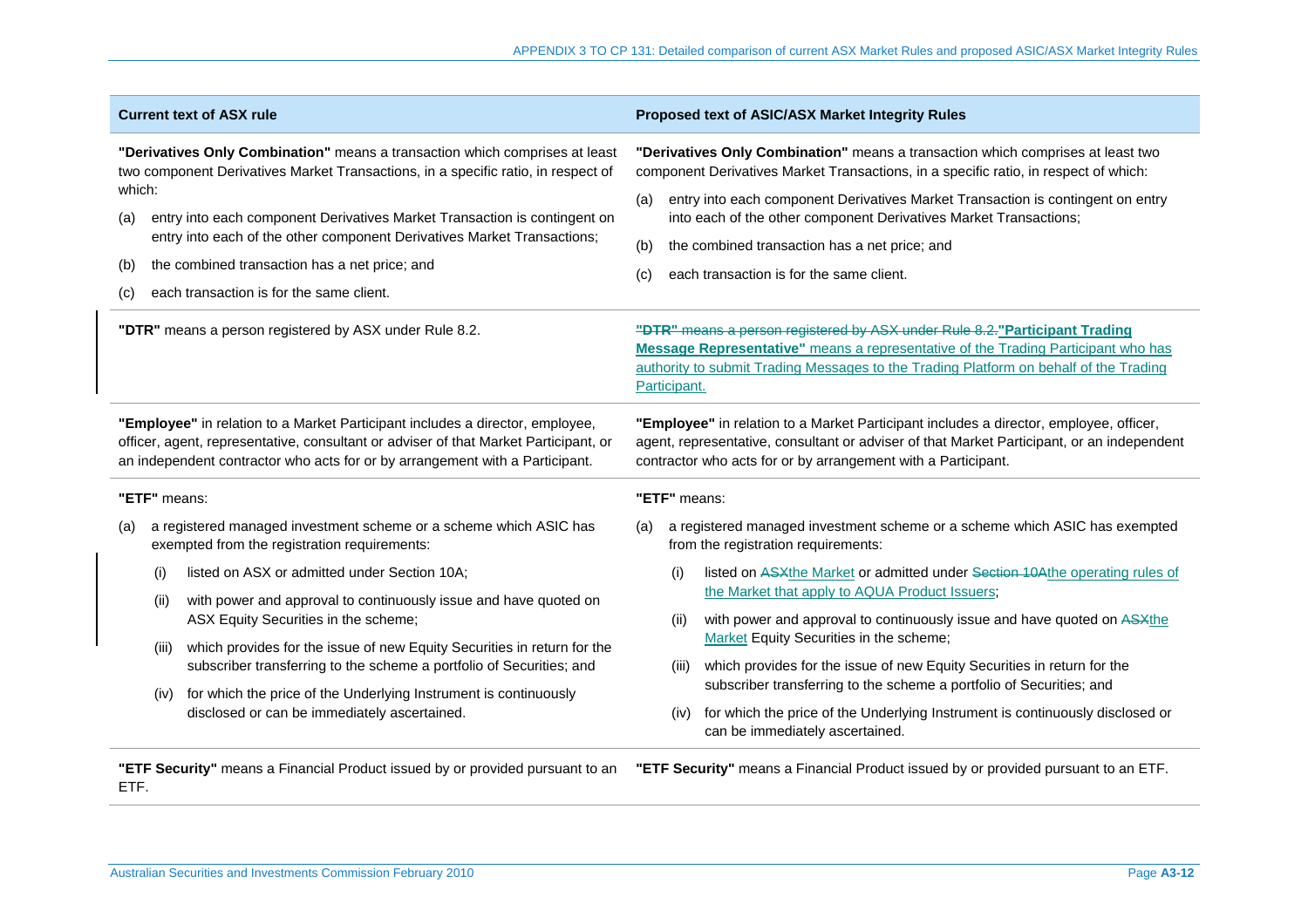| <b>Current text of ASX rule</b>        |                                                                                                                                                                                                        | Proposed text of ASIC/ASX Market Integrity Rules                                                                                          |                                                                                                                                                                                                        |  |
|----------------------------------------|--------------------------------------------------------------------------------------------------------------------------------------------------------------------------------------------------------|-------------------------------------------------------------------------------------------------------------------------------------------|--------------------------------------------------------------------------------------------------------------------------------------------------------------------------------------------------------|--|
| "Equity Securities" means:             |                                                                                                                                                                                                        | "Equity Securities" means:                                                                                                                |                                                                                                                                                                                                        |  |
| (a)                                    | shares in a body corporate or an unincorporated body other than<br>redeemable preference shares which are Loan Securities in accordance<br>with paragraph (c) of the definition of Loan Securities; or | (a)                                                                                                                                       | shares in a body corporate or an unincorporated body other than redeemable<br>preference shares which are Loan Securities in accordance with paragraph (c) of<br>the definition of Loan Securities; or |  |
| (b)                                    | interests in a managed investment scheme, except those referred to in<br>paragraph (d) of the definition of Loan Securities; or                                                                        | (b)                                                                                                                                       | interests in a managed investment scheme, except those referred to in paragraph<br>(d) of the definition of Loan Securities; or                                                                        |  |
| (c)                                    | renounceable and non-renounceable rights to subscribe for Securities other<br>than Loan Securities; or                                                                                                 | (c)                                                                                                                                       | renounceable and non-renounceable rights to subscribe for Securities other than<br>Loan Securities; or                                                                                                 |  |
| (d)                                    | options over unissued Securities other than Loan Securities; or                                                                                                                                        | (d)                                                                                                                                       | options over unissued Securities other than Loan Securities; or                                                                                                                                        |  |
| (e)                                    | convertible notes; or                                                                                                                                                                                  | (e)                                                                                                                                       | convertible notes; or                                                                                                                                                                                  |  |
| (f)                                    | any Securities which are determined by ASX to be Equity Securities,                                                                                                                                    | (f)                                                                                                                                       | any Securities which are determined by ASX-the Market Operator to be Equity                                                                                                                            |  |
|                                        | but does not include option contracts, or Securities determined to be Loan<br>Securities by ASX.                                                                                                       | Securities,<br>but does not include option contracts, or Securities determined to be Loan Securities by<br><b>ASXthe Market Operator.</b> |                                                                                                                                                                                                        |  |
| "Family Company" means a corporation:  |                                                                                                                                                                                                        | "Family Company" means a corporation:                                                                                                     |                                                                                                                                                                                                        |  |
| (a)                                    | controlled by the person or the Immediate Family of the person; or                                                                                                                                     | (a)                                                                                                                                       | controlled by the person or the Immediate Family of the person; or                                                                                                                                     |  |
| (b)                                    | in respect of which the person is beneficially entitled to more than 50% of<br>the issued capital.                                                                                                     | (b)                                                                                                                                       | in respect of which the person is beneficially entitled to more than 50% of the issued<br>capital.                                                                                                     |  |
| "Family Trust" means a trust in which: |                                                                                                                                                                                                        | "Family Trust" means a trust in which:                                                                                                    |                                                                                                                                                                                                        |  |
| (a)                                    | the person or the Immediate Family of the person is the sole or majority<br>beneficiary; or                                                                                                            | (a)                                                                                                                                       | the person or the Immediate Family of the person is the sole or majority beneficiary;<br>or                                                                                                            |  |
| (b)                                    | the person has the ability to remove the trustee of the trust and replace that<br>trustee with his or her own nominee.                                                                                 | (b)                                                                                                                                       | the person has the ability to remove the trustee of the trust and replace that trustee<br>with his or her own nominee.                                                                                 |  |
|                                        | "Financial Product" has the meaning given in Division 3 of Part 7.1 of the<br>Corporations Act.                                                                                                        |                                                                                                                                           | "Financial Product" has the meaning given in by Division 3 of Part 7.1 of the<br>Corporations Act.                                                                                                     |  |
|                                        | "Futures Market Contract" means a contract on the terms of a Futures Series.                                                                                                                           |                                                                                                                                           | "Futures Market Contract" means a contract on the terms of a Futures Series.                                                                                                                           |  |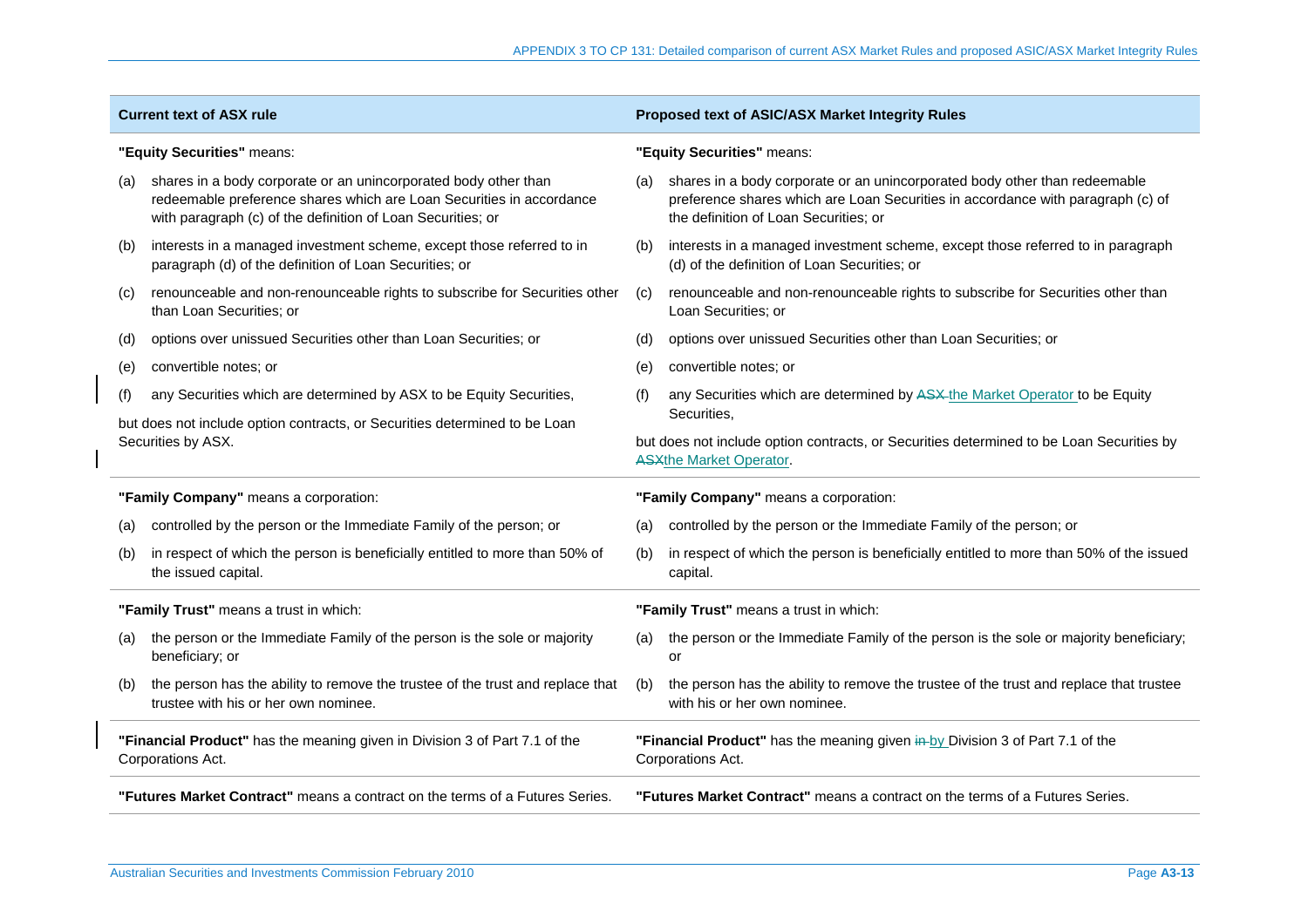| <b>Current text of ASX rule</b>                                                                                                                                                                                   |                                                                                                                                                                                                                                                                                                    | Proposed text of ASIC/ASX Market Integrity Rules                                                                                                                                                                                                         |  |  |
|-------------------------------------------------------------------------------------------------------------------------------------------------------------------------------------------------------------------|----------------------------------------------------------------------------------------------------------------------------------------------------------------------------------------------------------------------------------------------------------------------------------------------------|----------------------------------------------------------------------------------------------------------------------------------------------------------------------------------------------------------------------------------------------------------|--|--|
| "Futures Market Transaction" means a Market Transaction for one or more<br>Futures Market Contracts.                                                                                                              |                                                                                                                                                                                                                                                                                                    | "Futures Market Transaction" means a Market Transaction for one or more Futures<br>Market Contracts.                                                                                                                                                     |  |  |
| "Futures Series" means a set of contractual terms which include the terms set<br>out in Schedule 2 and other terms determined by ASX under Section 11.                                                            |                                                                                                                                                                                                                                                                                                    | "Futures Series" means a set of contractual terms which include the terms set out in<br>Schedule 2 and other terms determined by ASX under Section 11on which futures<br>contracts are authorised for trading by the Market Operator.                    |  |  |
| "Immediate Family" in relation to a person, means that person's spouse and<br>any non-adult children.                                                                                                             |                                                                                                                                                                                                                                                                                                    | "Immediate Family" in relation to a person, means that person's spouse and any non-<br>adult children.                                                                                                                                                   |  |  |
| "Initial Margin" means, in relation to an Open Contract, an amount of money<br>determined by an Approved Clearing Facility as the initial margin for the Open<br>Contract, in accordance with the Clearing Rules. |                                                                                                                                                                                                                                                                                                    | "Initial Margin" means, in relation to an Open Contract, an amount of money determined<br>by an Approved Clearing Facility as the initial margin for the Open Contract, in<br>accordance with the Clearing Rules.                                        |  |  |
| "Issuer" means, in relation to a Cash Market Product, the legal entity which<br>issues the Cash Market Product.                                                                                                   |                                                                                                                                                                                                                                                                                                    | "Issuer" means, in relation to a Cash Market Product, the legal entity which issues the<br>Cash Market Product.                                                                                                                                          |  |  |
| "Listed Entity" means an entity admitted to the official list of ASX.                                                                                                                                             |                                                                                                                                                                                                                                                                                                    | "Listed Entity" means an entity admitted to the official list of ASXthe Market Operator.                                                                                                                                                                 |  |  |
|                                                                                                                                                                                                                   |                                                                                                                                                                                                                                                                                                    |                                                                                                                                                                                                                                                          |  |  |
|                                                                                                                                                                                                                   | "Listing Rules" means the listing rules of ASX.                                                                                                                                                                                                                                                    | "Listing Rules" means the listing-rules of ASXthe Market Operator that apply to Listed<br>Entities.                                                                                                                                                      |  |  |
|                                                                                                                                                                                                                   | "Loan Securities" means:                                                                                                                                                                                                                                                                           | "Loan Securities" means:                                                                                                                                                                                                                                 |  |  |
| (a)                                                                                                                                                                                                               | debentures, stocks or bonds issued or proposed to be issued by a                                                                                                                                                                                                                                   | debentures, stocks or bonds issued or proposed to be issued by a government; or<br>(a)                                                                                                                                                                   |  |  |
|                                                                                                                                                                                                                   | government; or                                                                                                                                                                                                                                                                                     | debentures of a body corporate or an unincorporated body; or<br>(b)                                                                                                                                                                                      |  |  |
| (b)<br>(c)                                                                                                                                                                                                        | debentures of a body corporate or an unincorporated body; or<br>redeemable preference shares which have a fixed and certain date for<br>redemption, other than shares having a participating entitlement to rights or<br>options referred to in paragraphs (c) and (d) of the definition of Equity | redeemable preference shares which have a fixed and certain date for redemption,<br>(c)<br>other than shares having a participating entitlement to rights or options referred to in<br>paragraphs (c) and (d) of the definition of Equity Securities; or |  |  |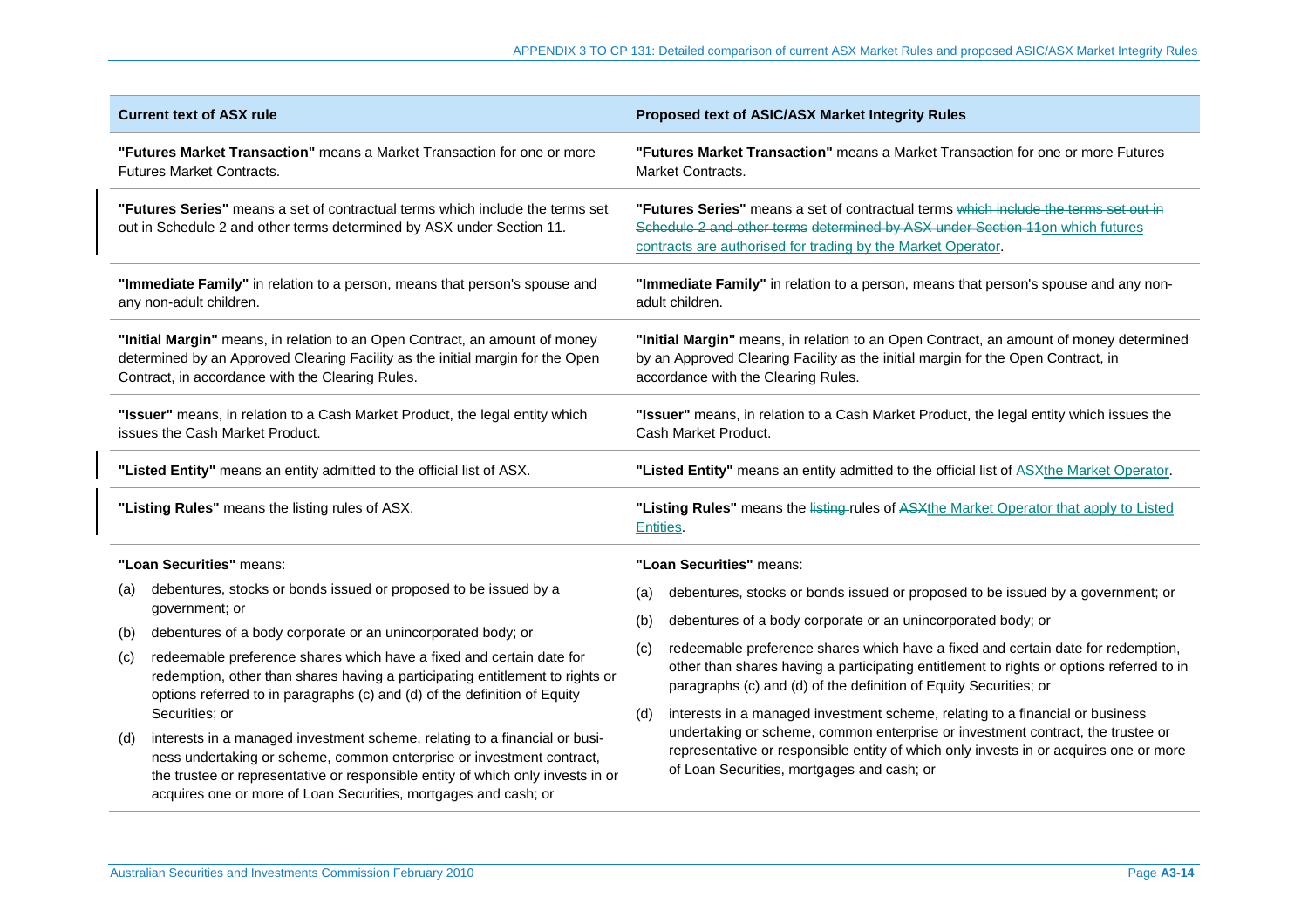| <b>Current text of ASX rule</b>                                                                                                                                                                                              | Proposed text of ASIC/ASX Market Integrity Rules                                                                                                                                                                                   |
|------------------------------------------------------------------------------------------------------------------------------------------------------------------------------------------------------------------------------|------------------------------------------------------------------------------------------------------------------------------------------------------------------------------------------------------------------------------------|
| any Securities which are determined by ASX to be Loan Securities,<br>(e)<br>but does not include option contracts, or Securities determined to be Equity<br>Securities by ASX.                                               | any Securities which are determined by ASX the Market Operator to be Loan<br>(e)<br>Securities,                                                                                                                                    |
|                                                                                                                                                                                                                              | but does not include option contracts, or Securities determined to be Equity Securities by<br><b>ASXthe Market Operator.</b>                                                                                                       |
| "Managed Discretionary Account" has the same meaning as given to MDA<br>Service in ASIC Class Order 04/194.                                                                                                                  | "Managed Discretionary Account" has the same-meaning as-given to the term "MDA<br>Service" in ASIC Class Order 04/194.                                                                                                             |
| "Managed Fund Product" means a Financial Product issued by or provided<br>pursuant to a Managed Fund.                                                                                                                        | "Managed Fund Product" means a Financial Product issued by or provided pursuant to<br>a Managed Fund.                                                                                                                              |
| "Managed Fund" means a managed investment scheme which is a registered<br>managed investment scheme pursuant to s 601EB of the Corporations Act or a<br>scheme which ASIC has exempted from these registration requirements. | "Managed Fund" means a managed investment scheme which is a registered managed<br>investment scheme pursuant to section 601EB of the Corporations Act or a scheme which<br>ASIC has exempted from these registration requirements. |
| "Market" means the market for Products operated by ASX.                                                                                                                                                                      | "Market" means the market for Products operated by ASXthe Market Operator.                                                                                                                                                         |
|                                                                                                                                                                                                                              | "Market Operator" means ASX.                                                                                                                                                                                                       |
| "Market Participant" means a person admitted as a participant under Section 3.                                                                                                                                               | "Market Participant" means a person-participant admitted as a participant under Section<br>3under the operating rules of the Market.                                                                                               |
| "Market Transaction" means a transaction for one or more Products, entered<br>into on a Trading Platform or reported to ASX under these Rules.                                                                               | "Market Transaction" means a transaction for one or more Products, entered into on a<br>Trading Platform or reported to ASX-the Market Operator under these operating rRules of<br>the Market.                                     |
| "Non-ASX Contract" means a contract, Underlying Commodity, Underlying<br>Instrument or Underlying Financial Product that is available for trading on a Non-<br><b>ASX Market.</b>                                            | "Non-ASX Contract" means a contract, Underlying Commodity, Underlying Instrument<br>or Underlying Financial Product that is available for trading on a Non-ASX Market.                                                             |
| "Non-ASX Market" means a market operated by a person other than ASX.                                                                                                                                                         | "Non-ASX Market" means a market operated by a person other than ASX.                                                                                                                                                               |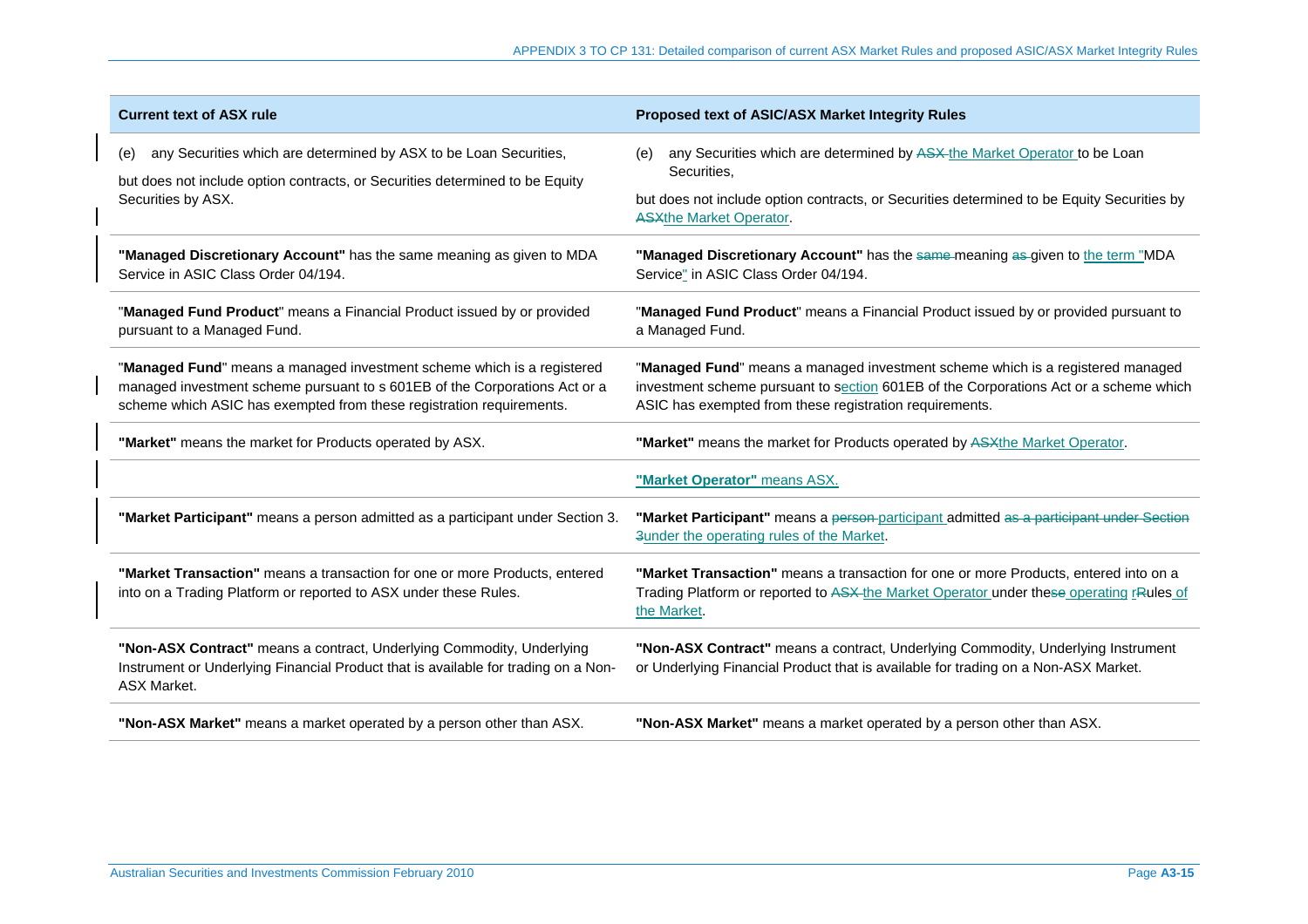| <b>Current text of ASX rule</b>                                                                                                                                                                                                                                                                                  | Proposed text of ASIC/ASX Market Integrity Rules                                                                                                                                                                                                                                                                 |  |  |
|------------------------------------------------------------------------------------------------------------------------------------------------------------------------------------------------------------------------------------------------------------------------------------------------------------------|------------------------------------------------------------------------------------------------------------------------------------------------------------------------------------------------------------------------------------------------------------------------------------------------------------------|--|--|
| "Offer" means:                                                                                                                                                                                                                                                                                                   | "Offer" means:                                                                                                                                                                                                                                                                                                   |  |  |
| in relation to a Cash Market Product, a price and quantity of the Cash<br>(a)<br>Market Products to be sold; and                                                                                                                                                                                                 | in relation to a Cash Market Product, a price and quantity of the Cash Market<br>(a)<br>Products to be sold; and                                                                                                                                                                                                 |  |  |
| in relation to a Derivatives Market Contract, means an offer to enter into a<br>(b)<br>Derivatives Market Contract in respect of the relevant Contract Series as<br>Seller.                                                                                                                                      | in relation to a Derivatives Market Contract, means an offer to enter into a<br>(b)<br>Derivatives Market Contract in respect of the relevant Contract Series as Seller.                                                                                                                                         |  |  |
| "Official List" has the meaning given to that term in the Listing Rules.                                                                                                                                                                                                                                         | "Official List" has the meaning given to that term in the Listing Rulesmeans the official<br>list of entities that the Market Operator has admitted under its operating rules for Listed<br>Entities and has not removed.                                                                                        |  |  |
| "Official Quotation" means official quotation by ASX.                                                                                                                                                                                                                                                            | "Official Quotation" means official quotation by ASXthe Market Operator.                                                                                                                                                                                                                                         |  |  |
| "Open Contract" means a contract, on the terms of a Contract Series which is<br>registered with an Approved Clearing Facility under the Clearing Rules (and any<br>contract which replaces that contract through the transfer, adjustment or<br>settlement to market of that contract under the Clearing Rules). | "Open Contract" means a contract, on the terms of a Contract Series which is registered<br>with an Approved Clearing Facility under the Clearing Rules (and any contract which<br>replaces that contract through the transfer, adjustment or settlement to market of that<br>contract under the Clearing Rules). |  |  |
| "Open Interface" means the electronic protocol and message structure used to<br>provide a mechanism for Trading Participants to access a Trading Platform<br>which enables a Trading Participant to submit Trading Messages.                                                                                     | "Open Interface" means the electronic protocol and message structure used to provide a<br>mechanism for Trading Participants to access a Trading Platform which enables a<br>Trading Participant to submit Trading Messages.                                                                                     |  |  |
| "Open Interface Device" means a logical connection or session with the<br>gateway using the Open Interface, and includes a session maintained by a<br>Trader Workstation.                                                                                                                                        | "Open Interface Device" means a logical connection or session with the gateway using<br>the Open Interface, and includes a session maintained by a Trader Workstation.                                                                                                                                           |  |  |
| "Options Market Contract" means a contract on the terms of an Option Series.                                                                                                                                                                                                                                     | "Options Market Contract" means a contract on the terms of an Option Series.                                                                                                                                                                                                                                     |  |  |
| "Options Market Transaction" means a Market Transaction for one or more<br><b>Options Market Contracts.</b>                                                                                                                                                                                                      | "Options Market Transaction" means a Market Transaction for one or more Options<br><b>Market Contracts.</b>                                                                                                                                                                                                      |  |  |
| "Option Series" means a set of contractual terms which include the terms set<br>out in Schedule 4 and other terms determined by ASX under Section 11.                                                                                                                                                            | "Option Series" means a set of contractual terms which include the terms set out in<br>Schedule 4 and other terms determined by ASX under Section 11on which options are<br>authorised for trading by the Market Operator.                                                                                       |  |  |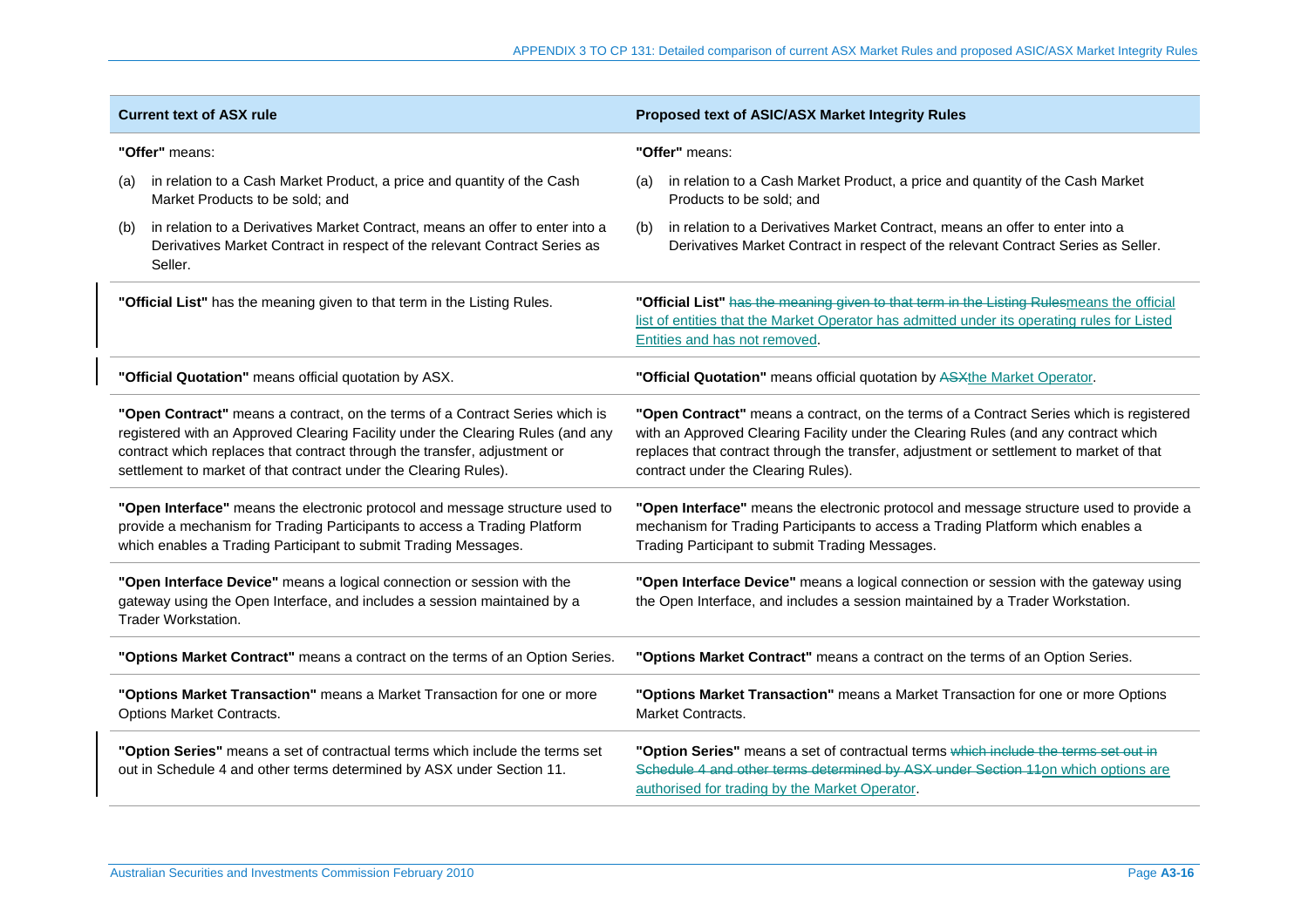| <b>Current text of ASX rule</b>                                 |                                                                                                                                                                                                                                                                                                | Proposed text of ASIC/ASX Market Integrity Rules                |                                                                                                                                                                                                                                                                                                |  |
|-----------------------------------------------------------------|------------------------------------------------------------------------------------------------------------------------------------------------------------------------------------------------------------------------------------------------------------------------------------------------|-----------------------------------------------------------------|------------------------------------------------------------------------------------------------------------------------------------------------------------------------------------------------------------------------------------------------------------------------------------------------|--|
| "Order" means:                                                  |                                                                                                                                                                                                                                                                                                |                                                                 | "Order" means:                                                                                                                                                                                                                                                                                 |  |
| (a)                                                             | in relation to Cash Market Products, an instruction to purchase or sell Cash<br>Market Products, or an instruction to amend or cancel a prior instruction to<br>purchase or sell Cash Market Products;                                                                                         | (a)                                                             | in relation to Cash Market Products, an instruction to purchase or sell Cash Market<br>Products, or an instruction to amend or cancel a prior instruction to purchase or sell<br>Cash Market Products; and                                                                                     |  |
| (b)                                                             | in relation to Derivatives Market Contracts, an instruction to enter into a<br>Derivatives Market Transaction, or an instruction to amend or cancel a prior<br>instruction to enter into a Derivatives Market Transaction; and                                                                 | (b)                                                             | in relation to Derivatives Market Contracts, an instruction to enter into a Derivatives<br>Market Transaction, or an instruction to amend or cancel a prior instruction to enter<br>into a Derivatives Market Transaction.                                                                     |  |
| (c)                                                             | for the purposes of Section 27, means an order placed by a Market<br>Participant to buy or to sell any Participating International Financial<br>Products using the ASX World Link service.                                                                                                     | $\div$ and                                                      | (c) for the purposes of Section 27, means an order placed by a Market Participant to<br>buy or to sell any Participating International Financial Products using the ASX World Link<br>service.                                                                                                 |  |
|                                                                 | "own account" is defined in Rule 7.5.1.                                                                                                                                                                                                                                                        |                                                                 | "own account" is defined in Rule 5.1.17.5.1.                                                                                                                                                                                                                                                   |  |
|                                                                 | "Partly Paid Security" means a Quoted Product for which the holder may be<br>liable to pay a call or instalment in accordance with the terms of issue and for<br>which an amount remains unpaid. A Partly Paid Security does not include a<br>Quoted Product issued by a no liability company. |                                                                 | "Partly Paid Security" means a Quoted Product for which the holder may be liable to<br>pay a call or instalment in accordance with the terms of issue and for which an amount<br>remains unpaid. A Partly Paid Security does not include a Quoted Product issued by a no<br>liability company. |  |
| "Prescribed Person" means, in relation to a Market Participant: |                                                                                                                                                                                                                                                                                                | "Prescribed Person" means, in relation to a Market Participant: |                                                                                                                                                                                                                                                                                                |  |
| (a)                                                             | an Employee, a director, a partner, an Affiliate or Responsible Executive of<br>the Market Participant;                                                                                                                                                                                        | (a)                                                             | an Employee, a director, a partner, an Affiliate or Responsible Executive of the<br>Market Participant;                                                                                                                                                                                        |  |
| (b)                                                             | a Controller of the Market Participant or a Related Body Corporate of that                                                                                                                                                                                                                     | (b)                                                             | a Controller of the Market Participant or a Related Body Corporate of that Controller;                                                                                                                                                                                                         |  |
|                                                                 | Controller;                                                                                                                                                                                                                                                                                    | (c)                                                             | the Immediate Family of a person referred to in paragraphs (a) or (b);                                                                                                                                                                                                                         |  |
| (c)                                                             | the Immediate Family of a person referred to in paragraphs (a) or (b);                                                                                                                                                                                                                         | (d)                                                             | a Family Company and a Family Trust of a person referred to in paragraphs (a) to                                                                                                                                                                                                               |  |
|                                                                 | a Family Company and a Family Trust of a person referred to in                                                                                                                                                                                                                                 |                                                                 | $(c)$ ; and                                                                                                                                                                                                                                                                                    |  |
| (d)                                                             | paragraphs (a) to (c); and                                                                                                                                                                                                                                                                     | (e)                                                             | where a Market Participant or a person referred to in paragraphs (a) to (d) is a body                                                                                                                                                                                                          |  |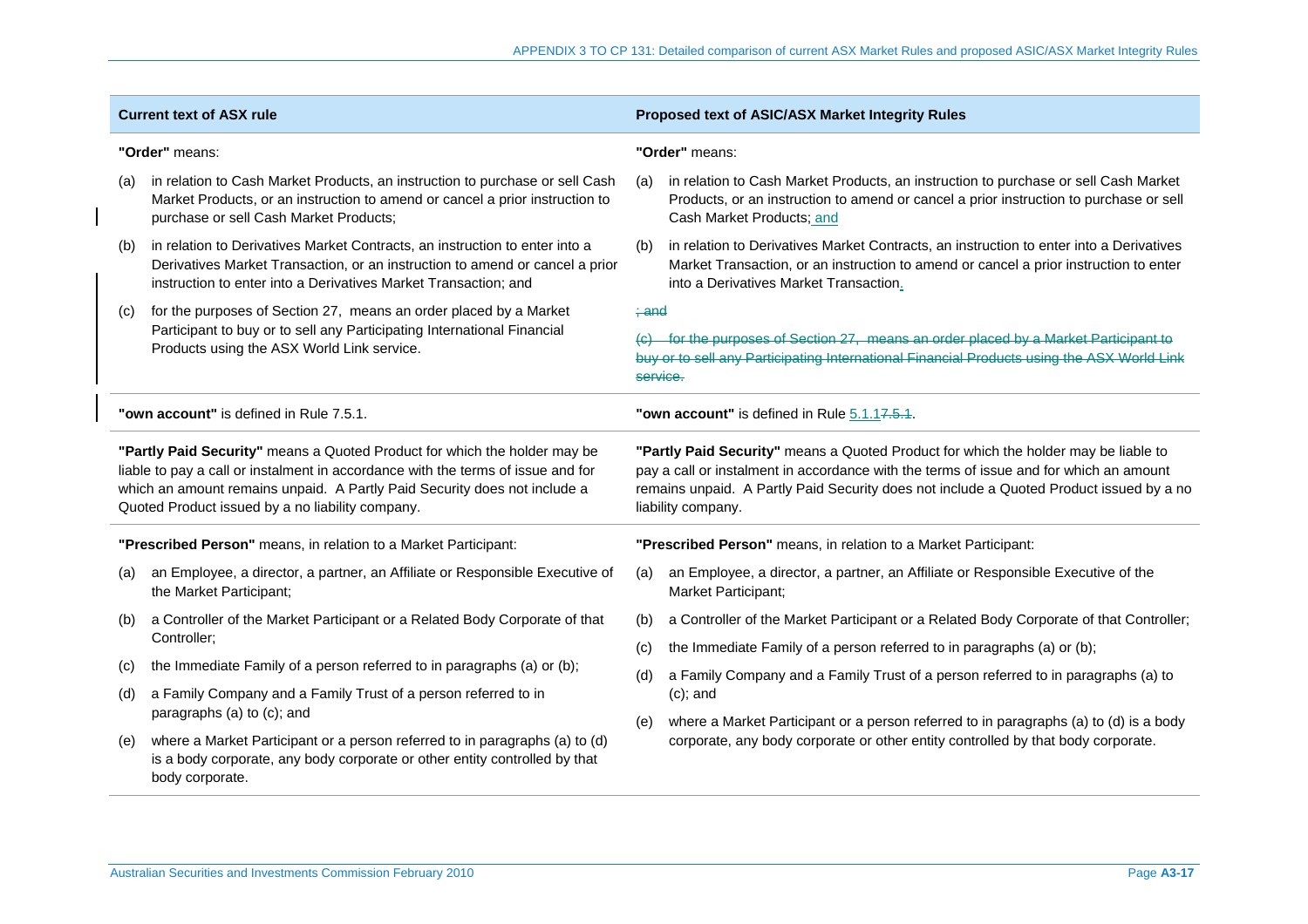| <b>Current text of ASX rule</b>                                                                                                                                                                                                                                                                                                                                          |                                                                                                                                                                                                            |     | Proposed text of ASIC/ASX Market Integrity Rules                                                                                                                                                                                                                                                                                                                                                                                                                                                                                                                                                              |  |  |
|--------------------------------------------------------------------------------------------------------------------------------------------------------------------------------------------------------------------------------------------------------------------------------------------------------------------------------------------------------------------------|------------------------------------------------------------------------------------------------------------------------------------------------------------------------------------------------------------|-----|---------------------------------------------------------------------------------------------------------------------------------------------------------------------------------------------------------------------------------------------------------------------------------------------------------------------------------------------------------------------------------------------------------------------------------------------------------------------------------------------------------------------------------------------------------------------------------------------------------------|--|--|
| "Principal", in the context of "as Principal" has the meaning given to that<br>expression in Rule 7.3.5.                                                                                                                                                                                                                                                                 |                                                                                                                                                                                                            |     | "Principal", in the context of "as Principal" has the meaning given to that expression in<br>Rule 3.2.57.3.5.                                                                                                                                                                                                                                                                                                                                                                                                                                                                                                 |  |  |
| "Procedures" means any document, electronic file or other information<br>(recorded by any mode of representing words or reproducing words) approved<br>by ASX and given where applicable to Regulated Persons and third party<br>providers in accordance with Rule 1.3 and, without limitation, includes the ASX<br>Market Rule Procedures as amended from time to time. |                                                                                                                                                                                                            |     | "Procedures" means any document, electronic file or other information (recorded by any<br>mode of representing words or reproducing words) approved by ASX and given where<br>applicable to Regulated Persons and third party providers in accordance with Rule 1.3<br>and, without limitation, includes the ASX Market Rule Procedures as amended from time<br>to timeA reference in a Rule to Procedures or to Appendices to Procedures is a reference<br>to the content of the relevant ASX Market Rules Procedures and Appendices listed at the<br>end of the proposed Chapter in which the Rule appears. |  |  |
|                                                                                                                                                                                                                                                                                                                                                                          |                                                                                                                                                                                                            |     | As noted in the consultation paper, ASIC is considering the form these<br>Procedures will take in the ASIC regulatory framework. ASIC does not intend<br>to change the substance of the obligations in those Procedures.                                                                                                                                                                                                                                                                                                                                                                                      |  |  |
| "Product" means a Cash Market Product or a Derivatives Market Contract (as<br>applicable).                                                                                                                                                                                                                                                                               |                                                                                                                                                                                                            |     | "Product" means a Cash Market Product or a Derivatives Market Contract (as<br>applicable).                                                                                                                                                                                                                                                                                                                                                                                                                                                                                                                    |  |  |
| "Quoted Product" means a Financial Product that has been granted Official<br>Quotation under the Listing Rules and includes an Equity Security and a Loan<br>Security.                                                                                                                                                                                                   |                                                                                                                                                                                                            |     | "Quoted Product" means a Financial Product that has been granted Official Quotation<br>under the Listing Rules and includes an Equity Security and a Loan Security.                                                                                                                                                                                                                                                                                                                                                                                                                                           |  |  |
| "Related Body Corporate" has the same meaning set out in Section 50 of the<br>Corporations Act.                                                                                                                                                                                                                                                                          |                                                                                                                                                                                                            |     | "Related Body Corporate" has the same-meaning set out ingiven by Ssection 50 of the<br>Corporations Act.                                                                                                                                                                                                                                                                                                                                                                                                                                                                                                      |  |  |
|                                                                                                                                                                                                                                                                                                                                                                          | "Related Party" means:                                                                                                                                                                                     |     | "Related Party" means:                                                                                                                                                                                                                                                                                                                                                                                                                                                                                                                                                                                        |  |  |
| (a)                                                                                                                                                                                                                                                                                                                                                                      | in relation to a body corporate:                                                                                                                                                                           | (a) | in relation to a body corporate:                                                                                                                                                                                                                                                                                                                                                                                                                                                                                                                                                                              |  |  |
| (i)                                                                                                                                                                                                                                                                                                                                                                      | the meaning in Section 228 of the Corporations Act; or                                                                                                                                                     |     | the meaning in Ssection 228 of the Corporations Act; or<br>(i)                                                                                                                                                                                                                                                                                                                                                                                                                                                                                                                                                |  |  |
| (ii)                                                                                                                                                                                                                                                                                                                                                                     | a Substantial holder of the body corporate;                                                                                                                                                                |     | a Substantial <b>AHolder</b> of the body corporate;<br>(ii)                                                                                                                                                                                                                                                                                                                                                                                                                                                                                                                                                   |  |  |
| (b)                                                                                                                                                                                                                                                                                                                                                                      | in relation to a trust, which is not a registered management investment<br>scheme, the management company, trustee and their related parties within<br>the meaning of Section 228 of the Corporations Act; | (b) | in relation to a trust, which is not a registered management investment scheme, the<br>management company, trustee and their related parties within the meaning of<br>Ssection 228 of the Corporations Act;                                                                                                                                                                                                                                                                                                                                                                                                   |  |  |
| (C)                                                                                                                                                                                                                                                                                                                                                                      | in relation to a trust which is a registered managed investment scheme, the                                                                                                                                | (c) | in relation to a trust which is a registered managed investment scheme, the                                                                                                                                                                                                                                                                                                                                                                                                                                                                                                                                   |  |  |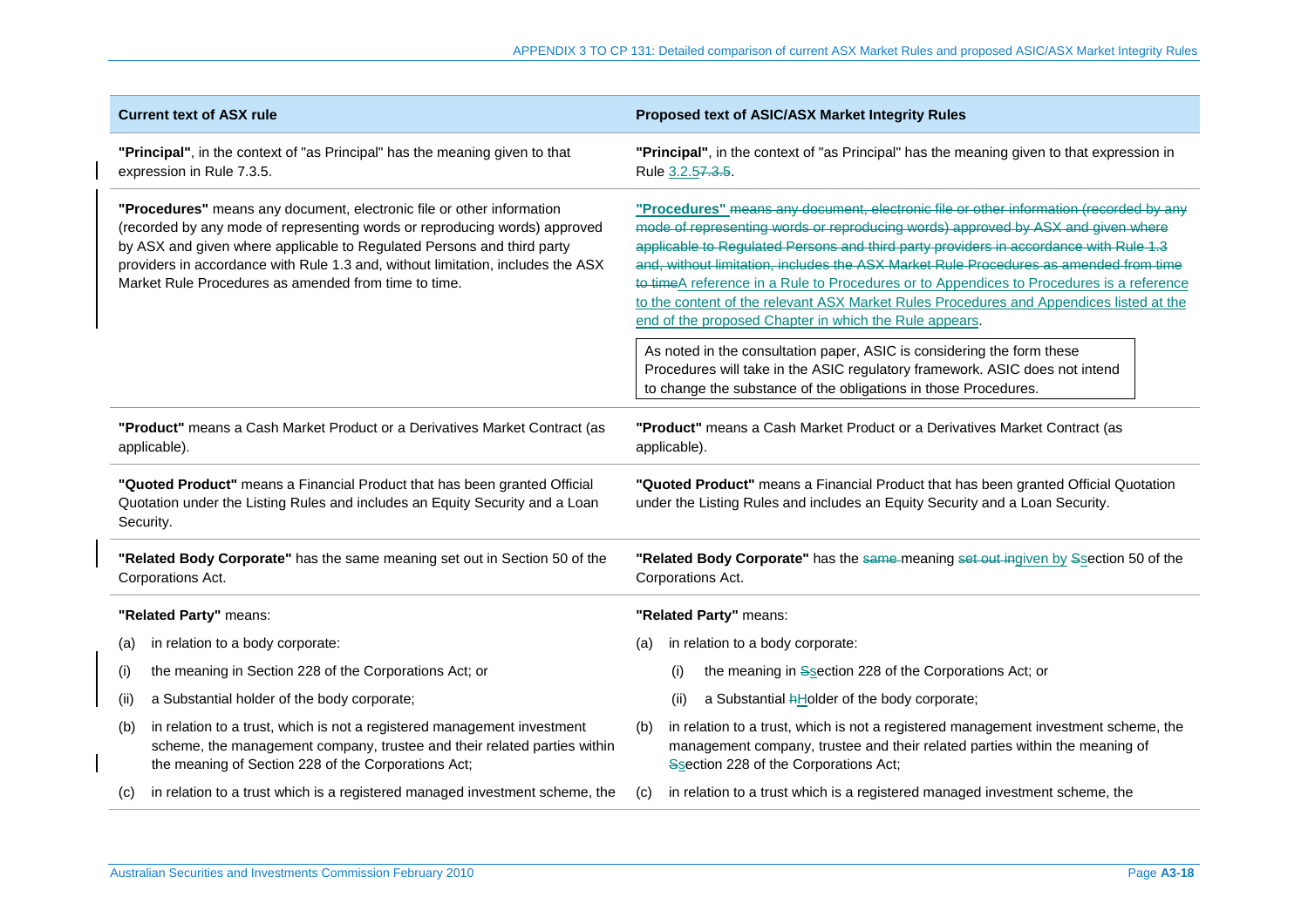| <b>Current text of ASX rule</b>                                              |                                                                           |                                                                                                                                                                                                                                     |                                                                              | Proposed text of ASIC/ASX Market Integrity Rules                                                                                                                                                                                                     |  |  |
|------------------------------------------------------------------------------|---------------------------------------------------------------------------|-------------------------------------------------------------------------------------------------------------------------------------------------------------------------------------------------------------------------------------|------------------------------------------------------------------------------|------------------------------------------------------------------------------------------------------------------------------------------------------------------------------------------------------------------------------------------------------|--|--|
|                                                                              |                                                                           | responsible entity and a related party of the responsible entity under<br>Section 228 of the Corporations Act, as modified by Section 601LA of the<br>Corporations Act;                                                             |                                                                              | responsible entity and a related party of the responsible entity under Ssection 228 of<br>the Corporations Act, as modified by Ssection 601LA of the Corporations Act;                                                                               |  |  |
|                                                                              |                                                                           |                                                                                                                                                                                                                                     | (d)                                                                          | in relation to a person:                                                                                                                                                                                                                             |  |  |
| (d)                                                                          |                                                                           | in relation to a person:                                                                                                                                                                                                            |                                                                              | his or her spouse, de facto spouse, parent, son, or daughter, or a spouse or<br>(i)                                                                                                                                                                  |  |  |
|                                                                              | his or her spouse, de facto spouse, parent, son, or daughter, or a<br>(i) |                                                                                                                                                                                                                                     | de facto spouse of that person;                                              |                                                                                                                                                                                                                                                      |  |  |
|                                                                              |                                                                           | spouse or de facto spouse of that person;                                                                                                                                                                                           |                                                                              | an entity over which one or more of the persons referred to in paragraph (i)<br>(ii)                                                                                                                                                                 |  |  |
|                                                                              | (ii)                                                                      | an entity over which one or more of the persons referred to in<br>paragraph (i) has control;                                                                                                                                        |                                                                              | has control;                                                                                                                                                                                                                                         |  |  |
|                                                                              | (iii)                                                                     | an entity that he or she controls, or its holding company or which is                                                                                                                                                               |                                                                              | an entity that he or she controls, or its holding company or which is controlled<br>(iii)<br>by the holding company;                                                                                                                                 |  |  |
|                                                                              |                                                                           | controlled by the holding company;                                                                                                                                                                                                  |                                                                              | a person who acts, or proposes to act, in concert with anyone referred to<br>(iv)                                                                                                                                                                    |  |  |
|                                                                              | (iv)                                                                      | a person who acts, or proposes to act, in concert with anyone                                                                                                                                                                       |                                                                              | above;                                                                                                                                                                                                                                               |  |  |
|                                                                              |                                                                           | referred to above;                                                                                                                                                                                                                  |                                                                              | a person who was a related party in the previous 6 months, or who would be a<br>(v)                                                                                                                                                                  |  |  |
|                                                                              | (v)                                                                       | a person who was a related party in the previous 6 months, or who<br>would be a related party in the future, under the tests in Section 228<br>of the Corporations Act (applied with any necessary adaptation).                     |                                                                              | related party in the future, under the tests in Ssection 228 of the Corporations<br>Act (applied with any necessary adaptation).                                                                                                                     |  |  |
| "Relevant Clearing Participant" means, in relation to a Trading Participant: |                                                                           |                                                                                                                                                                                                                                     | "Relevant Clearing Participant" means, in relation to a Trading Participant: |                                                                                                                                                                                                                                                      |  |  |
| (a)                                                                          |                                                                           | where the Trading Participant is not itself a Clearing Participant and has a<br>third party clearing arrangement with only one Clearing Participant to clear<br>all of its Market Transactions in a class of Product, that Clearing | (a)                                                                          | where the Trading Participant is not itself a Clearing Participant and has a third party<br>clearing arrangement with only one Clearing Participant to clear all of its Market<br>Transactions in a class of Product, that Clearing Participant; and |  |  |
|                                                                              |                                                                           | Participant; and                                                                                                                                                                                                                    | (b)                                                                          | where the Trading Participant is itself a Clearing Participant and clears all of its                                                                                                                                                                 |  |  |
| (b)                                                                          |                                                                           | where the Trading Participant is itself a Clearing Participant and clears all                                                                                                                                                       | (c)                                                                          | Market Transactions in a class of Products, itself; and                                                                                                                                                                                              |  |  |
|                                                                              |                                                                           | of its Market Transactions in a class of Products, itself; and                                                                                                                                                                      |                                                                              | where the Trading Participant has third party clearing arrangements with more than                                                                                                                                                                   |  |  |
| (c)                                                                          |                                                                           | where the Trading Participant has third party clearing arrangements with                                                                                                                                                            |                                                                              | one Clearing Participant, or is itself a Clearing Participant and has third party                                                                                                                                                                    |  |  |
|                                                                              |                                                                           | more than one Clearing Participant, or is itself a Clearing Participant and<br>has third party clearing arrangements with other Clearing Participants to                                                                            |                                                                              | clearing arrangements with other Clearing Participants to clear its Market<br>Transactions in a class of Product, the Clearing Participant which it has identified                                                                                   |  |  |
|                                                                              |                                                                           | clear its Market Transactions in a class of Product, the Clearing Participant                                                                                                                                                       |                                                                              | through the Open Interface Device in respect of the Market Transaction.                                                                                                                                                                              |  |  |
|                                                                              |                                                                           | which it has identified through the Open Interface Device in respect of the                                                                                                                                                         |                                                                              |                                                                                                                                                                                                                                                      |  |  |

**"Representative"**, in relation to a Market Participant, means a "representative" within the meaning of Section 910A of the Corporations Act.

**"Representative"**, in relation to a Market Participant, means a "representative" within the meaning of Ssection 910A of the Corporations Act.

Market Transaction.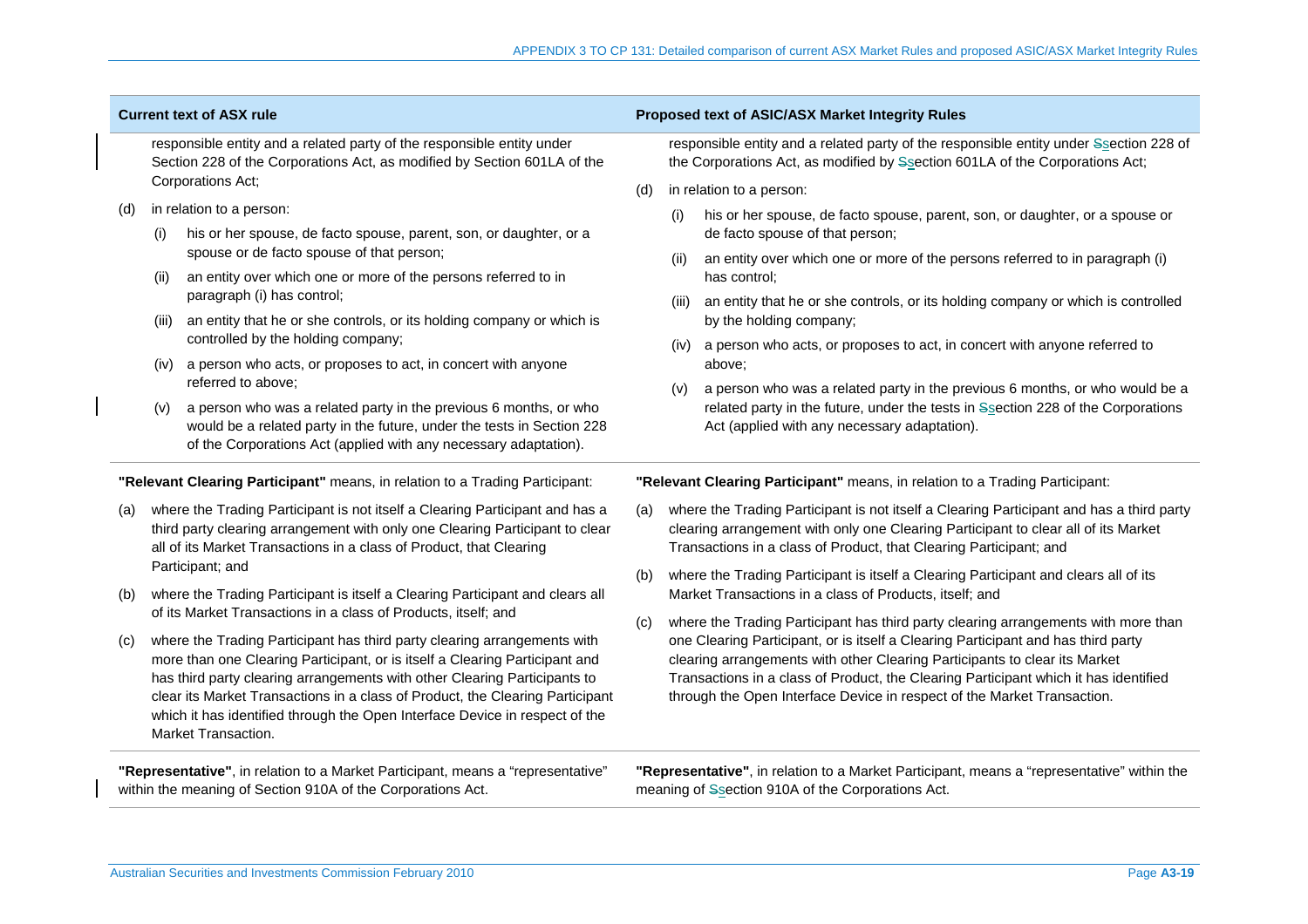| <b>Current text of ASX rule</b>                                                                                                                                                                                                                                                                                                                                                                                                                                                             | Proposed text of ASIC/ASX Market Integrity Rules                                                                                                                                                                                                                                                                                                                                                                                                                                                                               |  |
|---------------------------------------------------------------------------------------------------------------------------------------------------------------------------------------------------------------------------------------------------------------------------------------------------------------------------------------------------------------------------------------------------------------------------------------------------------------------------------------------|--------------------------------------------------------------------------------------------------------------------------------------------------------------------------------------------------------------------------------------------------------------------------------------------------------------------------------------------------------------------------------------------------------------------------------------------------------------------------------------------------------------------------------|--|
| "Responsible Executive" means at any time, in relation to a Market Participant,<br>an individual who is shown as having executive responsibility for the supervision<br>and control of all or part of the business of that Market Participant in the copy of<br>the Market Participant's management structure provided to ASX or who is<br>otherwise notified to ASX from time to time as having that responsibility.                                                                       | "Responsible Executive" means at any time, in relation to a Market Participant, an<br>individual who is shown as having executive responsibility for the supervision and control<br>of all or part of the business of that Market Participant in the copy of the Market<br>Participant's management structure provided to ASXASIC or who is otherwise notified to<br>ASXASIC from time to time as having that responsibility.                                                                                                  |  |
| "Retail Client" means a "retail client" as defined in Section 761G of the<br>Corporations Act.                                                                                                                                                                                                                                                                                                                                                                                              | "Retail Client" means a "retail client" as defined in Ssection 761G of the Corporations<br>Act.                                                                                                                                                                                                                                                                                                                                                                                                                                |  |
| "Rules" means these rules.                                                                                                                                                                                                                                                                                                                                                                                                                                                                  | "Rules" means these Market Integrity FRules.                                                                                                                                                                                                                                                                                                                                                                                                                                                                                   |  |
| "Security" or "security":                                                                                                                                                                                                                                                                                                                                                                                                                                                                   | "Security" or "security" means:                                                                                                                                                                                                                                                                                                                                                                                                                                                                                                |  |
| in Section 9, has the meaning given in Section 761A of the Corporations<br>(a)<br>Act; and<br>elsewhere, means:<br>(b)                                                                                                                                                                                                                                                                                                                                                                      | in Section 9, has the meaning given in Section 761A of the Corporations Act; and<br>elsewhere, means:<br>(b)                                                                                                                                                                                                                                                                                                                                                                                                                   |  |
| a "security" within the meaning of Section 761A of the Corporations<br>(i)<br>Act; or                                                                                                                                                                                                                                                                                                                                                                                                       | a "security" within the meaning of Ssection 761A of the Corporations Act; or<br>(ai)<br>a managed investment product.<br>(bii)                                                                                                                                                                                                                                                                                                                                                                                                 |  |
| (ii)<br>a managed investment product.                                                                                                                                                                                                                                                                                                                                                                                                                                                       |                                                                                                                                                                                                                                                                                                                                                                                                                                                                                                                                |  |
| "Seller" means, in relation to a Derivatives Market Transaction, the Trading<br>Participant whose sell or offer instruction, order or other Trading Message has<br>resulted in the Derivatives Market Transaction being entered into in accordance<br>with Rule 21.2.2, whether or not in connection with any other Crossing,<br>Derivatives Market Transaction or any transaction in any Cash Market Product or<br>Non-ASX Contract and includes the writer of an Options Market Contract. | "Seller" means, in relation to a Derivatives Market Transaction, the Trading Participant<br>whose sell or offer instruction, order or other Trading Message has resulted in the<br>Derivatives Market Transaction being entered into in accordance with the operating rules<br>of the Market Rule 21.2.2, whether or not in connection with any other Crossing,<br>Derivatives Market Transaction or any transaction in any Cash Market Product or Non-<br>ASX Contract and includes the writer of an Options Market Contract. |  |

**"Settlement Rules"** means the operating rules, procedures, practices, directions, decisions and requirements of an Approved Settlement Facility.

**"Settlement Rules"** means the operating rules, procedures, practices, directions, decisions and requirements of an Approved Settlement Facility.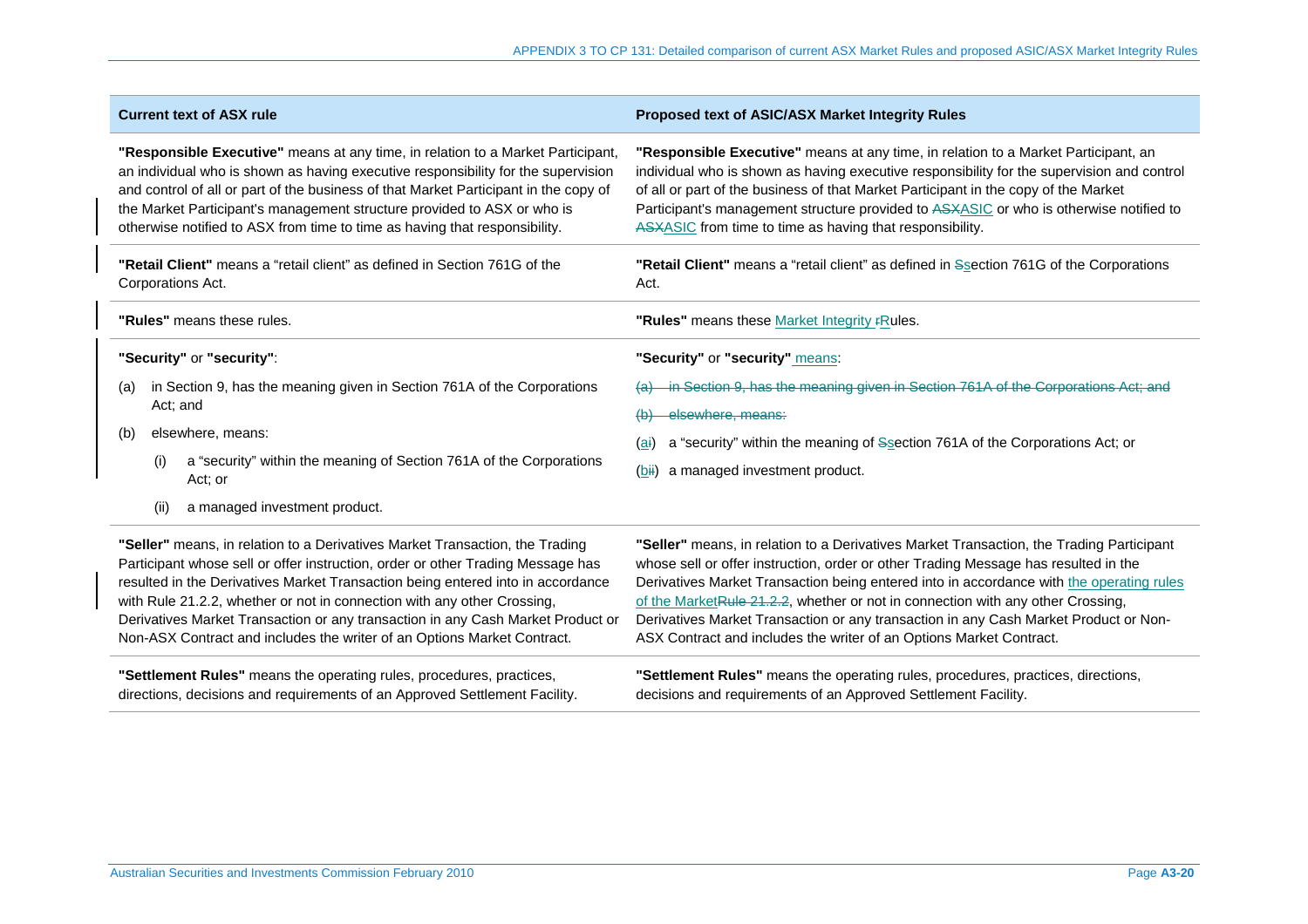| <b>Current text of ASX rule</b>                                                                                                                                                                                                                         |                                                                                                                                              |                                                                                                                                                                                                                                                                       | Proposed text of ASIC/ASX Market Integrity Rules |                                                                                                                                                                                                                                                      |                                                                                                                                                                                                                                                            |
|---------------------------------------------------------------------------------------------------------------------------------------------------------------------------------------------------------------------------------------------------------|----------------------------------------------------------------------------------------------------------------------------------------------|-----------------------------------------------------------------------------------------------------------------------------------------------------------------------------------------------------------------------------------------------------------------------|--------------------------------------------------|------------------------------------------------------------------------------------------------------------------------------------------------------------------------------------------------------------------------------------------------------|------------------------------------------------------------------------------------------------------------------------------------------------------------------------------------------------------------------------------------------------------------|
| "Substantial holder":                                                                                                                                                                                                                                   |                                                                                                                                              |                                                                                                                                                                                                                                                                       | "Substantial hHolder":                           |                                                                                                                                                                                                                                                      |                                                                                                                                                                                                                                                            |
| (a)                                                                                                                                                                                                                                                     |                                                                                                                                              | for the purposes of Rules 7.3.5 and Schedule 1A, when used to refer to a<br>Substantial holder in a corporation, means a person who has or would have<br>a substantial holding if Part 6C of the Corporations Act applied to that                                     | (a)                                              |                                                                                                                                                                                                                                                      | for the purposes of Rule 3.2.5 s 7.3.5 and Schedule 1A, when used to refer to a<br>Substantial hHolder in a corporation, means a person who has or would have a<br>substantial holding if Part 6C of the Corporations Act applied to that corporation; and |
|                                                                                                                                                                                                                                                         |                                                                                                                                              | corporation; and                                                                                                                                                                                                                                                      | (b)                                              |                                                                                                                                                                                                                                                      | for the purposes of any other Rule includes a reference to:                                                                                                                                                                                                |
| (b)                                                                                                                                                                                                                                                     | for the purposes of any other Rule includes a reference to:<br>a person who has a relevant interest in not less than 5% of a class of<br>(i) |                                                                                                                                                                                                                                                                       |                                                  | a person who has a relevant interest in not less than 5% of a class of non<br>(i)<br>voting shares of the relevant company or its holding company; and                                                                                               |                                                                                                                                                                                                                                                            |
|                                                                                                                                                                                                                                                         |                                                                                                                                              | non voting shares of the relevant company or its holding company;<br>and                                                                                                                                                                                              |                                                  |                                                                                                                                                                                                                                                      | each person who has a relevant interest in voting shares and non voting<br>(ii)<br>shares of the relevant company or its holding company and whose aggregate                                                                                               |
|                                                                                                                                                                                                                                                         | (ii)                                                                                                                                         | each person who has a relevant interest in voting shares and non<br>voting shares of the relevant company or its holding company and<br>whose aggregate holdings exceed 5% in number of the voting shares<br>on issue of the relevant company or its holding company. |                                                  |                                                                                                                                                                                                                                                      | holdings exceed 5% in number of the voting shares on issue of the relevant<br>company or its holding company.                                                                                                                                              |
|                                                                                                                                                                                                                                                         |                                                                                                                                              | "Terms of Issue" means:                                                                                                                                                                                                                                               | "Terms of Issue" means :                         |                                                                                                                                                                                                                                                      |                                                                                                                                                                                                                                                            |
| (a)                                                                                                                                                                                                                                                     |                                                                                                                                              | in relation to Warrants, rights, conditions and obligations of the Warrant-<br>Issuer and the Warrant-Holder as documented by the Warrant-Issuer and<br>not objected to by ASX; and                                                                                   |                                                  |                                                                                                                                                                                                                                                      | $\overline{a}$ -in relation to Warrants, rights, conditions and obligations of the Warrant-Issuer and<br>the Warrant-Holder as documented by the Warrant-Issuer and not objected to by the<br>Market Operator.ASX; and                                     |
| (b)                                                                                                                                                                                                                                                     |                                                                                                                                              | in relation to AQUA Products, rights, conditions and obligations of the<br>AQUA Product Issuer and the AQUA Product Holder as documented by the<br>AQUA Product Issuer and not objected to by ASX.                                                                    |                                                  |                                                                                                                                                                                                                                                      | (b) in relation to AQUA Products, rights, conditions and obligations of the AQUA<br>Product Issuer and the AQUA Product Holder as documented by the AQUA Product<br>Issuer and not objected to by ASX.                                                     |
| "Trading Messages" means those messages submitted into a Trading Platform<br>relating to trading functions, such as Orders, amendment or cancellation of<br>Orders and the reporting or cancellation of Market Transactions on the Trading<br>Platform. |                                                                                                                                              |                                                                                                                                                                                                                                                                       |                                                  | "Trading Messages" means those messages submitted into a Trading Platform relating<br>to trading functions, such as Orders, amendment or cancellation of Orders and the<br>reporting or cancellation of Market Transactions on the Trading Platform. |                                                                                                                                                                                                                                                            |
|                                                                                                                                                                                                                                                         | "Trading Participant" means a Market Participant which has Trading<br>Permission in respect of one or more Products.                         |                                                                                                                                                                                                                                                                       |                                                  |                                                                                                                                                                                                                                                      | "Trading Participant" means a Market Participant which has Trading Permission in<br>respect of one or more Products.                                                                                                                                       |
|                                                                                                                                                                                                                                                         | "Trading Permission" means the right to submit Trading Messages in a<br>Trading Platform.                                                    |                                                                                                                                                                                                                                                                       | Platform.                                        |                                                                                                                                                                                                                                                      | "Trading Permission" means the right to submit Trading Messages in a Trading                                                                                                                                                                               |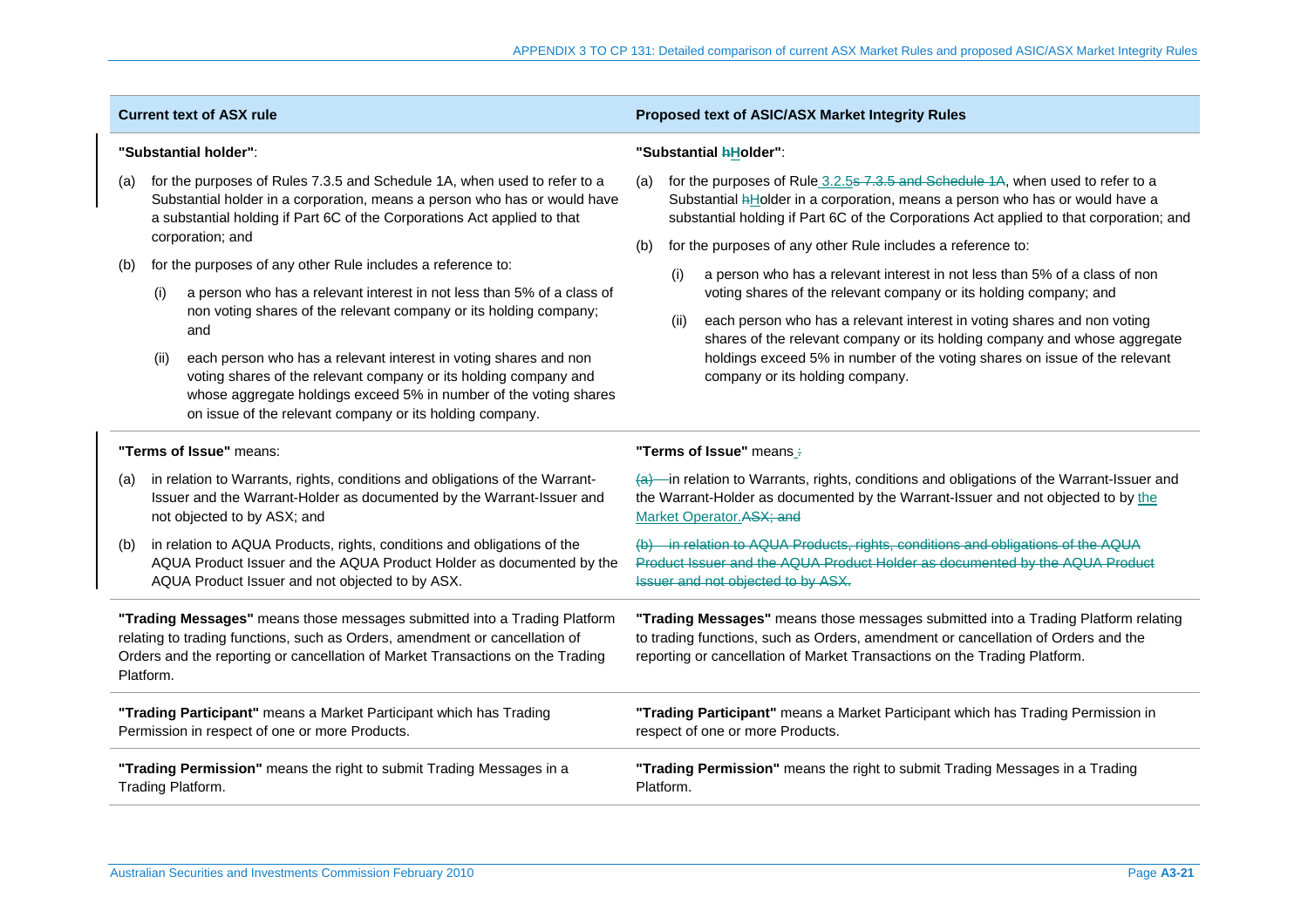| <b>Current text of ASX rule</b>                                                                                                                                                                                                                                                                                                                                                                                                                                                                                            | Proposed text of ASIC/ASX Market Integrity Rules                                                                                                                                                                                                                                                                                                                                                                                                                                                                                           |  |  |
|----------------------------------------------------------------------------------------------------------------------------------------------------------------------------------------------------------------------------------------------------------------------------------------------------------------------------------------------------------------------------------------------------------------------------------------------------------------------------------------------------------------------------|--------------------------------------------------------------------------------------------------------------------------------------------------------------------------------------------------------------------------------------------------------------------------------------------------------------------------------------------------------------------------------------------------------------------------------------------------------------------------------------------------------------------------------------------|--|--|
| "Trading Platform" means a platform made available by ASX to Trading                                                                                                                                                                                                                                                                                                                                                                                                                                                       | "Trading Platform" means a platform-facility made available by ASX-the Market                                                                                                                                                                                                                                                                                                                                                                                                                                                              |  |  |
| Participants for the entry of Trading Messages, the matching of Orders, the                                                                                                                                                                                                                                                                                                                                                                                                                                                | Operator to Trading Participants for the entry of Trading Messages, the matching of                                                                                                                                                                                                                                                                                                                                                                                                                                                        |  |  |
| advertisement of invitations to trade and the reporting of transactions.                                                                                                                                                                                                                                                                                                                                                                                                                                                   | Orders, the advertisement of invitations to trade and the reporting of transactions.                                                                                                                                                                                                                                                                                                                                                                                                                                                       |  |  |
| "Trading Status" means authorisation by ASX for a Warrant or AQUA Product                                                                                                                                                                                                                                                                                                                                                                                                                                                  | "Trading Status" means authorisation by ASX-the Market Operator for a Warrant or                                                                                                                                                                                                                                                                                                                                                                                                                                                           |  |  |
| to be traded on the Market.                                                                                                                                                                                                                                                                                                                                                                                                                                                                                                | AQUA Product to be traded on the Market.                                                                                                                                                                                                                                                                                                                                                                                                                                                                                                   |  |  |
| "Underlying Financial Product" means in relation to a Derivatives Market                                                                                                                                                                                                                                                                                                                                                                                                                                                   | "Underlying Financial Product" means in relation to a Derivatives Market Contract, the                                                                                                                                                                                                                                                                                                                                                                                                                                                     |  |  |
| Contract, the Financial Product underlying that contract as determined by ASX.                                                                                                                                                                                                                                                                                                                                                                                                                                             | Financial Product underlying that contract as determined by ASXthe Market Operator.                                                                                                                                                                                                                                                                                                                                                                                                                                                        |  |  |
| "Underlying Commodity" means in relation to a Derivatives Market Contract,                                                                                                                                                                                                                                                                                                                                                                                                                                                 | "Underlying Commodity" means in relation to a Derivatives Market Contract, the                                                                                                                                                                                                                                                                                                                                                                                                                                                             |  |  |
| the commodity which underlies that contract as determined by ASX.                                                                                                                                                                                                                                                                                                                                                                                                                                                          | commodity which underlies that contract as determined by ASXthe Market Operator.                                                                                                                                                                                                                                                                                                                                                                                                                                                           |  |  |
| "Underlying Index" means in relation to a Derivatives Market Contract, the                                                                                                                                                                                                                                                                                                                                                                                                                                                 | "Underlying Index" means in relation to a Derivatives Market Contract, the index which                                                                                                                                                                                                                                                                                                                                                                                                                                                     |  |  |
| index which underlies that contract, as determined by ASX.                                                                                                                                                                                                                                                                                                                                                                                                                                                                 | underlies that contract, as determined by ASXthe Market Operator.                                                                                                                                                                                                                                                                                                                                                                                                                                                                          |  |  |
| "Underlying Instrument" means in relation to Option Series and Futures<br>Series, the instrument which underlies that Option Series or Futures Series as<br>determined by ASX; in relation to Warrants means the Financial Product, index,<br>foreign or Australian currency or commodity which underlies that Warrant; and in<br>relation to AQUA Products means the Financial Product, index, foreign or<br>Australian currency, commodity or other point of reference for determining the<br>value of the AQUA Product. | "Underlying Instrument" means in relation to Option Series and Futures Series, the<br>instrument which underlies that Option Series or Futures Series as determined by ASXthe<br>Market Operator; in relation to Warrants means the Financial Product, index, foreign or<br>Australian currency or commodity which underlies that Warrant; and in relation to AQUA<br>Products means the Financial Product, index, foreign or Australian currency, commodity<br>or other point of reference for determining the value of the AQUA Product. |  |  |
| "Underlying Market" in relation to a Derivatives Market Contract, means a                                                                                                                                                                                                                                                                                                                                                                                                                                                  | "Underlying Market" in relation to a Derivatives Market Contract, means a market in the                                                                                                                                                                                                                                                                                                                                                                                                                                                    |  |  |
| market in the instruments, commodities, securities or other things which underlie                                                                                                                                                                                                                                                                                                                                                                                                                                          | instruments, commodities, securities or other things which underlie the Derivatives Market                                                                                                                                                                                                                                                                                                                                                                                                                                                 |  |  |
| the Derivatives Market Contract.                                                                                                                                                                                                                                                                                                                                                                                                                                                                                           | Contract.                                                                                                                                                                                                                                                                                                                                                                                                                                                                                                                                  |  |  |
| "Unprofessional Conduct" includes:                                                                                                                                                                                                                                                                                                                                                                                                                                                                                         | "Unprofessional Conduct" includes:                                                                                                                                                                                                                                                                                                                                                                                                                                                                                                         |  |  |
| conduct which amounts to impropriety affecting professional character and<br>(a)<br>which is indicative of a failure either to understand or to practise the<br>precepts of honesty or fair dealing in relation to other Market Participants,<br>clients or the public;                                                                                                                                                                                                                                                    | conduct which amounts to impropriety affecting professional character and which is<br>(a)<br>indicative of a failure either to understand or to practise the precepts of honesty or<br>fair dealing in relation to other Market Participants, clients or the public;                                                                                                                                                                                                                                                                       |  |  |
| unsatisfactory professional conduct, where the conduct involves a<br>(b)<br>substantial or consistent failure to reach reasonable standards of<br>competence and diligence; and                                                                                                                                                                                                                                                                                                                                            | unsatisfactory professional conduct, where the conduct involves a substantial or<br>(b)<br>consistent failure to reach reasonable standards of competence and diligence; and                                                                                                                                                                                                                                                                                                                                                               |  |  |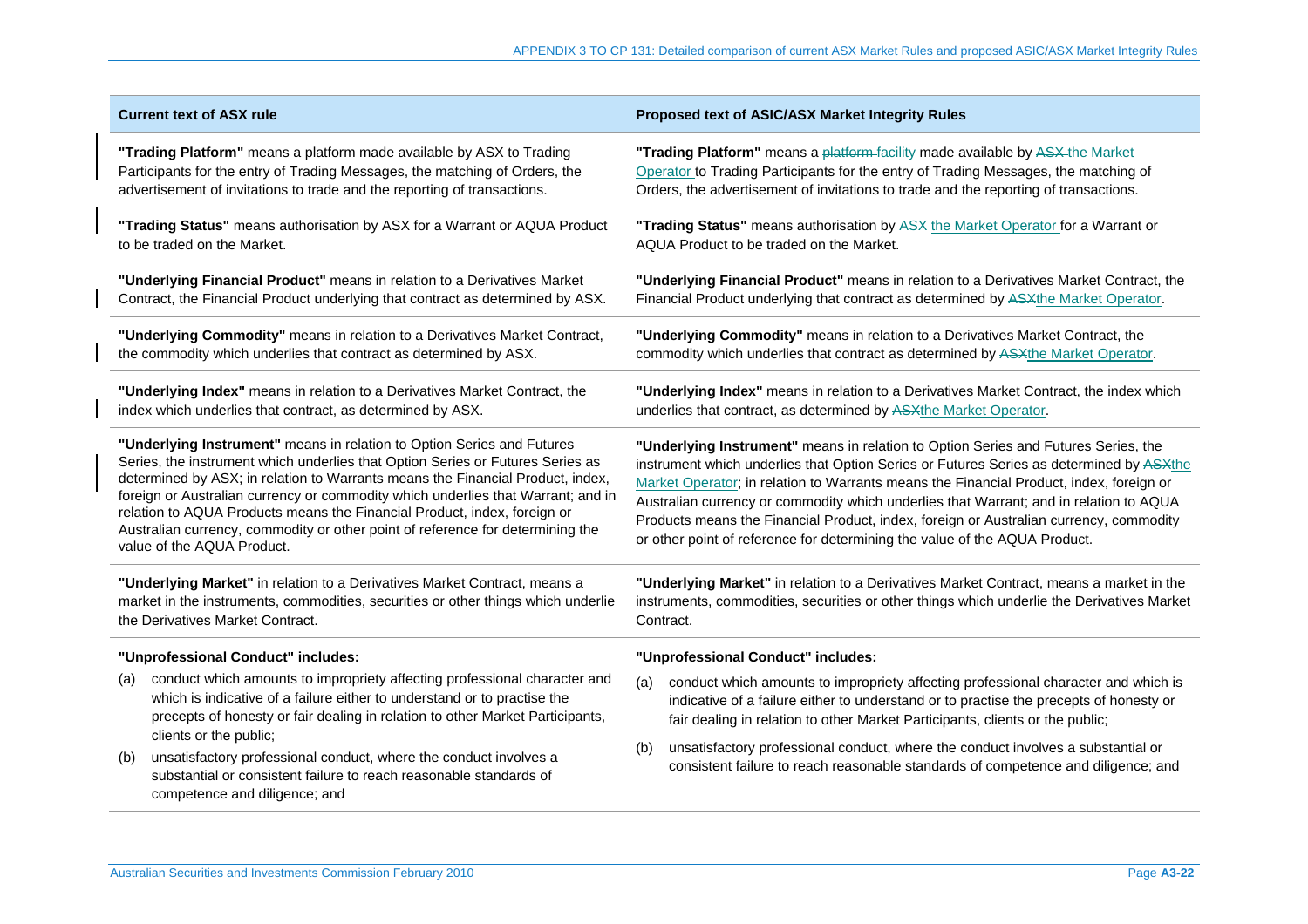(c) conduct which is, or could reasonably be considered as likely to be, prejudicial to the interests of ASX or its Market Participants,

by a Market Participant, or an Employee, whether in the conduct of the Market Participant's business as a Market Participant or in the conduct of any other business (and need not involve a contravention of these Rules, the Procedures or any law).

### **"Warrant"** means:

- (a) a financial instrument which gives the holder of the instrument the right:
	- (i) to acquire the Underlying Instrument; or
	- (ii) to require the Warrant-Issuer to acquire the Underlying Instrument;
	- (iii) to be paid by the Warrant-Issuer an amount of money to be determined by reference to the amount by which a specified number is greater or less than the number of an index; or
	- (iv) to be paid by the Warrant-Issuer an amount of money to be determined by reference to the amount by which the price or value of the Underlying Instrument is greater than or less than a specified price or value,

in accordance with the Terms of Issue and Section 10; or

(b) any other Financial Product that is a "warrant" within the meaning given that term in Corporations Regulation 1.0.02 (as modified by any class order that ASIC may issue from time to time) and which ASX determines to be a Warrant for the purposes of this definition, as notified to Trading Participants.

**"Warrant-Issuer"** means an entity approved by ASX to issue Warrants in accordance with Section 10.

**"Wholesale Client"** has the meaning set out in Section 761G of the Corporations Act.

### **Current text of ASX rule Proposed text of ASIC/ASX Market Integrity Rules**

conduct which is, or could reasonably be considered as likely to be, prejudicial to the interests of ASX the Market Operator or its Market Participants,

by a Market Participant, or an Employee, whether in the conduct of the Market Participant's business as a Market Participant or in the conduct of any other business (and need not involve a contravention of these Rules, the Procedures or any law).

### **"Warrant"** means:

- (a) a financial instrument which gives the holder of the instrument the right:
	- (i) to acquire the Underlying Instrument; or
	- (ii) to require the Warrant-Issuer to acquire the Underlying Instrument;
	- (iii) to be paid by the Warrant-Issuer an amount of money to be determined by reference to the amount by which a specified number is greater or less than the number of an index; or
	- (iv) to be paid by the Warrant-Issuer an amount of money to be determined by reference to the amount by which the price or value of the Underlying Instrument is greater than or less than a specified price or value,

 in accordance with the Terms of Issue and the relevant operating rules of the MarketSection 10; or

(b) any other Financial Product that is a "warrant" within the meaning given that term in Corporations Regulation 1.0.02 (as modified by any class order that ASIC may issue from time to time) and which ASXthe Market Operator determines to be a Warrant for the purposes of this definition, as notified to Trading Participants.

**"Warrant-Issuer"** means an entity approved by ASX the Market Operator to issue Warrants in accordance with Section 10 the relevant operating rules of the Market.

**"Wholesale Client"** has the meaning set outgiven in Ssubsection 761G(4) of the Corporations Act.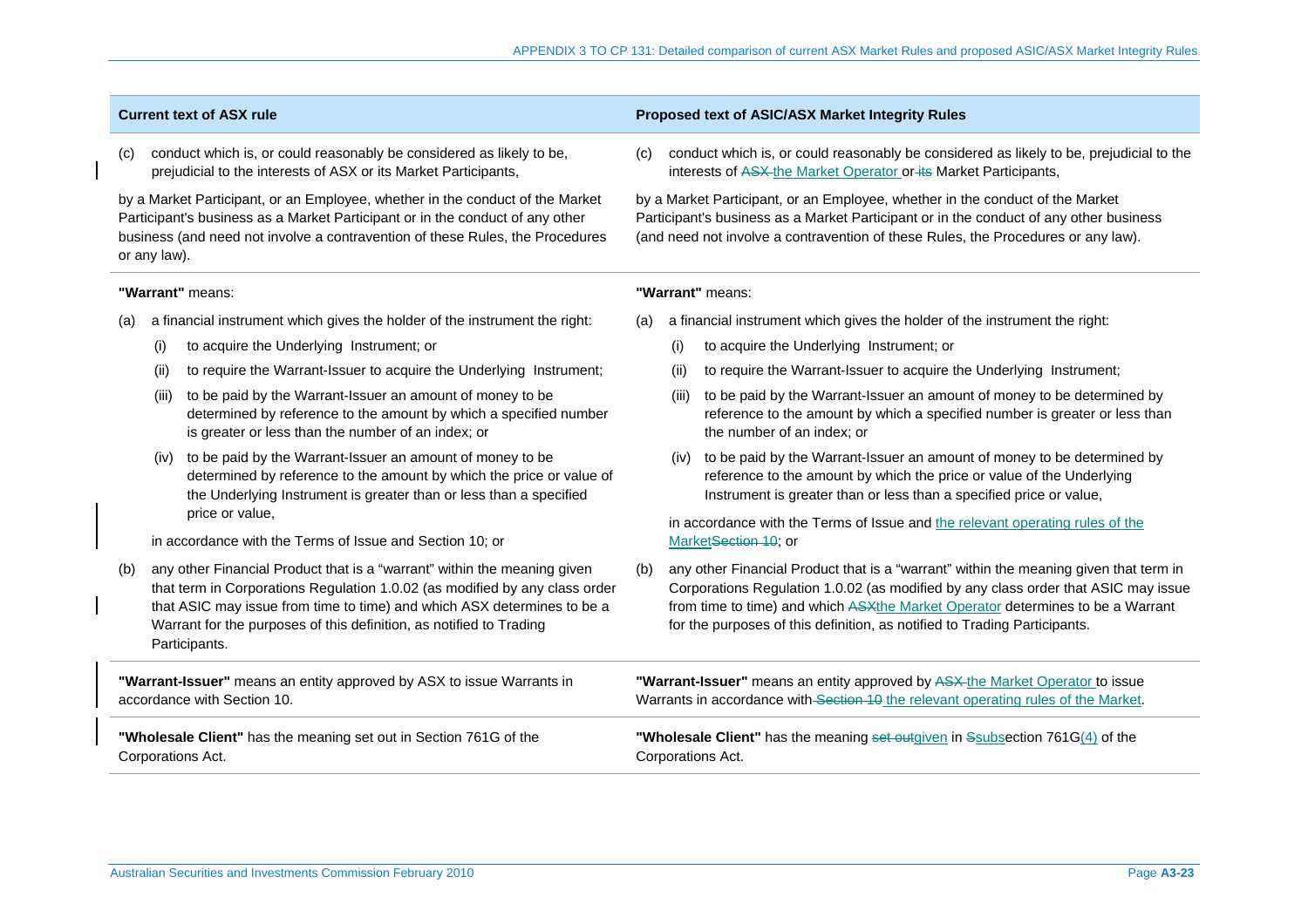| <b>Current text of ASX rule</b>                                                  | <b>Proposed text of ASIC/ASX Market Integrity Rules</b>                                   |
|----------------------------------------------------------------------------------|-------------------------------------------------------------------------------------------|
| "Wholesale Client Agreement" means the agreement between a Trading               | "Wholesale Client Agreement" means the agreement between a Trading Participant            |
| Participant and a client lodged with an Approved Clearing Facility in accordance | and a client lodged with an Approved Clearing Facility in accordance with Rules 37.1.4(d) |
| with Rules $7.1.4(d)$ and $7.1.5(b)$ .                                           | and $73.1.5(b)$ .                                                                         |

# **Relevant Procedures, Appendices to Procedures and Guidance Notes for this chapter**

Procedure 1.6.2 Methods of giving notice in writing

Procedure 1.6.3 Delivery of notice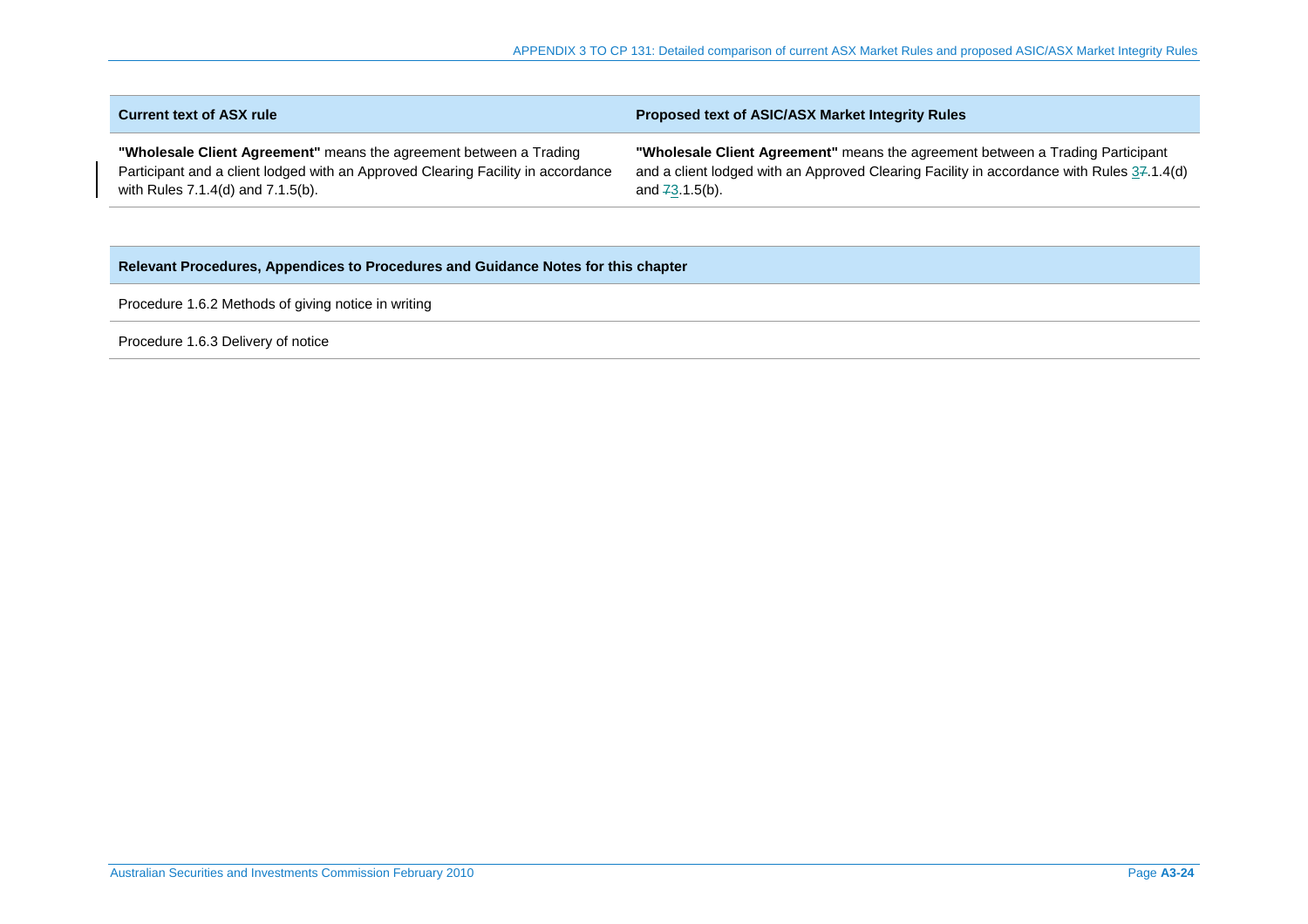# **Chapter 2: Participants and representatives**

## **3.6 MANAGEMENT REQUIREMENTS**

### **3.6.1 Management structure**

- (a) A Market Participant must, in relation to its conduct, and that part of its business that it conducts, on or in relation to the Market operated by ASX, wherever the conduct occurs or the business is located and regardless of the number of offices operated or intended to be operated by the Market Participant, have appropriate management structures in place to ensure that:
	- (i) it has operations and processes in place that are reasonably designed, implemented, and that function, so as to achieve compliance by the Market Participant with these Rules;
	- the design, implementation, functioning and review of those operations and processes are subject to the supervision of one or more Responsible Executives; and
	- (iii) each Responsible Executive has sufficient seniority and authority within the Market Participant to exert control, leadership, influence and supervision over those operations and processes.
- (b) A Market Participant must keep accurate records of its management structure and its allocation of responsibilities among its Responsible Executives. An applicant must give a copy of the management structure to ASX.

### **3.6.3 Supervisory procedures**

An applicant must have appropriate supervisory policies and procedures, and meet any standards or requirements set out or referred to in the Procedures, to ensure compliance by the applicant and each person involved in its business as a Market Participant with these Rules and the Corporations Act.

### **3.6.4 Persons involved in the business**

For an applicant to be eligible for admission as a market participant (and to continue to be approved as a Market Participant):

(a) each Responsible Executive must satisfy the requirements in Rule 3.6.5 and

## **Current text of ASX rule Proposed text of ASIC/ASX Market Integrity Rules Proposed text of ASIC/ASX Market Integrity Rules**

### **2.1 MANAGEMENT REQUIREMENTS**

### **2.1.1 Management structure**

- (a) A Market Participant must, in relation to its conduct, and that part of its business that it conducts, on or in relation to the Market-operated by ASX, wherever the conduct occurs or the business is located and regardless of the number of offices operated or intended to be operated by the Market Participant, have appropriate management structures in place to ensure that:
	- (i) it has operations and processes in place that are reasonably designed, implemented, and that function, so as to achieve compliance by the Market Participant with these Rules;
	- (ii) the design, implementation, functioning and review of those operations and processes are subject to the supervision of one or more Responsible Executives; and
	- (iii) each Responsible Executive has sufficient seniority and authority within the Market Participant to exert control, leadership, influence and supervision over those operations and processes.
- (b) A Market Participant must keep accurate records of its management structure and its allocation of responsibilities among its Responsible Executives. A Market Participantn applicant must give a copy of the management structure to ASXASIC.

Proposed Penalty—Tier 3

### **2.1.2 Supervisory procedures**

An applicant A Market Participant must have appropriate supervisory policies and procedures, and meet any standards or requirements set out or referred to in the Procedures, to ensure compliance by the Market Participant applicant and each person involved in its business as a Market Participant with these Rules and the Corporations Act.

Proposed Penalty—Tier 3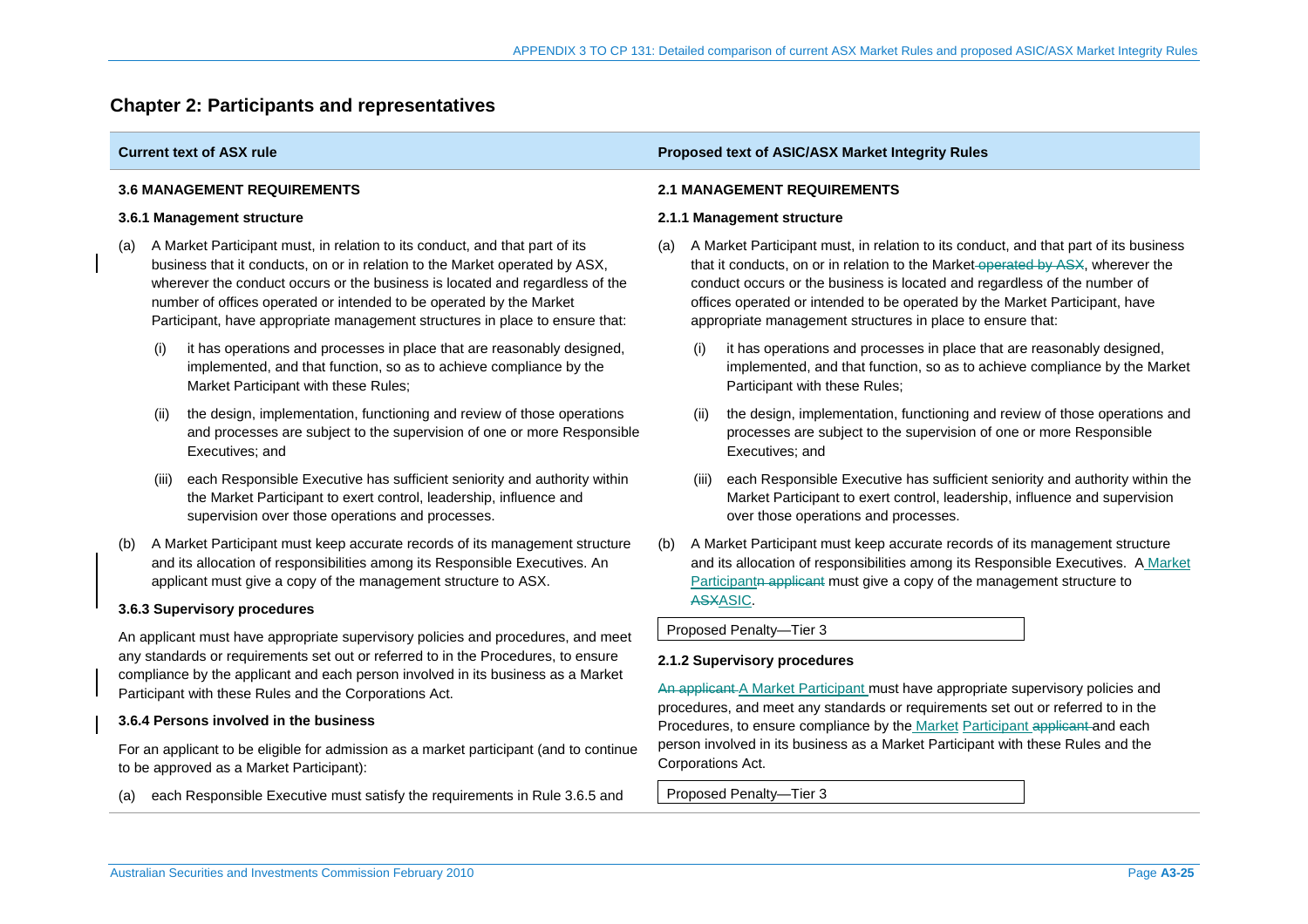the requirements in paragraph (b) below;

- (b) ASX must have no reason to believe that any Employee or other person who is or will be involved in the business of the applicant in connection with ASX or (in the case of a body corporate) any director or Controller is not of good fame and character and high business integrity, having regard to Rule 3.3.2 or, if ASX considers they are not, the applicant must address that to the satisfaction of ASX; and
- (c) Unless ASX accepts alternative arrangements or undertakings, each Responsible Executive must have given an undertaking to ASX in the form required by ASX to comply with and be bound by the Rules, directions, decisions and requirements of ASX (and, in that undertaking, acknowledge their obligations under Rule 4.1.3).

## **3.6.5 Responsible Executive requirements**

A Responsible Executive must:

- (a) be of good fame and character and high business integrity, having regard to Rule 3.3.2;
- (b) have completed qualifications or training of a type set out in the Procedures;
- (c) have experience which ASX considers is appropriate having regard to the supervisory role which the Responsible Executive performs in the business of the Market Participant;
- (d) not engage (by act or omission) in Unprofessional Conduct; and
- (e) not be the subject of a currently binding order under Market Rule 28.3.7.

## **3.6.6 Suitably qualified affiliate**

Where a Market Participant has notified ASX of its appointment of a Responsible Executive, the Responsible Executive will be, for the purpose of the Corporations Act, recognised as a suitably qualified affiliate, under Section 761A of the Corporations Act, of ASX. Recognition will continue for the purposes of ongoing jurisdiction in relation to that part of the business which is or was under the supervision and control of the Responsible Executive.

## **Current text of ASX rule Proposed text of ASIC/ASX Market Integrity Rules Proposed text of ASIC/ASX Market Integrity Rules**

### **2.1.3 Persons involved in the business**

For an applicant to be eligible for admission as a market participant (and to continue to be approved as a Market Participant):

### A Market Participant must ensure that:

- (a) each Responsible Executive must-satisfies the requirements in Rule 3.6.52.1.4, Rule 2.2.3 and the requirements in paragraph (b) below;
- (b) ASX must have no reason to believe that anyno Employee or other person who is or will be involved in the business of the applicant Market Participant in connection with ASX the Market or (in the case of a body corporate) any director or Controller is not of good fame and character and high business integrity having regard to the relevant admission requirements of the Market Operator. Rule 3.3.2 or, if ASX considers they are not, the applicant must address that to the satisfaction of ASX; and
- Unless ASX accepts alternative arrangements or undertakings, each Responsible Executive must have given an undertaking to ASX in the form required by ASX to comply with and be bound by the Rules, directions, decisions and requirements of ASX (and, in that undertaking, acknowledge their obligations under Rule 4.1.3).

### Proposed Penalty—Tier 3

### **2.1.4 Responsible Executive requirements**

A Responsible Executive must:

- (a) be of good fame and character and high business integrity, having regard to Rule 3.3.2the relevant admission requirements of the Market Operator;
- (b) have completed qualifications or training of a type set out in the Procedures;
- (c) have experience which ASX ASIC considers is appropriate having regard to the supervisory role which the Responsible Executive performs in the business of the Market Participant;
- (d) not engage (by act or omission) in Unprofessional Conduct; and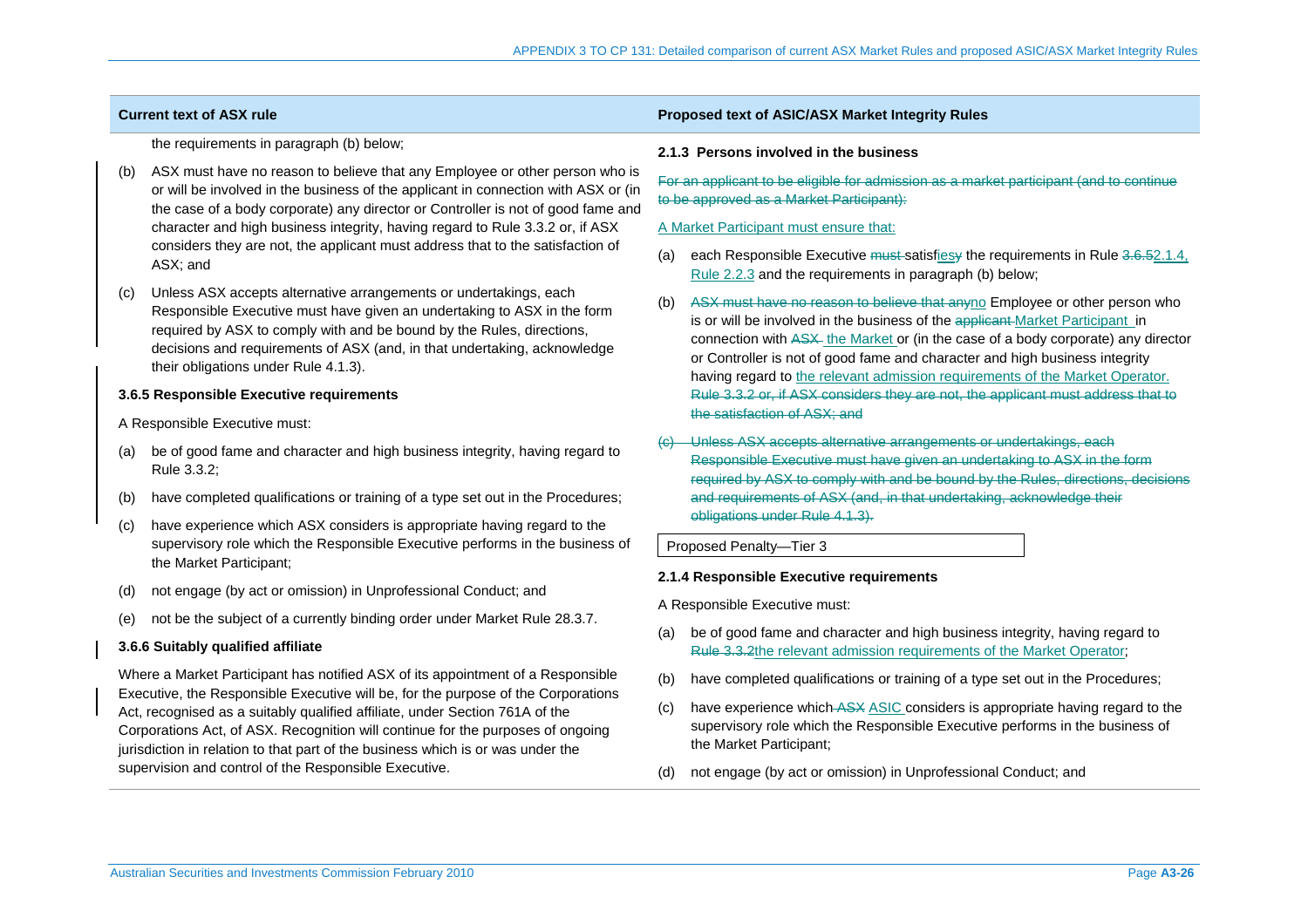|     | <b>Current text of ASX rule</b>                                                                                                                                | Proposed text of ASIC/ASX Market Integrity Rules                                                                                                 |
|-----|----------------------------------------------------------------------------------------------------------------------------------------------------------------|--------------------------------------------------------------------------------------------------------------------------------------------------|
|     | ASX Market Rule 3.6.6 has not been brought across                                                                                                              | not be the subject of a currently binding order made by the ASX Disciplinary<br>(e)<br>Tribunalunder Market Rule 28.3.7.<br>Proposed Penalty-N/A |
|     | <b>4.1 ONGOING COMPLIANCE AND SUPERVISION</b>                                                                                                                  | <b>2.2 ONGOING COMPLIANCE AND SUPERVISION</b>                                                                                                    |
|     | 4.1.1 General Compliance by Market Participants                                                                                                                | 2.2.1 General Compliance by Market Participants                                                                                                  |
|     | A Market Participant must at all times:                                                                                                                        | A Market Participant must not engage in Unprofessional Conduct must at all times:                                                                |
| (a) | continue to satisfy the applicable Admission Requirements (but subject to Rule<br>4.13);                                                                       | (a) continue to satisfy the applicable Admission Requirements (but subject to Rule<br>4.13;                                                      |
| (b) | comply with any conditions imposed on a Market Participant under these                                                                                         | comply with any conditions imposed on a Market Participant under these Rules;                                                                    |
|     | Rules;                                                                                                                                                         | comply with the Rules, directions, decisions and requirements of ASX;                                                                            |
| (c) | comply with the Rules, directions, decisions and requirements of ASX;                                                                                          | not dispose, transfer, lease, assign or encumber any rights or obligations under                                                                 |
| (d) | not dispose, transfer, lease, assign or encumber any rights or obligations under<br>these Rules, except:                                                       | these Rules, except:                                                                                                                             |
|     |                                                                                                                                                                | (i) as expressly permitted under these Rules; or                                                                                                 |
|     | as expressly permitted under these Rules; or<br>(i)                                                                                                            | (ii) with the prior written approval of ASX;                                                                                                     |
|     | with the prior written approval of ASX;<br>(ii)                                                                                                                | comply with any undertaking given by the Market Participant under the Rules;                                                                     |
| (e) | comply with any undertaking given by the Market Participant under the Rules;                                                                                   | comply with the requirements of this Section in relation to undertakings for new                                                                 |
| (f) | comply with the requirements of this Section in relation to undertakings for new                                                                               | individuals involved in the business requirements;                                                                                               |
|     | individuals involved in the business requirements;                                                                                                             | comply with the requirements of this Section in relation to notification of change<br>$\left(\mathrm{g}\right)$                                  |
| (g) | comply with the requirements of this Section in relation to notification of change                                                                             | of details;                                                                                                                                      |
|     | of details;                                                                                                                                                    | comply with the requirements of this Section in relation to notification of                                                                      |
| (h) | comply with the requirements of this Section in relation to notification of<br>regulatory action (to the extent they apply to Market Participants);            | regulatory action (to the extent they apply to Market Participants);                                                                             |
|     |                                                                                                                                                                | comply with the requirements of this Section in relation to foreign Market                                                                       |
| (i) | comply with the requirements of this Section in relation to foreign Market<br>Participants and other Market Participants with overseas activity (to the extent | Participants and other Market Participants with overseas activity (to the extent<br>applicable);                                                 |
|     | applicable);                                                                                                                                                   | comply with the insurance requirements of this Section;                                                                                          |
| (i) | comply with the insurance requirements of this Section;                                                                                                        | comply with the requirements of this Section in relation to business connections                                                                 |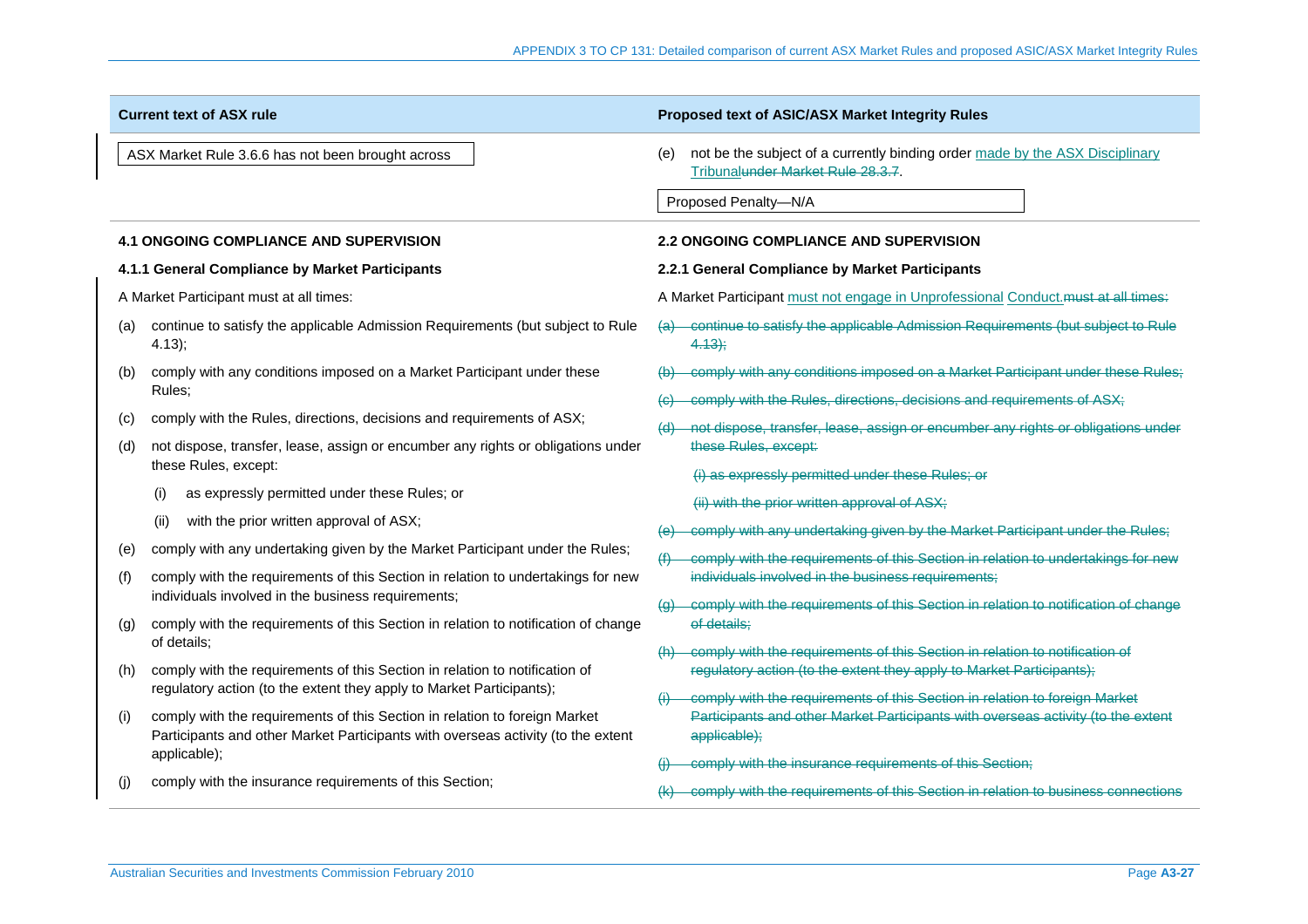- (k) comply with the requirements of this Section in relation to business connections between Market Participants;
- (l) comply with the requirements of this Section in relation to continuing education of responsible executives (to the extent they apply to Market Participants);
- (m) comply with the requirements of this Section in relation to records, accounts, audit and returns;
- (n) comply with the trading records requirements of this Section;
- (o) comply with the access to records requirements of this Section;
- (p) comply with the requirements of this Section in relation to reporting Open Contracts;
- (q) comply with the requirements of this Section in relation to ongoing compliance for partnerships (to the extent applicable);
- (r) comply with the requirements of this Section in relation to compliance with chapter 7 of the Corporations Act and AFSL; and
- (s) comply with the requirements of this Section in relation to payment of levies (to the extent applicable);
- comply with the authorised signatories requirements of this Section;
- (u) comply with the legal proceedings requirements of this Section;
- (v) comply with the information requirements of this Section; and
- (w) not engage in Unprofessional Conduct.

### **4.1.2 Responsibility for individuals involved in business**

A Market Participant is responsible for all actions and omissions of its Employees.

### **4.1.3 Responsibilities of Responsible Executive**

A Responsible Executive must:

(a) supervise the design and implementation activities and the functioning and review of the operations and processes referred to in Rule 3.6.1 in respect of that part of a Market Participant's business which the management structure

### **Current text of ASX rule Proposed text of ASIC/ASX Market Integrity Rules Proposed text of ASIC/ASX Market Integrity Rules**

between Market Participants;

- **Comply with the requirements of this Section in relation to continuing education** of responsible executives (to the extent they apply to Market Participants);
- (m) comply with the requirements of this Section in relation to records, accounts, audit and returns;
- comply with the trading records requirements of this Section;
- comply with the access to records requirements of this Section;
- comply with the requirements of this Section in relation to reporting Open Contracts;
- (q) comply with the requirements of this Section in relation to ongoing compliance for partnerships (to the extent applicable);
- (r) comply with the requirements of this Section in relation to compliance with chapter 7 of the Corporations Act and AFSL; and
- (s) comply with the requirements of this Section in relation to payment of levies (to the extent applicable);
- (t) comply with the authorised signatories requirements of this Section;
- comply with the legal proceedings requirements of this Section;
- comply with the information requirements of this Section; and
- (w) not engage in Unprofessional Conduct.

Proposed Penalty—Tier 3

- **2.2.2 Responsibility for individuals involved in business**
- A Market Participant is responsible for all actions and omissions of its Employees.

Proposed Penalty—N/A

- **2.2.3 Responsibilities of Responsible Executive**
- A Responsible Executive must:
- (a) supervise the design and implementation activities and the functioning and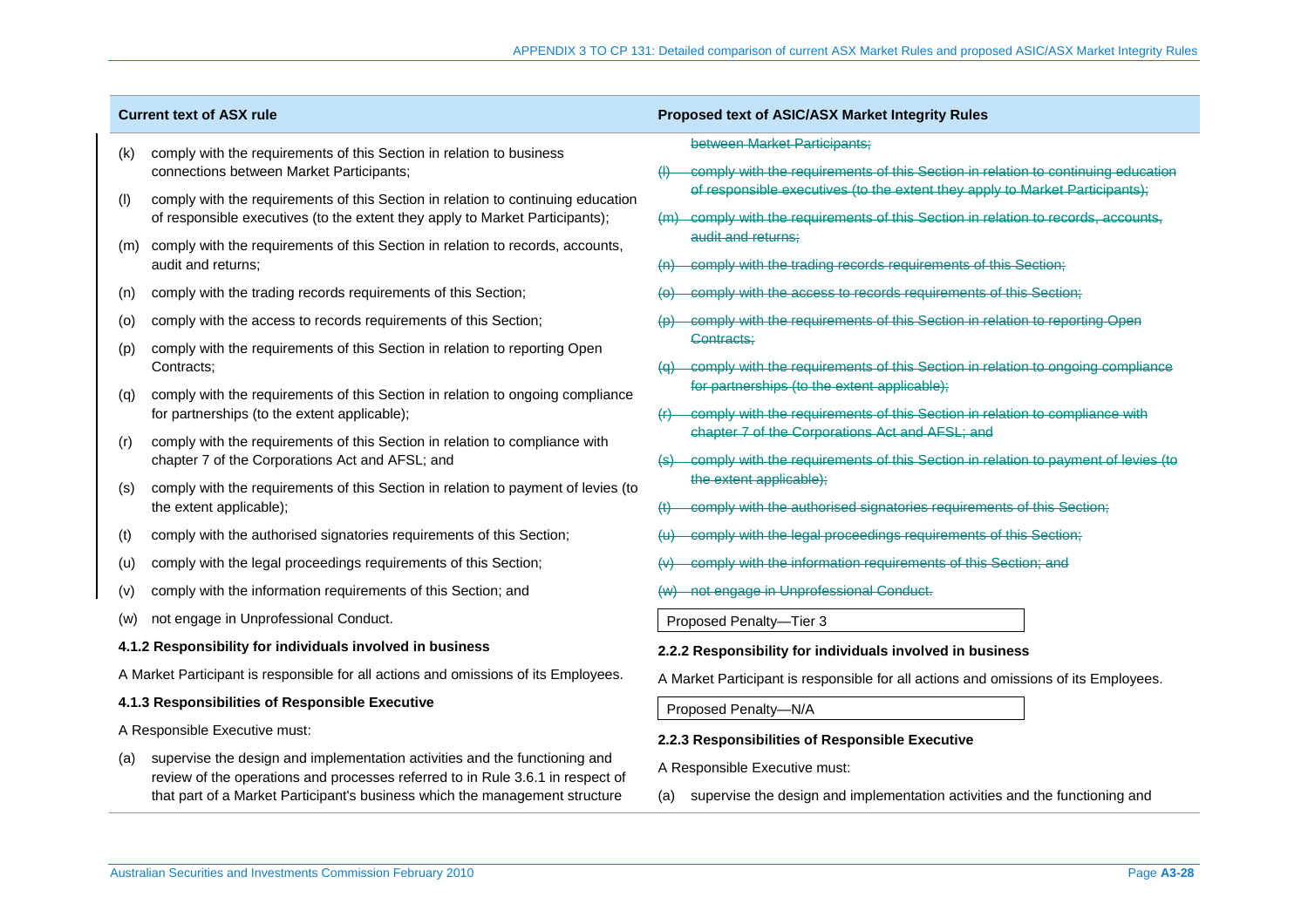|     | <b>Current text of ASX rule</b>                                                                                                                                                                                      | Proposed text of ASIC/ASX Market Integrity Rules                                                                                                                                                                                                                                                                                                                                                                                                                                                                                                                                                                                                                               |
|-----|----------------------------------------------------------------------------------------------------------------------------------------------------------------------------------------------------------------------|--------------------------------------------------------------------------------------------------------------------------------------------------------------------------------------------------------------------------------------------------------------------------------------------------------------------------------------------------------------------------------------------------------------------------------------------------------------------------------------------------------------------------------------------------------------------------------------------------------------------------------------------------------------------------------|
|     | referred to in Rule 3.6.1 or Rule 4.3.2(b)(iv) identifies as being under the<br>supervision of that Responsible Executive while the Responsible Executive is<br>responsible in respect of that part of the business; | review of the operations and processes referred to in Rule 3.6.42.1.1 in respect<br>of that part of a Market Participant's business which the management structure<br>referred to in Rule 3.6.12.1.1-or Rule 4.3.2(b)(iv) identifies as being under the<br>supervision of that Responsible Executive while the Responsible Executive is<br>responsible in respect of that part of the business;<br>be accountable to the Market Participant for the effective design,<br>(b)<br>implementation, functioning and review of the operations and processes referred<br>to in paragraph (a); and<br>satisfy the requirements of Rule 3.6.5 at all times;<br>$\left( \theta \right)$ |
| (b) | be accountable to the Market Participant for the effective design,<br>implementation, functioning and review of the operations and processes<br>referred to in paragraph (a);                                        |                                                                                                                                                                                                                                                                                                                                                                                                                                                                                                                                                                                                                                                                                |
| (c) | satisfy the requirements of Rule 3.6.5 at all times;                                                                                                                                                                 |                                                                                                                                                                                                                                                                                                                                                                                                                                                                                                                                                                                                                                                                                |
| (d) | comply with his or her undertakings given under Rule 3.6.4 or Rule 4.2;                                                                                                                                              |                                                                                                                                                                                                                                                                                                                                                                                                                                                                                                                                                                                                                                                                                |
| (e) | comply with the notification of regulatory action requirements of this Section (to<br>the extent they apply to Responsible Executives); and                                                                          | comply with his or her undertakings given under Rule 3.6.4 or Rule 4.2;<br>(d)                                                                                                                                                                                                                                                                                                                                                                                                                                                                                                                                                                                                 |
| (f) | give to the Market Participant an annual representation in the form and in the<br>time set out in the Procedures.                                                                                                    | comply with the notification of regulatory action requirements of this Section (to<br><del>(e)</del><br>the extent they apply to Responsible Executives); and                                                                                                                                                                                                                                                                                                                                                                                                                                                                                                                  |
|     | Where a Responsible Executive fails to comply with the obligations set out in this<br>Rule 4.1.3, the Market Participant will also have breached this Rule.                                                          | give to the Market Participant an annual representation in the form and in the<br>(ct)<br>time set out in the Procedures.<br>Where a Responsible Executive fails to comply with the obligations set out in this<br>Rule 4.1.3, the Market Participant will also have breached this Rule.<br>Proposed Penalty-N/A                                                                                                                                                                                                                                                                                                                                                               |
|     | <b>4.8 CONTINUING EDUCATION OF RESPONSIBLE EXECUTIVES</b>                                                                                                                                                            | 2.3 CONTINUING EDUCATION AND ACCREDITATION OF RESPONSIBLE                                                                                                                                                                                                                                                                                                                                                                                                                                                                                                                                                                                                                      |
|     | 4.8.1 Responsible Executive compliance                                                                                                                                                                               | <b>EXECUTIVES</b>                                                                                                                                                                                                                                                                                                                                                                                                                                                                                                                                                                                                                                                              |
|     | Each Market Participant must ensure that each of its Responsible Executives                                                                                                                                          | 2.3.1 Responsible Executive compliance                                                                                                                                                                                                                                                                                                                                                                                                                                                                                                                                                                                                                                         |
|     | complies with any continuing education requirements prescribed by ASX.                                                                                                                                               | Each Market Participant must ensure that each of its Responsible Executives<br>complies with any continuing education requirements prescribed by ASXASIC.                                                                                                                                                                                                                                                                                                                                                                                                                                                                                                                      |
|     |                                                                                                                                                                                                                      | Proposed Penalty-Tier 1                                                                                                                                                                                                                                                                                                                                                                                                                                                                                                                                                                                                                                                        |
|     | 7.10 MANAGED DISCRETIONARY ACCOUNTS                                                                                                                                                                                  | 7.10 MANAGED DISCRETIONARY ACCOUNTS                                                                                                                                                                                                                                                                                                                                                                                                                                                                                                                                                                                                                                            |
|     | 7.10.2 Derivatives Market Transactions and Warrants                                                                                                                                                                  | 7.10.22.3.2 Derivatives Market Transactions and Warrants                                                                                                                                                                                                                                                                                                                                                                                                                                                                                                                                                                                                                       |
|     | If a Market Participant operates a Managed Discretionary Account for a Retail Client<br>which involves dealing in Derivatives Market Transactions or Warrants, the                                                   | If a Market Participant operates a Managed Discretionary Account for a Retail Client<br>which involves dealing in Derivatives Market Transactions or Warrants, the Managed                                                                                                                                                                                                                                                                                                                                                                                                                                                                                                     |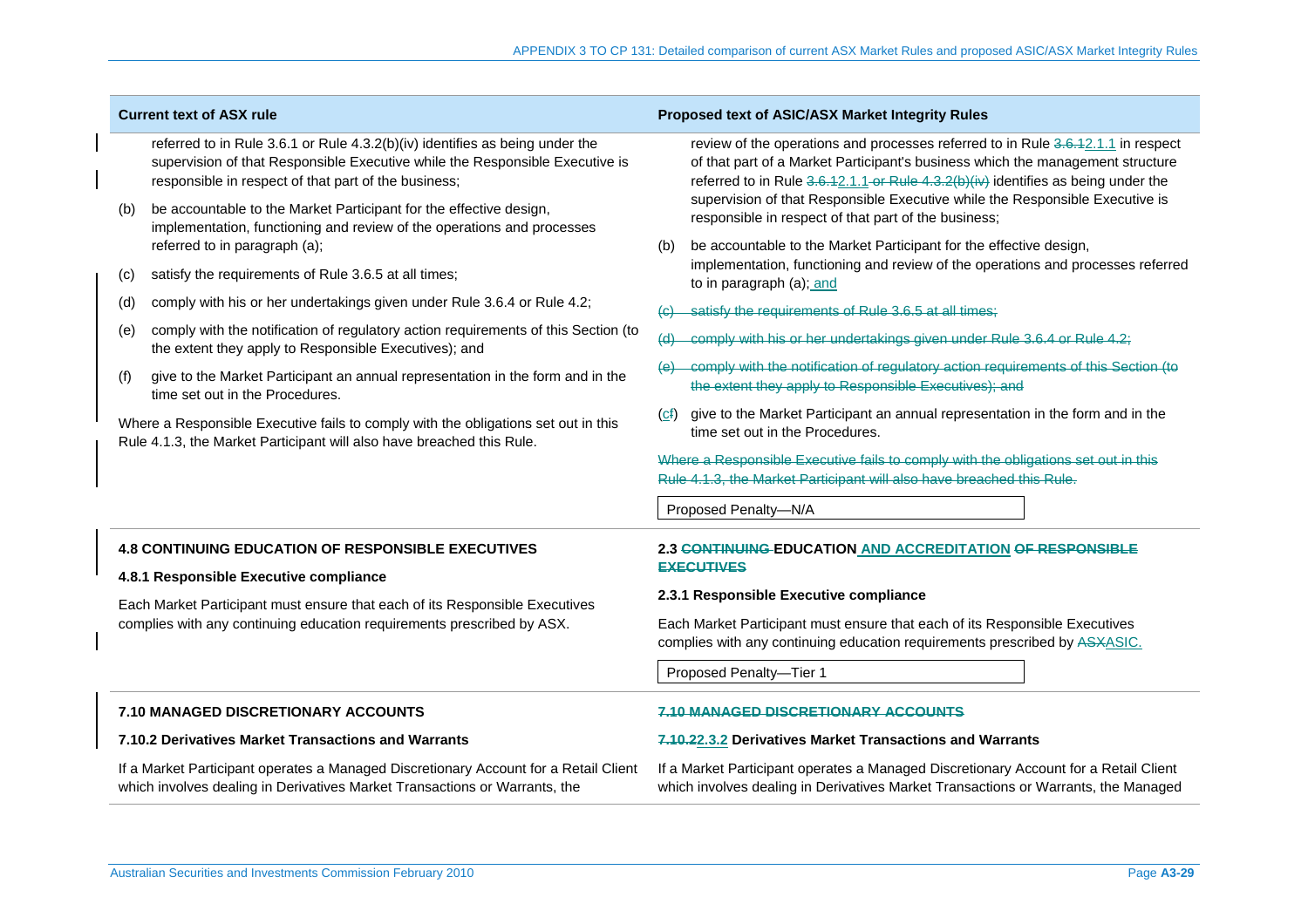Managed Discretionary Account must be operated by an Accredited Adviser with the appropriate accreditation under Section 8 of these Rules.

## **7.10.3 Dealing in Cash Market Products of Market Participant**

Where a Market Participant is the issuer of Cash Market Products other than Warrants, it must not make a Bid for or an Offer of those Cash Market Products for a Managed Discretionary Account for a Retail Client, except where the client expressly authorises the Market Participant to do so.

## **7.10.5 Excessive transactions in Managed Discretionary Account**

A Market Participant must not enter into Market Transactions on a Managed Discretionary Account for a Retail Client where the size or frequency of the Market Transactions may be considered excessive having regard to the investment objectives, financial situation and needs of the client and the relevant markets.

### **7.10.8 Reporting to ASIC**

A Market Participant must provide to ASX a copy of any report it provides to ASIC of breaches of its obligations relating to Managed Discretionary Accounts by no later than the time that the report is provided to ASIC.

## **7.10.9 Provision of audit reports**

A Market Participant must:

- (a) provide to ASX a copy of any audit report lodged with ASIC under ASIC Class Order 04/194 or any replacement ASIC Class Order by no later than the time that the audit report is provided to ASIC; and
- (b) on request, provide to ASX a copy of any audit report required to be provided to clients under ASIC Class Order 04/194 or any replacement ASIC Class Order.

## **7.10.10 Obligations to comply with ASIC Class Order 04/194**

A Market Participant which operates Managed Discretionary Accounts must comply with the relevant provisions of ASIC Class Order 04/194 or any replacement ASIC Class Order.

## **Current text of ASX rule Proposed text of ASIC/ASX Market Integrity Rules Proposed text of ASIC/ASX Market Integrity Rules**

Discretionary Account must be operated by an Accredited Adviser with the appropriate accreditation under Section 8 of these Rules.

Proposed Penalty—Tier 3

### **Dealing in Cash Market Products of Market Participant**

Propose no rule

## **Excessive transactions in Managed Discretionary Account**

See Chapter 3 of ASIC/ASX Market Integrity Rules

### **Reporting to ASIC**

Propose no rule

## **Provision of audit reports**

Propose no rule

## **Obligations to comply with ASIC Class Order 04/194**

Propose no rule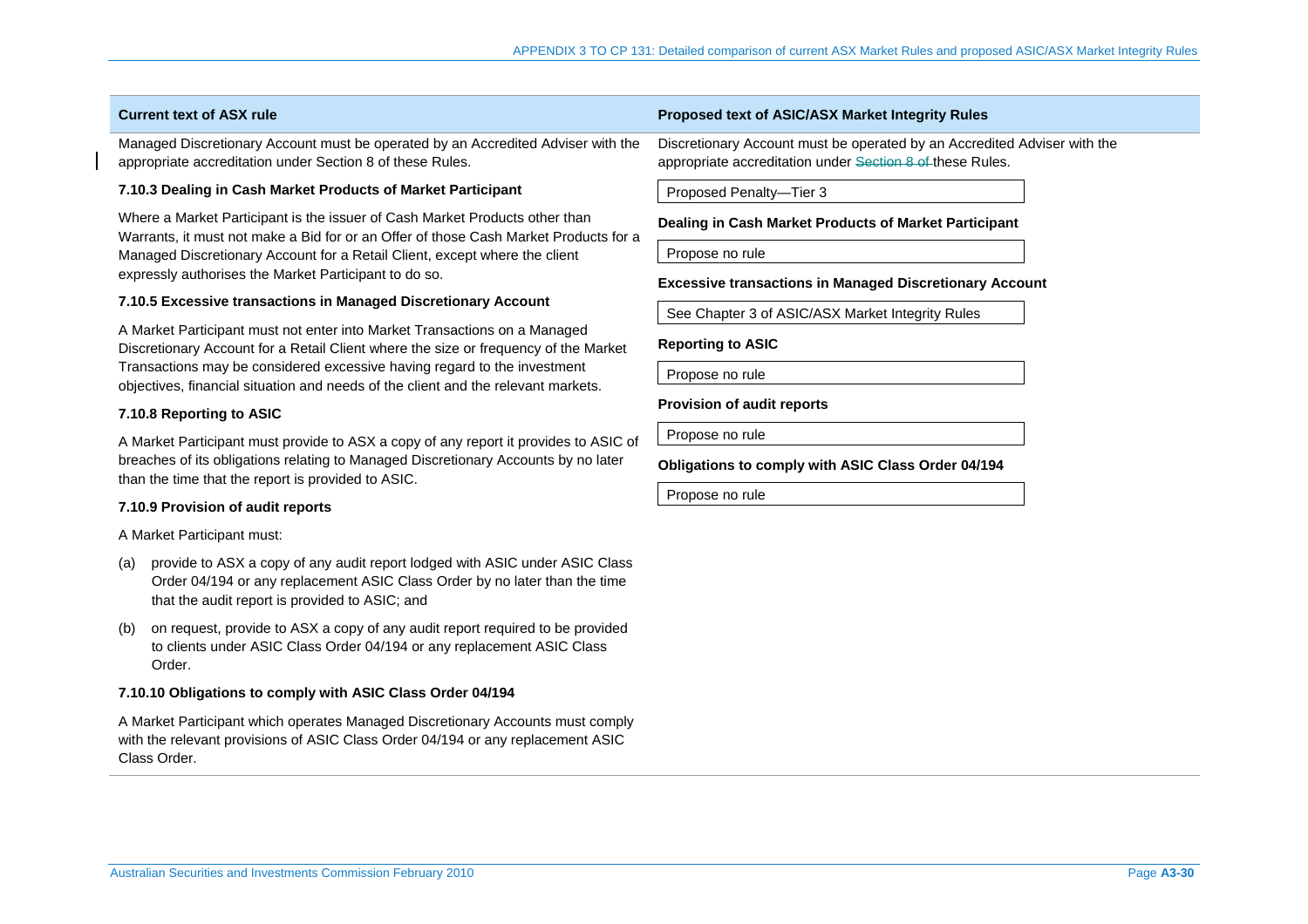| <b>Current text of ASX rule</b>                                                                                                                                                                                          | <b>Proposed text of ASIC/ASX Market Integrity Rules</b>                                                                                                                                                                             |  |  |
|--------------------------------------------------------------------------------------------------------------------------------------------------------------------------------------------------------------------------|-------------------------------------------------------------------------------------------------------------------------------------------------------------------------------------------------------------------------------------|--|--|
| <b>8.3 RETAIL CLIENT ADVISERS MUST BE ACCREDITED</b>                                                                                                                                                                     | 2.3.3 RETAIL CLIENT ADVISERS MUST BE ACCREDITED ACCREDITATION                                                                                                                                                                       |  |  |
| 8.3.1 Accreditation required                                                                                                                                                                                             | 2.3.3.1 Accreditation required                                                                                                                                                                                                      |  |  |
| A Market Participant must ensure that its Representatives who give financial product<br>advice to a Retail Client in relation to:                                                                                        | A Market Participant must ensure that its Representatives who give financial product<br>advice to a Retail Client in relation to:                                                                                                   |  |  |
| <b>Options Market Contracts;</b><br>(a)                                                                                                                                                                                  | <b>Options Market Contracts;</b><br>(a)                                                                                                                                                                                             |  |  |
| <b>Futures Market Contracts;</b><br>(b)                                                                                                                                                                                  | <b>Futures Market Contracts;</b><br>(b)                                                                                                                                                                                             |  |  |
| such Warrants as are specified in the Procedures; and<br>(c)                                                                                                                                                             | such Warrants as are specified in the Procedures; and<br>(c)                                                                                                                                                                        |  |  |
| such other Derivatives Market Contracts as are specified in the Procedures,<br>(d)                                                                                                                                       | such other Derivatives Market Contracts as are specified in the Procedures,<br>(d)                                                                                                                                                  |  |  |
| hold the relevant accreditation required by this Section 8.                                                                                                                                                              | hold the relevant accreditation required by this Section 8Rule 2.3.3.                                                                                                                                                               |  |  |
| 8.3.2 Purporting to be an accredited adviser                                                                                                                                                                             | 8.3.2 Purporting to be an accredited adviser                                                                                                                                                                                        |  |  |
| A Market Participant must not, and must ensure that a Representative does not,<br>hold himself or herself out as holding a type of accreditation under this Section 8 if<br>they do not hold that type of accreditation. | A Market Participant must not, and must ensure that a Representative does not, hold<br>himself or herself out as holding a type of accreditation under this Section 8-Rule 2.3.3<br>if they do not hold that type of accreditation. |  |  |
|                                                                                                                                                                                                                          | Proposed Penalty-Tier 2                                                                                                                                                                                                             |  |  |
| <b>8.4 TYPES OF ACCREDITED ADVISERS</b>                                                                                                                                                                                  | 8.4.1-2.3.3.2Types of accredited advisers                                                                                                                                                                                           |  |  |
| 8.4.1 Types of accredited advisers                                                                                                                                                                                       | There are three types of Accredited Adviser, being include:                                                                                                                                                                         |  |  |
| There are three types of Accredited Adviser, being:                                                                                                                                                                      | level one accredited derivatives adviser;<br>(a)                                                                                                                                                                                    |  |  |
| level one accredited derivatives adviser;<br>(a)                                                                                                                                                                         | level two accredited derivatives adviser; and<br>(b)                                                                                                                                                                                |  |  |
| level two accredited derivatives adviser; and<br>(b)                                                                                                                                                                     | accredited futures adviser.<br>(C)                                                                                                                                                                                                  |  |  |
| accredited futures adviser.<br>(c)                                                                                                                                                                                       | A type of accreditation allows an Accredited Adviser with that accreditation to give                                                                                                                                                |  |  |
| A type of accreditation allows an Accredited Adviser with that accreditation to give<br>financial product advice in relation to the Products and trading strategies set out in<br>the Procedures.                        | financial product advice in relation to the Products and trading strategies set out in the<br>Procedures.<br>Proposed Penalty-N/A                                                                                                   |  |  |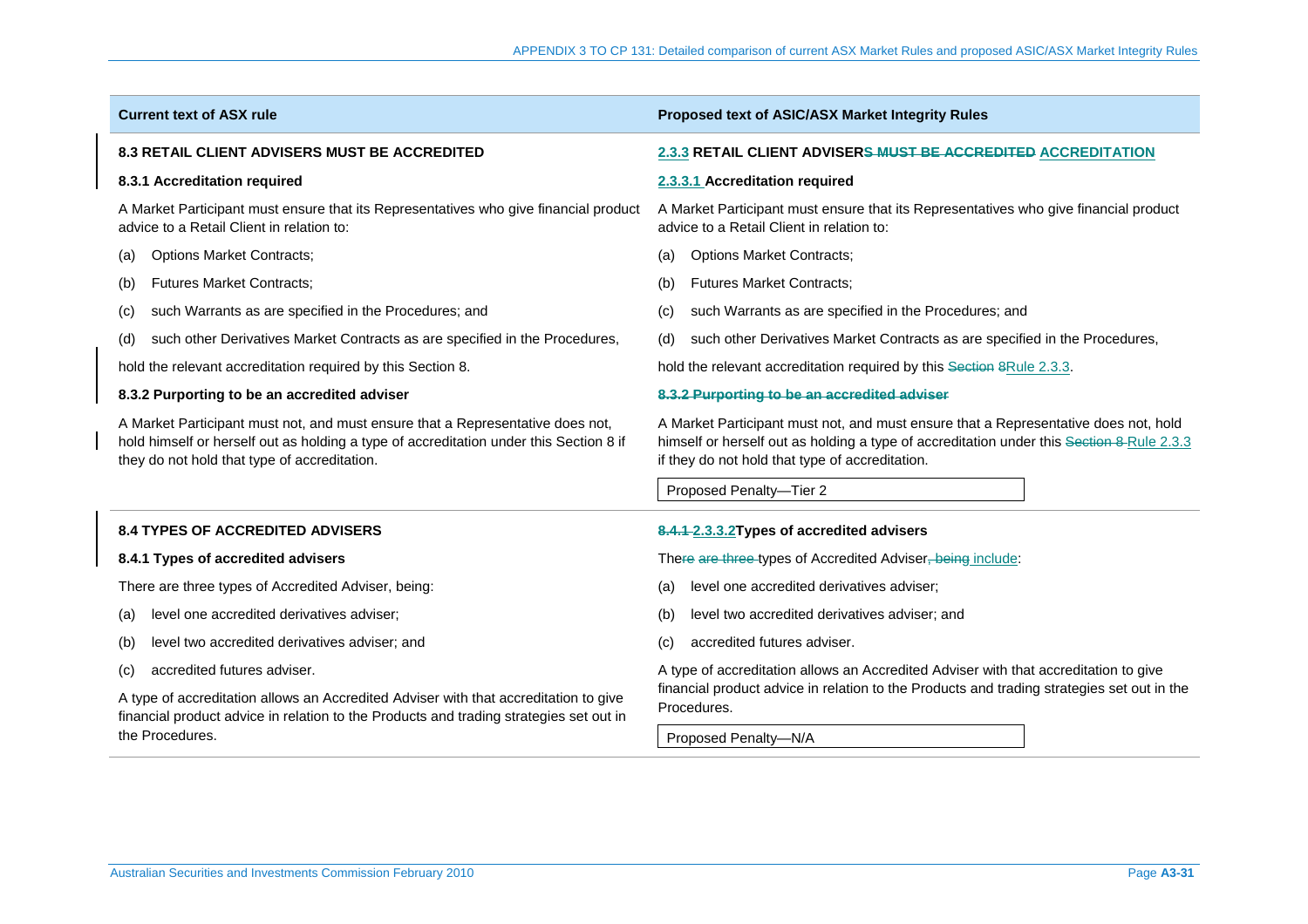## **8.5 APPLICATION FOR ACCREDITED ADVISER**

## **8.5.1 Initial application**

ASX may, subject to any conditions it considers appropriate having regard to Rule 1.13, accredit a person as an Accredited Adviser in a category of accreditation if:

- (a) the Market Participant has completed, for that person, an accreditation application which includes the information set out in the Procedures;
- (b) the person is a Representative of the Market Participant;
- (c) (unless the person is exempted under Rule 8.6) the person obtains the pass level set out in the Procedures for an accreditation examination required by or acceptable to ASX;
- (d) (if the person is exempted under Rule 8.6 from the examination requirement in paragraph (c)) the person signs a declaration in the form set out in the Procedures that he or she has read and understood the information and materials referred to in the Procedures and has undertaken any further professional education which ASX may require;
- ASX has no reason to believe that the person does not have the requisite skill, knowledge and integrity to give financial product advice of the kind covered by the relevant category of accreditation; and
- (f) any accreditation fees set out in the Procedures have been paid to ASX.

## **8.5.2 Rejection of application**

If ASX is not satisfied that the person in respect of which the application for accreditation is made meets the requirements of Rule 8.5.1, ASX must give notice to the relevant Market Participant rejecting the application and give reasons why the application is rejected.

## **Current text of ASX rule Proposed text of ASIC/ASX Market Integrity Rules Proposed text of ASIC/ASX Market Integrity Rules**

## **8.5.1 Initial2.3.3.3 A application**

ASX-ASIC may, subject to any conditions it considers appropriate having regard to Rule 1.13the purpose of these Rules, accredit a person as an Accredited Adviser in a category of accreditation if:

- (a) the Market Participant has completed, for that person, an accreditation application which includes the information set out in the Procedures;
- (b) the person is a Representative of the Market Participant;
- (c) (unless the person is exempted under Rule 8.62.3.3.5) the person obtains the pass level set out in the Procedures for an accreditation examination required by or acceptable to ASXASIC;
- (d) (if the person is exempted under Rule  $8.6-2.3.3.5$  from the examination requirement in paragraph (c)) the person signs a declaration in the form set out in the Procedures that he or she has read and understood the information and materials referred to in the Procedures and has undertaken any further professional education which ASXASIC may require;
- (e) ASX ASIC has no reason to believe that the person does not have the requisite skill, knowledge and integrity to give financial product advice of the kind covered by the relevant category of accreditation; and
- (f) any accreditation fees set out in the Procedures have been paid to ASICASX.

Proposed Penalty—N/A

## **2.3.3.4 Rejection of application**

If ASX ASIC is not satisfied that the person in respect of which the application for accreditation is made meets the requirements of Rule 8.5.1this Rule, ASXASIC must give notice to the relevant Market Participant rejecting the application and give reasons why the application is rejected.

Proposed Penalty—N/A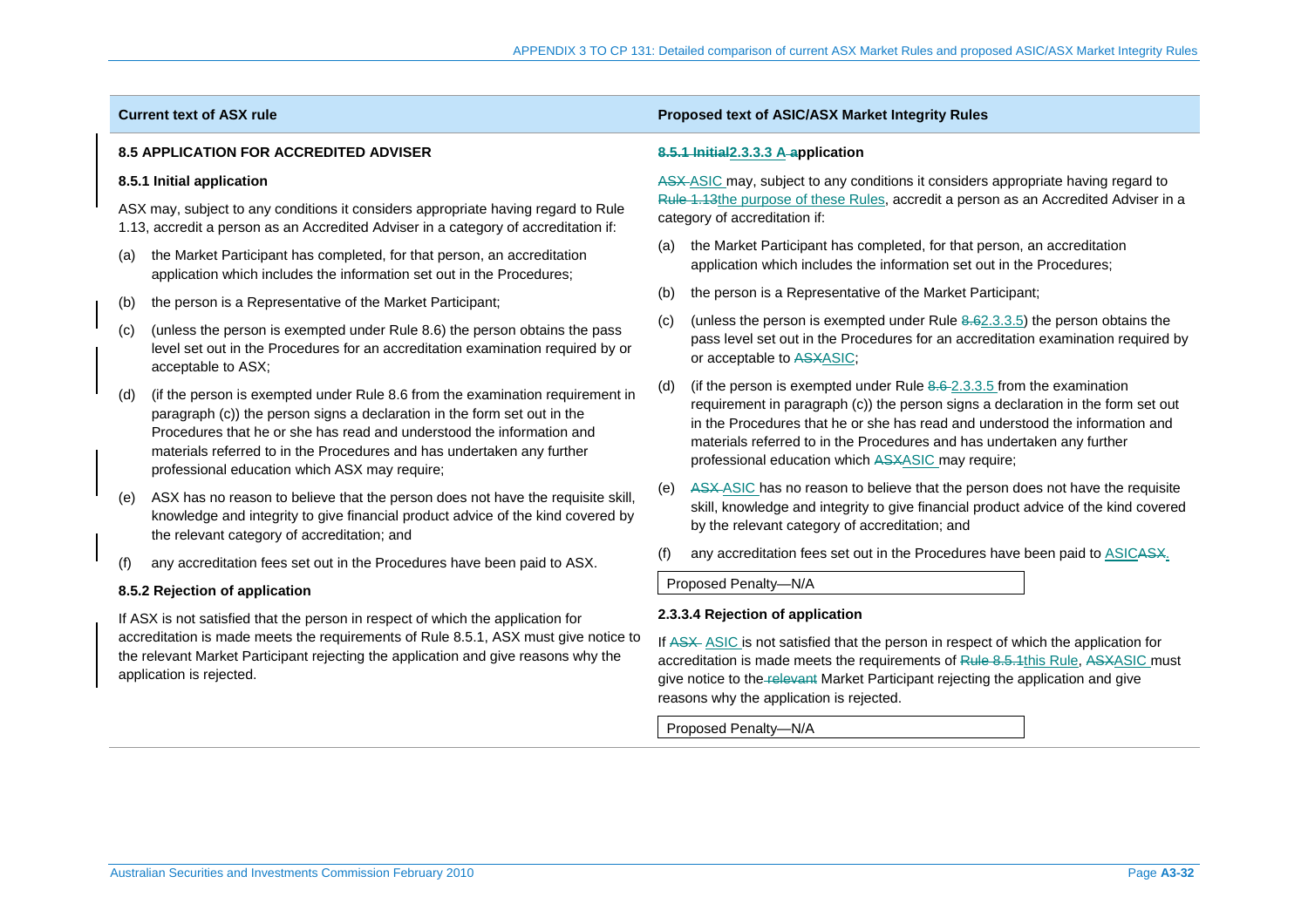## **8.6 EXEMPTION FROM EXAMINATION REQUIREMENT**

## **8.6.1 Exemption for other accreditation and experience**

ASX may exempt a person from the requirement to sit an accreditation examination under Rule 8.5.1 (d) if the person has:

- (a) completed a course listed on the Commission's training register as a specialist course and which, in the opinion of ASX, provides appropriate coverage of the Rules, the Trading Platforms and the relevant Products;
- (b) completed relevant training, other than a course listed on the Commission's training register, and can demonstrate, to the satisfaction of ASX, their knowledge of the Rules, the Trading Platforms and the relevant Products; or
- (c) extensive relevant industry experience and can demonstrate, to the satisfaction of ASX, their knowledge of the Rules, the Trading Platforms and the relevant Products.

## **8.6.2 Further information**

ASX may require a Market Participant to provide further information which ASX considers necessary to establish the experience, expertise and professional history of a person nominated under Rule 8.6.1 for exemption from the examination requirement.

## **8.6.3 Examination may be required**

ASX may require a person nominated for exemption under Rule 8.6.1 to complete and pass a modified accreditation examination to demonstrate the person's expertise and knowledge of the Rules, the Trading Platform and relevant Products.

### **8.6.4 Perpetual exemptions previously granted continue to remain in force**

Persons who have previously applied for, and have been granted, a perpetual exemption from having to sit an accreditation examination under former Rule 7.3.1B.8(c) (deleted on 4 June 2003) to be accredited as a level two accredited derivatives adviser continue to be exempted, but must meet all other accreditation requirements (including the payment of all fees).

## **Current text of ASX rule Proposed text of ASIC/ASX Market Integrity Rules Proposed text of ASIC/ASX Market Integrity Rules**

### **2.3.3.5 Exemption for other accreditation and experience**

ASX-ASIC may exempt a person from the requirement to sit an accreditation examination under Rule  $8.5.1$  (d)  $2.3.3.3$  if the person has:

- (a) completed a course listed on the Commission's ASIC's training register as a specialist course and which, in the opinion of ASXASIC, provides appropriate coverage of the Rules, the Trading Platforms and the relevant Products;
- (b) completed relevant training, other than a course listed on the Commission'sASIC's training register, and can demonstrate, to the satisfaction of ASXASIC, their knowledge of the Rules, the Trading Platforms and the relevant Products; or
- (c) extensive relevant industry experience and can demonstrate, to the satisfaction of ASXASIC, their knowledge of the Rules, the Trading Platforms and the relevant Products.

## **8.6.2 Further information**

ASX-ASIC may require a Market Participant to provide further information which ASX ASIC considers necessary to establish the experience, expertise and professional history of a person nominated under Rule 8.6.1this Rule for exemption from the examination requirement.

### **8.6.3 Examination may be required**

ASX-ASIC may require a person nominated for exemption under Rule 8.6.1this Rule to complete and pass a modified accreditation examination to demonstrate the person's expertise and knowledge of the Rules, the Trading Platform and relevant Products.

### **8.6.4 Perpetual exemptions previously granted continue to remain in force**

Persons who have previously applied for, and have been granted, a perpetual exemption from having to sit an accreditation examination under former Rule 7.3.1B.8(c) (deleted on 4 June 2003) to be accredited as a level two accredited derivatives adviser continue to be exempted, but must meet all other accreditation requirements (including the payment of all fees

Proposed Penalty—N/A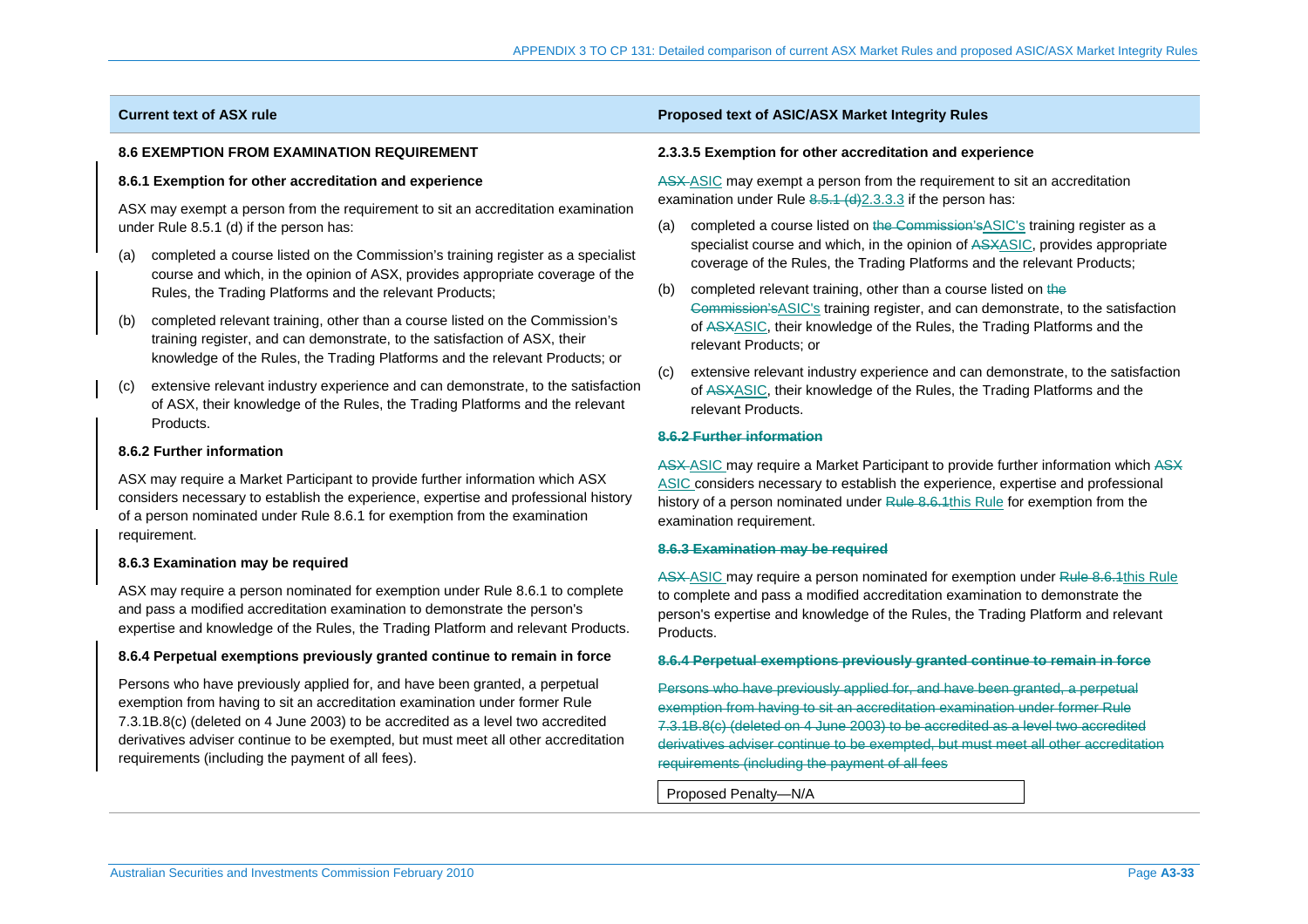## **8.7 EXAMINATIONS**

## **8.7.1 Maximum number of examinations**

Unless ASX gives permission under Rule 8.7.2, a person may sit an accreditation examination for a category of accreditation no more than three times.

## **8.7.2 Permission to sit additional examination**

If a person has not obtained the required pass level after sitting the relevant examination three times, the relevant Market Participant may apply to ASX for permission for the person to sit the accreditation examination again. The application must be signed by a Responsible Executive of the Market Participant (or, if the applicant is a Responsible Executive, by another Responsible Executive of the Market Participant). After considering an application, ASX may, in its discretion, permit the person to sit the examination again. ASX will not consider an application under this Rule 8.7.2 unless the period set out in the Procedures has passed.

## **8.8 RENEWAL OF ACCREDITATION**

### **8.8.1 Renewal**

ASX will renew the accreditation of an Accredited Adviser in accordance with the following process:

- (a) by the day set out in the Procedures, ASX will provide each Market Participant a list of Accredited Advisers of that Market Participant;
- (b) the Market Participant must notify ASX if there are any inaccuracies in the list provided by ASX under paragraph (a), and the Accredited Advisers in respect of which it wishes to renew accreditation;
- (c) the Market Participant must complete and give to ASX, by the time set out in the Procedures, a renewal form for each Accredited Adviser in respect of which it wishes to renew accreditation, in which it must certify that the Accredited Adviser:
	- (i) has complied with the continuing professional education requirements required under these Rules during the period after the adviser's accreditation or last renewal; and

## **Current text of ASX rule Proposed text of ASIC/ASX Market Integrity Rules Proposed text of ASIC/ASX Market Integrity Rules**

## **2.3.3.6 Maximum number of eExaminations**

Unless ASX-ASIC gives permission under Rule 8.7.2, this Rule, a person may sit an accreditation examination for a category of accreditation no more than three times.

## **8.7.2 Permission to sit additional examination**

If a person has not obtained the required pass level after sitting the relevant examination three times, the relevant Market Participant may apply to ASX-ASIC for permission for the person to sit the accreditation examination again. The application must be signed by a Responsible Executive of the Market Participant (or, if the applicant is a Responsible Executive, by another Responsible Executive of the Market Participant). After considering an application, ASX ASIC may, in its discretion, permit the person to sit the examination again. ASX will not consider an application under this Rule 8.7.2 unless the period set out in the Procedures has passed.

Proposed Penalty—N/A

## **2.3.3.7 Renewal**

A Market Participant must ensure its Representatives renew their accreditation as required by ASIC in accordance with relevant Procedures.

ASX will renew the accreditation of an Accredited Adviser. in accordance with the following process:

- (a) by the day set out in the Procedures, ASX will provide each Market Participant a list of Accredited Advisers of that Market Participant;
- (b) the Market Participant must notify ASX if there are any inaccuracies in the list provided by ASX under paragraph (a), and the Accredited Advisers in respect of which it wishes to renew accreditation:
- (c) the Market Participant must complete and give to ASX, by the time set out in the Procedures, a renewal form for each Accredited Adviser in respect of which it wishes to renew accreditation, in which it must certify that the Accredited Adviser:
	- has complied with the continuing professional education requirements required under these Rules during the period after the adviser's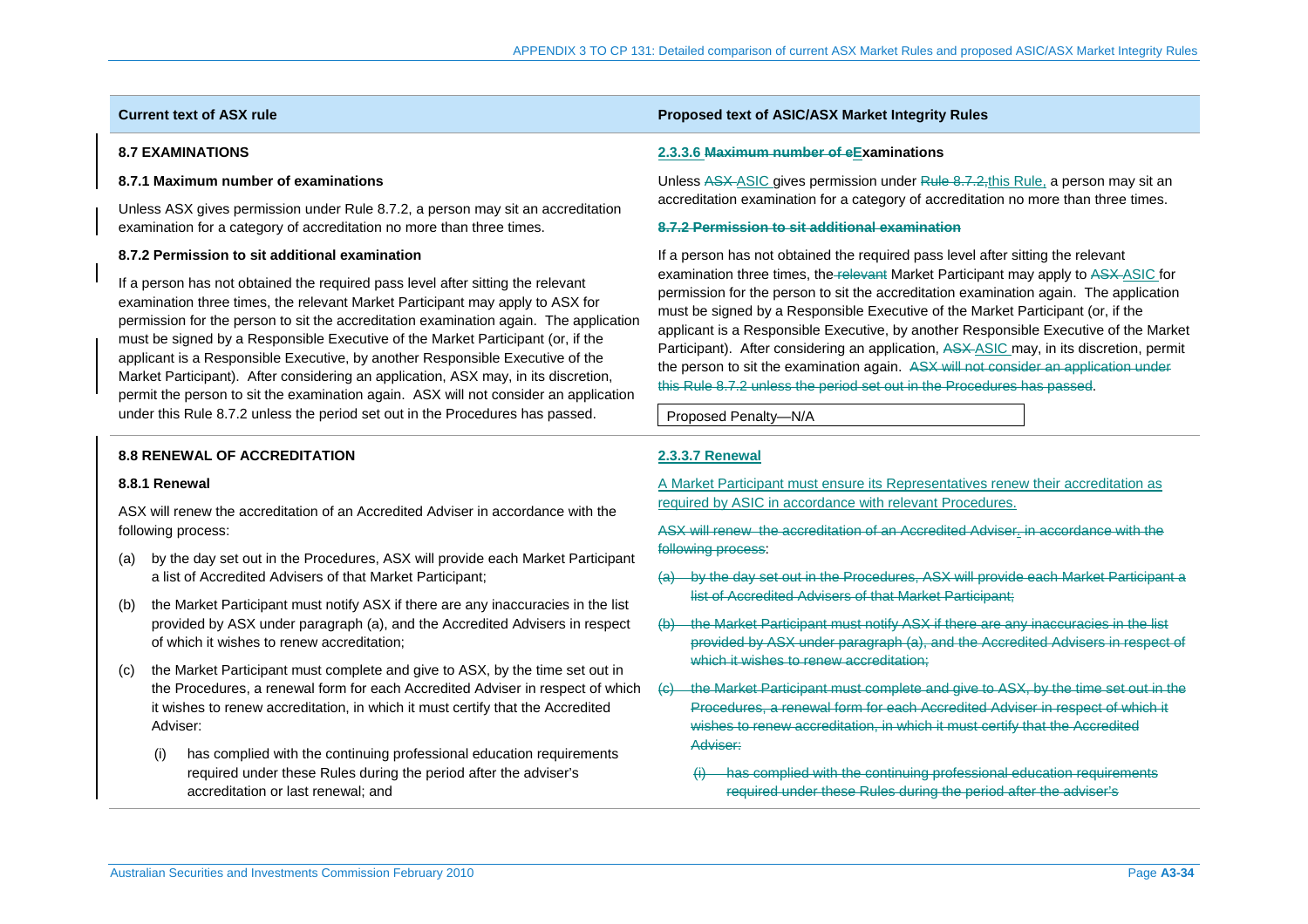- (ii) continues to be a Representative of the Market Participant; and
- (d) ASX will then renew the accreditation with effect from the Renewal Date or another date determined by ASX of an Accredited Adviser if:
	- it has no reason to believe that the person does not have the requisite skill, knowledge and integrity to give the financial product advice covered by the relevant category of accreditation; and
	- (ii) any accreditation fees set out in the Procedures have been paid to ASX.

### **8.8.2 Renewal subject to conditions**

If an Accredited Adviser does not meet the renewal requirements, ASX may, in its discretion, renew accreditation subject to conditions which it considers appropriate.

### **8.8.3 Effect of non-renewal**

If, by the date set out in the Procedures, ASX has not renewed the accreditation of an Accredited Adviser under Rule 8.8.1, or renewed the accreditation subject to conditions under Rule 8.8.2, the person will cease to hold the relevant accreditation with effect from the Renewal Date.

### **8.8.4 Recently accredited advisers**

If an Accredited Adviser is accredited between the date as at which ASX prepares the list of Accredited Advisers under Rule 8.8.1(a) and the Renewal Date, then that Accredited Adviser does not need to renew their accreditation for the renewal process under this Rule 8.8 in that year.

# **Current text of ASX rule Proposed text of ASIC/ASX Market Integrity Rules Proposed text of ASIC/ASX Market Integrity Rules**

accreditation or last renewal; and

- **Continues to be a Representative of the Market Participant: and**
- (d) ASX will then renew the accreditation with effect from the Renewal Date or another date determined by ASX of an Accredited Adviser if:
	- it has no reason to believe that the person does not have the requisite skill, knowledge and integrity to give the financial product advice covered by the relevant category of accreditation; and
	- (ii) any accreditation fees set out in the Procedures have been paid to ASX.

### **8.8.2 Renewal subject to conditions**

If an Accredited Adviser does not meet the renewal requirements, ASX may, in its discretion, renew accreditation subject to conditions which it considers appropriate.

### **8.8.3 Effect of non-renewal**

If, by the date set out in the Procedures, ASX has not renewed the accreditation of an Accredited Adviser under Rule 8.8.1, or renewed the accreditation subject to conditions under Rule 8.8.2, the person will cease to hold the relevant accreditation with effect from the Renewal Date.

### **8.8.4 Recently accredited advisers**

If an Accredited Adviser is accredited between the date as at which ASX prepares the list of Accredited Advisers under Rule 8.8.1(a) and the Renewal Date, then that Accredited Adviser does not need to renew their accreditation for the renewal process under this Rule 8.8 in that year.

Proposed Penalty—N/A

### **2.3.3.8 Withdrawal and suspension of Accreditation**

### **8.9.1 Automatic withdrawal**

(a) An Accredited Adviser's accreditation is automatically withdrawn when the Accredited Adviser ceases to be a Representative of the relevant Market Participant.

## **8.9 CEASING TO BE ACCREDITED**

### **8.9.1 Automatic withdrawal**

An Accredited Adviser's accreditation is automatically withdrawn when the Accredited Adviser ceases to be a Representative of the relevant Market Participant.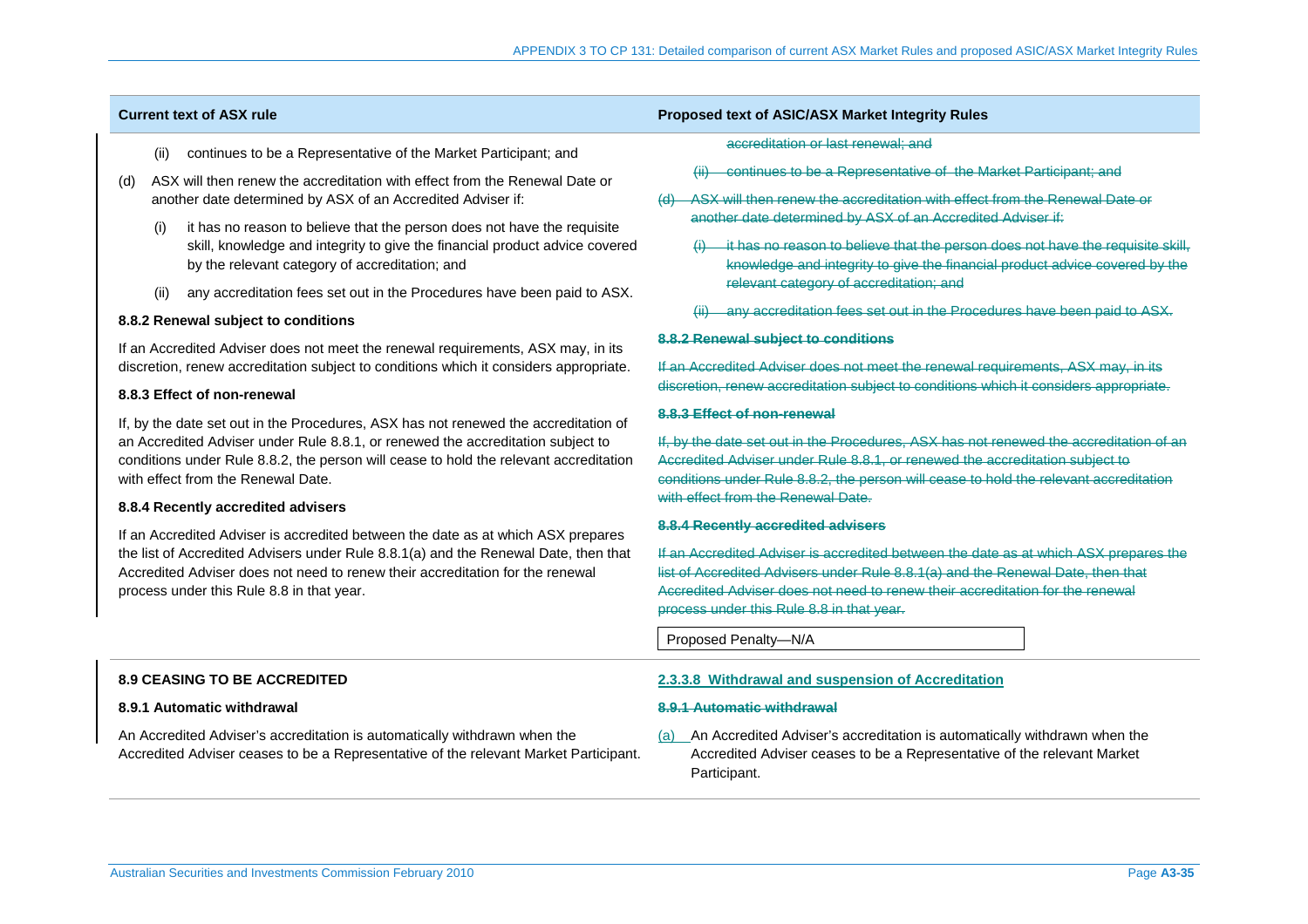### **8.9.2 Notice of events resulting in automatic withdrawal**

If Rule 8.9.1 applies, the relevant Market Participant must notify ASX in writing within the time set out in the Procedures.

## **8.9.3 Voluntary withdrawal**

If a Market Participant gives ASX a notice of withdrawal of the accreditation of an Accredited Adviser in one or more categories of accreditation which complies with Rule 8.9.4, the relevant accreditation will be withdrawn with effect from Trading Close on the Trading Day stated in that notice, or, if ASX determines, at another time.

## **8.9.4 Notice of voluntary withdrawal**

The notice of voluntary withdrawal must:

- (a) be in writing:
- (b) state the name and date of birth of the Accredited Adviser;
- (c) be signed by the Market Participant and the Accredited Adviser;
- (d) state the accreditation which is to be withdrawn; and
- (e) state the Trading Day on which the Market Participant wishes the withdrawal to take effect.

## **8.9.5 Suspension or withdrawal by ASX**

ASX may suspend or withdraw the accreditation of an Accredited Adviser in a category of accreditation if:

- (a) ASX has reason to believe that the person does not have the requisite skill, knowledge or integrity to give the financial product advice covered by the relevant category of accreditation; or
- (b) the Accredited Adviser has caused the Market Participant to fail to comply with the Rules, directions, decisions or requirements of ASX, or any conditions attached to the accreditation under Rule 8.5.1 or Rule 8.8.2.

ASX will notify the Market Participant and the Accredited Adviser in writing of the suspension or withdrawal of accreditation and the reasons for the suspension or

## **Current text of ASX rule Proposed text of ASIC/ASX Market Integrity Rules Proposed text of ASIC/ASX Market Integrity Rules**

### **8.9.2 Notice of events resulting in automatic withdrawal**

(b) If Rule 8.9.1this Rule applies, the relevant Market Participant must notify ASX ASIC in writing within the time set out in the Procedures.

## **8.9.3 Voluntary withdrawal**

(c) If a Market Participant gives ASX ASIC a notice of withdrawal of the accreditation of an Accredited Adviser in one or more categories of accreditation which complies with Rule 8.9.4ASIC's published procedures for withdrawal of accreditation, the relevant accreditation will be withdrawn in accordance with and subject to those procedures.with effect from Trading Close on the Trading Day stated in that notice, or, if ASX determines, at another time.

### **8.9.4 Notice of voluntary withdrawal**

### The notice of voluntary withdrawal must:

- (a) be in writing:
- (b) state the name and date of birth of the Accredited Adviser;
- (c) be signed by the Market Participant and the Accredited Adviser;
- (d) state the accreditation which is to be withdrawn; and
- (e) state the Trading Day on which the Market Participant wishes the withdrawal to take effect.

## **8.9.5 Suspension or withdrawal by ASX**

### ASX may suspend or

- (d) ASIC may withdraw the accreditation of an Accredited Adviser in a category of accreditation in accordance with ASIC's published procedures for suspension and withdrawal.if:
- (a) ASX has reason to believe that the person does not have the requisite skill, knowledge or integrity to give the financial product advice covered by the relevant category of accreditation; or
- (b) the Accredited Adviser has caused the Market Participant to fail to comply with the Rules, directions, decisions or requirements of ASX, or any conditions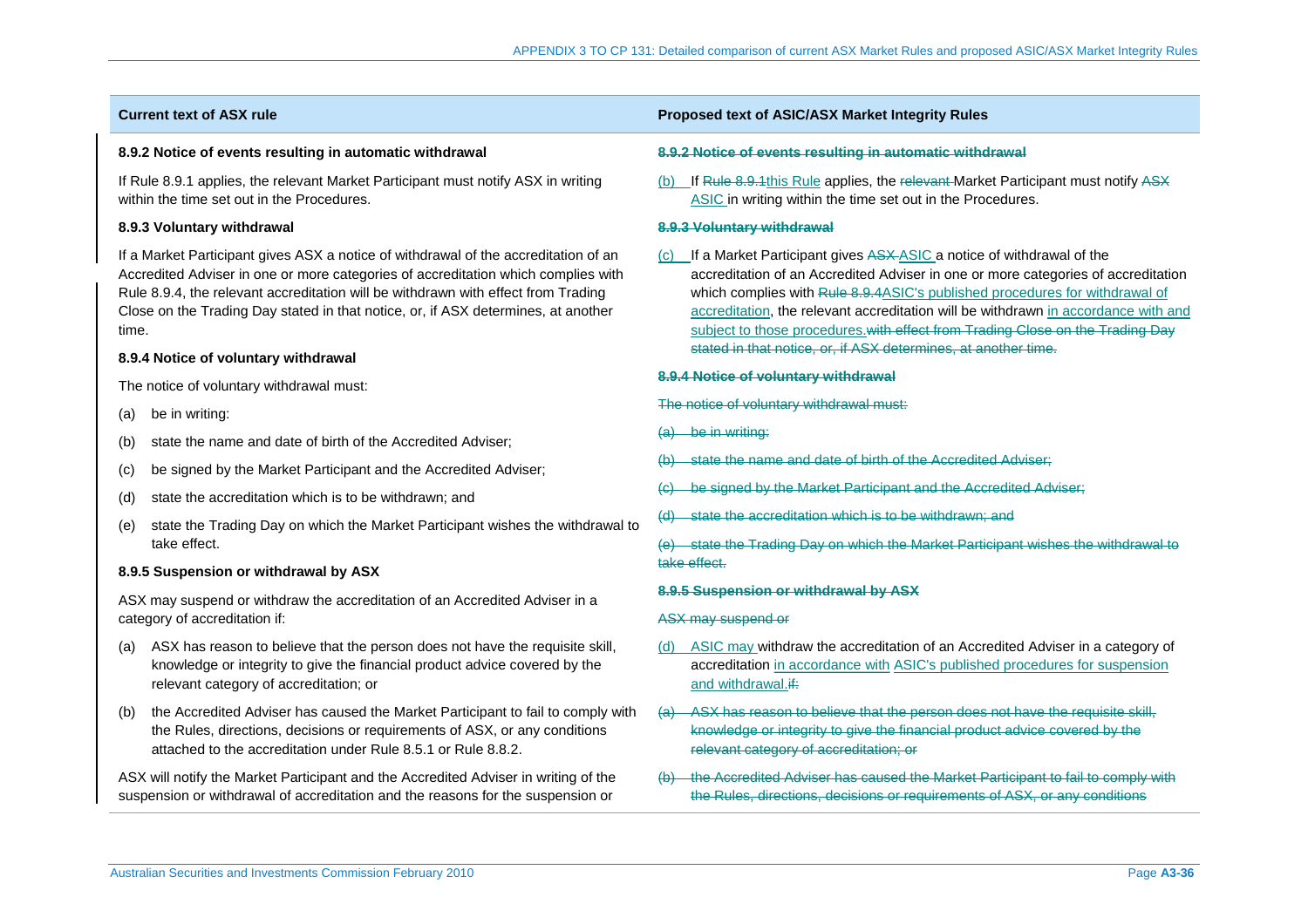| <b>Current text of ASX rule</b> | <b>Proposed text of ASIC/ASX Market Integrity Rules</b>                                                                                                                               |
|---------------------------------|---------------------------------------------------------------------------------------------------------------------------------------------------------------------------------------|
| withdrawal.                     | attached to the accreditation under Rule 8.5.1 or Rule 8.8.2.                                                                                                                         |
|                                 | ASX will notify the Market Participant and the Accredited Adviser in writing of the<br>suspension or withdrawal of accreditation and the reasons for the suspension or<br>withdrawal. |
|                                 | Proposed Penalty-N/A                                                                                                                                                                  |

## **8.10 RE-ACCREDITATION AFTER WITHDRAWAL OR EXPIRY**

### **8.10.1 Re-accreditation**

ASX may re-accredit a person whose accreditation has been withdrawn or has expired, without the person complying with the accreditation examination requirement if:

- (a) a Market Participant completes, for that person, a re-accreditation application containing the information set out in the Procedures in relation to the person and, in that form, requests that the requirement to sit an accreditation examination be waived in relation to the person;
- (b) the requirements of Rule 8.5.1(b) and (f) are otherwise satisfied;
- (c) the person becomes an Employee of or is otherwise engaged by, a Market Participant within the period set out in the Procedures, and will re-commence providing financial product advice to clients of a Market Participant of a kind which needs to be covered by the relevant accreditation, within the period set out in the Procedures;
- (d) the Market Participant has certified that the person has complied with the continuing education requirements set out in the Procedures, since the date their accreditation was granted or last renewed; and
- (e) ASX has no reason to believe that the person does not have the requisite skill, knowledge and integrity to give the financial product advice covered by the relevant category of accreditation.

## **Re-accreditation**

Propose no rule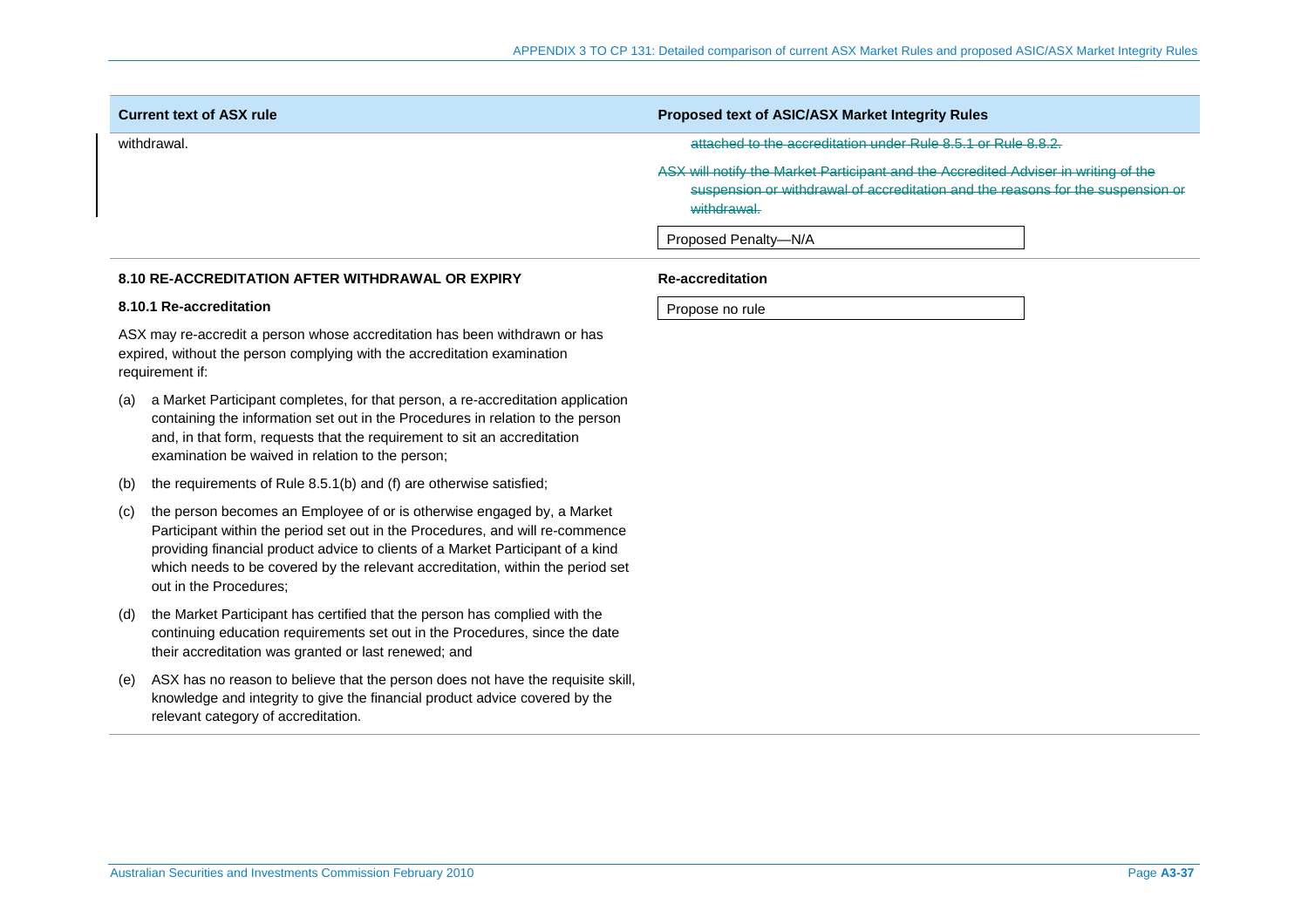**Relevant Procedures, Appendices to Procedures and Guidance Notes for this chapter** 

PROCEDURE 3.6.3 SUPERVISORY PROCEDURES

PROCEDURE 3.6.5 RESPONSIBLE EXECUTIVE REQUIREMENTS

PROCEDURE 4.1.3 RESPONSIBILITIES OF RESPONSIBLE EXECUTIVE

PROCEDURE 4.8.1 RESPONSIBLE EXECUTIVE COMPLIANCE

PROCEDURE 8.3.1 ACCREDITATION REQUIRED (RETAIL CLIENT ADVISERS)

PROCEDURE 8.4.1 TYPES OF ACCREDITED ADVISERS

PROCEDURE 8.5.1 INITIAL APPLICATION (ACCREDITED ADVISER)

PROCEDURE 8.7.2 PERMISSION TO SIT ADDITIONAL EXAMINATIONS

PROCEDURE 8.8.1 RENEWAL OF ACCREDITATION

PROCEDURE 8.9.2 NOTICE OF EVENTS RESULTING IN AUTOMATIC WITHDRAWAL

PROCEDURE 8.9.4 NOTICE OF VOLUNTARY WITHDRAWAL

PROCEDURE 8.10.1 RE-ACCREDITATION

APPENDIX 4.1.3 RESPONSIBILITIES OF RESPONSIBLE EXECUTIVE

APPENDIX 4.8-2 RESPONSIBLE EXECUTIVE (RE) CONTINUING EDUCATION SELF-ASSESSMENTS

APPENDIX 8.5.1(A)—1 APPLICATION TO BE AN ACCREDITED FUTURES ADVISER

APPENDIX 8.5.1(A)—2

Section 1: APPLICATION TO BE A LEVEL ONE ACCREDITED DERIVATIVES ADVISER

Section 2: Extent of Advice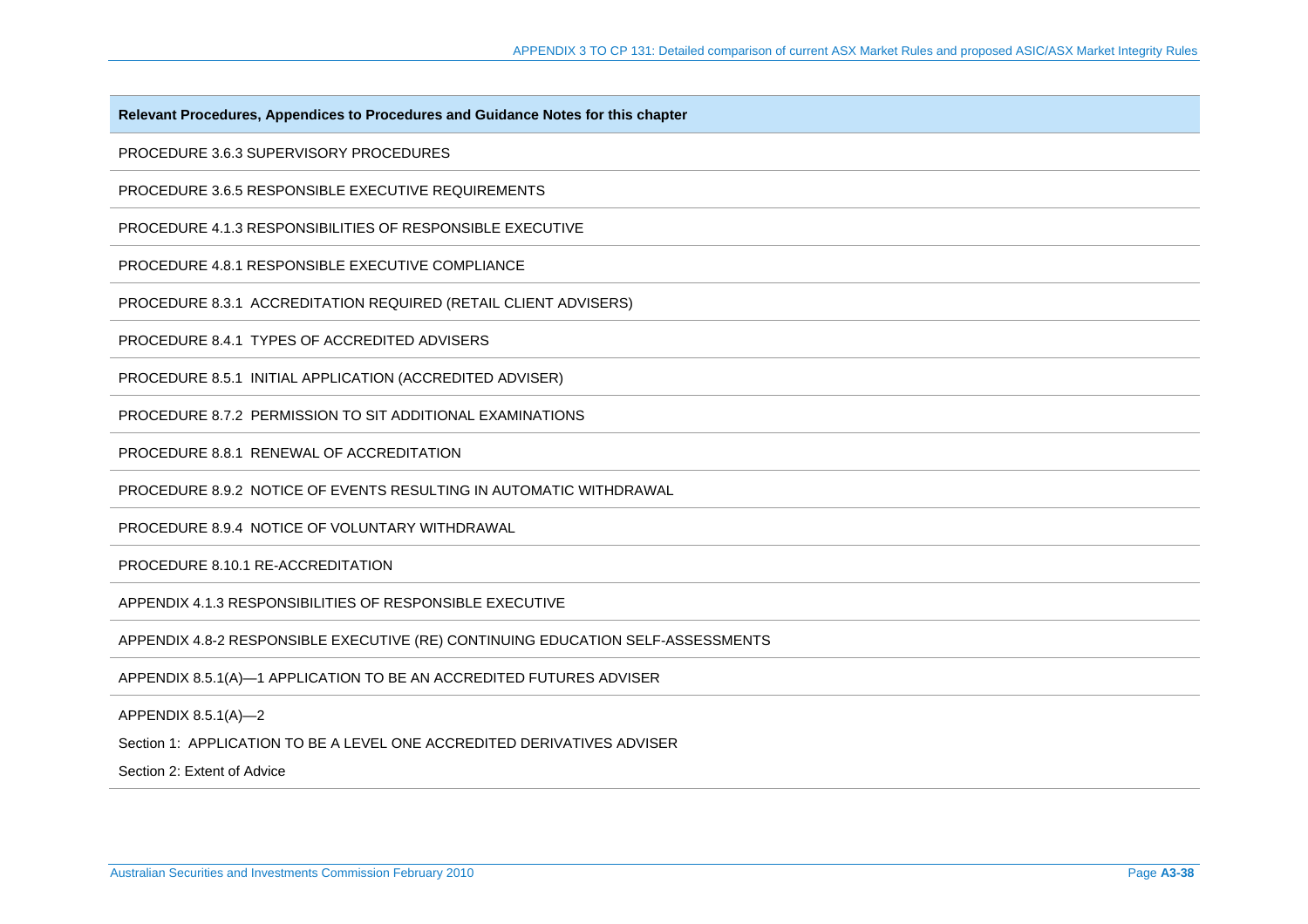## **Relevant Procedures, Appendices to Procedures and Guidance Notes for this chapter**

APPENDIX 8.5.1(A)—3

Section 1: APPLICATION TO BE A LEVEL TWO ACCREDITED DERIVATIVES ADVISER

Section 2: Extent of Advice

APPENDIX 8.5.1(D)—1 DECLARATION BY APPLICANT FOR ACCREDITATION AS AN ACCREDITED FUTURES ADVISER

APPENDIX 8.7.2 APPLICATION FOR SITTING ADDITIONAL ACCREDITATION EXAMINATION UNDER RULE 8.7

APPENDIX 8.8.1(C) APPLICATION FOR RENEWAL OF ACCREDITATION UNDER RULE 8.8

ATTACHMENT TO APPLICATION FOR RENEWAL OF ACCREDITATION UNDER RULE 8.8

APPENDIX 8.9.2 NOTIFICATION OF WITHDRAWAL OF ACCREDITATION UNDER RULE 8.9

APPENDIX 8.10.1(A) APPLICATION FOR RE-ACCREDITATION WHEN PREVIOUSLY WITHDRAWN OR EXPIRED UNDER RULE 8.10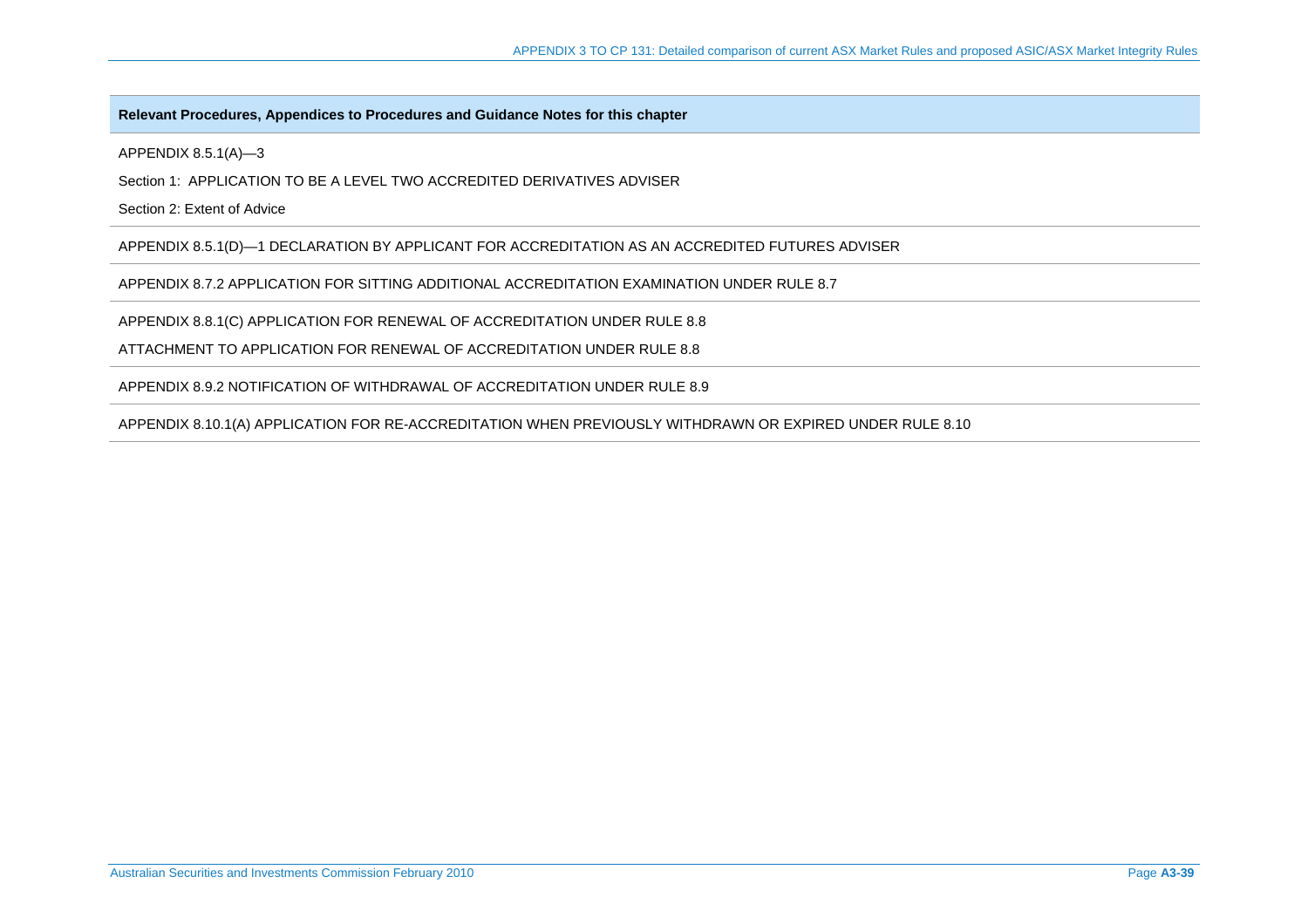# **Chapter 3: Client relationships**

| <b>7.1 REQUIREMENT-CLIENTS TRADING IN PRODUCTS FOR FIRST TIME</b>                                                                                                                                                                                                                                                                                                                                                                                                                                                                                                                                                                                                                                                                                       |      |                                                                                                                                                                                                                                                                                      | 3.1 REQUIREMENT-CLIENTS TRADING IN PRODUCTS FOR FIRST TIME                                                                                                                                                                                                                                                                                                                                                                                                                                                                                                                                                                                                                                                                                    |                                                                                                                                                                                                                                                                                      |  |  |  |
|---------------------------------------------------------------------------------------------------------------------------------------------------------------------------------------------------------------------------------------------------------------------------------------------------------------------------------------------------------------------------------------------------------------------------------------------------------------------------------------------------------------------------------------------------------------------------------------------------------------------------------------------------------------------------------------------------------------------------------------------------------|------|--------------------------------------------------------------------------------------------------------------------------------------------------------------------------------------------------------------------------------------------------------------------------------------|-----------------------------------------------------------------------------------------------------------------------------------------------------------------------------------------------------------------------------------------------------------------------------------------------------------------------------------------------------------------------------------------------------------------------------------------------------------------------------------------------------------------------------------------------------------------------------------------------------------------------------------------------------------------------------------------------------------------------------------------------|--------------------------------------------------------------------------------------------------------------------------------------------------------------------------------------------------------------------------------------------------------------------------------------|--|--|--|
| 7.1.1 Documents to be given to a client                                                                                                                                                                                                                                                                                                                                                                                                                                                                                                                                                                                                                                                                                                                 |      |                                                                                                                                                                                                                                                                                      |                                                                                                                                                                                                                                                                                                                                                                                                                                                                                                                                                                                                                                                                                                                                               | 3.1.1 Documents to be given to a client                                                                                                                                                                                                                                              |  |  |  |
| Before accepting an order to enter into a Market Transaction, a Market<br>Participant must have given the client the following:                                                                                                                                                                                                                                                                                                                                                                                                                                                                                                                                                                                                                         |      |                                                                                                                                                                                                                                                                                      |                                                                                                                                                                                                                                                                                                                                                                                                                                                                                                                                                                                                                                                                                                                                               | Before accepting an order to enter into a Market Transaction, a Market Participant must<br>have given the client the following:                                                                                                                                                      |  |  |  |
| (a)                                                                                                                                                                                                                                                                                                                                                                                                                                                                                                                                                                                                                                                                                                                                                     |      | all of the documents which the Market Participant is required to give the<br>client in respect of the Market Transaction under the Corporations Act,<br>these Rules and the Procedures;                                                                                              | (a)                                                                                                                                                                                                                                                                                                                                                                                                                                                                                                                                                                                                                                                                                                                                           | all of the documents which the Market Participant is required to give the client in<br>respect of the Market Transaction under the Corporations Act, these Rules and the<br>Procedures;                                                                                              |  |  |  |
| (b)                                                                                                                                                                                                                                                                                                                                                                                                                                                                                                                                                                                                                                                                                                                                                     |      | if the Market Participant does not have Trading Permission to execute that<br>Market Transaction, a document which clearly discloses the execution<br>arrangements in place for that Market Transaction including, without<br>limitation, any information set out in the Procedures; | (b)                                                                                                                                                                                                                                                                                                                                                                                                                                                                                                                                                                                                                                                                                                                                           | if the Market Participant does not have Trading Permission to execute that Market<br>Transaction, a document which clearly discloses the execution arrangements in<br>place for that Market Transaction including, without limitation, any information set<br>out in the Procedures; |  |  |  |
| (c)                                                                                                                                                                                                                                                                                                                                                                                                                                                                                                                                                                                                                                                                                                                                                     |      | in relation to a Cash Market Transaction for an Equity Security, Loan<br>Security or Warrant, if the Market Participant:                                                                                                                                                             | (C)                                                                                                                                                                                                                                                                                                                                                                                                                                                                                                                                                                                                                                                                                                                                           | in relation to a Cash Market Transaction for an Equity Security, Loan Security or<br>Warrant, if the Market Participant:                                                                                                                                                             |  |  |  |
|                                                                                                                                                                                                                                                                                                                                                                                                                                                                                                                                                                                                                                                                                                                                                         | (i)  | is not a Clearing Participant, who is permitted under the Clearing<br>Rules to clear the Cash Market Transaction; or                                                                                                                                                                 |                                                                                                                                                                                                                                                                                                                                                                                                                                                                                                                                                                                                                                                                                                                                               | is not a Clearing Participant, who is permitted under the Clearing Rules to<br>(i)<br>clear the Cash Market Transaction; or                                                                                                                                                          |  |  |  |
|                                                                                                                                                                                                                                                                                                                                                                                                                                                                                                                                                                                                                                                                                                                                                         | (II) | is a Clearing Participant who is permitted under the Clearing Rules to<br>clear that Cash Market Transaction, but has an arrangement with<br>another Clearing Participant to clear that Cash Market Transaction,<br>and such transaction is cleared under the arrangement,           |                                                                                                                                                                                                                                                                                                                                                                                                                                                                                                                                                                                                                                                                                                                                               | is a Clearing Participant who is permitted under the Clearing Rules to clear<br>(ii)<br>that Cash Market Transaction, but has an arrangement with another Clearing<br>Participant to clear that Cash Market Transaction, and such transaction is<br>cleared under the arrangement,   |  |  |  |
| a document which clearly discloses the clearing arrangements in place for that<br>Cash Market Transaction, including, without limitation, any information required<br>by the Procedures and which contains a statement to the effect that an<br>agreement is deemed to have been entered into between the appropriate<br>Relevant Clearing Participant and the client (with the Trading Participant having<br>the Relevant Clearing Participant's authority to enter into that agreement<br>accordingly) upon the terms set out in the disclosure statement and that such<br>deemed agreement comes into existence immediately upon the receipt by the<br>Trading Participant of an order by the client to enter into a Cash Market<br>Transaction; and |      | and                                                                                                                                                                                                                                                                                  | a document which clearly discloses the clearing arrangements in place for that Cash<br>Market Transaction, including, without limitation, any information required by the<br>Procedures and which contains a statement to the effect that an agreement is deemed to<br>have been entered into between the appropriate Relevant Clearing Participant and the<br>client (with the Trading Participant having the Relevant Clearing Participant's authority to<br>enter into that agreement accordingly) upon the terms set out in the disclosure statement<br>and that such deemed agreement comes into existence immediately upon the receipt by<br>the Trading Participant of an order by the client to enter into a Cash Market Transaction; |                                                                                                                                                                                                                                                                                      |  |  |  |
|                                                                                                                                                                                                                                                                                                                                                                                                                                                                                                                                                                                                                                                                                                                                                         |      |                                                                                                                                                                                                                                                                                      |                                                                                                                                                                                                                                                                                                                                                                                                                                                                                                                                                                                                                                                                                                                                               |                                                                                                                                                                                                                                                                                      |  |  |  |
|                                                                                                                                                                                                                                                                                                                                                                                                                                                                                                                                                                                                                                                                                                                                                         |      | Australian Securities and Investments Commission February 2010                                                                                                                                                                                                                       |                                                                                                                                                                                                                                                                                                                                                                                                                                                                                                                                                                                                                                                                                                                                               | <b>Page A3-40</b>                                                                                                                                                                                                                                                                    |  |  |  |

**Current text of ASX rule Current text of ASIC/ASX Market Integrity Rules**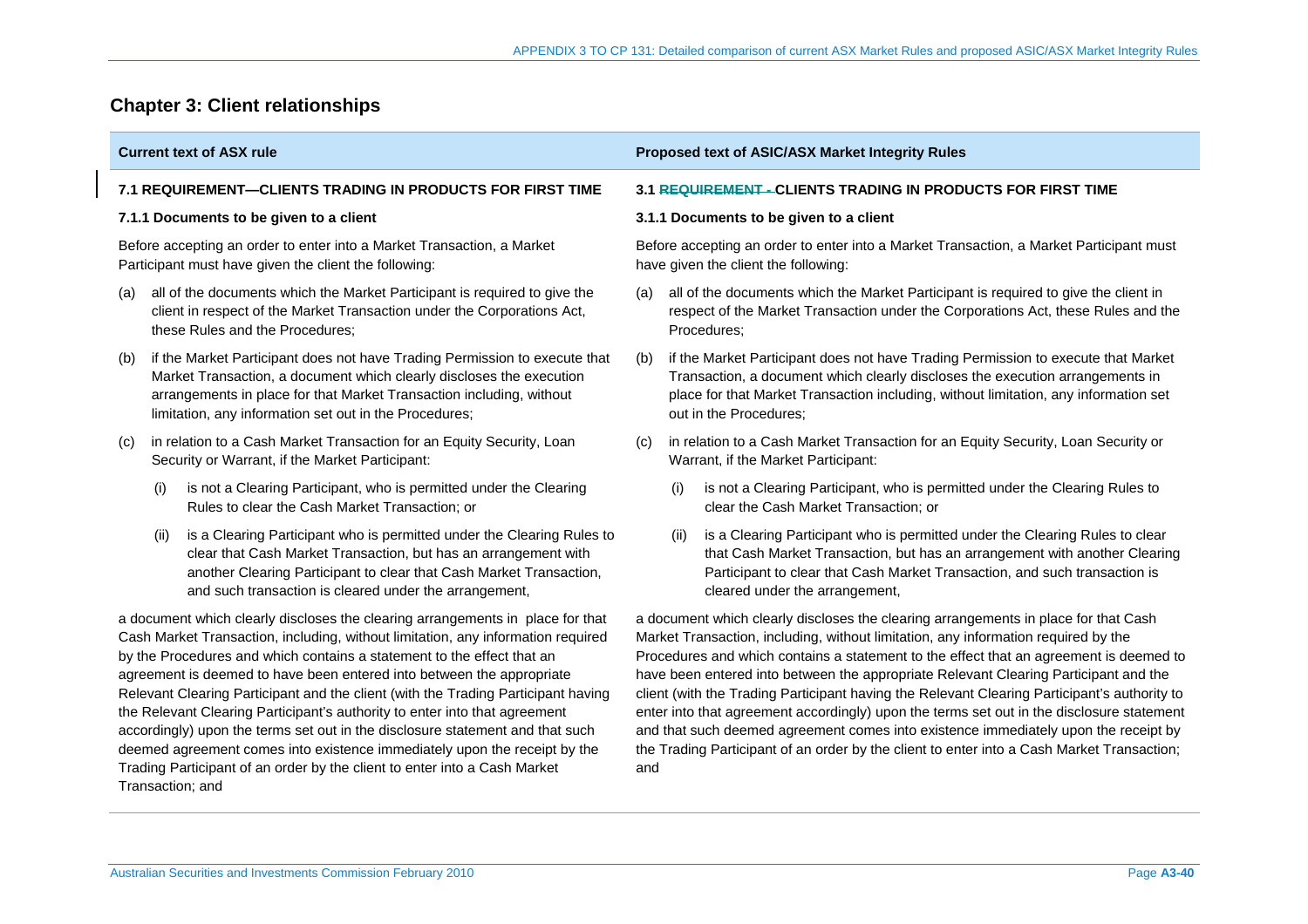- (d) in relation to a Futures Market Transaction where the client does not have a direct relationship with a Clearing Participant, if the Market Participant:
	- (i) is not a Clearing Participant, who is permitted under the Clearing Rules to clear that Futures Market Transaction; or
	- (ii) is a Clearing Participant who is permitted under the Clearing Rules to clear that Futures Market Transaction, but has an arrangement with another Clearing Participant to clear that Futures Market Transaction, and such transaction is cleared under the arrangement,

a document which clearly discloses the clearing arrangements in place for that Futures Market Transaction, including, without limitation, any information required by the Procedures.

## **7.1.2 Client Agreement required for Options Market Contracts, Futures Market Contracts, Warrants and Partly Paid Securities**

Before entering into a Market Transaction, in addition to the requirements in Rule 7.1.1, the Market Participant must:

- (a) where the client is a Retail Client, in respect of Options Market Contracts, Futures Market Contracts, Warrants or Partly Paid Securities; or
- (b) where the client is a Wholesale Client, in respect of Futures Market Contracts,

enter into a Client Agreement in relation to the relevant Market Transactions. The agreement must incorporate the relevant terms set out in the Procedures and may include other terms and conditions agreed between the Market Participant and the client, provided those terms are not inconsistent with the terms set out in the Procedures. To the extent of any inconsistency, the terms set out in the Procedures prevail. Market Participants will not be required to enter into a Warrant Client Agreement or a Partly Paid Security Client Agreement before entering into a Market Transaction to sell Warrants or Partly Paid Securities.

## **Current text of ASX rule Proposed text of ASIC/ASX Market Integrity Rules**

- (d) in relation to a Futures Market Transaction where the client does not have a direct relationship with a Clearing Participant, if the Market Participant:
	- (i) is not a Clearing Participant, who is permitted under the Clearing Rules to clear that Futures Market Transaction; or
	- (ii) is a Clearing Participant who is permitted under the Clearing Rules to clear that Futures Market Transaction, but has an arrangement with another Clearing Participant to clear that Futures Market Transaction, and such transaction is cleared under the arrangement,

a document which clearly discloses the clearing arrangements in place for that Futures Market Transaction, including, without limitation, any information required by the Procedures.

Proposed Penalty—Tier 2

## **3.1.2 Client Agreement required for Options Market Contracts, Futures Market Contracts, Warrants and Partly Paid Securities**

Before entering into a Market Transaction, in addition to the requirements in Rule 3.1.1, the Market Participant must:

- (a) where the client is a Retail Client, in respect of Options Market Contracts, Futures Market Contracts, Warrants or Partly Paid Securities; or
- (b) where the client is a Wholesale Client, in respect of Futures Market Contracts,

enter into a Client Agreement in relation to the relevant Market Transactions. The agreement must incorporate the relevant terms set out in the Procedures and may include other terms and conditions agreed between the Market Participant and the client, provided those terms are not inconsistent with the terms set out in the Procedures. To the extent of any inconsistency, the terms set out in the Procedures prevail. Market Participants will not be required to enter into a Warrant Client Agreement or a Partly Paid Security Client Agreement before entering into a Market Transaction to sell Warrants or Partly Paid Securities.

Proposed Penalty—Tier 2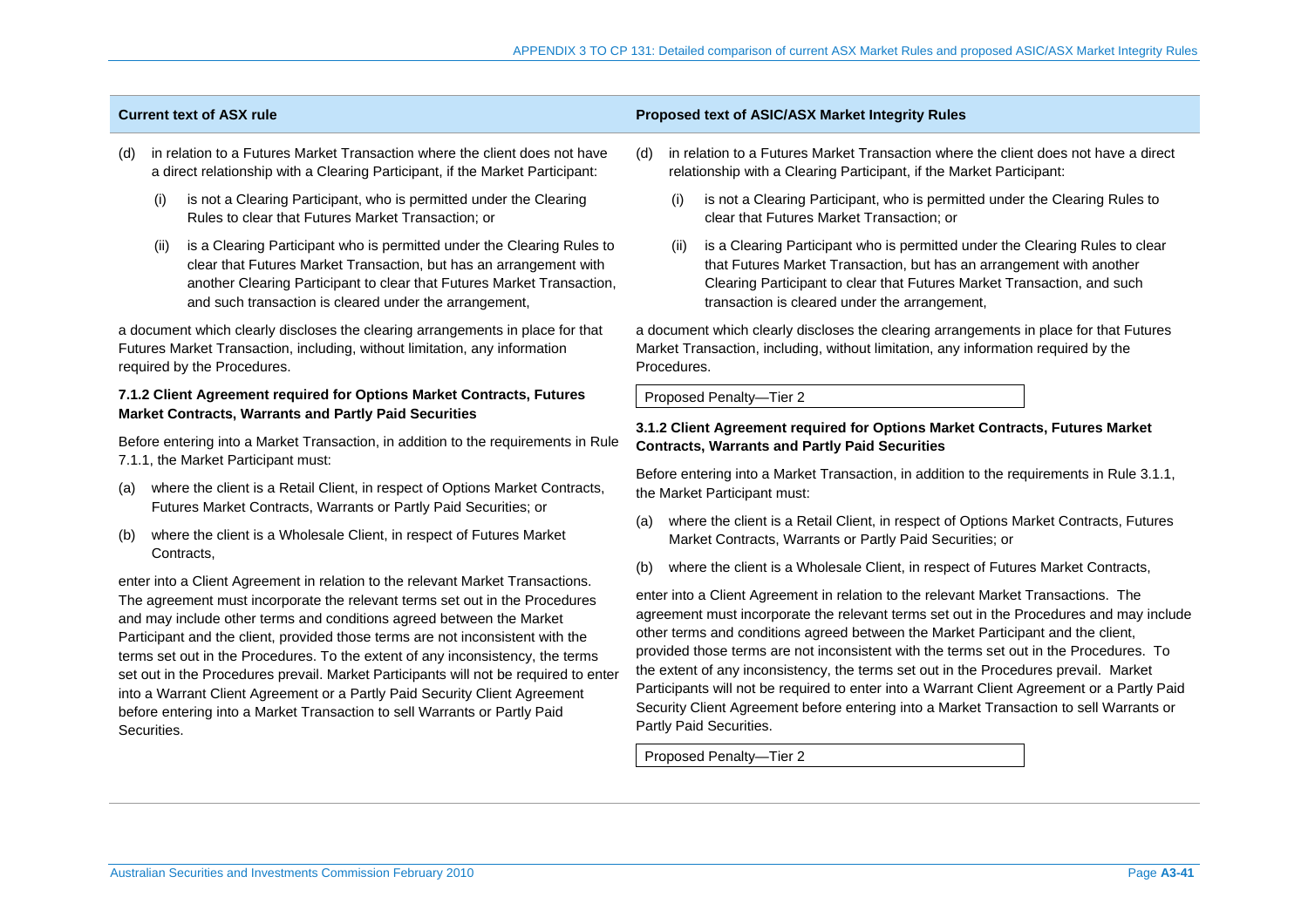### **7.1.3 Market Participant to keep copy of Client Agreement and disclosures**

The Market Participant must retain a copy of each agreement which it enters into with the client under Rule 7.1.2 and any disclosures made under Rule 7.1.1 for the period set out in the Procedures.

## **7.1.4 Client agreement where Market Participant is not the Clearing Participant (Options Market Transactions only)**

Before entering into an Options Market Transaction for a client, where the Market Participant:

- (a) is not a Clearing Participant, who is permitted under the Clearing rules to clear that Options Market Transaction; or
- (b) is a Clearing Participant, who is permitted under the Clearing Rules to clear that Market Transaction, but has an arrangement with another Clearing Participant to clear that Options Market Transaction, and such transaction is cleared under the arrangement,

the Market Participant must:

- have previously confirmed with the Relevant Clearing Participant that the client has entered into a client agreement with the Relevant Clearing Participant required under the Clearing Rules; or
- (d) where the client is a Wholesale Client, have satisfied itself that the client has executed and lodged with an Approved Clearing Facility a Wholesale Client Agreement on the terms set out in the Procedures.

## **7.1.5 Client agreement where Market Participant is the Clearing Participant (Options Market Transactions only)**

Before entering into an Options Market Transaction for a client, where the Market Participant is the Clearing Participant in relation to the Options Market Transaction, the Market Participant must:

- (a) have entered into a client agreement as required under the Clearing Rules; or
- (b) where the client is a Wholesale Client, have satisfied itself that the client

## **Current text of ASX rule Proposed text of ASIC/ASX Market Integrity Rules**

### **3.1.3 Market Participant to keep copy of Client Agreement and disclosures**

The Market Participant must retain a copy of each agreement which it enters into with the client under Rule  $3.1.2$  -  $7.1.2$  and any disclosures made under Rule  $3.1.1$ - $7.1.1$  for the period set out in the Procedures.

Proposed Penalty—Tier 2

## **3.1.4 Client agreement where Market Participant is not the Clearing Participant (Options Market Transactions only)**

Before entering into an Options Market Transaction for a client, where the Market Participant:

- (a) is not a Clearing Participant, who is permitted under the Clearing Rrules to clear that Options Market Transaction; or
- (b) is a Clearing Participant, who is permitted under the Clearing Rules to clear that Market Transaction, but has an arrangement with another Clearing Participant to clear that Options Market Transaction, and such transaction is cleared under the arrangement,

the Market Participant must:

- (c) have previously confirmed with the Relevant Clearing Participant that the client has entered into a client agreement with the Relevant Clearing Participant required under the Clearing Rules; or
- (d) where the client is a Wholesale Client, have satisfied itself that the client has executed and lodged with an Approved Clearing Facility a Wholesale Client Agreement on the terms set out in the Procedures.

Proposed Penalty—Tier 2

## **3.1.5 Client agreement where Market Participant is the Clearing Participant (Options Market Transactions only)**

Before entering into an Options Market Transaction for a client, where the Market Participant is the Clearing Participant in relation to the Options Market Transaction, the Market Participant must:

(a) have entered into a client agreement as required under the Clearing Rules; or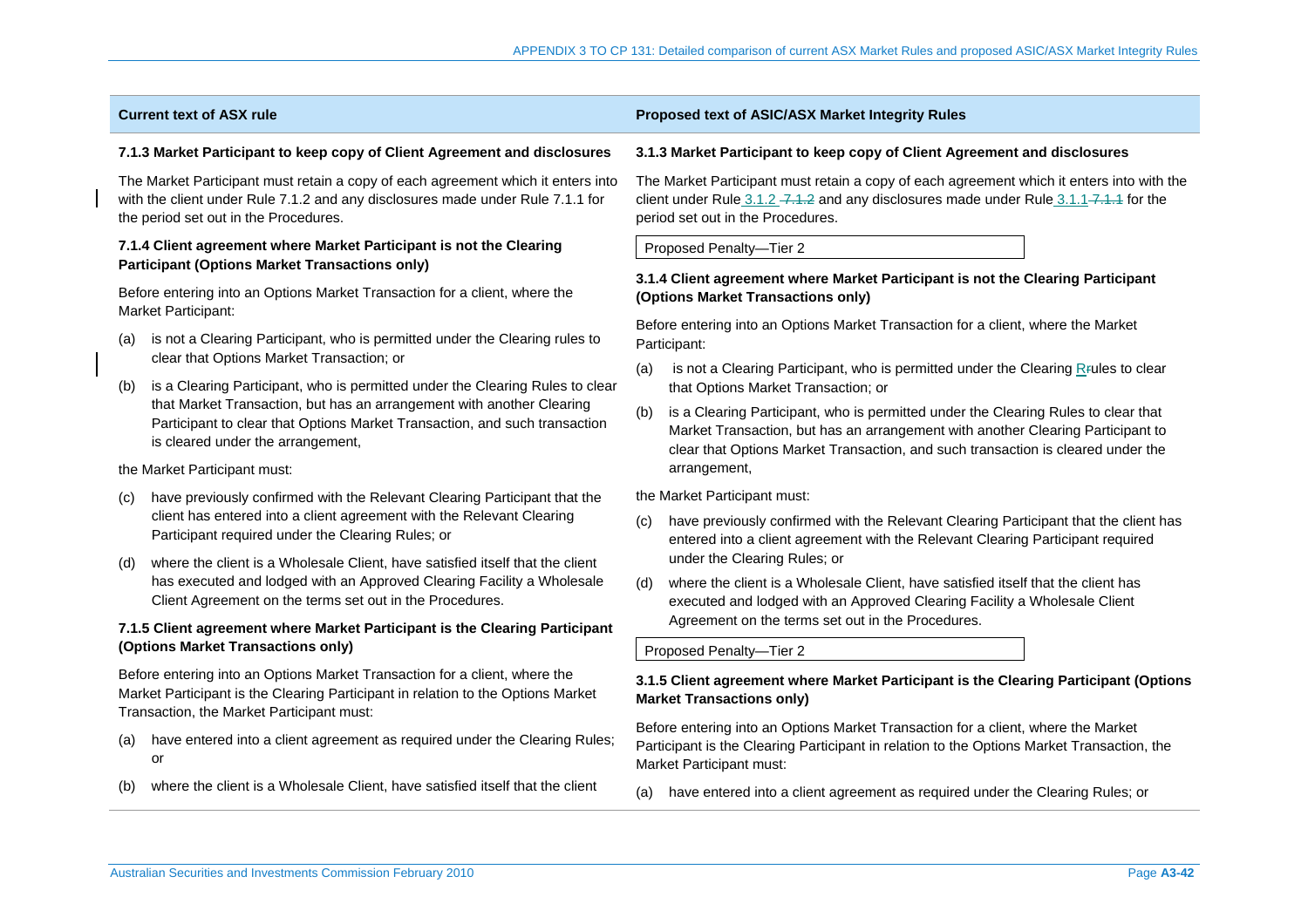has executed and lodged with the Approved Clearing Facility a Wholesale Client Agreement on the terms set out in the Procedures.

## **7.1.6 Agreement with Wholesale Client (Options Market Transactions Only)**

If a Trading Participant accepts an order for a person and that person has lodged, or is taken to have lodged, a Wholesale Client Agreement with the Approved Clearing Facility, that person, the Trading Participant and the Trading Participant's Clearing Participant (if applicable) are taken to have entered into an agreement in accordance with the terms of that Wholesale Client Agreement.

## **Current text of ASX rule Proposed text of ASIC/ASX Market Integrity Rules**

(b) where the client is a Wholesale Client, have satisfied itself that the client has executed and lodged with the Approved Clearing Facility a Wholesale Client Agreement on the terms set out in the Procedures.

Proposed Penalty—Tier 2

### **3.1.6 Agreement with Wholesale Client (Options Market Transactions Only)**

If a Trading Participant accepts an order for a person and that person has lodged, or is taken to have lodged, a Wholesale Client Agreement with the Approved Clearing Facility, that person, the Trading Participant and the Trading Participant's Clearing Participant (if applicable) are taken to have entered into an agreement in accordance with the terms of that Wholesale Client Agreement.

Proposed Penalty—Tier 2

### **7.3 TRADING AS PRINCIPAL**

#### **7.3.1 Application**

This Rule 7.3 applies where a Market Participant enters into a Market Transaction with a client as Principal, except where the client is a Market Participant or a participant or member of a Recognised Stock Exchange.

## **7.3.2 Disclosure and consent**

Before entering into a Market Transaction as Principal with a client, the Market Participant must disclose (or have previously disclosed), in accordance with Section 991E(1)(c) of the Corporations Act, that it is acting (or may act) as Principal and have obtained the consent of the client, in accordance with Section 991E(1)(d) of the Corporations Act.

## **7.3.3 Confirmation must include disclosure**

When a Market Participant enters into a Market Transaction with a client as Principal, the confirmation issued by the Market Participant under Rule 7.9.1 in respect of a Market Transaction must state that the Market Participant entered into the transaction as Principal and not as agent.

## **3.2 TRADING AS PRINCIPAL**

#### **3.2.1 Application**

This Rule 3.2–7.3 applies where a Market Participant enters into a Market Transaction with a client as Principal, except where the client is a Market Participant or a participant or member of a stock exchange or market recognised by the Market Operator under the operating rules of the Market Recognised Stock Exchange.

Proposed Penalty—N/A

## **3.2.2 Disclosure and consent**

Before entering into a Market Transaction as Principal with a client, the Market Participant must disclose (or have previously disclosed), in accordance with Sectionparagraph 991E(1)(c) of the Corporations Act, that it is acting (or may act) as Principal and have obtained the consent of the client, in accordance with Sectionparagraph 991E(1)(d) of the Corporations Act.

Proposed Penalty—Tier 2

## **3.2.3 Confirmation must include disclosure**

When a Market Participant enters into a Market Transaction with a client as Principal, the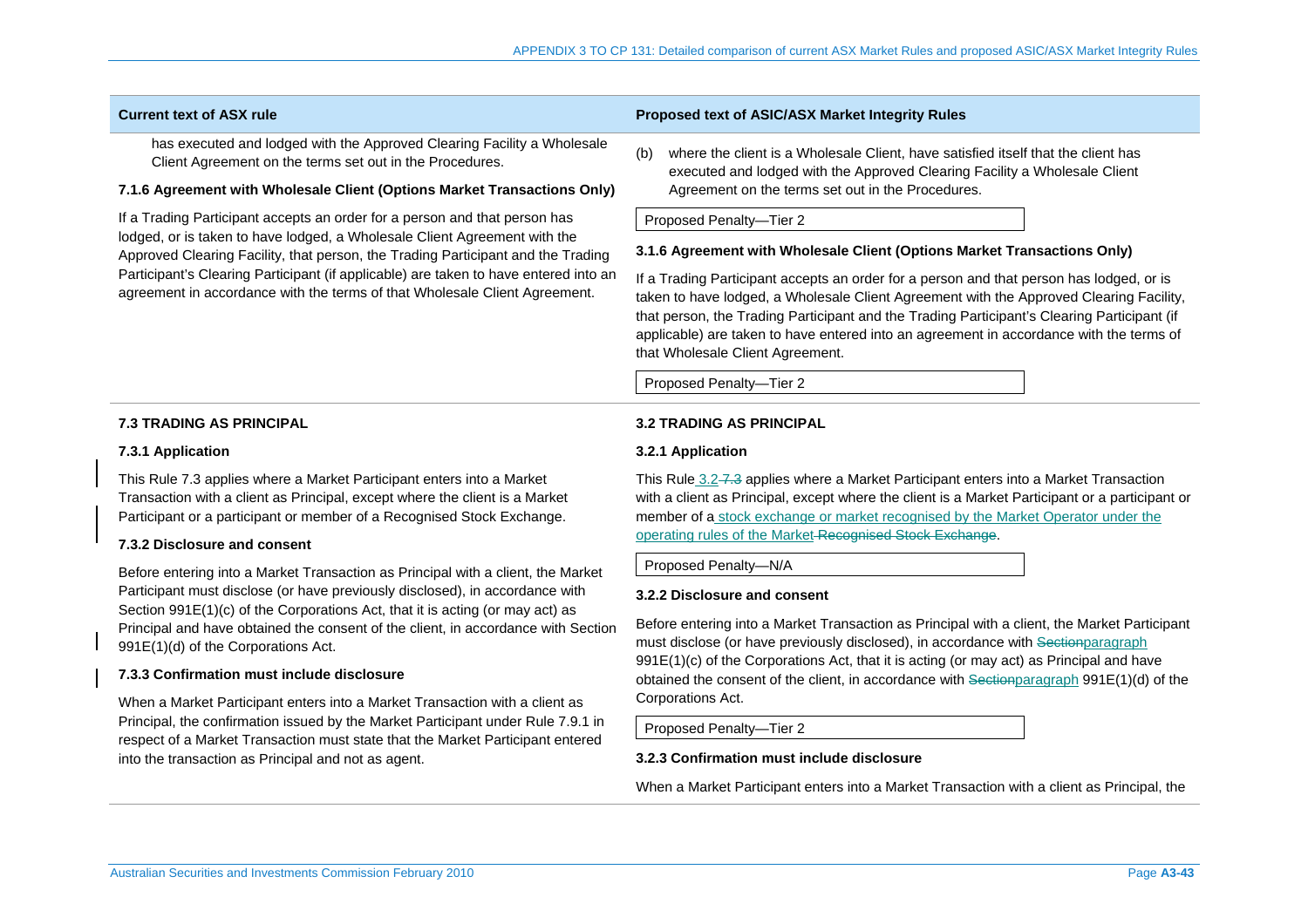### **7.3.4 Brokerage and commission**

When a Market Participant enters into a Market Transaction as Principal on its own behalf with a client, the Market Participant must not charge the client brokerage, commission or any other fee in respect of the Market Transaction, except in the following circumstances:

- (a) where the client is a Prescribed Person of the Market Participant;
- (b) where the client is a Wholesale Client who has consented to the Market Participant charging brokerage, commission or the other fee (and that consent has not been withdrawn); or
- (c) where otherwise permitted by the Corporations Act.

In relation to paragraph (b), the Market Participant must keep a written record of the consent given by the Wholesale Client and send a copy of the record to the client as soon as practicable. The Market Participant must also comply with any other requirements under the Corporations Act which apply to the charging of brokerage, commissions and fees in these circumstances.

#### **7.3.5 Extended meaning of dealing as Principal**

Except where a Market Participant is dealing as a trustee of a trust in which the Market Participant has no direct or indirect beneficial interest, a reference in this Rule 7.3 to a Market Participant dealing or entering into a Market Transaction as Principal, includes a reference to a Market Participant entering into a Market Transaction on its own behalf or on behalf of any of the following persons:

- (a) a partner of the Market Participant;
- (b) a director, company secretary or Substantial Holder of the Market Participant;
- (c) the Immediate Family, Family Company or Family Trust of a partner, director, company secretary or Substantial Holder of the Market Participant;
- (d) a body corporate in which the interests of one or more of the partners singly or together constitute a controlling interest;
- (e) any Related Body Corporate of the Market Participant.

## **Current text of ASX rule Proposed text of ASIC/ASX Market Integrity Rules**

confirmation issued by the Market Participant under Rule  $3.5.1 -7.9$ . 1 in respect of a Market Transaction must state that the Market Participant entered into the transaction as Principal and not as agent.



#### **3.2.4 Brokerage and commission**

When a Market Participant enters into a Market Transaction as Principal on its own behalf with a client, the Market Participant must not charge the client brokerage, commission or any other fee in respect of the Market Transaction, except in the following circumstances:

- (a) where the client is a Prescribed Person of the Market Participant;
- (b) where the client is a Wholesale Client who has consented to the Market Participant charging brokerage, commission or the other fee (and that consent has not been withdrawn); or
- (c) where otherwise permitted by the Corporations Act.

In relation to paragraph (b), the Market Participant must keep a written record of the consent given by the Wholesale Client and send a copy of the record to the client as soon as practicable. The Market Participant must also comply with any other requirements under the Corporations Act which apply to the charging of brokerage, commissions and fees in these circumstances.

Proposed Penalty—Tier 2

#### **3.2.5 Extended meaning of dealing as Principal**

Except where a Market Participant is dealing as a trustee of a trust in which the Market Participant has no direct or indirect beneficial interest, a reference in this Rule 3.2 to a Market Participant dealing or entering into a Market Transaction as Principal, includes a reference to a Market Participant entering into a Market Transaction on its own behalf or on behalf of any of the following persons:

- (a) a partner of the Market Participant;
- (b) a director, company secretary or Substantial Holder of the Market Participant;
- (c) the Immediate Family, Family Company or Family Trust of a partner, director, company secretary or Substantial Holder of the Market Participant;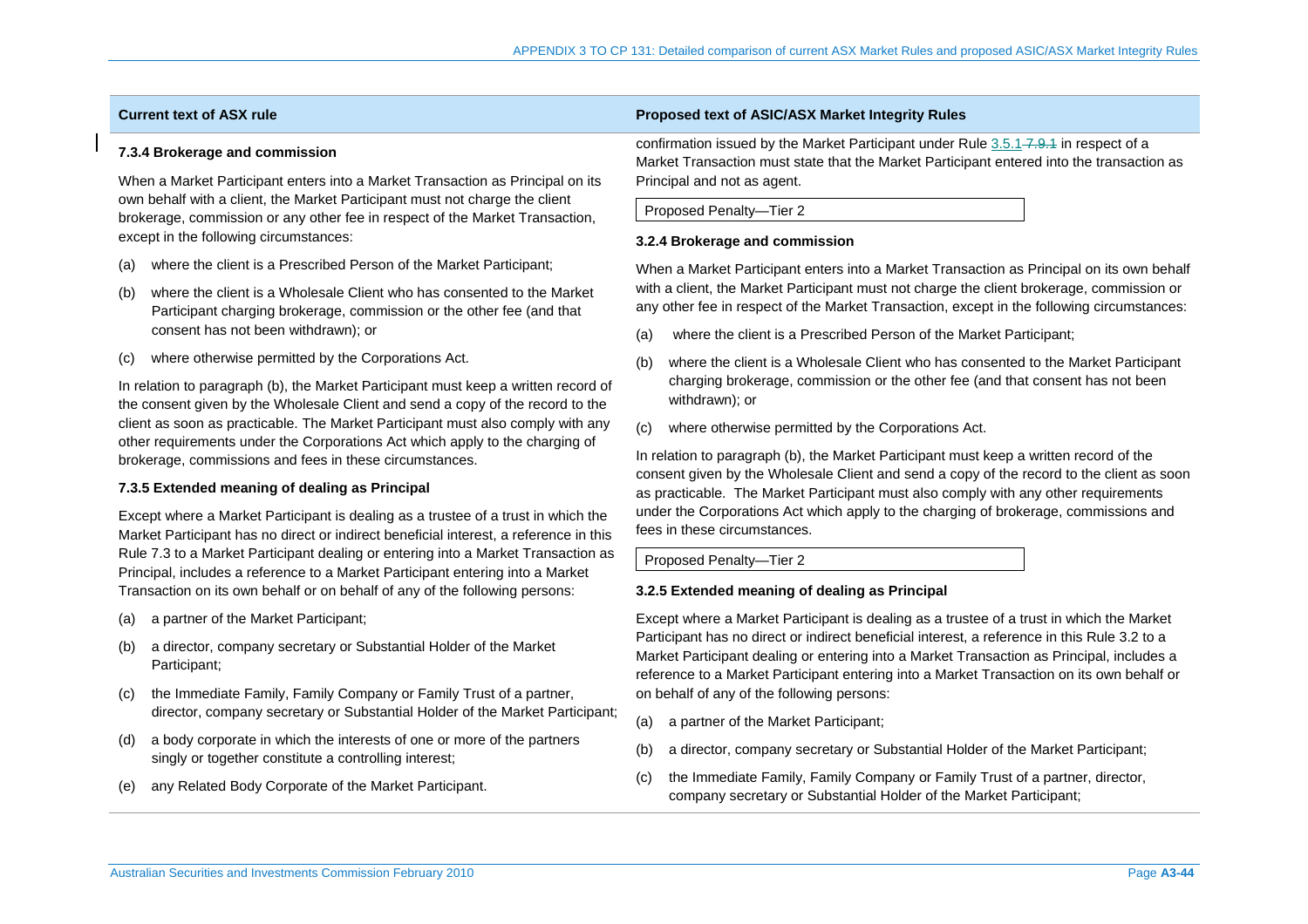Without limitation, in paragraph (b), a reference to dealing on behalf of a Substantial Holder means that any Cash Market Product the subject of the Market Transaction is, or will be on the execution of the transaction, beneficially owned by the Substantial Holders. Cash Market Products beneficially owned by a Substantial Holder include Cash Market Products that appear or would appear as assets on the balance sheet or consolidated balance sheet of that Substantial Holder's assets and liabilities, except where the Cash Market Products concerned appear or would appear as assets on the balance sheet or consolidated balance sheet of a Life Insurance Company registered under the Life Insurance Act or the equivalent Act of a State, and are held for or on behalf of that Life Insurance Company's statutory funds.

### **7.3.6 Register of persons who are regarded as Principal**

A Market Participant must keep a register of the persons referred to in paragraphs (a)-(e) of Rule 7.3.5 above.

## **Current text of ASX rule Proposed text of ASIC/ASX Market Integrity Rules**

- (d) a body corporate in which the interests of one or more of the partners singly or together constitute a controlling interest;
- (e) any Related Body Corporate of the Market Participant.

Without limitation, in paragraph (b), a reference to dealing on behalf of a Substantial Holder means that any Cash Market Product the subject of the Market Transaction is, or will be on the execution of the transaction, beneficially owned by the Substantial Holders. Cash Market Products beneficially owned by a Substantial Holder include Cash Market Products that appear or would appear as assets on the balance sheet or consolidated balance sheet of that Substantial Holder's assets and liabilities, except where the Cash Market Products concerned appear or would appear as assets on the balance sheet or consolidated balance sheet of a Life Insurance Company registered under the *Life Insurance Act 1995* or the equivalent Act of a State, and are held for or on behalf of that Life Insurance Company's statutory funds.

#### Proposed Penalty—N/A

#### **3.2.6 Register of persons who are regarded as Principal**

A Market Participant must keep a register of the persons referred to in paragraphs (a)-(e) of Rule 3.2.5 above.

Proposed Penalty—Tier 2

## **7.4 CLIENT INSTRUCTIONS**

#### **7.4.1 Market Participant restrictions**

A Market Participant must not:

- (a) accept or execute instructions from a client to enter into a Market Transaction except in accordance with these Rules;
- (b) enter into a Market Transaction for a client, except in accordance with the instructions of the client, or of a person authorised in writing by a client to give such instructions, or pursuant to an exercise of discretion in respect of that particular client's Discretionary Account or as otherwise permitted by these Rules;

## **3.3 CLIENT INSTRUCTIONS**

#### **3.3.1 Market Participant restrictions**

A Market Participant must not:

- (a) accept or execute instructions from a client to enter into a Market Transaction except in accordance with these Rules;
- (b) enter into a Market Transaction for a client, except in accordance with the instructions of the client, or of a person authorised in writing by a client to give such instructions, or pursuant to an exercise of discretion in respect of that particular client's Managed Discretionary Account or as otherwise permitted by these Rules;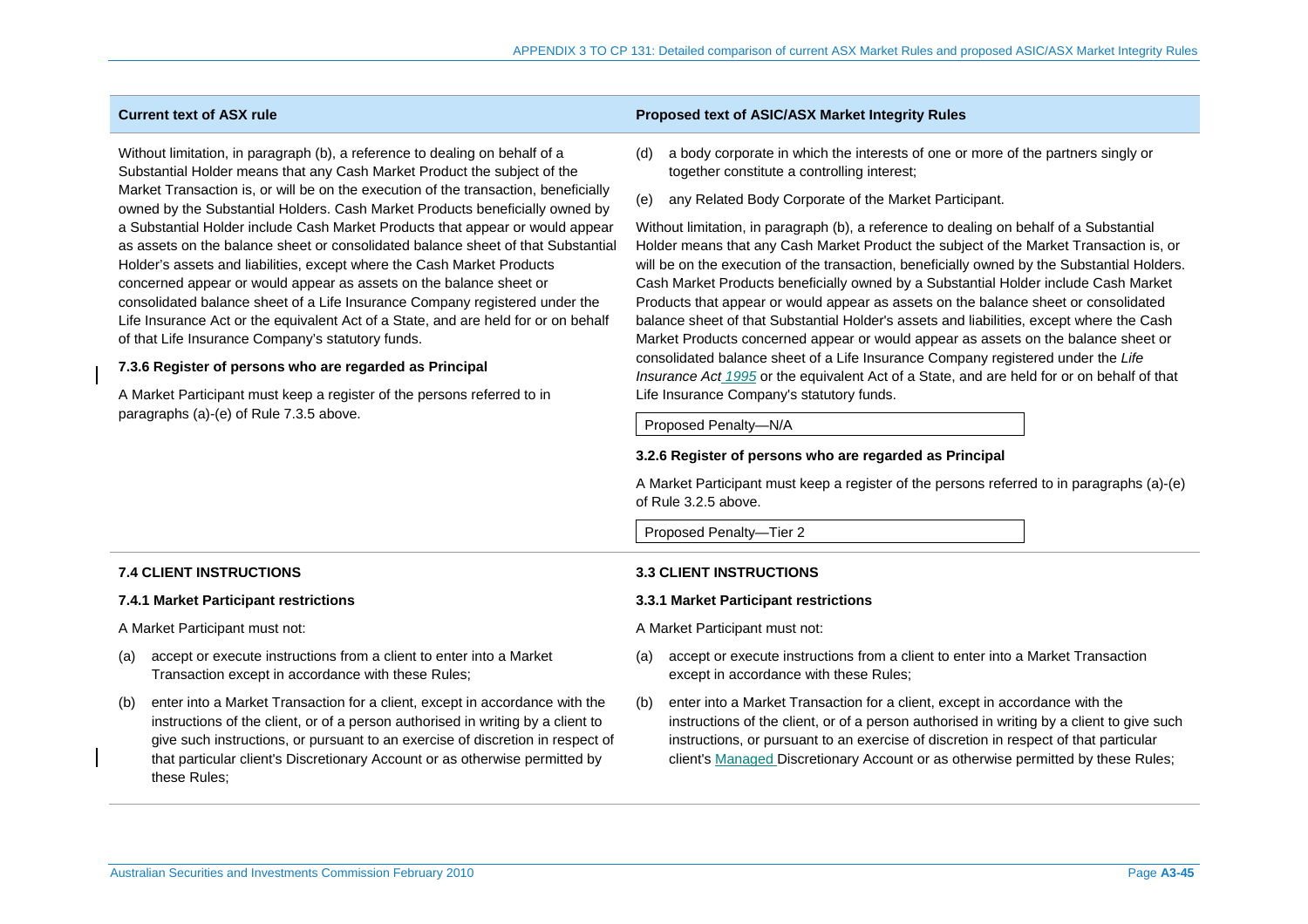|     | <b>Current text of ASX rule</b>                                                                                                                                                                                                                                                                                                                                                  |     | Proposed text of ASIC/ASX Market Integrity Rules                                                                                                                                                                                                                                                                                                                                         |
|-----|----------------------------------------------------------------------------------------------------------------------------------------------------------------------------------------------------------------------------------------------------------------------------------------------------------------------------------------------------------------------------------|-----|------------------------------------------------------------------------------------------------------------------------------------------------------------------------------------------------------------------------------------------------------------------------------------------------------------------------------------------------------------------------------------------|
| (c) | allocate a Market Transaction to a client's account unless the Market<br>Transaction was entered into on the instructions of the client, or of a person<br>authorised in writing by a client to give such instructions, or pursuant to an<br>exercise of discretion in respect of that particular client's Discretionary<br>Account or as otherwise permitted by these Rules; or | (C) | allocate a Market Transaction to a client's account unless the Market Transaction<br>was entered into on the instructions of the client, or of a person authorised in writing<br>by a client to give such instructions, or pursuant to an exercise of discretion in<br>respect of that particular client's Managed Discretionary Account or as otherwise<br>permitted by these Rules; or |
| (d) | except as permitted by these Rules or as permitted in writing by ASX, enter<br>into or arrange a Market Transaction on the instructions of a client unless<br>the instructions are executed in such a manner that the Market Transaction<br>is entered into on a Trading Platform.                                                                                               | (d) | except as permitted by these Rules or as permitted in writing by ASIC-ASX, enter<br>into or arrange a Market Transaction on the instructions of a client unless the<br>instructions are executed in such a manner that the Market Transaction is entered<br>into on a Trading Platform.                                                                                                  |
|     |                                                                                                                                                                                                                                                                                                                                                                                  |     | Proposed Penalty-Tier 3                                                                                                                                                                                                                                                                                                                                                                  |
|     |                                                                                                                                                                                                                                                                                                                                                                                  |     | 3.3.2 Excessive trading                                                                                                                                                                                                                                                                                                                                                                  |
|     |                                                                                                                                                                                                                                                                                                                                                                                  |     | A Market Participant must not enter into Market Transactions on a Managed Discretionary<br>Account for a Retail Client where the size or frequency of the Market Transactions may<br>be considered excessive having regard to the investment objectives, financial situation<br>and needs of the client and the relevant markets.                                                        |
|     |                                                                                                                                                                                                                                                                                                                                                                                  |     | Proposed Penalty-Tier 3                                                                                                                                                                                                                                                                                                                                                                  |
|     |                                                                                                                                                                                                                                                                                                                                                                                  |     | This is a direct replication of ASX Market Rule 7.10.5                                                                                                                                                                                                                                                                                                                                   |
|     | <b>7.7 ALLOCATION POLICY AND AUTOMATED CLIENT ORDER</b><br><b>PROCESSING CROSSINGS</b>                                                                                                                                                                                                                                                                                           |     | <b>3.4 ALLOCATION POLICY AND AUTOMATED CLIENT ORDER PROCESSING</b><br><b>CROSSINGS-DISCLOSURE TO CLIENT</b>                                                                                                                                                                                                                                                                              |
|     | 7.7.1 Disclosure to client                                                                                                                                                                                                                                                                                                                                                       |     | A Market Participant must when requested to do so by a client, disclose to the client each                                                                                                                                                                                                                                                                                               |
|     | A Market Participant must when requested to do so by a client, disclose to the<br>client each of the following:                                                                                                                                                                                                                                                                  | (a) | of the following:<br>the policy it adopts in the allocation of Market Transactions to fill orders placed with<br>it; and                                                                                                                                                                                                                                                                 |
| (a) | the policy it adopts in the allocation of Market Transactions to fill orders<br>placed with it; and                                                                                                                                                                                                                                                                              | (b) | in relation to Crossings under-Section 17 (for Cash Market Products) or Section 22                                                                                                                                                                                                                                                                                                       |
| (b) | in relation to Crossings under Section 17 (for Cash Market Products) or<br>Section 22 (for Derivatives Market Products):                                                                                                                                                                                                                                                         |     | (for Derivatives Market Products) the relevant operating rules of the Market<br>Operator:                                                                                                                                                                                                                                                                                                |
|     | that the client's orders may match opposite orders in a Trading<br>(i)<br>Platform by the same Market Participant (ie. effectively resulting in a                                                                                                                                                                                                                                |     | that the client's orders may match opposite orders in a Trading Platform by the<br>(i)<br>same Market Participant (i.e. effectively resulting in a Crossing and entitling                                                                                                                                                                                                                |
|     |                                                                                                                                                                                                                                                                                                                                                                                  |     |                                                                                                                                                                                                                                                                                                                                                                                          |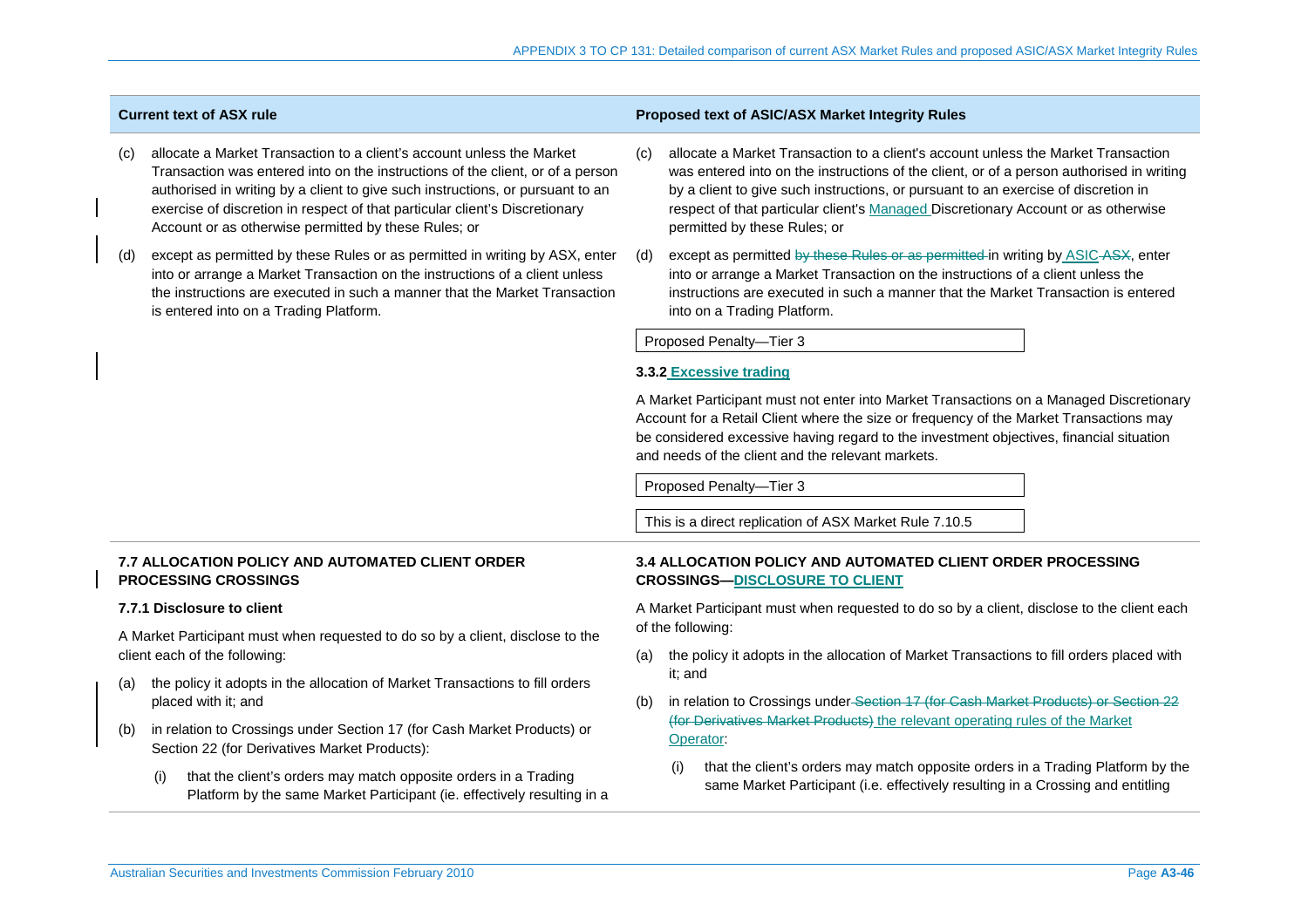Crossing and entitling the Market Participant to commission from both sides of the transaction); and

(ii) if the Market Participant deals as Principal, that the client's orders may match opposite orders in a Trading Platform on behalf of the same Market Participant as Principal.

The Market Participant must keep a record of the disclosure made under this Rule.

## **7.9 REPORTING TO CLIENTS**

### **7.9.1 Confirmations—form and timing**

Subject to Rule 7.9.3 a Market Participant must give a confirmation to a client in respect of each Market Transaction entered into on a client's instructions or on a client's Managed Discretionary Account. The Market Participant must send to (or cause to be sent to) that client a confirmation in writing or electronically (or in another form permitted by ASX) as soon as practicable after the Market Participant enters into the Market Transaction. The confirmation must include:

- (a) all information required to be included in a confirmation under the Corporations Act;
- (b) a statement that the confirmation is issued subject to:
	- (i) the Rules, directions, decisions and requirements of ASX and the Clearing Rules and where relevant, the Settlement Rules;
	- (ii) the customs and usages of the Market; and
	- (iii) the correction of errors and omissions;

unless the Market Participant has obtained and retained an acknowledgment from the client that the conditions set out in sub-paragraphs (i), (ii) and (iii) apply to the issue of confirmations to that client;

- (c) if the Market Transaction is to be cleared by another party which is a Clearing Participant, the name of the Market Participant which executed the trade and the Clearing Participant which clears it;
- (d) the time by which all documents and information which the Market Participant or Clearing Participant will require to settle the Market

#### **Current text of ASX rule Proposed text of ASIC/ASX Market Integrity Rules**

the Market Participant to commission from both sides of the transaction); and

(ii) if the Market Participant deals as Principal, that the client's orders may match opposite orders in a Trading Platform on behalf of the same Market Participant as Principal.

The Market Participant must keep a record of the disclosure made under this Rule.

Proposed Penalty—Tier 1

## **3.5 REPORTING TO CLIENTS**

#### **3.5.1 Confirmations—form and timing**

Subject to Rule 7.9.3 3.5.3 a Market Participant must give a confirmation to a client in respect of each Market Transaction entered into on a client's instructions or on a client's Managed Discretionary Account. The Market Participant must send to (or cause to be sent to) that client a confirmation in writing or electronically (or in another form permitted by ASXASIC) as soon as practicable after the Market Participant enters into the Market Transaction. The confirmation must include:

- (a) all information required to be included in a confirmation under the Corporations Act;
- (b) a statement that the confirmation is issued subject to:
	- (i) these Rules, the directions, decisions and requirements of ASX ASIC and the Clearing Rules and where relevant, the Settlement Rules;
	- (ii) the customs and usages of the Market; and
	- (iii) the correction of errors and omissions;

unless the Market Participant has obtained and retained an acknowledgment from the client that the conditions set out in sub-paragraphs (i), (ii) and (iii) apply to the issue of confirmations to that client;

- (c) if the Market Transaction is to be cleared by another party which is a Clearing Participant, the name of the Market Participant which executed the trade and the Clearing Participant which clears it;
- (d) the time by which all documents and information which the Market Participant or Clearing Participant will require to settle the Market Transaction must be provided by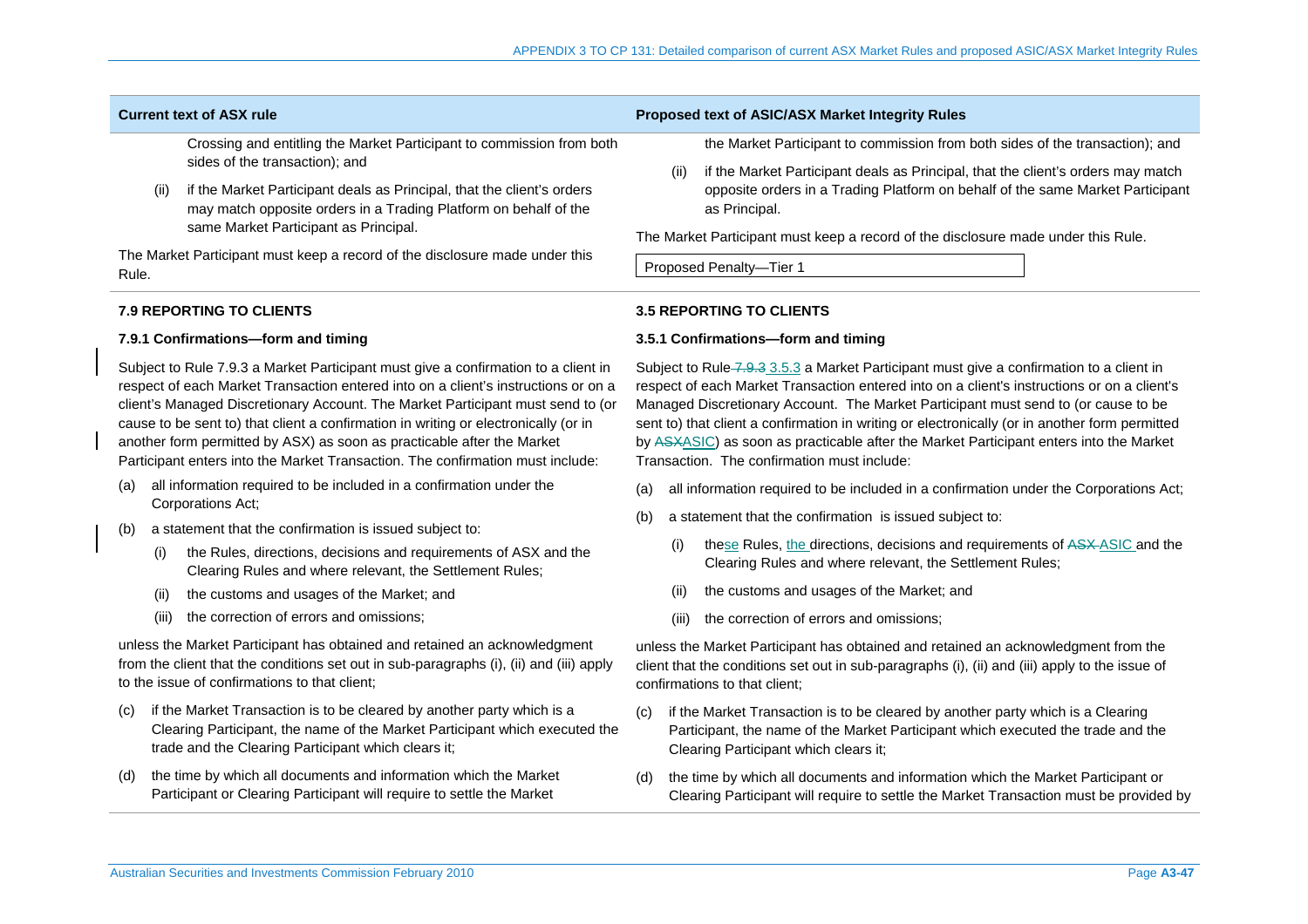|  |     |                                                                                                                                                                                                                                                                                                                                   | Transaction must be provided by the client:                                                                                                                                                                                                                                                                                                                                           |                                                      |                                                                                                                                                                                                                                                                                                              | the client:                                                                                                                                                                                                                                                                                                                                                                        |  |  |
|--|-----|-----------------------------------------------------------------------------------------------------------------------------------------------------------------------------------------------------------------------------------------------------------------------------------------------------------------------------------|---------------------------------------------------------------------------------------------------------------------------------------------------------------------------------------------------------------------------------------------------------------------------------------------------------------------------------------------------------------------------------------|------------------------------------------------------|--------------------------------------------------------------------------------------------------------------------------------------------------------------------------------------------------------------------------------------------------------------------------------------------------------------|------------------------------------------------------------------------------------------------------------------------------------------------------------------------------------------------------------------------------------------------------------------------------------------------------------------------------------------------------------------------------------|--|--|
|  |     | (i)                                                                                                                                                                                                                                                                                                                               | in the case of a sale of Cash Market Products, the date by which the<br>client must provide all documents and security holder information<br>(including, if applicable, the relevant holder identification number or<br>personal identification number and/or shareholder reference number)<br>required by the relevant Clearing Participant to meet its Clearing<br>Obligations; and |                                                      | (i)                                                                                                                                                                                                                                                                                                          | in the case of a sale of Cash Market Products, the date by which the client<br>must provide all documents and security holder information (including, if<br>applicable, the relevant holder identification number or personal identification<br>number and/or shareholder reference number) required by the relevant<br>Clearing Participant to meet its Clearing Obligations; and |  |  |
|  |     | if applicable, the date by which the client must provide the<br>(ii)<br>consideration specified in the confirmation; and<br>if applicable, the date by which the net consideration to the client falls<br>(iii)                                                                                                                   |                                                                                                                                                                                                                                                                                                                                                                                       | (ii)                                                 | if applicable, the date by which the client must provide the consideration<br>specified in the confirmation; and                                                                                                                                                                                             |                                                                                                                                                                                                                                                                                                                                                                                    |  |  |
|  |     |                                                                                                                                                                                                                                                                                                                                   |                                                                                                                                                                                                                                                                                                                                                                                       | (iii)                                                | if applicable, the date by which the net consideration to the client falls due;                                                                                                                                                                                                                              |                                                                                                                                                                                                                                                                                                                                                                                    |  |  |
|  |     |                                                                                                                                                                                                                                                                                                                                   | due:                                                                                                                                                                                                                                                                                                                                                                                  | (e)                                                  |                                                                                                                                                                                                                                                                                                              | the amount of money which the client must pay, or which the client will receive, on                                                                                                                                                                                                                                                                                                |  |  |
|  | (e) |                                                                                                                                                                                                                                                                                                                                   | the amount of money which the client must pay, or which the client will<br>receive, on settlement of the Market Transaction and, if the client is                                                                                                                                                                                                                                     |                                                      |                                                                                                                                                                                                                                                                                                              | settlement of the Market Transaction and, if the client is required to pay an amount<br>of money, the time by which that money must be paid;                                                                                                                                                                                                                                       |  |  |
|  |     | required to pay an amount of money, the time by which that money must be                                                                                                                                                                                                                                                          |                                                                                                                                                                                                                                                                                                                                                                                       | (f)                                                  |                                                                                                                                                                                                                                                                                                              | where the Market Transaction involved a Crossing, a statement to that effect;                                                                                                                                                                                                                                                                                                      |  |  |
|  | (f) | paid;<br>where the Market Transaction involved a Crossing, a statement to that<br>effect;                                                                                                                                                                                                                                         |                                                                                                                                                                                                                                                                                                                                                                                       | (g)                                                  |                                                                                                                                                                                                                                                                                                              | any disclosure required under Rule 3.2-7.3 (tTrading as Principal); and                                                                                                                                                                                                                                                                                                            |  |  |
|  |     |                                                                                                                                                                                                                                                                                                                                   |                                                                                                                                                                                                                                                                                                                                                                                       | (h)                                                  |                                                                                                                                                                                                                                                                                                              | any other information set out in the Procedures.                                                                                                                                                                                                                                                                                                                                   |  |  |
|  | (g) | any disclosure required under Rule 7.3 (trading as Principal); and                                                                                                                                                                                                                                                                |                                                                                                                                                                                                                                                                                                                                                                                       |                                                      |                                                                                                                                                                                                                                                                                                              | Proposed Penalty-Tier 2                                                                                                                                                                                                                                                                                                                                                            |  |  |
|  | (h) | any other information set out in the Procedures.                                                                                                                                                                                                                                                                                  |                                                                                                                                                                                                                                                                                                                                                                                       | 3.5.2 Confirmations-accumulation and price averaging |                                                                                                                                                                                                                                                                                                              |                                                                                                                                                                                                                                                                                                                                                                                    |  |  |
|  |     | 7.9.2 Confirmations-accumulation and price averaging                                                                                                                                                                                                                                                                              |                                                                                                                                                                                                                                                                                                                                                                                       |                                                      | If a Market Participant is required by Rule 3.5.1–7.9.1 to give a confirmation to a client and                                                                                                                                                                                                               |                                                                                                                                                                                                                                                                                                                                                                                    |  |  |
|  |     | If a Market Participant is required by Rule 7.9.1 to give a confirmation to a client<br>and the Market Participant enters into multiple Market Transactions for the<br>purpose of completing a client's order, the Market Participant may accumulate<br>those Market Transactions on a single confirmation and specify the volume |                                                                                                                                                                                                                                                                                                                                                                                       |                                                      | the Market Participant enters into multiple Market Transactions for the purpose of<br>completing a client's order, the Market Participant may accumulate those Market<br>Transactions on a single confirmation and specify the volume weighted average price for<br>those Market Transactions provided that: |                                                                                                                                                                                                                                                                                                                                                                                    |  |  |
|  |     |                                                                                                                                                                                                                                                                                                                                   | weighted average price for those Market Transactions provided that:                                                                                                                                                                                                                                                                                                                   |                                                      |                                                                                                                                                                                                                                                                                                              | the client authorised in writing the accumulation and price averaging of two or more                                                                                                                                                                                                                                                                                               |  |  |
|  | (a) |                                                                                                                                                                                                                                                                                                                                   | the client authorised in writing the accumulation and price averaging of two<br>or more Market Transactions in a confirmation at or before the time the                                                                                                                                                                                                                               |                                                      | Market Transactions in a confirmation at or before the time the order was placed;<br>and                                                                                                                                                                                                                     |                                                                                                                                                                                                                                                                                                                                                                                    |  |  |
|  |     |                                                                                                                                                                                                                                                                                                                                   | order was placed; and                                                                                                                                                                                                                                                                                                                                                                 | (b)                                                  |                                                                                                                                                                                                                                                                                                              | if requested by the client, the Market Participant gives to the client a statement of all                                                                                                                                                                                                                                                                                          |  |  |
|  | (b) | if requested by the client, the Market Participant gives to the client a<br>statement of all the individual prices of the Cash Market Products or<br>Derivatives Market Contracts (as applicable) which are accumulated and                                                                                                       |                                                                                                                                                                                                                                                                                                                                                                                       |                                                      |                                                                                                                                                                                                                                                                                                              | the individual prices of the Cash Market Products or Derivatives Market Contracts<br>(as applicable) which are accumulated and averaged under this Rule.                                                                                                                                                                                                                           |  |  |
|  |     |                                                                                                                                                                                                                                                                                                                                   |                                                                                                                                                                                                                                                                                                                                                                                       |                                                      |                                                                                                                                                                                                                                                                                                              |                                                                                                                                                                                                                                                                                                                                                                                    |  |  |

**Current text of ASX rule Proposed text of ASIC/ASX Market Integrity Rules** 

Proposed Penalty—Tier 1

averaged under this Rule.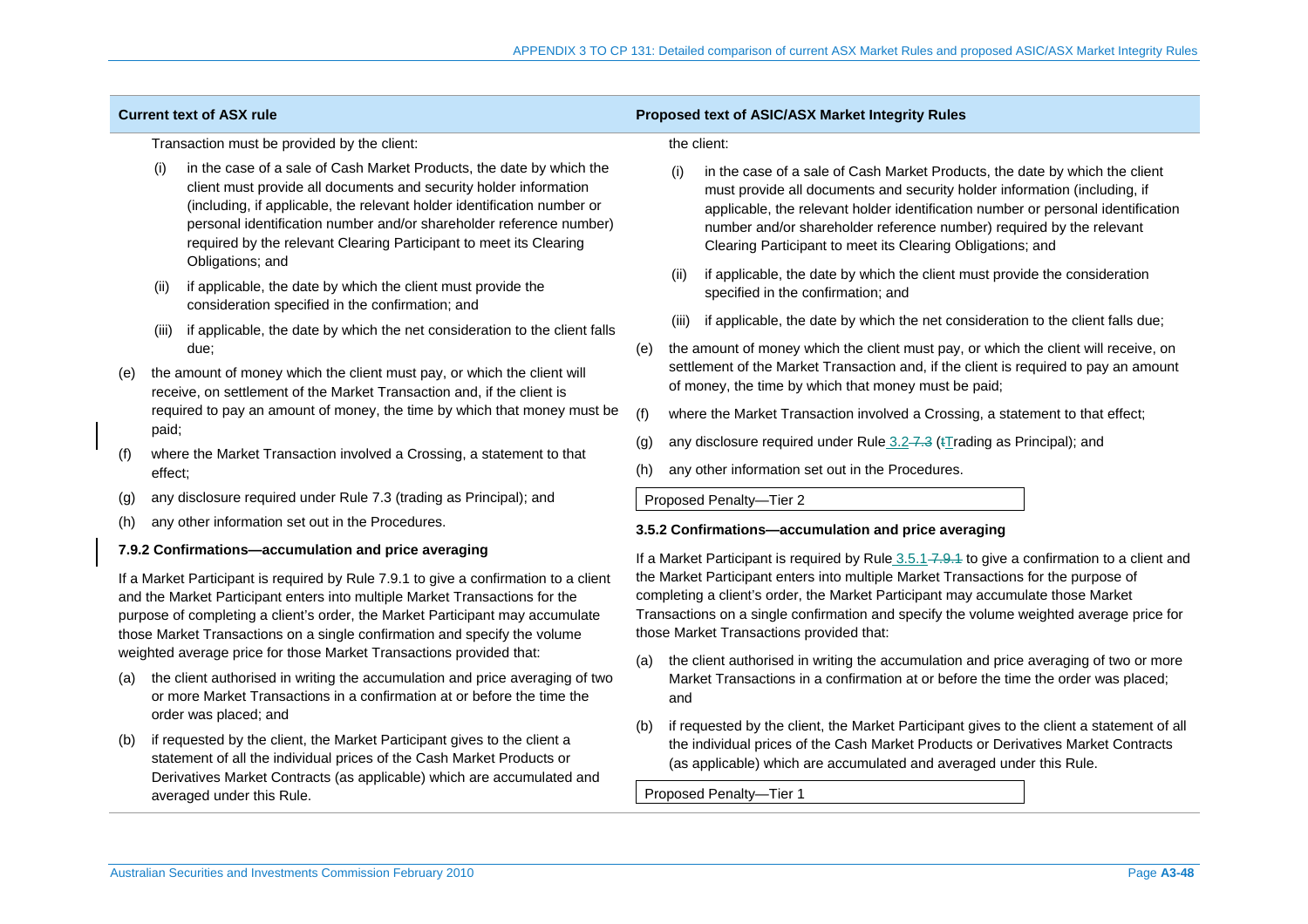#### **7.9.3 Confirmations—clients other than Retail Clients**

A Market Participant is not required to comply with Rule 7.9.1 in respect of a client that is not a Retail Client, provided the Market Participant has notified the client before entering a Trading Message on the client's behalf that Market Transactions effected for the client are subject to:

- (a) the Rules, directions, decisions and requirements of ASX and the Clearing Rules and where relevant, the Settlement Rules;
- (b) the customs and usages of the Market; and
- (c) the correction of errors and omissions.

A Market Participant must keep a record of the notification.

## **7.11 CLIENT MONEY AND PROPERTY**

#### **7.11.1 Obligation to comply with Corporations Act**

A Market Participant must comply with the relevant provisions of the Corporations Act governing the keeping and treatment of money paid, or property given, to the Market Participant in connection with services provided to, or products held by, clients of the Market Participant in respect of their business. Money in relation to Market Transactions to which Division 2 of Part 7.8 of the Corporations Act applies is to be held in trust by the Market Participant.

## **7.11.2 Trust accounts—Cash Market Transactions and Options Market Transactions**

A Market Participant must establish one or more clients' trust accounts for money received by the Market Participant in connection with dealings in Cash Market Transactions or Options Market Transactions.

## **7.11.3 Segregated accounts or trust accounts- Futures Market Transactions**

A Market Participant must establish either one or more clients' trust accounts or clients' segregated accounts for money received by the Market Participant in

## **Current text of ASX rule Proposed text of ASIC/ASX Market Integrity Rules**

#### **3.5.3 Confirmations—clients other than Retail Clients**

A Market Participant is not required to comply with Rule 3.5.1–7.9.4 in respect of a client that is not a Retail Client, provided the Market Participant has notified the client before entering a Trading Message on the client's behalf that Market Transactions effected for the client are subject to:

- (a) these Rules, the directions, decisions and requirements of ASXASIC and the Clearing Rules and where relevant, the Settlement Rules;
- (b) the customs and usages of the Market; and
- (c) the correction of errors and omissions.

A Market Participant must keep a record of the notification.

Proposed Penalty—Tier 2

### **3.6 CLIENT MONEY AND PROPERTY**

#### **3.6.1 Obligation to comply with Corporations Act**

A Market Participant must comply with the relevant provisions of the Corporations Act governing the keeping and treatment of money paid, or property given, to the Market Participant in connection with services provided to, or products held by, clients of the Market Participant in respect of their business. Money in relation to Market Transactions to which Division 2 of Part 7.8 of the Corporations Act applies is to be held in trust by the Market Participant.

Proposed Penalty—Tier 3

## **3.6.2 Trust accounts—Cash Market Transactions and Options Market Transactions**

A Market Participant must establish one or more clients' trust accounts for money received by the Market Participant in connection with dealings in Cash Market Transactions or Options Market Transactions.

Proposed Penalty—Tier 3

#### **3.6.3 Segregated accounts or trust accounts—Futures Market Transactions**

A Market Participant must establish either one or more clients' trust accounts or clients'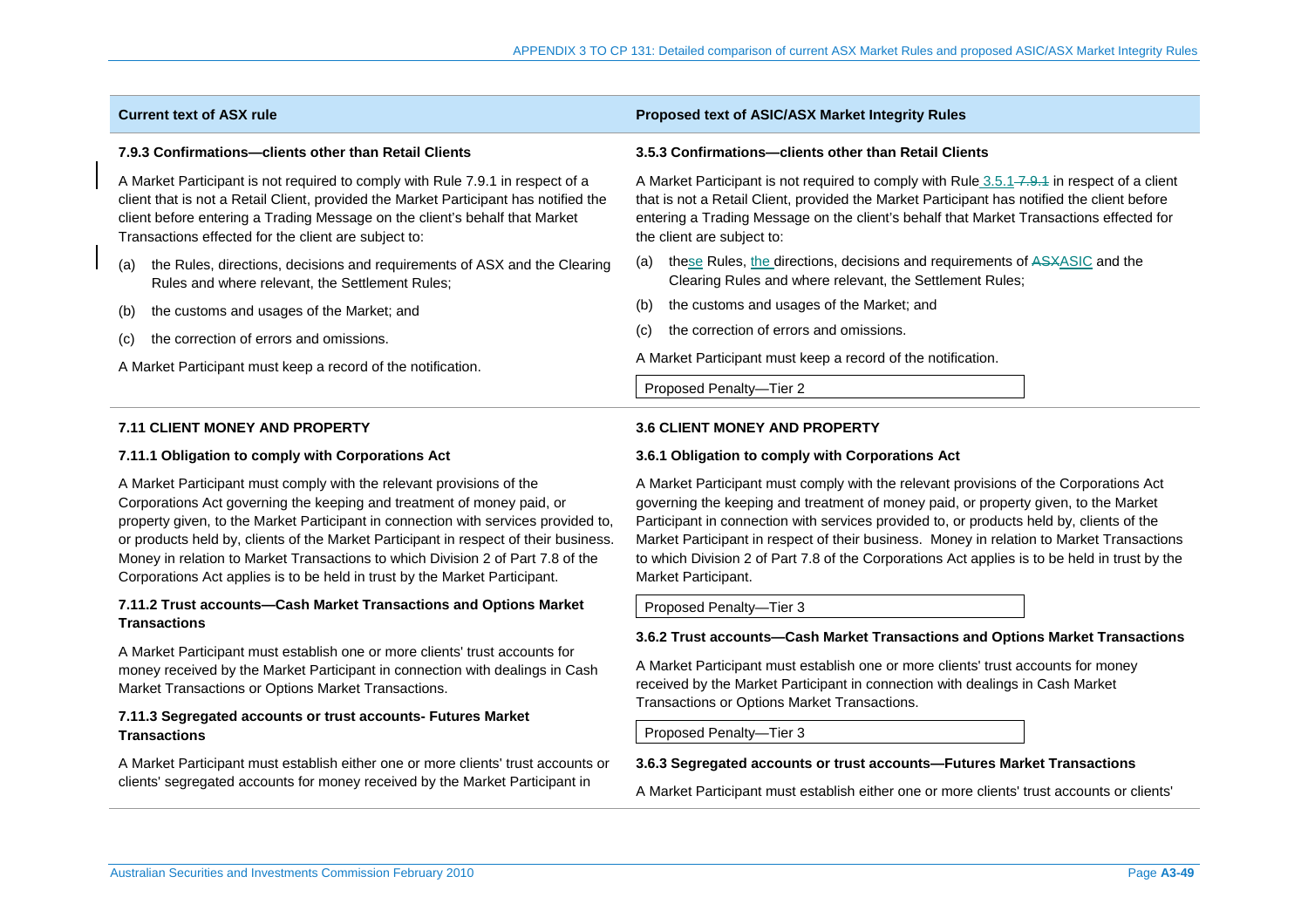connection with dealings in:

- (a) Futures Market Transactions; and
- (b) Options Market Transactions over an Underlying Financial Product which is a Futures Market Contract.

#### **7.11.4 Bank accounts to be with Australian ADI**

All money received by a Market Participant which the Corporations Act requires the Market Participant to deposit in a clients' segregated account or in a clients' trust account must be deposited in an account with an Australian ADI in Australia (which has been rated by an Approved Ratings Agency as being at least short term investment grade) unless:

- (a) the money is received by the Market Participant in another country and the Market Participant deposits the money in a clients' segregated account or clients' trust account with a branch of an Australian ADI with such a rating in that country; or
- (b) Rule 7.11.5 applies.

## **7.11.5 Approved foreign banks**

ASX may determine and set out in the Procedures foreign banks at which Market Participants may:

- (a) open clients' segregated accounts or clients' trust accounts for the handling of money received for a client in another country or for a client who is resident in another country; and
- (b) invest money held in clients' segregated accounts or clients' trust accounts in another country.

ASX may impose conditions on the use of those foreign banks for clients' segregated accounts and clients' trust accounts.

#### **Current text of ASX rule Proposed text of ASIC/ASX Market Integrity Rules**

segregated accounts for money received by the Market Participant in connection with dealings in:

- (a) Futures Market Transactions; and
- (b) Options Market Transactions over an Underlying Financial Product which is a Futures Market Contract.

Proposed Penalty—Tier 3

#### **3.6.4 Bank accounts to be with Australian ADI**

All money received by a Market Participant which the Corporations Act requires the Market Participant to deposit in a clients' segregated account or in a clients' trust account must be deposited in an account with an Australian ADI in Australia (which has been rated by an Approved Ratings Agency as being at least short term investment grade) unless:

- (a) the money is received by the Market Participant in another country and the Market Participant deposits the money in a clients' segregated account or clients' trust account with a branch of an Australian ADI with such a rating in that country; or
- (b) Rule  $3.6.5 7.11.5$  applies.

Proposed Penalty—Tier 3

#### **3.6.5 Approved foreign banks**

ASX-ASIC may determine and set out in the Procedures foreign banks at which Market Participants may:

- (a) open clients' segregated accounts or clients' trust accounts for the handling of money received for a client in another country or for a client who is resident in another country; and
- (b) invest money held in clients' segregated accounts or clients' trust accounts in another country.

ASICASX may impose conditions on the use of those foreign banks for clients' segregated accounts and clients' trust accounts.

Proposed Penalty—N/A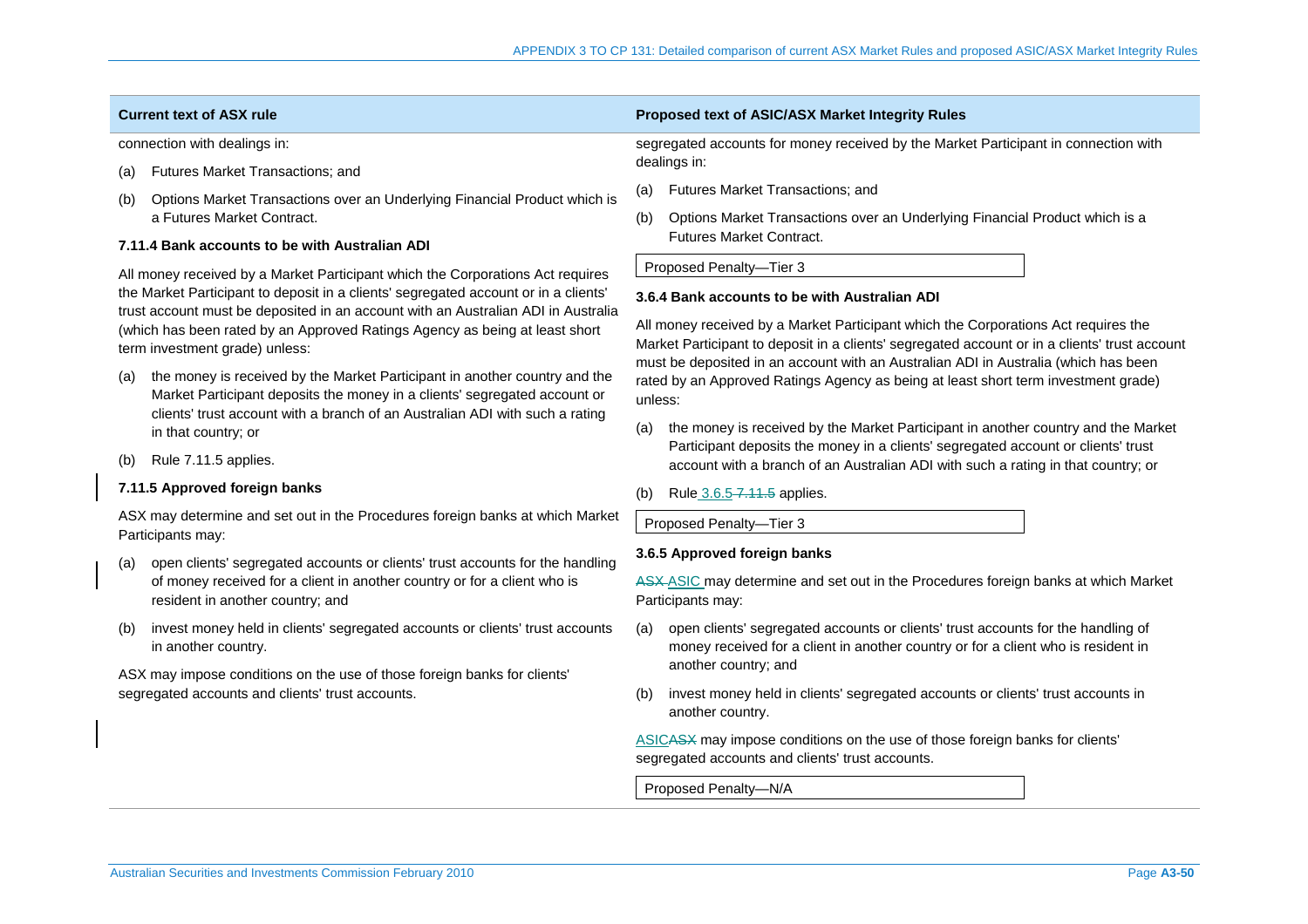### **7.11.6 Change of rating or approval of ADI**

If the Market Participant has a clients' segregated account or a clients' trust account with an Australian ADI which ceases to have the rating referred to in Rule 7.11.4 or with a foreign bank which ceases to be a bank approved under Rule 7.11.5, the Market Participant must transfer the balance of the relevant account to an entity which meets the requirements of Rule 7.11.4 or Rule 7.11.5 (as applicable).

## **7.11.7 Liquidity requirement—clients' segregated accounts—Futures Market Transactions**

If a Market Participant invests money from a clients' segregated account maintained under Rule 7.11.3 pursuant to Section 981C(a) of the Corporations Act, that investment must be readily realisable and at least 50% of money invested under that Section must be invested on 24 hour call terms.

## **7.11.8 Top up requirement—clients' segregated accounts—Futures Market Transactions**

If a client does not satisfy (either through payment or the provision of security) a request under Rule 7.12 on or before the time set out in the Procedures (or, where the request relates to derivatives traded on a market operated by a person other than ASX, by the time required under the rules of that market), the Market Participant must pay into the clients' segregated account the lesser of:

- (a) the amount of the request; or
- (b) the amount which the Market Participant would be obliged under Rule 7.12 (or, if applicable, the rules of the other market) to request from the client on the following day.

## **7.11.9 Reconciliation of clients' segregated accounts**

A Market Participant must perform a reconciliation, in the time, form and manner set out in the Procedures, of the aggregate balance held by it at the close of business on each business day in clients' segregated accounts maintained pursuant to Rule 7.11.3 and the corresponding balance as recorded in the Market Participant's accounting records that:

## **Current text of ASX rule Proposed text of ASIC/ASX Market Integrity Rules**

## **3.6.6 Change of rating or approval of ADI**

If the Market Participant has a clients' segregated account or a clients' trust account with an Australian ADI which ceases to have the rating referred to in Rule 3.6.4-7.11.4 or with a foreign bank which ceases to be a bank approved under Rule  $3.6.5 - 7.11 - 5$ , the Market Participant must transfer the balance of the relevant account to an entity which meets the requirements of Rule 3.6.4-7.11.4 or Rule 3.6.5-7.11.5 (as applicable).

Proposed Penalty—Tier 3

## **3.6.7 Liquidity requirement—clients' segregated accounts—Futures Market Transactions**

If a Market Participant invests money from a clients' segregated account maintained under Rule 3.6.37.11.3 pursuant to Sectionparagraph 981C(a) of the Corporations Act, that investment must be readily realisable and at least 50% of money invested under that Sectionparagraph must be invested on 24 hour call terms.

### Proposed Penalty—Tier 3

## **3.6.8 Top up requirement—clients' segregated accounts—Futures Market Transactions**

If a client does not satisfy (either through payment or the provision of security) a request for payment under the operating rules of the Market to meet:

- (a) an Initial Margin call in relation to positions in Futures Market Transactions held by a Market Participant on behalf of the client; or
- (b) a call in relation to the close out, settlement or daily settlement of Open Contracts,

<del>under Rule 3.8</del>-on or before the time set out in the <u>operating rules of the Market</u> Procedures (or, where the request relates to derivatives traded on a market operated by a person other than ASXthe Market Operator, by the time required under the rules of that market), the Market Participant must pay into the clients' segregated account the lesser of:

- (ca) the amount of the request; or
- (db) the amount which the Market Participant would be obliged under the operating rules of the Market Rule 3.8 (or, if applicable, the rules of the other market) to request from the client on the following day.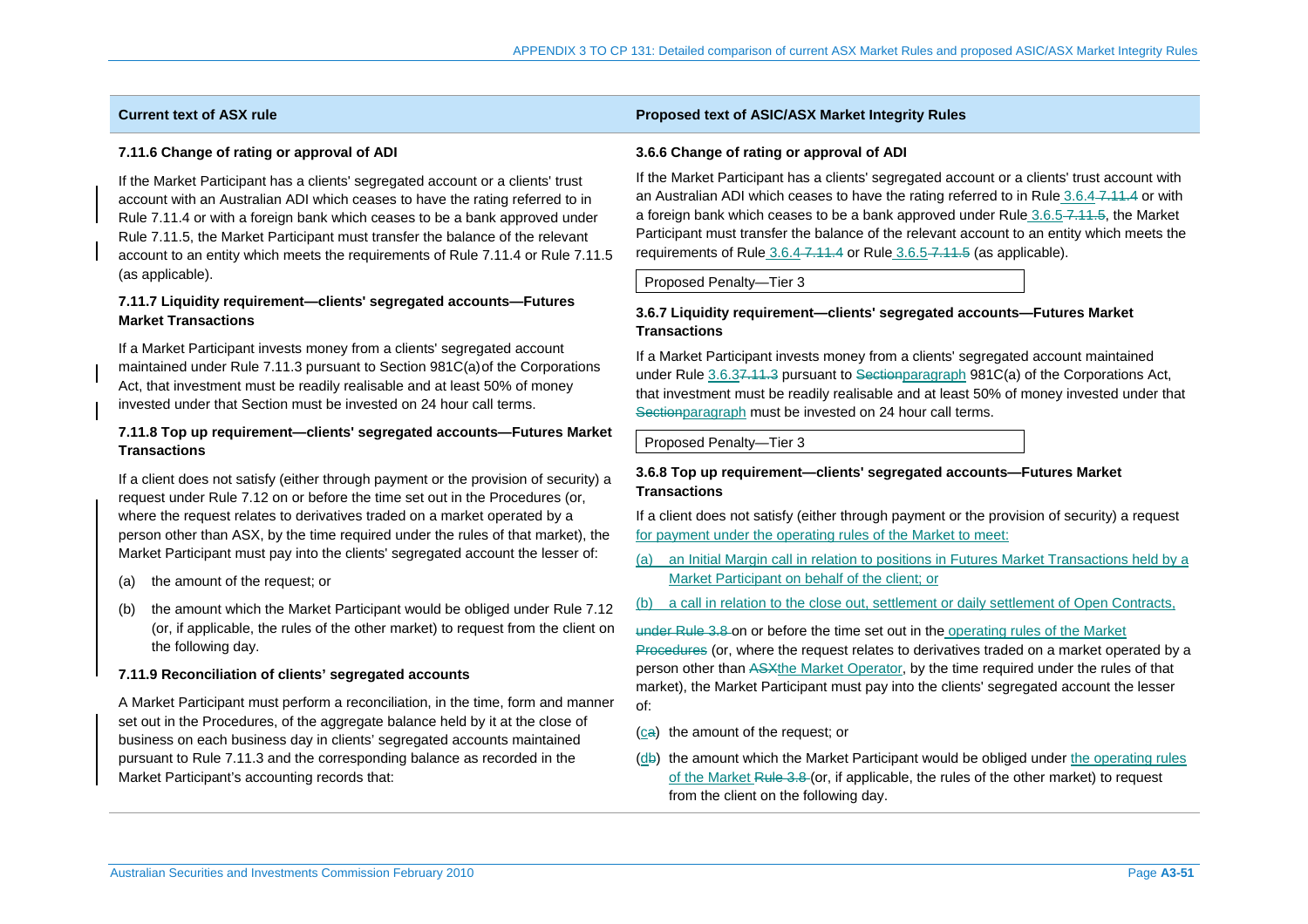| <b>Current text of ASX rule</b> | <b>Proposed text of ASIC/ASX Market Integrity Rules</b> |
|---------------------------------|---------------------------------------------------------|

- (a) is accurate in all respects; and
- (b) contains a statement signed by a Responsible Executive or a person authorised in writing by a Responsible Executive, stating that the signatory believes, and has no reason not to believe, that the reconciliation is accurate in all respects.

## **7.11.10 Reconciliation of trust accounts**

A Market Participant must perform a reconciliation, in the time, form and manner set out in the Procedures of:

- (a) the aggregate balance held by it at the close of business on each business day in clients' trust accounts maintained pursuant to Rule 7.11.2 or 7.11.3 and the corresponding balance as recorded in the Participant's accounting records; and
- (b) the balance held by it at the close of business on the last business day of each week on trust for each client in a trust account maintained pursuant to Rule 7.11.2 or 7.11.3 and the corresponding balance as recorded in the Market Participant's accounting records,

#### that:

- (c) is accurate in all respects; and
- (d) contains a statement signed by a Responsible Executive or a person authorised in writing by a Responsible Executive, stating that the signatory believes, and has no reason not to believe, that the reconciliation is accurate in all respects.

#### **7.11.11 Obligation to notify ASX in respect of reconciliation**

A Market Participant must notify ASX within 2 business days in the manner set out in the Procedures if:

- (a) a reconciliation has not been performed in accordance with Rule 7.11.9 and the Procedures under that Rule;
- (b) a reconciliation has not been performed in accordance with Rule 7.11.10 and the Procedures under that Rule;

#### Proposed Penalty—Tier 3

#### **3.6.9 Reconciliation of clients' segregated accounts**

A Market Participant must perform a reconciliation, in the time, form and manner set out in the Procedures, of the aggregate balance held by it at the close of business on each business day in clients' segregated accounts maintained pursuant to Rule 3.6.3-7.11.3 and the corresponding balance as recorded in the Market Participant's accounting records that:

- (a) is accurate in all respects; and
- (b) contains a statement signed by a Responsible Executive or a person authorised in writing by a Responsible Executive, stating that the signatory believes, and has no reason not to believe, that the reconciliation is accurate in all respects.

Proposed Penalty—Tier 3

#### **3.6.10 Reconciliation of trust accounts**

A Market Participant must perform a reconciliation, in the time, form and manner set out in the Procedures of:

- (a) the aggregate balance held by it at the close of business on each business day in clients' trust accounts maintained pursuant to Rule 3.6.2 or 3.6.3 7.11.2 or 7.11.3 and the corresponding balance as recorded in the Participant's accounting records; and
- (b) the balance held by it at the close of business on the last business day of each week on trust for each client in a trust account maintained pursuant to Rule 3.6.2 or 6.3.37.11.2 or 7.11.3 and the corresponding balance as recorded in the Market Participant's accounting records,

that:

- (c) is accurate in all respects; and
- (d) contains a statement signed by a Responsible Executive or a person authorised in writing by a Responsible Executive, stating that the signatory believes, and has no reason not to believe, that the reconciliation is accurate in all respects.

Proposed Penalty—Tier 3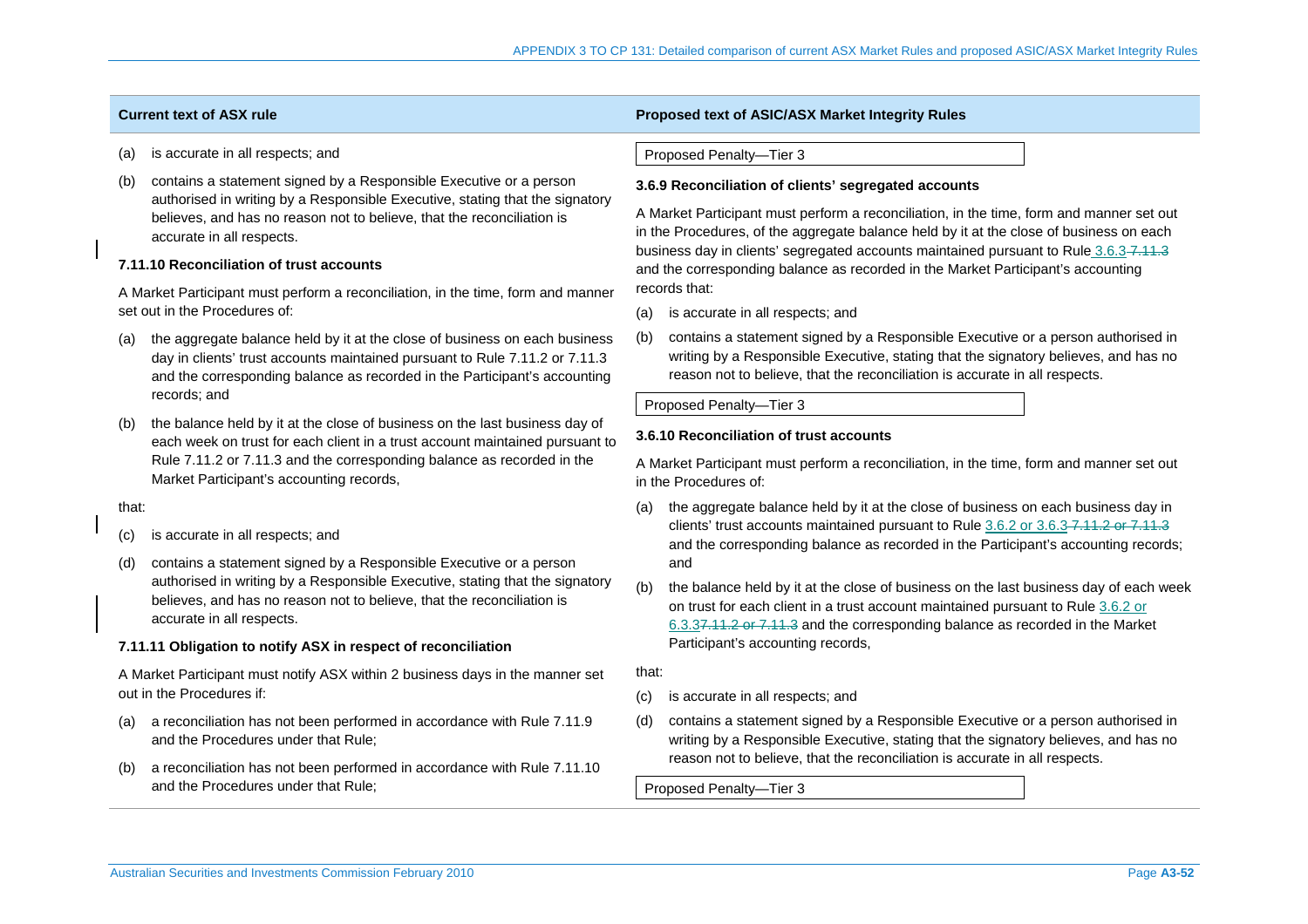- (c) according to a reconciliation performed pursuant to Rule 7.11.9, Total Deposits (as defined in the form set out in the Procedure to Rule 7.11.9) is less than Total Third Party Client Monies (as defined in the form set out in the Procedure to Rule 7.11.9); or
- (d) according to a reconciliation performed pursuant to Rule 7.11.10, there is a deficiency of funds in its trust accounts (or, in respect of a reconciliation performed pursuant to Rule 7.11.10(b), a deficiency in respect of any particular client) or if it is unable to reconcile its trust accounts pursuant to Rule 7.11.10.

#### **7.11.12 Schedule of trust amounts**

Each Market Participant must by no later than 5 business days after 31 March, 30 June, 30 September and 31 December in each year cause to be prepared a schedule as at the above dates showing the respective amounts held in the Market Participant's trust account on behalf of clients together with the names of the particular client in respect of each amount.

## **Current text of ASX rule Proposed text of ASIC/ASX Market Integrity Rules**

#### **3.6.11 Obligation to notify ASX ASIC in respect of reconciliation**

A Market Participant must notify ASX ASIC within 2 business days in the manner set out in the Procedures if:

- (a) a reconciliation has not been performed in accordance with Rule  $3.6.9 7.11.9$  and the Procedures under that Rule;
- (b) a reconciliation has not been performed in accordance with Rule 3.6.107.11.10 and the Procedures under that Rule;
- (c) according to a reconciliation performed pursuant to Rule  $3.6.9 7.11.9$ , Total Deposits (as defined in the form set out in the Procedure to Rule 3.6.97.11.9) is less than Total Third Party Client Monies (as defined in the form set out in the Procedure to Rule 3.6.97.11.9); or
- (d) according to a reconciliation performed pursuant to Rule  $3.6.107,11.10$ , there is a deficiency of funds in its trust accounts (or, in respect of a reconciliation performed pursuant to Rule  $3.6.10(b)7.11.10(b)$ , a deficiency in respect of any particular client) or if it is unable to reconcile its trust accounts pursuant to Rule 3.6.10-7.11.10.

Proposed Penalty—Tier 2

#### **3.6.12 Schedule of trust amounts**

Each Market Participant must by no later than 5 business days after 31 March, 30 June, 30 September and 31 December in each year cause to be prepared a schedule as at the above dates showing the respective amounts held in the Market Participant's trust account on behalf of clients together with the names of the particular client in respect of each amount.

Proposed Penalty—Tier 2

| 7.17 MONTHLY REPORTING REQUIREMENTS—DERIVATIVES MARKET<br><b>TRANSACTIONS</b> | 3.7 MONTHLY REPORTING REQUIREMENTS—DERIVATIVES MARKET<br><b>TRANSACTIONS</b> |
|-------------------------------------------------------------------------------|------------------------------------------------------------------------------|
| 7.17.1 Application                                                            | 3.7.1 Application                                                            |
| This Rule 7.17 applies to Derivatives Market Transactions only.               | This Rule 3.7–7.47 applies to Derivatives Market Transactions only.          |
|                                                                               | Proposed Penalty-N/A                                                         |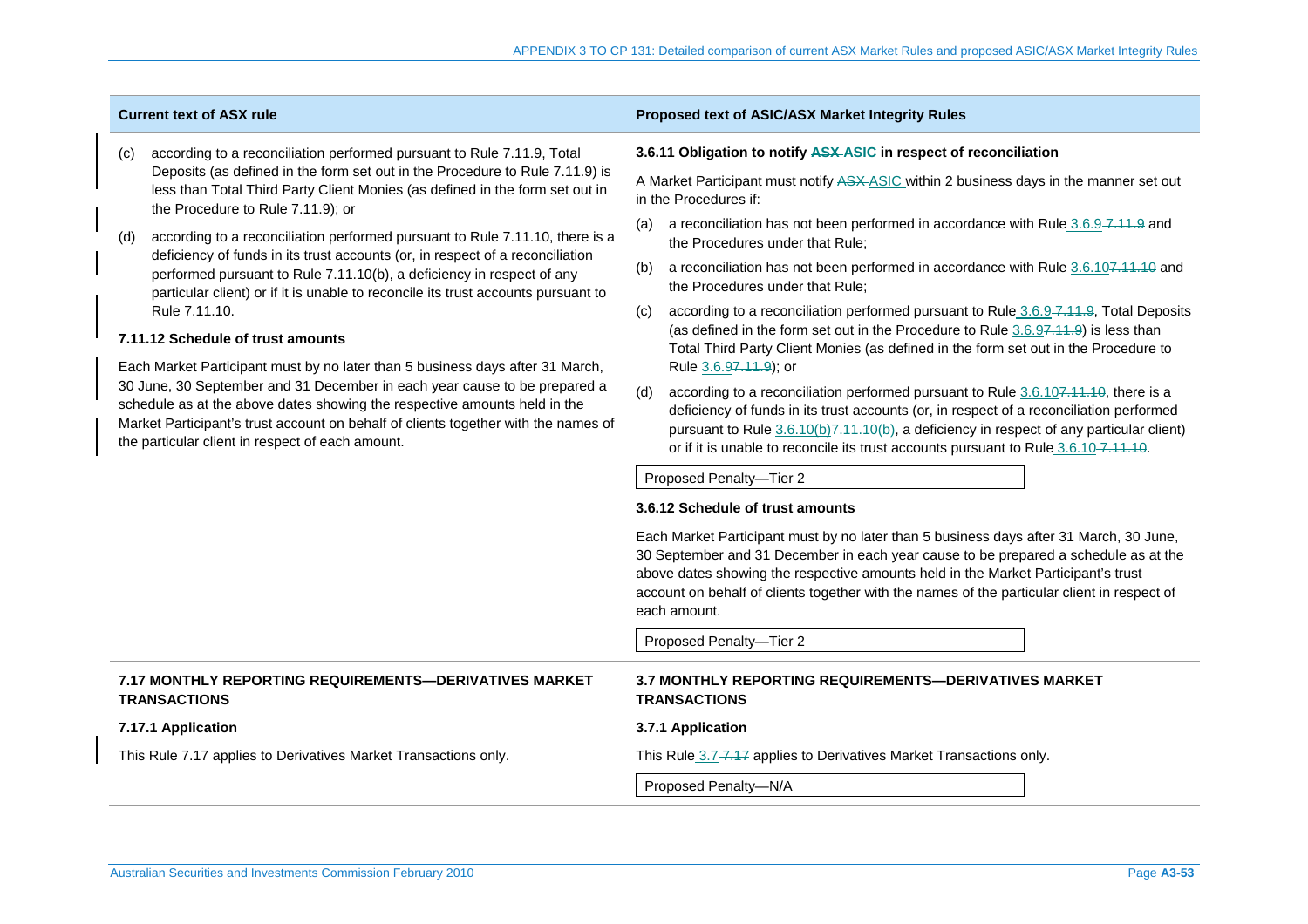|                                                                                          | <b>Current text of ASX rule</b>                                                                                                                                                                                                                                                               | Proposed text of ASIC/ASX Market Integrity Rules                                                                                                                                                                                                                                                                                                                                                                              |  |  |
|------------------------------------------------------------------------------------------|-----------------------------------------------------------------------------------------------------------------------------------------------------------------------------------------------------------------------------------------------------------------------------------------------|-------------------------------------------------------------------------------------------------------------------------------------------------------------------------------------------------------------------------------------------------------------------------------------------------------------------------------------------------------------------------------------------------------------------------------|--|--|
|                                                                                          | 7.17.2 Monthly statements to clients                                                                                                                                                                                                                                                          | 3.7.2 Monthly statements to clients                                                                                                                                                                                                                                                                                                                                                                                           |  |  |
| lf:                                                                                      |                                                                                                                                                                                                                                                                                               | If:                                                                                                                                                                                                                                                                                                                                                                                                                           |  |  |
| (a)                                                                                      | a Derivatives Market Transaction is entered into by the Market Participant<br>on behalf of a client in a particular month; or                                                                                                                                                                 | a Derivatives Market Transaction is entered into by the Market Participant on behalf<br>(a)<br>of a client in a particular month; or                                                                                                                                                                                                                                                                                          |  |  |
| (b)                                                                                      | at the end of or during a particular month, the Market Participant holds<br>positions in Derivatives Market Contracts for the benefit of a client,                                                                                                                                            | at the end of or during a particular month, the Market Participant holds positions in<br>(b)<br>Derivatives Market Contracts for the benefit of a client,                                                                                                                                                                                                                                                                     |  |  |
|                                                                                          | the Market Participant must, within the time specified in the Procedures, send to<br>the client a written statement or, subject to Rule 7.17.3, an electronic statement<br>setting out the information set out in the Procedures.                                                             | the Market Participant must, within the time specified in the Procedures, send to the client<br>a written statement or, subject to Rule 3.7.3-7.47.3, an electronic statement setting out<br>the information set out in the Procedures.                                                                                                                                                                                       |  |  |
|                                                                                          | 7.17.3 Electronic monthly statements                                                                                                                                                                                                                                                          | Proposed Penalty-Tier 2                                                                                                                                                                                                                                                                                                                                                                                                       |  |  |
|                                                                                          | If a Market Participant chooses to send monthly statements electronically under<br>Rule 7.17.2, the Market Participant must be able to reproduce a copy of each<br>electronic statement sent.                                                                                                 | 3.7.3 Electronic monthly statements<br>If a Market Participant chooses to send monthly statements electronically under Rule<br>3.7.2-7.17.2, the Market Participant must be able to reproduce a copy of each electronic<br>statement sent.<br>Proposed Penalty-Tier 1                                                                                                                                                         |  |  |
|                                                                                          |                                                                                                                                                                                                                                                                                               |                                                                                                                                                                                                                                                                                                                                                                                                                               |  |  |
| <b>7.18 PROHIBITION OF ADVICE TO CLIENT</b><br>7.18.1 Definitions used in this Rule 7.18 |                                                                                                                                                                                                                                                                                               | 3.8 PROHIBITION OF ADVICE TO CLIENT<br>3.8.1 Definitions used in this Rule 3.8                                                                                                                                                                                                                                                                                                                                                |  |  |
|                                                                                          | For the purposes of this Rule 7.18:                                                                                                                                                                                                                                                           | For the purposes of this Rule 3.8-7.18:                                                                                                                                                                                                                                                                                                                                                                                       |  |  |
| (a)                                                                                      | 'Client' includes a shareholder in a company which constitutes the Market<br>Participant.;                                                                                                                                                                                                    | 'Client' includes a shareholder in a company which constitutes the Market<br>(a)<br>Participant-;                                                                                                                                                                                                                                                                                                                             |  |  |
| (b)                                                                                      | a reference to 'Chinese Walls' means an arrangement established by a<br>Market Participant, in accordance with guidelines provided by ASX from<br>time to time:                                                                                                                               | a reference to 'Chinese Walls' means an arrangement established by a Market<br>(b)<br>Participant, in accordance with guidelines provided by ASX-ASIC from time to time:                                                                                                                                                                                                                                                      |  |  |
|                                                                                          | whereby information known to persons included in one part of the<br>(i)<br>business of the Market Participant is not available (directly or<br>indirectly) to those involved in another part of the business of the<br>Market Participant and it is accepted that in each of the parts of the | whereby information known to persons included in one part of the business of<br>(i)<br>the Market Participant is not available (directly or indirectly) to those involved<br>in another part of the business of the Market Participant and it is accepted that<br>in each of the parts of the business of the Market Participant so divided<br>decisions will be taken without reference to any interest which any other such |  |  |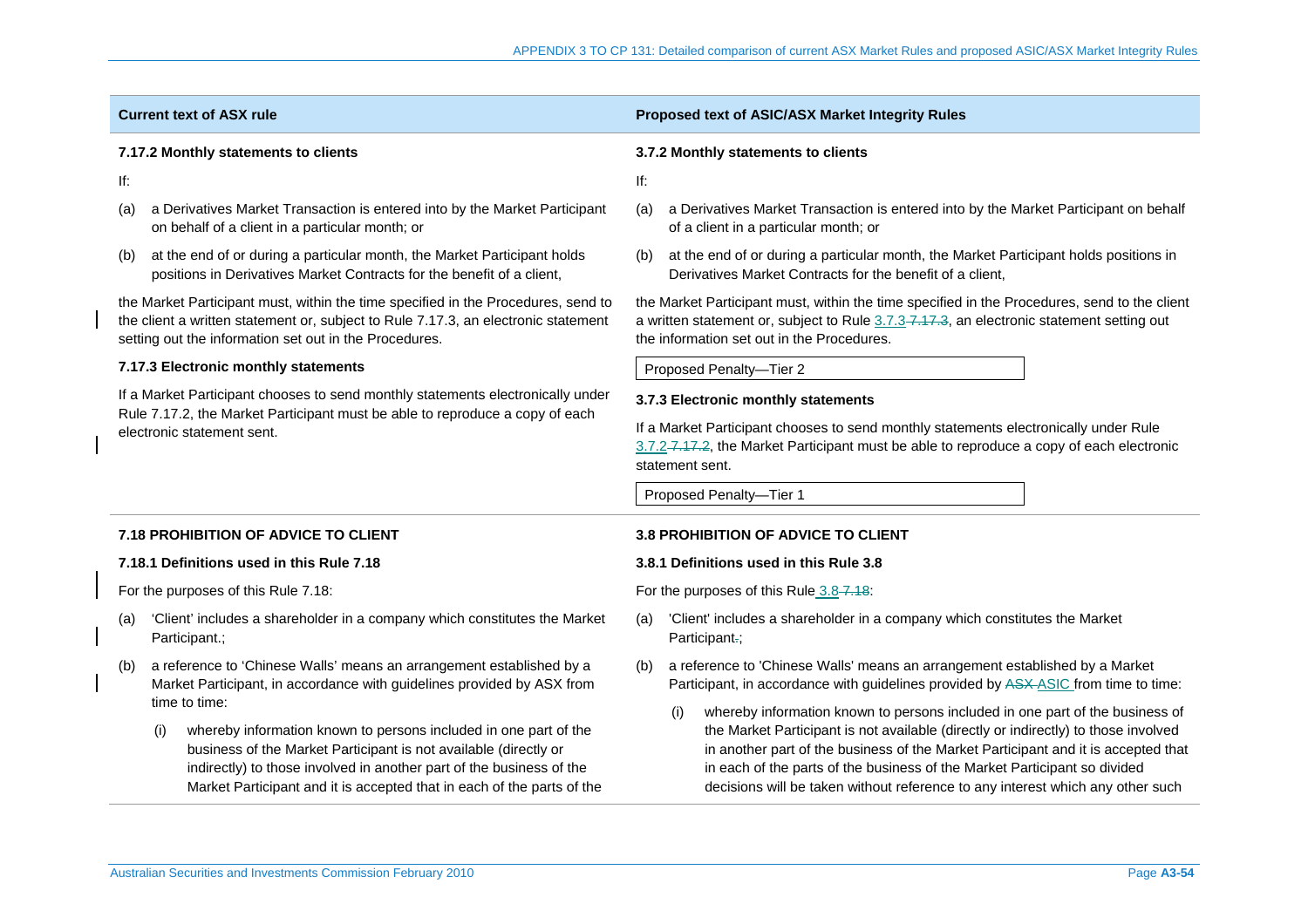business of the Market Participant so divided decisions will be taken without reference to any interest which any other such part or any person in any other such part of the business of the Market Participant may have in the matter; and

- (ii) the Market Participant has advised ASX in writing that:
	- A. it has created Chinese Walls;
	- B. those Chinese Walls which have been created are in accordance with the guidelines prescribed by ASX;
	- C. the Chinese Walls as created will not be removed or altered without prior advice being given to ASX; and
	- D. it requires ASX to place its name on the register of Market Participants maintaining Chinese Walls which is made available by ASX for public perusal.

## **7.18.2 Market Participant possesses information that is not generally available**

Where as a result of its relationship to a client, a Market Participant is in possession of information that is not generally available in relation to a Financial Product and which would be likely to materially affect the price of that Financial Product if the information was generally available, that Market Participant will not give any advice to any other client of a nature that would damage the interest of either of those clients.

## **7.18.3 Chinese Walls in place**

A Market Participant will not be regarded as having possession of information that is not generally available in relation to a Financial Product where that Market Participant has Chinese Walls in place and the person advising the client is not in possession of that information.

## **7.18.4 Certain actions do not constitute giving advice**

A Market Participant or an Employee or partner of a Market Participant advising a client that the Market Participant is precluded from giving the client advice will not, for the purposes of this Rule 7.18, be regarded as giving advice.

## **Current text of ASX rule Proposed text of ASIC/ASX Market Integrity Rules**

part or any person in any other such part of the business of the Market Participant may have in the matter; and

- the Market Participant has advised ASX-ASIC in writing that:
	- A. it has created Chinese Walls;
	- B. those Chinese Walls which have been created are in accordance with the guidelines prescribed by ASXASIC;
	- C. the Chinese Walls as created will not be removed or altered without prior advice being given to ASXASIC; and
	- D. it requires ASX-ASIC to place its name on the register of Market Participants maintaining Chinese Walls which is made available by ASX ASIC for public perusal.

## Proposed Penalty—N/A

## **3.8.2 Market Participant possesses information that is not generally available**

Where as a result of its relationship to a client, a Market Participant is in possession of information that is not generally available in relation to a Financial Product and which would be likely to materially affect the price of that Financial Product if the information was generally available, that Market Participant will not give any advice to any other client of a nature that would damage the interest of either of those clients.

Proposed Penalty—Tier 3

## **3.8.3 Chinese Walls in place**

For the purposes of this Rule 3.8, Aa Market Participant will not be regarded as having possession of information that is not generally available in relation to a Financial Product where that Market Participant has Chinese Walls in place and the person advising the client is not in possession of that information.

Proposed Penalty—N/A

## **3.8.4 Certain actions do not constitute giving advice**

A Market Participant or an Employee or partner of a Market Participant advising a client that the Market Participant is precluded from giving the client advice will not, for the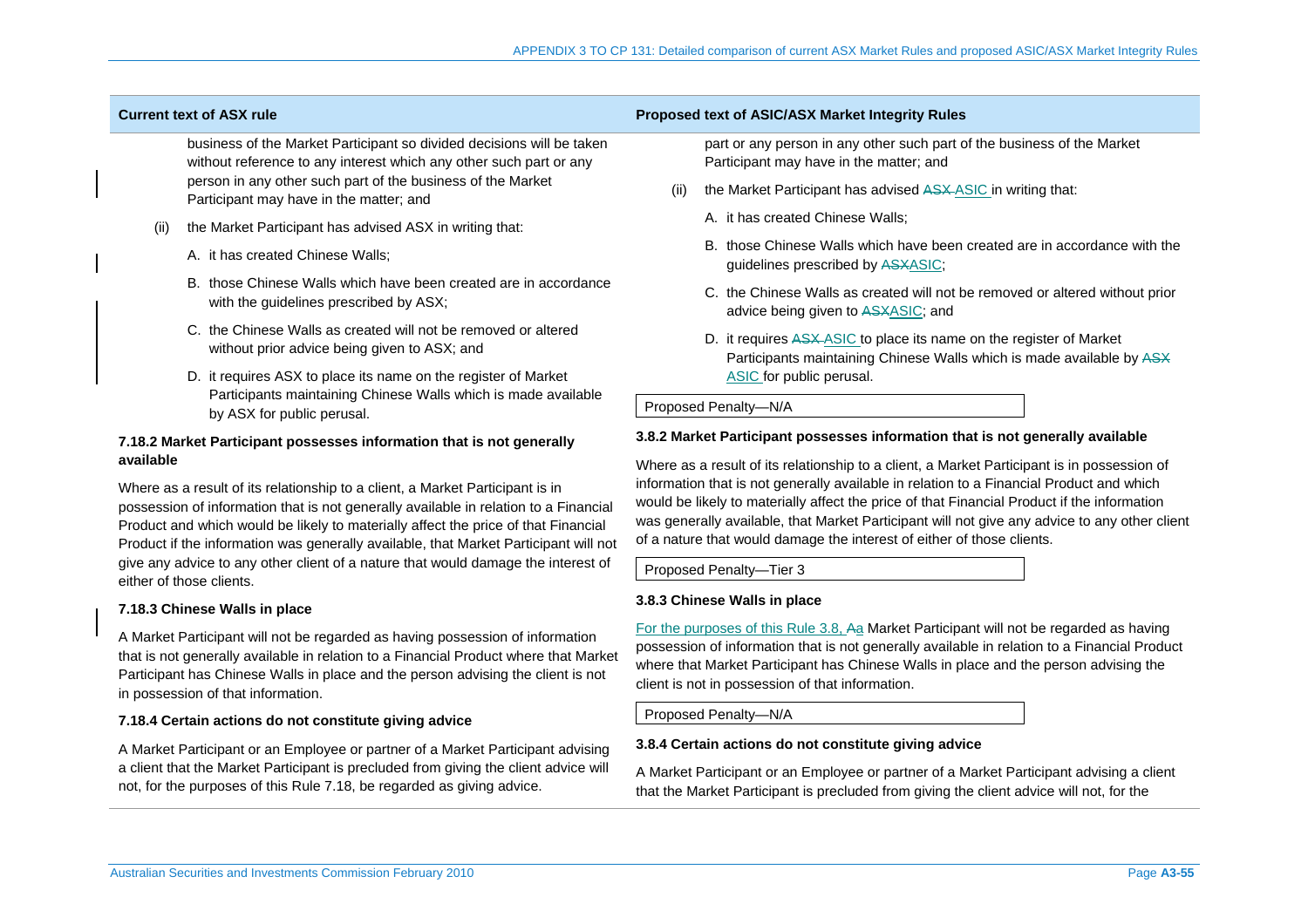| <b>Current text of ASX rule</b>                                                                                                                                                                                                                                                                                                                                                                                | Proposed text of ASIC/ASX Market Integrity Rules                                                                                                                                                                                                                                                                                                                                                                                                       |  |  |  |
|----------------------------------------------------------------------------------------------------------------------------------------------------------------------------------------------------------------------------------------------------------------------------------------------------------------------------------------------------------------------------------------------------------------|--------------------------------------------------------------------------------------------------------------------------------------------------------------------------------------------------------------------------------------------------------------------------------------------------------------------------------------------------------------------------------------------------------------------------------------------------------|--|--|--|
|                                                                                                                                                                                                                                                                                                                                                                                                                | purposes of this Rule 3.8-7.18, be regarded as giving advice.                                                                                                                                                                                                                                                                                                                                                                                          |  |  |  |
|                                                                                                                                                                                                                                                                                                                                                                                                                | Proposed Penalty-N/A                                                                                                                                                                                                                                                                                                                                                                                                                                   |  |  |  |
| <b>16.16 EXPENSES</b>                                                                                                                                                                                                                                                                                                                                                                                          | <b>3.9 EXPENSES—REIMBURSEMENT FOR OUT-OF-POCKET EXPENSES</b>                                                                                                                                                                                                                                                                                                                                                                                           |  |  |  |
| 16.16.1 Reimbursement for out-of-pocket expenses<br>A Trading Participant may charge a client out-of-pocket expenses involved in the<br>purchase or sale of Cash Market Products but that charge must not be covered<br>by an increase or reduction in the price.                                                                                                                                              | Where aA Trading Participant seeks may charge a client out-of-pocket expenses involved                                                                                                                                                                                                                                                                                                                                                                 |  |  |  |
|                                                                                                                                                                                                                                                                                                                                                                                                                | in the purchase or sale of Cash Market Products, but that charge must not be covered by<br>an increase or reduction in the price.                                                                                                                                                                                                                                                                                                                      |  |  |  |
|                                                                                                                                                                                                                                                                                                                                                                                                                | Proposed Penalty-Tier 2                                                                                                                                                                                                                                                                                                                                                                                                                                |  |  |  |
| <b>7.20 DISCLOSURE OF SHORTFALL</b>                                                                                                                                                                                                                                                                                                                                                                            | 3.10 DISCLOSURE OF SHORTFALL-MUST DISCLOSE TO CLIENT                                                                                                                                                                                                                                                                                                                                                                                                   |  |  |  |
| 7.20.1 Must disclose to client                                                                                                                                                                                                                                                                                                                                                                                 | A Market Participant, an Employee or a director of a Market Participant or a company                                                                                                                                                                                                                                                                                                                                                                   |  |  |  |
| A Market Participant, an Employee or a director of a Market Participant or a<br>company which is a partner of a Market Participant who or which will be required<br>to acquire Cash Market Products as underwriter or sub-underwriter will not offer<br>such Cash Market Products to clients unless they first inform the clients<br>concerned of the closing date of the issue or offering of the Cash Market | which is a partner of a Market Participant who or which will be required to acquire Cash<br>Market Products as underwriter or sub-underwriter will not offer such Cash Market<br>Products to clients unless they first inform the clients concerned of the closing date of the<br>issue or offering of the Cash Market Products and the reasons for the acquisition. This<br>Rule will cease to apply when 90 days have elapsed from the closing date. |  |  |  |
| Products and the reasons for the acquisition. This Rule will cease to apply when<br>90 days have elapsed from the closing date.                                                                                                                                                                                                                                                                                | Proposed Penalty-Tier 2                                                                                                                                                                                                                                                                                                                                                                                                                                |  |  |  |

Appendix 7.1.2-1 (Futures client agreement—minimum terms)

Appendix 7.1.2-1 (Addendum to futures client agreement)

Appendix 7.1.2-2 (Options client agreement—minimum terms)

Appendix 7.1.2-3 (ASX warrant client agreement form)

Appendix 7.1.2-4 (Partly paid security client agreement form)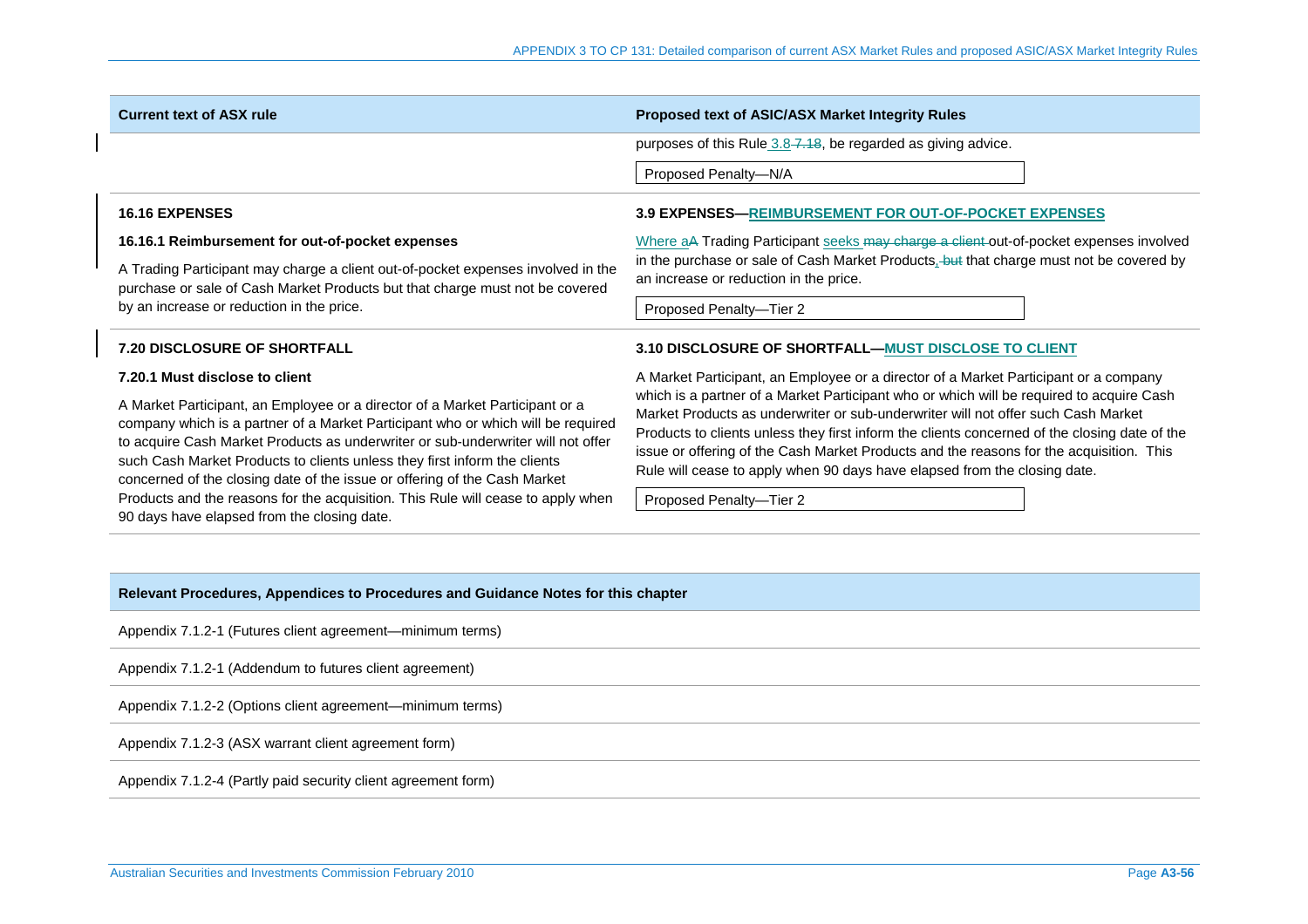Appendix 7.1.4 (Wholesale client agreement—options market contract only)

Appendix 7.11.9 (Reconciliation of client funds)

Guidance Note 4 (New clients—procedures that should be adopted to govern the establishment of an account by a new client which is a natural person or a prop limited company)

Guidance Note 5 (New clients—electronic client agreements for derivatives market transactions)

Guidance Note 23 (New clients or clients trading in new products for the first time—dispatch of ASX Explanatory Booklets)

Guidance Note 28 (Product disclosure statements for exchange traded options)

Guidance Note 31 (client agreements)

PROCEDURE 7.1.1 DOCUMENTS TO BE GIVEN TO A CLIENT

PROCEDURE 7.1.2 CLIENT AGREEMENT REQUIRED FOR OPTIONS, FUTURES, WARRANTS AND PARTLY PAID SECURITIES

PROCEDURE 7.1.3 MARKET PARTICIPANT TO KEEP COPY OF CLIENT AGREEMENT AND DISCLOSURES

PROCEDURE 7.1.4(d) CLIENT AGREEMENT WHERE MARKET PARTICIPANT IS NOT THE CLEARING PARTICIPANT (OPTIONS ONLY)

PROCEDURE 7.1.5(b) CLIENT AGREEMENT WHERE MARKET PARTICIPANT IS THE CLEARING PARTICIPANT (OPTIONS ONLY)

Guidance Note 3 (reporting to clients—confirmations)

PROCEDURE 7.9.1 CONFIRMATIONS—FORM AND TIMING

Guidance Note 13 (prohibition of advice to client)

PROCEDURE 7.17.2 MONTHLY STATEMENTS TO CLIENTS (DTP PRODUCTS)

Guidance Note 12 (client money and property—client funds deposited with third parties)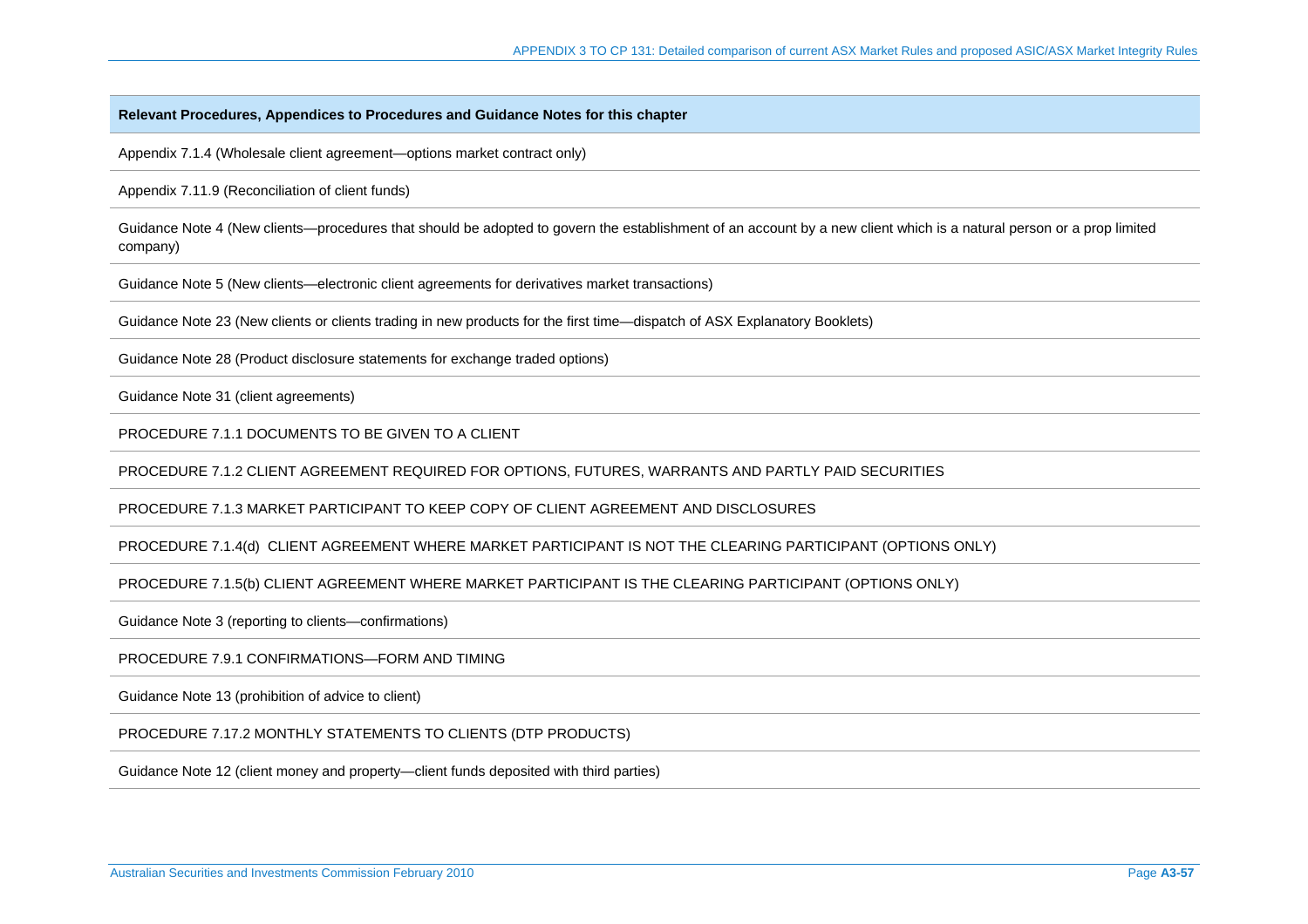PROCEDURE 7.11.5 APPROVED FOREIGN BANKS

PROCEDURE 7.11.8 TOP UP REQUIREMENT—CLIENTS' SEGREGATED ACCOUNTS—FUTURES

PROCEDURE 7.11.9 RECONCILIATION OF CLIENTS' SEGREGATED ACCOUNTS

PROCEDURE 7.11.10 RECONCILIATION OF TRUST ACCOUNTS

Guidance Note 29 (Managed discretionary accounts)

PROCEDURE 7.11.11 OBLIGATION TO NOTIFY ASX IN RESPECT OF RECONCILIATION

PROCEDURE 7.17.2 MONTHLY STATEMENTS TO CLIENTS (DTP PRODUCTS)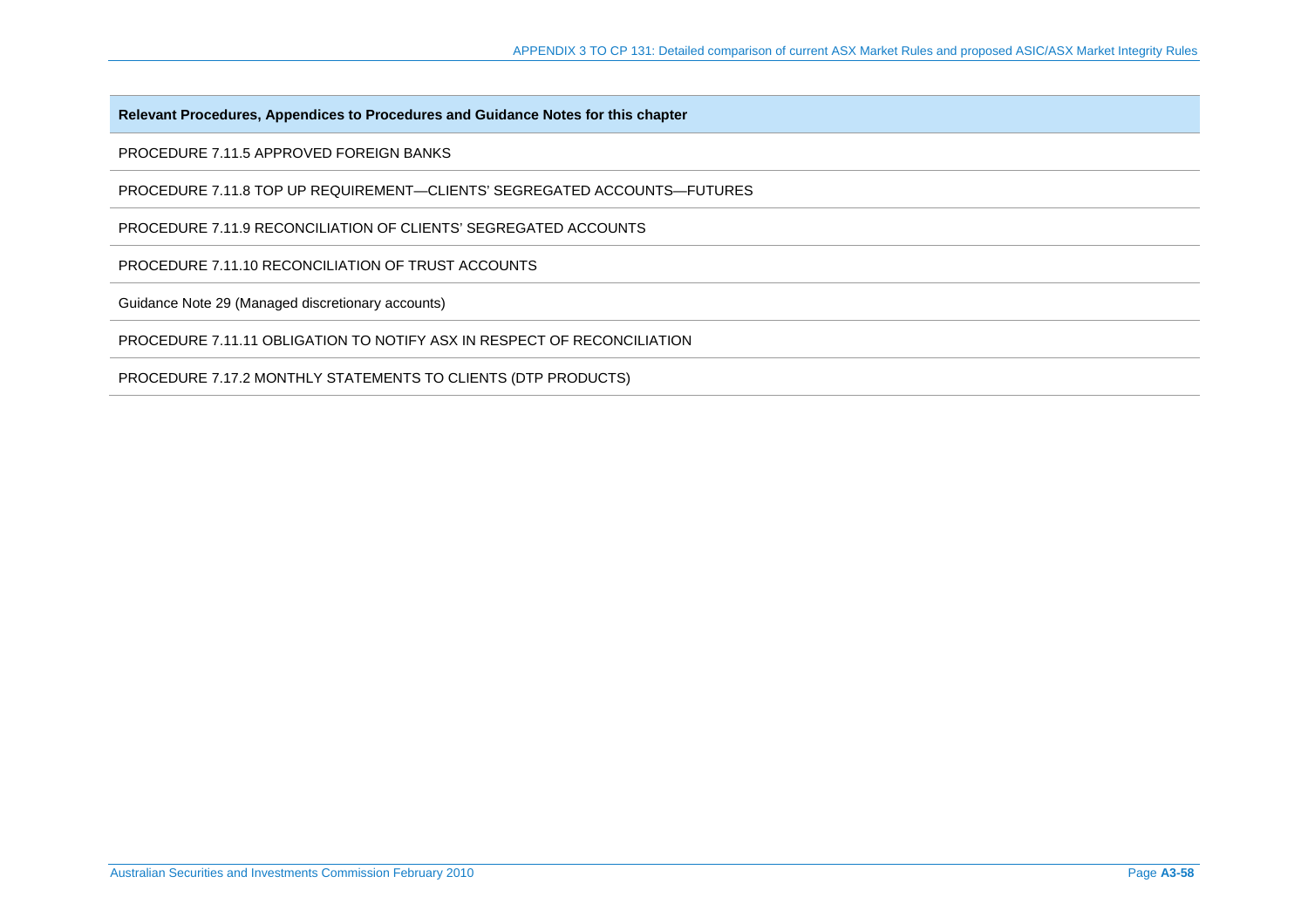# **Chapter 4: Record keeping**

|  | <b>Current text of ASX rule</b>                                                                                                                                                                                                                                                                                                                                                                                                                                                                  | <b>Proposed text of ASIC/ASX Market Integrity Rules</b>                                                                                                                                                                                                                                                                                                                                                                                                                                                                             |  |  |  |  |
|--|--------------------------------------------------------------------------------------------------------------------------------------------------------------------------------------------------------------------------------------------------------------------------------------------------------------------------------------------------------------------------------------------------------------------------------------------------------------------------------------------------|-------------------------------------------------------------------------------------------------------------------------------------------------------------------------------------------------------------------------------------------------------------------------------------------------------------------------------------------------------------------------------------------------------------------------------------------------------------------------------------------------------------------------------------|--|--|--|--|
|  | <b>4.10 TRADING RECORDS</b>                                                                                                                                                                                                                                                                                                                                                                                                                                                                      | <b>4.1 TRADING RECORDS</b>                                                                                                                                                                                                                                                                                                                                                                                                                                                                                                          |  |  |  |  |
|  | 4.10.1 Records of dealings for clients                                                                                                                                                                                                                                                                                                                                                                                                                                                           | 4.1.1 Records of dealings for clients                                                                                                                                                                                                                                                                                                                                                                                                                                                                                               |  |  |  |  |
|  | Subject to Rule 4.10.9, a Market Participant who receives instructions to enter<br>into a Market Transaction on behalf of a client (whether or not a Trading<br>Message corresponding to those instructions is entered into or matched on a<br>Trading Platform), must comply with the requirements of the Corporations Act<br>to the extent that it applies to dealing in a market provided by ASX. In addition,<br>the Market Participant must maintain sufficiently detailed records showing: | Subject to Rule 4.1.7-4.10.9, a Market Participant who receives instructions to enter into a<br>Market Transaction on behalf of a client (whether or not a Trading Message corresponding<br>to those instructions is entered into or matched on a Trading Platform), must comply with<br>the requirements of the Corporations Act to the extent that it applies to dealing in a market<br>provided by the relevant Market Operator ASX. In addition, the Market Participant must<br>maintain sufficiently detailed records showing: |  |  |  |  |
|  | particulars of the instructions, including, without limitation:<br>(a)                                                                                                                                                                                                                                                                                                                                                                                                                           | particulars of the instructions, including, without limitation:<br>(a)                                                                                                                                                                                                                                                                                                                                                                                                                                                              |  |  |  |  |
|  | the financial product to be bought or sold;<br>(i)                                                                                                                                                                                                                                                                                                                                                                                                                                               | the financial product to be bought or sold;<br>(i)                                                                                                                                                                                                                                                                                                                                                                                                                                                                                  |  |  |  |  |
|  | the number thereof;<br>(ii)                                                                                                                                                                                                                                                                                                                                                                                                                                                                      | the number thereof:<br>(ii)                                                                                                                                                                                                                                                                                                                                                                                                                                                                                                         |  |  |  |  |
|  | any price or time related instructions;<br>(iii)                                                                                                                                                                                                                                                                                                                                                                                                                                                 | any price or time related instructions;<br>(iii)                                                                                                                                                                                                                                                                                                                                                                                                                                                                                    |  |  |  |  |
|  | any time limit on the instructions;<br>(iv)                                                                                                                                                                                                                                                                                                                                                                                                                                                      | any time limit on the instructions;<br>(IV)                                                                                                                                                                                                                                                                                                                                                                                                                                                                                         |  |  |  |  |
|  | the date and time the Market Participant received the instructions;<br>(v)                                                                                                                                                                                                                                                                                                                                                                                                                       | the date and time the Market Participant received the instructions;<br>(v)                                                                                                                                                                                                                                                                                                                                                                                                                                                          |  |  |  |  |
|  | instructions or decisions to purchase or sell financial products<br>(vi)<br>pursuant to a Managed Discretionary Account to which Rule 7.10<br>applies (including, without limitation, the financial products to be<br>bought or sold and the number thereof, any price or time related<br>instructions or decisions and the name of the person who generated<br>the instruction or made the decision), whether the instruction or<br>decision was executed or not; and                           | instructions or decisions to purchase or sell financial products pursuant to a<br>(vi)<br>Managed Discretionary Account-to-which Rule 7.10 applies (including, without<br>limitation, the financial products to be bought or sold and the number thereof,<br>any price or time related instructions or decisions and the name of the person<br>who generated the instruction or made the decision), whether the instruction or<br>decision was executed or not; and                                                                 |  |  |  |  |
|  | (vii) the authority of the client for accumulation and price averaging<br>under Market Rule 7.9.2;                                                                                                                                                                                                                                                                                                                                                                                               | (vii) the authority of the client for accumulation and price averaging under Market<br>Rule 3.5.27.9.2;                                                                                                                                                                                                                                                                                                                                                                                                                             |  |  |  |  |
|  | the name of the client;<br>(b)                                                                                                                                                                                                                                                                                                                                                                                                                                                                   | the name of the client;<br>(b)                                                                                                                                                                                                                                                                                                                                                                                                                                                                                                      |  |  |  |  |
|  | the name of the person who gave the instructions (or, if the Trading<br>(C)<br>Message was received by AOP, the information set out in Rule 13.1.6);                                                                                                                                                                                                                                                                                                                                             | the name of the person who gave the instructions (or, if the Trading Message was<br>(c)<br>received by Automated Order Processing, the information set out in Rule 5.5.313.1.6);                                                                                                                                                                                                                                                                                                                                                    |  |  |  |  |
|  | any amendment of any kind to the instructions or Trading Message<br>(d)<br>(including, without limitation, cancellation of an instruction or Trading                                                                                                                                                                                                                                                                                                                                             | any amendment of any kind to the instructions or Trading Message (including, without<br>(d)<br>limitation, cancellation of an instruction or Trading Message, variation of the number                                                                                                                                                                                                                                                                                                                                               |  |  |  |  |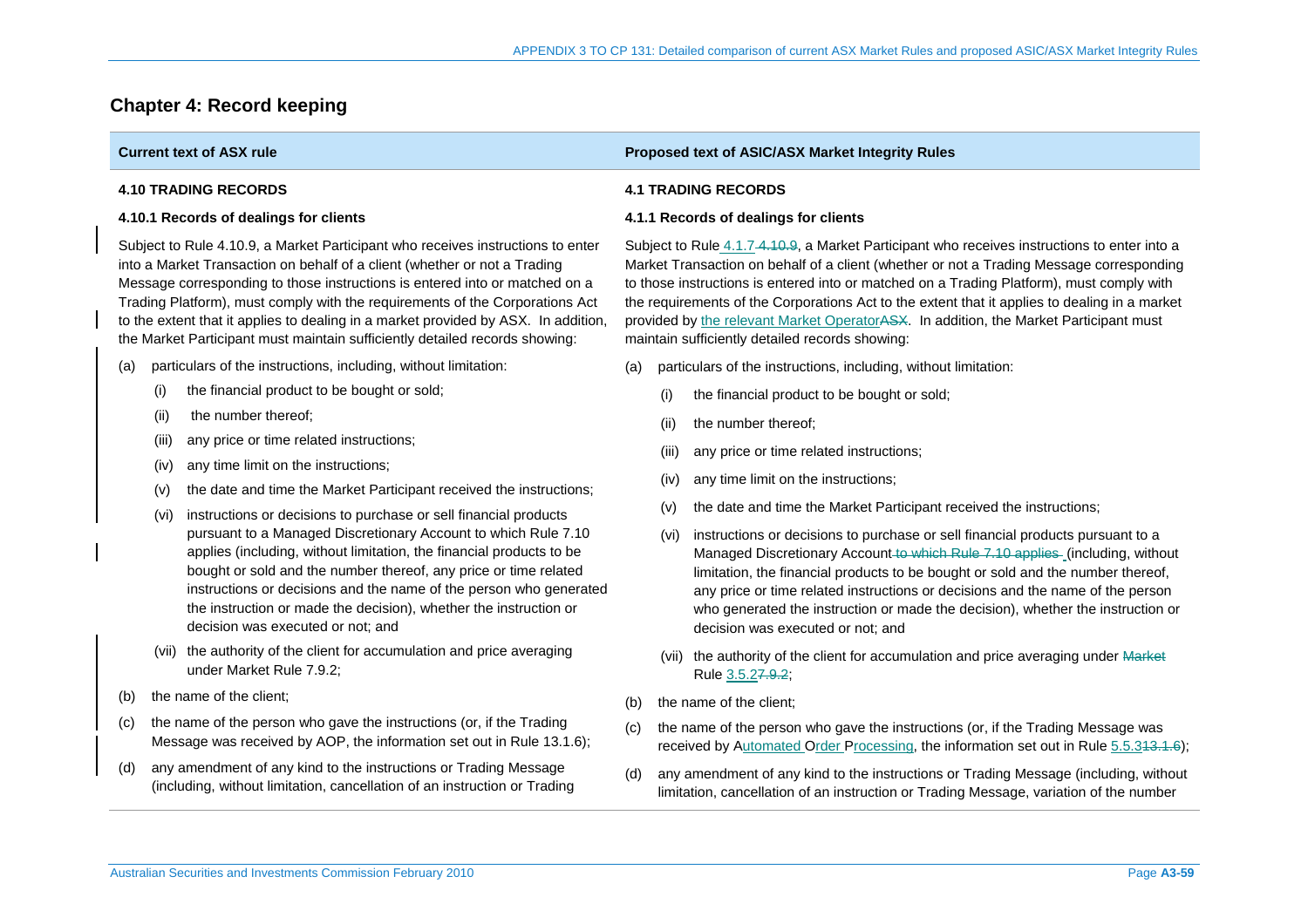| <b>Current text of ASX rule</b>           |                                                                                                                                                                                                                                                                                                                                                                                                                                                                                                                                                                  | Proposed text of ASIC/ASX Market Integrity Rules                                                                                                                                                                                                                                                                                                                                                                                                                                                                                                                                                                                                |  |  |
|-------------------------------------------|------------------------------------------------------------------------------------------------------------------------------------------------------------------------------------------------------------------------------------------------------------------------------------------------------------------------------------------------------------------------------------------------------------------------------------------------------------------------------------------------------------------------------------------------------------------|-------------------------------------------------------------------------------------------------------------------------------------------------------------------------------------------------------------------------------------------------------------------------------------------------------------------------------------------------------------------------------------------------------------------------------------------------------------------------------------------------------------------------------------------------------------------------------------------------------------------------------------------------|--|--|
|                                           | Message, variation of the number of financial products to be bought or<br>sold or variation of any price or time related instructions), Such<br>particulars must also include the date and time of any amendment to the                                                                                                                                                                                                                                                                                                                                          | of financial products to be bought or sold or variation of any price or time related<br>instructions), Such particulars must also include the date and time of any amendment<br>to the instructions or Trading Message;                                                                                                                                                                                                                                                                                                                                                                                                                         |  |  |
| (e)                                       | instructions or Trading Message;<br>the name of the person who received the instruction (or, if the Trading<br>Message was received by AOP, the information set out in Rule 13.1.6);                                                                                                                                                                                                                                                                                                                                                                             | the name of the person who received the instruction (or, if the Trading Message was<br>(e)<br>received by Automated Order Processing, the information set out in Rule 5.5.3<br>43.1.6                                                                                                                                                                                                                                                                                                                                                                                                                                                           |  |  |
| (f)                                       | the name of any other person who passed the instruction on between the<br>person who initially received the instruction, and the Trading Platform and<br>the date and time they passed it                                                                                                                                                                                                                                                                                                                                                                        | the name of any other person who passed the instruction on between the person who<br>(f)<br>initially received the instruction, and the Trading Platform and the date and time they<br>passed it                                                                                                                                                                                                                                                                                                                                                                                                                                                |  |  |
| (q)                                       | the name of the DTR who entered a Trading Message into a Trading<br>Platform (or, if the Trading Message was submitted by AOP, the<br>information set out in Rule 13.1.6);                                                                                                                                                                                                                                                                                                                                                                                       | the name of the Participant Trading Message RepresentativeDTR who entered a<br>(q)<br>Trading Message into a Trading Platform (or, if the Trading Message was submitted<br>by Automated Order Processing, the information set out in Rule 5.5.343.1.6);                                                                                                                                                                                                                                                                                                                                                                                         |  |  |
| (h)                                       | the time the DTR entered a Trading Message into a Trading Platform (or<br>if the Trading Message was submitted by AOP, the time at which the<br>Trading Message was initiated by the Open Interface Device);                                                                                                                                                                                                                                                                                                                                                     | the time the <b>Participant Trading Message Representative DTR</b> entered a Trading<br>(h)<br>Message into a Trading Platform (or if the Trading Message was submitted by<br>Automated Order Processing, the time at which the Trading Message was initiated by<br>the Open Interface Device);                                                                                                                                                                                                                                                                                                                                                 |  |  |
| (i)                                       | if the Trading Message gives rise to a Market Transaction, the date and<br>time that occurs; and                                                                                                                                                                                                                                                                                                                                                                                                                                                                 | if the Trading Message gives rise to a Market Transaction, the date and time that<br>(i)<br>occurs; and                                                                                                                                                                                                                                                                                                                                                                                                                                                                                                                                         |  |  |
| (i)                                       | the Derivatives Market Contracts arising from instructions that are<br>nominated for accumulation and price averaging under the Clearing<br>Rules.                                                                                                                                                                                                                                                                                                                                                                                                               | the Derivatives Market Contracts arising from instructions that are nominated for<br>(i)<br>accumulation and price averaging under the Clearing Rules.                                                                                                                                                                                                                                                                                                                                                                                                                                                                                          |  |  |
| 4.10.2 Records of dealings on own account |                                                                                                                                                                                                                                                                                                                                                                                                                                                                                                                                                                  | Proposed Penalty-Tier 2                                                                                                                                                                                                                                                                                                                                                                                                                                                                                                                                                                                                                         |  |  |
| (a)                                       | Subject to Rule 4.10.10, a Market Participant that makes a decision, or gives<br>instructions to, enter into a Market Transaction on its own account (within the<br>meaning in Rule 7.5.1) (whether or not the Market Transaction is executed),<br>must comply with the requirements of the Corporations Act to the extent that it<br>applies to dealing in a market provided by ASX. In addition, the Market<br>Participant must maintain sufficiently detailed records showing:<br>particulars of the decision or instructions, including, without limitation: | 4.1.2 Records of dealings on own account<br>Subject to Rule 4.1.84.10.10, a Market Participant that makes a decision, or gives<br>instructions to, enter into a Market Transaction on its own account (within the meaning in<br>Rule 5.5.17.5.4 (whether or not the Market Transaction is executed), must comply with the<br>requirements of the Corporations Act to the extent that it applies to dealing in a market<br>provided by ASXthe Market Operator. In addition, the Market Participant must maintain<br>sufficiently detailed records showing:<br>particulars of the decision or instructions, including, without limitation:<br>(a) |  |  |
|                                           | the name of the person who generated the instruction or made the<br>(i)<br>decision;                                                                                                                                                                                                                                                                                                                                                                                                                                                                             | the name of the person who generated the instruction or made the decision;<br>(i)                                                                                                                                                                                                                                                                                                                                                                                                                                                                                                                                                               |  |  |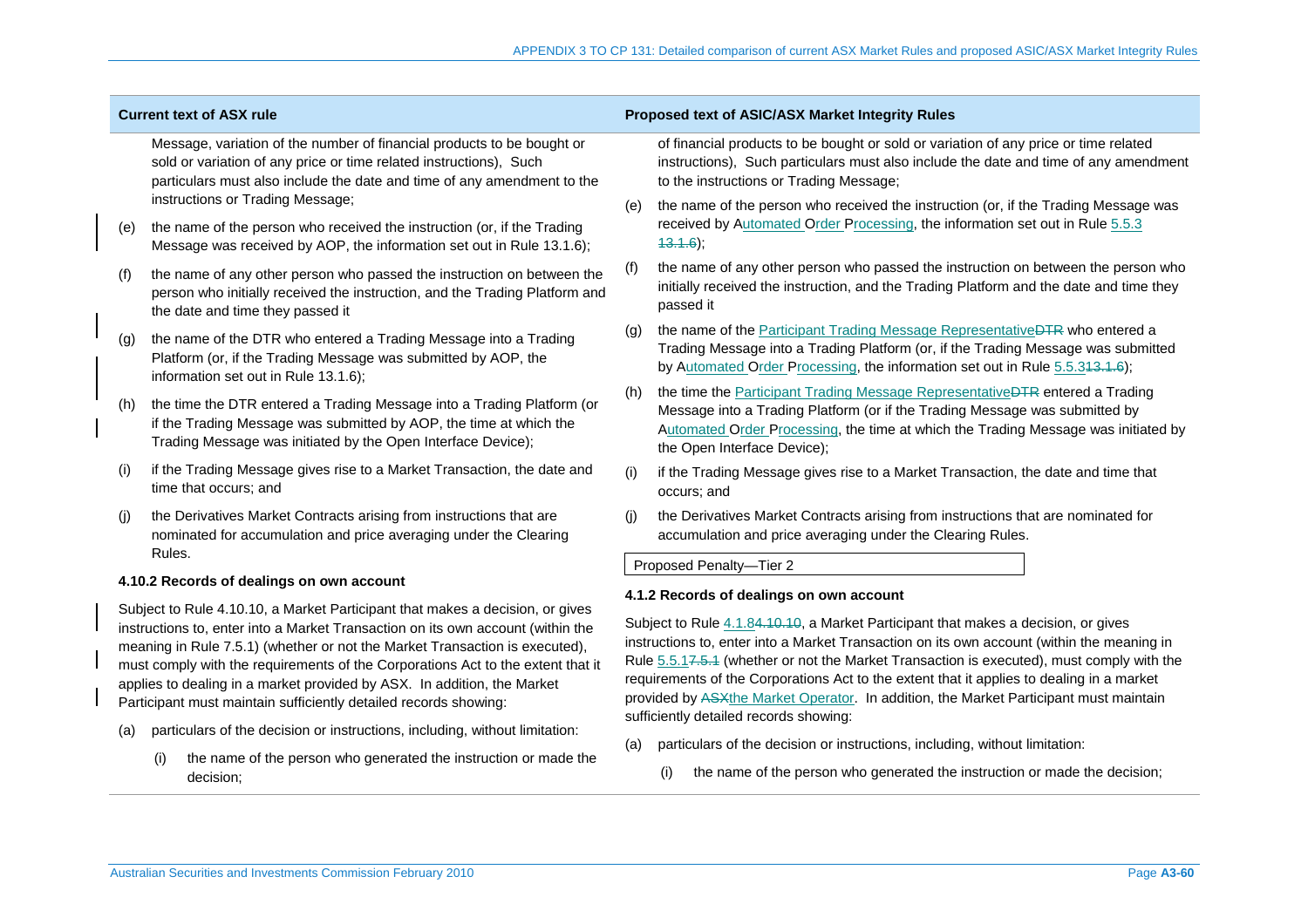- the financial products to be bought or sold;
- (iii) the number thereof;
- (iv) any price or time related instructions or decisions; and
- (v) any time limit on the instruction;
- (b) any amendment of any kind to the instructions or Trading Message (including, without limitation, cancellation of an instruction or Trading Message, variation of the number of financial products to be bought or sold or variation of any price or time related instructions). Such particulars must also include the date and time of any amendment to the instruction or Trading Message;
- (c) the name of any other person who passed the instruction on between the person who initially gave the instruction or made the decision, and a Trading Platform and the date and time they passed it;
- (d) the name of the DTR who entered a Trading Message into a Trading Platform (or if the Trading Message was submitted by AOP, the information set out in Rule 13.1.6);
- (e) the time the DTR entered a Trading Message into a Trading Platform (or if the Trading Message was submitted by AOP, the time at which the Trading Message was initiated by the Open Interface Device); and
- if the Trading Message gives rise to a Market Transaction, the date and time that occurs.

## **4.10.5 Records to be made immediately**

A Market Participant must make the records referred to in Rules 4.10.1 and 4.10.2 (and, if applicable, Rules 4.10.9 and 4.10.10) immediately after the event to which they relate and record the time of the relevant event.

## **4.10.6 Records to be retained for prescribed period**

A Market Participant must retain the records referred to in Rules 4.10.1 and 4.10.2 (and, if applicable, Rules 4.10.9 and 4.10.10) for the period set out in the Procedures.

### **Current text of ASX rule Proposed text of ASIC/ASX Market Integrity Rules**

- (ii) the financial products to be bought or sold;
- (iii) the number thereof;
- (iv) any price or time related instructions or decisions; and
- (v) any time limit on the instruction;
- (b) any amendment of any kind to the instructions or Trading Message (including, without limitation, cancellation of an instruction or Trading Message, variation of the number of financial products to be bought or sold or variation of any price or time related instructions). Such particulars must also include the date and time of any amendment to the instruction or Trading Message;
- (c) the name of any other person who passed the instruction on between the person who initially gave the instruction or made the decision, and a Trading Platform and the date and time they passed it;
- (d) the name of the Participant Trading Message RepresentativeDTR who entered a Trading Message into a Trading Platform (or if the Trading Message was submitted by Automated Order Processing, the information set out in Rule 5.5.313.1.6);
- (e) the time the Participant Trading Message RepresentativeDTR entered a Trading Message into a Trading Platform (or if the Trading Message was submitted by Automated Order Processing, the time at which the Trading Message was initiated by the Open Interface Device); and
- (f) if the Trading Message gives rise to a Market Transaction, the date and time that occurs.

Proposed Penalty—Tier 2

## **4.1.3 Records to be made immediately**

A Market Participant must make the records referred to in Rules 4.1.1 and 4.1.2 (and, if applicable, Rules 4.1.7 and 4.1.8) immediately after the event to which they relate and record the time of the relevant event.

Proposed Penalty—Tier 2

**4.1.4 Records to be retained for prescribed period**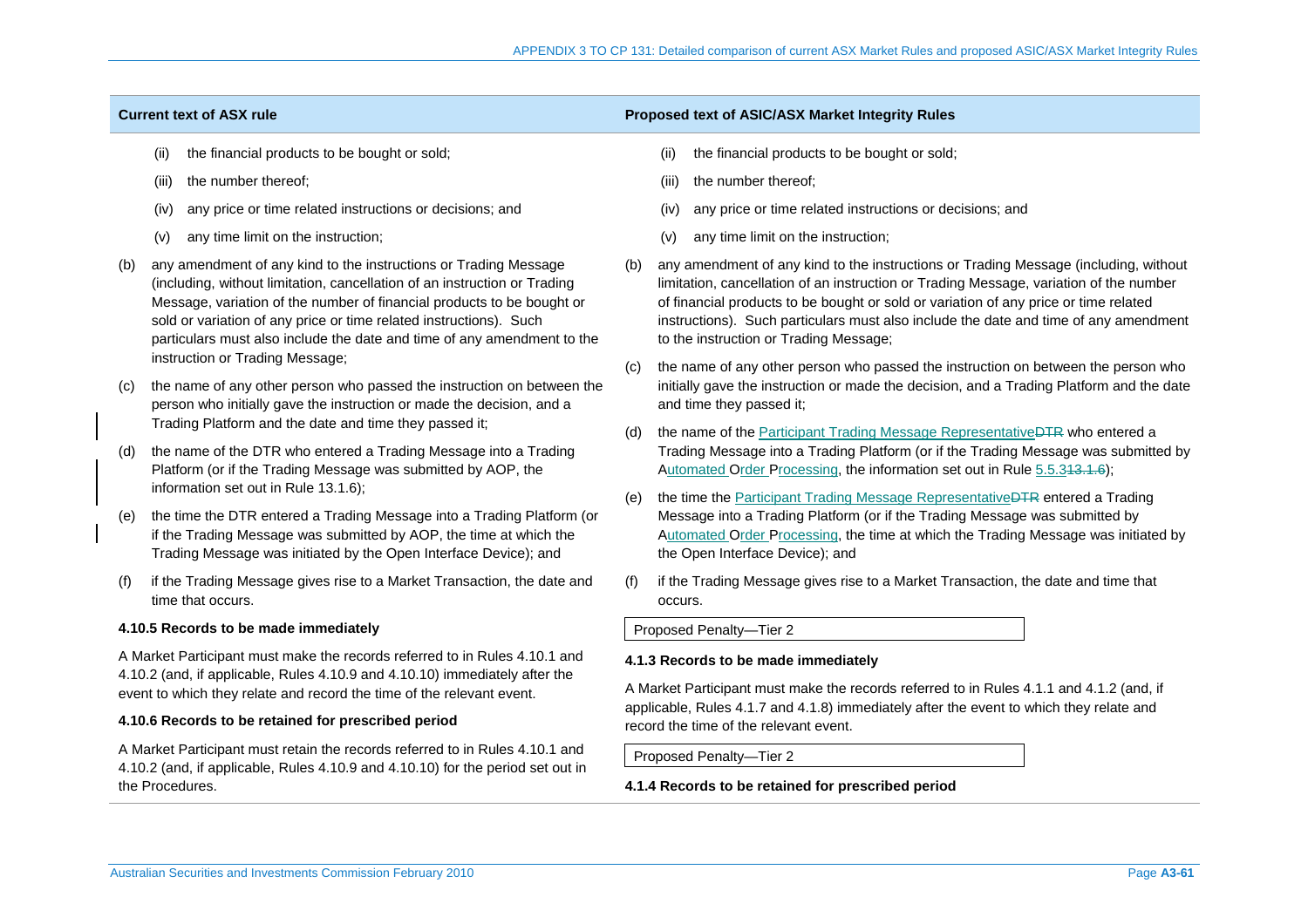### **4.10.7 Certain records maintained by ASX**

Where a Market Participant is a Trading Participant, certain of its obligations under Rules 4.10.1 and 4.10.2 may be met by relying on records maintained electronically as set out in Rule 4.10.8.

## **4.10.8 Conditions for reliance on ASX records**

Where the records of the Trading Participant:

- (a) connect the DTR identifier with the particular DTR; and
- (b) identify the person, or any other persons, receiving the instructions, generating an order or making a decision (if not the DTR) and a DTR is capable of being connected to a particular Trading Record or sequence of events,
- a Trading Participant may:
- (c) when dealing for clients satisfy its obligations in relation to Rules 4.10.1(g), 4.10.1(h) and 4.10.1(i); or
- (d) when dealing on its own account, satisfy its obligations in relation to Rules 4.10.2(a)(i)-(iv), 4.10.2(b), 4.10.2(d), 4.10.2(e) and 4.10.2(f),

by relying on records maintained by ASX as specified in the Procedures.

## **4.10.9 Records of dealings for clients by a Market Participant who instructs another Trading Participant to execute the dealings**

A Market Participant that instructs another Trading Participant to enter into a Market Transaction on behalf of a client:

- (a) need not comply with paragraph  $4.10.1(e)$ -(j) in respect of that instruction;
- (b) must maintain sufficiently detailed records in respect of such instruction showing:
	- (i) the name of the person who received the instructions;
	- (ii) the name of any person who passed the instruction on between the person who initially received the instruction and the person instructing the Trading Participant to enter into the Market

## **Current text of ASX rule Proposed text of ASIC/ASX Market Integrity Rules**

A Market Participant must retain the records referred to in Rules 4.1.1 and 4.1.2 (and, if applicable, Rules 4.1.7 and 4.1.8) for the period set out in the Procedures.

Proposed Penalty—Tier 2

## **4.1.5 Certain records maintained by the Market OperatorASX**

Where a Market Participant is a Trading Participant, certain of its obligations under Rules 4.1.1 and 4.1.2 may be met by relying on records maintained electronically as set out in Rule 4.1.6.

Proposed Penalty—N/A

#### **4.1.6 Conditions for reliance on the Market OperatorASX records**

Where the records of the Trading Participant:

- (a) connect the Participant Trading Message RepresentativeDTR identifier with the particular Participant Trading Message RepresentativeDTR; and
- (b) identify the person, or any other persons, receiving the instructions, generating an order or making a decision (if not the Participant Trading Message RepresentativeDTR) and a Participant Trading Message RepresentativeDTR is capable of being connected to a particular Trading Record or sequence of events,

a Trading Participant may:

- (c) when dealing for clients satisfy its obligations in relation to Rules  $4.1.1(q)4.10.1(q)$ ,  $4.1.1(h)4.10.1(h)$  and  $4.1.1(i)4.10.1(i)$ ; or
- when dealing on its own account, satisfy its obligations in relation to Rules  $4.1.2(a)(i)$ - $(iv)4.10.2(a)(i)-(iv), 4.1.2(b)4.10.2(b), 4.1.2(d)4.10.2(d), 4.1.2(e)4.10.2(e)$  and 4.1.2(f)4.10.2(f),

## by relying on records maintained by the Market Operator ASX as specified in the Procedures.

Proposed Penalty—N/A

**4.1.7 Records of dealings for clients by a Market Participant who instructs another**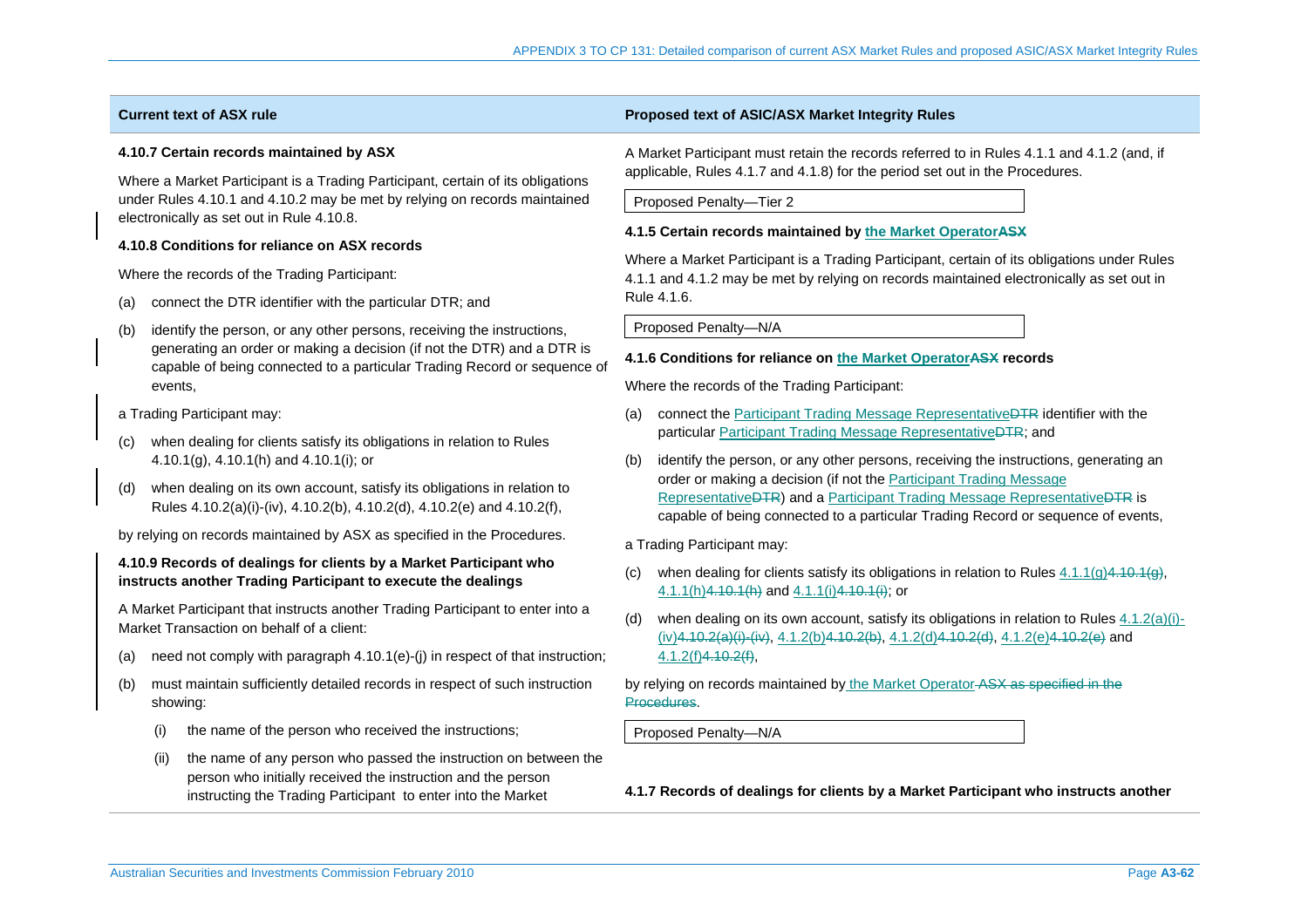| <b>Current text of ASX rule</b> |              |                                                                                                                                                             |                                                                                                                                           | Proposed text of ASIC/ASX Market Integrity Rules                                                             |                                                                                                                                                                                                                    |  |
|---------------------------------|--------------|-------------------------------------------------------------------------------------------------------------------------------------------------------------|-------------------------------------------------------------------------------------------------------------------------------------------|--------------------------------------------------------------------------------------------------------------|--------------------------------------------------------------------------------------------------------------------------------------------------------------------------------------------------------------------|--|
|                                 | Transaction; |                                                                                                                                                             |                                                                                                                                           | <b>Trading Participant to execute the dealings</b>                                                           |                                                                                                                                                                                                                    |  |
|                                 | (iii)        | the name of the person who instructed such Trading Participant to<br>enter into the Market Transaction; and                                                 |                                                                                                                                           |                                                                                                              | A Market Participant that instructs another Trading Participant to enter into a Market<br>Transaction on behalf of a client:                                                                                       |  |
|                                 | (iv)         | the time the person instructed such Trading Participant to enter into                                                                                       | (a)                                                                                                                                       |                                                                                                              | need not comply with paragraph $4.1.1(e)$ -(i) $4.10.1(e)$ -(i) in respect of that instruction;                                                                                                                    |  |
|                                 |              | the Market Transaction.                                                                                                                                     | (b)                                                                                                                                       |                                                                                                              | must maintain sufficiently detailed records in respect of such instruction showing:                                                                                                                                |  |
|                                 |              | 4.10.10 Records of dealings on its own account by a Market Participant<br>who instructs another Trading Participant to execute the dealings                 |                                                                                                                                           | (i)                                                                                                          | the name of the person who received the instructions;                                                                                                                                                              |  |
|                                 |              | A Market Participant (whether or not it is a Trading Participant) that instructs a<br>Trading Participant to enter into a Market Transaction on its behalf: |                                                                                                                                           | (ii)                                                                                                         | the name of any person who passed the instruction on between the person who<br>initially received the instruction and the person instructing the Trading<br>Participant to enter into the Market Transaction;      |  |
| (a)                             | and          | need not comply with paragraph 4.10.2(c)-(f) in respect of that instruction;                                                                                |                                                                                                                                           | (iii)                                                                                                        | the name of the person who instructed such Trading Participant to enter into the<br>Market Transaction; and                                                                                                        |  |
| (b)                             |              | must maintain sufficiently detailed records in respect of such instruction<br>showing:                                                                      |                                                                                                                                           | (iv)                                                                                                         | the time the person instructed such Trading Participant to enter into the Market<br>Transaction.                                                                                                                   |  |
|                                 | (i)          | the name of any person who passed the instruction on between the                                                                                            |                                                                                                                                           | Proposed Penalty-Tier 2                                                                                      |                                                                                                                                                                                                                    |  |
|                                 |              | person who initially gave the instruction or made the decision and<br>the Trading Participant instructed to enter into the Market<br>Transaction:           | 4.1.8 Records of dealings on its own account by a Market Participant who instructs<br>another Trading Participant to execute the dealings |                                                                                                              |                                                                                                                                                                                                                    |  |
|                                 | (ii)         | the name of the person who instructed such Trading Participant to<br>enter into the Market Transaction; and                                                 | Participant to enter into a Market Transaction on its behalf:                                                                             |                                                                                                              | A Market Participant (whether or not it is a Trading Participant) that instructs a Trading                                                                                                                         |  |
|                                 | (iii)        | the time the person instructed such Trading Participant to enter into<br>the Market Transaction.                                                            | (a)                                                                                                                                       | need not comply with paragraph $4.1.2(c)$ - $(f)$ $4.10.2(e)$ - $(f)$ in respect of that instruction;<br>and |                                                                                                                                                                                                                    |  |
|                                 |              |                                                                                                                                                             | (b)                                                                                                                                       |                                                                                                              | must maintain sufficiently detailed records in respect of such instruction showing:                                                                                                                                |  |
|                                 |              |                                                                                                                                                             |                                                                                                                                           | (i)                                                                                                          | the name of any person who passed the instruction on between the person who<br>initially gave the instruction or made the decision and the Trading Participant<br>instructed to enter into the Market Transaction: |  |
|                                 |              |                                                                                                                                                             |                                                                                                                                           | (ii)                                                                                                         | the name of the person who instructed such Trading Participant to enter into the<br>Market Transaction; and                                                                                                        |  |
|                                 |              |                                                                                                                                                             |                                                                                                                                           | (iii)                                                                                                        | the time the person instructed such Trading Participant to enter into the Market<br>Transaction.                                                                                                                   |  |
|                                 |              |                                                                                                                                                             |                                                                                                                                           |                                                                                                              |                                                                                                                                                                                                                    |  |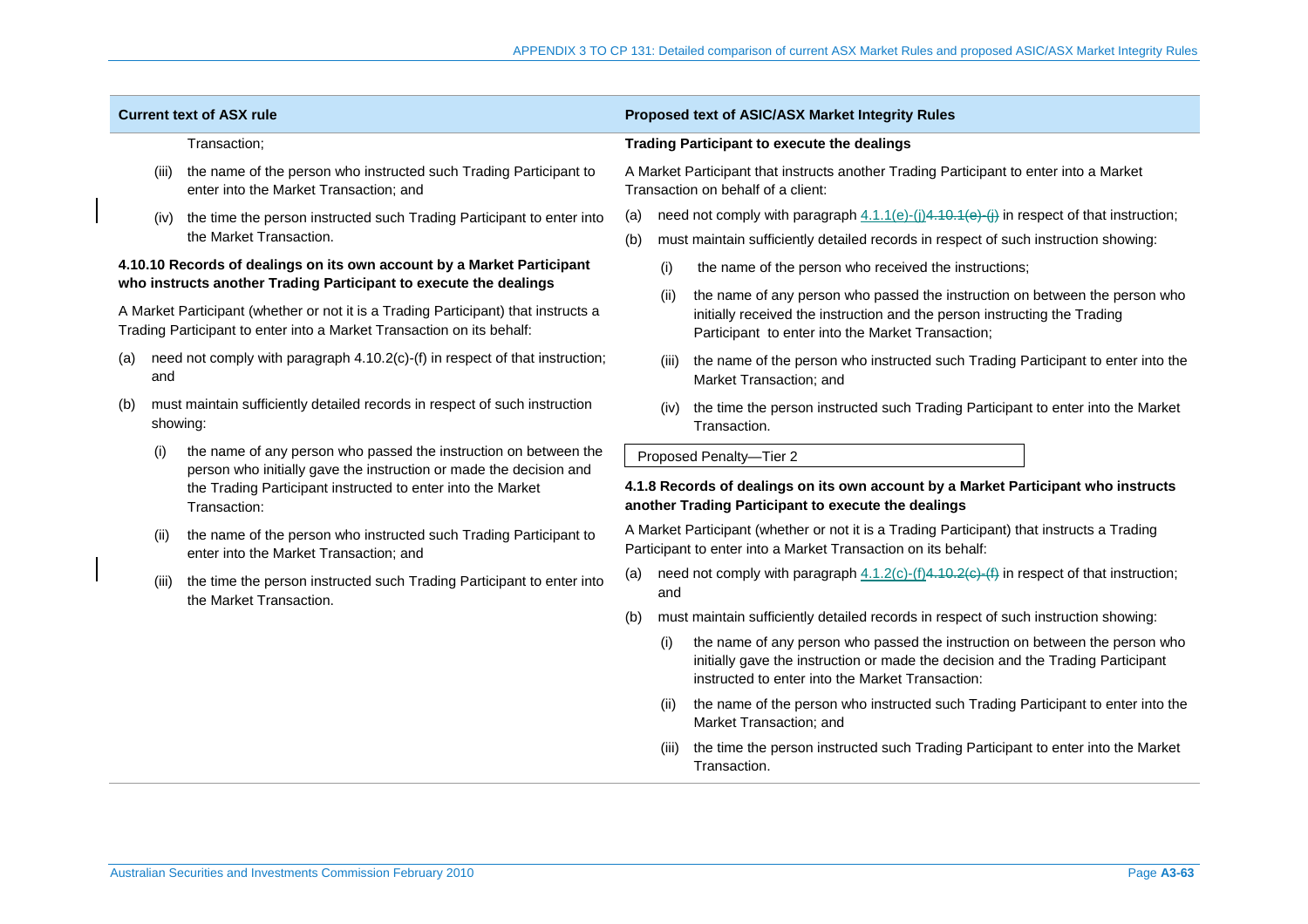| <b>Current text of ASX rule</b>                                                                                                                                                                                                                                                                                             | Proposed text of ASIC/ASX Market Integrity Rules                                                                                                                                                                                                                                     |  |  |
|-----------------------------------------------------------------------------------------------------------------------------------------------------------------------------------------------------------------------------------------------------------------------------------------------------------------------------|--------------------------------------------------------------------------------------------------------------------------------------------------------------------------------------------------------------------------------------------------------------------------------------|--|--|
|                                                                                                                                                                                                                                                                                                                             | Proposed Penalty-Tier 2                                                                                                                                                                                                                                                              |  |  |
|                                                                                                                                                                                                                                                                                                                             | 4.1.9 Records regarding Authorised Persons                                                                                                                                                                                                                                           |  |  |
|                                                                                                                                                                                                                                                                                                                             | A Trading Participant must maintain records for the period specified in the Procedures of:                                                                                                                                                                                           |  |  |
|                                                                                                                                                                                                                                                                                                                             | the name and contact details of an Authorised Person, and if that Authorised Person<br>(a)<br>is an agent of the client, the details of the client; and                                                                                                                              |  |  |
|                                                                                                                                                                                                                                                                                                                             | the security arrangements regarding access by the Authorised Person to a computer<br>(b)<br>or other device connected to the Trading Participant's Open Interface Device and its<br>location or if not fixed, the method of identifying the computer or other device.                |  |  |
|                                                                                                                                                                                                                                                                                                                             | Proposed Penalty-Tier 2                                                                                                                                                                                                                                                              |  |  |
|                                                                                                                                                                                                                                                                                                                             | This is an exact replication of ASX Market Rule 13.3.3.                                                                                                                                                                                                                              |  |  |
| 7.15 TELEPHONE RECORDING OF CLIENT DEALINGS—FUTURES<br><b>MARKET TRANSACTIONS</b>                                                                                                                                                                                                                                           | 4.10 TELEPHONE RECORDING OF CLIENT DEALINGS-FUTURES MARKET<br><b>TRANSACTIONS</b>                                                                                                                                                                                                    |  |  |
| 7.15.1 Market Participant must record                                                                                                                                                                                                                                                                                       | A Market Participant must record in a form accepted by ASIC-by tape all telephone                                                                                                                                                                                                    |  |  |
| A Market Participant must record by tape all telephone conversations with<br>clients in relation to its dealings in Futures Market Transactions including,<br>without limitation, conversations relating to the receipt, transaction and<br>confirmation of orders. The Market Participant must retain those records for at | conversations with clients in relation to its dealings in Futures Market Transactions<br>including, without limitation, conversations relating to the receipt, transaction and<br>confirmation of orders. The Market Participant must retain those records for at least 3<br>months. |  |  |
| least 3 months.                                                                                                                                                                                                                                                                                                             | Proposed Penalty-Tier 2                                                                                                                                                                                                                                                              |  |  |
| <b>4.11 ACCESS TO RECORDS</b>                                                                                                                                                                                                                                                                                               | <b>4.2 ACCESS TO RECORDS</b>                                                                                                                                                                                                                                                         |  |  |
| 4.11.1 Records to be in writing and in English                                                                                                                                                                                                                                                                              | 4.2.1 Records to be in writing and in English                                                                                                                                                                                                                                        |  |  |
| All records which a Market Participant is required to maintain under this<br>Section 4 must be kent in writing and in the English language or in a manner                                                                                                                                                                   | All records which a Market Participant is required to maintain under this Rule 4Section 4<br>must be kept in writing and in the English language or in a manner which will enable them                                                                                               |  |  |

Section 4 must be kept in writing and in the English language or in a manner which will enable them to be readily accessible by ASX and readily converted into writing in the English language. ASX may direct a Market Participant to convert records into writing and into English. That direction must be complied with by the time specified by ASX when giving the direction.

must be kept in writing and in the English language or in a manner which will enable them to be readily accessible by ASICASX and readily converted into writing in the English language. ASXASIC may direct a Market Participant to convert records into writing and into English. That direction must be complied with by the time specified by **ASICASX** when giving the direction.

Proposed Penalty—Tier 2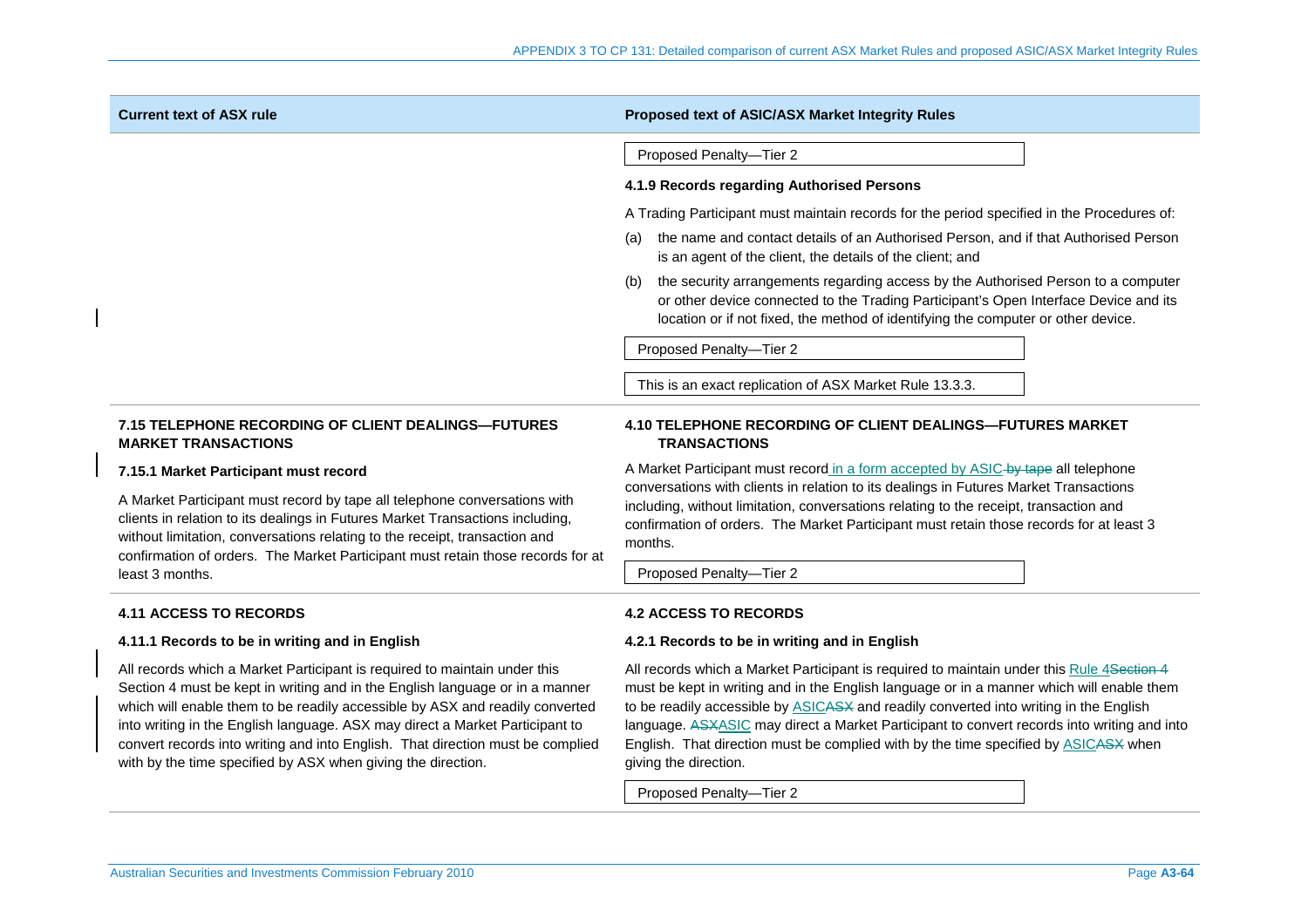### **4.11.2 Records kept outside of Australia**

If the records which a Market Participant is required to maintain under this Section 4 are kept outside Australia:

- (a) the Market Participant must send, or cause to be sent, to Australia records which will enable true and fair financial statements to be prepared; and
- (b) ASX may direct a Market Participant to produce any of its records in Australia.

A Market Participant must comply with any direction given by ASX under paragraph (b) by the time specified by ASX when giving the direction.

### **4.11.3 Costs of obtaining or translating information**

Where documentation or information is provided or made available by or on behalf of a Market Participant under Rule 4.11 in a language other than English or in a form that is not readily accessible by ASX, the Market Participant indemnifies ASX against any costs and expenses ASX incurs in connection with translating that documentation or information into English and obtaining access to that documentation or information.

## **13.1.10 Records—identification of order source**

In addition to the record keeping obligations under Rule 4.10, a Trading Participant must maintain, for the period set out in the Procedures, records of:

- (a) the matters referred to in Rule 13.1.6; and
- (b) the name and contact details of persons in relation to whom unique identifiers are allocated under Rule 12.5.2(b).

If requested by ASX, a Trading Participant must immediately provide those records to ASX.

### **Current text of ASX rule Proposed text of ASIC/ASX Market Integrity Rules**

#### **4.2.2 Records kept outside of Australia**

If the records which a Market Participant is required to maintain under this Rule 4Section 4 are kept outside Australia:

- (a) the Market Participant must send, or cause to be sent, to Australia records which will enable true and fair financial statements to be prepared; and
- (b) ASX ASIC may direct a Market Participant to produce any of its records in Australia.

A Market Participant must comply with any direction given by ASX ASIC under paragraph (b) by the time specified by ASX ASIC when giving the direction.

Proposed Penalty—Tier 2

#### **Costs of obtaining or translating information**

Propose no rule

#### **4.3 ORDER SOURCE: RECORDS—IDENTIFICATION OF ORDER SOURCE**

In addition to the record keeping obligations under Rule 4.1, a Trading Participant must maintain, for the period set out in the Procedures, records of:

- (a) the matters referred to in Rule 5.5.3; and
- (b) the name and contact details of Participant Trading Message Representatives and Authorised Personspersons in relation to whom the Trading Participant has allocated unique identifiers under the operating rules of the Market are allocated under Rule  $42.5.2(b)$ .

If requested by ASXASIC, a Trading Participant must immediately provide those records to ASXASIC.

Proposed Penalty—Tier 2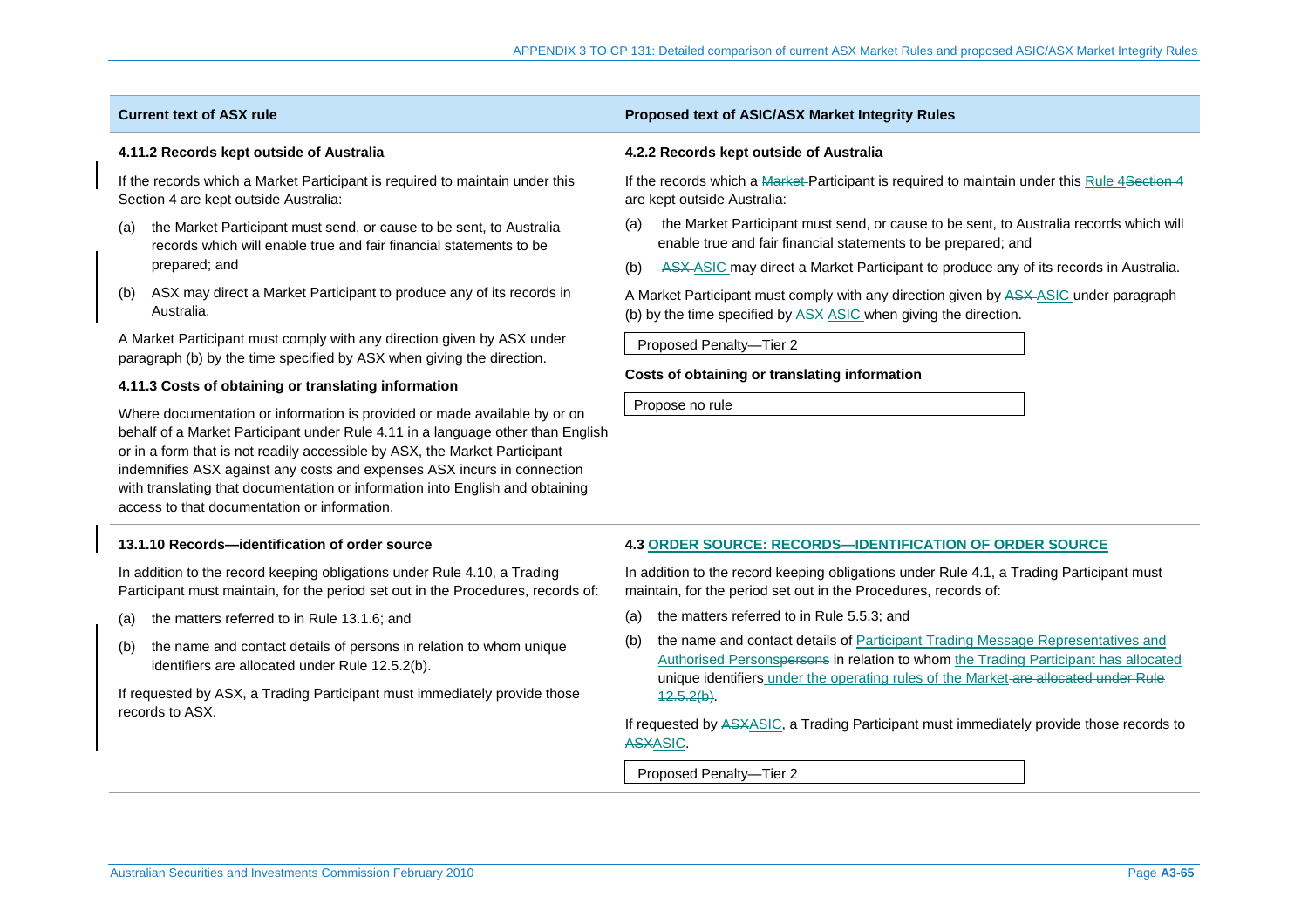| <b>Current text of ASX rule</b>                                                                                                                                                              | <b>Proposed text of ASIC/ASX Market Integrity Rules</b>                                                                                                                                      |  |  |  |
|----------------------------------------------------------------------------------------------------------------------------------------------------------------------------------------------|----------------------------------------------------------------------------------------------------------------------------------------------------------------------------------------------|--|--|--|
| <b>7.16 CLIENT COMPLAINTS</b>                                                                                                                                                                | <b>4.4 CLIENT-COMPLAINTS</b>                                                                                                                                                                 |  |  |  |
| 7.16.1 Register of complaints and correspondence                                                                                                                                             | 4.4.1 Client complaints—Register of complaints and correspondence                                                                                                                            |  |  |  |
| A Market Participant must keep a register of complaints received from clients.<br>The register must include:                                                                                 | A Market Participant must keep a register of complaints received from clients. The register<br>must include:                                                                                 |  |  |  |
| a copy of all written complaints;<br>(a)                                                                                                                                                     | a copy of all written complaints;<br>(a)                                                                                                                                                     |  |  |  |
| a copy of all written correspondence between the Market Participant and<br>(b)<br>the clients and a written summary of any oral communication in<br>connection with a written complaint; and | a copy of all written correspondence between the Market Participant and the clients<br>(b)<br>and a written summary of any oral communication in connection with a written<br>complaint; and |  |  |  |
| any correspondence or documents relating to the resolution of a<br>(c)<br>complaint through any complaints resolution scheme.                                                                | any correspondence or documents relating to the resolution of a complaint through<br>(c)<br>any complaints resolution scheme.                                                                |  |  |  |
| 7.16.2 Records to be kept                                                                                                                                                                    | Proposed Penalty-Tier 3                                                                                                                                                                      |  |  |  |
| A Market Participant must keep in the register the information referred to in<br>Rule 7.16.1 in respect of a complaint for the time set out in the Procedures.                               | 4.4.2 Client complaints-Records to be kept                                                                                                                                                   |  |  |  |
| 7.16.3 Provision of information to ASX                                                                                                                                                       | A Market Participant must keep in the register the information referred to in Rule 4.4.1 in<br>respect of a complaint for the time set out in the Procedures.                                |  |  |  |
| A Market Participant must make the contents of the register available to ASX<br>immediately on receipt of a request from ASX.                                                                | Proposed Penalty-Tier 3                                                                                                                                                                      |  |  |  |
| 7.16.4 Reporting requirement                                                                                                                                                                 | 4.4.3 Provision of information to ASX                                                                                                                                                        |  |  |  |
| A Market Participant must, by the time and in the form set out in the                                                                                                                        | Propose no rule                                                                                                                                                                              |  |  |  |
| Procedures, provide a report to ASX on the receipt and status of categories of<br>complaints during the period covered by the report.                                                        | 4.4.4 Reporting requirement                                                                                                                                                                  |  |  |  |

Propose no rule

## **Relevant Procedures, Appendices to Procedures and Guidance Notes for this chapter**

PROCEDURE 7.16.2 RECORDS TO BE KEPT (CLIENT COMPLAINTS)

PROCEDURE 4.10.6 RECORDS TO BE MAINTAINED FOR PRESCRIBED PERIOD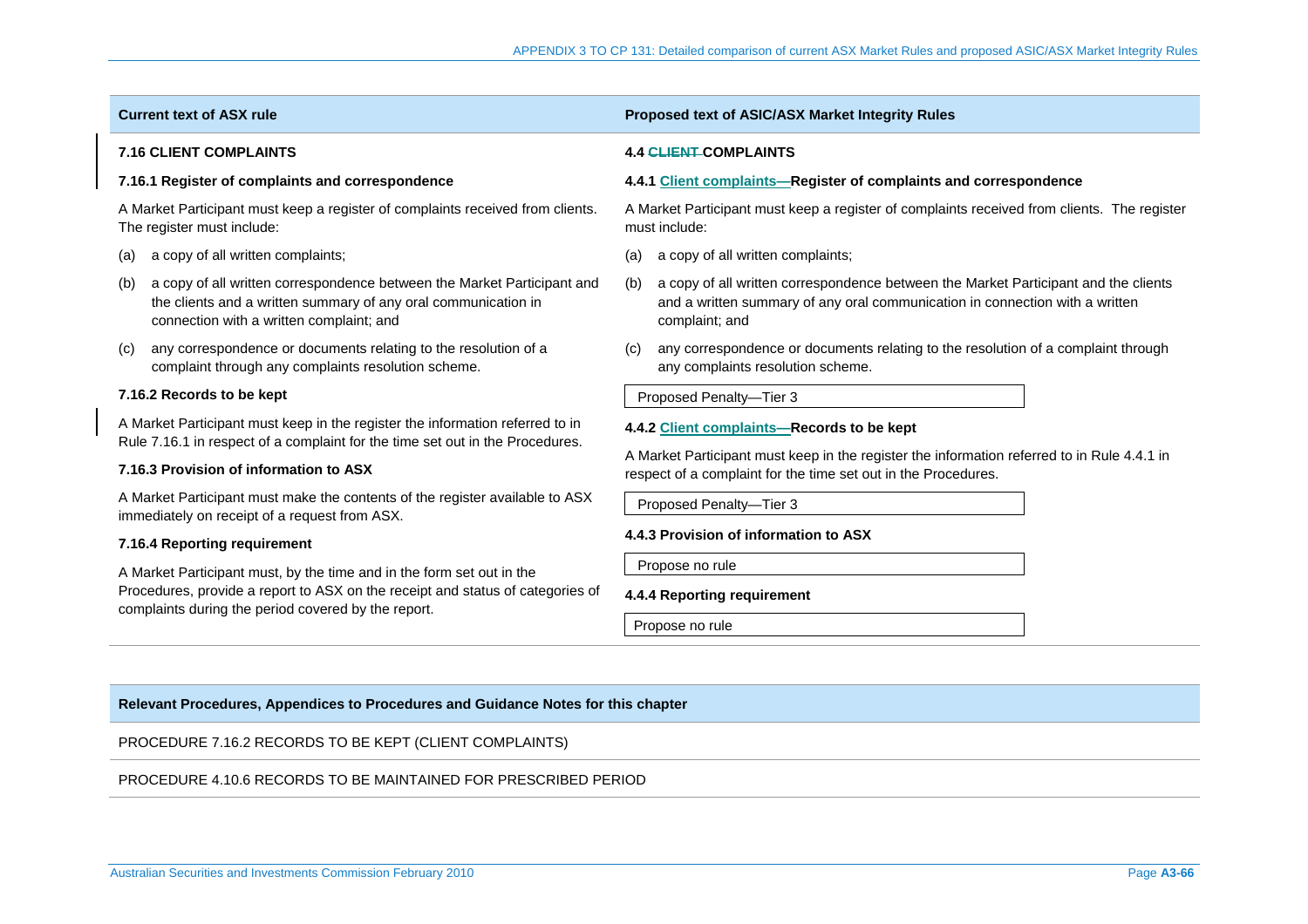PROCEDURE 4.10.8 RELIANCE ON ASX RECORDS

Guidance Note 33 (Trading Records)

PROCEDURE 13.1.10 RECORDS—IDENTIFICATION OF ORDER SOURCE

PROCEDURE 13.3.3 RECORDS REGARDING AUTHORISED PERSONS

Elements of procedure 4.9.2—records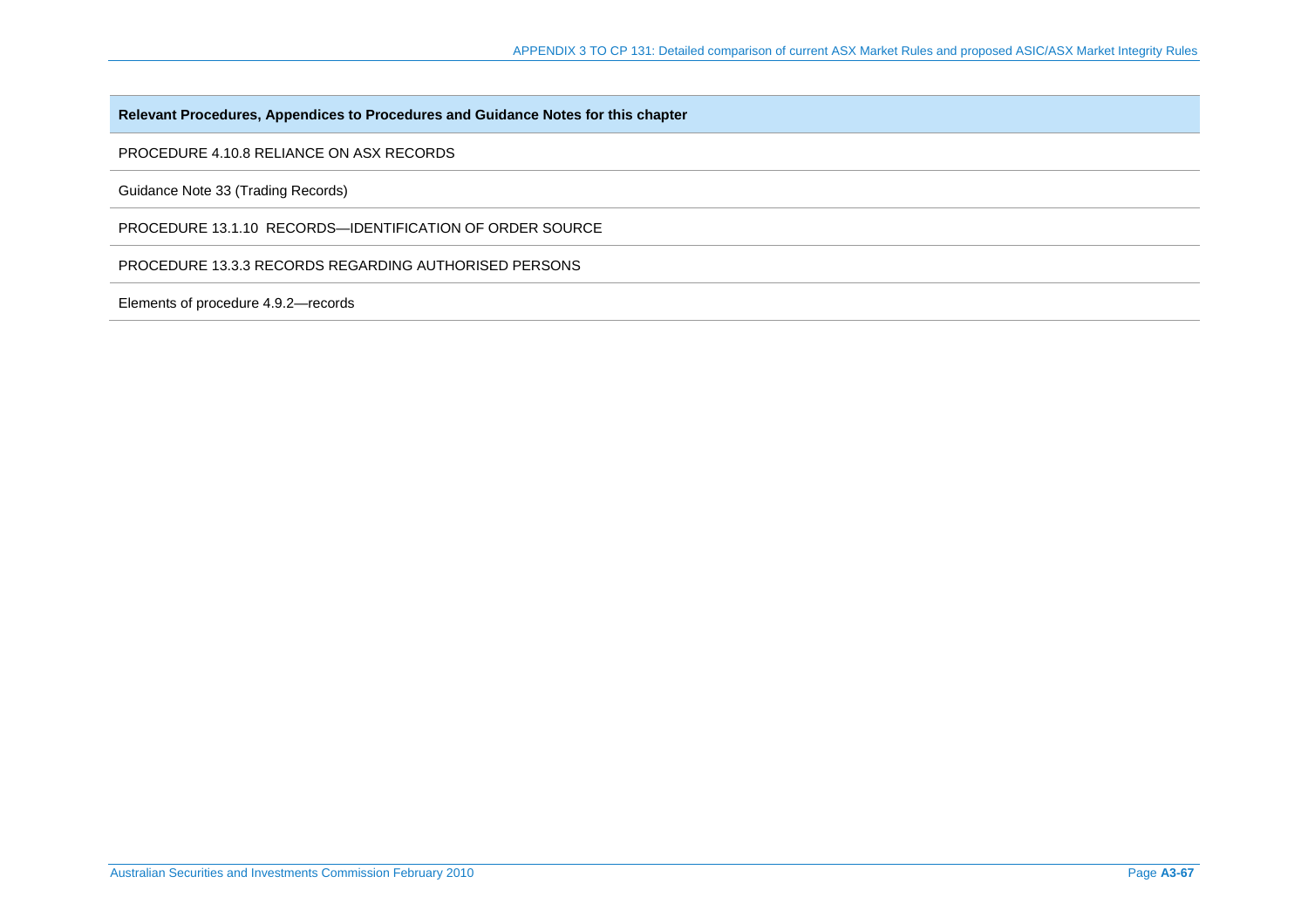# **Chapter 5: Trading**

## **7.5 CLIENT ORDER PRIORITY**

## **7.5.1 Application and meaning of dealing on 'own account'**

In this Rule 7.5 and subject to Rule 7.5.2, a reference to a Market Participant having an order for its own account means:

- (a) in relation to Cash Market Transactions, that the Cash Market Products to be bought or sold are (in the case of a sale) or will be on the completion of the transaction (in the case of a purchase) beneficially owned by the Market Participant or a Prescribed Person. The Cash Market Products beneficially owned by a Market Participant or Prescribed Person include Cash Market Products which would appear as assets on the balance sheet or consolidated balance sheet of that Market Participant or Prescribed Person; and
- (b) in relation to Derivatives Market Transactions, having an order to enter into a Derivatives Market Transaction on its own behalf or for the benefit of a Prescribed Person.

## **7.5.2 Exceptions**

The following are not regarded as orders on a Market Participant's own account:

- (a) an order placed by a Life Insurance Company registered under the Life Insurance Act (or equivalent State legislation) on behalf of a statutory fund;
- (b) an order placed by a Controller or a Related Body Corporate of the Market Participant or of a Controller on behalf of clients of, or funds managed by them or their Related Bodies Corporate.

## **7.5.3 Fairness and priority in dealing**

A Market Participant must deal fairly and in due turn with:

- (a) clients' orders; and
- (b) a client order and an order on its own account.

## **7.5.4 Relevant factors**

## **Current text of ASX rule Proposed text of ASIC/ASX Market Integrity Rules**

## **5.1 CLIENT ORDER PRIORITY**

## **5.1.1 Application and meaning of dealing on 'own account'**

In this Rule 5.1 and subject to Rule 5.1.2, a reference to a Market Participant having an order for its own account means:

- (a) in relation to Cash Market Transactions, that the Cash Market Products to be bought or sold are (in the case of a sale) or will be on the completion of the transaction (in the case of a purchase) beneficially owned by the Market Participant or a Prescribed Person. The Cash Market Products beneficially owned by a Market Participant or Prescribed Person include Cash Market Products which would appear as assets on the balance sheet or consolidated balance sheet of that Market Participant or Prescribed Person; and
- (b) in relation to Derivatives Market Transactions, having an order to enter into a Derivatives Market Transaction on its own behalf or for the benefit of a Prescribed Person.

Proposed Penalty—N/A

## **5.1.2 Exceptions**

The following are not regarded as orders on a Market Participant's own account:

- (a) an order placed by a Life Insurance Company registered under the *Life Insurance Act 1995* (or equivalent State legislation) on behalf of a statutory fund;
- (b) an order placed by a Controller or a Related Body Corporate of the Market Participant or of a Controller on behalf of clients of, or funds managed by them or their Related Bodies Corporate.

Proposed Penalty—N/A

## **5.1.3 Fairness and priority in dealing**

A Market Participant must deal fairly and in due turn with:

- (a) clients' orders; and
- (b) a client order and an order on its own account.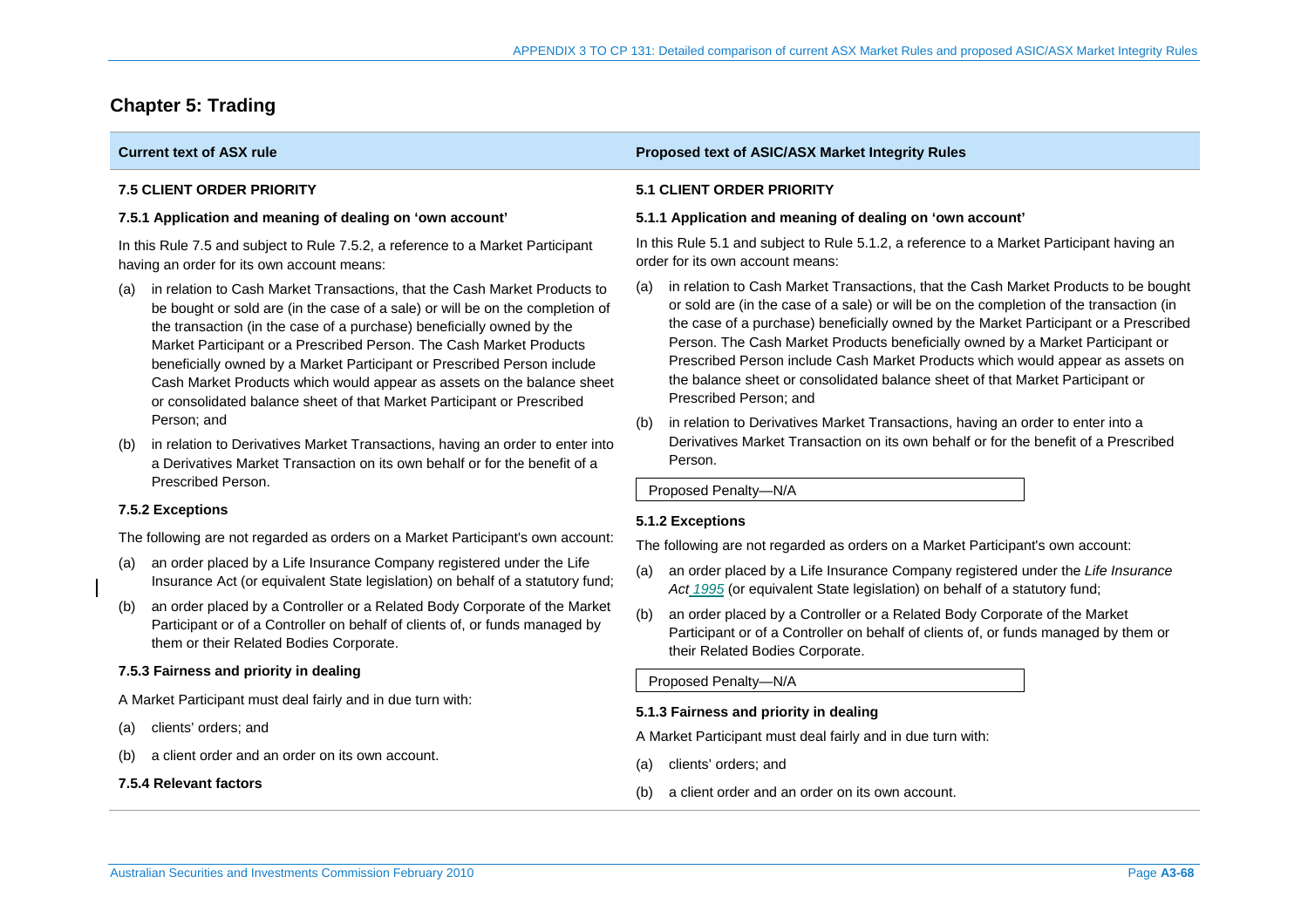In considering whether Rule 7.5.3 has been complied with, the following factors are relevant:

- (a) the Market Participant acts in accordance with its instructions;
- (b) orders that do not involve the exercise of discretion by the Market Participant in relation to the time or price or quantity of the order are entered in a Trading Platform in the sequence in which they are received, and otherwise as expeditiously as practicable;
- (c) orders of a client (which is not a Prescribed Person) that involve the exercise of discretion by the Market Participant in relation to the time or price or quantity of the order are given preference over orders on the Market Participant's own account, unless the client otherwise consents. This means that from the time of receipt of the order until it is fully executed, the Market Participant does not enter into, on its own account, a Market Transaction for the same Products on the same terms unless:
	- (i) the Products are allocated to the client in accordance with Rule 7.5.6(c); or
	- the Products are allocated to the client pursuant to an allocation policy previously disclosed to the client, to which the client consents, under which the Market Participant may buy or sell (and be allocated) the same Products on its own account.

However, a limit order which cannot be executed owing to price differences is not on the same terms;

- (d) if the sequence of entry of orders into a Trading Platform is not clearly established by the time the orders were received, and one of the orders is for the Market Participant's own account, the Market Participant gives preference to the order of a client over any order for the Market Participant's own account;
- (e) if the Market Participant has acted in accordance with its procedures to ensure that a person initiating, transmitting or executing an order who is aware of instructions of a client (which is not a Prescribed Person) to deal in the relevant Products that has not been entered in a Trading Platform

### **Current text of ASX rule Proposed text of ASIC/ASX Market Integrity Rules**

Proposed Penalty—Tier 3

### **5.1.4 Relevant factors**

In considering whether Rule 5.1.3 has been complied with, the following factors are relevant:

- (a) the Market Participant acts in accordance with its instructions;
- (b) orders that do not involve the exercise of discretion by the Market Participant in relation to the time or price or quantity of the order are entered in a Trading Platform in the sequence in which they are received, and otherwise as expeditiously as practicable;
- (c) orders of a client (which is not a Prescribed Person) that involve the exercise of discretion by the Market Participant in relation to the time or price or quantity of the order are given preference over orders on the Market Participant's own account, unless the client otherwise consents. This means that from the time of receipt of the order until it is fully executed, the Market Participant does not enter into, on its own account, a Market Transaction for the same Products on the same terms unless:
	- (i) the Products are allocated to the client in accordance with Rule  $5.1.6(c)$ ; or
	- (ii) the Products are allocated to the client pursuant to an allocation policy previously disclosed to the client, to which the client consents, under which the Market Participant may buy or sell (and be allocated) the same Products on its own account.

However, a limit order which cannot be executed owing to price differences is not on the same terms;

- (d) if the sequence of entry of orders into a Trading Platform is not clearly established by the time the orders were received, and one of the orders is for the Market Participant's own account, the Market Participant gives preference to the order of a client over any order for the Market Participant's own account;
- (e) if the Market Participant has acted in accordance with its procedures to ensure that a person initiating, transmitting or executing an order who is aware of instructions of a client (which is not a Prescribed Person) to deal in the relevant Products that has not been entered in a Trading Platform does not use that information to the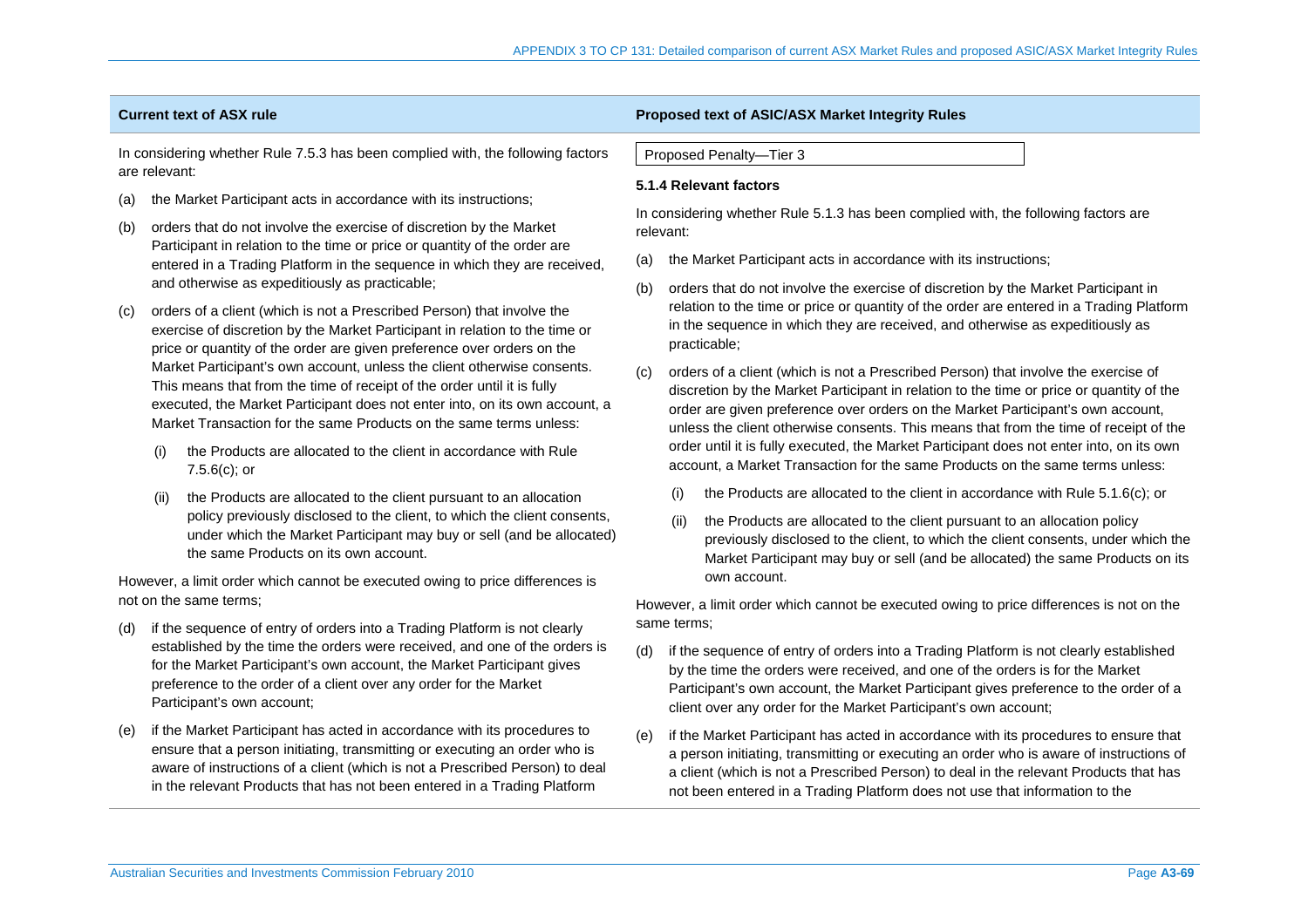does not use that information to the disadvantage of that client;

- (f) the Market Participant buys or sells for a Wholesale Client;
- (g) allocation of Market Transactions occurs in accordance with Rule 7.5.5; and
- (h) a Market Participant keeps a record of a client's consent under Rule 7.5.4(c).

### **7.5.5 Fairness and priority in allocation**

A Market Participant must allocate Market Transactions fairly.

#### **7.5.6 Relevant factors**

In considering whether Rule 7.5.5 has been complied with, the following factors are relevant:

- (a) allocation of Market Transactions is immediate and automatic, unless circumstances or instructions justify later or manual allocation;
- (b) Market Transactions executed pursuant to instructions (whether an order of a client or an order on its own account) are allocated in the sequence in which the Market Participant received those instructions, entered those instructions or the Market Transactions were effected;
- (c) the client's instructions;
- (d) allocation of a Market Transaction occurs in accordance with the disclosed allocation policy of the Market Participant; and
- (e) except as provided in these Rules, a Market Participant does not allocate Market Transactions to fulfil all or part of an order for its own account when it has an unfulfilled order on the same terms for those Market Transactions from a client.

## **Current text of ASX rule Proposed text of ASIC/ASX Market Integrity Rules**

disadvantage of that client;

- (f) the Market Participant buys or sells for a Wholesale Client;
- (g) allocation of Market Transactions occurs in accordance with Rule 5.1.5; and
- (h) a Market Participant keeps a record of a client's consent under Rule 5.1.4(c).

Proposed Penalty—N/A

### **5.1.5 Fairness and priority in allocation**

A Market Participant must allocate Market Transactions fairly.

Proposed Penalty—Tier 3

#### **5.1.6 Relevant factors**

In considering whether Rule 5.1.5 has been complied with, the following factors are relevant:

- (a) allocation of Market Transactions is immediate and automatic, unless circumstances or instructions justify later or manual allocation;
- (b) Market Transactions executed pursuant to instructions (whether an order of a client or an order on its own account) are allocated in the sequence in which the Market Participant received those instructions, entered those instructions or the Market Transactions were effected;
- (c) the client's instructions;
- (d) allocation of a Market Transaction occurs in accordance with the disclosed allocation policy of the Market Participant; and
- (e) except as provided in these Rules, a Market Participant does not allocate Market Transactions to fulfil all or part of an order for its own account when it has an unfulfilled order on the same terms for those Market Transactions from a client.

Proposed Penalty—N/A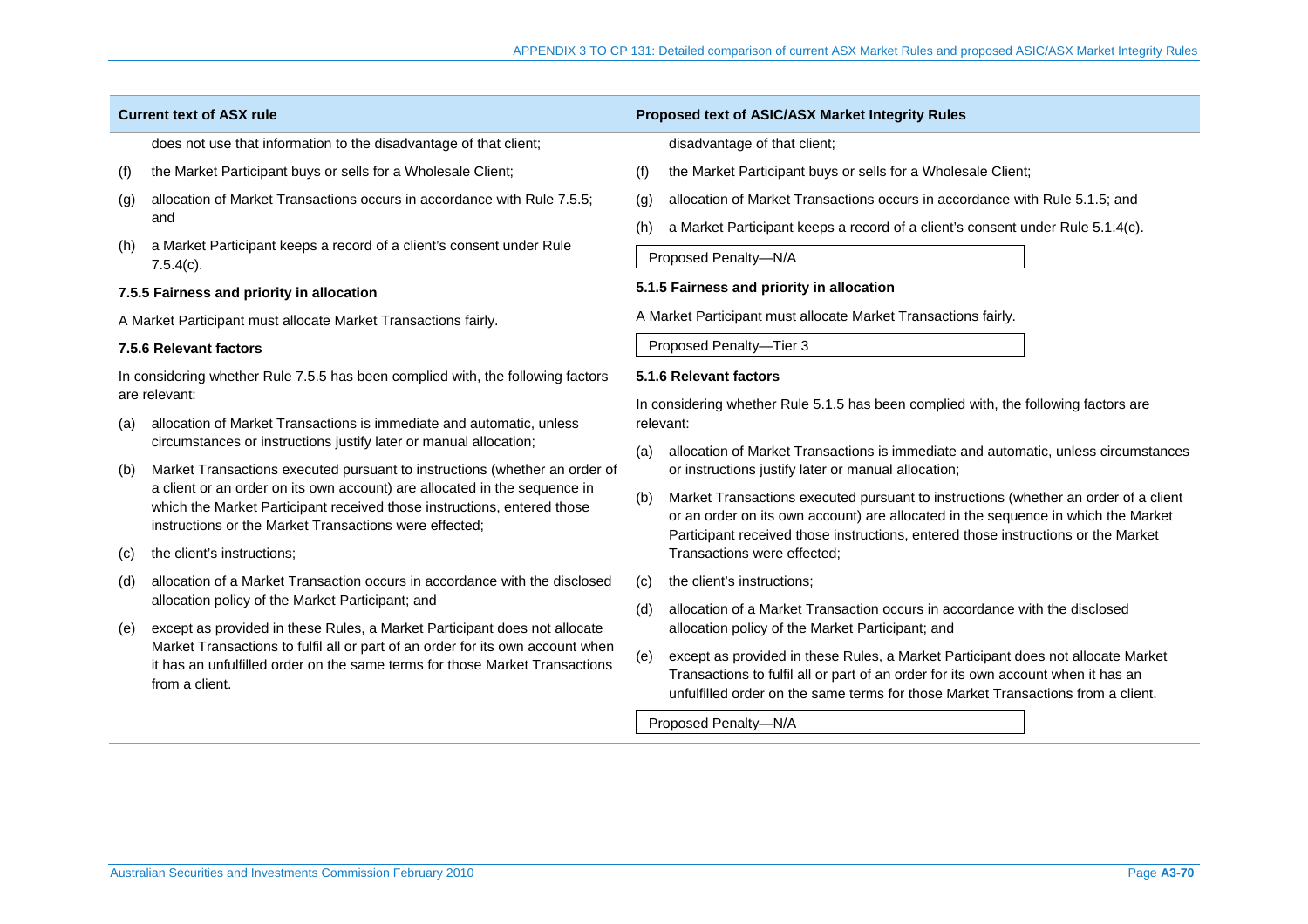## **4.7 BUSINESS CONNECTIONS BETWEEN MARKET PARTICIPANTS**

#### **4.7.1 Connections requiring ASX consent**

A Market Participant must not, without the prior written consent of ASX:

- (a) be a Related Body Corporate of another Market Participant;
- (b) allow a Controller or Employee to be a Controller of another Market Participant;
- (c) have an Employee who is an Employee of another Market Participant or a Related Body Corporate of another Market Participant;
- (d) share common computer facilities with, or allow its computer facilities to be linked with, another Market Participant; or
- (e) share common premises with, or allow its premises to be accessed by another Market Participant or its Employees.

#### **4.7.2 Access to records**

Without limiting ASX's discretion under Rule 4.7.1, when giving any consent under Rule 4.7.1, ASX may impose on one or both of the Market Participants involved conditions concerning access by common Controllers or Employees to records of those Market Participants including, without limitation, the records of orders received by the Market Participants.

#### **4.7.3 Undertakings**

ASX may require a Market Participant to give an undertaking to ASX that:

- (a) the Market Participant does not breach this Rule 4.7; and
- (b) the Market Participant will not allow any person who is not an Employee of the Market Participant to have access to the Market Participant's order book or clients' records, other than as required by law or by ASX.

### **Current text of ASX rule Proposed text of ASIC/ASX Market Integrity Rules**

#### **5.2 BUSINESS CONNECTIONS BETWEEN MARKET PARTICIPANTS**

#### **5.2.1 Connections requiring ASX ASIC consent**

A Market Participant must not, without the prior written consent of ASXASIC:

- (a) be a Related Body Corporate of another Market Participant;
- (b) allow a Controller or Employee to be a Controller of another Market Participant;
- (c) have an Employee who is an Employee of another Market Participant or a Related Body Corporate of another Market Participant;
- (d) share common computer facilities with, or allow its computer facilities to be linked with, another Market Participant; or
- (e) share common premises with, or allow its premises to be accessed by another Market Participant or its Employees.

Proposed Penalty—Tier 2

#### **5.2.2 Access to records**

Without limiting ASICASX's discretion under Rule 5.2.1, when giving any consent under Rule 5.2.1, ASICASX may impose on one or both of the Market Participants involved conditions concerning access by common Controllers or Employees to records of those Market Participants including, without limitation, the records of orders received by the Market Participants.

Proposed Penalty—N/A

#### **Undertakings**

Propose no rule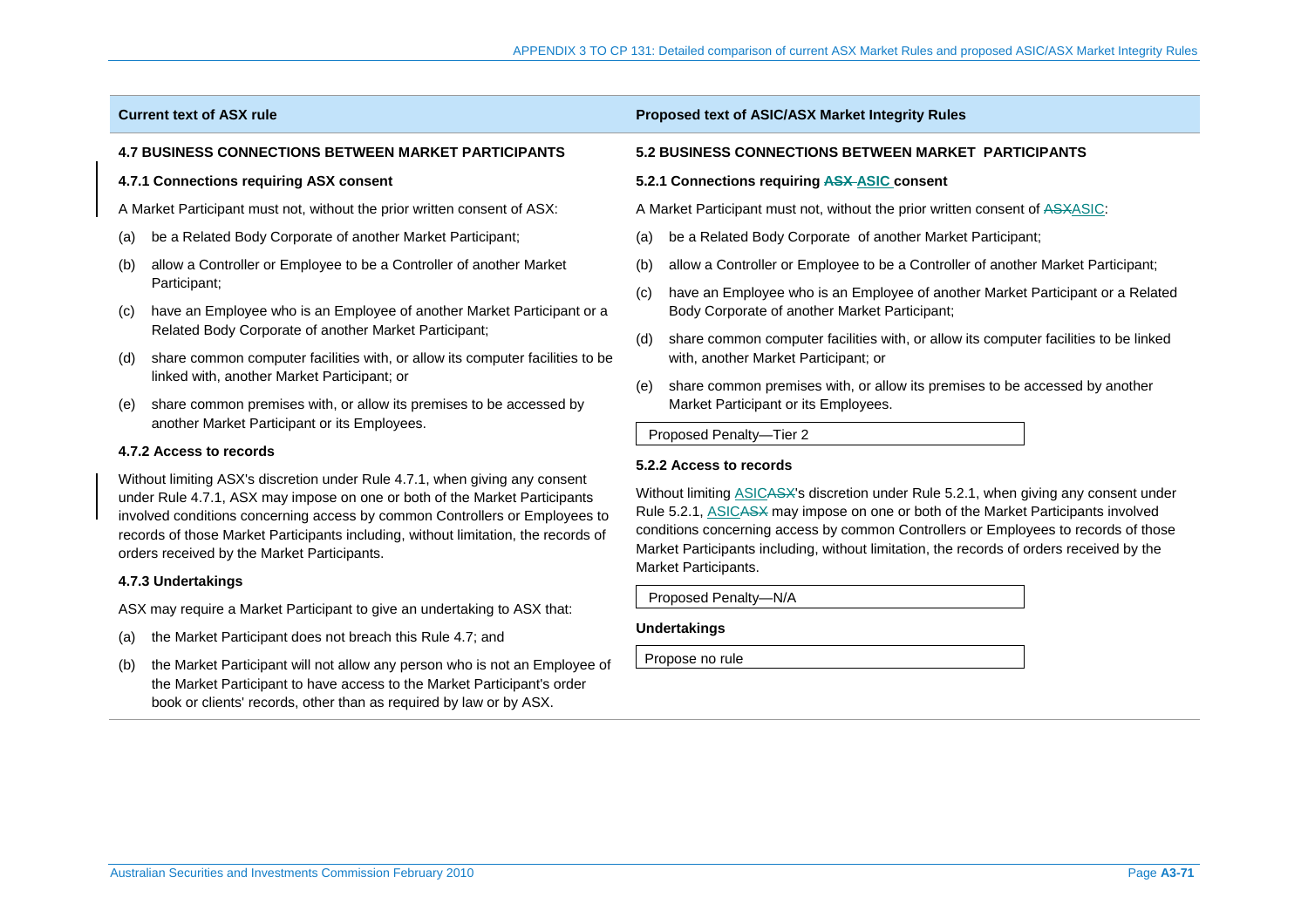### **Current text of ASX rule Proposed text of ASIC/ASX Market Integrity Rules**

### **7.6 MARKET FACILITATION FOR LARGE ORDERS—FUTURES MARKET CONTRACTS**

## **7.6.1 Action a Market Participant may take when insufficient opposite orders**

This Rule 7.6 applies only to orders to deal in Futures Market Contracts.

Where a Market Participant receives a large order from a client and there are insufficient opposite orders in the Central Orderbook at that time to satisfy that order:

- (a) the Market Participant may, with the written authority of the client, withhold transmission of the large order and solicit counterparties, disclose the relevant instructions and aggregate opposite orders from other clients;
- (b) when the Market Participant has solicited other counterparties under paragraph (a), the Market Participant must enter the large order into the Central Orderbook (or, where the counterparty orders are orders of other clients of the Market Participant, effect a Crossing in accordance with Section 22); and
- during the period in which the Market Participant solicits orders under paragraph (a) and until the large order has been entered or executed as a Crossing under paragraph (b), the Market Participant must not enter an opposite order.

## **7.6.2 Application**

For the purposes of this Rule 7.6:

- (a) an order is 'large' if it is for a number of Futures Market Contracts which is greater than or equal to the number set out in the Procedures; and
- (b) where the Market Participant is a body corporate, a Related Body Corporate and a division of the Market Participant other than its futures division will each be regarded as 'clients'.

## **5.3 MARKET FACILITATION FOR LARGE ORDERS FACILITATION FACILITATION—FUTURES MARKET CONTRACTS**

## **5.3.1 Futures Market contracts—Action a Market Participant may take when insufficient opposite orders**

This Rule 5.3 applies only to orders to deal in Futures Market Contracts.

Where a Market Participant receives a large order from a client and there are insufficient opposite orders in the Central Orderbook at that time to satisfy that order:

- (a) the Market Participant may, with the written authority of the client, withhold transmission of the large order and solicit counterparties, disclose the relevant instructions and aggregate opposite orders from other clients;
- (b) when the Market Participant has solicited other counterparties under paragraph (a), the Market Participant must enter the large order into the Central Orderbook (or, where the counterparty orders are orders of other clients of the Market Participant, effect a Crossing in accordance with Section 22the relevant operating rules of the Market); and
- (c) during the period in which the Market Participant solicits orders under paragraph (a) and until the large order has been entered or executed as a Crossing under paragraph (b), the Market Participant must not enter an opposite order.

Proposed Penalty—Tier 2

## **5.3.2 Application**

For the purposes of this Rule 5.3:

- (a) an order is 'large' if it is for a number of Futures Market Contracts which is greater than or equal to the number set out in the relevant operating rules of the MarketProcedures; and
- (b) where the Market Participant is a body corporate, a Related Body Corporate and a division of the Market Participant other than its futures division will each be regarded as 'clients'.

Proposed Penalty—N/A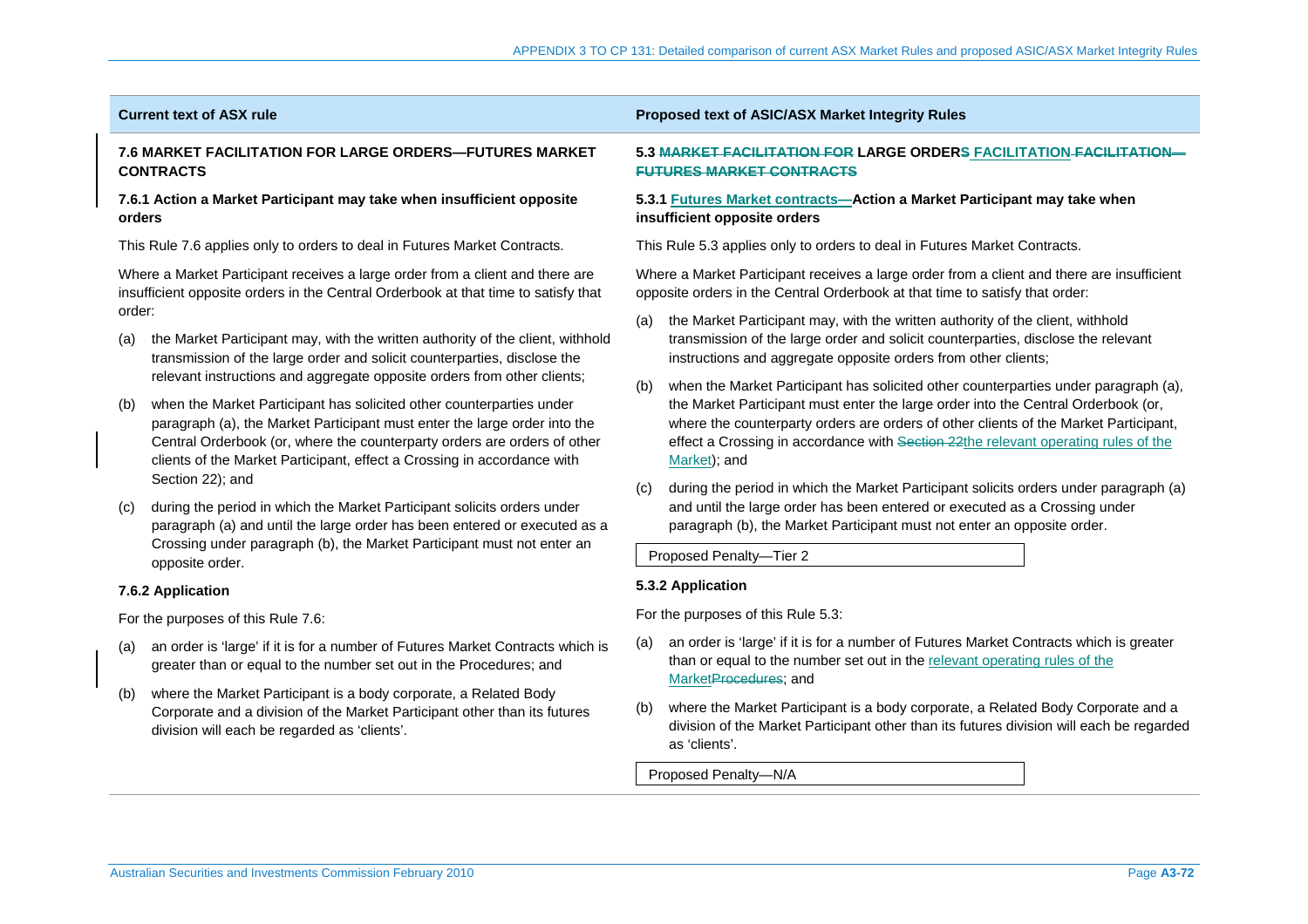## **7.8 TRANSACTIONS BY CONNECTED PERSONS (INCLUDING PERSONS CONNECTED WITH OTHER MARKET PARTICIPANTS)**

## **7.8.1 Application**

In this Rule 7.8, a reference to a connected person is a reference to the following persons:

- (a) an Employee;
- (b) a company controlled by an Employee; and
- (c) a Controlled Trust (other than a trust controlled by an Immediate Family of an employee or a trust in relation to which an Immediate Family of an Employee is a trustee or holds more than 50% of the whole beneficial interest).

## **7.8.2 Internal consent required for trading by connected persons**

A Market Participant must ensure that the following requirements are satisfied in respect of each Market Transaction entered into by or for the account of its connected persons, whether the Market Transaction is conducted through that Market Participant or through another Market Participant:

- (a) the Market Transaction must first be approved in writing by a Responsible Executive, director or partner of the Market Participant or a person with written delegation for that responsibility from a Responsible Executive, director or partner (other than the Employee concerned). That approval must be obtained separately for each relevant Market Transaction. The person who approves the Market Transaction has an obligation to take into account the circumstances of the proposed transaction and anything which might materially affect the price of the relevant Cash Market Product (or, in the case of a Derivatives Market Transaction, the price or value of the relevant Series) the subject of the Market Transaction;
- (b) the approval in writing referred to in paragraph (a) must include:
	- (i) all the information required by Rule 4.10 for orders, whether or not the Market Participant will be executing the order to which the approval relates; and

## **Current text of ASX rule Proposed text of ASIC/ASX Market Integrity Rules**

## **5.4 TRANSACTIONS BY CONNECTED PERSONS (INCLUDING PERSONS CONNECTED WITH OTHER MARKET PARTICIPANTS)**

### **5.4.1 Application**

In this Rule 5.4, a reference to a connected person is a reference to the following persons:

- (a) an Employee;
- (b) a company controlled by an Employee; and
- (c) a Controlled Trust (other than a trust controlled by an Immediate Family of an employee or a trust in relation to which an Immediate Family of an Employee is a trustee or holds more than 50% of the whole beneficial interest).

Proposed Penalty—N/A

## **5.4.2 Internal consent required for trading by connected persons**

A Market Participant must ensure that the following requirements are satisfied in respect of each Market Transaction entered into by or for the account of its connected persons, whether the Market Transaction is conducted through that Market Participant or through another Market Participant:

- (a) the Market Transaction must first be approved in writing by a Responsible Executive, director or partner of the Market Participant or a person with written delegation for that responsibility from a Responsible Executive, director or partner (other than the Employee concerned). That approval must be obtained separately for each relevant Market Transaction. The person who approves the Market Transaction has an obligation to take into account the circumstances of the proposed transaction and anything which might materially affect the price of the relevant Cash Market Product (or, in the case of a Derivatives Market Transaction, the price or value of the relevant Series) the subject of the Market Transaction;
- (b) the approval in writing referred to in paragraph (a) must include:
	- (i) all the information required by Rule 4.1 for orders, whether or not the Market Participant will be executing the order to which the approval relates; and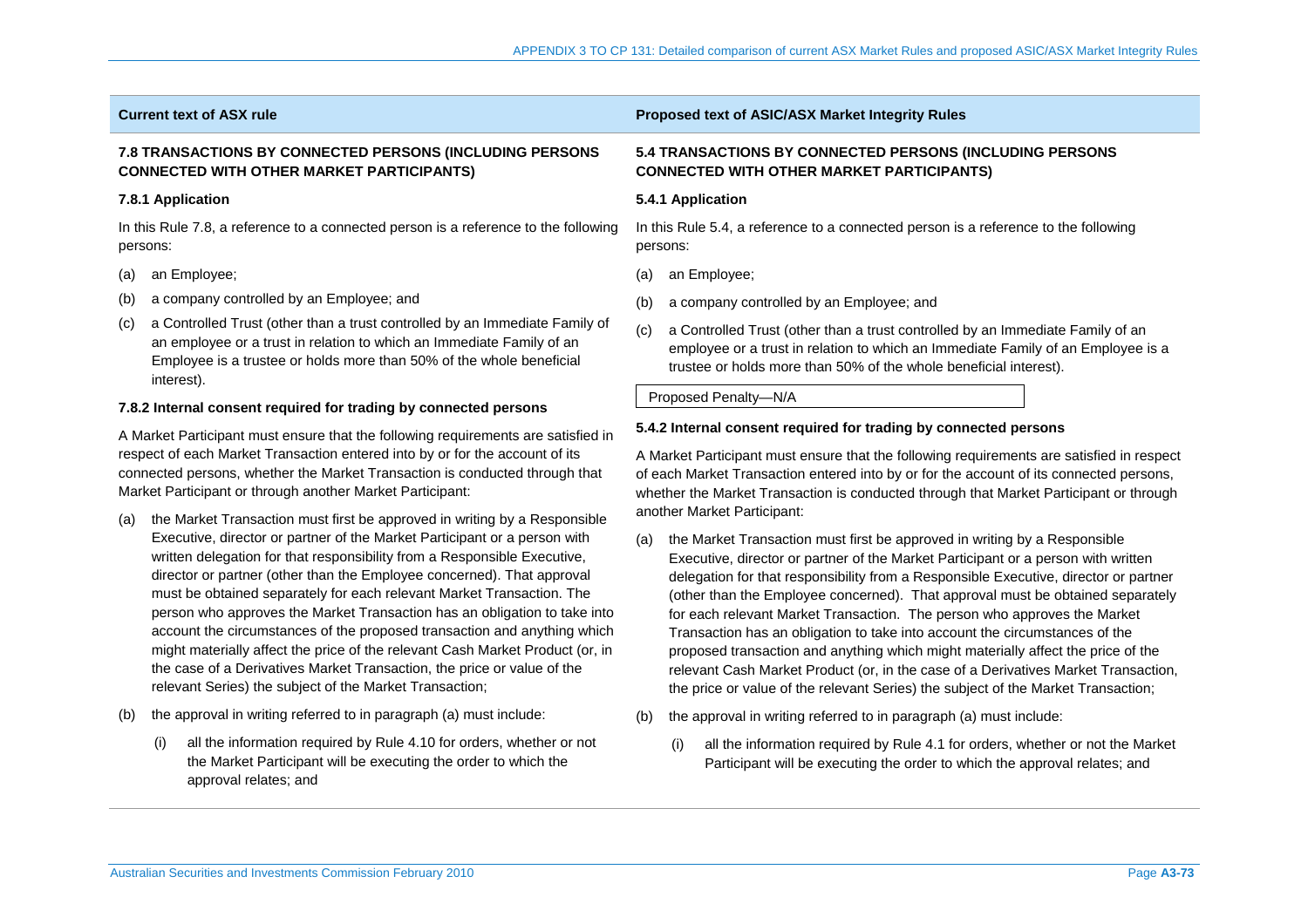| <b>Current text of ASX rule</b>                                                                                                                                                                                                                                                                                                                                                                                                                                                | Proposed text of ASIC/ASX Market Integrity Rules                                                                                                                                                                                                                                                                                                                                                                                                                                                      |
|--------------------------------------------------------------------------------------------------------------------------------------------------------------------------------------------------------------------------------------------------------------------------------------------------------------------------------------------------------------------------------------------------------------------------------------------------------------------------------|-------------------------------------------------------------------------------------------------------------------------------------------------------------------------------------------------------------------------------------------------------------------------------------------------------------------------------------------------------------------------------------------------------------------------------------------------------------------------------------------------------|
| the date and time of approval; and<br>(ii)<br>if the Market Transaction is conducted through another Market Participant,<br>(c)<br>that Market Participant must, as soon as practicable after entering into the<br>Market Transaction, give to the employing Market Participant a<br>confirmation in respect of the Market Transaction.                                                                                                                                        | the date and time of approval; and<br>(ii)<br>(c)<br>if the Market Transaction is conducted through another Market Participant, that<br>Market Participant must, as soon as practicable after entering into the Market<br>Transaction, give to the employing Market Participant a confirmation in respect of<br>the Market Transaction.<br>Proposed Penalty-Tier 2                                                                                                                                    |
| 13.1.2 Knowledge of Trading Participant<br>If a Trading Message embedded with a Trading Participant's unique identifier is<br>submitted, the Trading Message is taken for all purposes under these Rules to<br>have been submitted in a Trading Platform by or with the knowledge of the<br>Trading Participant.                                                                                                                                                               | 5.5 PARTICIPANT'S TRADING INFRASTRUCTURE<br>5.5.1 Knowledge of Trading Participant<br>If a Trading Message embedded with a Trading Participant's unique identifier is<br>submitted, the Trading Message is taken for all purposes under these Rules to have been<br>submitted in a Trading Platform by or with the knowledge of the Trading Participant.<br>Proposed Penalty-N/A                                                                                                                      |
| 13.1.5 Organisational and technical resources<br>A Trading Participant must have and maintain the necessary organisational and<br>technical resources to ensure that:<br>Trading Messages submitted by the Trading Participant do not interfere<br>(a)<br>with:<br>the efficiency and integrity of any market conducted by ASX; or<br>(i)<br>the proper functioning of a Trading Platform; and<br>(ii)<br>the Trading Participant complies at all times with the Rules.<br>(b) | 5.5.2 Organisational and technical resources<br>A Trading Participant must have and maintain the necessary organisational and technical<br>resources to ensure that:<br>Trading Messages submitted by the Trading Participant do not interfere with:<br>(a)<br>the efficiency and integrity of any market conducted by ASX; or<br>(i)<br>the proper functioning of a Trading Platform; and<br>(ii)<br>the Trading Participant complies at all times with the Rules.<br>(b)<br>Proposed Penalty-Tier 3 |
| 13.1.6 Trading management arrangements<br>A Trading Participant must have arrangements in place so that at all times the<br>Trading Participant can determine the origin of all orders and Trading Messages,<br>including:<br>the different stages of processing each order (regardless of whether a<br>(a)                                                                                                                                                                    | 5.5.3 Trading management arrangements<br>A Trading Participant must have arrangements in place so that at all times the Trading<br>Participant can determine the origin of all orders and Trading Messages, including:<br>the different stages of processing each order (regardless of whether a Trading<br>(a)<br>Message is generated) and the time at which each stage of processing occurred;                                                                                                     |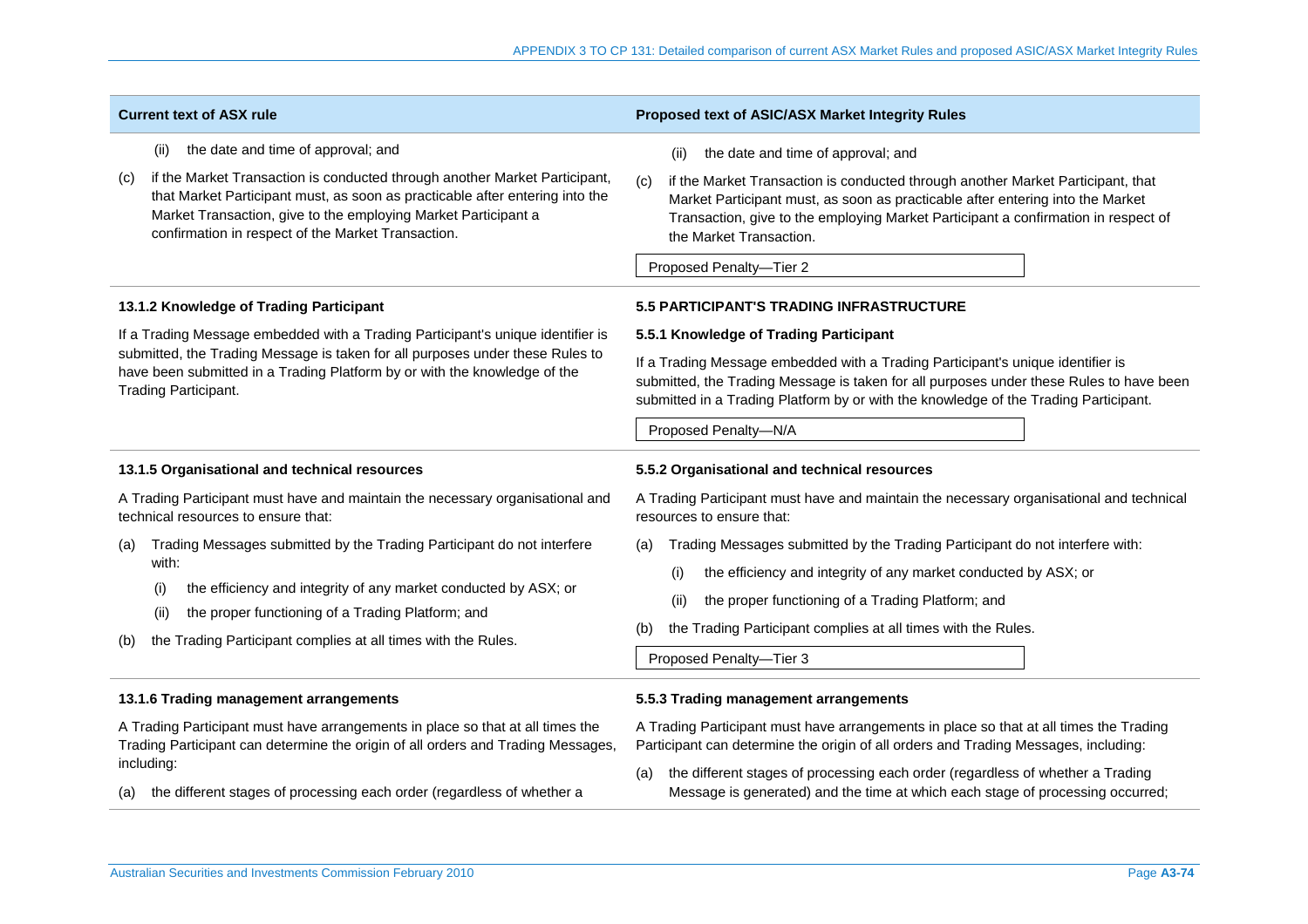|                                                                                                                                                              | <b>Current text of ASX rule</b>                                                                                                                                                                                    | Proposed text of ASIC/ASX Market Integrity Rules                                                                                                                                                                                                   |
|--------------------------------------------------------------------------------------------------------------------------------------------------------------|--------------------------------------------------------------------------------------------------------------------------------------------------------------------------------------------------------------------|----------------------------------------------------------------------------------------------------------------------------------------------------------------------------------------------------------------------------------------------------|
|                                                                                                                                                              | Trading Message is generated) and the time at which each stage of<br>processing occurred;                                                                                                                          | the order that corresponds to a Trading Message;<br>(b)                                                                                                                                                                                            |
| (b)                                                                                                                                                          | the order that corresponds to a Trading Message;                                                                                                                                                                   | the identity and capacity of the person placing the order that corresponds to the<br>(C)<br>Trading Message;                                                                                                                                       |
| (C)                                                                                                                                                          | the identity and capacity of the person placing the order that corresponds to<br>the Trading Message;                                                                                                              | whether the Trading Message was the result of Automated Order Processing;<br>(d)                                                                                                                                                                   |
| (d)                                                                                                                                                          | whether the Trading Message was the result of Automated Order<br>Processing;                                                                                                                                       | the Open Interface Device and the computer or other device of the Trading<br>(e)<br>Participant connected to an Open Interface Device of the Trading Participant<br>through which the Trading Message was submitted;                               |
| (e)                                                                                                                                                          | the Open Interface Device and the computer or other device of the Trading<br>Participant connected to an Open Interface Device of the Trading<br>Participant through which the Trading Message was submitted;      | the Participant Trading Message RepresentativeDTR with responsibility for that<br>(f)<br>Open Interface Device or computer or other device connected to the Open Interface<br>Device (unless the Trading Message was the result of Automated Order |
| (f)                                                                                                                                                          | the DTR with responsibility for that Open Interface Device or computer or<br>other device connected to the Open Interface Device (unless the Trading<br>Message was the result of Automated Order Processing); and | Processing); and<br>whether the Trading Message was submitted on the Trading Participant's own<br>(g)<br>account or for a client.                                                                                                                  |
| (g)                                                                                                                                                          | whether the Trading Message was submitted on the Trading Participant's<br>own account or for a client.                                                                                                             | Proposed Penalty-Tier 3                                                                                                                                                                                                                            |
| 5.6 AUTOMATED ORDER PROCESSING-FILTERS, CONDUCT, AND<br><b>13.3 AUTOMATED ORDER PROCESSING</b><br><b>INFRASTRUCTURE</b><br>13.3.1 Automated Order Processing |                                                                                                                                                                                                                    |                                                                                                                                                                                                                                                    |
|                                                                                                                                                              |                                                                                                                                                                                                                    |                                                                                                                                                                                                                                                    |
|                                                                                                                                                              | A Trading Participant which uses its system for Automated Order Processing<br>must at all times:                                                                                                                   | 5.6.1 Automated Order Processing Responsible use of system for Automated Order<br><b>Processing</b>                                                                                                                                                |
| (a)                                                                                                                                                          | comply with the Operational Requirements, including having appropriate<br>automated filters, in relation to Automated Order Processing; and                                                                        | A Trading Participant which uses its system for Automated Order Processing must at all<br>times:                                                                                                                                                   |
| (b)                                                                                                                                                          | ensure that Automated Order Processing does not interfere with:                                                                                                                                                    | comply with the Operational Requirements, including haveing appropriate<br>(a)<br>automated filters, in relation to Automated Order Processing; and                                                                                                |
|                                                                                                                                                              | the efficiency and integrity of the Market; or<br>(i)                                                                                                                                                              | ensure that such use Automated Order Processing does not interfere with:<br>(b)                                                                                                                                                                    |
|                                                                                                                                                              | the proper functioning of any Trading Platform.<br>(ii)                                                                                                                                                            | (i)<br>the efficiency and integrity of the Market; or                                                                                                                                                                                              |
|                                                                                                                                                              |                                                                                                                                                                                                                    | the proper functioning of any Trading Platform.<br>(ii)                                                                                                                                                                                            |
|                                                                                                                                                              |                                                                                                                                                                                                                    | Proposed Penalty-Tier 3                                                                                                                                                                                                                            |
|                                                                                                                                                              |                                                                                                                                                                                                                    |                                                                                                                                                                                                                                                    |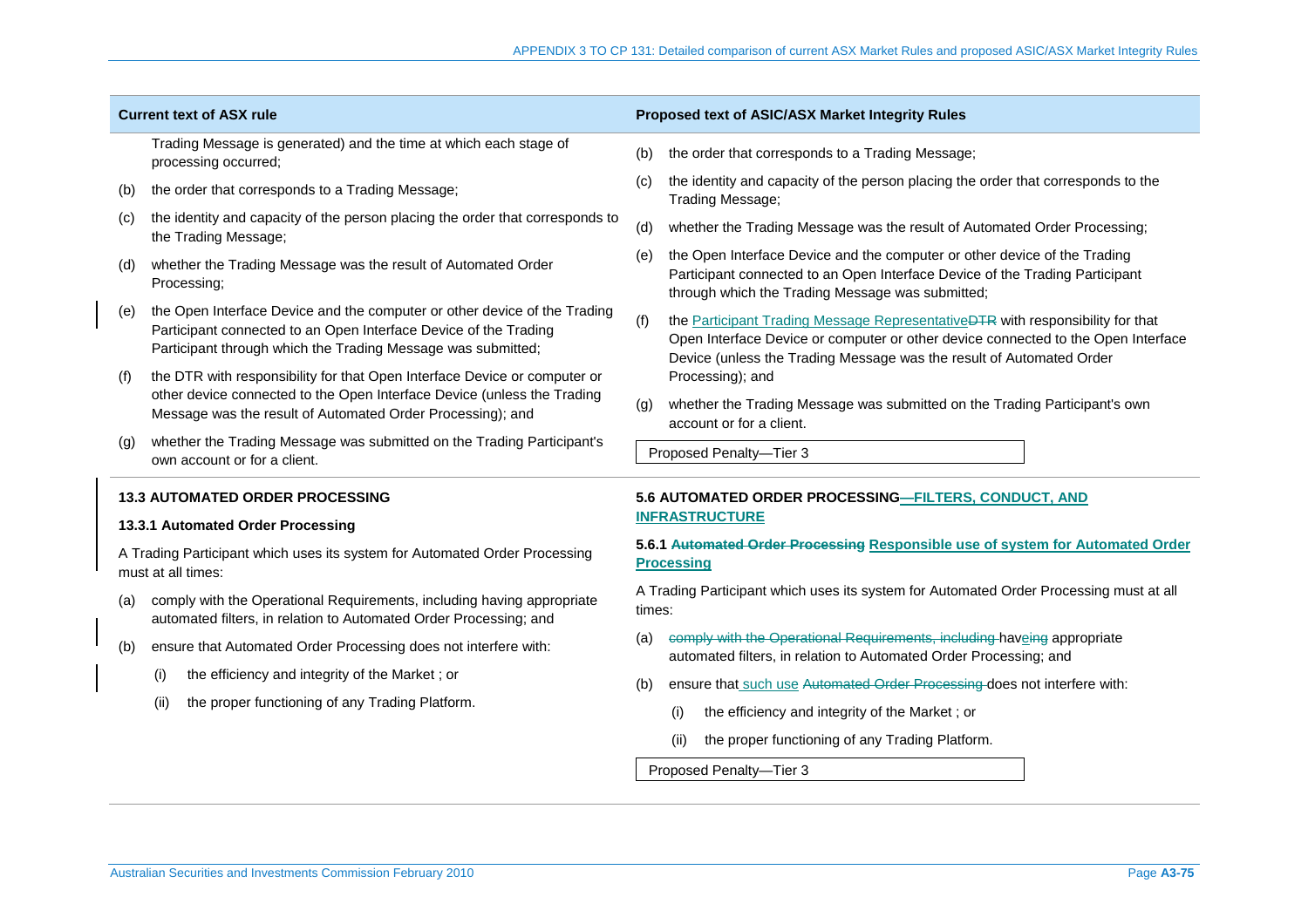# **13.3.2 Authorised Persons for Automated Client Order Processing**

A Trading Participant which uses its system for Automated Client Order Processing must also have procedures in place to ensure that each Authorised Person:

- (a) unless the person is a Representative of a Trading Participant whose duties include trading or dealing in the relevant Products, has demonstrated that the Authorised Person or the client on whose behalf the Authorised Person has authority to submit orders, has the required financial resources to meet their obligations to the Trading Participant in relation to orders which are the subject of Automated Client Order Processing by the Trading Participant; and
- (b) has demonstrated to the Trading Participant knowledge of the order entry system of the Trading Participant and of the Dealing Rules, directions, decisions and requirements of ASX relevant to the type of order submission facilities given to the Authorised Person by the Trading Participant.

# **13.3.3 Records regarding Authorised Persons**

A Trading Participant must maintain records for the period specified in the Procedures of:

- (a) the name and contact details of an Authorised Person, and if that Authorised Person is an agent of the client, the details of the client; and
- (b) the security arrangements regarding access by the Authorised Person to a computer or other device connected to the Trading Participant's Open Interface Device and its location or if not fixed, the method of identifying the computer or other device.

This rule has been retained but moved to Chapter 4 of the proposed ASIC/ASX Market Integrity Rules

# **13.3.4 Certification prior to conducting Automated Order Processing**

Before using their system for Automated Order Processing, a Trading Participant must:

(a) provide certifoication from an appropriately qualified person in the form set

# **Current text of ASX rule Proposed text of ASIC/ASX Market Integrity Rules**

# **5.6.2 Authorised Persons for Automated Client Order Processing**

A Trading Participant which uses its system for Automated Client Order Processing must also have procedures in place to ensure that each Authorised Person-

(a) unless the person is a Representative of a Trading Participant whose duties include trading or dealing in the relevant Products, has demonstrated that the Authorised Person or the client on whose behalf the Authorised Person has authority to submit orders, has the required financial resources to meet their obligations to the Trading Participant in relation to orders which are the subject of Automated Client Order Processing by the Trading Participant; and

(b) has demonstrated to the Trading Participant knowledge of the order entry system of the Trading Participant and of the Dealing Rules, directions, decisions and requirements of the Market OperatorASX relevant to the type of order submission facilities given to the Authorised Person by the Trading Participant.

Proposed Penalty—Tier 3

# **5.6.3 Certification prior to conducting Automated Order Processing**

Before using their system for Automated Order Processing, a Trading Participant must:

- (a) provide certification from an appropriately qualified person in the form set out in the Procedures concerning compliance by the Trading Participant with Rule 5.6.1; and
- (b) provide any other information requested by ASIC about regarding compliance by the Trading Participant with the Automated Order Processing Requirements which ASX requests.

Proposed Penalty—Tier 3

# **5.6.4 Material changes**

If a Trading Participant who uses its system for Automated Order Processing under the Rules proposes to make a material change to the organisational and technical resources employed to comply with Rule 5.6.1, the Trading Participant must immediately notify ASX ASIC of the proposed change. Unless ASX-ASIC agrees otherwise, the Trading Participant must, before implementing the change, provide either of the following at the option of ASXASIC: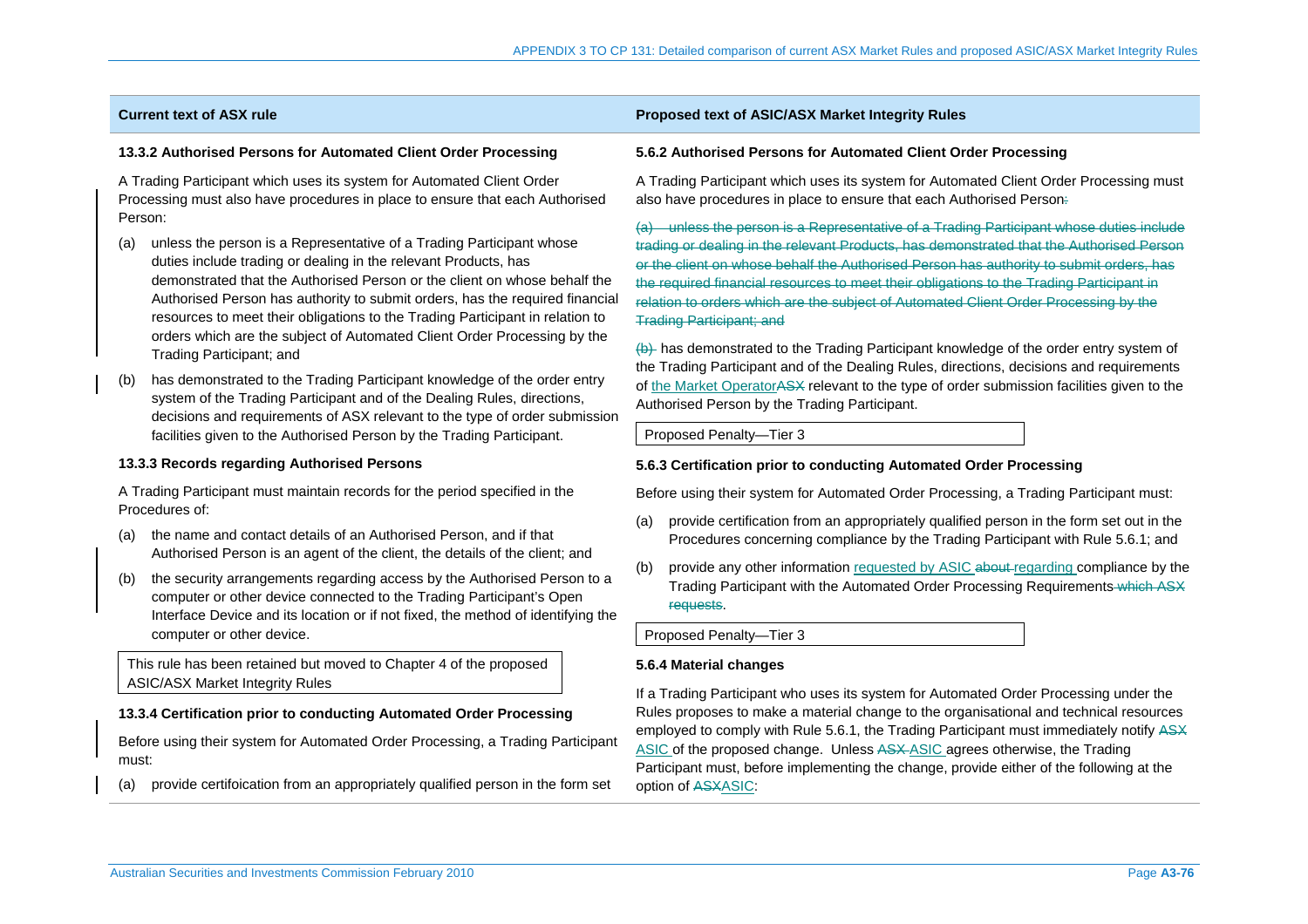out in the Procedures concerning compliance by the Trading Participant with Rule 13.3.1; and

(b) provide any other information about compliance by the Trading Participant with the Automated Order Processing Requirements which ASX requests.

# **13.3.5 Material changes**

If a Trading Participant who uses its system for Automated Order Processing under the Rules proposes to make a material change to the organisational and technical resources employed to comply with Rule 13.3.1, the Trading Participant must immediately notify ASX of the proposed change. Unless ASX agrees otherwise, the Trading Participant must, before implementing the change, provide either of the following at the option of ASX:

- (a) confirmation, in a form acceptable to ASX, from an appropriately qualified person that the change does not detract from a certification previously provided under Rule 13.3.4; or
- (b) a further certification, in a form acceptable to ASX, so that the system as changed is certified by an appropriately qualified person in the form required by ASX concerning compliance by the Trading Participant with Rule 13.3.1.

# **13.3.6 Further certification**

If requested by ASX at any time, a Trading Participant must provide a further certification in the form acceptable to ASX from an appropriately qualified person acceptable to ASX as to compliance by the Trading Participant with the Automated Order Processing Requirements.

# **13.3.7 Audit**

ASX or its agent may conduct an audit of compliance by the Trading Participant with the Automated Order Processing Requirements and the Trading Participant must provide all necessary assistance to any representative of ASX appointed to conduct that audit.

# **13.3.8 Limitations on Automated Order Processing**

If ASX reasonably considers that:

# **Current text of ASX rule Proposed text of ASIC/ASX Market Integrity Rules**

- (a) confirmation, in a form acceptable to ASXASIC, from an appropriately qualified person that the change does not detract from a certification previously provided under Rule 5.6.3; or
- (b) a further certification, in a form acceptable to ASXASIC, so that the system as changed is certified by an appropriately qualified person in the form required by ASX ASIC concerning compliance by the Trading Participant with Rule 5.6.1.

Proposed Penalty—Tier 2

# **5.6.5 Further certification**

If requested by ASX ASIC at any time, a Trading Participant must provide a further certification in the form acceptable to ASX ASIC from an appropriately qualified person acceptable to ASX ASIC as to compliance by the Trading Participant with the Automated Order Processing Requirements.

Proposed Penalty—Tier 2

**Audit** 

Propose no rule

# **5.6.6 Limitations on Automated Order Processing**

- If ASX reasonably considers that:
- (a) a Trading Participant is not complying with the Automated Order Processing Requirements; or
- (b) it is otherwise appropriate, having regard to Rule 1.13,
- ASX-A Trading Participant must, if directed to do so by ASIC may direct the Trading Participant:
- (ae) to cease conducting Automated Order Processing until ASX ASIC is satisfied that the Trading Participant complies with the Automated Order Processing Requirements; or
- (bd)-to immediately suspend, limit or prohibit the conduct of Automated Order Processing in respect of: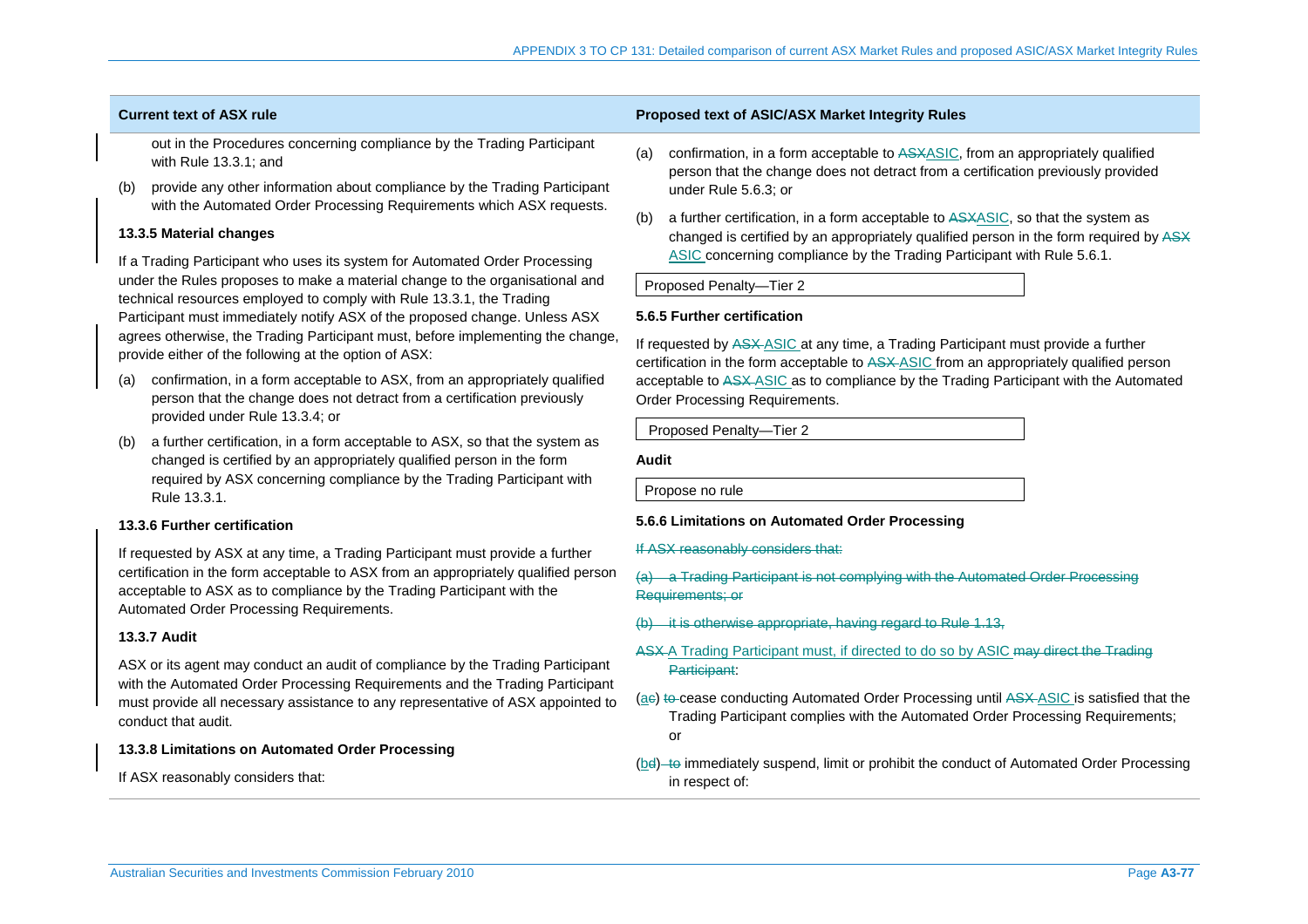- (a) a Trading Participant is not complying with the Automated Order Processing Requirements; or
- (b) it is otherwise appropriate, having regard to Rule 1.13,

# ASX may direct the Trading Participant:

- (c) to cease conducting Automated Order Processing until ASX is satisfied that the Trading Participant complies with the Automated Order Processing Requirements; or
- (d) to immediately suspend, limit or prohibit the conduct of Automated Order Processing in respect of:
	- (i) one or more Authorised Persons or clients;
	- (ii) Automated Client Order Processing;
	- (iii) Automated Order Processing; or
	- (iv) one or more Products.

# **13.3.9 Failure to comply with direction**

If a Trading Participant fails to comply with a direction given by ASX under Rule 13.3.8 and ASX considers it appropriate, having regard to Rule 1.13, ASX may restrict or prohibit the submission of Trading Messages by means of one or more Open Interface Devices of the Trading Participant. ASX must immediately notify the Trading Participant of action taken by ASX under this Rule 13.3.9.

# **13.3.10 Direction remains in force**

A direction given by ASX under Rule 13.3.8 will remain in force until ASX is satisfied that:

- (a) the Trading Participant complies with the Automated Order Processing Requirements; or
- (b) the direction is no longer appropriate, having regard to Rule 1.13.

# **13.3.11 Trading Participant right to hearing**

If requested by a Trading Participant against which action is taken under Rule

# **Current text of ASX rule Proposed text of ASIC/ASX Market Integrity Rules**

- (i) one or more Authorised Persons or clients;
- (ii) Automated Client Order Processing;
- (iii) Automated Order Processing; or
- (iv) one or more Products.

# as required by the direction.

Proposed Penalty—Tier 3

**Failure to comply with direction** 

Propose no rule

# **Direction remains in force**

Propose no rule

# **Trading Participant right to hearing**

Propose no rule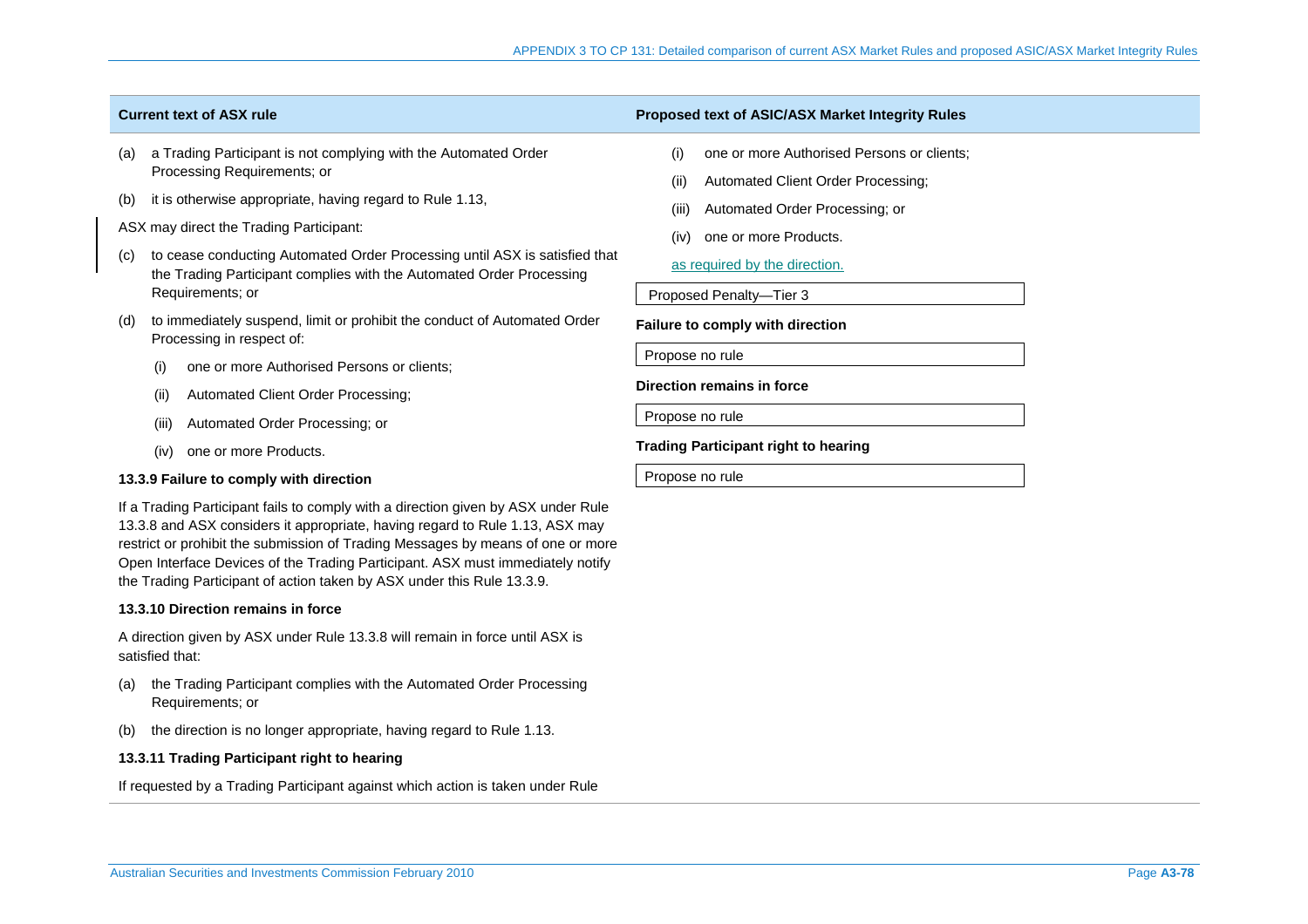**Current text of ASX rule Proposed text of ASIC/ASX Market Integrity Rules** 

13.3.9, ASX must give the Trading Participant an opportunity to either, at the option of the Trading Participant:

- (a) appear in person or be represented before ASX; or
- (b) lodge a written submission for consideration by ASX,

to explain why the restriction or prohibition on the submission of orders through one or more Open Interface Devices is not or is no longer appropriate, having regard to Rule 1.13.

ASX must determine the matter without bias and give the Trading Participant a fair hearing and otherwise observe the rules of procedural fairness.

# **13.4 PREVENTION OF MANIPULATIVE TRADING**

### **13.4.1 False or misleading appearance**

A Market Participant must not make a Bid or Offer for, or deal in, any Products:

- (a) as Principal:
	- (i) with the intention; or
	- (ii) if that Bid, Offer or dealing has the effect, or is likely to have the effect, of creating a false or misleading appearance of active trading in any Product or with respect to the market for, or the price of, any Product; or
- (b) on account of any other person where:
	- (i) the Market Participant intends to create;
	- (ii) the Market Participant is aware that the person intends to create; or
	- (iii) taking into account the circumstances of the Order, a Market Participant ought reasonably suspect that the person has placed the Order with the intention of creating, a false or misleading appearance of active trading in any Product or with respect to the market for, or the price of, any Product.

# **5.7 PREVENTION OF MANIPULATIVE TRADING**

### **5.7.1 False or misleading appearance**

A Market Participant must not make a Bid or Offer for, or deal in, any Products:

- (a) as Principal:
	- (i) with the intention; or
	- (ii) if that Bid, Offer or dealing has the effect, or is likely to have the effect, of creating a false or misleading appearance of active trading in any Product or with respect to the market for, or the price of, any Product; or
- (b) on account of any other person where:
	- (i) the Market Participant intends to create;
	- (ii) the Market Participant is aware that the person intends to create; or
	- (iii) taking into account the circumstances of the Order, a Market Participant ought reasonably suspect that the person has placed the Order with the intention of creating, a false or misleading appearance of active trading in any Product or with respect to the market for, or the price of, any Product.

Proposed Penalty—Tier 3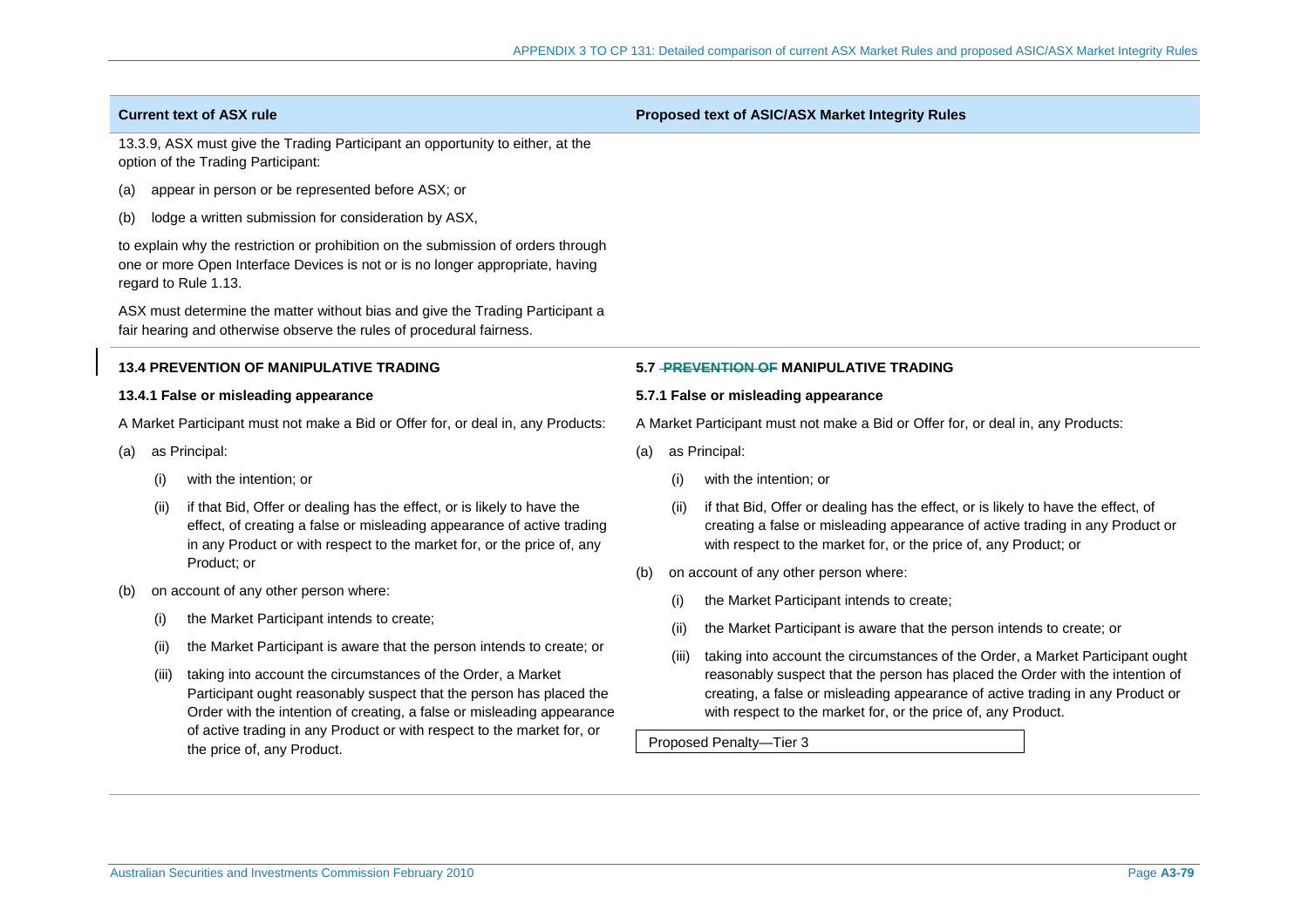| <b>Current text of ASX rule</b>                                                                                                                 |                                                                                                                                                                                                                                                                                                                                                                                                                                                                                                                                                                 | Proposed text of ASIC/ASX Market Integrity Rules                                          |                                                                                                                                                                                                                                                                                                                               |  |  |
|-------------------------------------------------------------------------------------------------------------------------------------------------|-----------------------------------------------------------------------------------------------------------------------------------------------------------------------------------------------------------------------------------------------------------------------------------------------------------------------------------------------------------------------------------------------------------------------------------------------------------------------------------------------------------------------------------------------------------------|-------------------------------------------------------------------------------------------|-------------------------------------------------------------------------------------------------------------------------------------------------------------------------------------------------------------------------------------------------------------------------------------------------------------------------------|--|--|
| 13.4.2 Circumstances of Order                                                                                                                   |                                                                                                                                                                                                                                                                                                                                                                                                                                                                                                                                                                 | 5.7.2 Circumstances of Order                                                              |                                                                                                                                                                                                                                                                                                                               |  |  |
| In considering the circumstances of the Order, the Market Participant must have<br>regard to the following matters:                             |                                                                                                                                                                                                                                                                                                                                                                                                                                                                                                                                                                 |                                                                                           | In considering the circumstances of the Order, the Market Participant must have regard to<br>the following matters:                                                                                                                                                                                                           |  |  |
| (a)                                                                                                                                             | whether the Order or execution of the Order would be inconsistent with the<br>history of or recent trading in that Product;                                                                                                                                                                                                                                                                                                                                                                                                                                     | (a)                                                                                       | whether the Order or execution of the Order would be inconsistent with the history of<br>or recent trading in that Product;                                                                                                                                                                                                   |  |  |
| (b)                                                                                                                                             | whether the Order or execution of the Order would materially alter the<br>market for, or the price of, the Product;                                                                                                                                                                                                                                                                                                                                                                                                                                             | (b)                                                                                       | whether the Order or execution of the Order would materially alter the market for, or<br>the price of, the Product;                                                                                                                                                                                                           |  |  |
| (C)                                                                                                                                             | the time the Order is entered or any instructions concerning the time of<br>entry of the Order;                                                                                                                                                                                                                                                                                                                                                                                                                                                                 | (C)                                                                                       | the time the Order is entered or any instructions concerning the time of entry of the<br>Order;                                                                                                                                                                                                                               |  |  |
| (d)                                                                                                                                             | whether the person on whose behalf the Order is placed, or another person<br>(d)<br>who the Market Participant knows to be a Related Party of that person,<br>may have an interest in creating a false or misleading appearance of active<br>trading in any Product or with respect to the market for, or the price of, any                                                                                                                                                                                                                                     |                                                                                           | whether the person on whose behalf the Order is placed, or another person who the<br>Market Participant knows to be a Related Party of that person, may have an interest<br>in creating a false or misleading appearance of active trading in any Product or with<br>respect to the market for, or the price of, any Product; |  |  |
| (e)                                                                                                                                             | Product;<br>whether the Order is accompanied by settlement, delivery or security                                                                                                                                                                                                                                                                                                                                                                                                                                                                                | (e)                                                                                       | whether the Order is accompanied by settlement, delivery or security arrangements<br>which are unusual;                                                                                                                                                                                                                       |  |  |
| (f)                                                                                                                                             | arrangements which are unusual;<br>where the Order appears to be part of a series of Orders, whether when put<br>together with other Orders which appear to make up the series, the Order<br>or the series is unusual having regard to the matters referred to in this Rule<br>13.4.2; and<br>whether there appears to be a legitimate commercial reason for that person<br>placing the Order, unrelated to an intention to create a false or misleading<br>appearance of active trading in or with respect to the market for, or price of,<br>any Product; and | (f)                                                                                       | where the Order appears to be part of a series of Orders, whether when put together<br>with other Orders which appear to make up the series, the Order or the series is<br>unusual having regard to the matters referred to in this Rule 5.7.2; and                                                                           |  |  |
|                                                                                                                                                 |                                                                                                                                                                                                                                                                                                                                                                                                                                                                                                                                                                 | (g)                                                                                       | whether there appears to be a legitimate commercial reason for that person placing<br>the Order, unrelated to an intention to create a false or misleading appearance of                                                                                                                                                      |  |  |
| $\mathsf{q}$                                                                                                                                    |                                                                                                                                                                                                                                                                                                                                                                                                                                                                                                                                                                 | (h)                                                                                       | active trading in or with respect to the market for, or price of, any Product; and<br>whether the transaction, bid or offer the execution of which is proposed will involve<br>no change of beneficial ownership.                                                                                                             |  |  |
| (h)                                                                                                                                             | whether the transaction, bid or offer the execution of which is proposed will<br>involve no change of beneficial ownership.                                                                                                                                                                                                                                                                                                                                                                                                                                     |                                                                                           | Proposed Penalty-Tier 3                                                                                                                                                                                                                                                                                                       |  |  |
|                                                                                                                                                 |                                                                                                                                                                                                                                                                                                                                                                                                                                                                                                                                                                 |                                                                                           | 5.7.3 Obligations apply to Automated Order Processing                                                                                                                                                                                                                                                                         |  |  |
|                                                                                                                                                 | 13.4.4 Obligations apply to Automated Order Processing                                                                                                                                                                                                                                                                                                                                                                                                                                                                                                          | The obligations imposed on a Market Participant by this Rule 5.7 also apply in respect of |                                                                                                                                                                                                                                                                                                                               |  |  |
| The obligations imposed on a Market Participant by this Rule 13.4 also apply in<br>respect of Orders the subject of Automated Order Processing. |                                                                                                                                                                                                                                                                                                                                                                                                                                                                                                                                                                 | Orders the subject of Automated Order Processing.                                         |                                                                                                                                                                                                                                                                                                                               |  |  |
|                                                                                                                                                 |                                                                                                                                                                                                                                                                                                                                                                                                                                                                                                                                                                 | Proposed Penalty-N/A                                                                      |                                                                                                                                                                                                                                                                                                                               |  |  |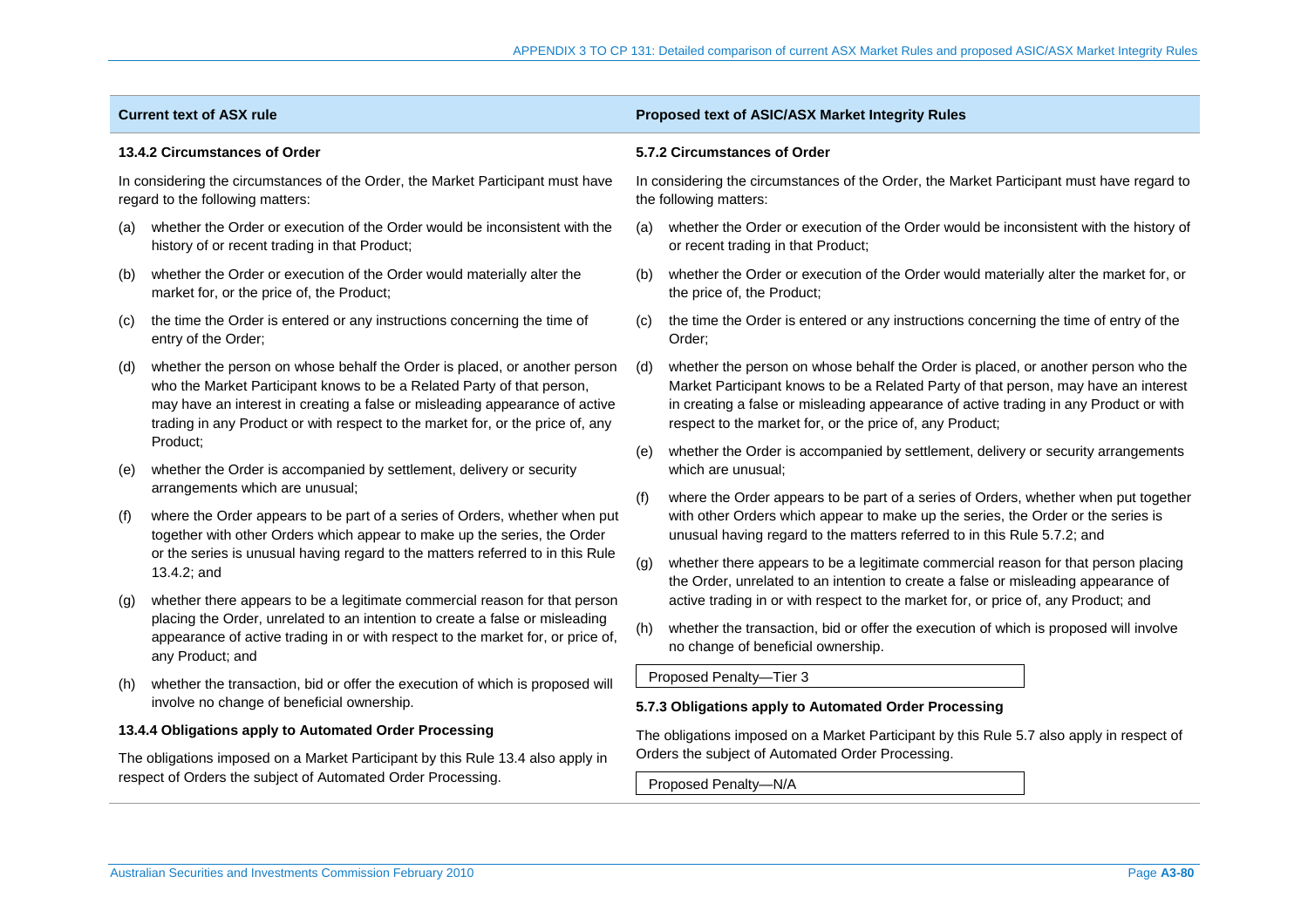# **13.5 PROHIBITION ON WASH TRADES, PRE-ARRANGED TRADES AND DUAL TRADING—FUTURES**

# **13.5.1 Application of Rule 13.5**

This Rule 13.5 applies to Futures Market Transactions only.

# **13.5.2 Wash trades**

A Market Participant must not effect any Futures Market Transaction where the account on behalf of which the Market Participant enters into the Futures Market Transaction is the same on both sides of that transaction.

# **13.5.3 Pre-arranged trades**

A Market Participant must not give or accept a request or instructions that a Futures Market Transaction only be entered into between particular Market Participants. A Market Participant must not arrange a Futures Market Transaction with another Market Participant to the exclusion of other Market Participants.

# **13.5.4 Dual trading**

A Market Participant must ensure that arrangements are in place to ensure that a Representative responsible for placing orders for the Market Participant's own account does not have access to orders submitted by clients of the Market Participant before the client orders are transmitted for execution.

# **Current text of ASX rule Proposed text of ASIC/ASX Market Integrity Rules**

# **5.8 PROHIBITION ON WASH TRADES, PRE-ARRANGED TRADES AND DUAL TRADING—FUTURES**

# **5.8.1 Application of Rule 5.8**

This Rule 5.8 applies to Futures Market Transactions only.

Proposed Penalty—N/A

# **5.8.2 Wash trades**

A Market Participant must not effect any Futures Market Transaction where the account on behalf of which the Market Participant enters into the Futures Market Transaction is the same on both sides of that transaction.

# Proposed Penalty—Tier 2

# **5.8.3 Pre-arranged trades**

A Market Participant must not give or accept a request or instructions that a Futures Market Transaction only be entered into between particular Market Participants. A Market Participant must not arrange a Futures Market Transaction with another Market Participant to the exclusion of other Market Participants.

Proposed Penalty—Tier 2

# **5.8.4 Dual trading**

A Market Participant must ensure that arrangements are in place to ensure that a Representative responsible for placing orders for the Market Participant's own account does not have access to orders submitted by clients of the Market Participant before the client orders are transmitted for execution.

Proposed Penalty—Tier 2

# **14.1 FAIR AND ORDERLY MARKETS POWER**

# **14.1.1 Market must remain fair and orderly**

A Market Participant must not do anything which results in a market for a Product not being both fair and orderly, or fail to do anything where that failure has that effect.

# **5.9 FAIR AND ORDERLY MARKETS POWER**

# **5.9.1 Market must remain fair and orderly**

A Market Participant must not do anything which results in a market for a Product not being both fair and orderly, or fail to do anything where that failure has that effect.

Proposed Penalty—Tier 3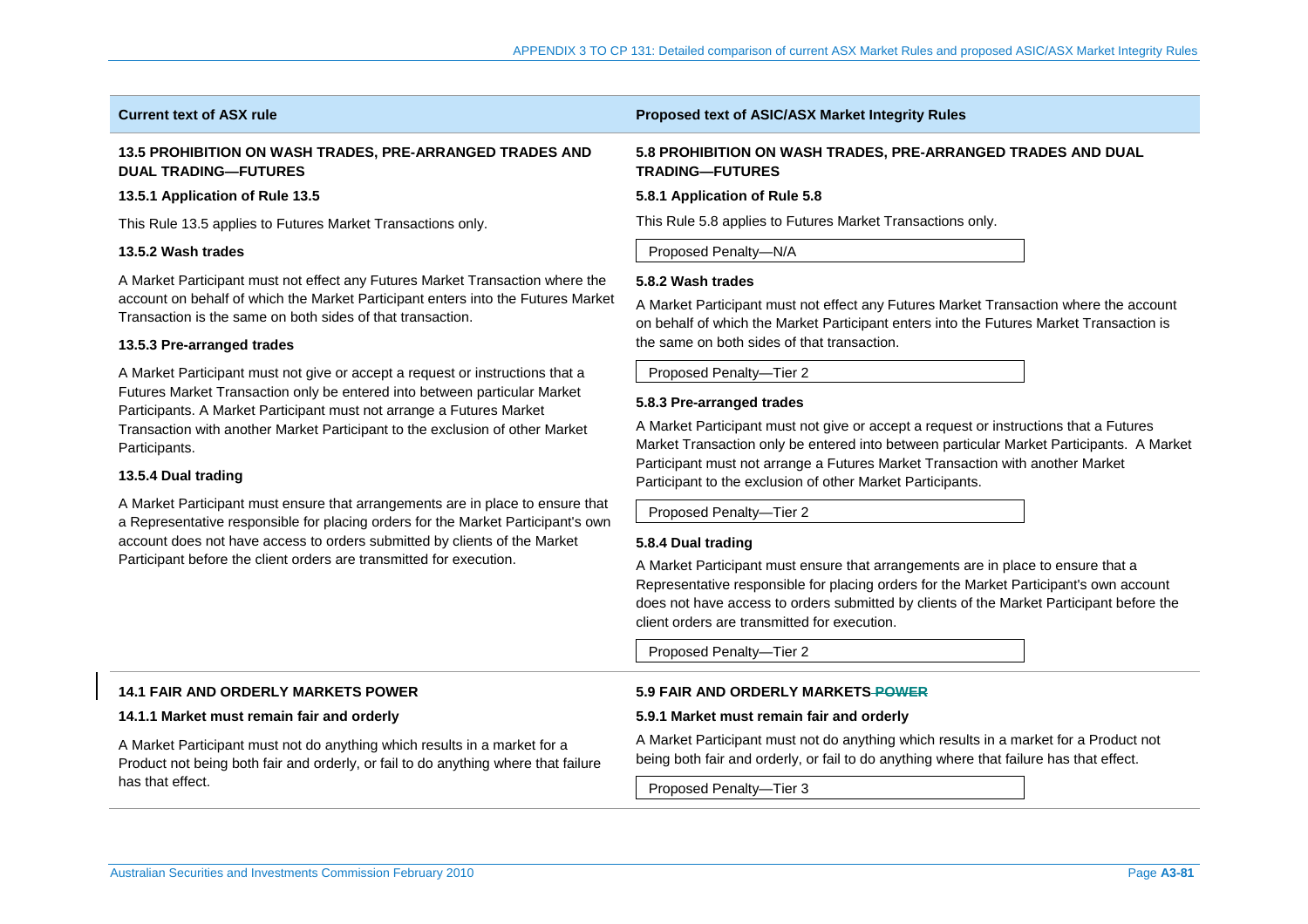# **14.1.2 Market Participant must comply with instructions of Market Control**

A Market Participant must comply with instructions and directions issued by Market Control.

# **14.1.3 DTR must be available**

A Trading Participant must ensure that a DTR of the Trading Participant is available to receive communications from other Trading Participants or from ASX during the times set out in the Procedures.

# **14.1.4 Must not take advantage of breakdown or malfunction**

A Market Participant must not take advantage of a situation arising as a result of a breakdown or malfunction in ASX's procedures or systems or an error in any Trading Message submitted by ASX.

# **14.1.5 ASX orderly markets powers**

ASX may take any action it considers necessary to ensure that a market for one or more Products is fair, orderly and transparent, including, without limitation:

- (a) suspending or halting trading in one or more Products for any period of time;
- (b) cancelling or amending any Market Transaction pursuant to Section 15;
- (c) directing any Market Participant to take, or not to take, a specified action in connection with the affected markets;
- (d) modifying or restricting access to a Trading Platform by one or more Market Participants;
- (e) taking, or refraining from taking, any other action which ASX considers is appropriate having regard to Rule 1.13; and
- (f) requesting any relevant Approved Clearing Facility (or any relevant Alternative Clearing Facility) to exercise its powers relating to the situation or practice.

# **Current text of ASX rule Proposed text of ASIC/ASX Market Integrity Rules**

**Market Participant must comply with instructions of Market Control** 

Propose no rule

**5.9.2 Participant Trading Message RepresentativeDTR must be available** 

A Trading Participant must ensure that a Participant Trading Message RepresentativeDTR of the Trading Participant is available to receive communications from other Trading Participants or from ASXthe Market Operator during the times set out in the Procedures.

Proposed Penalty—Tier 3

# **5.9.3 Must not take advantage of breakdown or malfunction**

A Market Participant must not take advantage of a situation arising as a result of a breakdown or malfunction in the Market Operator'sASX's procedures or systems or an error in any Trading Message submitted by the Market OperatorASX.

Proposed Penalty—Tier 3

# **ASX orderly markets powers**

Propose no rule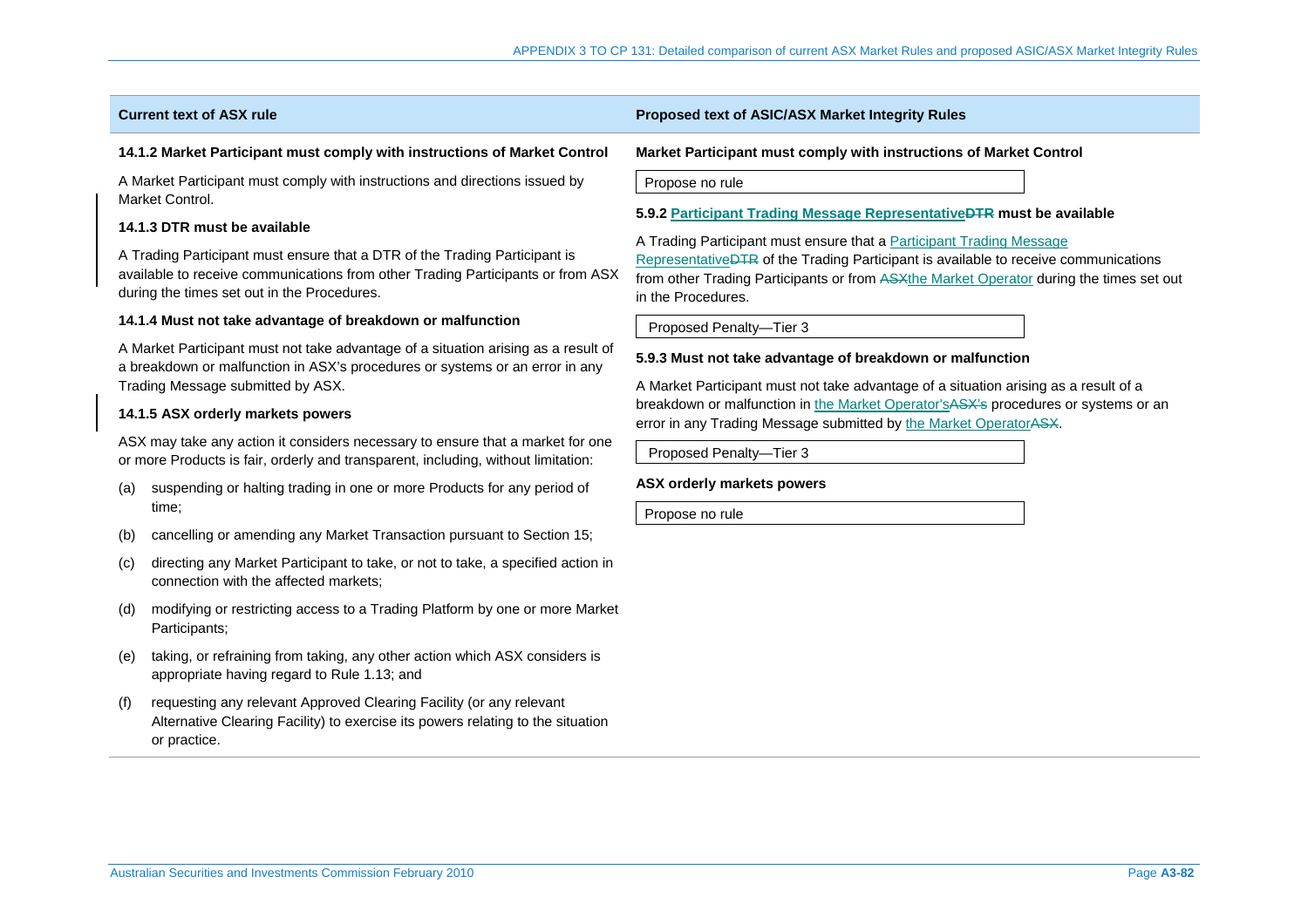# **16.1 DEALING IN CASH MARKET PRODUCTS FOR WHICH OFFICIAL QUOTATION IS REQUIRED**

# **16.1.1 Trading Participants may not deal in Cash Market Products for which Official Quotation will be sought**

Except as permitted in Rule 16.1.2, a Trading Participant is prohibited, either in its own office or elsewhere, from making quotations or dealing in a new issue or placement of Cash Market Products (except Loan Securities):

- (a) made for the purpose of qualifying a company for admission to the Official List of ASX; or
- (b) for which Official Quotation will be sought,

until those Cash Market Products have been granted Official Quotation.

# **16.1.2 When Trading Participants may deal in Cash Market Products for which Official Quotation will be sought**

Notwithstanding Rule 16.1.1 but subject to any other provisions of these Rules, a Trading Participant may deal in Cash Market Products to which Rule 16.1.1 applies in the following circumstances:

- (a) a Trading Participant may underwrite or sub-underwrite a new issue or placement of Cash Market Products;
- (b) a Trading Participant may dispose of Cash Market Products if those Cash Market Products comprise an underwriting or sub-underwriting shortfall;
- (c) where the Cash Market Products have been issued on a pro rata basis to holders;
- (d) where a listed entity acquires assets and as part or full consideration, issues new Cash Market Products (except Loan Securities) to the vendor and the Trading Participant has made a prior firm arrangement with the vendor to place these Cash Market Products as soon as they are issued. The Trading Participant must then ensure that the details of the issue to the vendor are advised to ASX by the listed entity immediately the Cash Market Products are issued;

# **Current text of ASX rule Proposed text of ASIC/ASX Market Integrity Rules**

# **5.10 DEALING IN CASH MARKET PRODUCTS FOR WHICH OFFICIAL QUOTATION IS REQUIRED**

# **5.10.1 Trading Participants may not deal in Cash Market Products for which Official Quotation will be sought**

Except as permitted in Rule 5.10.2, a Trading Participant is prohibited, either in its own office or elsewhere, from making quotations or dealing in a new issue or placement of Cash Market Products (except Loan Securities):

- (a) made for the purpose of qualifying a company for admission to the Official List-of ASX; or
- (b) for which Official Quotation will be sought,

until those Cash Market Products have been granted Official Quotation.

Proposed Penalty—Tier 2

# **5.10.2 When Trading Participants may deal in Cash Market Products for which Official Quotation will be sought**

Notwithstanding Rule 5.10.1 but subject to any other provisions of these Rules and the operating rules of the Market, a Trading Participant may deal in Cash Market Products to which Rule 5.10.1 applies in the following circumstances:

- (a) a Trading Participant may underwrite or sub-underwrite a new issue or placement of Cash Market Products;
- (b) a Trading Participant may dispose of Cash Market Products if those Cash Market Products comprise an underwriting or sub-underwriting shortfall;
- (c) where the Cash Market Products have been issued on a pro rata basis to holders;
- (d) where a listed entity acquires assets and as part or full consideration, issues new Cash Market Products (except Loan Securities) to the vendor and the Trading Participant has made a prior firm arrangement with the vendor to place these Cash Market Products as soon as they are issued. The Trading Participant must then ensure that the details of the issue to the vendor are advised to ASXthe Market Operator by the listed entity immediately the Cash Market Products are issued;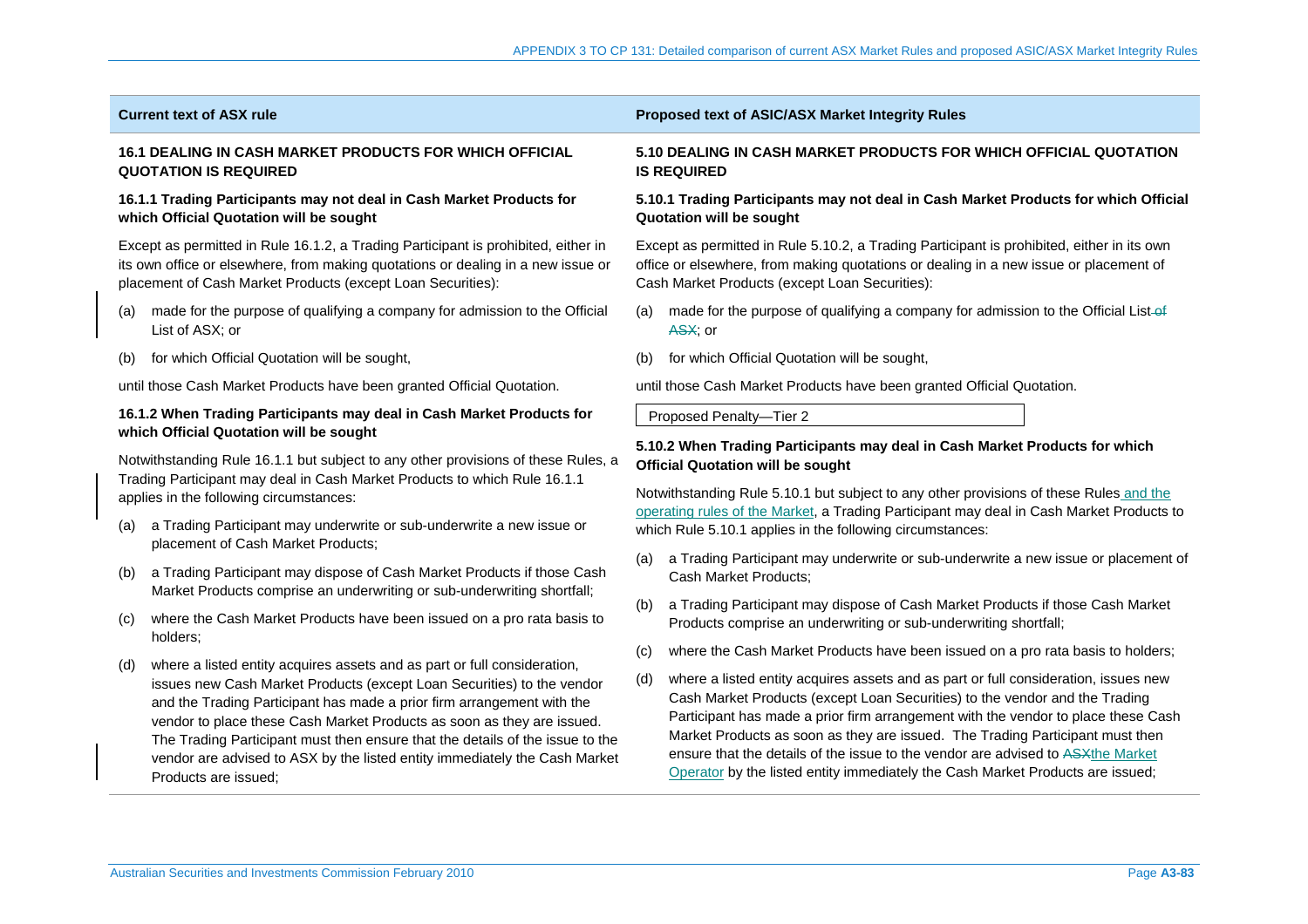# **Current text of ASX rule Proposed text of ASIC/ASX Market Integrity Rules**

- where a Trading Participant:
	- makes a placement of new Cash Market Products (except Loan Securities) for which Official Quotation will be sought, and the Trading Participant ensures that all investors accepting the Cash Market Products are informed in writing that Trading Participants cannot deal in the Cash Market Products either as Principal or agent until Official Quotation is granted in respect of those Cash Market Products; or
	- (ii) accepts selling orders in Cash Market Products (except Loan Securities) for which Official Quotation will be sought, and the Trading Participant takes all reasonable steps to ensure that the Cash Market Products are not sold before the Cash Market Products have been granted Official Quotation; or
	- (iii) accepts selling orders in Cash Market Products (except Loan Securities) where the Cash Market Products are of the same class as Cash Market Products which have already been granted Official Quotation and:
		- (a) the Cash Market Products have already been issued by the Issuer; and
		- (b) the fact that the Cash Market Products have been issued has been notified to, and released to the market by, the Company Announcements Office of ASX;
- (f) a Trading Participant may dispose of or acquire ETF Securities which are the subject of a subscription application if:
	- (i) the ETF Securities are in a class of ETF Securities which are quoted on ASX;
	- (ii) the subscription application is irrevocable and subject only to transfer of the subscription consideration from the subscriber to the Issuer;
	- (iii) the disposal or acquisition is made on ASX in accordance with these Rules;
	- (iv) there is an arrangement between the Issuer and ASX under which the ETF Securities will be granted Official Quotation before settlement of the disposal or acquisition; and
- (e) where a Trading Participant:
	- (i) makes a placement of new Cash Market Products (except Loan Securities) for which Official Quotation will be sought, and the Trading Participant ensures that all investors accepting the Cash Market Products are informed in writing that Trading Participants cannot deal in the Cash Market Products either as Principal or agent until Official Quotation is granted in respect of those Cash Market Products; or
	- (ii) accepts selling orders in Cash Market Products (except Loan Securities) for which Official Quotation will be sought, and the Trading Participant takes all reasonable steps to ensure that the Cash Market Products are not sold before the Cash Market Products have been granted Official Quotation; or
	- (iii) accepts selling orders in Cash Market Products (except Loan Securities) where the Cash Market Products are of the same class as Cash Market Products which have already been granted Official Quotation and:
		- (Aa) the Cash Market Products have already been issued by the Issuer; and
		- (Bb) the fact that the Cash Market Products have been issued has been notified to, and released to the market by, the Company Announcements Office of ASXthe Market Operator;
- (f) a Trading Participant may dispose of or acquire ETF Securities which are the subject of a subscription application if:
	- (i) the ETF Securities are in a class of ETF Securities which are quoted on ASXthe Market;
	- (ii) the subscription application is irrevocable and subject only to transfer of the subscription consideration from the subscriber to the Issuer;
	- (iii) the disposal or acquisition is made on ASXthe Market in accordance with these Rules;
	- (iv) there is an arrangement between the Issuer and ASXthe Market Operator under which the ETF Securities will be granted Official Quotation before settlement of the disposal or acquisition; and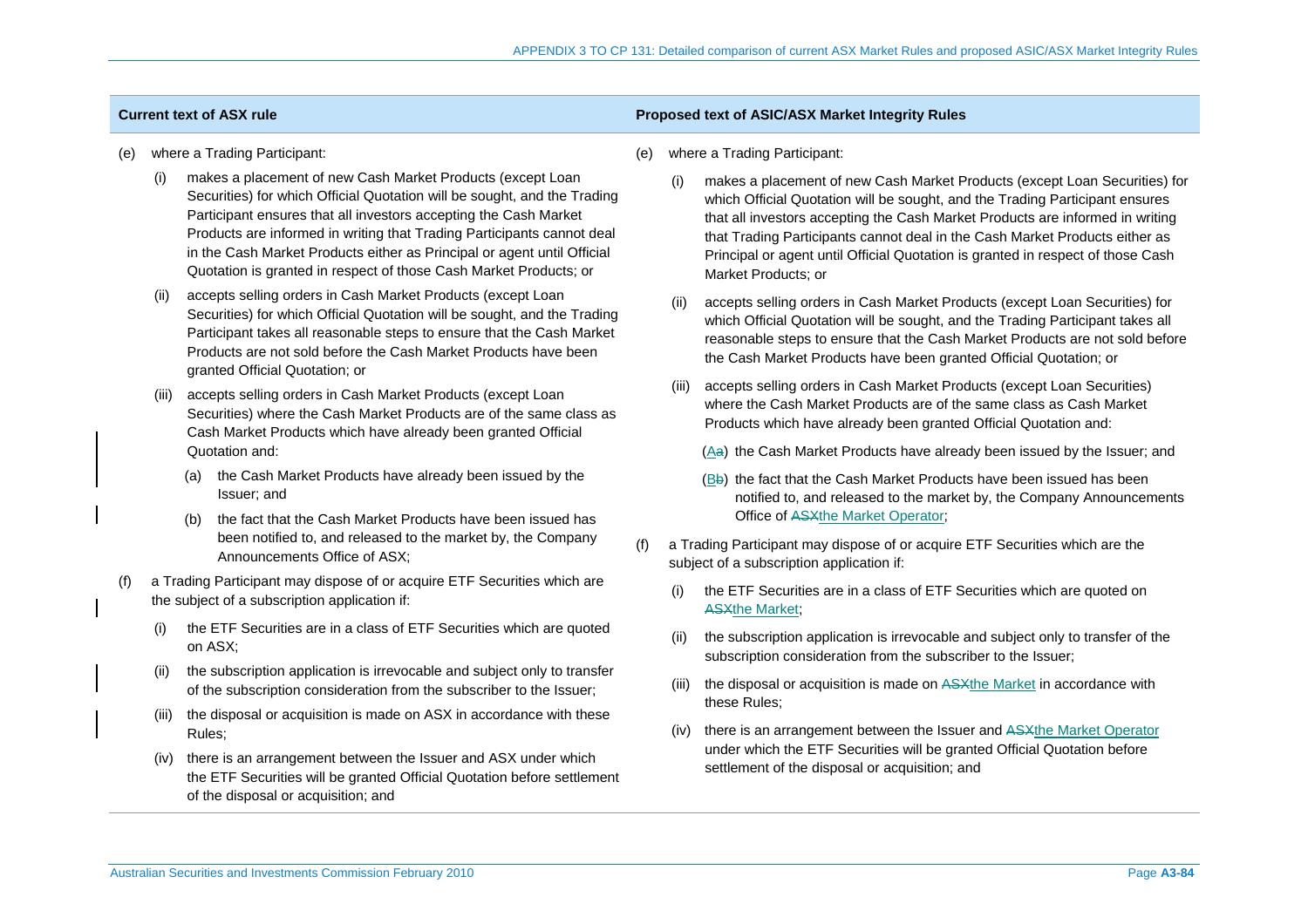| <b>Current text of ASX rule</b>                                                                                                                                                                                                                   | <b>Proposed text of ASIC/ASX Market Integrity Rules</b>                                                                                                                                                                                                      |  |  |  |
|---------------------------------------------------------------------------------------------------------------------------------------------------------------------------------------------------------------------------------------------------|--------------------------------------------------------------------------------------------------------------------------------------------------------------------------------------------------------------------------------------------------------------|--|--|--|
| the number of ETF Securities on issue is regularly reported to ASX on<br>(v)<br>the basis required by ASX.                                                                                                                                        | the number of ETF Securities on issue is regularly reported to the Market<br>(v)<br>Operator ASX on the basis required by the Market Operator ASX.                                                                                                           |  |  |  |
| 16.1.3 Dealings in Securities for which Official Quotation will not be sought                                                                                                                                                                     | Proposed Penalty-N/A                                                                                                                                                                                                                                         |  |  |  |
| A Trading Participant may deal in new Securities issued by a listed entity for<br>which Official Quotation will not be sought after the period specified in the<br>Procedures.<br>16.1.4 Dealings in Cash Market Products suspended from Official | 5.10.3 Dealings in Securities for which Official Quotation will not be sought<br>A Trading Participant may deal in new Securities issued by a listed entity for which Official<br>Quotation will not be sought after the period specified in the Procedures. |  |  |  |
| Quotation                                                                                                                                                                                                                                         | Proposed Penalty-N/A                                                                                                                                                                                                                                         |  |  |  |
| A Trading Participant must not deal in Cash Market Products which have been                                                                                                                                                                       | 5.10.4 Dealings in Cash Market Products suspended from Official Quotation                                                                                                                                                                                    |  |  |  |
| suspended from Official Quotation unless prior written approval has been given<br>by ASX.                                                                                                                                                         | A Trading Participant must not deal in Cash Market Products which have been<br>suspended from Official Quotation unless prior written approval has been given by ASX<br>and ASIC.                                                                            |  |  |  |
|                                                                                                                                                                                                                                                   | Proposed Penalty-Tier 2                                                                                                                                                                                                                                      |  |  |  |
| <b>25.4 UNEXECUTED ORDER IN UNDERLYING FINANCIAL PRODUCTS</b>                                                                                                                                                                                     | 5.11 UNEXECUTED ORDER IN UNDERLYING FINANCIAL PRODUCTS                                                                                                                                                                                                       |  |  |  |
| 25.4.1 Trading Participant not to make Bids or Offers                                                                                                                                                                                             | <b>Trading Participant not to make Bids or Offers</b>                                                                                                                                                                                                        |  |  |  |
| If a Trading Participant has or receives an Order to buy or sell an Underlying<br>Financial Product in the Underlying Market which may materially affect:                                                                                         | If a Trading Participant has or receives an Order to buy or sell an Underlying Financial<br>Product in the Underlying Market which may materially affect:                                                                                                    |  |  |  |

- (a) the market price of the Underlying Financial Product in the Underlying Market; or
- (b) the level of an Underlying Index, the level of which is calculated by reference to the value of that Underlying Financial Product and other Products,

the Trading Participant must not make Bids or Offers to enter into an Options Market Transaction over that Underlying Financial Product as Principal (within the meaning of Rule 7.3.5) until the order in the Underlying Financial Product has been executed in the Underlying Market.

- (a) the market price of the Underlying Financial Product in the Underlying Market; or
- (b) the level of an Underlying Index, the level of which is calculated by reference to the value of that Underlying Financial Product and other Products,

the Trading Participant must not make Bids or Offers to enter into an Options Market Transaction over that Underlying Financial Product as Principal (within the meaning of Rule 3.2.5) until the order in the Underlying Financial Product has been executed in the Underlying Market.

Proposed Penalty—Tier 3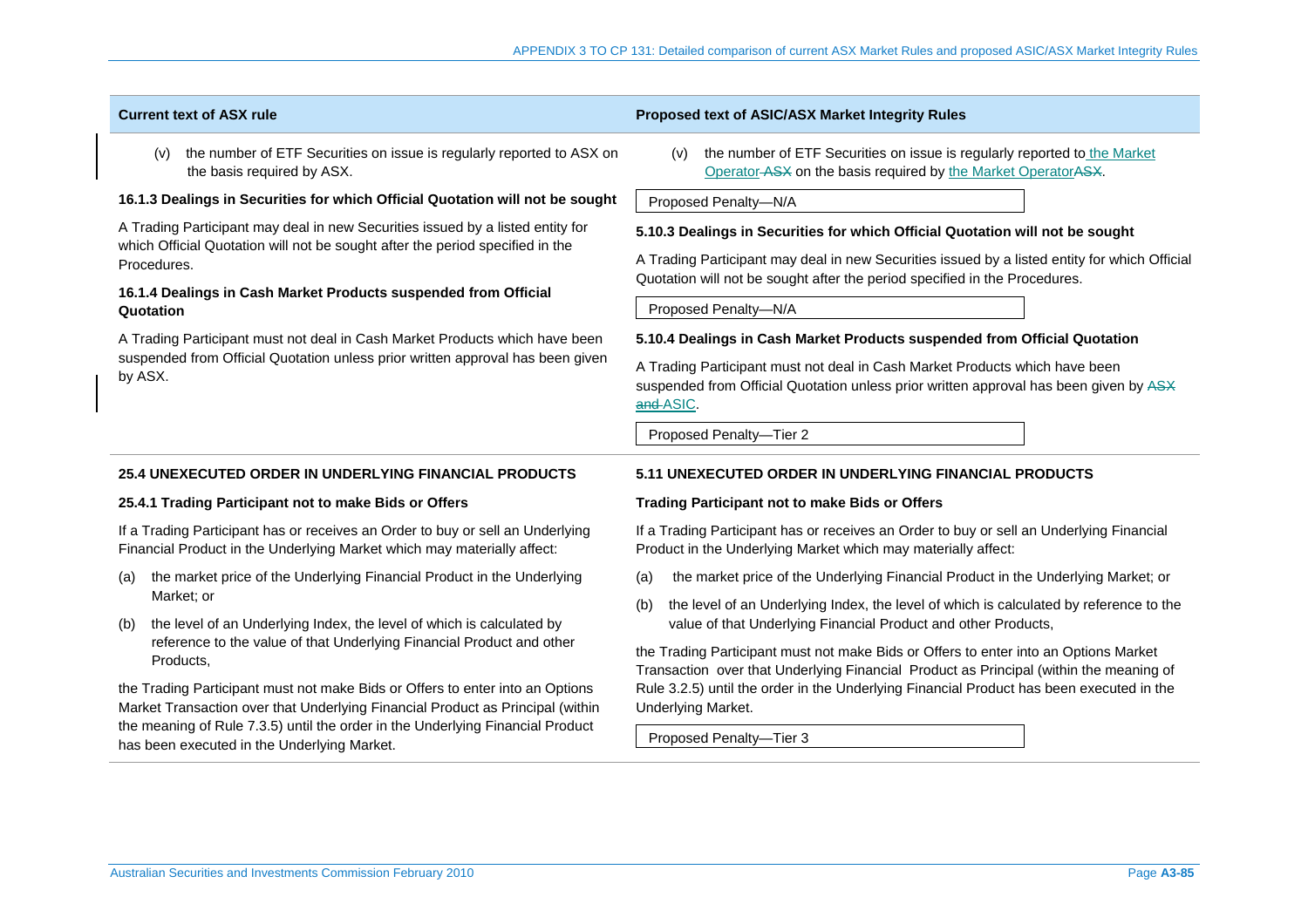# **7.19 NOMINEE HOLDINGS**

# **7.19.1 Restrictions on when an Equity Security can be recorded in the name of a nominee company**

A Market Participant must not cause the ownership of an Equity Security of which it is not the beneficial owner to be registered in its own name or in the name of its partners, directors or Employees. Any such Equity Security may only be registered in the name of a nominee company which:

- (a) is incorporated in Australia with a name which contains the word 'nominee' (unless otherwise agreed by ASX);
- (b) has a constitution which precludes the nominee company from owning any Equity Security or other property except cash beneficially; and
- (c) is a directly legally and beneficially wholly owned subsidiary of the Market Participant which is operated by the Market Participant unless the Market Participant is a Clearing Participant who appoints a Settlement Participant as its agent in accordance with the Clearing Rules.

# **Current text of ASX rule Proposed text of ASIC/ASX Market Integrity Rules**

# **5.12 NOMINEE HOLDINGS—RESTRICTONS ON WHEN AN EQUITY SECURITY CAN BE RECORDED IN THE NAME OF A NOMINEE COMPANY**

A Market Participant must not cause the ownership of an Equity Security of which it is not the beneficial owner to be registered in its own name or in the name of its partners, directors or Employees. Any such Equity Security may only be registered in the name of a nominee company which:

- (a) is incorporated in Australia with a name which contains the word 'nominee' (unless otherwise agreed by ASICASX);
- (b) has a constitution which precludes the nominee company from owning any Equity Security or other property except cash beneficially; and
- (c) is a directly legally and beneficially wholly owned subsidiary of the Market Participant which is operated by the Market Participant unless the Market Participant is a Clearing Participant who appoints a Settlement Participant as its agent in accordance with the Clearing Rules.

Proposed Penalty—Tier 2

### **Relevant Procedures, Appendices to Procedures and Guidance Notes for this chapter**

Guidance Note 1 (prevention of manipulative trading)

Guidance Note 21 (automated order processing—authorised persons)

PROCEDURE 7.6 MARKET FACILITATION FOR LARGE ORDERS—FUTURES

Guidance Note 11 (client order priority)

Guidance note 22 (automated order processing—operational requirements)

PROCEDURE 13.3.4 Certification prior to conducing automated client order processing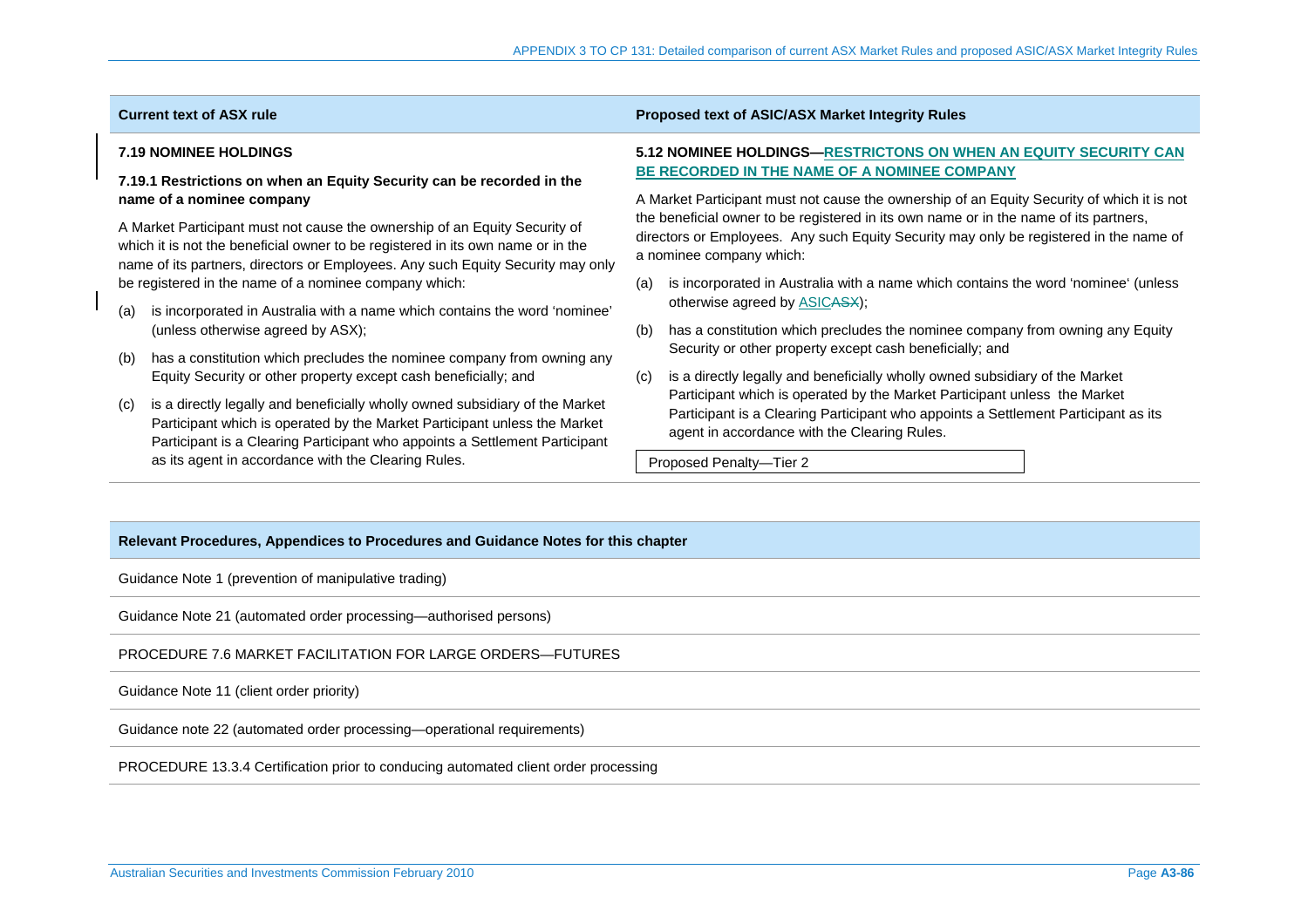# **Relevant Procedures, Appendices to Procedures and Guidance Notes for this chapter**

PROCEDURE 13.3.5 Material changes

PROCEDURE 14.1.3 DTR must be available

PROCEDURE 16.1.3 Dealings in securities for which official quotation will not be sought

Appendix 13.3.4 Certification of automated order processing systems

Appendix 13.3.5(A)

Appendix 13.3.5(B)

Guidance Note 19 (automated order processing—certification)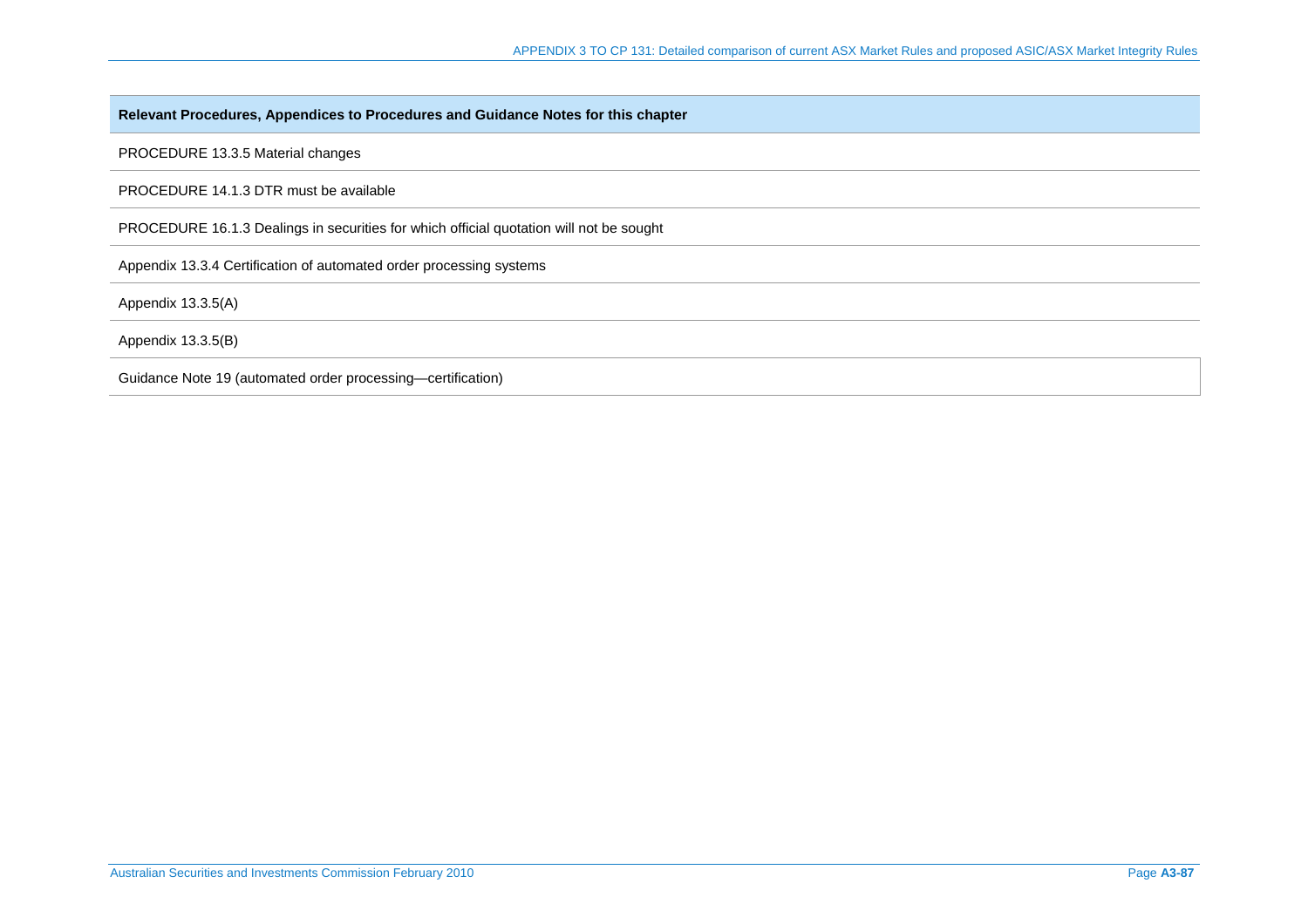| <b>Current text of ASX rule</b>                                                                                                                                                                                                                                                                                                          | Proposed text of ASIC/ASX Market Integrity Rules                                                                                                                                                                                                                                                                                   |  |  |
|------------------------------------------------------------------------------------------------------------------------------------------------------------------------------------------------------------------------------------------------------------------------------------------------------------------------------------------|------------------------------------------------------------------------------------------------------------------------------------------------------------------------------------------------------------------------------------------------------------------------------------------------------------------------------------|--|--|
| <b>4.18 LEGAL PROCEEDINGS REQUIREMENTS</b>                                                                                                                                                                                                                                                                                               | 6.1 INFORMATION REQUIREMENTS-Obligation to notify of legal proceedings                                                                                                                                                                                                                                                             |  |  |
| 4.18.1 Obligation to notify                                                                                                                                                                                                                                                                                                              | lf:                                                                                                                                                                                                                                                                                                                                |  |  |
| lf:<br>a Market Participant commences legal proceedings against, or has legal<br>(a)<br>proceedings commenced against it by, another Market Participant, a Clearing<br>Participant, the Commission or other regulatory authority or a client in                                                                                          | a Market Participant commences legal proceedings against, or has legal<br>(a)<br>proceedings commenced against it by, another Market Participant, a Clearing<br>Participant, the Commission or other a regulatory authority or a client in<br>connection with their role as a Market Participant; and                              |  |  |
| connection with their role as a Market Participant; and<br>those legal proceedings may affect the operations of ASX or the interpretation<br>(b)<br>of the Rules.<br>the Market Participant must, upon commencing or upon becoming aware of the<br>proceedings, immediately notify ASX in writing of the particulars of the proceedings. | those legal proceedings may affect the operations of Market Operator-ASX or<br>(b)<br>the interpretation of these Rules,<br>the Market Participant must, upon commencing or upon becoming aware of the<br>proceedings, immediately notify ASX-ASIC in writing of the particulars of the<br>proceedings.<br>Proposed Penalty-Tier 2 |  |  |

# **Chapter 6: Regulatory information requirements applicable to participants**

# **Relevant Procedures, Appendices to Procedures and Guidance Notes for this chapter**

N/A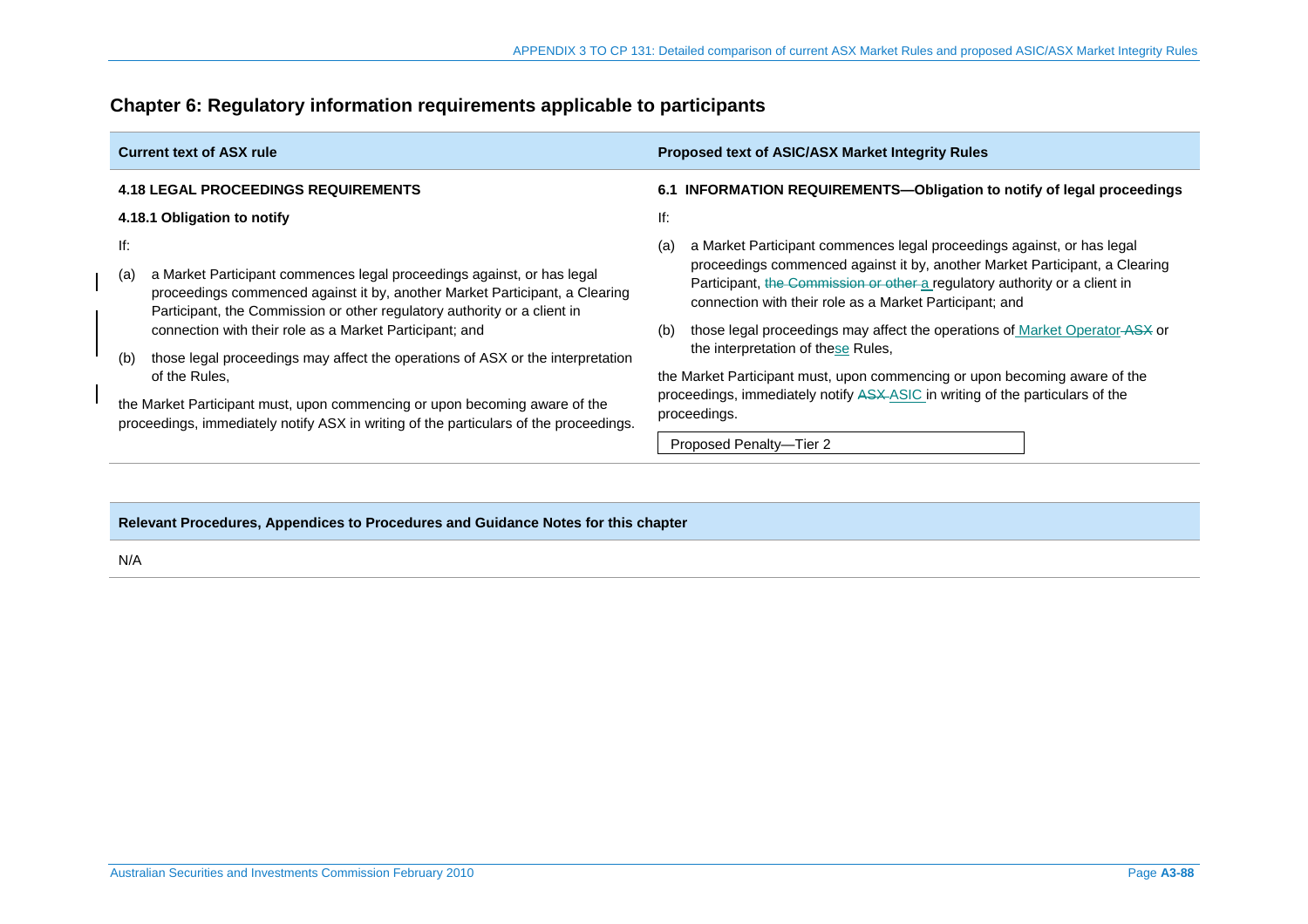# **Appendix 4 to CP 131: Detailed comparison of current SFE Operating Rules and proposed ASIC/SFE Market Integrity Rules**

# **Chapter 1: Introduction**

| <b>Proposed chapter</b> | <b>Proposed text of ASIC/SFE Market Integrity Rules</b>                                                                                                                                                                                                                                                                                                                                                                                                                                                          |  |  |
|-------------------------|------------------------------------------------------------------------------------------------------------------------------------------------------------------------------------------------------------------------------------------------------------------------------------------------------------------------------------------------------------------------------------------------------------------------------------------------------------------------------------------------------------------|--|--|
| 1.1                     | <b>INTERPRETATION</b>                                                                                                                                                                                                                                                                                                                                                                                                                                                                                            |  |  |
| 1.1.1                   | <b>Application of these Rules</b>                                                                                                                                                                                                                                                                                                                                                                                                                                                                                |  |  |
|                         | These Rules apply to activities or conduct that take place on the Market unless otherwise stated in the Rules.                                                                                                                                                                                                                                                                                                                                                                                                   |  |  |
| 1.1.2                   | Entities that must comply with these Rules                                                                                                                                                                                                                                                                                                                                                                                                                                                                       |  |  |
|                         | The following entities must comply with these Rules:                                                                                                                                                                                                                                                                                                                                                                                                                                                             |  |  |
|                         | the Market Operator; and<br>(a)                                                                                                                                                                                                                                                                                                                                                                                                                                                                                  |  |  |
|                         | <b>Market Participants;</b><br>(b)                                                                                                                                                                                                                                                                                                                                                                                                                                                                               |  |  |
|                         | as specified in the rule.                                                                                                                                                                                                                                                                                                                                                                                                                                                                                        |  |  |
| 1.2                     | <b>WAIVER</b>                                                                                                                                                                                                                                                                                                                                                                                                                                                                                                    |  |  |
| 1.2.1                   | Waiver of rules and procedures                                                                                                                                                                                                                                                                                                                                                                                                                                                                                   |  |  |
|                         | Subject to Rule 1.2.3, ASIC may relieve any person or class of person from the obligation to comply with a provision of these Rules, either<br>generally or in a particular case or category, and either unconditionally or subject to such conditions as ASIC thinks fit. If any conditions on a<br>waiver are imposed, all of the conditions must be complied with for the waiver to be effective. ASIC may withdraw a waiver at any time. Any<br>request for a waiver under this Rule 1.2 must be in writing. |  |  |
| 1.2.2                   | <b>Compliance with conditions</b>                                                                                                                                                                                                                                                                                                                                                                                                                                                                                |  |  |
|                         | Failure to comply with a condition imposed under Rule 1.2.1 is a contravention of that Rule.                                                                                                                                                                                                                                                                                                                                                                                                                     |  |  |
|                         | Proposed Penalty-Tier 3                                                                                                                                                                                                                                                                                                                                                                                                                                                                                          |  |  |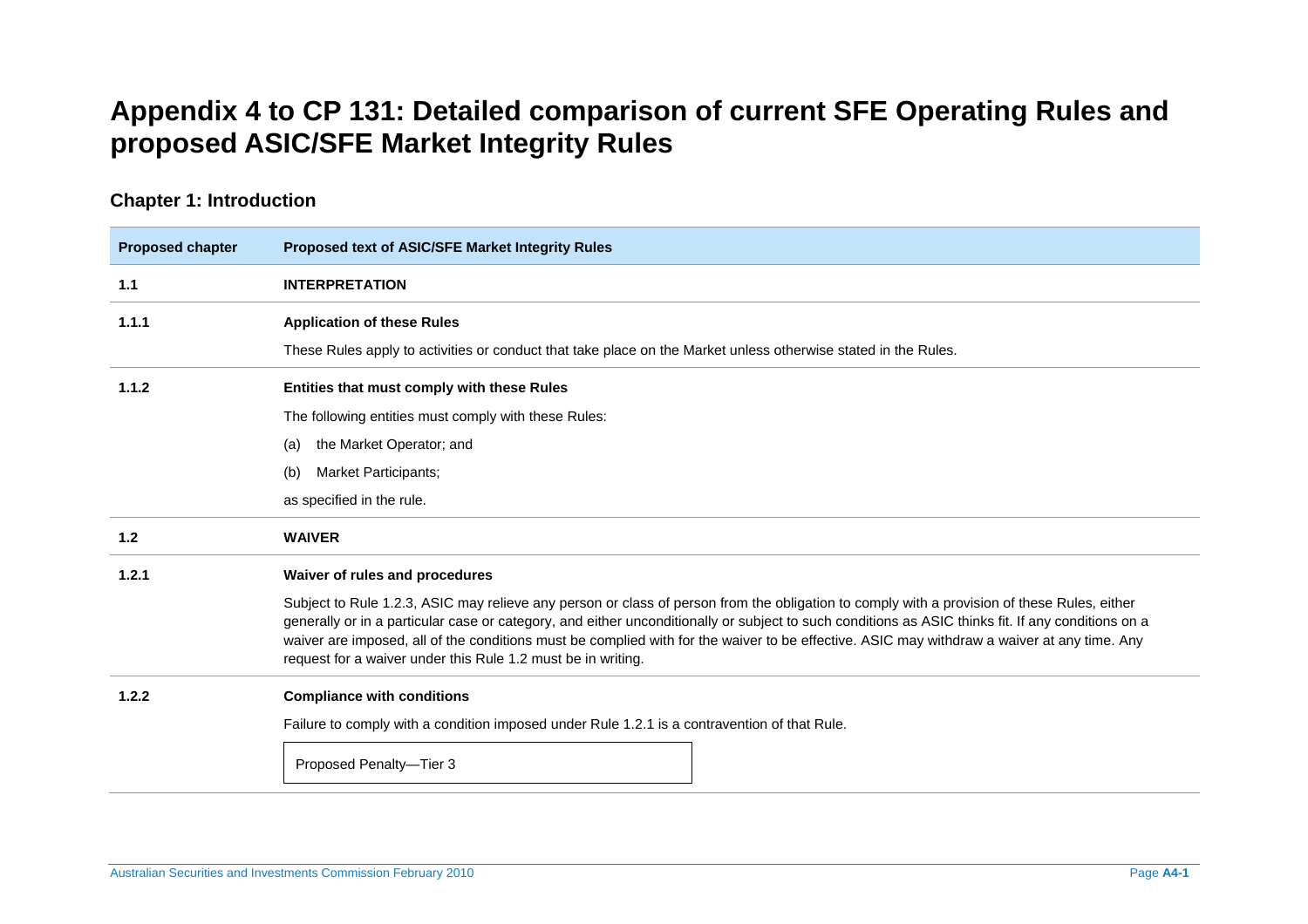| <b>Proposed chapter</b> | <b>Proposed text of ASIC/SFE Market Integrity Rules</b>                                                                                                                                                                                                                                                                                                                                             |
|-------------------------|-----------------------------------------------------------------------------------------------------------------------------------------------------------------------------------------------------------------------------------------------------------------------------------------------------------------------------------------------------------------------------------------------------|
| 1.2.3                   | Period during which relief applies                                                                                                                                                                                                                                                                                                                                                                  |
|                         | ASIC may specify the period or specific event during which any relief from an obligation to comply with a provision of these Rules may apply.                                                                                                                                                                                                                                                       |
| 1.2.4                   | <b>Waiver generally</b>                                                                                                                                                                                                                                                                                                                                                                             |
|                         | A failure by ASIC to exercise, or any delay in exercising, any of its rights, powers or remedies (in whole or in part) under the Rules does not<br>operate as a waiver of those rights, powers or remedies upon that or any subsequent occasion, nor does any single or partial exercise of any right,<br>power or remedy prevent any further exercise of that or any other right, power or remedy. |
| 1.3                     | NOTICE, NOTIFICATION AND SERVICE OF DOCUMENTS                                                                                                                                                                                                                                                                                                                                                       |
| 1.3.1                   | Only those framework provisions which are required in addition to existing Corporations Act and Acts Interpretation Act<br>provisions will be included. We are continuing to analyse these rules to see if any other content is necessary.                                                                                                                                                          |
| 1.4                     | <b>GENERAL PRINCIPLES OF INTERPRETATION</b>                                                                                                                                                                                                                                                                                                                                                         |
|                         | Only those framework provisions which are required in addition to existing Corporations Act and Acts Interpretation Act<br>provisions will be included. We are continuing to analyse these rules to see if any other content is necessary.                                                                                                                                                          |
| 1.5                     | WORDS AND EXPRESSIONS DEFINED IN THE CORPORATIONS ACT                                                                                                                                                                                                                                                                                                                                               |
| 1.5.1                   | Words and expressions defined have the same meaning in these Rules                                                                                                                                                                                                                                                                                                                                  |
|                         | Words and expressions defined in the Corporations Act will unless otherwise defined or specified in these Rules or the contrary intention appears,<br>have the same meaning in these Rules.                                                                                                                                                                                                         |
| 1.6                     | <b>CONDUCT, ACTS AND OMISSIONS</b>                                                                                                                                                                                                                                                                                                                                                                  |
| 1.6.1                   | Conduct by officers, employees or agents                                                                                                                                                                                                                                                                                                                                                            |
|                         | In these Rules, conduct engaged in on behalf of a person:                                                                                                                                                                                                                                                                                                                                           |
|                         | by an officer, Employee, or other agent of the person, and whether or not within the scope of the actual or apparent authority of the officer,<br>(a)<br>Employee, or other agent; or                                                                                                                                                                                                               |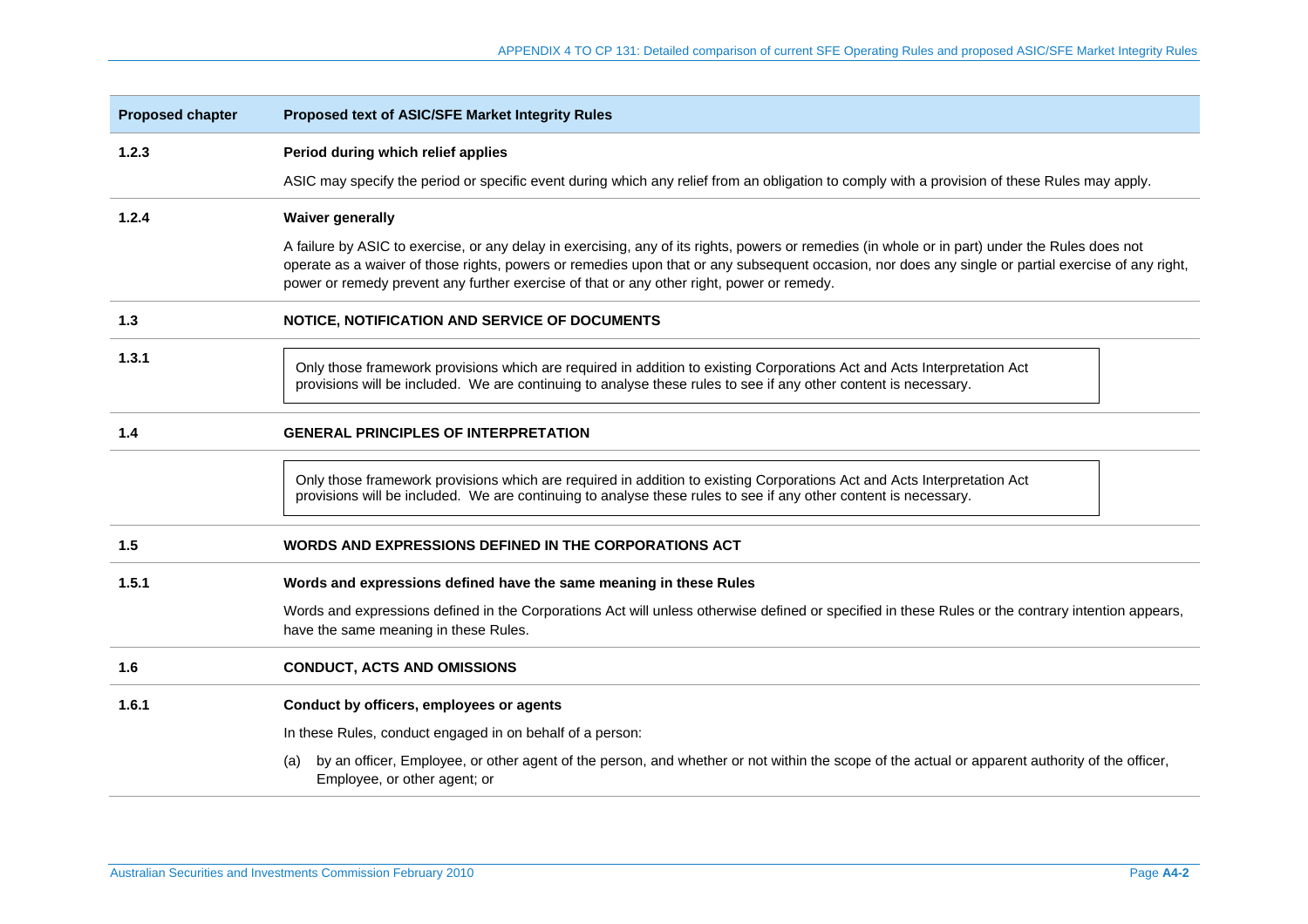| <b>Proposed chapter</b> |                                                                      |     | Proposed text of ASIC/SFE Market Integrity Rules                                                                                                                                                                                                                                                                                              |                            |                                                                                                                                                                                                                                                                                                                                                                                                                                                             |
|-------------------------|----------------------------------------------------------------------|-----|-----------------------------------------------------------------------------------------------------------------------------------------------------------------------------------------------------------------------------------------------------------------------------------------------------------------------------------------------|----------------------------|-------------------------------------------------------------------------------------------------------------------------------------------------------------------------------------------------------------------------------------------------------------------------------------------------------------------------------------------------------------------------------------------------------------------------------------------------------------|
|                         |                                                                      | (b) | officer, Employee, or other agent,                                                                                                                                                                                                                                                                                                            |                            | by any other person at the direction or with the consent or agreement (whether express or implied) of an officer, Employee, or other agent of<br>the person, and whether or not the giving of the direction, consent or agreement is within the scope of the actual or apparent authority of the                                                                                                                                                            |
|                         |                                                                      |     | is deemed to have been engaged in also by the person.                                                                                                                                                                                                                                                                                         |                            |                                                                                                                                                                                                                                                                                                                                                                                                                                                             |
| 1.6.2                   |                                                                      |     | State of mind of a person                                                                                                                                                                                                                                                                                                                     |                            |                                                                                                                                                                                                                                                                                                                                                                                                                                                             |
|                         |                                                                      |     | that state of mind.                                                                                                                                                                                                                                                                                                                           |                            | If for the purposes of these Rules in respect of conduct engaged in by a person, it is necessary to establish the state of mind of the person, it is<br>sufficient to show that an officer, Employee, or other agent of the person, being an officer, Employee, or other agent by whom the conduct was<br>engaged in and whether or not the conduct was within the scope of the actual or apparent authority of that officer, Employee, or other agent, had |
|                         |                                                                      |     | person and the person's reasons for the person's intention, opinion, belief or purpose.                                                                                                                                                                                                                                                       |                            | In this Rule 1.6.2, a reference to the state of mind of a person includes a reference to the knowledge, intention, opinion, belief or purpose of the                                                                                                                                                                                                                                                                                                        |
| <b>SFE rule</b>         |                                                                      |     | <b>Current text of SFE rule</b>                                                                                                                                                                                                                                                                                                               | <b>Proposed</b><br>chapter | Proposed text of ASIC/SFE Market Integrity Rules                                                                                                                                                                                                                                                                                                                                                                                                            |
| 7.1                     | <b>DEFINITIONS</b>                                                   |     |                                                                                                                                                                                                                                                                                                                                               | 1.7                        | <b>DEFINITIONS</b>                                                                                                                                                                                                                                                                                                                                                                                                                                          |
|                         |                                                                      |     | Acquire "Acquire" as that term is defined in the Corporations Act.                                                                                                                                                                                                                                                                            |                            | Acquire "Acquire" as that term is defined in Chapter 7 of the<br>Corporations Act.                                                                                                                                                                                                                                                                                                                                                                          |
|                         |                                                                      |     | Account In relation to a daily open position report a single<br>account carried by a Participant as principal or on behalf of a<br>Client OR two (2) or more Affiliated Accounts carried by a<br>Participant as principal or on behalf of a Client or Clients.                                                                                |                            | Account In relation to a daily open position report a single account<br>carried by a Market Participant as principal or on behalf of a Client OR<br>two (2) or more Affiliated Accounts carried by a Market Participant as<br>principal or on behalf of a Client or Clients.                                                                                                                                                                                |
|                         | or implied agreement or understanding that they will act in concert. |     | Affiliated Accounts Two or more accounts maintained or carried<br>by a Participant which that Participant knows, or with the exercise<br>of due care should know, or is advised by the Exchange, are<br>controlled by or under common control with the same related or<br>affiliated persons or entities or are acting pursuant to an express |                            | Affiliated Accounts Two or more accounts maintained or carried by a<br>Market Participant which that Market Participant knows, or with the<br>exercise of due care should know, or is advised by the ExchangeMarket<br>Operator, are controlled by or under common control with the same<br>related or affiliated persons or entities or are acting pursuant to an                                                                                          |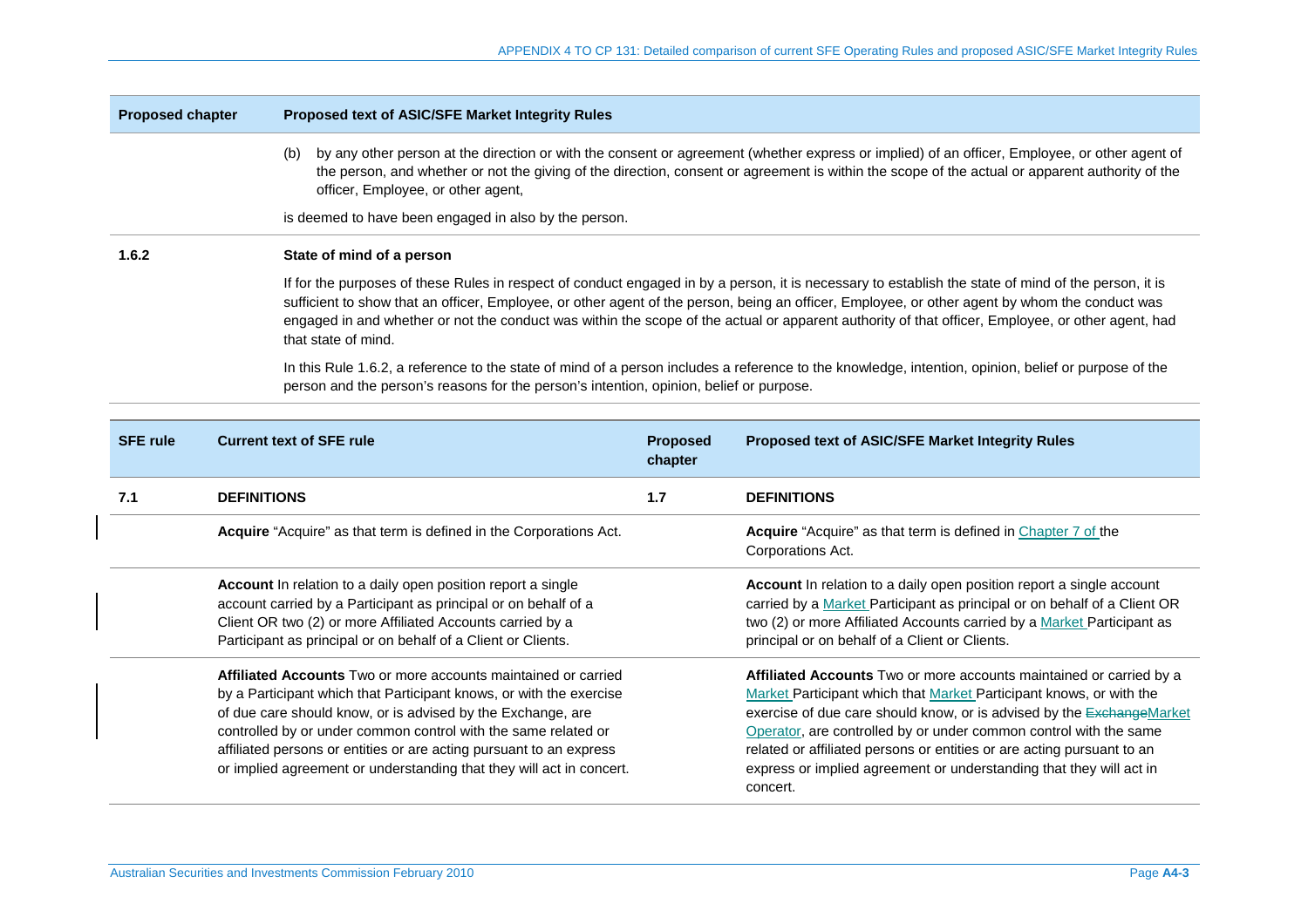| <b>SFE rule</b> | <b>Current text of SFE rule</b>                                                                                                                                                                                     | <b>Proposed</b><br>chapter | Proposed text of ASIC/SFE Market Integrity Rules                                                                                                                                                                                                                                  |
|-----------------|---------------------------------------------------------------------------------------------------------------------------------------------------------------------------------------------------------------------|----------------------------|-----------------------------------------------------------------------------------------------------------------------------------------------------------------------------------------------------------------------------------------------------------------------------------|
|                 | Allocation or Allocated The signification through SFE Allocation<br>& Clearing System that the bought or sold side of a Futures<br>Contract or Option Contract is to be held in the name of another<br>Participant. |                            | Allocation or Allocated The signification through SFE Allocation &<br>Clearing System that the bought or sold side of a Futures Contract or<br>Option Contract is to be held in the name of another Market Participant.                                                           |
|                 | Approved Securities Those securities described in Section 5.                                                                                                                                                        |                            | Approved Securities Those securities designated as approved<br>securities by the Market Operator described in Section 5.                                                                                                                                                          |
|                 | <b>Australian Financial Services Licence or AFSL A licence</b><br>granted by ASIC that authorises a person who carries on a<br>financial services business to provide financial services.                           |                            | Australian Financial Services Licence or AFSL Australian Financial<br>Services licence as defined in Chapter 7 of the Corporations Act.A<br>licence granted by ASIC that authorises a person who carries on a<br>financial services business to provide financial services.       |
|                 | Block Trade Any Trade which is executed via the Block Trade<br>Facility.                                                                                                                                            |                            | Block Trade Any Trade which is executed via the Block Trade Facility.                                                                                                                                                                                                             |
|                 | Block Trade Facility The facility described in Section 3 of the<br>Operating Rules whereby Block Trades are executed.                                                                                               |                            | Block Trade Facility The facility provided by the Market Operator for<br>trading the Market Operator derivatives and referred to in the Market<br>Operating Rules as the Block Trade Facility described in Section 3 of<br>the Operating Rules whereby Block Trades are executed. |
|                 | Block Trade Order An order in a Class of Contract prescribed by<br>the Exchange which must be executed via the Block Trade<br>Facility.                                                                             |                            | Block Trade Order An order in a Class of Contract prescribed by the<br>Exchange-Market Operator which must be executed via the Block Trade<br>Facility.                                                                                                                           |
|                 | Board The whole or any number of the Directors of the Exchange<br>acting as a Board.                                                                                                                                |                            | Board The whole or any number of the Directors of the Exchange<br>Market acting Operator acting as a Board.                                                                                                                                                                       |
|                 | Call The demand for payment of a sum of money made upon a<br>client.                                                                                                                                                |                            | Call The demand for payment of a sum of money made upon a client.                                                                                                                                                                                                                 |
|                 | Chief Executive The chief executive officer of the Exchange or<br>where there is no Chief Executive Officer, the Chairman of the<br>Exchange or a person delegated by him to perform some or all of                 |                            | Chief Executive The chief executive officer of the Exchange Market<br>erOperator or where there is no Chief Executive Officer, the Chairman<br>of the Market Operator Exchange or a person delegated by him to                                                                    |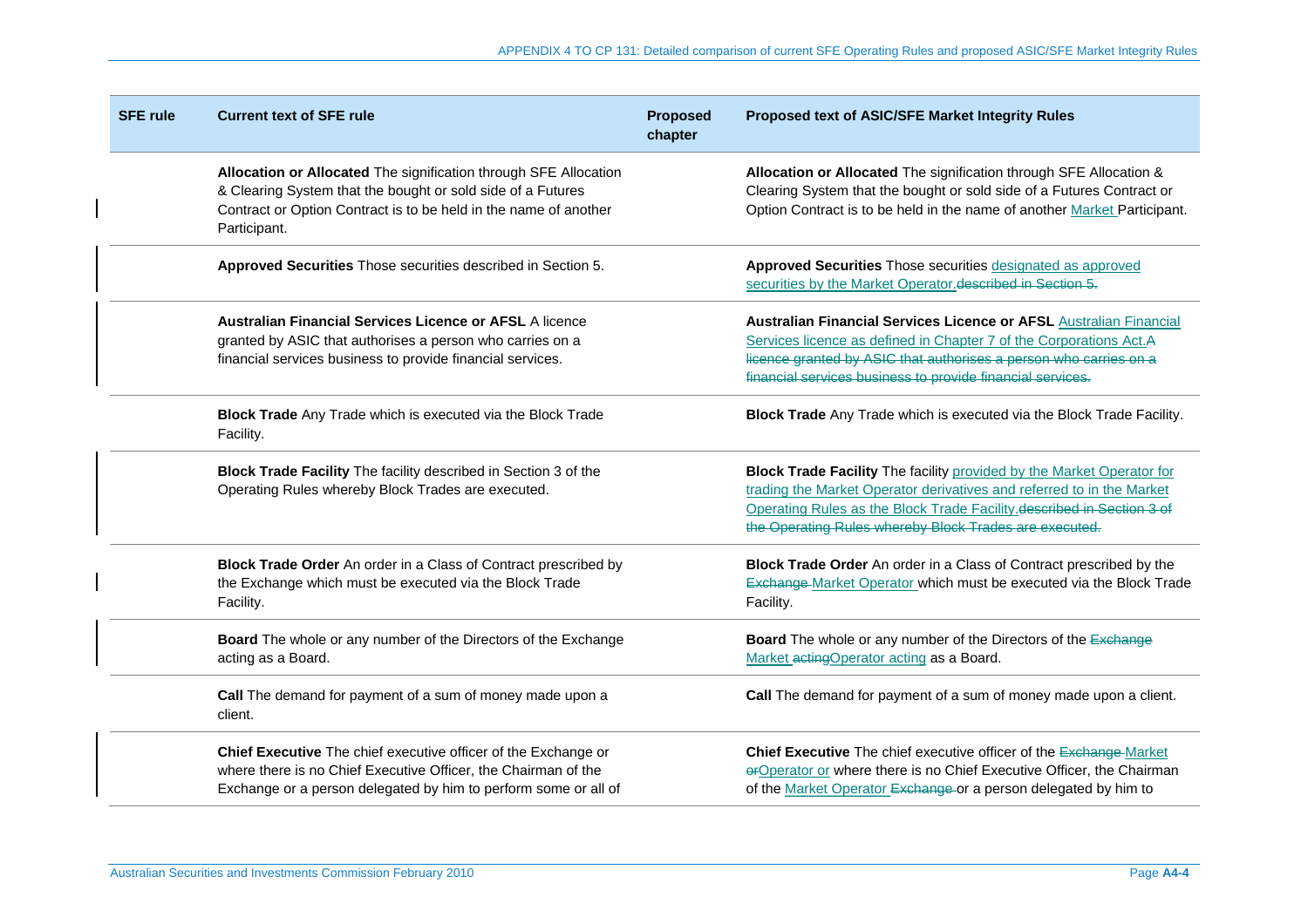| <b>SFE rule</b> | <b>Current text of SFE rule</b>                                                                                                                                                                                                                                                                                                                                                                                                            | <b>Proposed</b><br>chapter | Proposed text of ASIC/SFE Market Integrity Rules                                                                                                                                                                                                                                                                                                                                                                                                                       |
|-----------------|--------------------------------------------------------------------------------------------------------------------------------------------------------------------------------------------------------------------------------------------------------------------------------------------------------------------------------------------------------------------------------------------------------------------------------------------|----------------------------|------------------------------------------------------------------------------------------------------------------------------------------------------------------------------------------------------------------------------------------------------------------------------------------------------------------------------------------------------------------------------------------------------------------------------------------------------------------------|
|                 | the powers and functions of the Chief Executive Officer, (including<br>any power to nominate or delegate) as conferred by the Board or<br>the Operating Rules.                                                                                                                                                                                                                                                                             |                            | perform some or all of the powers and functions of the Chief Executive<br>Officer, (including any power to nominate or delegate) as conferred by<br>the Board or the Market Operating Rules.                                                                                                                                                                                                                                                                           |
|                 | <b>Class Of Contract</b>                                                                                                                                                                                                                                                                                                                                                                                                                   |                            | <b>Class Of Contract</b>                                                                                                                                                                                                                                                                                                                                                                                                                                               |
|                 | All those Contracts which have the same Individual Contract<br>(a)<br>Specifications; and                                                                                                                                                                                                                                                                                                                                                  |                            | All those Contracts which have the same Individual Contract<br>(a)<br>Specifications; and                                                                                                                                                                                                                                                                                                                                                                              |
|                 | All those Contracts whose Contract Units differ in terms of<br>(b)<br>the number of securities, the class of securities or the<br>company issuing the securities, provided the Individual<br>Contract Specifications of such Contracts are otherwise the<br>same.                                                                                                                                                                          |                            | All those Contracts whose Contract Units differ in terms of the<br>(b)<br>number of securities, the class of securities or the company<br>issuing the securities, provided the Individual Contract<br>Specifications of such Contracts are otherwise the same.                                                                                                                                                                                                         |
|                 | <b>Clearing Rules The Operating Rules of SFE Clearing Corporation</b>                                                                                                                                                                                                                                                                                                                                                                      |                            | <b>Clearing Rules "Operating rules"</b>                                                                                                                                                                                                                                                                                                                                                                                                                                |
|                 | Pty Limited.                                                                                                                                                                                                                                                                                                                                                                                                                               |                            | (a) as the term is defined in Section 761A of the Corporations Act;<br>and                                                                                                                                                                                                                                                                                                                                                                                             |
|                 |                                                                                                                                                                                                                                                                                                                                                                                                                                            |                            | made by SFE Clearing. The Operating Rules of SFE Clearing<br>(b)<br><b>Corporation Pty Limited.</b>                                                                                                                                                                                                                                                                                                                                                                    |
|                 | Client In relation to a Participant, any person, firm or corporation<br>on behalf of whom the Participant enters, acquires or disposes of<br>a Futures Contract or Option Contract, or on whose behalf the<br>Participant proposes to enter, acquire or dispose of a Futures<br>Contract or Option Contract or from whom the Participant accepts<br>instructions to enter, acquire or dispose of Futures Contracts or<br>Option Contracts. |                            | Client In relation to a Market Participant, any person, firm or<br>corporation on behalf of whom the Market Participant enters, acquires<br>or disposes of a Futures Contract or Option Contract, or on whose<br>behalf the Market Participant proposes to enter, acquire or dispose of a<br>Futures Contract or Option Contract or from whom the Market<br>Participant accepts instructions to enter, acquire or dispose of Futures<br>Contracts or Option Contracts. |
|                 | <b>Client Account</b> An account of a Client.                                                                                                                                                                                                                                                                                                                                                                                              |                            | <b>Client Account An account of a Client.</b>                                                                                                                                                                                                                                                                                                                                                                                                                          |
|                 | <b>Client Trade</b> A trade of a Participant held on behalf of a Client.                                                                                                                                                                                                                                                                                                                                                                   |                            | Client Trade A trade of a Market Participant held on behalf of a Client.                                                                                                                                                                                                                                                                                                                                                                                               |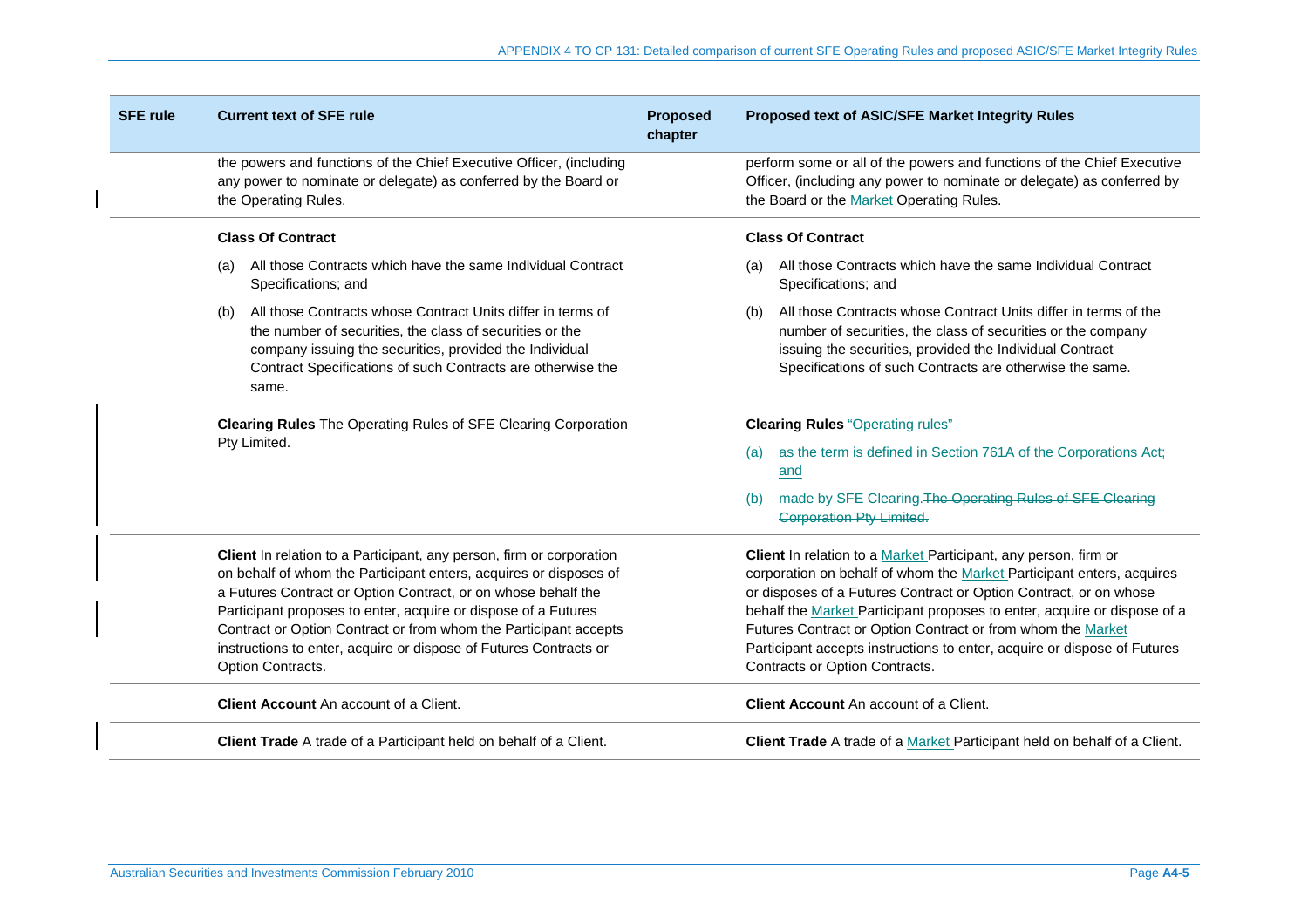| <b>SFE rule</b> | <b>Current text of SFE rule</b>                                                                                                                                                      | <b>Proposed</b><br>chapter | Proposed text of ASIC/SFE Market Integrity Rules                                                                                                                              |
|-----------------|--------------------------------------------------------------------------------------------------------------------------------------------------------------------------------------|----------------------------|-------------------------------------------------------------------------------------------------------------------------------------------------------------------------------|
|                 | Close Out To extinguish an Open Position by matching it with<br>offsetting an Open Position and effecting the settlement of each<br>such Open Position against the other.            |                            | Close Out To extinguish an Open Position by matching it with offsetting<br>an Open Position and effecting the settlement of each such Open<br>Position against the other.     |
|                 | Confirmation or Confirmed The confirmation that the bought or<br>sold side of a Futures Contract or Options Contract has been:                                                       |                            | Confirmation or Confirmed The confirmation that the bought or sold<br>side of a Futures Contract or Options Contract has been:                                                |
|                 | entered, acquired or disposed of by a Participant; or<br>(a)                                                                                                                         |                            | entered, acquired or disposed of by a Market Participant; or<br>(a)                                                                                                           |
|                 | accepted by Allocation from a Participant.<br>(b)                                                                                                                                    |                            | accepted by Allocation from a Market Participant.<br>(b)                                                                                                                      |
|                 | Contract A contract entered, acquired or disposed of on the<br>Exchange or capable of being entered, acquired, or disposed of<br>on the Exchange.                                    |                            | Contract A contract entered, acquired or disposed of on the Exchange<br>Market or capable of being entered, acquired, or disposed of on the<br>ExchangeMarket.                |
|                 | <b>Contract Unit</b> The amount of the underlying security, index,<br>commodity, futures contract or other thing in respect of which the<br>parties to a Contract make an agreement. |                            | Contract Unit The amount of the underlying security, index,<br>commodity, futures contract or other thing in respect of which the<br>parties to a Contract make an agreement. |
|                 | Control "Control" as that term is defined in the Corporations Act.                                                                                                                   |                            | Control "Control" as that term is defined in Section 50AA of the<br>Corporations Act.                                                                                         |
|                 | <b>Corporation</b> Any body corporate.                                                                                                                                               |                            | <b>Corporation</b> "Corporation" as that term is defined in Section 57A of the<br>Corporations Act. Any body corporate.                                                       |
|                 | Corporations Act The Corporations Act 2001 (Cth) as amended<br>from time to time.                                                                                                    |                            | <b>Corporations Act The Corporations Act 2001 (Cth)</b> as amended from<br>time to time.                                                                                      |
|                 | Cover Cash and/or Approved Securities as determined by the<br>Exchange and held by a Participant against a Client's liability from<br>time to time.                                  |                            | Cover Cash and/or Approved Securities as determined by the<br>Exchange-Market Operator and held by a Market Participant against a<br>Client's liability from time to time.    |
|                 | Deal, Deal In or Dealing or Cognate Expressions Deal or<br>dealing as those terms are defined in Section 766C of the<br>Corporations Act.                                            |                            | Deal, Deal In or Dealing or Cognate Expressions Deal or dealing as<br>those terms are defined in Section 766C of the Corporations Act.                                        |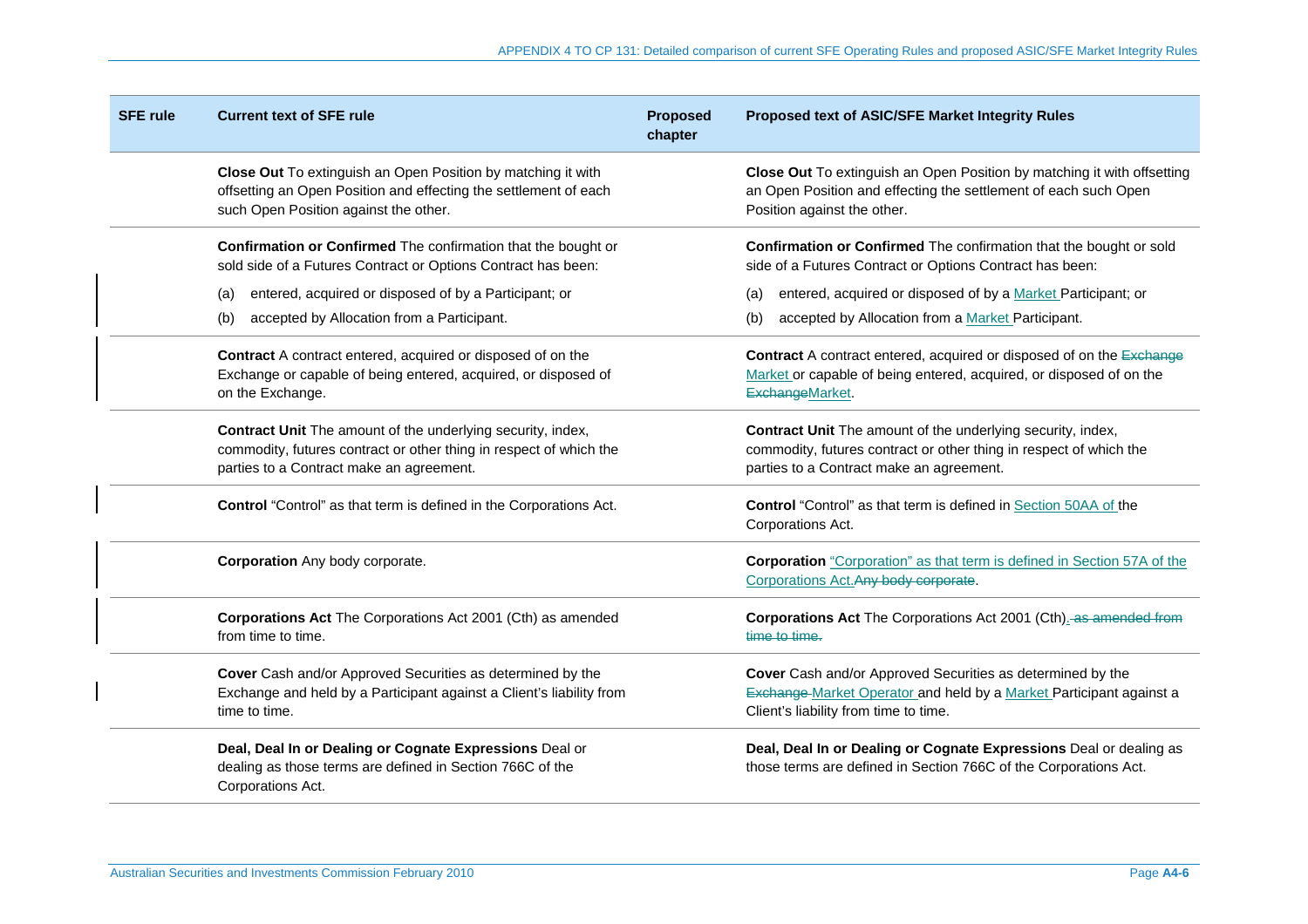| <b>SFE rule</b> | <b>Current text of SFE rule</b>                                                                                                                                                                                                                                                                                                                                                                                                                                  | <b>Proposed</b><br>chapter | Proposed text of ASIC/SFE Market Integrity Rules                                                                                                                                                                                                                                                                                                                                                                                    |
|-----------------|------------------------------------------------------------------------------------------------------------------------------------------------------------------------------------------------------------------------------------------------------------------------------------------------------------------------------------------------------------------------------------------------------------------------------------------------------------------|----------------------------|-------------------------------------------------------------------------------------------------------------------------------------------------------------------------------------------------------------------------------------------------------------------------------------------------------------------------------------------------------------------------------------------------------------------------------------|
|                 | Designate The indication or designation by any means within SFE<br>Allocation & Clearing System that the trade is either a House<br>Trade or a Client Trade.                                                                                                                                                                                                                                                                                                     |                            | Designate The indication or designation by any means within SFE<br>Allocation & Clearing System that the trade is either a House Trade or a<br>Client Trade.                                                                                                                                                                                                                                                                        |
|                 | Directors The directors from time to time of a corporation,<br>including any alternate directors.                                                                                                                                                                                                                                                                                                                                                                |                            | <b>Directors</b> "Director" as defined in Section 9 of the Corporations ActThe<br>directors from time to time of a corporation, including any alternate<br>directors.                                                                                                                                                                                                                                                               |
|                 | Dispose "Dispose" as that term is defined in the Corporations Act.                                                                                                                                                                                                                                                                                                                                                                                               |                            | Dispose "Dispose" as that term is defined in Chapter 7 of the<br>Corporations Act.                                                                                                                                                                                                                                                                                                                                                  |
|                 | Error Trade A Trade transacted in error or deemed by the<br>Exchange to be transacted in error because it is not in the best<br>interests of a fair, orderly and transparent market.                                                                                                                                                                                                                                                                             |                            | Error Trade A Trade determined transacted in error or deemed by the<br>Exchange-Market Operator to be transacted in error because it is not in<br>the best interests of a fair, orderly and transparent market.an error<br>trade.                                                                                                                                                                                                   |
|                 | Exchange Sydney Futures Exchange Limited (ACN 000 943 377).<br>(Where the Operating Rules confer on the Exchange a power to<br>do or refrain from doing some act or to exercise a discretion, a<br>reference to the Exchange includes a reference to the Board, the<br>Chief Executive or other officer of the Exchange authorised by the<br>Board or Chief Executive to exercise that power or who is<br>otherwise properly authorised to exercise that power). |                            | Market Operator The Exchange SFE. (Where the Operating Rules<br>confer on the Exchange a power to do or refrain from doing some act or<br>to exercise a discretion, a reference to the Exchange includes a<br>reference to the Board, the Chief Executive or other officer of the<br>Exchange authorised by the Board or Chief Executive to exercise that<br>power or who is otherwise properly authorised to exercise that power). |
|                 |                                                                                                                                                                                                                                                                                                                                                                                                                                                                  |                            | SFE Sydney Futures Exchange Limited (ACN 000 943 377).                                                                                                                                                                                                                                                                                                                                                                              |
|                 | Exchange For Physical An exchange for physical transaction is a<br>transaction where:                                                                                                                                                                                                                                                                                                                                                                            |                            | Exchange For Physical An exchange for physical transaction is a<br>transaction where:                                                                                                                                                                                                                                                                                                                                               |
|                 | a bona fide physical transaction, as determined by the<br>(i)<br>Exchange, in a commodity or instrument is completed and<br>physical delivery takes place at the time of the transaction or<br>is intended by both parties to take place at a later time, or a<br>transaction of a kind approved by the Board is entered into;                                                                                                                                   |                            | a bona fide physical transaction, as determined by the<br>(i)<br>ExchangeMarket Operator, in a commodity or instrument is<br>completed and physical delivery takes place at the time of the<br>transaction or is intended by both parties to take place at a later<br>time, or a transaction of a kind approved by the Board is entered                                                                                             |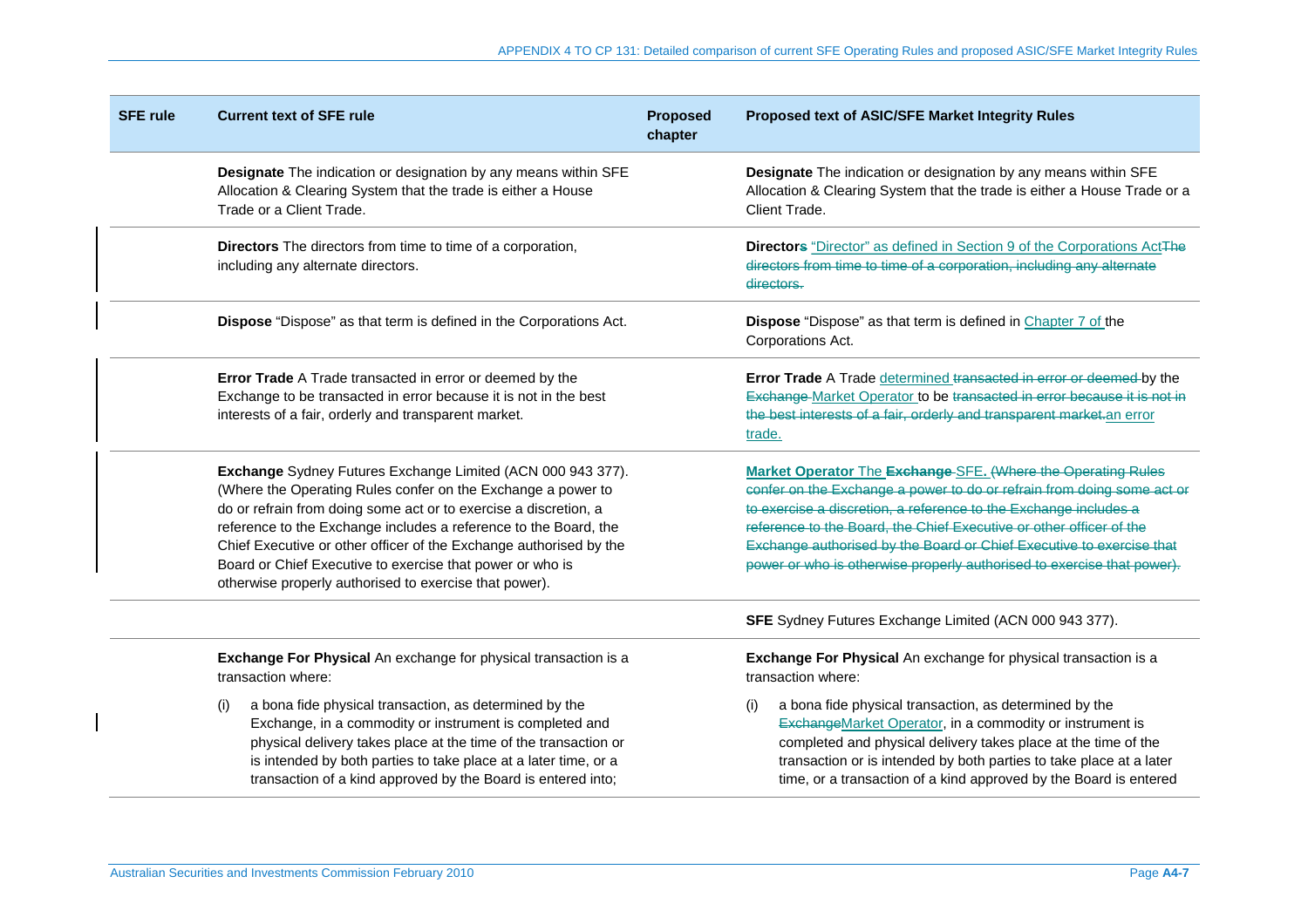| <b>SFE rule</b> | <b>Current text of SFE rule</b>                                                                                                                                                                                        | <b>Proposed</b><br>chapter | <b>Proposed text of ASIC/SFE Market Integrity Rules</b>                                                                                                                                                                              |
|-----------------|------------------------------------------------------------------------------------------------------------------------------------------------------------------------------------------------------------------------|----------------------------|--------------------------------------------------------------------------------------------------------------------------------------------------------------------------------------------------------------------------------------|
|                 | and                                                                                                                                                                                                                    |                            | into; and                                                                                                                                                                                                                            |
|                 | at or about the same time a Contract, opposite in effect, is<br>(ii)<br>entered, acquired or disposed of by a Full Participant or two<br>Full                                                                          |                            | at or about the same time a Contract, opposite in effect, is<br>(ii)<br>entered, acquired or disposed of by a Full-Market Participant or<br>two-Eull                                                                                 |
|                 | Participants, for the same or similar quantity or amount of the<br>commodity or a substantially similar commodity or instrument<br>between Full Participants, on behalf of the parties to the physical<br>transaction. |                            | Market Participants, for the same or similar quantity or amount of the<br>commodity or a substantially similar commodity or instrument between<br>Full-Market Participants, on behalf of the parties to the physical<br>transaction. |
|                 | Expression of Interest An enquiry made to a Participant either:                                                                                                                                                        |                            | Expression of Interest An enquiry made to a Market Participant either:                                                                                                                                                               |
|                 | to obtain the current best bid and/or offer in a particular<br>(a)<br>Market; or                                                                                                                                       |                            | to obtain the current best bid and/or offer in a particular Market; or<br>(a)<br>to enquire as to the volume that may be obtained at a given price;<br>(b)                                                                           |
|                 | to enquire as to the volume that may be obtained at a given<br>(b)<br>price;                                                                                                                                           |                            | but is not a firm order to buy or sell.                                                                                                                                                                                              |
|                 | but is not a firm order to buy or sell.                                                                                                                                                                                |                            |                                                                                                                                                                                                                                      |
|                 | Financial Product "Financial Product" as that term is defined in<br>the Corporations Act.                                                                                                                              |                            | Financial Product "Financial Product" as that term is defined in<br>Chapter 7 of the Corporations Act.                                                                                                                               |
|                 | Financial Services Licensee The holder of an Australian<br><b>Financial Services Licence.</b>                                                                                                                          |                            | Financial Services Licensee The holder of an Australian Financial<br>Services Licence.                                                                                                                                               |
|                 | Firm A partnership of two (2) or more persons.                                                                                                                                                                         |                            | Firm A partnership of two (2) or more persons.                                                                                                                                                                                       |
|                 | Futures Contract A Contract designated by the Exchange as a<br>Futures Contract.                                                                                                                                       |                            | Futures Contract A Contract designated by the Exchange Market<br>Operator as a Futures Contract.                                                                                                                                     |
|                 | House Account Any account other than a Client Account.                                                                                                                                                                 |                            | House Account Any account other than a Client Account.                                                                                                                                                                               |
|                 | House Trade Any Trade other than a Client Trade.                                                                                                                                                                       |                            | House Trade Any Trade other than a Client Trade.                                                                                                                                                                                     |
|                 | Individual Contract Specifications The terms of a Class of                                                                                                                                                             |                            | Individual Contract Specifications The terms of a Class of Contracts                                                                                                                                                                 |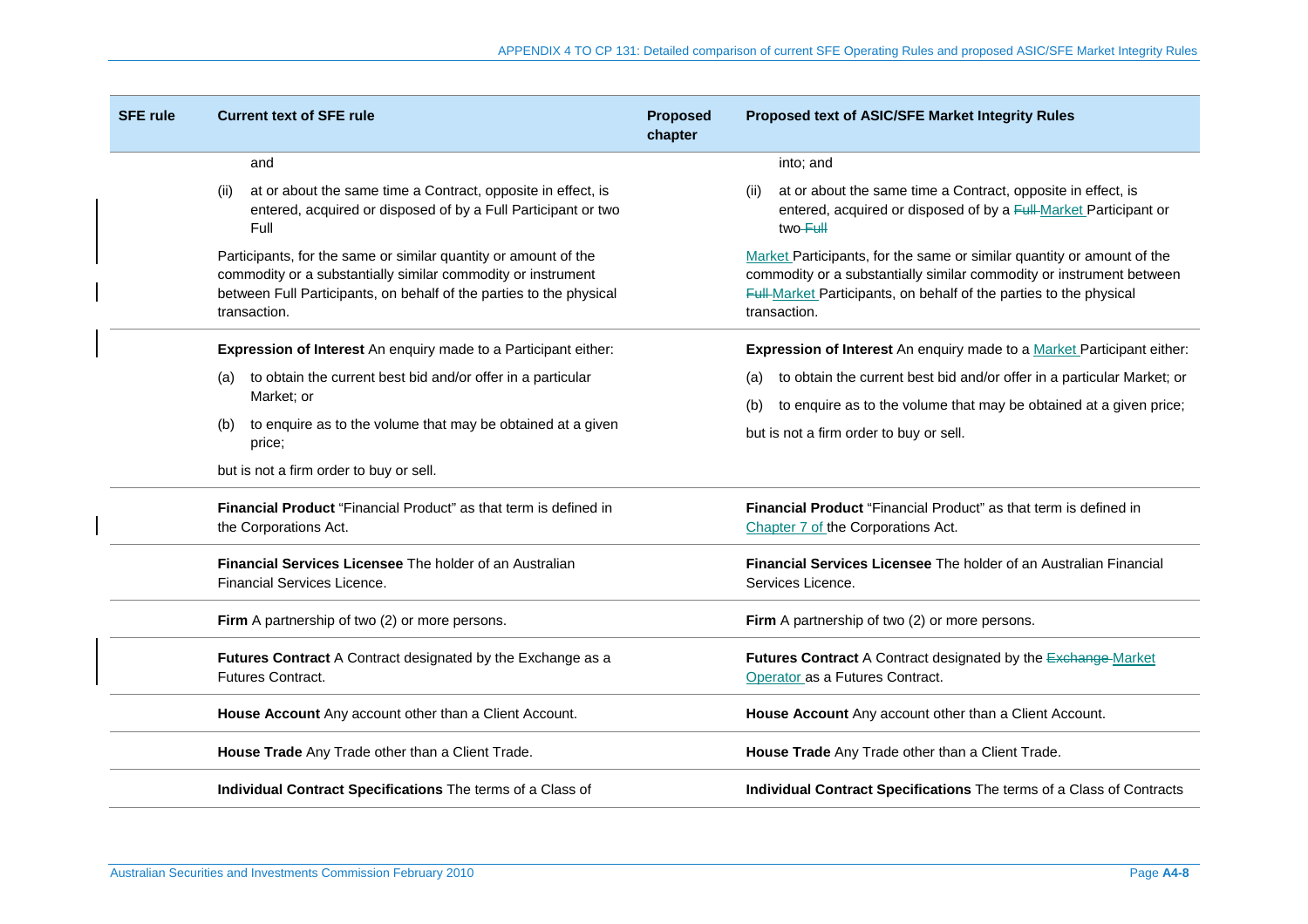| <b>SFE rule</b> | <b>Current text of SFE rule</b>                                                                                                                                                                                                                                                                                                                                                                                                                                                                        | <b>Proposed</b><br>chapter | Proposed text of ASIC/SFE Market Integrity Rules                                                                                                                                                                                                                                                                                                                                                                                                                                                                         |
|-----------------|--------------------------------------------------------------------------------------------------------------------------------------------------------------------------------------------------------------------------------------------------------------------------------------------------------------------------------------------------------------------------------------------------------------------------------------------------------------------------------------------------------|----------------------------|--------------------------------------------------------------------------------------------------------------------------------------------------------------------------------------------------------------------------------------------------------------------------------------------------------------------------------------------------------------------------------------------------------------------------------------------------------------------------------------------------------------------------|
|                 | Contracts identified in the relevant sub-section (numbered from 6A<br>to 6E) of Section 6 of the Operating Rules.                                                                                                                                                                                                                                                                                                                                                                                      |                            | identified-designated by the Market Operator as individual contract<br>specifications.in the relevant sub-section (numbered from 6A to 6E) of<br>Section 6 of the Operating Rules.                                                                                                                                                                                                                                                                                                                                       |
|                 | Initial Margin The amount which a Participant requires to be paid<br>by a Client in respect of a Futures Contract entered into or<br>proposed to be entered into on behalf of a Client.                                                                                                                                                                                                                                                                                                                |                            | Initial Margin The amount which a Market Participant requires to be<br>paid by a Client in respect of a Futures Contract entered into or<br>proposed to be entered into on behalf of a Client.                                                                                                                                                                                                                                                                                                                           |
|                 | <b>Margin See Variation Margin</b>                                                                                                                                                                                                                                                                                                                                                                                                                                                                     |                            | Margin See-Variation Margin                                                                                                                                                                                                                                                                                                                                                                                                                                                                                              |
|                 | Market A market in one or more of the Class of Contracts entered<br>into, acquired or disposed of on the Exchange.                                                                                                                                                                                                                                                                                                                                                                                     |                            | Market means the market for derivatives operated by the Market<br>Operator A market in one or more of the Class of Contracts entered<br>into, acquired or disposed of on the Exchange.                                                                                                                                                                                                                                                                                                                                   |
|                 |                                                                                                                                                                                                                                                                                                                                                                                                                                                                                                        |                            | Market Transaction A transaction entered into on a Trading Platform<br>or reported to a Market Operator under the Market Operating Rules.                                                                                                                                                                                                                                                                                                                                                                                |
|                 | Minimum Volume Threshold The threshold determined by the<br>Exchange from time to time, being the minimum number of lots in<br>respect of each Contract.                                                                                                                                                                                                                                                                                                                                               |                            | Minimum Volume Threshold The threshold determined by the<br>Exchange-Market Operatorfrom time to time, being the minimum<br>number of lots in respect of each Contract.                                                                                                                                                                                                                                                                                                                                                  |
|                 | Month Calendar month.                                                                                                                                                                                                                                                                                                                                                                                                                                                                                  |                            | Month Calendar month.                                                                                                                                                                                                                                                                                                                                                                                                                                                                                                    |
|                 | Open Position An open position exists where the obligations<br>under a Contract held by a party, which has not been closed out<br>are yet to be performed and shall refer as the context requires<br>either to an open position as defined by the Clearing Rules held by<br>a Clearing Participant or to such an open position which is held by<br>a Participant on the instructions of a client, including open<br>positions held, where applicable on markets other than Markets of<br>the Exchange. |                            | Open Position An open position exists where the obligations under a<br>Contract held by a party, which has not been closed out are yet to be<br>performed and shall refer as the context requires either to an open<br>position as defined by the Clearing Rules held by a Clearing Participant<br>or to such an open position which is held by a Market Participant on the<br>instructions of a client, including open positions held, where applicable<br>on markets other than Markets of the Exchange other markets. |
|                 | Operating Rules The rules and regulations made by the<br>Exchange that deal with the activities and conduct of the                                                                                                                                                                                                                                                                                                                                                                                     |                            | <b>Market Operating Rules "Operating rules"</b><br>(a) as the term is defined in Section 761A of the Corporations Act;                                                                                                                                                                                                                                                                                                                                                                                                   |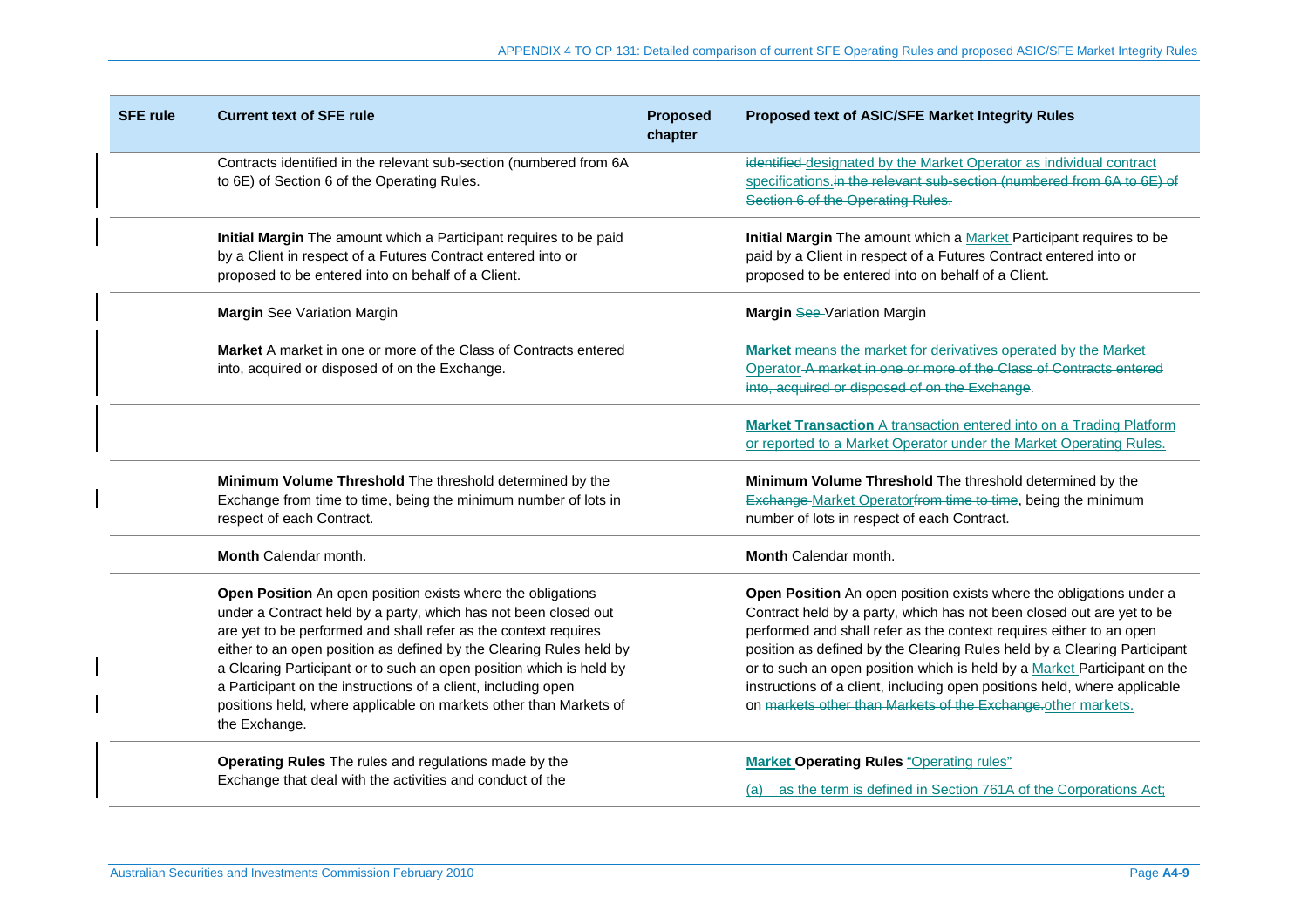| <b>SFE rule</b> | <b>Current text of SFE rule</b>                                                                                                                                                                                                                                                                  | <b>Proposed</b><br>chapter | <b>Proposed text of ASIC/SFE Market Integrity Rules</b>                                                                                                                                                                                                                                                 |
|-----------------|--------------------------------------------------------------------------------------------------------------------------------------------------------------------------------------------------------------------------------------------------------------------------------------------------|----------------------------|---------------------------------------------------------------------------------------------------------------------------------------------------------------------------------------------------------------------------------------------------------------------------------------------------------|
|                 | Exchange and its Participants, and the activities and conduct of<br>other persons in relation to each Market run by the Exchange.                                                                                                                                                                |                            | and<br>made by the Market Operator. The rules and regulations made by<br>the Exchange that deal with the activities and conduct of the<br>Exchange and its Participants, and the activities and conduct of<br>other persons in relation to each Market run by the Exchange.                             |
|                 | Option or Option Contract An Option over a Futures Contract or<br>a number of Futures Contracts or an Option over an Underlying<br>Physical as listed by the Exchange.                                                                                                                           |                            | Option or Option Contract An Option over a Futures Contract or a<br>number of Futures Contracts or an Option over an Underlying Physical<br>as listed by the ExchangeMarket Operator.                                                                                                                   |
|                 | Order System A software application, satisfactory to the<br>Exchange, for entering orders into the Trading Platform through a<br>terminal.                                                                                                                                                       |                            | Order System A software application, satisfactory to the<br>ExchangeMarket Operator, for entering orders into the Trading Platform<br>through a terminal.                                                                                                                                               |
|                 | Clearing Participant Any corporation, body or person which is a<br>party to clearing arrangements with the SFE Clearing (and unless<br>the context otherwise requires, a reference in these Operating<br>Rules to a Clearing Participant will include a reference to a Facility<br>Participant). |                            | <b>Clearing Participant</b><br>Any corporation, body or person which is a party to clearing<br>arrangements with the SFE Clearing (and unless the context otherwise<br>requires, a reference in these Operating Rules to a Clearing Participant<br>will include a reference to a Facility Participant). |
|                 | Facility Participant Any person approved by the Exchange who<br>has an Australian CS Facility Licence and is a Clearing<br>Participant.                                                                                                                                                          |                            | Facility Participant Any person approved by the Market Operator who<br>has an Australian CS Facility Licence and is a Clearing Participant.                                                                                                                                                             |
|                 | Participant A Full Participant.                                                                                                                                                                                                                                                                  |                            | Market Participant A participant admitted under the Market Operating<br>Rules.-A-Full-Participant.                                                                                                                                                                                                      |
|                 |                                                                                                                                                                                                                                                                                                  |                            | Permitted Order An order which is accepted by the Market Operator as<br>a permitted order under the Market Operating Rules.                                                                                                                                                                             |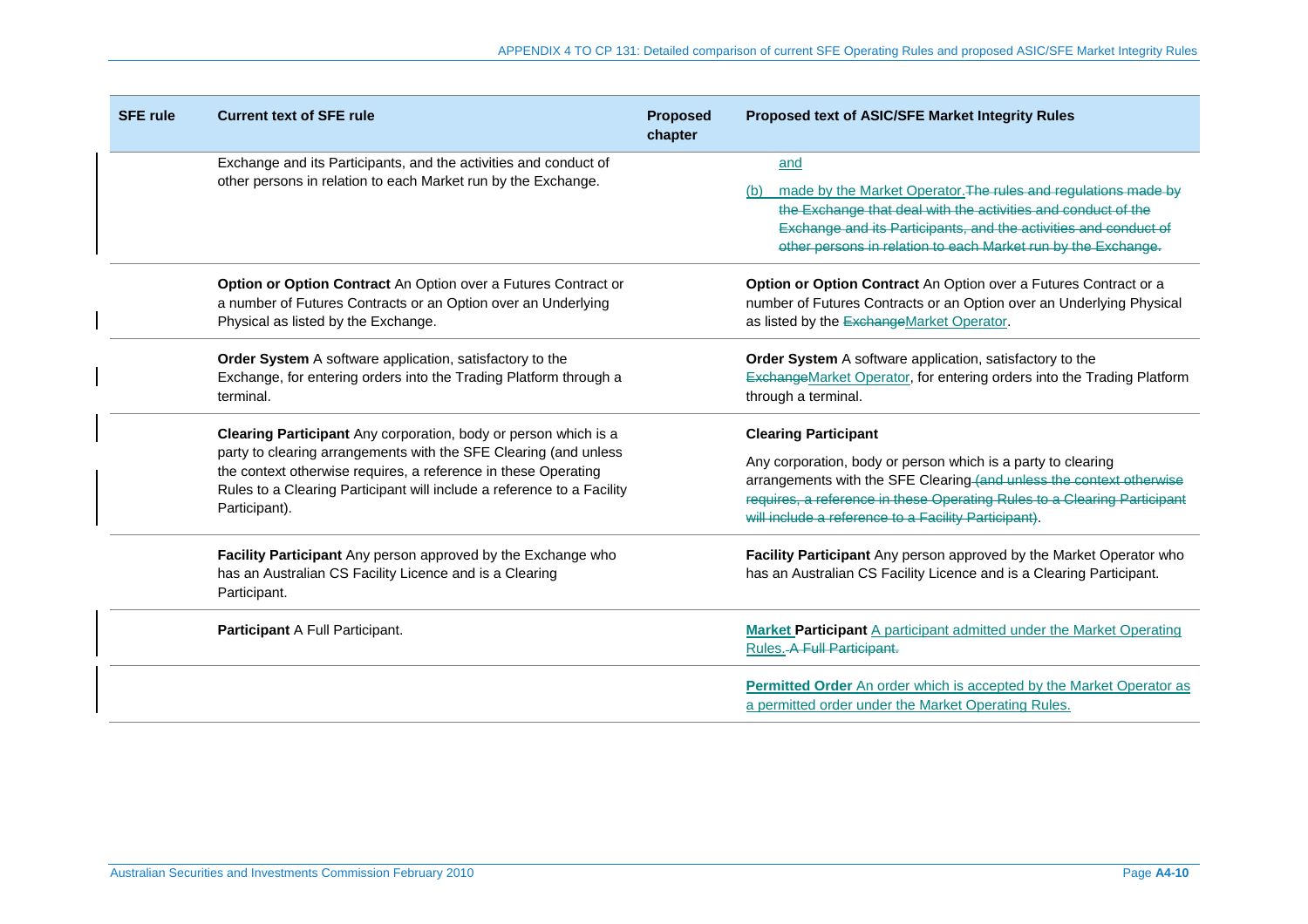| <b>SFE rule</b> | <b>Current text of SFE rule</b>                                                                                                                                                                                                             | <b>Proposed</b><br>chapter | <b>Proposed text of ASIC/SFE Market Integrity Rules</b>                                                                                                                                                                                                                                                                                                                                                                                                                                                                      |  |  |
|-----------------|---------------------------------------------------------------------------------------------------------------------------------------------------------------------------------------------------------------------------------------------|----------------------------|------------------------------------------------------------------------------------------------------------------------------------------------------------------------------------------------------------------------------------------------------------------------------------------------------------------------------------------------------------------------------------------------------------------------------------------------------------------------------------------------------------------------------|--|--|
|                 | Proprietary Full Participant A Full Participant that is not also a<br>Clearing Participant and that only executes House Trades on the<br>Markets of the Exchange and does not accept orders from Clients<br>for execution of Client Orders. |                            | Proprietary Full Market Participant A Full Market Participant that is<br>not also a Clearing Participant and that only executes House Trades on<br>the Markets of the Exchange-Market Operator and does not accept<br>orders from Clients for execution of Client Orders.                                                                                                                                                                                                                                                    |  |  |
|                 | Procedures, Determinations and Practice Notes The document<br>set out at www.asx.com.au containing:                                                                                                                                         |                            | Procedures, Determinations and Practice Notes The document set<br>out at www.asx.com.au containing:                                                                                                                                                                                                                                                                                                                                                                                                                          |  |  |
|                 | procedures which, if adopted by Participants or the<br>(a)<br>Exchange as the case may be, will facilitate trading on the<br>Exchange;                                                                                                      |                            | (a) procedures which, if adopted by Participants or the Exchange as the<br>case may be, will facilitate trading on the Exchange;<br>(b) decisions made by the Exchange pursuant to these Operating                                                                                                                                                                                                                                                                                                                           |  |  |
|                 | decisions made by the Exchange pursuant to these<br>(b)<br>Operating Rules; and                                                                                                                                                             |                            | Rules; and<br>(c) practice notes issued by the Exchange as to how the Operating                                                                                                                                                                                                                                                                                                                                                                                                                                              |  |  |
|                 | practice notes issued by the Exchange as to how the<br>(c)<br>Operating Rules are interpreted and enforced.                                                                                                                                 |                            | Rules are interpreted and enforced. A reference in a Rule to<br>Procedures or to Appendices to Procedures is a reference to the<br>content of the relevant SFE Market Rules Procedures, Determinations<br>and Practice Notes set out following the proposed Chapter in which the<br>Rule appears. As noted in the Consultation Paper, ASIC is considering<br>the form these Procedures will take in the ASIC regulatory framework.<br>ASIC does not intend to change the substance of the obligations in<br>those Procedures |  |  |
|                 | Related Body Corporate "Related Body Corporate" as that term<br>is defined in the Corporations Act 2001 (Cth).                                                                                                                              |                            | Related Body Corporate "Related bBody cGorporate" as that term is<br>defined in Section 9 the Corporations Act-2001 (Cth).                                                                                                                                                                                                                                                                                                                                                                                                   |  |  |
|                 | Relative In relation to a person, the spouse, parent or remoter<br>lineal ancestor, son, daughter or remoter issue or brother or sister<br>of the person.                                                                                   |                            | Relative "Relative" as that term is defined in Section 9 of the<br>Corporations Act. <sup>In</sup> relation to a person, the spouse, parent or remoter<br>lineal ancestor, son, daughter or remoter issue or brother or sister of the<br>person.                                                                                                                                                                                                                                                                             |  |  |
|                 | Representative "Representative" as that term is defined in<br>Section 910A of the Corporations Act.                                                                                                                                         |                            | Representative "Representative" as that term is defined in Section<br>910A of the Corporations Act.                                                                                                                                                                                                                                                                                                                                                                                                                          |  |  |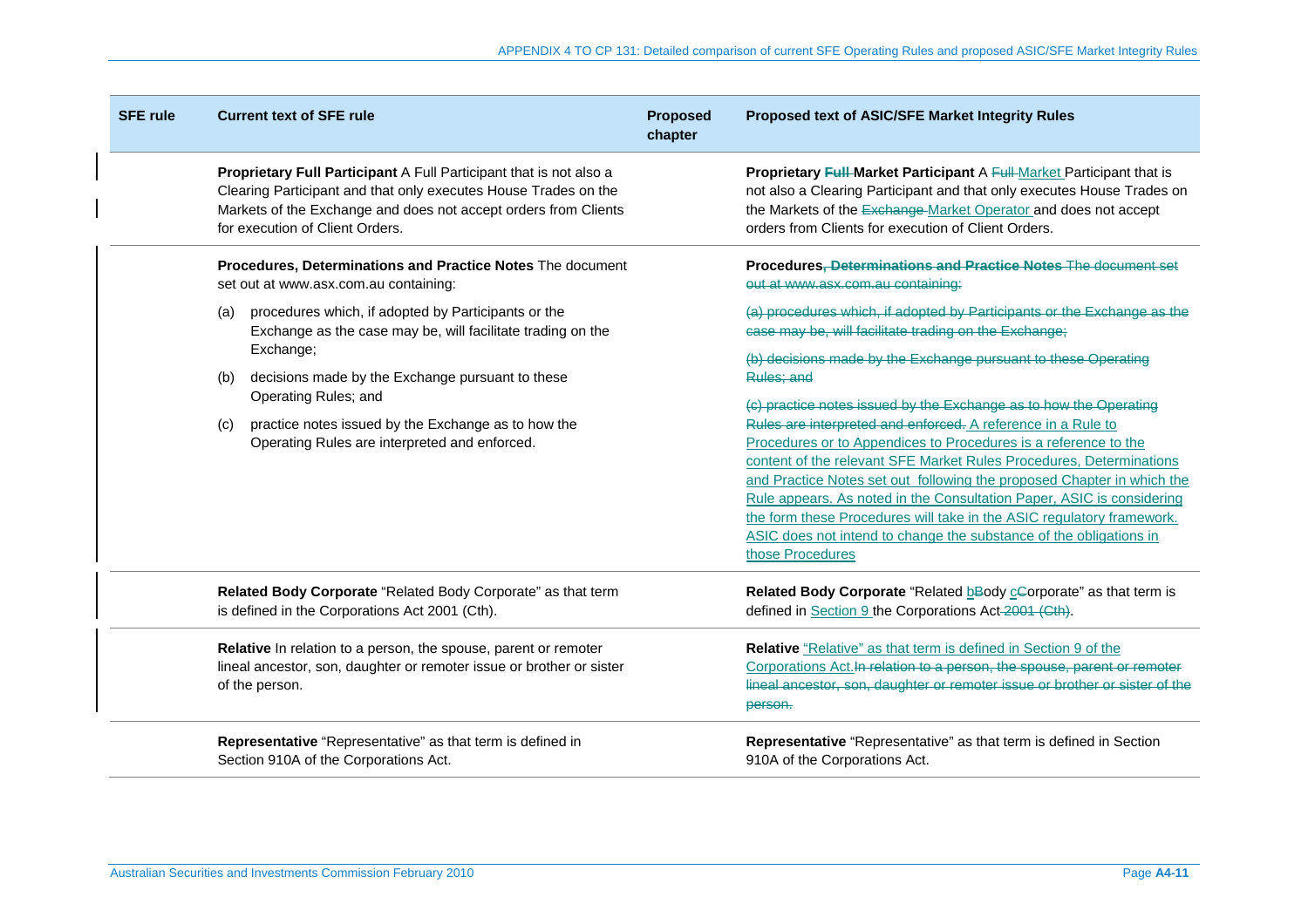| <b>SFE rule</b> | <b>Current text of SFE rule</b>                                                                                                                                                                                                                                                                                                                                                                                                                                                       | <b>Proposed</b><br>chapter | <b>Proposed text of ASIC/SFE Market Integrity Rules</b>                                                                                                                                                                                                                                                                                                                                                                                                                    |
|-----------------|---------------------------------------------------------------------------------------------------------------------------------------------------------------------------------------------------------------------------------------------------------------------------------------------------------------------------------------------------------------------------------------------------------------------------------------------------------------------------------------|----------------------------|----------------------------------------------------------------------------------------------------------------------------------------------------------------------------------------------------------------------------------------------------------------------------------------------------------------------------------------------------------------------------------------------------------------------------------------------------------------------------|
|                 | Roll Trading a position from the nearest delivery month to an<br>equivalent position in a different delivery month.                                                                                                                                                                                                                                                                                                                                                                   |                            | Roll Trading a position from the nearest delivery month to an equivalent<br>position in a different delivery month.                                                                                                                                                                                                                                                                                                                                                        |
|                 | Rule See "Operating Rule".                                                                                                                                                                                                                                                                                                                                                                                                                                                            |                            | Rule These Market Integrity Rules.See "Operating Rule".                                                                                                                                                                                                                                                                                                                                                                                                                    |
|                 | SFE Allocation & Clearing System The computer system known<br>as OM SECUR which includes the OMnet Gateway and related<br>systems, and which comprises the central clearing system of the<br>Exchange and all of its Related Bodies Corporate used for the<br>receipt of matched trade records from the Trading Platform, and<br>the processing of Allocations and Confirmations of each Trade.                                                                                       |                            | SFE Allocation & Clearing System The computer system identified as<br>the SFE Allocation and Clearing System by the SFE. known as OM<br>SECUR which includes the OMnet Gateway and related systems, and<br>which comprises the central clearing system of the Exchange and all of<br>its Related Bodies Corporate used for the receipt of matched trade<br>records from the Trading Platform, and the processing of Allocations<br>and Confirmations of each Trade.        |
|                 | <b>SFE Clearing SFE Clearing Corporation Pty Limited (ACN 050)</b><br>615 864). Where the Clearing Rules confer on SFE Clearing a<br>power to do or refrain from doing some act or to exercise a<br>discretion, a reference to SFE Clearing includes a reference to the<br>Board, the Managing Director or other officer of SFE Clearing<br>authorised by the Board or Managing Director to exercise that<br>power or who is otherwise properly authorised to exercise that<br>power. |                            | SFE Clearing SFE Clearing Corporation Pty Limited (ACN 050 615<br>864). Where the Clearing Rules confer on SFE Clearing a power to do<br>or refrain from doing some act or to exercise a discretion, a reference to<br>SFE Clearing includes a reference to the Board, the Managing Director<br>or other officer of SFE Clearing authorised by the Board or Managing<br>Director to exercise that power or who is otherwise properly authorised<br>to exercise that power. |
|                 | SFE Clearing Rules The By-Laws of SFE Clearing.                                                                                                                                                                                                                                                                                                                                                                                                                                       |                            | <b>SFE Clearing Rules "Operating rules"</b><br>(a) as the term is defined in Section 761A of the Corporations Act;<br>and<br>made by SFE Clearing. The By-Laws of SFE Clearing.<br>(b)                                                                                                                                                                                                                                                                                     |
|                 | Strategy Trade A strategy, as determined by the Exchange, for<br>Trading more than one contract and conducted in accordance with<br>Rule 3.2.                                                                                                                                                                                                                                                                                                                                         |                            | <b>Strategy Trade A Trade designated by the Market Operator as a</b><br>strategy trade.A strategy, as determined by the Exchange, for Trading<br>more than one contract and conducted in accordance with Rule 3.2.                                                                                                                                                                                                                                                         |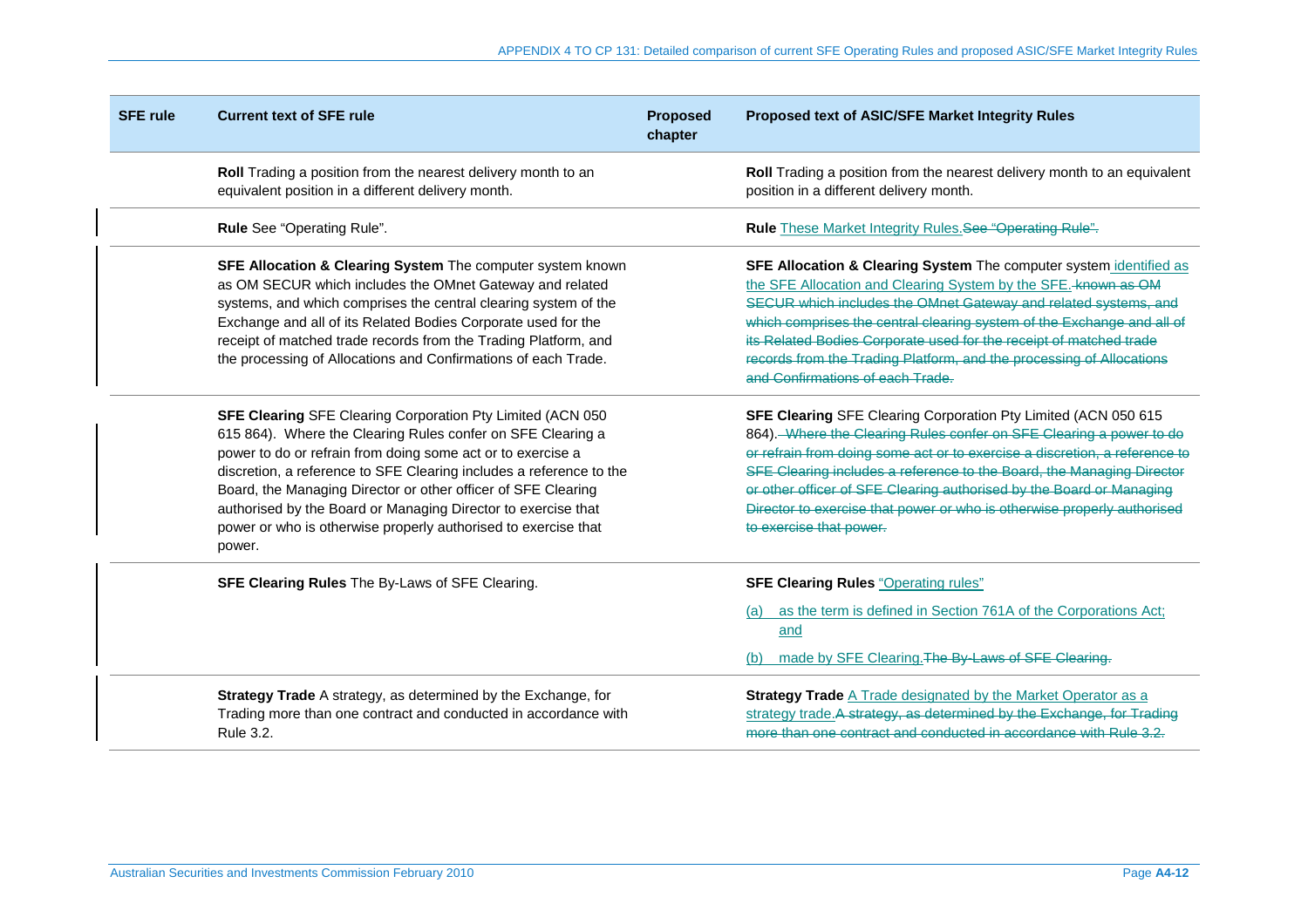| <b>SFE rule</b> | <b>Current text of SFE rule</b>                                                                                                                                                     | <b>Proposed</b><br>chapter | <b>Proposed text of ASIC/SFE Market Integrity Rules</b>                                                                                                                                  |
|-----------------|-------------------------------------------------------------------------------------------------------------------------------------------------------------------------------------|----------------------------|------------------------------------------------------------------------------------------------------------------------------------------------------------------------------------------|
|                 | <b>Terminal</b>                                                                                                                                                                     |                            | <b>Terminal</b>                                                                                                                                                                          |
|                 | An automated order entry interface through which an Order<br>(a)<br>System routes orders to the trading platform; or                                                                |                            | An automated order entry interface through which an Order<br>(a)<br>System routes orders to the trading platform; or                                                                     |
|                 | a workstation.<br>(b)                                                                                                                                                               |                            | a workstation.<br>(b)                                                                                                                                                                    |
|                 | "To Trade" and Similar Expressions To enter, acquire or<br>dispose of Contracts on a Market operated by the Exchange.                                                               |                            | "To Trade" and Similar Expressions "Trade" as defined in Section 9<br>of the Corporations Act. To enter, acquire or dispose of Contracts on a<br>Market operated by the Exchange.        |
|                 | <b>Trading Platform</b> The computerised trading facility operated by<br>the Exchange and depending on the context may also include<br>Exchange Systems.                            |                            | Trading Platform The computerised trading facility operated by the<br><b>Exchange-Market Operator and depending on the context may also</b><br>include Exchange Market Operator Systems. |
|                 | Underlying Physical The asset, instrument, index, reference rate<br>or any other thing, excluding a futures contract, whose price<br>movement determines the value of the Contract. |                            | Underlying Physical The asset, instrument, index, reference rate or<br>any other thing, excluding a futures contract, whose price movement<br>determines the value of the Contract.      |
|                 | Variation Margin The difference between the value of a Futures<br>Contract or Option Contract as shown in the contract, and the<br>value of that contract at any given time.        |                            | Variation Margin The difference between the value of a Futures<br>Contract or Option Contract as shown in the contract, and the value of<br>that contract at any given time.             |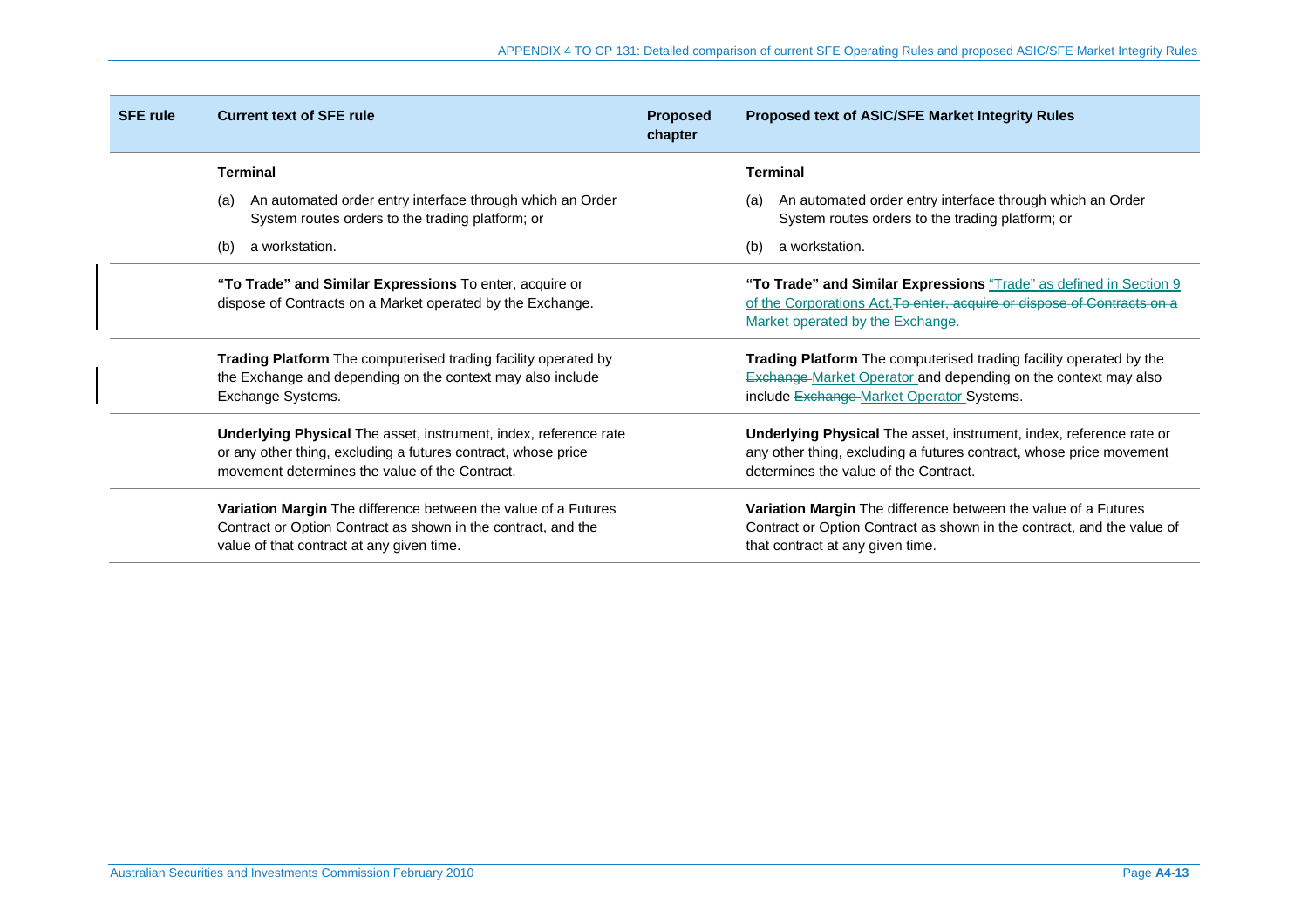# **Chapter 2: The participants**

| <b>SFE rule</b>                                                                               | <b>Current text of SFE rule</b>                                                                                                                                                                                                                                                                                                                                                                                                                                                                                                                                                                                                                      | <b>Proposed</b><br>chapter   | Proposed text in ASIC/SFE Market Integrity Rules                                                                                                                                                                                                                                                                                                                                                                                                                                                                                                                                                                                                                                                                                       |  |
|-----------------------------------------------------------------------------------------------|------------------------------------------------------------------------------------------------------------------------------------------------------------------------------------------------------------------------------------------------------------------------------------------------------------------------------------------------------------------------------------------------------------------------------------------------------------------------------------------------------------------------------------------------------------------------------------------------------------------------------------------------------|------------------------------|----------------------------------------------------------------------------------------------------------------------------------------------------------------------------------------------------------------------------------------------------------------------------------------------------------------------------------------------------------------------------------------------------------------------------------------------------------------------------------------------------------------------------------------------------------------------------------------------------------------------------------------------------------------------------------------------------------------------------------------|--|
|                                                                                               |                                                                                                                                                                                                                                                                                                                                                                                                                                                                                                                                                                                                                                                      | 2.1                          | <b>COMPLIANCE WITH OPERATING RULES AND NOTIFICATION</b><br><b>OF BREACHES</b>                                                                                                                                                                                                                                                                                                                                                                                                                                                                                                                                                                                                                                                          |  |
| 2.2.10<br><b>Compliance with</b><br><b>Operating Rules</b><br>and Notification<br>of Breaches | A Full Participant shall:<br>at all times comply, and ensure that its Representatives<br>(a)<br>comply with the Operating Rules, and any condition of<br>an exemption granted from the Operating Rules, and<br>the SFE Clearing Rules and the Corporations Act;<br>notify the Exchange immediately upon becoming aware<br>(b)<br>that it has breached any provision of the Operating<br>Rules or any law relating to the regulation of markets<br>operated by the Exchange; and<br>notify the Exchange immediately upon becoming aware<br>(c)<br>that ASIC or another regulatory body is investigating<br>and/or instituting proceedings against it. |                              | A Full-Market Participant shall: (a) at all times comply, and ensure<br>that its Representatives comply with the Operating Rules, and any<br>condition of an exemption granted from the Operating Rules, and<br>the SFE Clearing Rules and the Corporations Act;<br>notify the Exchange immediately upon becoming aware<br>$\leftrightarrow$<br>that it has breached any provision of the Operating Rules or any law<br>relating to the regulation of markets operated by the Exchange; and<br>(e) notify_the Exchange ASIC immediately as soon as practical<br>upon becoming aware that a Market Operator ASIC or regulatory<br>body agency is investigating and/or instituting proceedings against<br>it.<br>Proposed Penalty-Tier 2 |  |
| <b>Procedure</b><br>2.2.10(b)                                                                 |                                                                                                                                                                                                                                                                                                                                                                                                                                                                                                                                                                                                                                                      |                              |                                                                                                                                                                                                                                                                                                                                                                                                                                                                                                                                                                                                                                                                                                                                        |  |
| 1.11                                                                                          | <b>EXCHANGE RIGHT TO CANCEL TRADES</b>                                                                                                                                                                                                                                                                                                                                                                                                                                                                                                                                                                                                               | 2.2                          | <b>EXCHANGE RIGHT TO CANCEL TRADESTRADE</b><br><b>CANCELLATION</b>                                                                                                                                                                                                                                                                                                                                                                                                                                                                                                                                                                                                                                                                     |  |
| 1.11.3<br>Notice of<br><b>Decision</b>                                                        | The Trading Manager will give notice of the decision made<br>under this Rule 1.11 to the Participant(s) concerned, as soon<br>as possible.                                                                                                                                                                                                                                                                                                                                                                                                                                                                                                           | Notice of<br><b>Decision</b> | Where the Market Operator cancels and order or cancels a trade it<br>must provide notice of the decision to ASIC as soon as practical.<br>The Trading ManagerMarket Operator will must give notice of the<br>decision made under this Rule 2.34.44 to the Market Participant(s)<br>concerned, as soon as possible.<br>Proposed Penalty-Tier 1                                                                                                                                                                                                                                                                                                                                                                                          |  |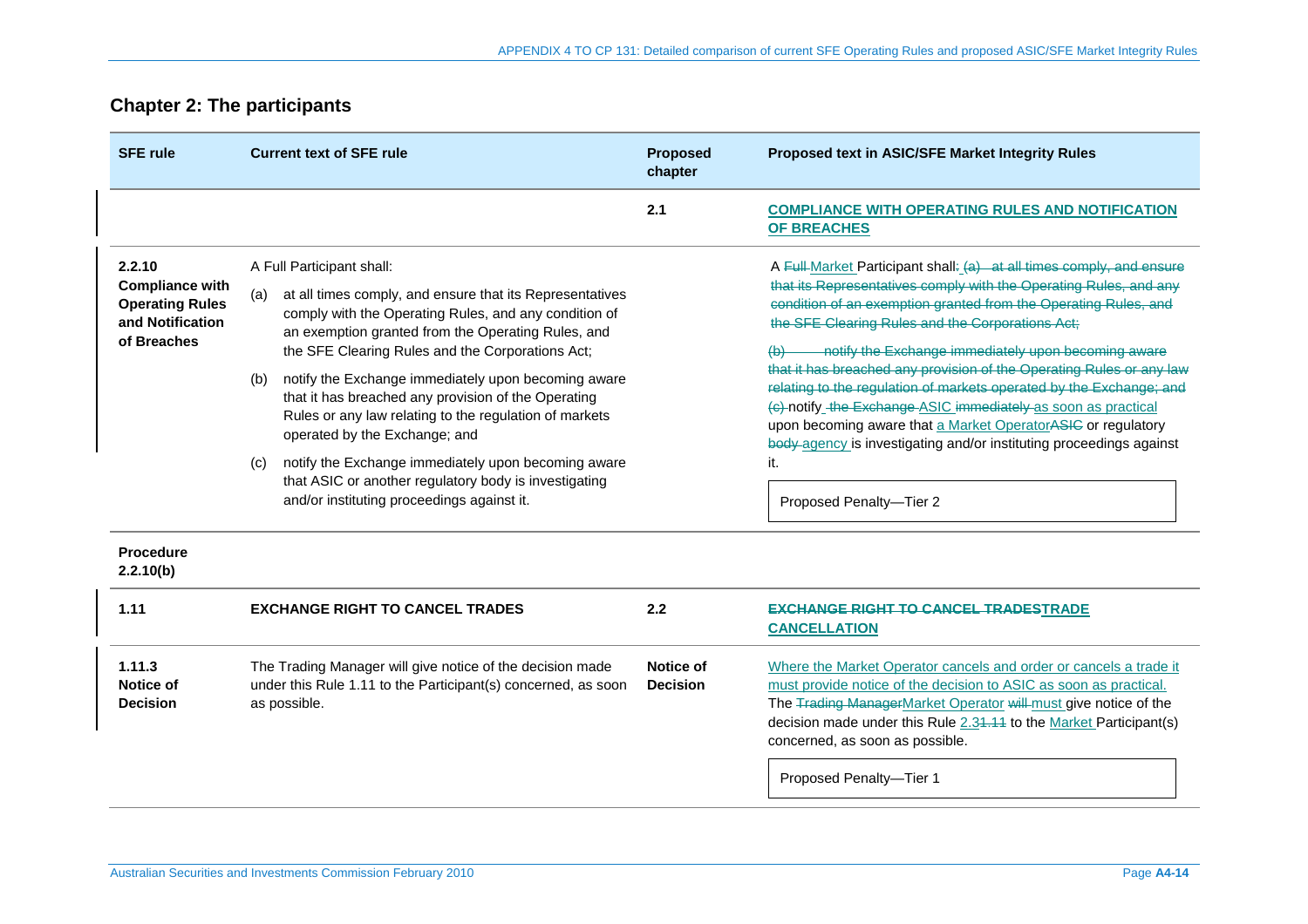| <b>SFE rule</b>                                    | <b>Current text of SFE rule</b>                                                                                                                                                                                                                                                                                                    | <b>Proposed</b><br>chapter                 | Proposed text in ASIC/SFE Market Integrity Rules                                                                                                                                                                                                                                                                            |  |  |
|----------------------------------------------------|------------------------------------------------------------------------------------------------------------------------------------------------------------------------------------------------------------------------------------------------------------------------------------------------------------------------------------|--------------------------------------------|-----------------------------------------------------------------------------------------------------------------------------------------------------------------------------------------------------------------------------------------------------------------------------------------------------------------------------|--|--|
| 1.11                                               | <b>FULL PARTICIPANTS</b>                                                                                                                                                                                                                                                                                                           | 2.3                                        | <b>FULL-MARKET PARTICIPANTS</b>                                                                                                                                                                                                                                                                                             |  |  |
| 2.2.13<br><b>Prudent Risk</b><br><b>Management</b> | <b>Client Limits</b><br>(a)<br>A Full Participant must demonstrate prudent risk<br>management procedures, as determined by the Exchange,<br>including, but not limited to:                                                                                                                                                         | 2.3.1<br><b>Prudent Risk</b><br>Management | (a) Client Limits<br>A Full Participant must demonstrate prudent risk management<br>procedures, as determined by the Exchange, including, but not<br>limited to:                                                                                                                                                            |  |  |
|                                                    | (i)<br>set and document appropriate pre-determined order<br>and/or position limits on each of its Client accounts,<br>including a volume per order limit, an aggregate loss<br>limit and an aggregate net session limit, based on the<br>Full Participant's analysis of Clients' financial resources<br>or other relevant factors: |                                            | set and document appropriate pre-determined order and/or<br>position limits on each of its Client accounts, including a<br>volume per order limit, an aggregate loss limit and an<br>aggregate net session limit, based on the Full Participant's<br>analysis of Clients' financial resources or other relevant<br>factors: |  |  |
|                                                    | set and document maximum price change limits;<br>(ii)                                                                                                                                                                                                                                                                              |                                            | set and document maximum price change limits;                                                                                                                                                                                                                                                                               |  |  |
|                                                    | the limits determined in Rules 2.2.13(a)(i) and (ii) must<br>(iii)<br>be input by a Full Participant's risk manager into<br>Trading Platform account maintenance and will be<br>established as preset accounts;                                                                                                                    |                                            | the limits determined in Rules 2.2.13(a)(i) and (ii) must be input<br>by a Full Participant's risk manager into Trading Platform<br>account maintenance and will be established as preset<br>accounts:                                                                                                                      |  |  |
|                                                    | limit setting capability must exist in the Participant's<br>(iv)<br>Order System which reflects prudent account risk<br>management and the Order System must have order<br>rejection capability where orders are in excess of limit<br>parameters set by the Full Participant;                                                     |                                            | limit setting capability must exist in the Participant's Order<br>System which reflects prudent account risk management and<br>the Order System must have order rejection capability where<br>orders are in excess of limit parameters set by the Full<br>Participant;                                                      |  |  |
|                                                    | the Full Participant may in its absolute discretion amend<br>(v)<br>the pre-determined order and/or position limit;                                                                                                                                                                                                                |                                            | the Full Participant may in its absolute discretion amend the<br>pre-determined order and/or position limit;                                                                                                                                                                                                                |  |  |
|                                                    | orders in excess of the agreed pre-determined limits<br>(vi)<br>must be rejected by the Participant's Order System and<br>may be rejected by the Trading Platform.                                                                                                                                                                 |                                            | (vi) orders in excess of the agreed pre-determined limits must be<br>rejected by the Participant's Order System and may be<br>rejected by the Trading Platform.                                                                                                                                                             |  |  |
|                                                    | <b>Client Connections</b><br>(b)                                                                                                                                                                                                                                                                                                   |                                            | (ba) Client Connections                                                                                                                                                                                                                                                                                                     |  |  |
|                                                    | Any Full Participant who has permitted its Client to<br>(i)<br>connect to a Terminal shall be responsible for any                                                                                                                                                                                                                  |                                            | Any Full-Market Participant who has permitted its Client to<br>(i)<br>connect to a Terminal shall be responsible for any orders                                                                                                                                                                                             |  |  |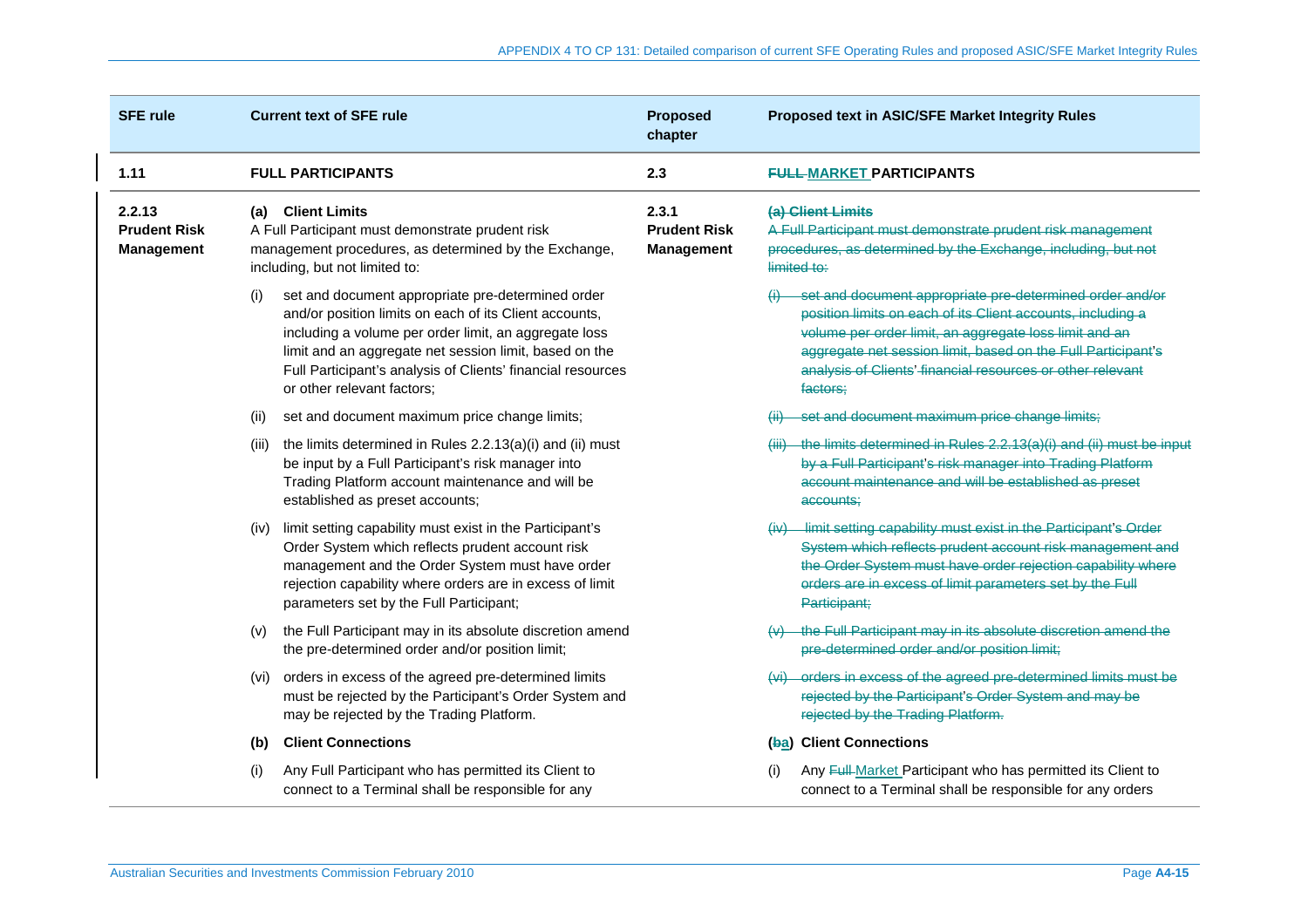| <b>SFE rule</b> |       | <b>Current text of SFE rule</b>                                                                                                                                                                                                                                                            | <b>Proposed</b><br>chapter |       | Proposed text in ASIC/SFE Market Integrity Rules                                                                                                                                                                                                                                                              |
|-----------------|-------|--------------------------------------------------------------------------------------------------------------------------------------------------------------------------------------------------------------------------------------------------------------------------------------------|----------------------------|-------|---------------------------------------------------------------------------------------------------------------------------------------------------------------------------------------------------------------------------------------------------------------------------------------------------------------|
|                 |       | orders entered through the Terminal by the Client.                                                                                                                                                                                                                                         |                            |       | entered through the Terminal by the Client.                                                                                                                                                                                                                                                                   |
|                 | (ii)  | The entitlement of Full Participants to connect their<br>Clients to the Terminal is a privilege and not a right.                                                                                                                                                                           |                            |       | The entitlement of Full Participants to connect their Clients to<br>the Terminal is a privilege and not a right.                                                                                                                                                                                              |
|                 | (iii) | The Exchange may at any time by notice to the Full<br>Participant and/or the Client terminate the entitlement of<br>a Full Participant to provide such connection either<br>generally or in relation to a particular individual, Client,<br>system or device or class of system or device. |                            | (iii) | The Exchange ASIC may at any time by notice to the Full<br>Market Participant and/or the Client terminate the entitlement<br>of a Full-Market Participant to provide such connection either<br>generally or in relation to a particular individual, Client, system<br>or device or class of system or device. |
|                 | (iv)  | A Full Participant or Client of a Full Participant shall<br>have no recourse to any appeal, objection, hearing or<br>re-hearing whatsoever in relation to any decision to<br>terminate such entitlement and any such decision shall                                                        |                            |       | A Full Participant or Client of a Full Participant shall have no<br>recourse to any appeal, objection, hearing or re-hearing<br>whatsoever in relation to any decision to terminate such<br>entitlement and any such decision shall be final.                                                                 |
|                 | (v)   | be final.<br>As soon as a Full Participant receives notice of<br>termination of the connection entitlement pursuant to<br>Rule 2.2.13, it shall promptly take all steps necessary to                                                                                                       |                            |       | (iiiv) As soon as a Full-Market Participant receives notice of<br>termination of the connection entitlement pursuant to Rule<br>2.32.123, it shall promptly take all steps necessary to terminate<br>such connection.                                                                                         |
|                 | (C)   | terminate such connection.<br><b>Obligations Prior to Client Connection</b><br>Prior to permitting any Client to connect to a Terminal the                                                                                                                                                 |                            |       | (eb) Obligations Prior to Client Connection<br>Prior to permitting any Client to connect to a Terminal the Full<br><b>Market Participant shall:</b>                                                                                                                                                           |
|                 | (i)   | Full Participant shall:<br>satisfy itself that the Client has the necessary skills,                                                                                                                                                                                                        |                            | (i)   | satisfy itself that the Client has the necessary skills, facilities<br>and procedures to operate such a facility;                                                                                                                                                                                             |
|                 | (ii)  | facilities and procedures to operate such a facility;<br>satisfy itself that the Client understands the risks and                                                                                                                                                                          |                            | (ii)  | satisfy itself that the Client understands the risks and<br>obligations attached to the use of such a facility;                                                                                                                                                                                               |
|                 | (iii) | obligations attached to the use of such a facility;<br>ensure that each order so placed, and any Order                                                                                                                                                                                     |                            | (iii) | ensure that each order so placed, and any Order System<br>complies with the Operating Rules;                                                                                                                                                                                                                  |
|                 | (iv)  | System complies with the Operating Rules;<br>provide appropriate controls on the connection of their                                                                                                                                                                                       |                            | (iv)  | provide appropriate controls on the connection of their Clients<br>and their staff to such systems;                                                                                                                                                                                                           |
|                 | (v)   | Clients and their staff to such systems;<br>provide appropriate controls on the access to                                                                                                                                                                                                  |                            | (v)   | provide appropriate controls on the access to passwords of<br>their Clients and their staff to such systems; and                                                                                                                                                                                              |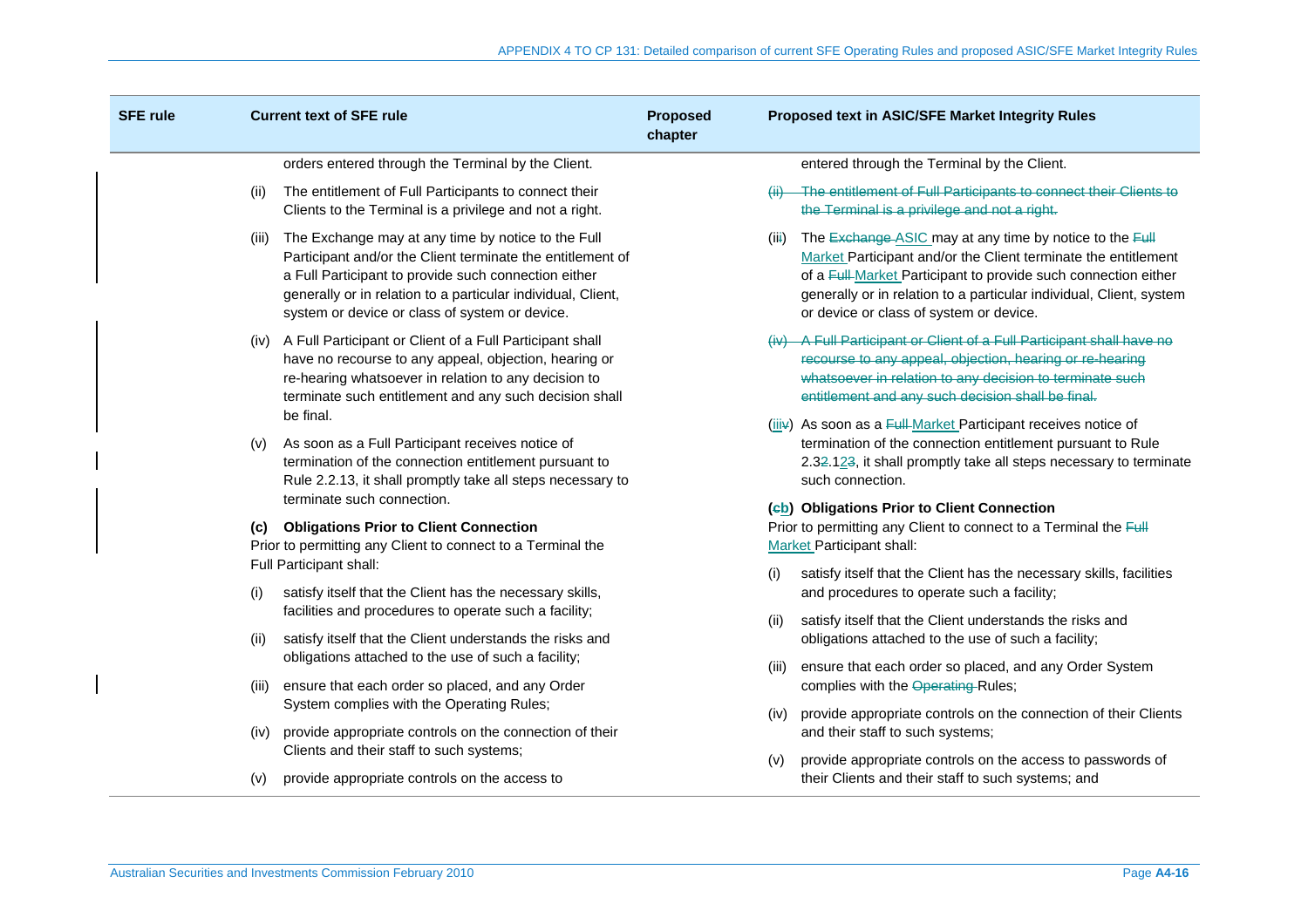| <b>SFE rule</b> |      | <b>Current text of SFE rule</b>                                                                                                                                                                                                                                                                                                                                                                                 | <b>Proposed</b><br>chapter | <b>Proposed text in ASIC/SFE Market Integrity Rules</b>                                                                                                                                                                                                                                                                                                                                                             |  |  |
|-----------------|------|-----------------------------------------------------------------------------------------------------------------------------------------------------------------------------------------------------------------------------------------------------------------------------------------------------------------------------------------------------------------------------------------------------------------|----------------------------|---------------------------------------------------------------------------------------------------------------------------------------------------------------------------------------------------------------------------------------------------------------------------------------------------------------------------------------------------------------------------------------------------------------------|--|--|
|                 | (vi) | passwords of their Clients and their staff to such<br>systems; and<br>ensure appropriate controls are implemented for the<br>security of their Clients' premises and physical access<br>of their Clients and their staff to such systems.                                                                                                                                                                       |                            | ensure appropriate controls are implemented for the security of<br>(vi)<br>their Clients' premises and physical access of their Clients and<br>their staff to such systems.<br>Proposed Penalty-Tier 3                                                                                                                                                                                                              |  |  |
|                 | (d)  | <b>Position Limits</b>                                                                                                                                                                                                                                                                                                                                                                                          |                            |                                                                                                                                                                                                                                                                                                                                                                                                                     |  |  |
|                 | (i)  | A Full Participant must comply with any determination<br>by the Exchange as to the maximum number of Open<br>Positions which may be held by that Full Participant or<br>by each Full Participant in respect of a nominated Class<br>of Contract at the end of a nominated Trading Day.                                                                                                                          |                            | <b>Position Limits</b><br>A Full Participant must comply with any determination by the<br>Exchange as to the maximum number of Open Positions which<br>may be held by that Full Participant or by each Full Participant<br>in respect of a nominated Class of Contract at the end of a<br>nominated Trading Day.                                                                                                    |  |  |
|                 | (ii) | A determination by the Exchange may express the<br>permitted number of Open Positions which may be held<br>by that Full Participant by reference to the number of<br>Open Positions held as a result of instructions from<br>Clients nominated by the Exchange or by reference to<br>the number of Open Positions held on behalf of the Full<br>Participant and some or all of its Related Bodies<br>Corporate. |                            | A determination by the Exchange may express the permitted<br>number of Open Positions which may be held by that Full<br>Participant by reference to the number of Open Positions held<br>as a result of instructions from Clients nominated by the<br>Exchange or by reference to the number of Open Positions<br>held on behalf of the Full Participant and some or all of its<br><b>Related Bodies Corporate.</b> |  |  |

# **Procedure 2.2.13**

| 2.2.22<br><b>Prohibited</b><br><b>Employment</b> | (a) | A Full Participant shall not employ any person who has<br>been a Participant (or a Director, Partner, employee or<br>representative of a Participant) if that person has to the<br>knowledge of the Participant taken part or been<br>concerned in any failure to comply with the Operating<br>Rules which failure has been found to have occurred by<br>the Board, BCC or MPC under Section 5, and where<br>the Board, BCC or MPC has determined (at the time<br>that action is taken under Section 5 or at some later<br>time) that this provision shall apply in relation to the | 2.3.2<br><b>Prohibited</b><br><b>Employment</b> |  | (a) A Full-Market Participant shall not employ any person who has<br>been a Market Participant (or a Director, Partner, employee or<br>representative of a Market Participant) if that person has to the<br>knowledge of the Market Participant taken part or been<br>concerned in any failure to comply with the Operating-Rules<br>which failure has been found to have occurred by the Board,<br>BCC or MPC under Section 5, ASIC and where the Board,<br>BCC or MPCASIC has determined (at the time that action is<br>taken under Section 5 or at some later time) that this provision<br>shall apply in relation to the person. |
|--------------------------------------------------|-----|-------------------------------------------------------------------------------------------------------------------------------------------------------------------------------------------------------------------------------------------------------------------------------------------------------------------------------------------------------------------------------------------------------------------------------------------------------------------------------------------------------------------------------------------------------------------------------------|-------------------------------------------------|--|--------------------------------------------------------------------------------------------------------------------------------------------------------------------------------------------------------------------------------------------------------------------------------------------------------------------------------------------------------------------------------------------------------------------------------------------------------------------------------------------------------------------------------------------------------------------------------------------------------------------------------------|
|--------------------------------------------------|-----|-------------------------------------------------------------------------------------------------------------------------------------------------------------------------------------------------------------------------------------------------------------------------------------------------------------------------------------------------------------------------------------------------------------------------------------------------------------------------------------------------------------------------------------------------------------------------------------|-------------------------------------------------|--|--------------------------------------------------------------------------------------------------------------------------------------------------------------------------------------------------------------------------------------------------------------------------------------------------------------------------------------------------------------------------------------------------------------------------------------------------------------------------------------------------------------------------------------------------------------------------------------------------------------------------------------|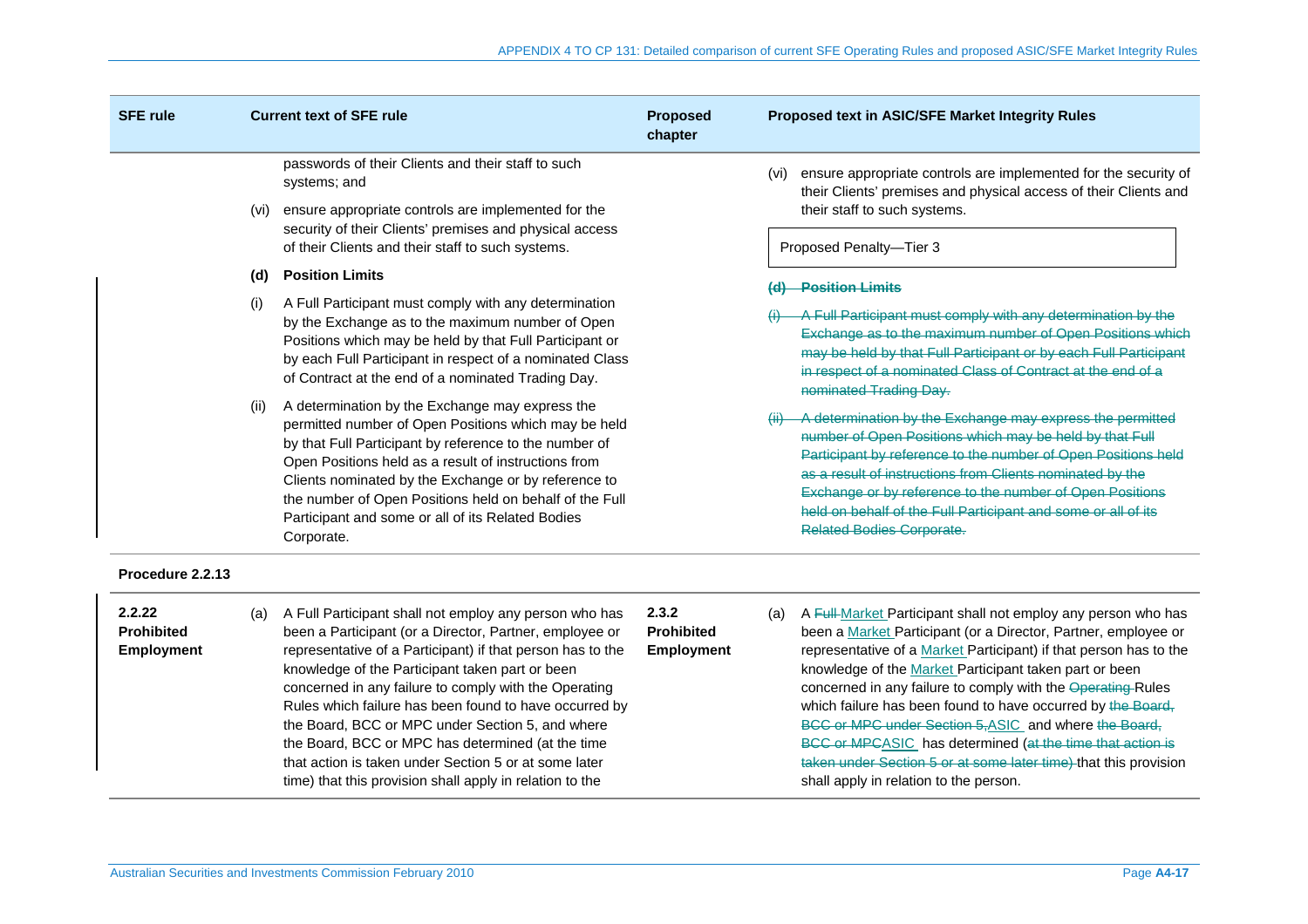| <b>SFE rule</b>                                                           | <b>Current text of SFE rule</b>                                                                                                                                                                                                                                                                                                                                                 | <b>Proposed</b><br>chapter                                               | Proposed text in ASIC/SFE Market Integrity Rules                                                                                                                                                                                                                                                                                                                                                             |
|---------------------------------------------------------------------------|---------------------------------------------------------------------------------------------------------------------------------------------------------------------------------------------------------------------------------------------------------------------------------------------------------------------------------------------------------------------------------|--------------------------------------------------------------------------|--------------------------------------------------------------------------------------------------------------------------------------------------------------------------------------------------------------------------------------------------------------------------------------------------------------------------------------------------------------------------------------------------------------|
|                                                                           | person.<br>For the purposes of Rule 2.2.22 the words "to employ"<br>(b)<br>and cognate expressions shall include agreeing or<br>arranging with a person for that person to act as the<br>Participant's Representative to advise or solicit<br>instructions from other persons or to trade, on the<br>Participant's behalf in relation to dealings in Contracts.                 |                                                                          | For the purposes of Rule 2.3.22.22 the words "to employ" and<br>(b)<br>cognate expressions shall include agreeing or arranging with a<br>person for that person to act as the Market Participant's<br>Representative to advise or solicit instructions from other<br>persons or to trade, on the Market Participant's behalf in<br>relation to dealings in Contracts.<br>Proposed Penalty-Tier 3             |
| 2.2.23 Order<br><b>Records and</b><br><b>Accounting</b><br><b>Records</b> | (a) Client Orders<br>A Full Participant, other than a Proprietary Full Participant,<br>must maintain internal records of instructions received from<br>Clients and trades executed for Clients for a period of not<br>less than five (5) years from the date of the trade, containing<br>the following information, and any other information as<br>determined by the Exchange: | 2.3.3 Order<br><b>Records and</b><br><b>Accounting</b><br><b>Records</b> | <b>Client Orders</b><br>(a)<br>A Full-Market Participant, other than a Proprietary Full-Market<br>Participant, must maintain internal records of instructions received<br>from Clients and trades executed for Clients for a period of not less<br>than five (5) years from the date of the trade, containing the<br>following information, and any other information as determined by<br>the Exchange ASIC: |
|                                                                           | the nature of the instructions received;<br>(i)                                                                                                                                                                                                                                                                                                                                 |                                                                          | the nature of the instructions received;<br>(i)                                                                                                                                                                                                                                                                                                                                                              |
|                                                                           | the Client:<br>(ii)                                                                                                                                                                                                                                                                                                                                                             |                                                                          | the Client:<br>(ii)                                                                                                                                                                                                                                                                                                                                                                                          |
|                                                                           | the person who gave the instructions;<br>(iii)                                                                                                                                                                                                                                                                                                                                  |                                                                          | the person who gave the instructions;<br>(iii)                                                                                                                                                                                                                                                                                                                                                               |
|                                                                           | the time and date of receipt of the instructions, and the<br>(iv)<br>person who received the instructions;                                                                                                                                                                                                                                                                      |                                                                          | the time and date of receipt of the instructions, and the person<br>(IV)<br>who received the instructions;                                                                                                                                                                                                                                                                                                   |
|                                                                           | the time and date of transmission of the instructions,<br>(v)<br>and the person who transmitted the instructions; and                                                                                                                                                                                                                                                           |                                                                          | the time and date of transmission of the instructions, and the<br>(v)<br>person who transmitted the instructions; and                                                                                                                                                                                                                                                                                        |
|                                                                           | (vi) the time and date of execution of the instructions, and<br>the person who executed the instructions.                                                                                                                                                                                                                                                                       |                                                                          | the time and date of execution of the instructions, and the<br>(vi)<br>person who executed the instructions.                                                                                                                                                                                                                                                                                                 |
|                                                                           | (b) Proprietary Orders<br>A Full Participant must maintain records of its<br>Representatives' trading for a House Account for a period of<br>not less than five (5) years from the date of a trade,<br>containing the following information, and any other                                                                                                                      |                                                                          | (b) Proprietary Orders<br>A Full-Market Participant must maintain records of its<br>Representatives' trading for a House Account for a period of not less<br>than five (5) years from the date of a trade, containing the following<br>information, and any other information as determined by the                                                                                                           |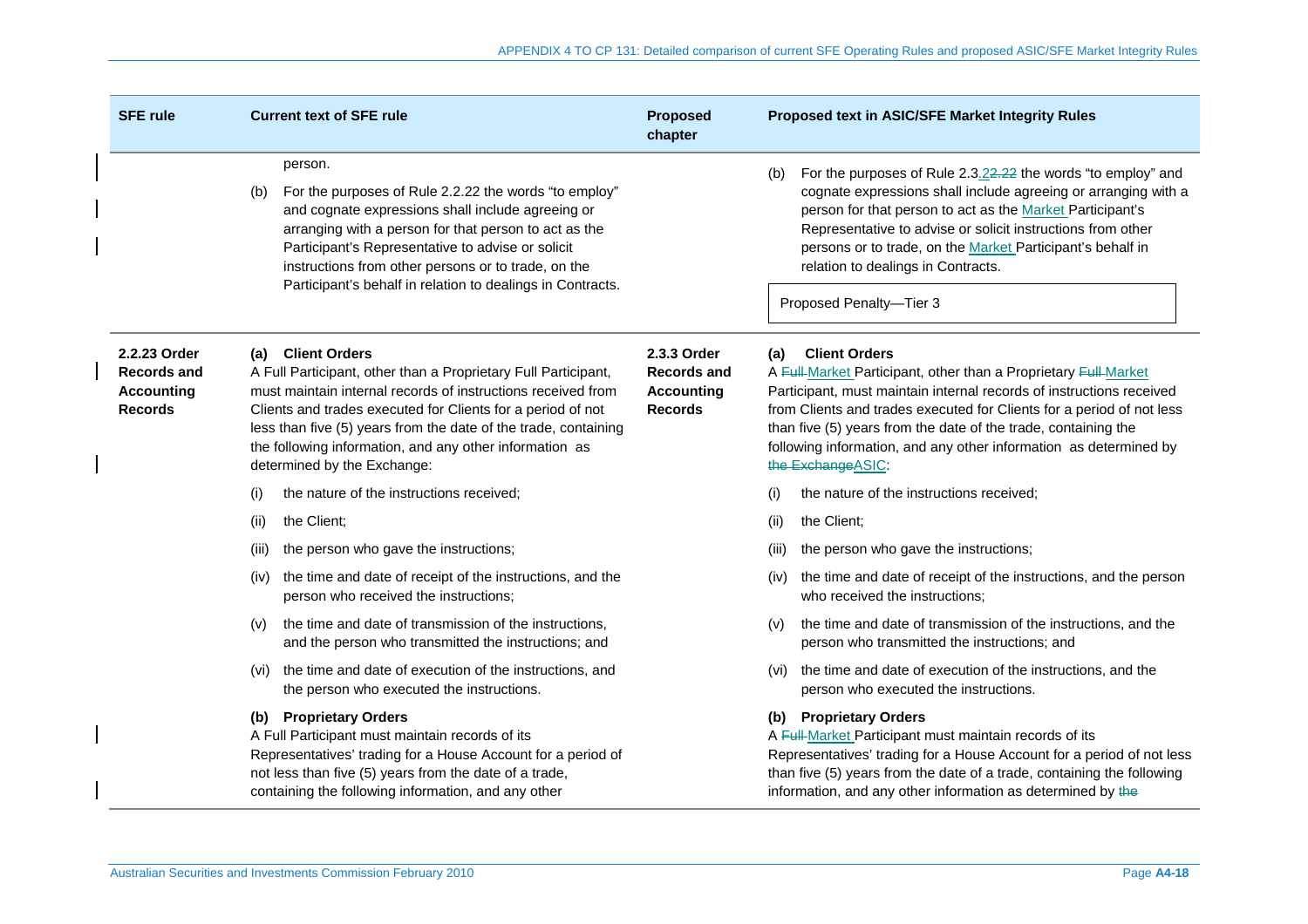| <b>SFE rule</b> |       | <b>Current text of SFE rule</b>                                                                                                                                                                                                                                                                                        | <b>Proposed</b><br>chapter |       | Proposed text in ASIC/SFE Market Integrity Rules                                                                                                                                                                                                                                                                                                 |
|-----------------|-------|------------------------------------------------------------------------------------------------------------------------------------------------------------------------------------------------------------------------------------------------------------------------------------------------------------------------|----------------------------|-------|--------------------------------------------------------------------------------------------------------------------------------------------------------------------------------------------------------------------------------------------------------------------------------------------------------------------------------------------------|
|                 |       | information as determined by the Exchange:                                                                                                                                                                                                                                                                             |                            |       | ExchangeASIC:                                                                                                                                                                                                                                                                                                                                    |
|                 | (i)   | the time and date of receipt of instructions;                                                                                                                                                                                                                                                                          |                            | (i)   | the time and date of receipt of instructions;                                                                                                                                                                                                                                                                                                    |
|                 | (ii)  | the nature of the instructions received;                                                                                                                                                                                                                                                                               |                            | (ii)  | the nature of the instructions received;                                                                                                                                                                                                                                                                                                         |
|                 | (iii) | the person who received the instructions;                                                                                                                                                                                                                                                                              |                            | (iii) | the person who received the instructions;                                                                                                                                                                                                                                                                                                        |
|                 | (iv)  | the time and date of transmission of those instructions,<br>and the person who transmitted the instructions; and                                                                                                                                                                                                       |                            | (iv)  | the time and date of transmission of those instructions, and the<br>person who transmitted the instructions; and                                                                                                                                                                                                                                 |
|                 | (v)   | the time and date of execution of those instructions,<br>and the person who executed the instructions                                                                                                                                                                                                                  |                            | (V)   | the time and date of execution of those instructions, and the<br>person who executed the instructions                                                                                                                                                                                                                                            |
|                 | (C)   | <b>Error Trades</b><br>A Full Participant must maintain a separate record of all Error<br>Trades for a period of not less than five (5) years from the<br>date of a trade, containing the following information, and any<br>other information as determined by the Exchange:                                           |                            |       | (c) Error Trades<br>A Full-Market Participant must maintain a separate record of all<br>Error Trades for a period of not less than five (5) years from the date<br>of a trade, containing the following information, and any other<br>information as determined by the ExchangeASIC.                                                             |
|                 | (i)   | the name of the Representative responsible for the<br>Error Trade;                                                                                                                                                                                                                                                     |                            | (i)   | the name of the Representative responsible for the Error<br>Trade:                                                                                                                                                                                                                                                                               |
|                 | (ii)  | the name of the Representative responsible for the<br>execution of the trade:                                                                                                                                                                                                                                          |                            | (ii)  | the name of the Representative responsible for the execution<br>of the trade:                                                                                                                                                                                                                                                                    |
|                 | (iii) | a detailed explanation as to how the trade occurred;                                                                                                                                                                                                                                                                   |                            | (III) | a detailed explanation as to how the trade occurred;                                                                                                                                                                                                                                                                                             |
|                 | (iv)  | any subsequent action taken by the Full Participant in<br>relation to that trade; and                                                                                                                                                                                                                                  |                            | (IV)  | any subsequent action taken by the <b>Full-Market Participant in</b><br>relation to that trade; and                                                                                                                                                                                                                                              |
|                 | (v)   | the financial result of the trade.                                                                                                                                                                                                                                                                                     |                            | (v)   | the financial result of the trade.                                                                                                                                                                                                                                                                                                               |
|                 | (d)   | <b>Accounting Records</b>                                                                                                                                                                                                                                                                                              |                            | (d)   | <b>Accounting Records</b>                                                                                                                                                                                                                                                                                                                        |
|                 | (i)   | A Full Participant must maintain such accounting<br>records as correctly record and explain the transactions<br>of the Full Participant and the financial position of the<br>Full Participant, and in addition will enable compliance<br>with these Operating Rules to be conveniently<br>ascertained by the Exchange; |                            | (i)   | A Full-Market Participant must maintain such accounting<br>records as correctly record and explain the transactions of the<br>Full-Market Participant and the financial position of the Full<br>Market Participant, and in addition will enable compliance with<br>these Operating-Rules to be conveniently ascertained by the<br>Exchange ASIC; |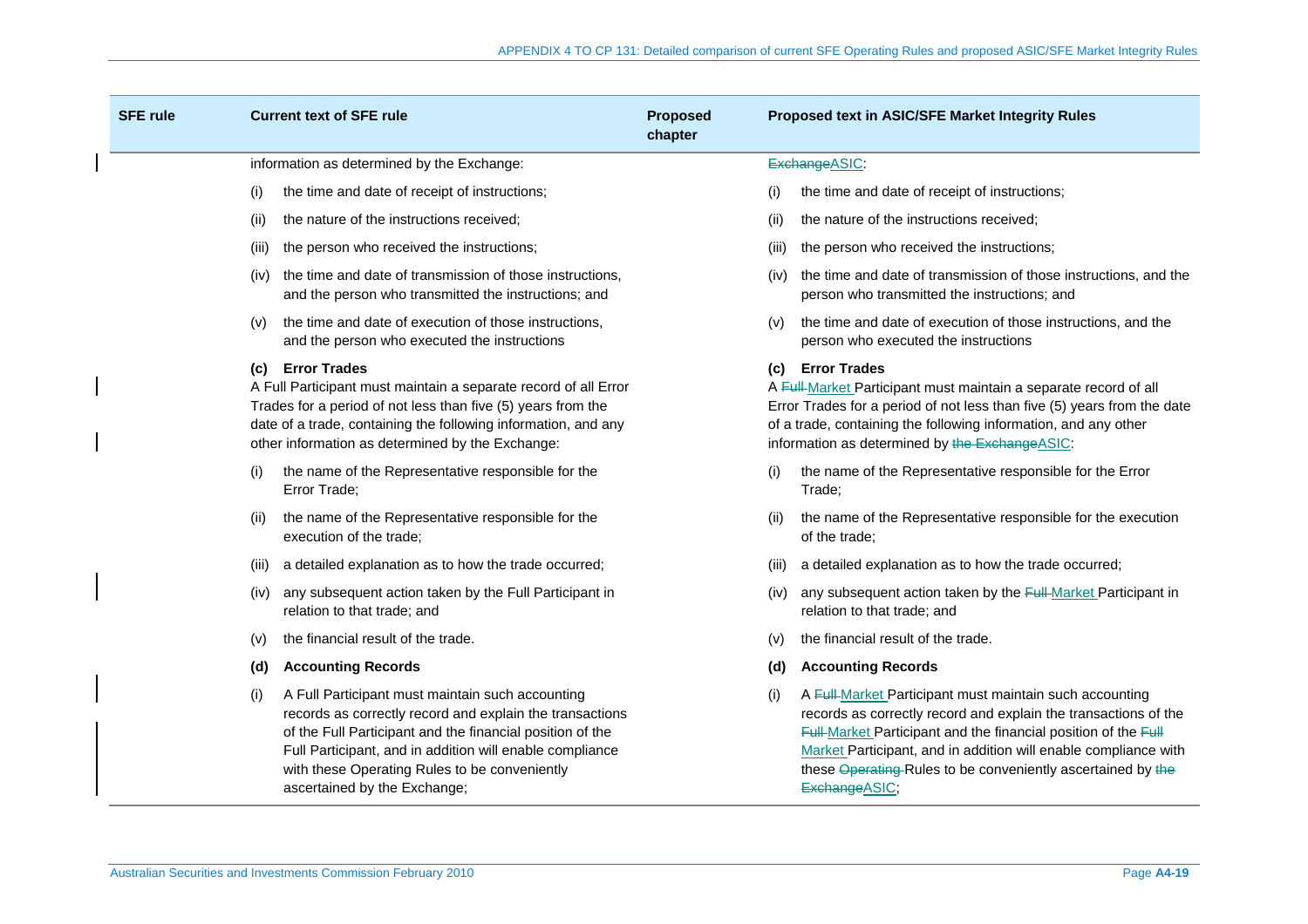| <b>SFE rule</b>  | <b>Current text of SFE rule</b>        |                            |                                                                                                                                                                                                                                                                                                                                                                                                                                                                                                                                                                                                                                                                                                                                                                                                                                                                                                                                                                                          | <b>Proposed</b><br>chapter | Proposed text in ASIC/SFE Market Integrity Rules             |                                                                                                                                                                                                                                                                                                                                                                                                                                                                                                                                                                                                                                                                                                                                                                                                                                                                                                                                                                                                                                                    |  |
|------------------|----------------------------------------|----------------------------|------------------------------------------------------------------------------------------------------------------------------------------------------------------------------------------------------------------------------------------------------------------------------------------------------------------------------------------------------------------------------------------------------------------------------------------------------------------------------------------------------------------------------------------------------------------------------------------------------------------------------------------------------------------------------------------------------------------------------------------------------------------------------------------------------------------------------------------------------------------------------------------------------------------------------------------------------------------------------------------|----------------------------|--------------------------------------------------------------|----------------------------------------------------------------------------------------------------------------------------------------------------------------------------------------------------------------------------------------------------------------------------------------------------------------------------------------------------------------------------------------------------------------------------------------------------------------------------------------------------------------------------------------------------------------------------------------------------------------------------------------------------------------------------------------------------------------------------------------------------------------------------------------------------------------------------------------------------------------------------------------------------------------------------------------------------------------------------------------------------------------------------------------------------|--|
| (ii)<br>(iii)    | and<br>(A)<br>(B)<br>(C)<br>(D)<br>(E) | (i)<br>(ii)<br>(i)<br>(ii) | Such records are to be maintained in a form that will<br>enable them to be conveniently and properly audited;<br>In relation to Calls, a Full Participant shall at all times<br>maintain such accounting records as accurately<br>indicate in respect of each call for Initial or Variation<br>Margin made upon Clients:<br>the date and time at which such Call was<br>received;<br>the amount of such Call;<br>the extent to which the Call was payable by<br>reason of:<br>trading undertaken by the Full Participant on<br>its own account or an account of a related<br>corporation; and<br>trading undertaken by the Full Participant for<br>Clients, so that the amount of any such Call<br>is apportioned accordingly;<br>the extent to which the Call was met from:<br>monies in the Clients' segregated account;<br>and<br>other sources (specifying those sources and<br>the amount satisfied from each such source);<br>and<br>the date and time at which such Call was met. |                            | (ii)<br>(iii)<br>Clients:<br>(A)<br>(B)<br>(C)<br>(D)<br>(E) | Such records are to be maintained in a form that will enable<br>them to be conveniently and properly audited; and<br>In relation to Calls, a Full-Market Participant shall at all times<br>maintain such accounting records as accurately indicate in<br>respect of each call for Initial or Variation Margin made upon<br>the date and time at which such Call was received;<br>the amount of such Call;<br>the extent to which the Call was payable by reason of:<br>trading undertaken by the Full-Market Participant on<br>(i)<br>its own account or an account of a related<br>corporation; and<br>trading undertaken by the Full-Market Participant for<br>(ii)<br>Clients, so that the amount of any such Call is<br>apportioned accordingly;<br>the extent to which the Call was met from:<br>monies in the Clients' segregated account; and<br>(i)<br>other sources (specifying those sources and the<br>(ii)<br>amount satisfied from each such source); and<br>the date and time at which such Call was met.<br>Proposed Penalty-Tier 2 |  |
| Procedure 2.2.23 |                                        |                            |                                                                                                                                                                                                                                                                                                                                                                                                                                                                                                                                                                                                                                                                                                                                                                                                                                                                                                                                                                                          |                            |                                                              |                                                                                                                                                                                                                                                                                                                                                                                                                                                                                                                                                                                                                                                                                                                                                                                                                                                                                                                                                                                                                                                    |  |

| 2.2.24 Daily      | (a) Daily Open Position Reports                        | <b>2.3.4 Daily</b> | (a) Daily Open Position Reports                                  |
|-------------------|--------------------------------------------------------|--------------------|------------------------------------------------------------------|
| <b>Beneficial</b> | In respect of every Open Position in an Account, as at | <b>Beneficial</b>  | $(i)$ In respect of every Open Position in an Account, as at the |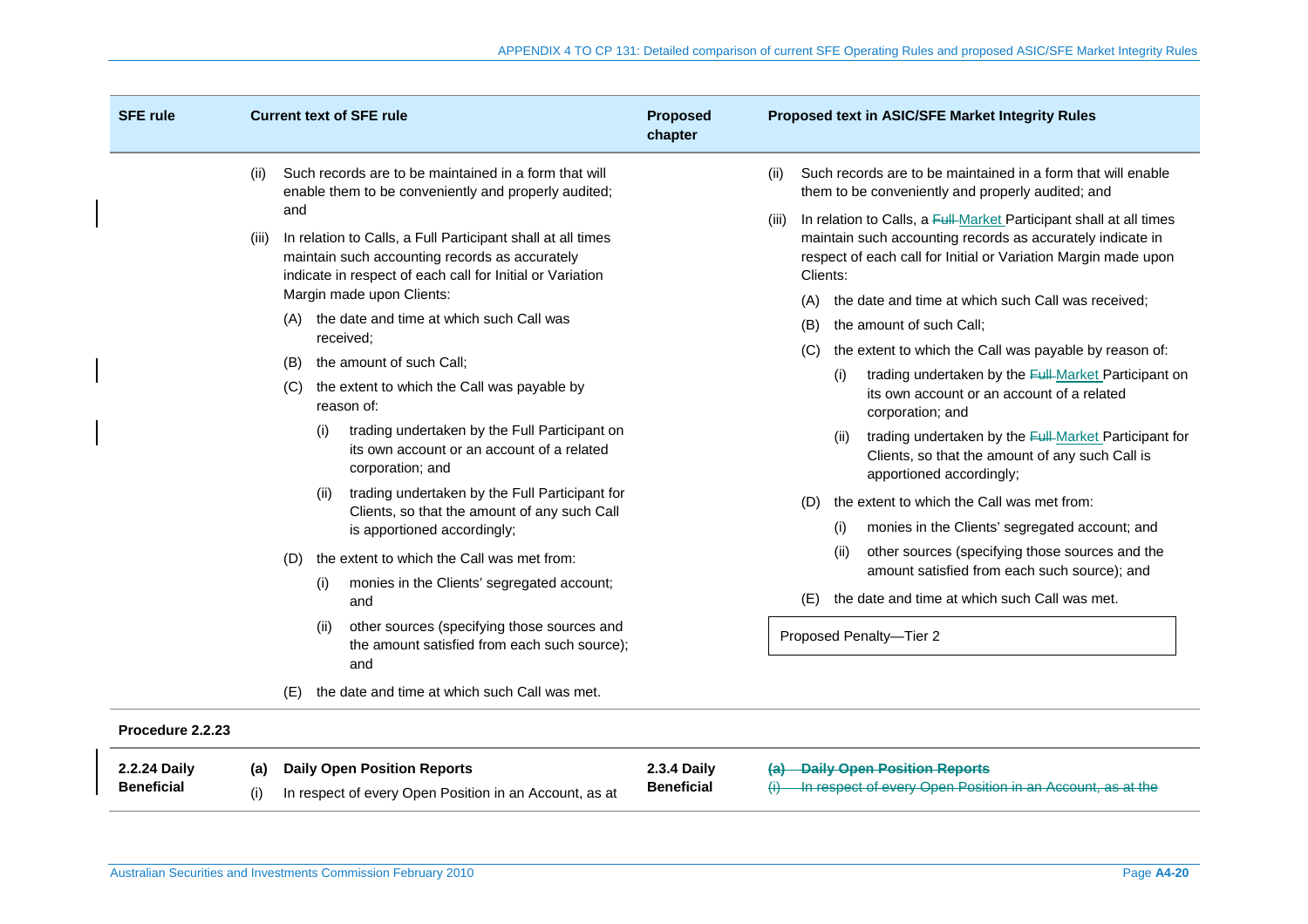| <b>SFE rule</b>                                                         |                         | <b>Current text of SFE rule</b>                                                                                                                                                                                                                                                                                                                                                                                   | <b>Proposed</b><br>chapter                                              |                                                      | Proposed text in ASIC/SFE Market Integrity Rules                                                                                                                                                                                                                                                                                                                                                                                                                                                                                                |
|-------------------------------------------------------------------------|-------------------------|-------------------------------------------------------------------------------------------------------------------------------------------------------------------------------------------------------------------------------------------------------------------------------------------------------------------------------------------------------------------------------------------------------------------|-------------------------------------------------------------------------|------------------------------------------------------|-------------------------------------------------------------------------------------------------------------------------------------------------------------------------------------------------------------------------------------------------------------------------------------------------------------------------------------------------------------------------------------------------------------------------------------------------------------------------------------------------------------------------------------------------|
| Ownership<br><b>Reports and</b><br><b>Exceptional</b><br><b>Reports</b> |                         | the Close of Trading on a Business Day, a Full<br>Participant shall, no later than 8.00 am on every<br>Business Day, or such other time as determined by the<br>Exchange, provide to the Exchange a daily report, or<br>reports, in a machine readable form, approved by the<br>Exchange, and containing such information regarding<br>the beneficial ownership of the position as determined<br>by the Exchange. | Ownership<br><b>Reports and</b><br><b>Exceptional</b><br><b>Reports</b> |                                                      | Close of Trading on a Business Day, a Full Participant shall, no later<br>than 8.00 am on every Business Day, or such other time as<br>determined by the Exchange, provide to the Exchange a daily<br>report, or reports, in a machine readable form, approved by the<br>Exchange, and containing such information regarding the beneficial<br>ownership of the position as determined by the Exchange.<br>(ii) In the case of an emergency, including but not limited to<br>system failure, or if an exemption is granted by the Exchange, the |
|                                                                         | (ii)                    | In the case of an emergency, including but not limited to<br>system failure, or if an exemption is granted by the<br>Exchange, the daily report may be provided in a non-<br>machine readable form approved by the Exchange.                                                                                                                                                                                      |                                                                         | approved by the Exchange.<br>(b) Exceptional Reports | daily report may be provided in a non-machine readable form<br>The Exchange may at any time call for an exceptional report from<br>any Participant in respect of Open Positions, requiring it to furnish                                                                                                                                                                                                                                                                                                                                        |
|                                                                         | (b) Exceptional Reports | The Exchange may at any time call for an exceptional report<br>from any Participant in respect of Open Positions, requiring it<br>to furnish such information as determined by the Exchange.                                                                                                                                                                                                                      |                                                                         |                                                      | such information as determined by the Exchange. The Market<br>Operator must make available as soon as practical upon request by<br>ASIC any open position reports or exception reports provided to it by<br>any Market Intermediary.                                                                                                                                                                                                                                                                                                            |
|                                                                         |                         |                                                                                                                                                                                                                                                                                                                                                                                                                   |                                                                         |                                                      | Proposed Penalty-Tier 2                                                                                                                                                                                                                                                                                                                                                                                                                                                                                                                         |
| Procedure 2.2.24                                                        |                         |                                                                                                                                                                                                                                                                                                                                                                                                                   |                                                                         |                                                      |                                                                                                                                                                                                                                                                                                                                                                                                                                                                                                                                                 |
| 2.2.25 Client<br><b>Documentation</b>                                   | (a)                     | Subject to Rule 2.2.25(b), a Full Participant shall have<br>in force a duly signed agreement with each of its Clients<br>containing minimum terms to the following effect:                                                                                                                                                                                                                                        | <b>2.3.5 Client</b><br><b>Documentation</b>                             | (a)                                                  | Subject to Rule 2.2.253.5(b), a Full Market Participant shall<br>have in force a duly signed agreement with each of its Clients<br>containing minimum terms to the following effect:                                                                                                                                                                                                                                                                                                                                                            |
|                                                                         | (i)                     | <b>Governing Law and Rules</b><br>The Client and Participant are bound by the SFE<br>Operating Rules and the customs, usages and<br>practices of the Exchange's Markets.                                                                                                                                                                                                                                          |                                                                         |                                                      | <b>Governing Law and Rules</b><br>The Client and Participant are bound by the SFE Operating<br>Rules and the customs, usages and practices of the<br>Exchange's Markets.                                                                                                                                                                                                                                                                                                                                                                        |
|                                                                         | (ii)                    | <b>Client to Provide Information</b><br>In relation to the Client's trading on the Exchange, the<br>Client will upon the Participant's request, provide all<br>information and documentation relevant to that trading,                                                                                                                                                                                            |                                                                         | (ii)                                                 | <b>Client to Provide Information</b><br>In relation to the Client's trading on the ExchangeMarket, the<br>Client will upon the Market Participant's request, provide all<br>information and documentation relevant to that trading, to the                                                                                                                                                                                                                                                                                                      |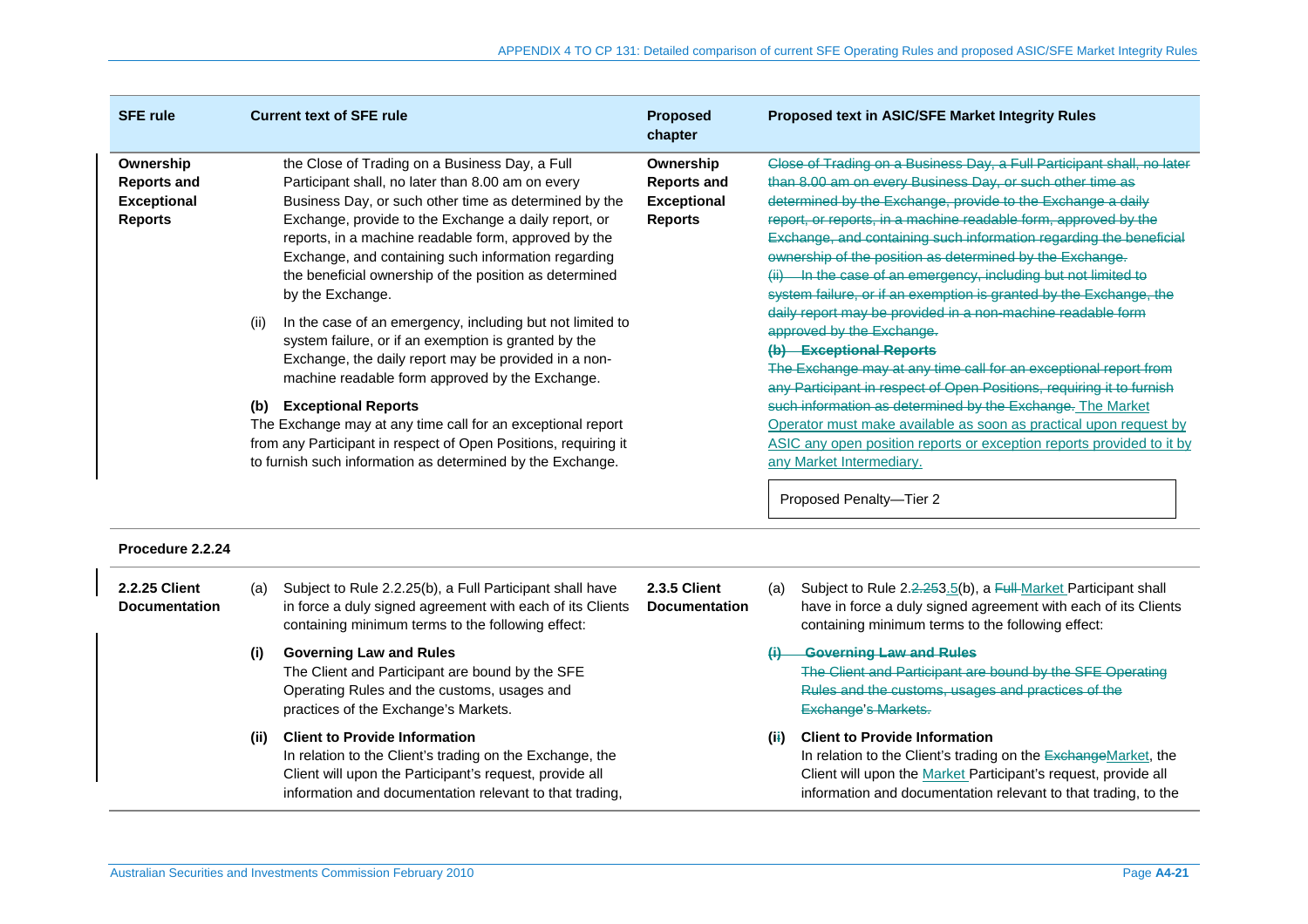| <b>SFE rule</b> |       | <b>Current text of SFE rule</b>                                                                                                                                                                                                                                                                                                                                                                                                  | <b>Proposed</b><br>chapter | Proposed text in ASIC/SFE Market Integrity Rules                                                                                                                                                                                                                                                                                                                                                                                |
|-----------------|-------|----------------------------------------------------------------------------------------------------------------------------------------------------------------------------------------------------------------------------------------------------------------------------------------------------------------------------------------------------------------------------------------------------------------------------------|----------------------------|---------------------------------------------------------------------------------------------------------------------------------------------------------------------------------------------------------------------------------------------------------------------------------------------------------------------------------------------------------------------------------------------------------------------------------|
|                 |       | to the Participant and the Participant is authorised by<br>the Client to provide the information and documentation<br>to the Exchange.                                                                                                                                                                                                                                                                                           |                            | Market Participant and the Market Participant is authorised by<br>the Client to provide the information and documentation to the<br>Exchange ASIC.                                                                                                                                                                                                                                                                              |
|                 | (iii) | <b>Benefit to Participant of Contract Registration with</b><br><b>SFE Clearing</b><br>Any benefit or right obtained by any Participant upon<br>registration of a contract with SFE Clearing by way of<br>assumption of liability of SFE Clearing under any<br>contract or any other legal result of such registration is<br>personal to the Participant and the benefit of such<br>benefit or right does not pass to the Client. |                            | (iii) Benefit to Participant of Contract Registration with SFE<br><b>Clearing</b><br>Any benefit or right obtained by any Participant upon<br>registration of a contract with SFE Clearing by way of<br>assumption of liability of SFE Clearing under any contract or<br>any other legal result of such registration is personal to the<br>Participant and the benefit of such benefit or right does not<br>pass to the Client. |
|                 |       | (iv) Client only has Rights Against Participant<br>In relation to all trades conducted on the Exchange by<br>the Participant and all Contracts registered by the<br>Participant with SFE Clearing the Client has no rights<br>whether by way of subrogation or otherwise, against<br>any person or corporation other than the Participant.                                                                                       |                            | (iv) Client only has Rights Against Participant<br>In relation to all trades conducted on the Exchange by the<br>Participant and all Contracts registered by the Participant with<br>SFE Clearing the Client has no rights whether by way of<br>subrogation or otherwise, against any person or corporation<br>other than the Participant.                                                                                      |
|                 | (v)   | <b>Margins</b><br>An acknowledgment by the Client that:<br>the Participant may call for payment of Margin<br>(A)<br>such money or property (or Call for the lodgement<br>of Approved Securities in lieu thereof) as the<br>Participant, in its absolute discretion, feels is<br>necessary to protect itself from the personal<br>obligation incurred by Dealing in Contracts on                                                  |                            | (iiv) Margins<br>An acknowledgment by the Client that:<br>(A) the Market Participant may call for payment of Margin<br>such money or property (or Call for the lodgement of<br>Approved Securities in lieu thereof) as the Market<br>Participant, in its absolute discretion, feels is necessary to<br>protect itself from the personal obligation incurred by<br>Dealing in Contracts on behalf of the Client.                 |
|                 |       | behalf of the Client.<br>should the Client fail to meet the Call (or lodge<br>(B)<br>Approved Securities) then the Participant may<br>(without prejudice to any other rights or powers<br>under the Agreement) in its absolute discretion,<br>and without creating an obligation to do so, Close<br>Out, without notice, all or some of the Client's                                                                             |                            | should the Client fail to meet the Call (or lodge Approved<br>(B)<br>Securities) then the Market Participant may (without<br>prejudice to any other rights or powers under the<br>Agreement) in its absolute discretion, and without<br>creating an obligation to do so, Close Out, without notice,<br>all or some of the Client's Contracts.<br>the time for payment of Margins is of the essence and if<br>(C)                |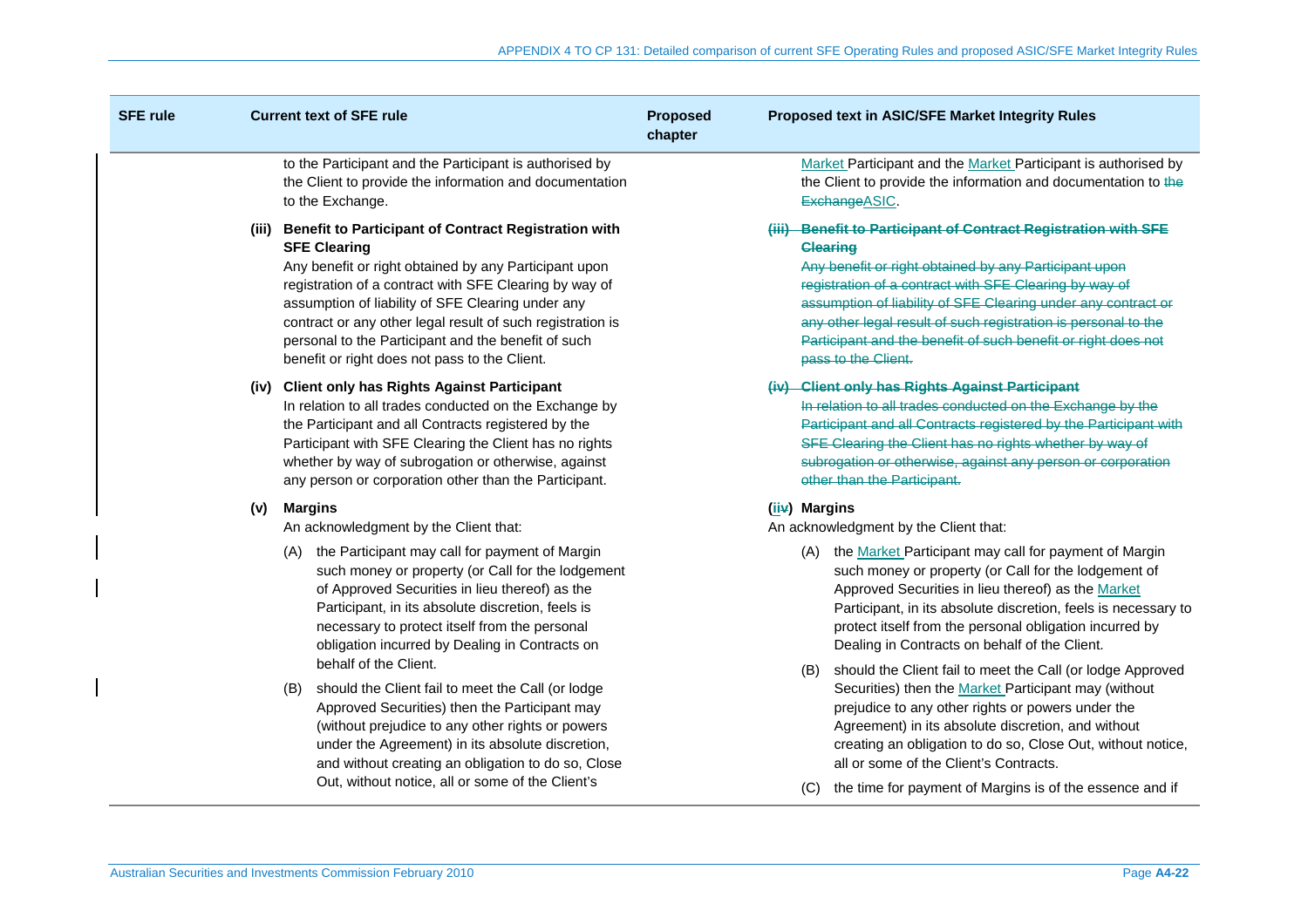| <b>SFE rule</b> |                                                                                                                      | <b>Current text of SFE rule</b>                                                                                                                                                                                                                                                                                                                                                                                                                                                                                                                                                          | <b>Proposed</b><br>chapter                                                                                                                                                                                                                          | Proposed text in ASIC/SFE Market Integrity Rules                                                                                                                                                                             |
|-----------------|----------------------------------------------------------------------------------------------------------------------|------------------------------------------------------------------------------------------------------------------------------------------------------------------------------------------------------------------------------------------------------------------------------------------------------------------------------------------------------------------------------------------------------------------------------------------------------------------------------------------------------------------------------------------------------------------------------------------|-----------------------------------------------------------------------------------------------------------------------------------------------------------------------------------------------------------------------------------------------------|------------------------------------------------------------------------------------------------------------------------------------------------------------------------------------------------------------------------------|
|                 |                                                                                                                      | Contracts.<br>(C) the time for payment of Margins is of the essence<br>and if no other time is stipulated by the Participant                                                                                                                                                                                                                                                                                                                                                                                                                                                             |                                                                                                                                                                                                                                                     | no other time is stipulated by the Market Participant prior<br>to calling a Margin then the Client is required to comply<br>within twenty-four (24) hours.                                                                   |
|                 |                                                                                                                      | prior to calling a Margin then the Client is required<br>to comply within twenty-four (24) hours.                                                                                                                                                                                                                                                                                                                                                                                                                                                                                        |                                                                                                                                                                                                                                                     | liability to pay the Initial Margin accrues at the time the<br>(D)<br>trade is executed regardless of when a Call is made.                                                                                                   |
|                 |                                                                                                                      | liability to pay the Initial Margin accrues at the time<br>(D)<br>the trade is executed regardless of when a Call is<br>made.                                                                                                                                                                                                                                                                                                                                                                                                                                                            |                                                                                                                                                                                                                                                     | liability to pay Margin accrues at the time the Margin<br>(E)<br>comes into existence regardless of when a Call is made.                                                                                                     |
| (E)<br>(F)      | liability to pay Margin accrues at the time the<br>Margin comes into existence regardless of when a<br>Call is made. |                                                                                                                                                                                                                                                                                                                                                                                                                                                                                                                                                                                          | the Client is responsible to pay in cash any deficit owing<br>(F)<br>to the Market Participant after closure and that if the<br>Client defaults in payment of such deficit, the Market<br>Participant may realise any securities held by the Market |                                                                                                                                                                                                                              |
|                 |                                                                                                                      | the Client is responsible to pay in cash any deficit<br>owing to the Participant after closure and that if<br>the Client defaults in payment of such deficit, the<br>Participant may realise any securities held by the<br>Participant and apply the proceeds against that<br>deficiency.                                                                                                                                                                                                                                                                                                |                                                                                                                                                                                                                                                     | Participant and apply the proceeds against that<br>deficiency.                                                                                                                                                               |
|                 |                                                                                                                      |                                                                                                                                                                                                                                                                                                                                                                                                                                                                                                                                                                                          |                                                                                                                                                                                                                                                     | (vi) Appointment of Attorney<br>An appointment by the Client of the Managing Director of SFE<br>Clearing as the Client's attorney to do all things necessary to<br>transfer any Open Position held by the Participant on the |
|                 |                                                                                                                      | (vi) Appointment of Attorney<br>An appointment by the Client of the Managing Director                                                                                                                                                                                                                                                                                                                                                                                                                                                                                                    |                                                                                                                                                                                                                                                     | Client's behalf to another Participant where the Participant<br>status of the Participant has been suspended or terminated.                                                                                                  |
|                 |                                                                                                                      | of SFE Clearing as the Client's attorney to do all things<br>necessary to transfer any Open Position held by the<br>Participant on the Client's behalf to another Participant<br>where the Participant status of the Participant has been<br>suspended or terminated.<br>(vii) Exchange Data<br>An acknowledgment by the Client who has access to<br>electronic order facilities that:<br>data made available to the Client by access to<br>(A)<br>electronic order entry facilities is not the property<br>of the Participant and remains the valuable<br>property of the Exchange; and |                                                                                                                                                                                                                                                     | (vii) Exchange Data<br>An acknowledgment by the Client who has access to electronic<br>order facilities that:                                                                                                                |
|                 |                                                                                                                      |                                                                                                                                                                                                                                                                                                                                                                                                                                                                                                                                                                                          |                                                                                                                                                                                                                                                     | data made available to the Client by access to electronic<br>order entry facilities is not the property of the Participant                                                                                                   |
|                 |                                                                                                                      |                                                                                                                                                                                                                                                                                                                                                                                                                                                                                                                                                                                          |                                                                                                                                                                                                                                                     | and remains the valuable property of the Exchange; and<br>the client is prohibited from publicly displaying,                                                                                                                 |
|                 |                                                                                                                      |                                                                                                                                                                                                                                                                                                                                                                                                                                                                                                                                                                                          |                                                                                                                                                                                                                                                     | redistributing or re-transmitting the data in any way<br>without having executed a Market Data Distribution<br>Agreement or similar agreement with the Exchange.                                                             |
|                 |                                                                                                                      |                                                                                                                                                                                                                                                                                                                                                                                                                                                                                                                                                                                          |                                                                                                                                                                                                                                                     | (viii) Tape Recordings<br>An acknowledgment by the Client that the Client's telephone                                                                                                                                        |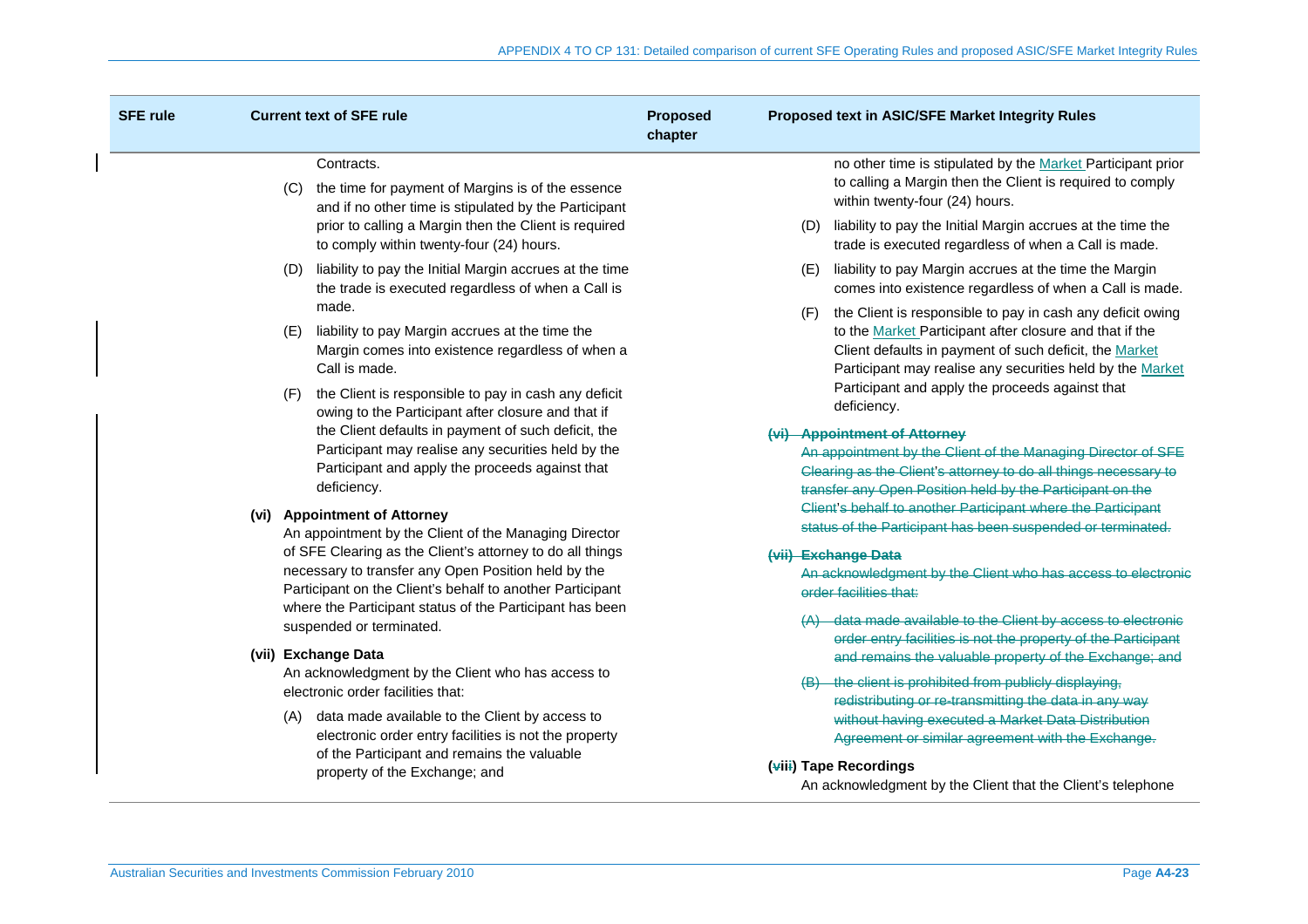| <b>SFE rule</b> |                                                                                                                  | <b>Current text of SFE rule</b>                                                                                                                                                                                                                                                                                                                                                                                      | <b>Proposed</b><br>chapter |                                                                                                                                                                                                                                             | Proposed text in ASIC/SFE Market Integrity Rules                                                                                                                                                                                                                                                                                                                                                                                                                                                                                                                                |
|-----------------|------------------------------------------------------------------------------------------------------------------|----------------------------------------------------------------------------------------------------------------------------------------------------------------------------------------------------------------------------------------------------------------------------------------------------------------------------------------------------------------------------------------------------------------------|----------------------------|---------------------------------------------------------------------------------------------------------------------------------------------------------------------------------------------------------------------------------------------|---------------------------------------------------------------------------------------------------------------------------------------------------------------------------------------------------------------------------------------------------------------------------------------------------------------------------------------------------------------------------------------------------------------------------------------------------------------------------------------------------------------------------------------------------------------------------------|
|                 |                                                                                                                  | the client is prohibited from publicly displaying,<br>(B)<br>redistributing or re-transmitting the data in any<br>way without having executed a Market Data<br>Distribution Agreement or similar agreement with                                                                                                                                                                                                      |                            |                                                                                                                                                                                                                                             | conversations with the Market Participant can be recorded by<br>the Market Participant or the ExchangeMarket Operator. The<br>Client is to be given the right to listen to any recording in the<br>event of a dispute or anticipated dispute.                                                                                                                                                                                                                                                                                                                                   |
|                 |                                                                                                                  | the Exchange.<br>(viii) Tape Recordings<br>An acknowledgment by the Client that the Client's<br>telephone conversations with the Participant can be<br>recorded by the Participant or the Exchange. The<br>Client is to be given the right to listen to any recording<br>in the event of a dispute or anticipated dispute.<br>(ix) Right to Refuse to Deal<br>An acknowledgment by the Client that the Participant   |                            |                                                                                                                                                                                                                                             | (ivix) Right to Refuse to Deal<br>An acknowledgment by the Client that the Market Participant<br>reserves the right to refuse to Deal on behalf of the Client in<br>relation to any Dealings in Contracts (other than closing out<br>existing Open Positions held in the Market Participant's<br>account on behalf of the Client) or limit the number of Open<br>Positions held on behalf of the Client or both. The Market<br>Participant will inform the Client of any refusal at or before the<br>time of the Client placing the order or as soon as possible<br>thereafter. |
|                 |                                                                                                                  | reserves the right to refuse to Deal on behalf of the<br>Client in relation to any Dealings in Contracts (other<br>than closing out existing Open Positions held in the<br>Participant's account on behalf of the Client) or limit the<br>number of Open Positions held on behalf of the Client<br>or both. The Participant will inform the Client of any<br>refusal at or before the time of the Client placing the |                            | (ix)                                                                                                                                                                                                                                        | <b>Termination and Closing Out</b><br>An acknowledgment that:<br>without affecting any existing obligations or liabilities,<br>(A)<br>either the Client or the Market Participant may terminate<br>the agreement at any time by giving the other notice In<br>Writing to that effect;                                                                                                                                                                                                                                                                                           |
|                 | order or as soon as possible thereafter.<br><b>Termination and Closing Out</b><br>(x)<br>An acknowledgment that: |                                                                                                                                                                                                                                                                                                                                                                                                                      |                            | upon termination of the Client Agreement that unless<br>(B)<br>otherwise agreed In Writing the Market Participant will<br>Close out all the Client's Futures Contracts and Close<br>Out, abandon or exercise any Options not yet exercised. |                                                                                                                                                                                                                                                                                                                                                                                                                                                                                                                                                                                 |
|                 |                                                                                                                  | without affecting any existing obligations or<br>(A)<br>liabilities, either the Client or the Participant may<br>terminate the agreement at any time by giving the<br>other notice In Writing to that effect;                                                                                                                                                                                                        |                            | (b)                                                                                                                                                                                                                                         | Rule $2.3.52.25(a)$ does not apply:                                                                                                                                                                                                                                                                                                                                                                                                                                                                                                                                             |
|                 |                                                                                                                  |                                                                                                                                                                                                                                                                                                                                                                                                                      |                            | (i)                                                                                                                                                                                                                                         | to a Proprietary Full Market Participant;                                                                                                                                                                                                                                                                                                                                                                                                                                                                                                                                       |
|                 |                                                                                                                  | upon termination of the Client Agreement that<br>(B)<br>unless otherwise agreed In Writing the Participant<br>will Close out all the Client's Futures Contracts<br>and Close Out, abandon or exercise any Options<br>not yet exercised.                                                                                                                                                                              |                            | (ii)                                                                                                                                                                                                                                        | where the Client is another Full-Market Participant, in which<br>case an agreement containing this term is deemed to have<br>been entered and come into effect immediately upon the Full<br>Market Participant accepting the first instruction from the Client<br>to enter a contract on anythe Exchange's Markets which is                                                                                                                                                                                                                                                     |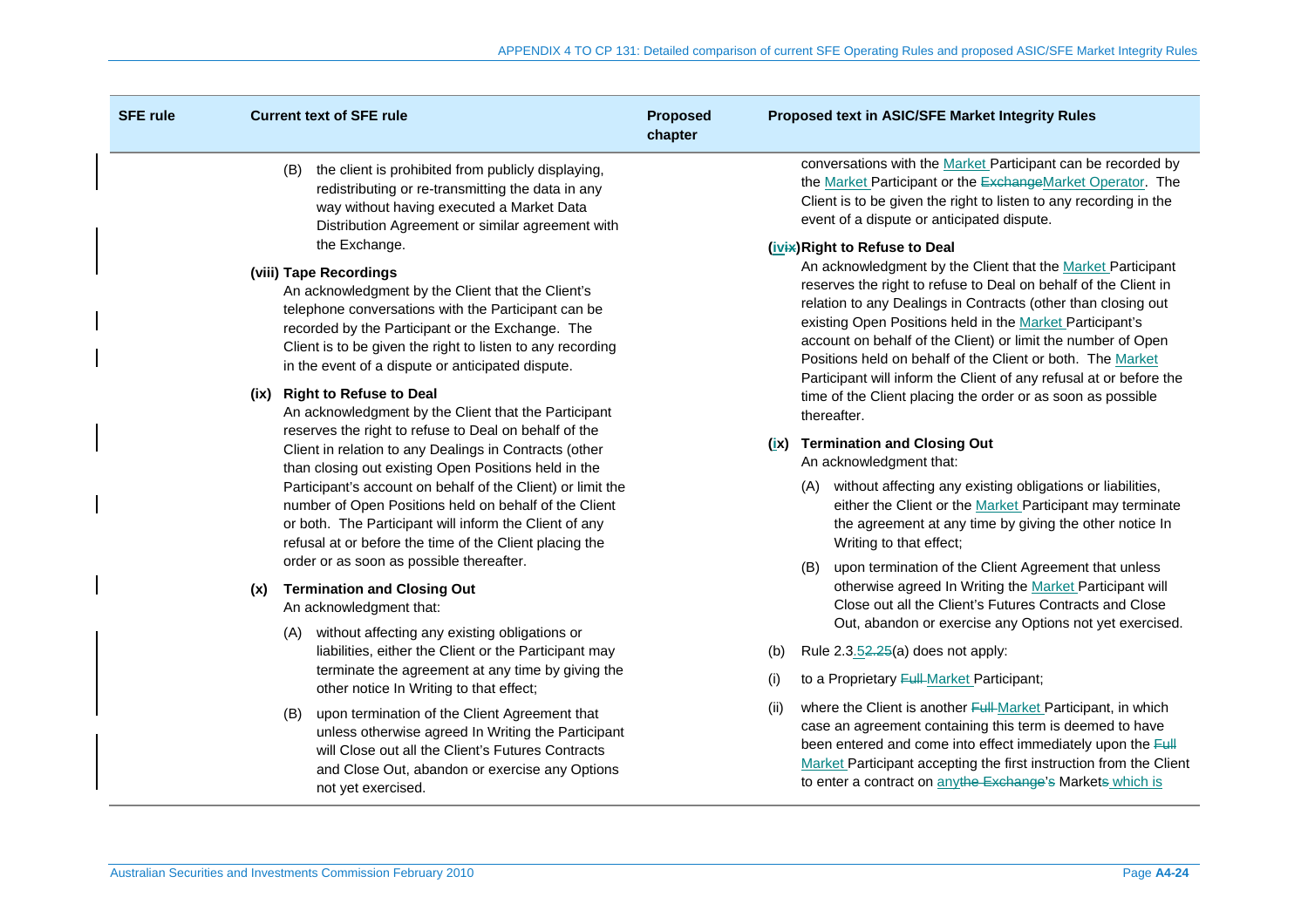| <b>SFE rule</b>                      | <b>Current text of SFE rule</b>                                                                                                                                                                                                                                                                            | <b>Proposed</b><br>chapter           | Proposed text in ASIC/SFE Market Integrity Rules                                                                                                                                                                                                                                 |  |
|--------------------------------------|------------------------------------------------------------------------------------------------------------------------------------------------------------------------------------------------------------------------------------------------------------------------------------------------------------|--------------------------------------|----------------------------------------------------------------------------------------------------------------------------------------------------------------------------------------------------------------------------------------------------------------------------------|--|
|                                      | Rule 2.2.25(a) does not apply:<br>(b)                                                                                                                                                                                                                                                                      |                                      | subject to these Rules; or                                                                                                                                                                                                                                                       |  |
|                                      | to a Proprietary Full Participant;<br>(i)                                                                                                                                                                                                                                                                  |                                      | where the Full-Market Participant is performing execution<br>(iii)<br>business only and has an agreement in place with the Client                                                                                                                                                |  |
|                                      | where the Client is another Full Participant, in which<br>(ii)<br>case an agreement containing this term is deemed to<br>have been entered and come into effect immediately<br>upon the Full Participant accepting the first instruction                                                                   |                                      | that incorporates all the terms of an agreement determined by<br>the Exchange ASIC to be appropriate for use when a Full<br>Market Participant is performing execution business only.                                                                                            |  |
|                                      | from the Client to enter a contract on the Exchange's<br>Markets; or                                                                                                                                                                                                                                       |                                      | Proposed Penalty-Tier 2                                                                                                                                                                                                                                                          |  |
|                                      | where the Full Participant is performing execution<br>(iii)<br>business only and has an agreement in place with the<br>Client that incorporates all the terms of an agreement<br>determined by the Exchange to be appropriate for use<br>when a Full Participant is performing execution<br>business only. |                                      |                                                                                                                                                                                                                                                                                  |  |
| Procedure 2.2.25                     |                                                                                                                                                                                                                                                                                                            |                                      |                                                                                                                                                                                                                                                                                  |  |
| 2.2.26 Clients'<br>Segregated        | A Full Participant, who holds Client monies, must comply<br>with the following:                                                                                                                                                                                                                            | 2.3.6 Clients'<br>Segregated         | A Full-Market Participant, who holds Client monies, must comply<br>with the following:                                                                                                                                                                                           |  |
| <b>Account</b><br><b>Obligations</b> | <b>Client Money</b><br>(a)                                                                                                                                                                                                                                                                                 | <b>Account</b><br><b>Obligations</b> | <b>Client Money</b><br>(a)                                                                                                                                                                                                                                                       |  |
|                                      | all money received by the Participant from its Clients or<br>(i)<br>by a person acting on behalf of the Client under the<br>Operating Rules must be deposited in an account<br>operated by the Participant and designated as a<br>Clients' segregated account; and                                         |                                      | all money received by the Market Participant from its Clients or<br>(i)<br>by a person acting on behalf of the Client under the Operating<br>Rules must be deposited in an account operated by the Market<br>Participant and designated as a Clients' segregated account;<br>and |  |
|                                      | if the account is operated outside Australia and the law<br>(ii)<br>in force in the jurisdiction where it is maintained<br>requires the account to be designated in a particular<br>way, the Participant must designate the account in that<br>way.                                                        |                                      | if the account is operated outside Australia and the law in force<br>(ii)<br>in the jurisdiction where it is maintained requires the account to<br>be designated in a particular way, the Market Participant must<br>designate the account in that way.                          |  |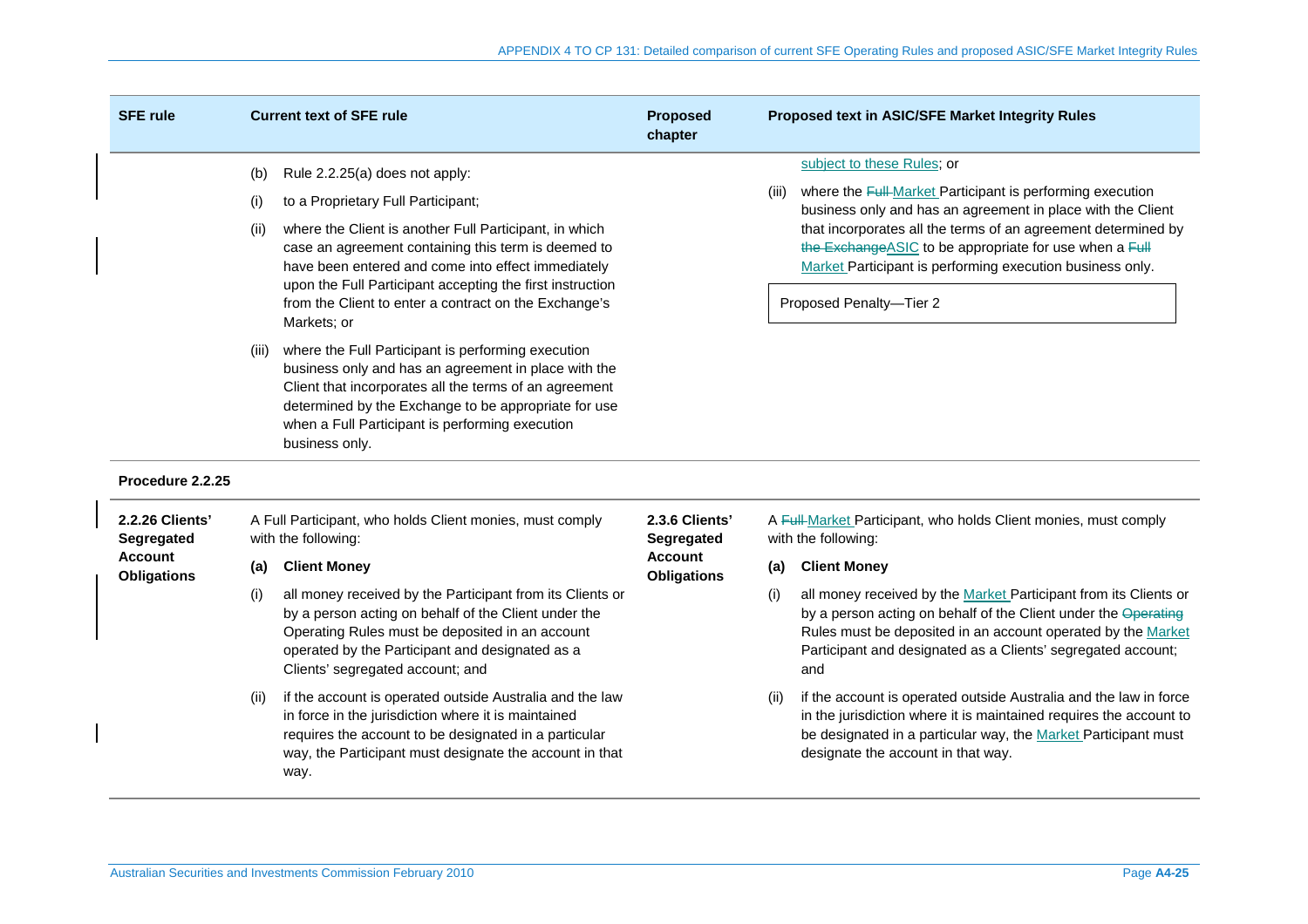| <b>SFE rule</b> | <b>Current text of SFE rule</b>                                                                                                                                                                  | <b>Proposed</b><br>chapter | Proposed text in ASIC/SFE Market Integrity Rules                                                                                                                                                  |
|-----------------|--------------------------------------------------------------------------------------------------------------------------------------------------------------------------------------------------|----------------------------|---------------------------------------------------------------------------------------------------------------------------------------------------------------------------------------------------|
|                 | (b) Type of Money to be Paid into an Account<br>Only the following monies should be paid into a Clients'<br>segregated account:                                                                  |                            | (b) Type of Money to be Paid into an Account<br>Only the following monies should be paid into a Clients' segregated<br>account:                                                                   |
| (i)             | all money received by the Participant from its Client or<br>by a person acting on behalf of its Client;                                                                                          |                            | all money received by the Market Participant from its Client or<br>(i)<br>by a person acting on behalf of its Client;                                                                             |
| (ii)            | interest on the amount from time to time standing to the<br>credit of the account:                                                                                                               |                            | interest on the amount from time to time standing to the credit<br>(ii)<br>of the account:                                                                                                        |
| (III)           | interest or other similar payments on an Investment,<br>and the proceeds of the realisation of an Investment;                                                                                    |                            | interest or other similar payments on an Investment, and the<br>(III)<br>proceeds of the realisation of an Investment; and                                                                        |
| (iv)            | and<br>any other money as required by the Operating Rules or<br>the law to be paid by the Participant into a Clients'                                                                            |                            | any other money as required by the Operating-Rules or the law<br>(iv)<br>to be paid by the Market Participant into a Clients' segregated<br>account.                                              |
|                 | segregated account.<br>(c) When Money shall be Paid into an Account<br>The money must be paid into a Clients' segregated account<br>on the day it is received by the Participant, or on the next |                            | (c) When Money shall be Paid into an Account<br>The money must be paid into a Clients' segregated account on the<br>day it is received by the Market Participant, or on the next Business<br>Day. |
|                 | Business Day.<br>(d) Permitted Withdrawal<br>Withdrawals from a Clients' segregated account made in any<br>of the following circumstances are permissible:                                       |                            | (d) Permitted Withdrawal<br>Withdrawals from a Clients' segregated account made in any of the<br>following circumstances are permissible:                                                         |
| (i)<br>(ii)     | paying Margins and the settling of dealings;<br>making a payment to, or in accordance with the written                                                                                           |                            | paying Margins and the settling of dealings;<br>(i)<br>making a payment to, or in accordance with the written<br>(ii)<br>direction of, a person entitled to the money;                            |
| (iii)           | direction of, a person entitled to the money;<br>defraying brokerage and other proper charges;                                                                                                   |                            | defraying brokerage and other proper charges;<br>(iii)<br>paying to the Market Participant money to which the Market<br>(iv)                                                                      |
| (iv)            | paying to the Participant money to which the Participant<br>is entitled, whether at law or pursuant to the Operating                                                                             |                            | Participant is entitled, whether at law or pursuant to the<br>Operating-Rules; and                                                                                                                |
| (v)             | Rules; and<br>making a payment that is otherwise authorised by law.                                                                                                                              |                            | making a payment that is otherwise authorised by law.<br>(v)                                                                                                                                      |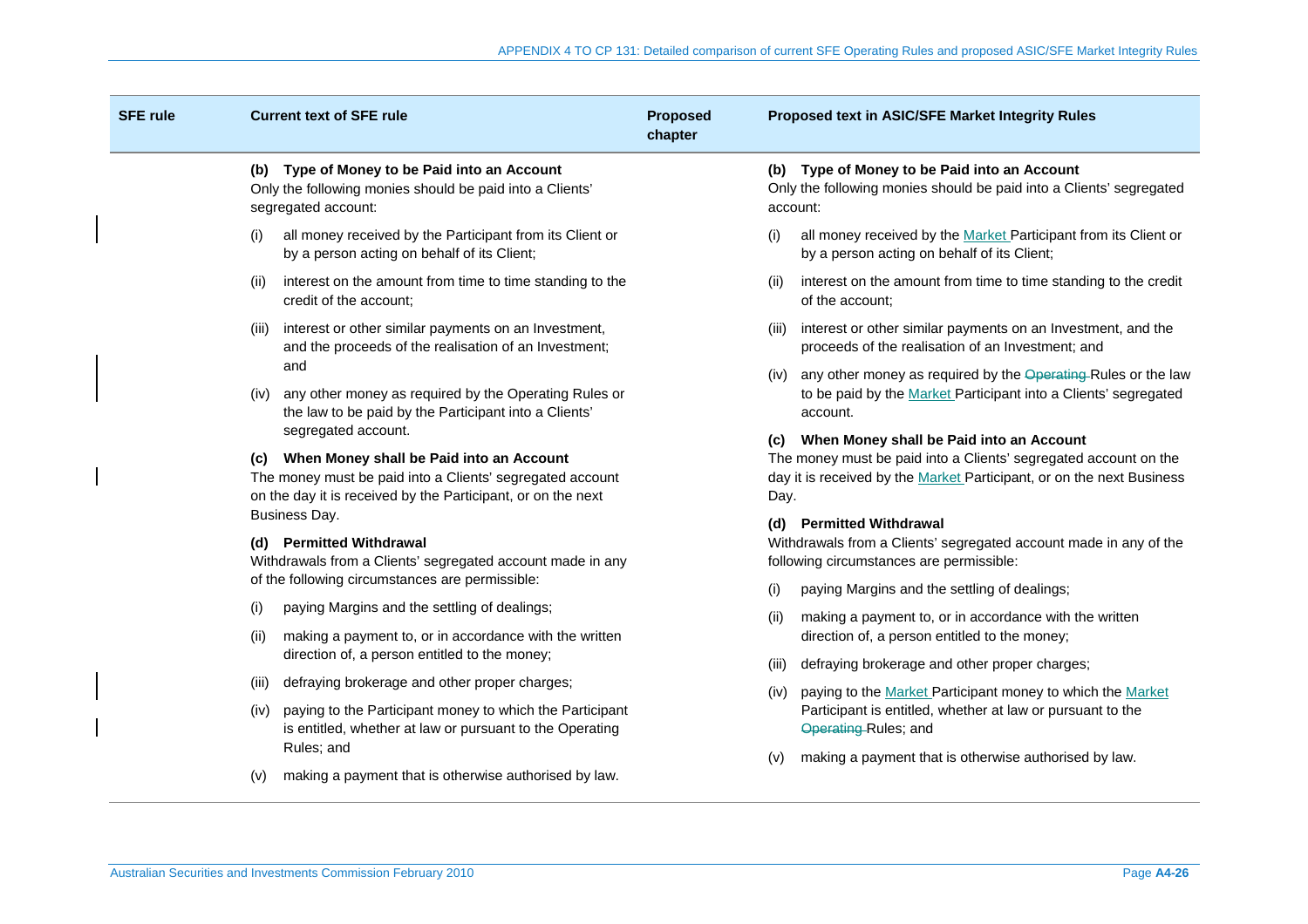| <b>SFE rule</b> |      | <b>Current text of SFE rule</b>                                                                                                                                                                                                                                                                                                                                                                                                                                                         | <b>Proposed</b><br>chapter |      | Proposed text in ASIC/SFE Market Integrity Rules                                                                                                                                                                                                                                                                                                                                                                                                                                                                                                                |
|-----------------|------|-----------------------------------------------------------------------------------------------------------------------------------------------------------------------------------------------------------------------------------------------------------------------------------------------------------------------------------------------------------------------------------------------------------------------------------------------------------------------------------------|----------------------------|------|-----------------------------------------------------------------------------------------------------------------------------------------------------------------------------------------------------------------------------------------------------------------------------------------------------------------------------------------------------------------------------------------------------------------------------------------------------------------------------------------------------------------------------------------------------------------|
|                 | (e)  | <b>Payment to Another Financial Services Licensee</b>                                                                                                                                                                                                                                                                                                                                                                                                                                   |                            | (e)  | <b>Payment to Another Financial Services Licensee</b>                                                                                                                                                                                                                                                                                                                                                                                                                                                                                                           |
|                 | (i)  | If payment referred to in Rule 2.2.26(e)(ii) is made by<br>the Participant to another Financial Services Licensee,<br>the Participant must ensure that the Financial Services<br>Licensee is notified, at the same time as the payment is<br>made or as soon as practicable after, that the money:                                                                                                                                                                                      |                            | (i)  | If payment referred to in Rule $2.2.264.6(e)$ (ii) is made by the<br>Market Participant to another Financial Services Licensee, the<br>Market Participant must ensure that the Financial Services<br>Licensee is notified, at the same time as the payment is made<br>or as soon as practicable after, that the money:                                                                                                                                                                                                                                          |
|                 |      | has been withdrawn from an account of the<br>(A)<br>Participant maintained for Rule 2.2.26; and                                                                                                                                                                                                                                                                                                                                                                                         |                            |      | has been withdrawn from an account of the Market<br>(A)<br>Participant maintained for Rule 2.2.263.6; and                                                                                                                                                                                                                                                                                                                                                                                                                                                       |
|                 |      | (B) should be paid into an account of the Financial<br>Services Licensee maintained for Rule 2.2.26.                                                                                                                                                                                                                                                                                                                                                                                    |                            |      | should be paid into an account of the Financial Services<br>(B)<br>Licensee maintained for Rule 2.3.62.26.                                                                                                                                                                                                                                                                                                                                                                                                                                                      |
|                 | (ii) | If the Financial Services Licensee who receives the<br>payment in Rule 2.2.26(e)(i) is also a Participant, it<br>must, not later than the day after it receives the<br>payment, pay the money received into an account                                                                                                                                                                                                                                                                  |                            | (ii) | If the Financial Services Licensee who receives the payment in<br>Rule 2.3.62.26(e)(i) is also a Market Participant, it must, not<br>later than the day after it receives the payment, pay the money<br>received into an account maintained by it for Rule 2.3.62.26.                                                                                                                                                                                                                                                                                           |
|                 | (f)  | maintained by it for Rule 2.2.26.<br><b>Requirement to Deposit Additional Monies in</b>                                                                                                                                                                                                                                                                                                                                                                                                 |                            | (f)  | Requirement to Deposit Additional Monies in Clients'<br><b>Segregated Account</b>                                                                                                                                                                                                                                                                                                                                                                                                                                                                               |
|                 | (i)  | <b>Clients' Segregated Account</b><br>Where five (5) clear Business Days (inclusive of the day<br>of the Call) after a Call has been made on a Client for<br>Initial or Variation Margin in accordance with the<br>Operating Rules, or such Call should have been made<br>in accordance with those Operating Rules, the Call<br>which was or should have been made has not been<br>satisfied by payment of monies into a Clients'<br>segregated account or lodgement of Cover, then the |                            | (i)  | Where five (5) clear Business Days (inclusive of the day of the<br>Call) after a Call has been made on a Client for Initial or<br>Variation Margin in accordance with the Operating Rules, or<br>such Call should have been made in accordance with those<br>Operating-Rules, the Call which was or should have been<br>made has not been satisfied by payment of monies into a<br>Clients' segregated account or lodgement of Cover, then the<br>Market Participant shall pay into the Clients' segregated<br>account an amount of money not less than either: |
|                 |      | Participant shall pay into the Clients' segregated<br>account an amount of money not less than either:                                                                                                                                                                                                                                                                                                                                                                                  |                            |      | the liability of the Client under such a Call; or<br>(A)                                                                                                                                                                                                                                                                                                                                                                                                                                                                                                        |
|                 |      | the liability of the Client under such a Call; or<br>(A)<br>the amount which the Participant would be obliged<br>(B)<br>to Call the Client on the day after five (5) clear<br>Business Days (inclusive of the day of the Call)<br>has elapsed, whichever is the lesser.                                                                                                                                                                                                                 |                            |      | the amount which the Market Participant would be<br>(B)<br>obliged to Call the Client on the day after five (5) clear<br>Business Days (inclusive of the day of the Call) has<br>elapsed, whichever is the lesser.                                                                                                                                                                                                                                                                                                                                              |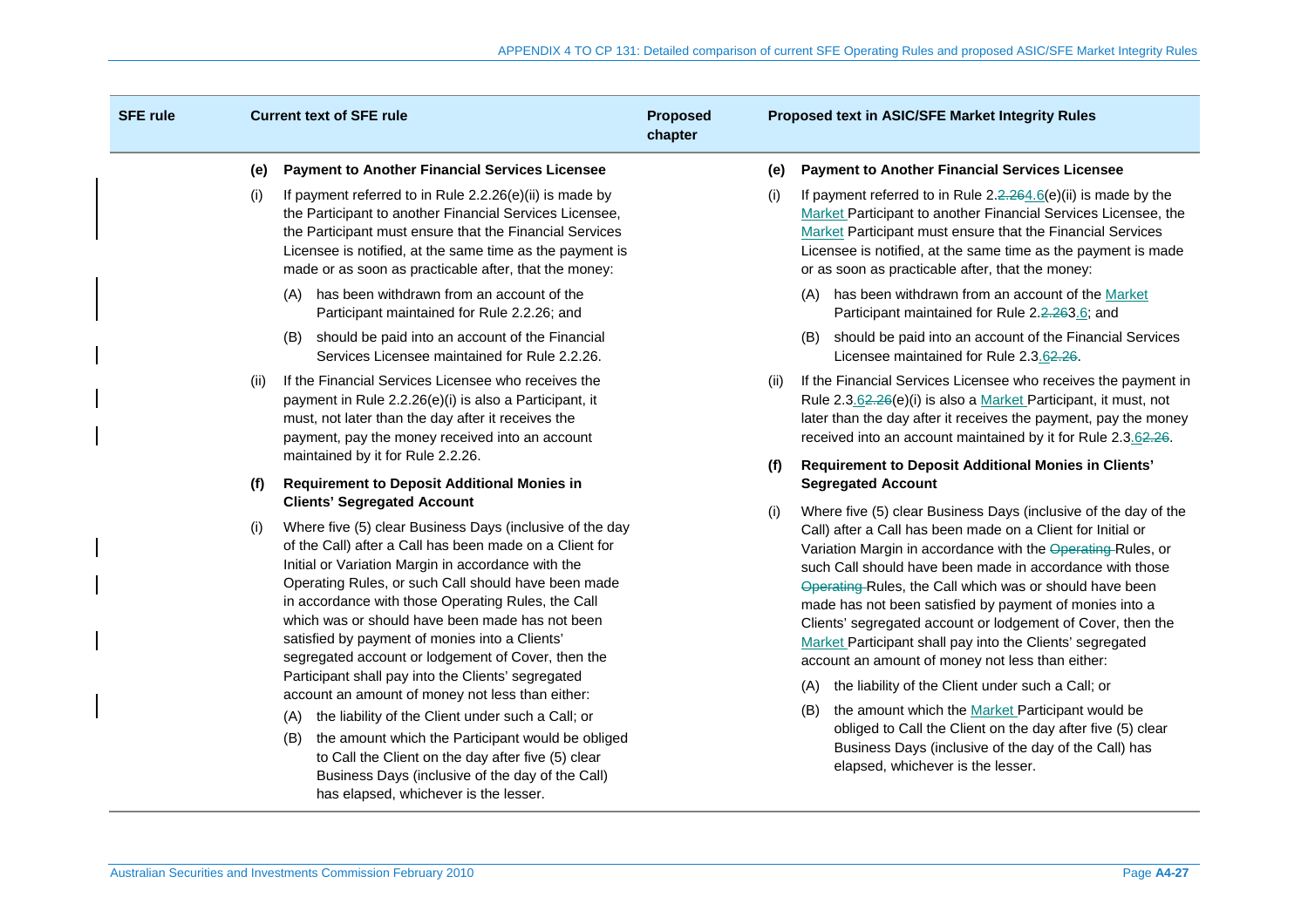| <b>SFE rule</b> | <b>Current text of SFE rule</b>                                                                                                                                                                                                                                                                                  | <b>Proposed</b><br>chapter | Proposed text in ASIC/SFE Market Integrity Rules                                                                                                                                                                                                                                                                 |
|-----------------|------------------------------------------------------------------------------------------------------------------------------------------------------------------------------------------------------------------------------------------------------------------------------------------------------------------|----------------------------|------------------------------------------------------------------------------------------------------------------------------------------------------------------------------------------------------------------------------------------------------------------------------------------------------------------|
| (ii)            | Subject to Rule 2.2.26(f) such monies may only be<br>withdrawn in accordance with Rule 2.2.26(d) and only<br>after such monies have been received by the                                                                                                                                                         |                            | Subject to Rule 2.3.62.26(f) such monies may only be<br>(ii)<br>withdrawn in accordance with Rule 2.3.62.26(d) and only after<br>such monies have been received by the Market Participant.                                                                                                                       |
| (iii)           | Participant.<br>The Full Participant is furthermore obligated to pay into<br>the Clients' segregated account after five (5) clear<br>Business Days, any amount (which has not been met<br>by the Client), which arises as a result of debit balances<br>of a Client resulting from realised losses or otherwise. |                            | The Full-Market Participant is furthermore obligated to pay into<br>(iii)<br>the Clients' segregated account after five (5) clear Business<br>Days, any amount (which has not been met by the Client),<br>which arises as a result of debit balances of a Client resulting<br>from realised losses or otherwise. |
|                 | (g) Prohibited Agreements<br>A Full Participant is prohibited from making any agreement<br>with a Client that the Client's money is not to be held or does<br>not need to be held in a segregated account for the benefit of<br>the Client.                                                                      |                            | (g) Prohibited Agreements<br>A Full-Market Participant is prohibited from making any agreement<br>with a Client that the Client's money is not to be held or does not<br>need to be held in a segregated account for the benefit of the Client.<br>(h) Permissible Investments                                   |
|                 | (h) Permissible Investments<br>Where a Full Participant invests money from a Clients'<br>segregated account, the following kinds of investments may                                                                                                                                                              |                            | Where a Full-Market Participant invests money from a Clients'<br>segregated account, the following kinds of investments may be<br>made:                                                                                                                                                                          |
| (i)             | be made:<br>investment in any manner in which trustees are for the                                                                                                                                                                                                                                               |                            | investment in any manner in which trustees are for the time<br>(i)<br>being authorised by law to invest trust funds;                                                                                                                                                                                             |
| (ii)            | time being authorised by law to invest trust funds;<br>investment on deposit with an eligible money market                                                                                                                                                                                                       |                            | investment on deposit with an eligible money market dealer;<br>(ii)                                                                                                                                                                                                                                              |
|                 | dealer:                                                                                                                                                                                                                                                                                                          |                            | investment on deposit at interest with:<br>(iii)                                                                                                                                                                                                                                                                 |
| (III)           | investment on deposit at interest with:<br>an Australian ADI; or<br>(A)                                                                                                                                                                                                                                          |                            | an Australian ADI; or<br>(A)<br>an Approved Foreign Bank;<br>(B)                                                                                                                                                                                                                                                 |
|                 | an Approved Foreign Bank;<br>(B)                                                                                                                                                                                                                                                                                 |                            | the acquisition of cash management trust interests;<br>(iv)                                                                                                                                                                                                                                                      |
| (iv)<br>(V)     | the acquisition of cash management trust interests;<br>investment in a security issued or guaranteed by the                                                                                                                                                                                                      |                            | investment in a security issued or guaranteed by the<br>(V)<br>Commonwealth or a State or Territory;                                                                                                                                                                                                             |
| (vi)            | Commonwealth or a State or Territory;<br>investment on deposit with a licensed clearing and<br>settlement facility; or                                                                                                                                                                                           |                            | investment on deposit with a licensed clearing and settlement<br>(vi)<br>facility; or                                                                                                                                                                                                                            |
| (vii)           | an investment in accordance with the specific direction<br>of a Client.                                                                                                                                                                                                                                          |                            | (vii) an investment in accordance with the specific direction of a<br>Client.                                                                                                                                                                                                                                    |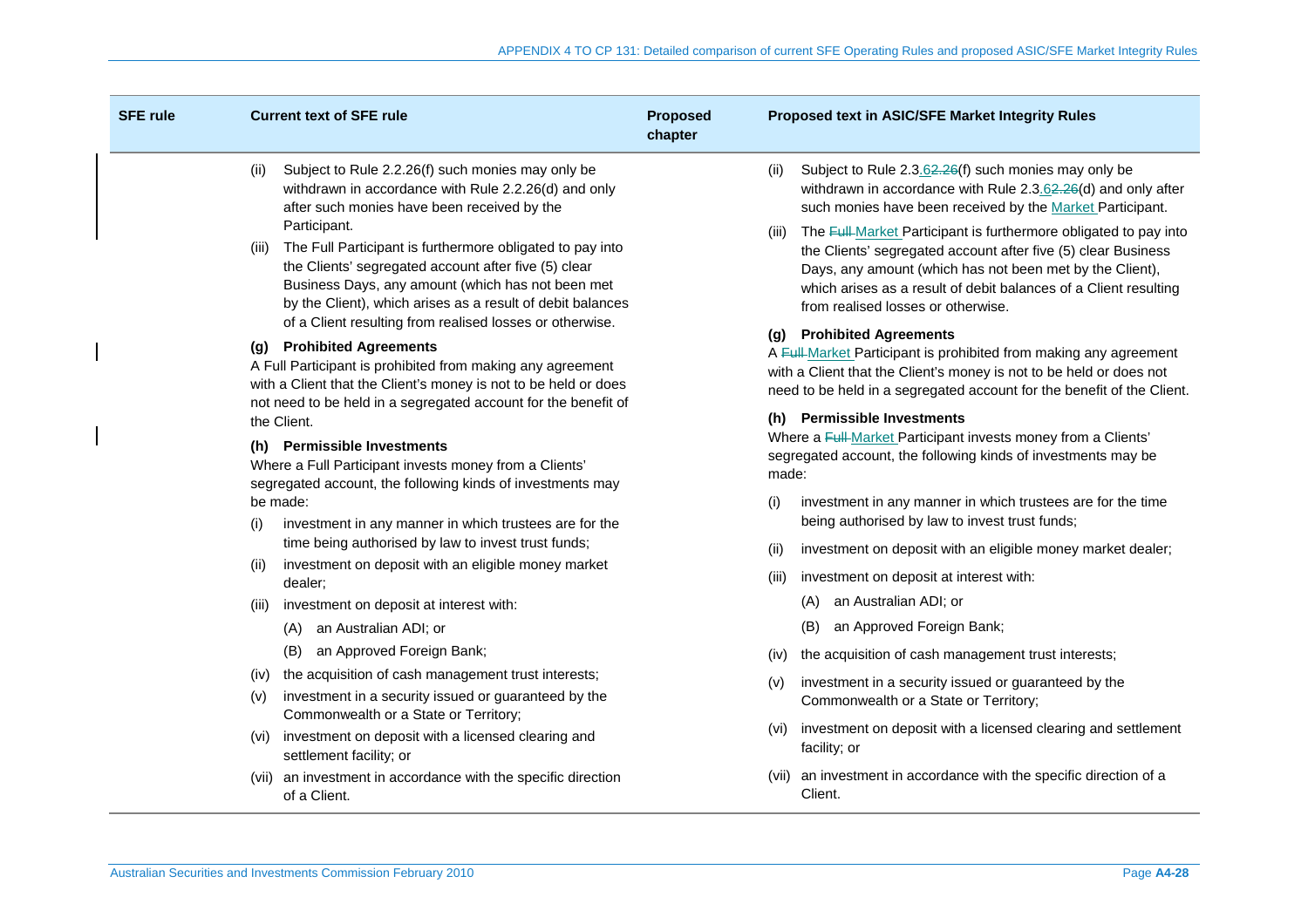| <b>SFE rule</b> | <b>Current text of SFE rule</b>                                                                                                                                                                                                                      | <b>Proposed</b><br>chapter | Proposed text in ASIC/SFE Market Integrity Rules                                                                                                                                                                                                                                                                     |  |  |
|-----------------|------------------------------------------------------------------------------------------------------------------------------------------------------------------------------------------------------------------------------------------------------|----------------------------|----------------------------------------------------------------------------------------------------------------------------------------------------------------------------------------------------------------------------------------------------------------------------------------------------------------------|--|--|
|                 | <b>Monies Invested</b><br>(i)<br>Where a Full Participant invests money from a Clients'<br>segregated account then:                                                                                                                                  |                            | <b>Monies Invested</b><br>(i)<br>Where a Full-Market Participant invests money from a Clients'<br>segregated account then:                                                                                                                                                                                           |  |  |
|                 | the Full Participant must, prior to investing any amount<br>(i)<br>obtained the Client's written agreement to the following<br>matters:                                                                                                              |                            | the Full-Market Participant must, prior to investing any amount<br>(i)<br>obtained the Client's written agreement to the following<br>matters:                                                                                                                                                                       |  |  |
|                 | the making of the investment;<br>(a)                                                                                                                                                                                                                 |                            | the making of the investment;<br>(a)                                                                                                                                                                                                                                                                                 |  |  |
|                 | how earnings on the investment are to be dealt<br>(b)                                                                                                                                                                                                |                            | how earnings on the investment are to be dealt with;<br>(b)                                                                                                                                                                                                                                                          |  |  |
|                 | with;                                                                                                                                                                                                                                                |                            | how the realisation of the investment is to be dealt with;<br>(C)                                                                                                                                                                                                                                                    |  |  |
|                 | how the realisation of the investment is to be dealt<br>(C)<br>with:                                                                                                                                                                                 |                            | how any losses made on the investment are to be dealt<br>(d)<br>with; and                                                                                                                                                                                                                                            |  |  |
|                 | how any losses made on the investment are to be<br>(d)<br>dealt with; and                                                                                                                                                                            |                            | the fee (if any) that the Market Participant proposes to<br>(e)<br>charge for the investment; and                                                                                                                                                                                                                    |  |  |
|                 | (e) the fee (if any) that the Participant proposes to<br>charge for the investment; and                                                                                                                                                              |                            | such investment shall be readily realisable and no less than<br>(ii)<br>fifty per cent (50%) of monies invested shall be on twenty-four                                                                                                                                                                              |  |  |
|                 | such investment shall be readily realisable and no less<br>(ii)<br>than fifty per cent (50%) of monies invested shall be on<br>twenty-four (24) hour call.                                                                                           |                            | (24) hour call.<br>Separation of Full-Market_Participants' Trading Liabilities<br>(i)<br><b>From Clients' Trading Liabilities</b>                                                                                                                                                                                    |  |  |
|                 | <b>Separation of Full Participants' Trading Liabilities</b><br>(i)<br><b>From Clients' Trading Liabilities</b><br>No Full Participant shall use a Clients' segregated account to<br>meet any Initial or Variation Margin liabilities which relate to |                            | No Full-Market Participant shall use a Clients' segregated account to<br>meet any Initial or Variation Margin liabilities which relate to trading<br>by that Market Participant on its own behalf or on behalf of a related<br>corporation.                                                                          |  |  |
|                 | trading by that Participant on its own behalf or on behalf of a<br>related corporation.                                                                                                                                                              |                            | (k) Accounting Records for Withdrawals<br>A Full-Market Participant shall at all times maintain such accounting<br>records as accurately indicate each withdrawal from a Clients'<br>segregated account.<br><b>Definition of Client</b><br>O)<br>For the purpose of Rule 2.2.263.6, "Client" shall exclude a Related |  |  |
|                 | (k) Accounting Records for Withdrawals<br>A Full Participant shall at all times maintain such accounting                                                                                                                                             |                            |                                                                                                                                                                                                                                                                                                                      |  |  |
|                 | records as accurately indicate each withdrawal from a<br>Clients' segregated account.                                                                                                                                                                |                            |                                                                                                                                                                                                                                                                                                                      |  |  |
|                 | <b>Definition of Client</b><br>(1)<br>For the purpose of Rule 2.2.26, "Client" shall exclude a<br>Related Body Corporate or a division of the Participant.                                                                                           |                            | Body Corporate or a division of the Market Participant.<br>Proposed Penalty - Tier 3                                                                                                                                                                                                                                 |  |  |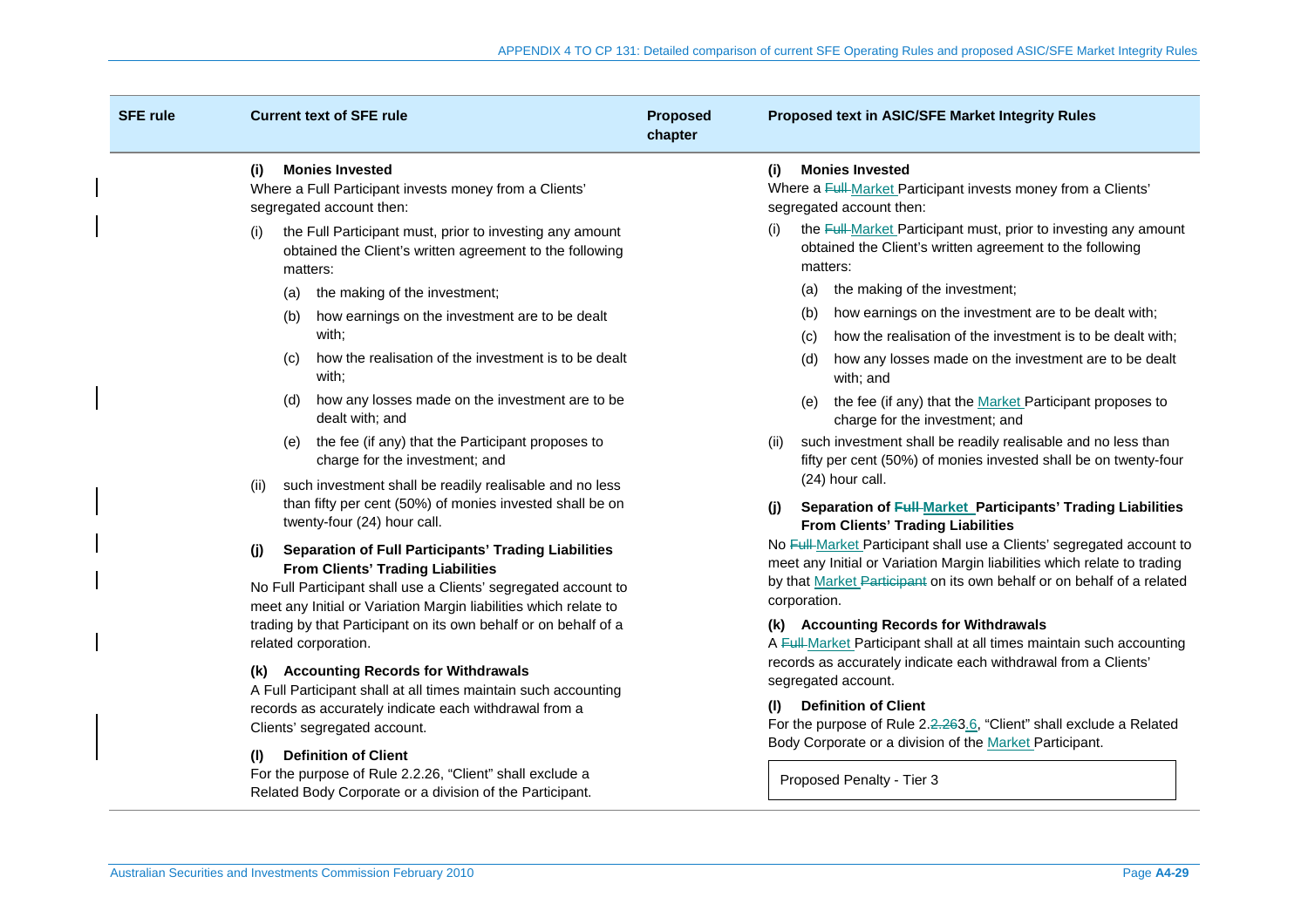| <b>SFE rule</b>                                                                                             |                                         | <b>Current text of SFE rule</b>                                                                                                                                                                                                                                                                                                                                                                                                                                                                                                                                                                               | <b>Proposed</b><br>chapter                                                                                  | Proposed text in ASIC/SFE Market Integrity Rules                                                                                                                                                                                                                                                                                                                                                                                                                                                                                                                                                                                                                                                       |
|-------------------------------------------------------------------------------------------------------------|-----------------------------------------|---------------------------------------------------------------------------------------------------------------------------------------------------------------------------------------------------------------------------------------------------------------------------------------------------------------------------------------------------------------------------------------------------------------------------------------------------------------------------------------------------------------------------------------------------------------------------------------------------------------|-------------------------------------------------------------------------------------------------------------|--------------------------------------------------------------------------------------------------------------------------------------------------------------------------------------------------------------------------------------------------------------------------------------------------------------------------------------------------------------------------------------------------------------------------------------------------------------------------------------------------------------------------------------------------------------------------------------------------------------------------------------------------------------------------------------------------------|
| Procedure 2.2.26                                                                                            |                                         |                                                                                                                                                                                                                                                                                                                                                                                                                                                                                                                                                                                                               |                                                                                                             |                                                                                                                                                                                                                                                                                                                                                                                                                                                                                                                                                                                                                                                                                                        |
| 2.2.28                                                                                                      | (a)                                     | <b>Recording by Participant</b>                                                                                                                                                                                                                                                                                                                                                                                                                                                                                                                                                                               | 2.3.7                                                                                                       | -Recording by Market Participant<br>$\left( a\right) -$                                                                                                                                                                                                                                                                                                                                                                                                                                                                                                                                                                                                                                                |
| <b>Mandatory</b><br><b>Recording of</b><br>Information by<br>the Exchange<br>and its<br><b>Participants</b> | (i)                                     | Each Full Participant dealing with Clients must record,<br>via telephone lines and/or other electronic device, at its<br>own expense all conversations with Clients and other<br>parties relating to Client instructions. Such recordings<br>shall be retained for a minimum three (3) month period,<br>or such other period as determined by the Exchange<br>and shall be made available, as soon as practicable to<br>the Exchange upon request for the purpose of the<br>Exchange fulfilling its regulatory responsibilities and to<br>monitor compliance by its Participants with the<br>Operating Rules. | <b>Mandatory</b><br><b>Recording of</b><br>Information by<br>the Exchange<br>and its<br><b>Participants</b> | Each Full-Market Participant dealing with Clients must record,<br>(i)<br>via telephone lines and/or other electronic device, at its own<br>expense all conversations with Clients and other parties<br>relating to Client instructions. Such recordings shall be<br>retained for a minimum three (3) month period, or such other<br>period as determined by the Exchange ASIC and shall be<br>made available, as soon as practicable to the Exchange ASIC<br>upon request for the purpose of the Exchange fulfilling its<br>regulatory responsibilities and to monitor compliance by its<br>Participants with the Operating Rules.<br>For the purpose of Rule 2.3.72.28 in respect of a Market<br>(ii) |
|                                                                                                             | (ii)                                    | For the purpose of Rule 2.2.28 in respect of a<br>Participant which is a corporation, a "Client" shall<br>include a Related Body Corporate or a division of the<br>Participant-which is separate from the Participant's<br>futures division.                                                                                                                                                                                                                                                                                                                                                                  |                                                                                                             | Participant which is a corporation, a "Client" shall include a<br>Related Body Corporate or a division of the Market<br>Participant-which is separate from the Market Participant's<br>futures division.                                                                                                                                                                                                                                                                                                                                                                                                                                                                                               |
|                                                                                                             | <b>Recording by the Exchange</b><br>(b) |                                                                                                                                                                                                                                                                                                                                                                                                                                                                                                                                                                                                               | Proposed Penalty-Tier 2                                                                                     |                                                                                                                                                                                                                                                                                                                                                                                                                                                                                                                                                                                                                                                                                                        |
|                                                                                                             | (i)                                     | The Exchange shall be entitled to record all<br>conversations conducted on its telecommunications<br>equipment.                                                                                                                                                                                                                                                                                                                                                                                                                                                                                               |                                                                                                             | <b>Recording by the Exchange</b><br>The Exchange shall be entitled to record all conversations<br>conducted on its telecommunications equipment.                                                                                                                                                                                                                                                                                                                                                                                                                                                                                                                                                       |
|                                                                                                             | (ii)                                    | Disclosure to any other person of information obtained<br>by the Exchange pursuant to Rule 2.2.28 shall be<br>subject to Rule 1.6 or the consent of the Participant.                                                                                                                                                                                                                                                                                                                                                                                                                                          |                                                                                                             | Disclosure to any other person of information obtained by the<br>Exchange pursuant to Rule 2.2.28 shall be subject to Rule 1.6 or the<br>consent of the Participant.                                                                                                                                                                                                                                                                                                                                                                                                                                                                                                                                   |

**Procedure 2.2.28**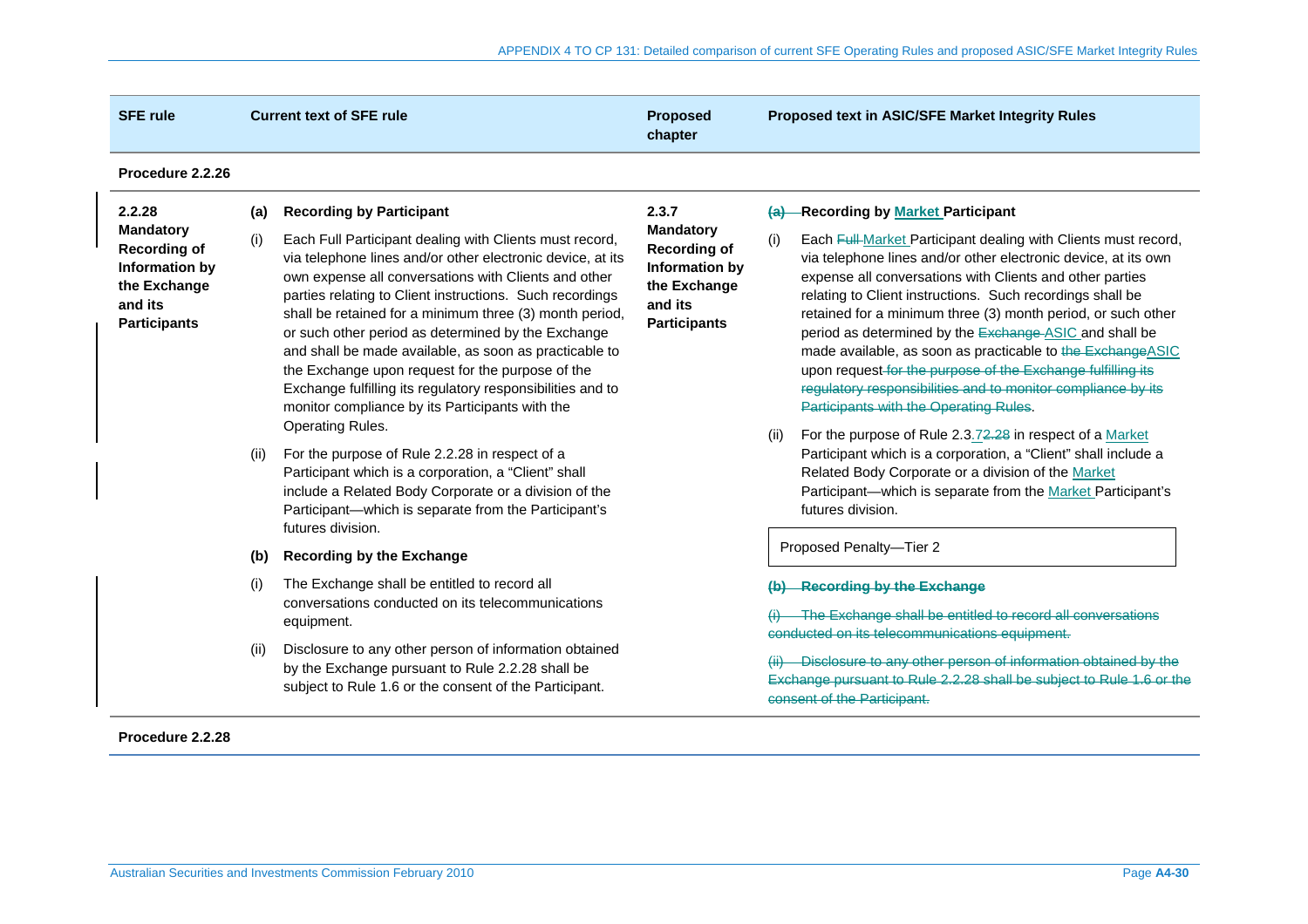## **Chapter 3: Trading principles**

| <b>SFE rule</b>                                   | <b>Current text of SFE rule</b>                                                                                                                                                                                                                                                                                                                                                                           | <b>Proposed</b><br>chapter                        | Proposed text of ASIC/SFE Market Integrity Rules                                                                                                                                                                                                                                                                                                                                                                                                              |
|---------------------------------------------------|-----------------------------------------------------------------------------------------------------------------------------------------------------------------------------------------------------------------------------------------------------------------------------------------------------------------------------------------------------------------------------------------------------------|---------------------------------------------------|---------------------------------------------------------------------------------------------------------------------------------------------------------------------------------------------------------------------------------------------------------------------------------------------------------------------------------------------------------------------------------------------------------------------------------------------------------------|
| 3.1                                               | <b>TRADING PRINCIPLES FOR ORDERS ENTERED ON THE</b><br><b>TRADING PLATFORM</b>                                                                                                                                                                                                                                                                                                                            | 3.1                                               | <b>TRADING PRINCIPLES FOR ORDERS ENTERED ON THE</b><br><b>TRADING PLATFORM</b>                                                                                                                                                                                                                                                                                                                                                                                |
| 3.1.1<br><b>Expressions of</b><br><b>Interest</b> | (a)(i) Upon receipt of an Expression of Interest where the<br>enquiry concerns a single contract and/or price/volume<br>details relating to that single contract, the Participant<br>must make an enquiry via the Trading Platform<br>"Request for Quote" facility.                                                                                                                                       | 3.1.1<br><b>Expressions of</b><br><b>Interest</b> | (a)(i) Upon receipt of an Expression of Interest where the enquiry<br>concerns a single contract and/or price/volume details<br>relating to that single contract, the Participant must make an<br>enquiry via the Trading Platform "Request for Quote" facility.                                                                                                                                                                                              |
|                                                   | (ii) Upon receipt of an Expression of Interest where the<br>enquiry concerns multi-legged strategy and/or<br>price/volume details relating to that multi-legged<br>strategy, the Participant must make an enquiry via the<br>Trading Platform "Message" facility.                                                                                                                                         |                                                   | (ii) Upon receipt of an Expression of Interest where the enquiry<br>concerns multi-legged strategy and/or price/volume details<br>relating to that multi-legged strategy, the Participant must<br>make an enquiry via the Trading Platform "Message" facility.<br>Once the Expression of Interest has been entered pursuant                                                                                                                                   |
| (b)<br>(c)                                        | Once the Expression of Interest has been entered<br>pursuant to Rules 3.1.1(a)(i) or (ii), the Participant may<br>then make an enquiry regarding the same Expression<br>of Interest amongst other market participants and must<br>only disclose that same information that has been<br>disclosed either via the Request for Quote or Message<br>facility to the Exchange pursuant to Rules 3.1.1(a)(i) or |                                                   | to Rules 3.1.1(a)(i) or (ii), the Participant may then make an<br>enquiry regarding the same Expression of Interest amongst<br>other market participants and must only disclose that same<br>information that has been disclosed either via the Request<br>for Quote or Message facility to the Exchange pursuant to<br>Rules 3.1.1(a)(i) or (ii) in relation to the Expression of<br>Interest.<br>An Expression of Interest becomes an order when the Client |
|                                                   | (ii) in relation to the Expression of Interest.<br>An Expression of Interest becomes an order when the<br>Client confirms trading instructions based on responses<br>to the Expression of Interest.                                                                                                                                                                                                       |                                                   | confirms trading instructions based on responses to the<br><b>Expression of Interest.</b><br>(ad) Where a Market Participant enters an order into the Trading                                                                                                                                                                                                                                                                                                 |
|                                                   | Where a Participant enters an order into the Trading<br>(d)<br>Platform based on an Expression of Interest without<br>first confirming with the Client that it is a firm order to                                                                                                                                                                                                                         |                                                   | Platform based on an Expression of Interest without first<br>confirming with the Client that it is a firm order to buy or sell,<br>the Market Participant shall be in breach of Rule 3.1.1820.                                                                                                                                                                                                                                                                |
|                                                   | buy or sell, the Participant shall be in breach of Rule<br>3.1.20.<br>For the purpose of this Rule 3.1.1, in respect of a<br>(e)                                                                                                                                                                                                                                                                          |                                                   | (be) For the purpose of this Rule 3.1.1, in respect of a Market<br>Participant which is a corporation, a "Client" shall include a<br>Related Body Corporate or a division of the Market<br>Participant-which is separate from the Market Participant's                                                                                                                                                                                                        |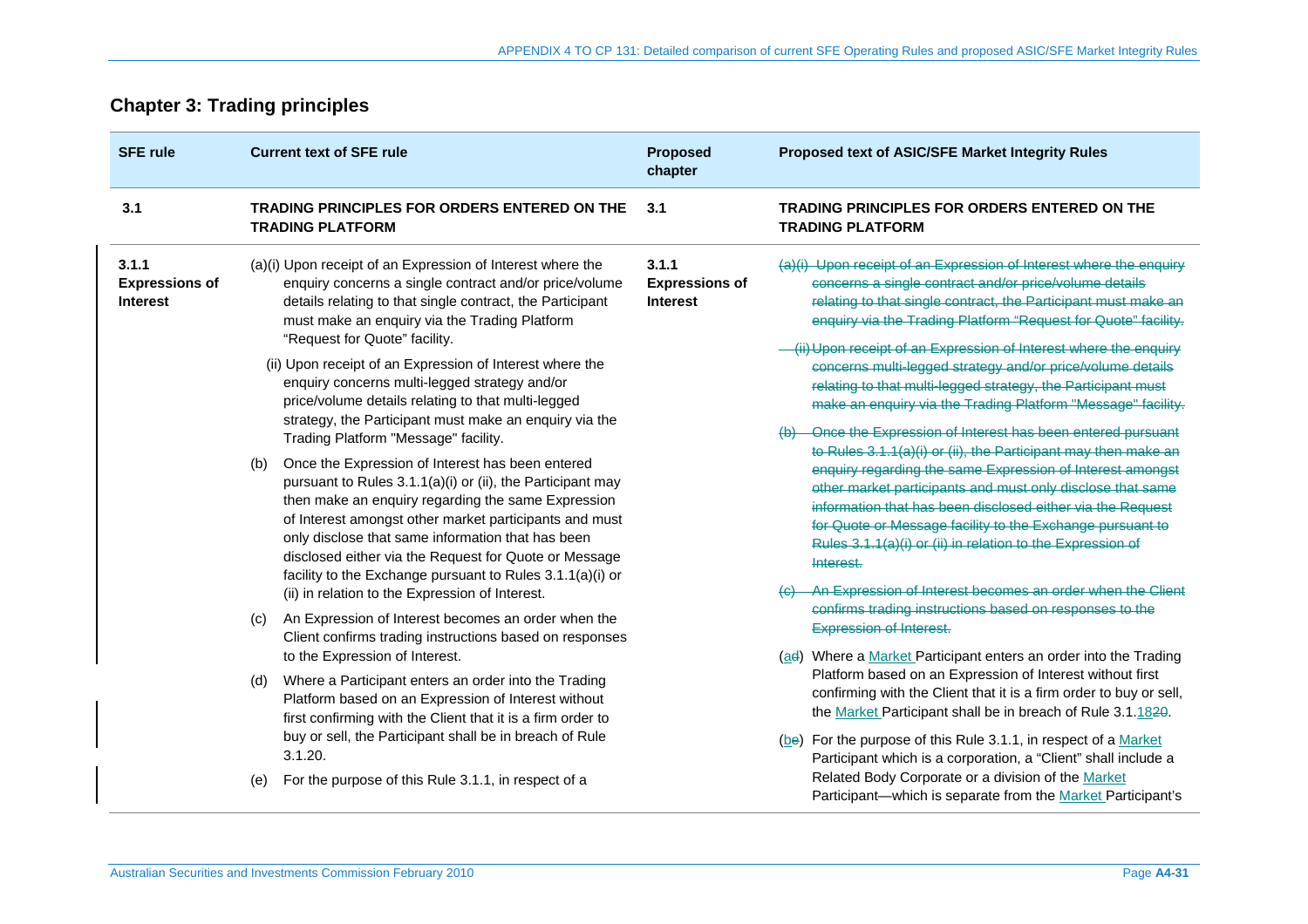| <b>SFE rule</b>                                         | <b>Current text of SFE rule</b>                                                                               | <b>Proposed</b><br>chapter                                              | Proposed text of ASIC/SFE Market Integrity Rules                                                   |
|---------------------------------------------------------|---------------------------------------------------------------------------------------------------------------|-------------------------------------------------------------------------|----------------------------------------------------------------------------------------------------|
|                                                         | Participant which is a corporation, a "Client" shall<br>include a Related Body Corporate or a division of the |                                                                         | futures division.                                                                                  |
|                                                         | Participant - which is separate from the Participant's<br>futures division.                                   |                                                                         | Proposed Penalty-Tier 2                                                                            |
| Procedure 3.1.1                                         |                                                                                                               |                                                                         |                                                                                                    |
| <b>3.1.4 Market</b><br><b>Manipulation</b>              | Participants must not engage in price manipulation of a<br>Contract.                                          | 3.1.2 Market<br><b>Manipulation</b>                                     | Market Participants must not engage in price manipulation of a<br>Contract.                        |
|                                                         |                                                                                                               |                                                                         | Proposed Penalty-Tier 3                                                                            |
| Procedure 3.1.4                                         |                                                                                                               |                                                                         |                                                                                                    |
| 3.1.5 Misleading                                        | Participants must not engage in any misleading act or<br>3.1.3 Misleading                                     |                                                                         | Market Participants must not engage in any misleading act or                                       |
| <b>Acts or Practices</b><br><b>Regarding Price</b>      | practice regarding the price of a Contract.                                                                   | <b>Acts or Practices</b><br><b>Regarding Price</b>                      | practice regarding the price of a Contract.<br>Proposed Penalty-Tier 3                             |
|                                                         |                                                                                                               |                                                                         |                                                                                                    |
| Procedure 3.1.5                                         |                                                                                                               |                                                                         |                                                                                                    |
| 3.1.6 Entering<br><b>Orders without</b><br>an Intent to | Participants must not enter orders where there does not exist<br>an intent to trade.                          | 3.1.4 Entering<br><b>Orders without</b><br>an Intent to<br><b>Trade</b> | Market Participants must not enter orders where there does not<br>exist an intent to trade.        |
| <b>Trade</b>                                            |                                                                                                               |                                                                         | Proposed Penalty-Tier 3                                                                            |
| Procedure 3.1.6                                         |                                                                                                               |                                                                         |                                                                                                    |
| 3.1.7 Orders to<br>be Transmitted                       | A Participant must transmit orders to the Trading Platform as<br>soon as they are received.                   | 3.1.5 Orders to<br>be Transmitted                                       | A Market Participant must transmit orders to the Trading Platform<br>as soon as they are received. |
| as Soon as<br><b>Received</b>                           | as Soon as<br><b>Received</b>                                                                                 | Proposed Penalty-Tier 2                                                 |                                                                                                    |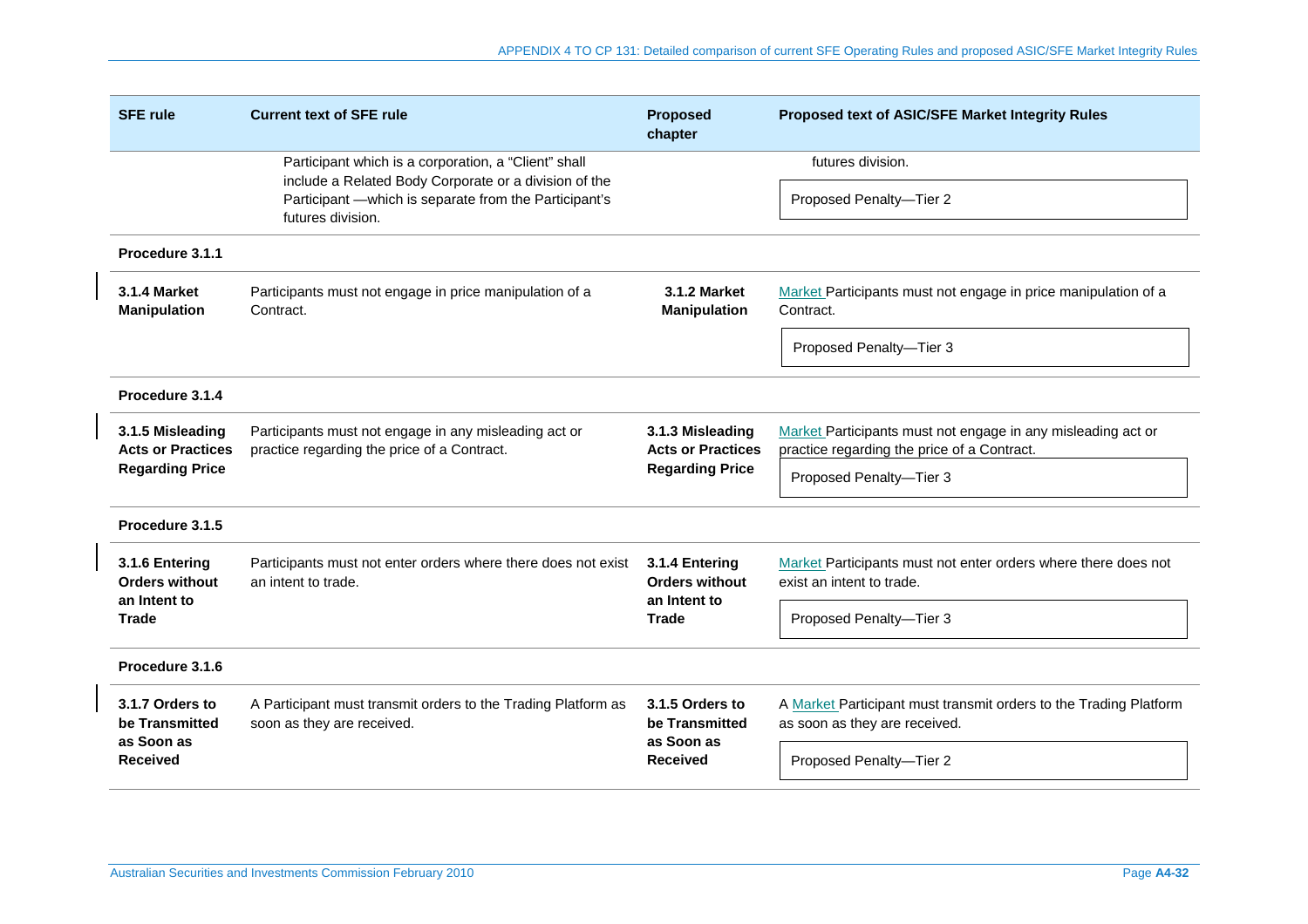| <b>SFE rule</b>                                                                         | <b>Current text of SFE rule</b>                                                                                                                                                                                                                                                 | <b>Proposed</b><br>chapter                      | Proposed text of ASIC/SFE Market Integrity Rules                                                                                                                                                                    |
|-----------------------------------------------------------------------------------------|---------------------------------------------------------------------------------------------------------------------------------------------------------------------------------------------------------------------------------------------------------------------------------|-------------------------------------------------|---------------------------------------------------------------------------------------------------------------------------------------------------------------------------------------------------------------------|
| Procedure 3.1.17                                                                        |                                                                                                                                                                                                                                                                                 |                                                 |                                                                                                                                                                                                                     |
| 3.1.8 Orders to<br>be Transmitted<br>and Executed in<br>the Sequence<br><b>Received</b> | A Participant shall transmit orders in the sequence in which<br>3.1.6 Orders to<br>they are received unless it would be fair and equitable, as<br>be Transmitted<br>determined by the Exchange, to transmit those orders out of<br>and Executed in<br>the Sequence<br>sequence. |                                                 | A Market Participant shall transmit orders in the sequence in which<br>they are received unless it would be fair and equitable, as<br>determined by the Exchange ASIC, to transmit those orders out of<br>sequence. |
|                                                                                         |                                                                                                                                                                                                                                                                                 | <b>Received</b>                                 | Proposed Penalty-Tier 3                                                                                                                                                                                             |
| Procedure 3.1.19                                                                        |                                                                                                                                                                                                                                                                                 |                                                 |                                                                                                                                                                                                                     |
| 3.1.9<br><b>Aggregation of</b><br><b>Orders</b>                                         | A Participant must not aggregate orders for entry into the<br>Trading Platform, unless it would be fair and equitable as<br>determined by the Exchange, to aggregate those orders.                                                                                              | 3.1.7<br><b>Aggregation of</b><br><b>Orders</b> | A Market Participant must not aggregate orders for entry into the<br>Trading Platform, unless it would be fair and equitable as<br>determined by <b>ASICthe Exchange</b> , to aggregate those orders.               |
|                                                                                         |                                                                                                                                                                                                                                                                                 |                                                 | Proposed Penalty-Tier 3                                                                                                                                                                                             |
| 3.1.10 Disclosure                                                                       | Participants must not disclose any information about<br>(a)<br>orders unless specifically permitted otherwise under the<br><b>Operating Rules;</b>                                                                                                                              | 3.1.8 Disclosure                                | Market Participants must not disclose any information about<br>(a)<br>orders unless specifically permitted otherwise under the<br><b>Operating-Rules;</b>                                                           |
|                                                                                         | For the purposes of this Rule 3.1.10, "order" is an<br>(b)<br>instruction to deal or trade on behalf of a Client or an<br>intention to deal or trade by a party dealing proprietary<br>business.                                                                                |                                                 | For the purposes of this Rule 3.1.840, "order" is an<br>(b)<br>instruction to deal or trade on behalf of a Client or an<br>intention to deal or trade by a party dealing proprietary<br>business                    |
|                                                                                         |                                                                                                                                                                                                                                                                                 |                                                 | Proposed Penalty-Tier 3                                                                                                                                                                                             |
| 3.1.11<br>Withholding                                                                   | Participants must not withhold an order with an intent to<br>obtain a counterparty/counterparties.                                                                                                                                                                              | 3.1.9<br>Withholding                            | Market Participants must not withhold an order with an intent to<br>obtain a counterparty/counterparties.                                                                                                           |
| <b>Orders</b>                                                                           |                                                                                                                                                                                                                                                                                 | <b>Orders</b>                                   | Proposed Penalty-Tier 3                                                                                                                                                                                             |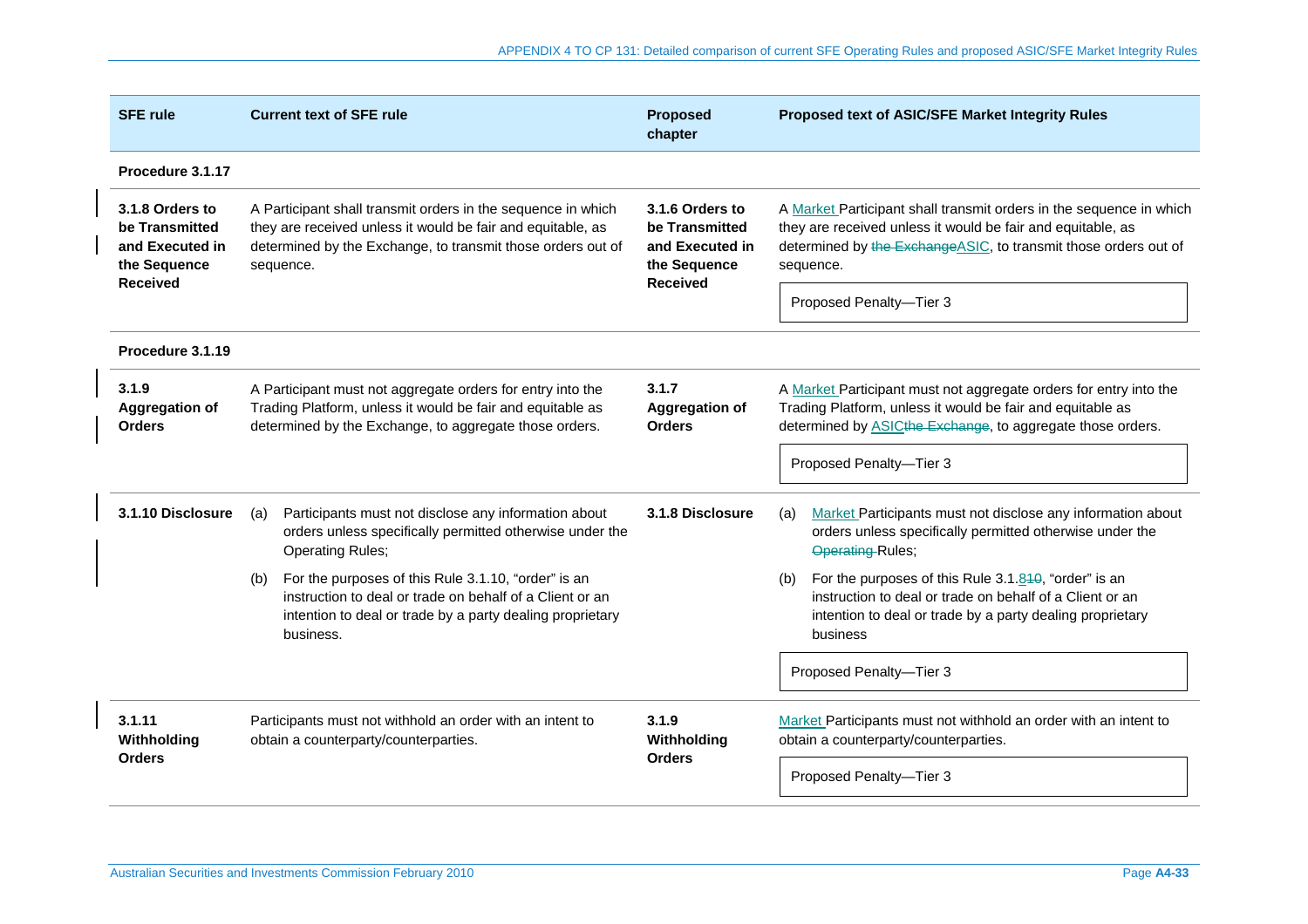| <b>SFE rule</b>                                                                                                      | <b>Current text of SFE rule</b>                                                                                                                                                                                                                                                                                                    | <b>Proposed</b><br>chapter                                                                                           | Proposed text of ASIC/SFE Market Integrity Rules                                                                                                                                                                                                                                                                                                                  |
|----------------------------------------------------------------------------------------------------------------------|------------------------------------------------------------------------------------------------------------------------------------------------------------------------------------------------------------------------------------------------------------------------------------------------------------------------------------|----------------------------------------------------------------------------------------------------------------------|-------------------------------------------------------------------------------------------------------------------------------------------------------------------------------------------------------------------------------------------------------------------------------------------------------------------------------------------------------------------|
| 3.1.12<br>Withdrawing<br><b>Orders</b>                                                                               | Participants must not withdraw orders in whole or in part for<br>the benefit of another person.                                                                                                                                                                                                                                    | 3.1.10<br>Withdrawing<br><b>Orders</b>                                                                               | Market Participants must not withdraw orders in whole or in part<br>for the benefit of another person.                                                                                                                                                                                                                                                            |
|                                                                                                                      |                                                                                                                                                                                                                                                                                                                                    |                                                                                                                      | Proposed Penalty-Tier 2                                                                                                                                                                                                                                                                                                                                           |
| 3.1.13 Pre-<br>arrangement                                                                                           | Participants must not arrange the details of a potential trade<br>between two or more parties whether or not orders are<br>entered into the Trading Platform, unless the market has<br>been made aware of all relevant details of the potential trade,<br>or unless specifically permitted otherwise under the<br>Operating Rules. | 3.1.11 Pre-<br>arrangement                                                                                           | Market Participants must not arrange the details of a potential<br>trade between two or more parties whether or not orders are<br>entered into the Trading Platform, unless the market has been<br>made aware of all relevant details of the potential trade, or unless<br>specifically permitted otherwise under the Operating Rules.<br>Proposed Penalty-Tier 2 |
| 3.1.14<br><b>Trading to the</b><br><b>Exclusion of</b><br><b>Others</b>                                              | Participants must not execute or attempt to execute trades<br>with the intent to exclude other Participants or their<br>Representatives.                                                                                                                                                                                           | 3.1.12<br>Trading to the<br><b>Exclusion of</b><br><b>Others</b>                                                     | Market Participants must not execute or attempt to execute trades<br>with the intent to exclude other Market Participants or their<br>Representatives.<br>Proposed Penalty-Tier 2                                                                                                                                                                                 |
| 3.1.15 Wash<br><b>Trades</b>                                                                                         | Participants must not allow trades to occur such that both<br>sides of the trade are on behalf of the same account.                                                                                                                                                                                                                | 3.1.13 Wash<br><b>Trades</b>                                                                                         | Market Participants must not allow trades to occur such that both<br>sides of the trade are on behalf of the same account.<br>Proposed Penalty-Tier 2                                                                                                                                                                                                             |
| 3.1.16 Acting in<br><b>Accordance</b><br>with Client<br>Instructions and<br><b>Client's Best</b><br><b>Interests</b> | Full Participants must:<br>act on behalf of a Client only in accordance with that<br>(a)<br>Client's instructions, unless to do so would be contrary<br>to the Operating Rules; and<br>not act in a manner which has, or is intended to have, a<br>(b)<br>detrimental effect, as determined by the Exchange, on                    | 3.1.14 Acting in<br><b>Accordance</b><br>with Client<br>Instructions and<br><b>Client's Best</b><br><b>Interests</b> | <b>Full-Market Participants must:</b><br>act on behalf of a Client only in accordance with that Client's<br>(a)<br>instructions, unless to do so would be contrary to the<br>Operating-Rules; and<br>not act in a manner which has, or is intended to have, a<br>(b)<br>detrimental effect, as determined by the Exchange ASIC, on                                |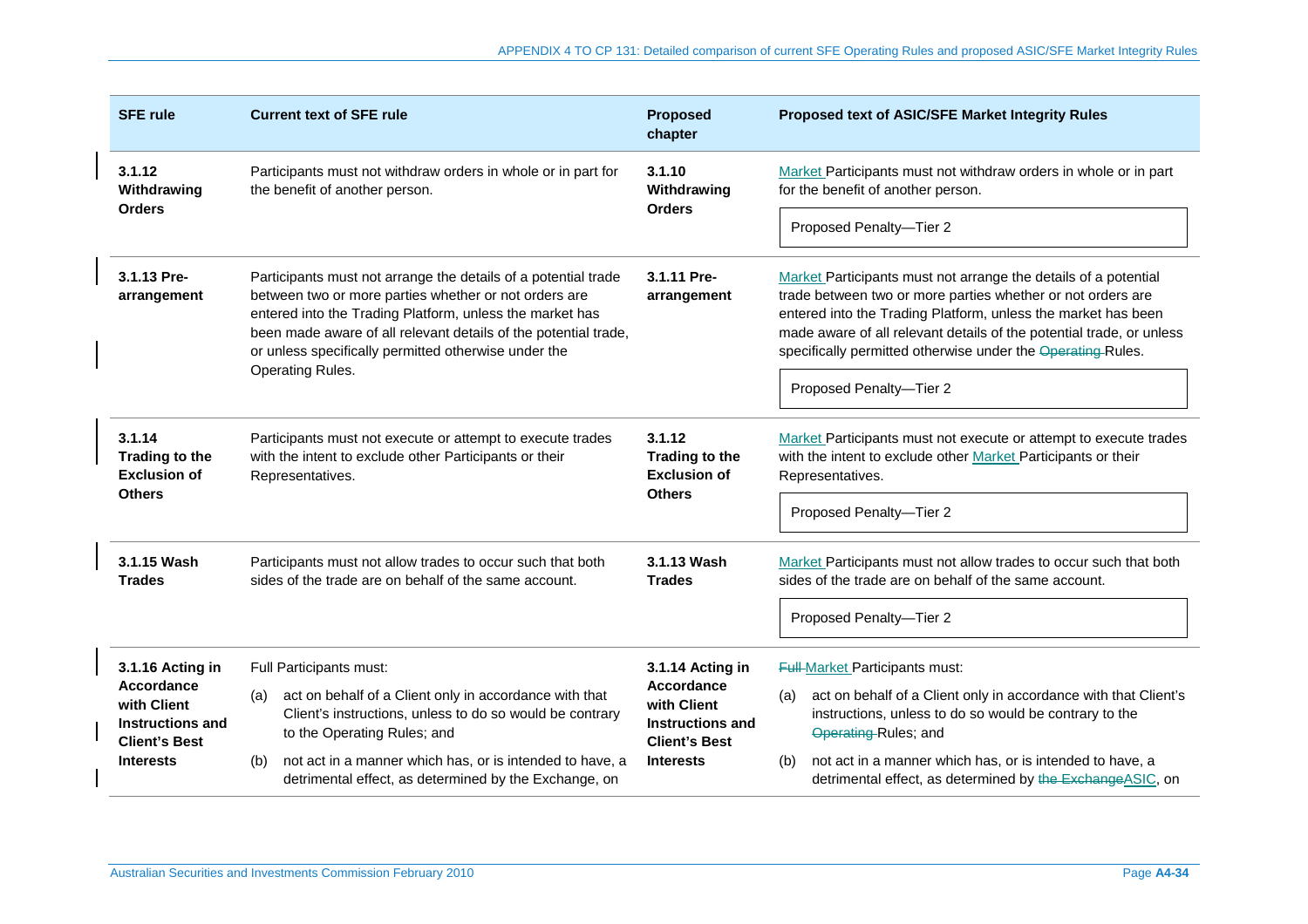| <b>SFE rule</b>                                     |      | <b>Current text of SFE rule</b>                                                                                                                                                                                                                                                                                        | <b>Proposed</b><br>chapter                          |       | <b>Proposed text of ASIC/SFE Market Integrity Rules</b>                                                                                                                                                                                                                                                                       |
|-----------------------------------------------------|------|------------------------------------------------------------------------------------------------------------------------------------------------------------------------------------------------------------------------------------------------------------------------------------------------------------------------|-----------------------------------------------------|-------|-------------------------------------------------------------------------------------------------------------------------------------------------------------------------------------------------------------------------------------------------------------------------------------------------------------------------------|
|                                                     |      | the Client's best interests.                                                                                                                                                                                                                                                                                           |                                                     |       | the Client's best interests.                                                                                                                                                                                                                                                                                                  |
|                                                     | (C)  | For the purposes of this Rule 3.1.16 "a Client" of a Full<br>Participant which is a corporation shall include a<br>Related Body Corporate or a division of the Full<br>Participant which is separate from that Full Participant's<br>futures division.                                                                 |                                                     | (c)   | For-for the purposes of this Rule 3.1.146 "a Client" of a Full<br>Market Participant which is a corporation shall include a<br>Related Body Corporate or a division of the Full-Market<br>Participant which is separate from that Full-Market<br>Participant's futures division.                                              |
|                                                     |      |                                                                                                                                                                                                                                                                                                                        |                                                     |       | Proposed Penalty-Tier 2                                                                                                                                                                                                                                                                                                       |
| 3.1.17<br><b>Personal</b><br><b>Account Trading</b> | (a)  | No person shall at any time trade or initiate a trade on<br>any Market in any Contract for that person's account<br>where that person has or is likely to have knowledge or<br>information about any Client orders of any Full<br>Participant to trade, or instructions to trade, in the same<br>or similar commodity. | 3.1.15<br><b>Personal</b><br><b>Account Trading</b> | (a)   | No person shall at any time trade or initiate a trade on any<br>Market in any Contract for that person's account where that<br>person has or is likely to have knowledge or information<br>about any Client orders of any Full-Market Participant to<br>trade, or instructions to trade, in the same or similar<br>commodity. |
|                                                     | (b)  | For the purpose of this Operating Rule, a person shall<br>be deemed to have traded for that person's account if<br>that person trades for any entity, person or account:                                                                                                                                               |                                                     | (b)   | For the purpose of this Operating-Rule, a person shall be<br>deemed to have traded for that person's account if that<br>person trades for any entity, person or account:                                                                                                                                                      |
|                                                     |      | (i) in which that person has a beneficial interest, including<br>a Full Participant's House Account in which the person<br>has a financial interest; or                                                                                                                                                                |                                                     | (i)   | in which that person has a beneficial interest, including a $F \circ H$<br>Market Participant's House Account in which the person has<br>a financial interest; or                                                                                                                                                             |
|                                                     |      | (ii) in which that person might by exercise of some<br>discretion have a beneficial interest, including a Full<br>Participant's House Account in which the person has, or<br>may have, a financial interest; or                                                                                                        |                                                     | (ii)  | in which that person might by exercise of some discretion<br>have a beneficial interest, including a Full-Market<br>Participant's House Account in which the person has, or may<br>have, a financial interest; or                                                                                                             |
|                                                     |      | (iii) over which that person exercises any control (other<br>than an account of the Full Participant of which the<br>person is a Director, partner or employee where such<br>control is exercised in that capacity); or                                                                                                |                                                     | (iii) | over which that person exercises any control (other than an<br>account of the Full-Market Participant of which the person is<br>a Director, partner or employee where such control is<br>exercised in that capacity); or                                                                                                      |
|                                                     | (iv) | which is a corporation in whose shares that person has<br>a "Relevant Interest" as that term is defined by the                                                                                                                                                                                                         |                                                     | (iv)  | which is a corporation in whose shares that person has a<br>"Relevant Interest" as that term is defined by the                                                                                                                                                                                                                |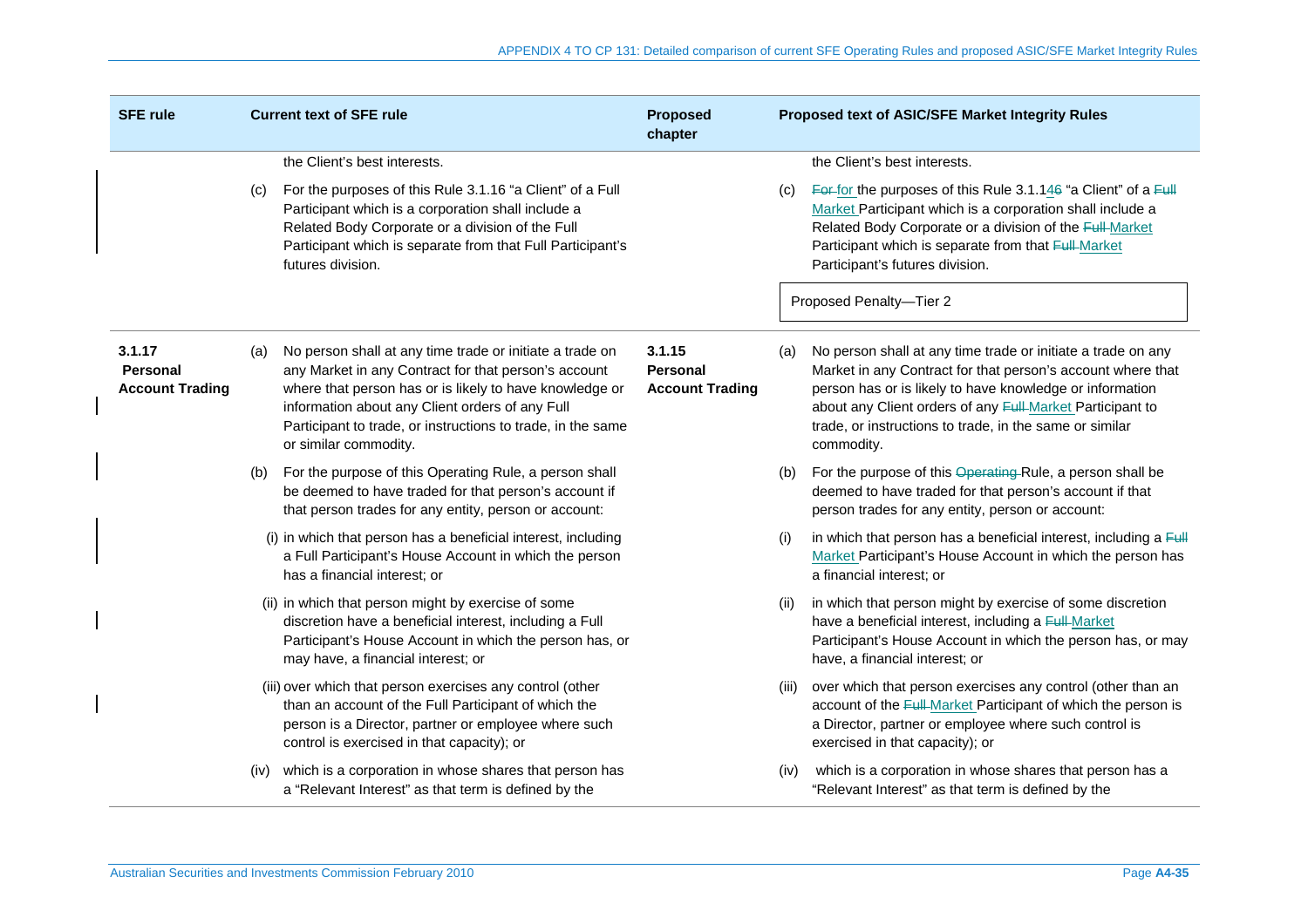| <b>SFE rule</b>                                     | <b>Current text of SFE rule</b>                                                                                                                                                                                                                                                                                                                                                                           | <b>Proposed</b><br>chapter                          | Proposed text of ASIC/SFE Market Integrity Rules                                                                                                                                                                                                                                                                                                                                                                                      |
|-----------------------------------------------------|-----------------------------------------------------------------------------------------------------------------------------------------------------------------------------------------------------------------------------------------------------------------------------------------------------------------------------------------------------------------------------------------------------------|-----------------------------------------------------|---------------------------------------------------------------------------------------------------------------------------------------------------------------------------------------------------------------------------------------------------------------------------------------------------------------------------------------------------------------------------------------------------------------------------------------|
|                                                     | Corporations Act; or                                                                                                                                                                                                                                                                                                                                                                                      |                                                     | Corporations Act; or                                                                                                                                                                                                                                                                                                                                                                                                                  |
|                                                     | which is that person's Relative or a Relative's account<br>(v)<br>in which that person has a financial interest.                                                                                                                                                                                                                                                                                          |                                                     | which is that person's Relative or a Relative's account in<br>(v)<br>which that person has a financial interest.                                                                                                                                                                                                                                                                                                                      |
|                                                     | For the purposes of this Rule 3.1.17:<br>(c)                                                                                                                                                                                                                                                                                                                                                              |                                                     | For the purposes of this Rule $3.1.157$ :<br>(c)                                                                                                                                                                                                                                                                                                                                                                                      |
|                                                     | (i) a "Client" of a Full Participant which is a corporation<br>shall include a Related Body Corporate or a division of<br>the Full Participant which is separate from the Full<br>Participant's futures division, and                                                                                                                                                                                     |                                                     | (i) a "Client" of a Full-Market Participant which is a corporation<br>shall include a Related Body Corporate or a division of the<br>Full-Market Participant which is separate from the Full-Market<br>Participant's futures division, and                                                                                                                                                                                            |
|                                                     | (ii) "a person having a financial interest in an account"<br>includes any benefit which that person may enjoy as<br>the result of the operation of that account, or trading<br>under that account.                                                                                                                                                                                                        |                                                     | (ii) "a person having a financial interest in an account" includes<br>any benefit which that person may enjoy as the result of the<br>operation of that account, or trading under that account.                                                                                                                                                                                                                                       |
|                                                     |                                                                                                                                                                                                                                                                                                                                                                                                           |                                                     | Proposed Penalty-Tier 2                                                                                                                                                                                                                                                                                                                                                                                                               |
| 3.1.18 Dual<br><b>Trading</b><br><b>Prohibition</b> | A Full Participant's Representative shall not initiate a<br>(a)<br>trade for any Full Participant's House Account in a<br>Contract, where that Representative is holding or is<br>likely to hold the Full Participant's Client orders to trade,<br>or for any reason is likely to have knowledge or<br>information of the Full Participant's Client orders to<br>trade, in the same or similar commodity. | 3.1.16 Dual<br><b>Trading</b><br><b>Prohibition</b> | A Full-Market Participant's Representative shall not initiate a<br>(a)<br>trade for any Full-Market Participant's House Account in a<br>Contract, where that Representative is holding or is likely to<br>hold the Full-Market Participant's Client orders to trade, or for<br>any reason is likely to have knowledge or information of the<br>Full-Market Participant's Client orders to trade, in the same<br>or similar commodity. |
|                                                     | The Exchange may in its absolute discretion from time<br>(b)<br>to time prescribe classes of Contracts for the purposes<br>of this Rule 3.1.18.                                                                                                                                                                                                                                                           |                                                     | The Exchange may in its absolute discretion from time to<br>(b)<br>time prescribe eClasses of Contracts for the purposes of this<br>Rule 3.1.168 are as prescribed in the Procedures.                                                                                                                                                                                                                                                 |
|                                                     | This Rule 3.1.18 shall not apply to a Representative<br>(c)<br>where that Representative has executed an Error Trade<br>and subsequent action taken by the Representative<br>requires execution of a trade to cover that position.                                                                                                                                                                        |                                                     | This Rule 3.1.168 shall not apply to a Representative where<br>(C)<br>that Representative has executed an Error Trade and<br>subsequent action taken by the Representative requires<br>execution of a trade to cover that position.                                                                                                                                                                                                   |
|                                                     | For the purposes of this Rule 3.1.18 "a Client" of a Full<br>(d)<br>Participant which is a corporation shall include a                                                                                                                                                                                                                                                                                    |                                                     | For the purposes of this Rule 3.1.168 "a Client" of a Full<br>(d)<br>Market Participant which is a corporation shall include a                                                                                                                                                                                                                                                                                                        |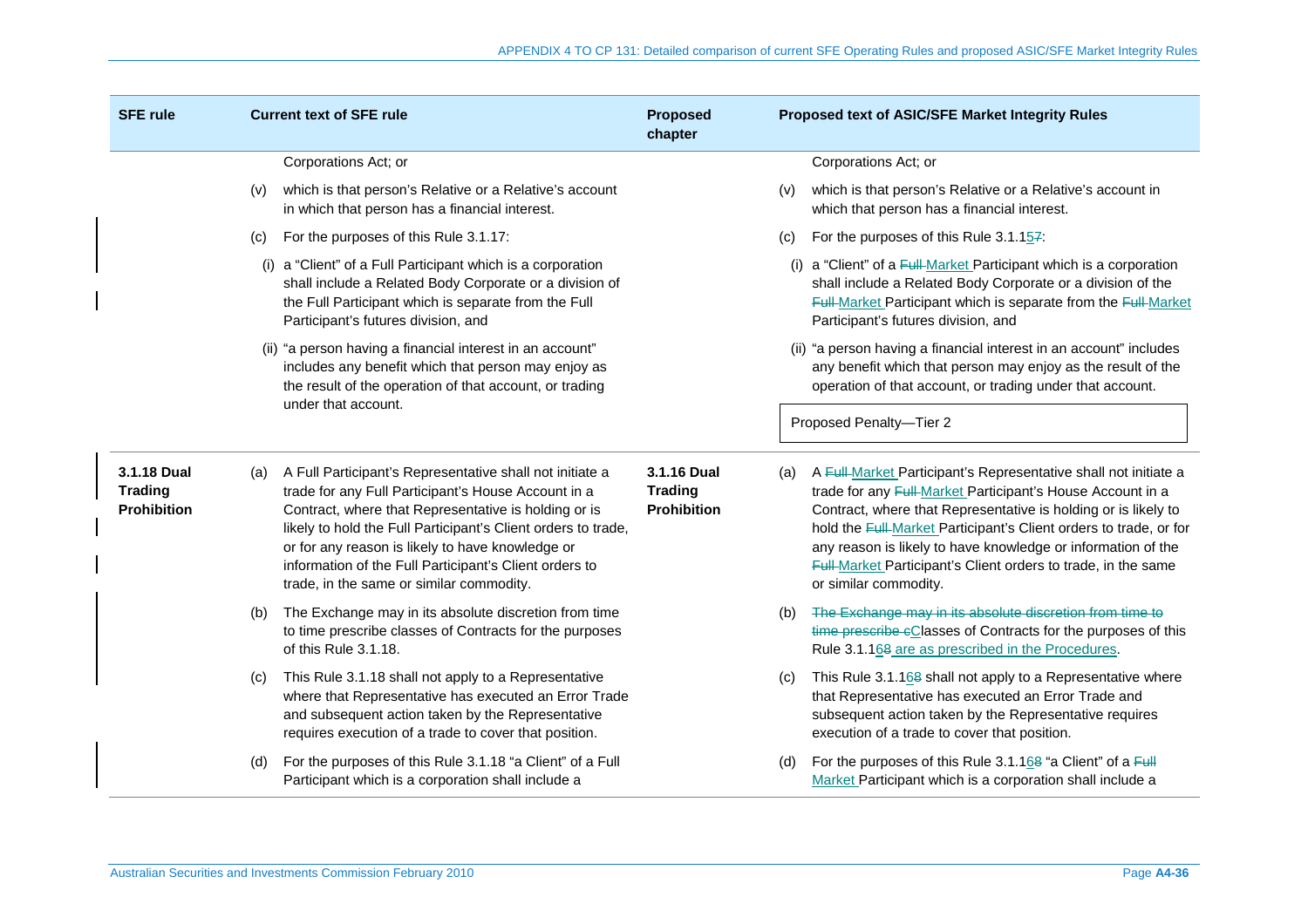| <b>SFE rule</b>                                                            |     | <b>Current text of SFE rule</b>                                                                                                                                                                                                                        | <b>Proposed</b><br>chapter                                                 | <b>Proposed text of ASIC/SFE Market Integrity Rules</b>                                                                                                                                                                                                                              |
|----------------------------------------------------------------------------|-----|--------------------------------------------------------------------------------------------------------------------------------------------------------------------------------------------------------------------------------------------------------|----------------------------------------------------------------------------|--------------------------------------------------------------------------------------------------------------------------------------------------------------------------------------------------------------------------------------------------------------------------------------|
|                                                                            |     | Related Body Corporate or a division of the Participant<br>which is separate from that Participant's futures<br>division.                                                                                                                              |                                                                            | Related Body Corporate or a division of the Market<br>Participant which is separate from that Market Participant's<br>futures division.                                                                                                                                              |
|                                                                            |     |                                                                                                                                                                                                                                                        |                                                                            | Proposed Penalty-Tier 3                                                                                                                                                                                                                                                              |
| 3.1.19 Trades to<br>be Allocated in<br>Sequence of<br><b>Order Receipt</b> | (a) | A Full Participant and its Representative shall allocate<br>trades to Clients in the sequence in which the orders<br>are received unless it would be fair and equitable, as<br>determined by the Exchange, to allocate out of<br>sequence.             | 3.1.17 Trades to<br>be Allocated in<br>Sequence of<br><b>Order Receipt</b> | A Full Market Participant and its Representative shall<br>(a)<br>allocate trades to Clients in the sequence in which the orders<br>are received unless it would be fair and equitable, as<br>determined by the Exchange ASIC, to allocate out of<br>sequence.                        |
|                                                                            | (b) | For the purposes of this Rule 3.1.19 "a Client" of a Full<br>Participant which is a corporation shall include a<br>Related Body Corporate or a division of the Full<br>Participant which is separate from that Full Participant's<br>futures division. |                                                                            | For the purposes of this Rule 3.1.179 "a Client" of a Full<br>(b)<br>Market Participant which is a corporation shall include a<br>Related Body Corporate or a division of the Full-Market<br>Participant which is separate from that Full-Market<br>Participant's futures division.  |
|                                                                            |     |                                                                                                                                                                                                                                                        |                                                                            | Proposed Penalty-Tier 3                                                                                                                                                                                                                                                              |
| 3.1.20 Post-<br><b>Allocation</b><br><b>Prohibition</b>                    | (a) | Full Participants must not offer and/or allocate trades to<br>a Client unless those trades have been obtained<br>pursuant to instructions previously obtained from that                                                                                | 3.1.18 Post-<br><b>Allocation</b><br><b>Prohibition</b>                    | Full-Market Participants must not offer and/or allocate trades<br>(a)<br>to a Client unless those trades have been obtained pursuant<br>to instructions previously obtained from that Client.                                                                                        |
|                                                                            | (b) | Client.<br>For the purposes of this Rule 3.1.20 "a Client" of a Full<br>Participant which is a corporation shall include a<br>Related Body Corporate or a division of the Full<br>Participant which is separate from that Full Participant's           |                                                                            | For the purposes of this Rule 3.1.1820 "a Client" of a Full<br>(b)<br>Market Participant which is a corporation shall include a<br>Related Body Corporate or a division of the Full-Market<br>Participant which is separate from that Full-Market<br>Participant's futures division. |
|                                                                            |     | futures division.                                                                                                                                                                                                                                      |                                                                            | Proposed Penalty-Tier 2                                                                                                                                                                                                                                                              |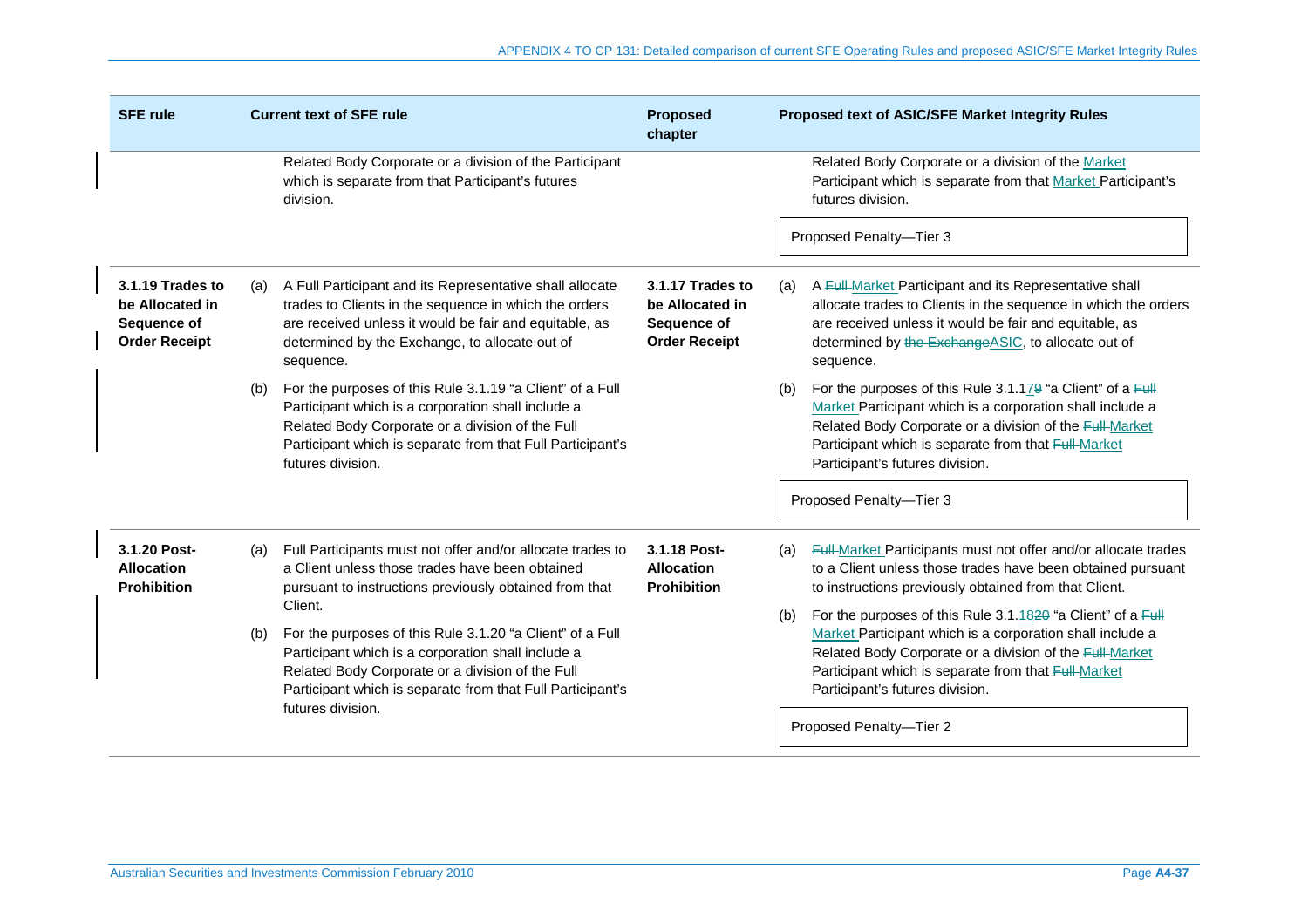| <b>SFE rule</b>                 | <b>Current text of SFE rule</b>                                                                                                                                                                                | <b>Proposed</b><br>chapter | <b>Proposed text of ASIC/SFE Market Integrity Rules</b>                                                                                                                                                                                     |
|---------------------------------|----------------------------------------------------------------------------------------------------------------------------------------------------------------------------------------------------------------|----------------------------|---------------------------------------------------------------------------------------------------------------------------------------------------------------------------------------------------------------------------------------------|
| 3.2                             | <b>STRATEGY TRADING</b>                                                                                                                                                                                        | 3.2                        | <b>STRATEGY TRADING</b>                                                                                                                                                                                                                     |
| 3.2.2 Strategy<br><b>Trades</b> | Participants must provide a record of those types of<br>(a)<br>Strategy trades as determined by the Exchange, and<br>within the relevant time as determined by the<br>Exchange.                                | <b>Strategy Trades</b>     | Market Participants must provide a record of those types of<br>(a)<br>Strategy trades as determined by the Exchange, and within<br>the relevant time as determined by the Exchange the Market<br>Operator under the Market Operating Rules. |
|                                 | Participants must allocate each leg of a Strategy Trade,<br>(b)<br>unless determined otherwise by the Exchange, to the<br>same account.                                                                        |                            | Market Participants must allocate each leg of a Strategy<br>(b)<br>Trade, unless determined otherwise by the ExchangeASIC,<br>to the same account.                                                                                          |
|                                 | Participants must only enter the orders of a type of<br>(c)<br>Strategy Trade in the specific pre-defined Market of the<br>Trading Platform for that type of Strategy Trade, as<br>determined by the Exchange. |                            | Participants must only enter the orders of a type of Strategy<br>Trade in the specific pre-defined Market of the Trading<br>Platform for that type of Strategy Trade, as determined by<br>the Exchange.                                     |
|                                 |                                                                                                                                                                                                                |                            | Proposed Penalty-Tier 2                                                                                                                                                                                                                     |

## **Procedure 3.2**

| 3.3                                      | <b>PRE-NEGOTIATED BUSINESS ORDERS</b>                                                                                                         | 3.3                                      | <b>PRE-NEGOTIATED BUSINESS ORDERS</b>                                                                                                                                                                                                                                                               |
|------------------------------------------|-----------------------------------------------------------------------------------------------------------------------------------------------|------------------------------------------|-----------------------------------------------------------------------------------------------------------------------------------------------------------------------------------------------------------------------------------------------------------------------------------------------------|
| 3.3.2 Exchange<br>to Prescribe           | Pre-negotiated business refers to orders involving Contracts<br>which have been prescribed by the Exchange and in                             | 3.3.1 Exchange<br>to Prescribe           | Pre-negotiated business refers to orders involving Contracts which<br>have been:                                                                                                                                                                                                                    |
| <b>Contracts</b>                         | numbers of contracts which exceed any minimum volume<br>threshold which has been prescribed by the Exchange in<br>respect of those Contracts. | <b>Contracts</b>                         | prescribed by the Market Operator; and<br>(a)<br>are Exchange and in numbers of contracts which exceed any<br>(b)<br>minimum volume threshold which has been prescribed by the<br>Exchange in respect of those Contracts. greater than or<br>equal to the number designated by the Market Operator. |
| 3.3.3 Participant<br><b>Entitlements</b> | Where a Participant receives an instruction from a Client<br>which can be executed as pre-negotiated business, the<br>Participant may:        | 3.3.2 Participant<br><b>Entitlements</b> | Where a Market Participant receives an instruction from a Client<br>which can be executed as pre-negotiated business, the Market<br>Participant may:                                                                                                                                                |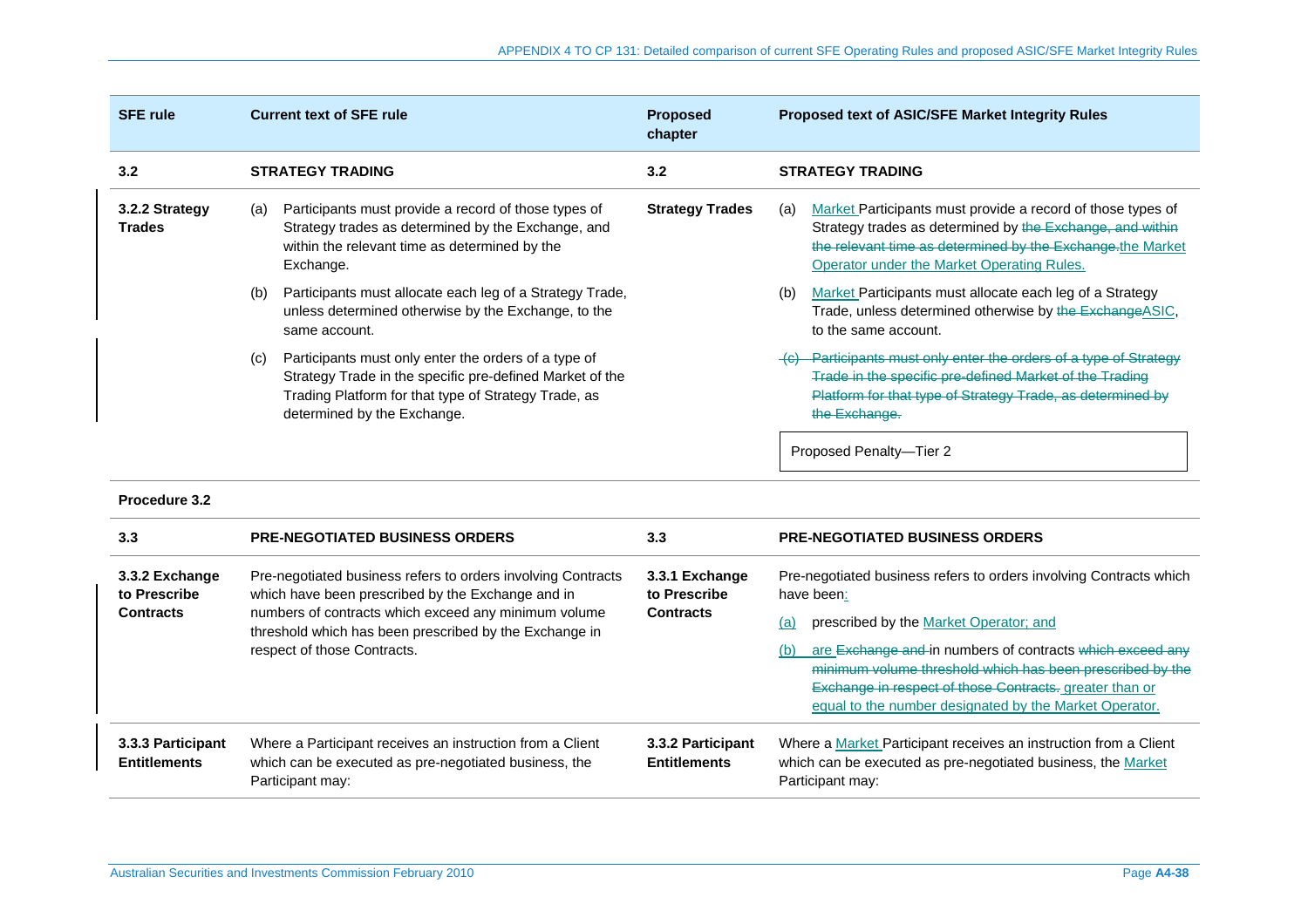| <b>SFE rule</b>                          | <b>Current text of SFE rule</b>                                                                                                                                                                                                                         | <b>Proposed</b><br>chapter               | Proposed text of ASIC/SFE Market Integrity Rules                                                                                                                                                                                                                            |  |
|------------------------------------------|---------------------------------------------------------------------------------------------------------------------------------------------------------------------------------------------------------------------------------------------------------|------------------------------------------|-----------------------------------------------------------------------------------------------------------------------------------------------------------------------------------------------------------------------------------------------------------------------------|--|
|                                          | withhold transmission of the instructions in order to<br>(a)<br>solicit orders from Clients and other Participants;                                                                                                                                     |                                          | withhold transmission of the instructions in order to solicit<br>(a)<br>orders from Clients and other Market Participants;                                                                                                                                                  |  |
|                                          | disclose details of Clients' instructions; and<br>(b)                                                                                                                                                                                                   |                                          | disclose details of Clients' instructions; and<br>(b)                                                                                                                                                                                                                       |  |
|                                          | aggregate orders received from Clients in satisfaction<br>(c)<br>or part satisfaction of the originating Client order.                                                                                                                                  |                                          | aggregate orders received from Clients in satisfaction or part<br>(c)<br>satisfaction of the originating Client order.                                                                                                                                                      |  |
| <b>3.3.8 Client</b><br>Authorisation     | Before entering a pre-negotiated business trade on behalf of<br>a Client pursuant to this Rule 3.3, a Participant must be<br>authorised In Writing by the Client to do so either specifically<br>or generally.                                          | 3.3.3 Client<br>Authorisation            | Before entering a pre-negotiated business trade on behalf of a<br>Client pursuant to this Rule 3.3, a Market Participant must be<br>authorised In Writing by the Client to do so either specifically or<br>generally.                                                       |  |
|                                          |                                                                                                                                                                                                                                                         |                                          | Proposed Penalty-Tier 2                                                                                                                                                                                                                                                     |  |
| 3.3.9 Definition<br>of Client            | For the purpose of this Rule 3.3 in respect of any<br>(a)<br>Participant that is a corporation, a "Client" shall include<br>a Related Body Corporate or a division of the<br>Participant- which is separate from the Participant's<br>futures division. | 3.3.4 Definition<br>of Client            | For the purpose of this Rule 3.3 in respect of any Market<br>(a)<br>Participant that is a corporation, a "Client" shall include a<br>Related Body Corporate or a division of the Market<br>Participant-which is separate from the Market Participant's<br>futures division. |  |
|                                          | For the purposes of trading out of a trade allocated to a<br>(b)<br>Participant that is an Error Trade, the Participant's<br>futures division is classified as a Client.                                                                                |                                          | For the purposes of trading out of a trade allocated to a<br>(b)<br>Market Participant that is an Error Trade, the Market<br>Participant's futures division is classified as a Client.                                                                                      |  |
| Procedure 3.3                            |                                                                                                                                                                                                                                                         |                                          |                                                                                                                                                                                                                                                                             |  |
| 3.4                                      | <b>TRADING PRINCIPLES FOR BLOCK TRADES</b>                                                                                                                                                                                                              | 3.4                                      | <b>TRADING PRINCIPLES FOR BLOCK TRADES</b>                                                                                                                                                                                                                                  |  |
| 3.4.3 Participant<br><b>Entitlements</b> | Where a Participant receives a Block Trade Order from a<br>Client, the Participant may:                                                                                                                                                                 | 3.4.1 Participant<br><b>Entitlements</b> | Where a Market Participant receives a Block Trade Order from a<br>Client, the Market Participant may:                                                                                                                                                                       |  |
|                                          | solicit counterparties to the Block Trade Order amongst<br>(a)<br>other Participants;                                                                                                                                                                   |                                          | solicit counterparties to the Block Trade Order amongst other<br>(a)<br><b>Market Participants;</b>                                                                                                                                                                         |  |
|                                          | withhold transmission of the Block Trade Order in order<br>(b)                                                                                                                                                                                          |                                          | withhold transmission of the Block Trade Order in order to<br>(b)                                                                                                                                                                                                           |  |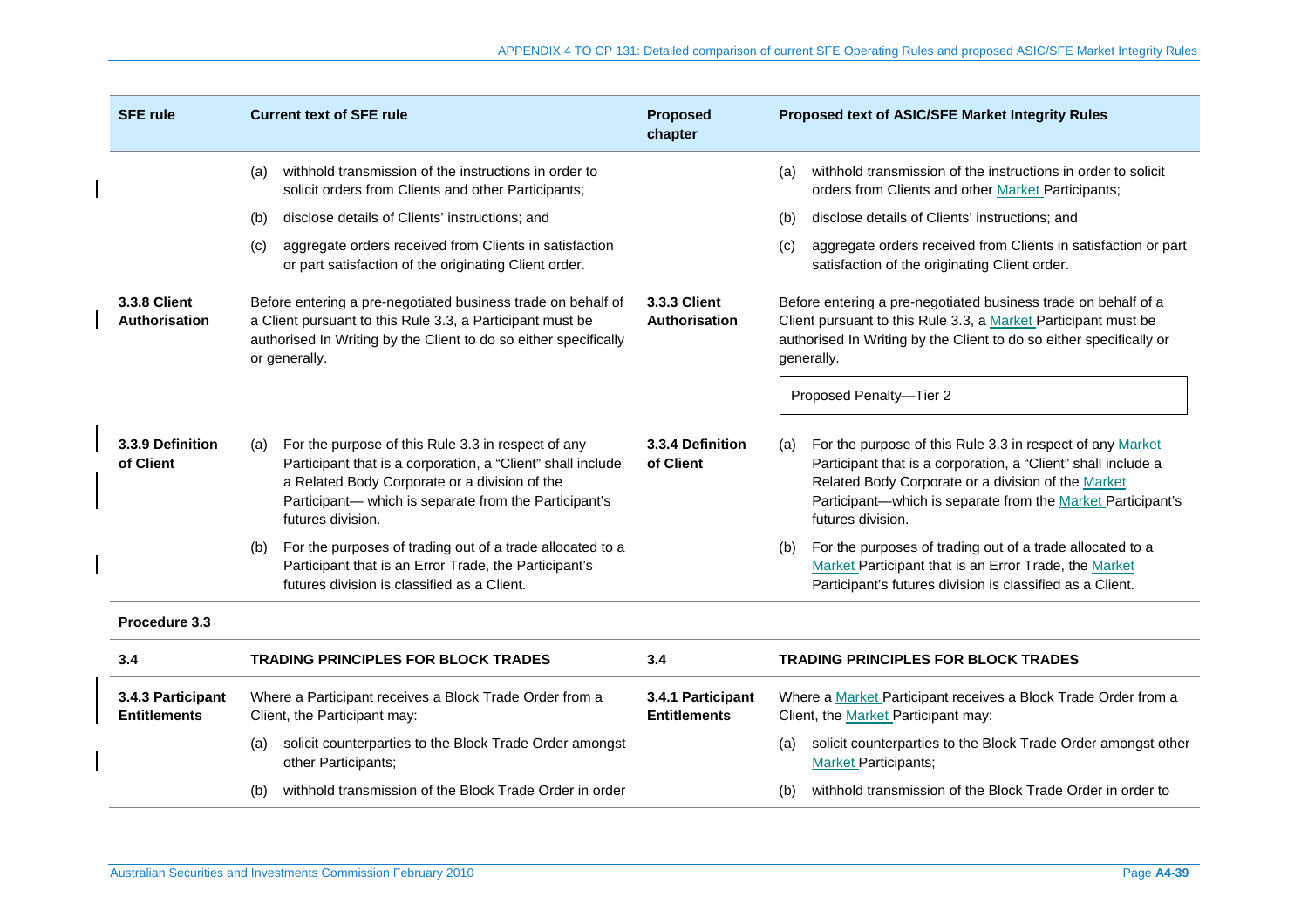| <b>SFE rule</b>                                       | <b>Current text of SFE rule</b>                                                                                                                                                                                                                                                                                                                      | <b>Proposed</b><br>chapter                            | Proposed text of ASIC/SFE Market Integrity Rules                                                                                                                                                                                                                                                                                                                                 |  |
|-------------------------------------------------------|------------------------------------------------------------------------------------------------------------------------------------------------------------------------------------------------------------------------------------------------------------------------------------------------------------------------------------------------------|-------------------------------------------------------|----------------------------------------------------------------------------------------------------------------------------------------------------------------------------------------------------------------------------------------------------------------------------------------------------------------------------------------------------------------------------------|--|
|                                                       | to solicit those counterparties;                                                                                                                                                                                                                                                                                                                     |                                                       | solicit those counterparties;                                                                                                                                                                                                                                                                                                                                                    |  |
|                                                       | disclose those details of the Block Trade Order as<br>(c)<br>authorised by the Clients; and                                                                                                                                                                                                                                                          |                                                       | disclose those details of the Block Trade Order as authorised<br>$\left( c\right)$<br>by the Clients; and                                                                                                                                                                                                                                                                        |  |
|                                                       | aggregate orders where each order is greater than or<br>(d)<br>equal to the Minimum Volume Threshold for that<br>Contract.                                                                                                                                                                                                                           |                                                       | aggregate orders where each order is greater than or equal<br>(d)<br>to the Minimum Volume Threshold for that Contract.                                                                                                                                                                                                                                                          |  |
| 3.4.4                                                 | Participants cannot:                                                                                                                                                                                                                                                                                                                                 | 3.4.2                                                 | Market Participants cannot:                                                                                                                                                                                                                                                                                                                                                      |  |
| <b>Prohibitions</b>                                   | aggregate separate orders in order to meet Minimum<br>(a)<br>Volume Thresholds; or                                                                                                                                                                                                                                                                   | <b>Prohibitions</b>                                   | (a) aggregate separate orders in order to meet Minimum Volume<br>Thresholds; or<br>use the Block Trade Facility to execute Roll business.<br>Proposed Penalty-Tier 2                                                                                                                                                                                                             |  |
|                                                       | use the Block Trade Facility to execute Roll business.<br>(b)                                                                                                                                                                                                                                                                                        |                                                       |                                                                                                                                                                                                                                                                                                                                                                                  |  |
| 3.4.5 Unfilled<br><b>Block Trade</b><br><b>Orders</b> | Subject to Rule 3.4.5(b), where counterparties have<br>(a)<br>been solicited pursuant to Rule 3.4.3(a) and the Block<br>Trade Order remains unfilled, then the Block Trade<br>Order may revert to a Permitted Order ("the order") as<br>described in Rule 3.1.3 and can be executed by the<br>Participant on the Trading Platform in accordance with | 3.4.3 Unfilled<br><b>Block Trade</b><br><b>Orders</b> | $(a)$ Subject to Rule 3.4.35(b), where counterparties have been<br>solicited pursuant to Rule 3.4.13(a) and the Block Trade Order<br>remains unfilled, then the Block Trade Order may revert to a<br>Permitted Order-("the order") as described in Rule 3.1.3 and can<br>be executed by the Participant on the Trading Platform in<br>accordance with the Client's instructions. |  |
|                                                       | the Client's instructions.<br>The orders from counterparties referred to in Rule<br>(b)<br>3.4.5(a) must not be entered into the Trading Platform<br>unless such period of time as determined by the<br>Exchange has elapsed from the entry of the originating<br>Client order.                                                                      |                                                       | (b) The orders from counterparties referred to in Rule 3.4.5(a)<br>must not be entered into the Trading Platform unless such period<br>of time as determined by the Exchange has elapsed from the entry<br>of the originating Client order.                                                                                                                                      |  |
| 3.4.9 Client<br>Authorisation                         | Before executing a Block Trade Order on behalf of a Client a<br>Participant must be authorised in writing by the Client to do<br>so either specifically or generally and such authorisation shall<br>include an acknowledgment by the Client that:                                                                                                   | <b>3.4.4 Client</b><br>Authorisation                  | Before executing a Block Trade Order on behalf of a Client a<br>Market Participant must be authorised in writing by the Client to do<br>so either specifically or generally and such authorisation shall<br>include an acknowledgment by the Client that:                                                                                                                        |  |
|                                                       | the price quoted for the Block Trade Order may or may<br>(i)                                                                                                                                                                                                                                                                                         |                                                       | the price quoted for the Block Trade Order may or may not<br>(i)                                                                                                                                                                                                                                                                                                                 |  |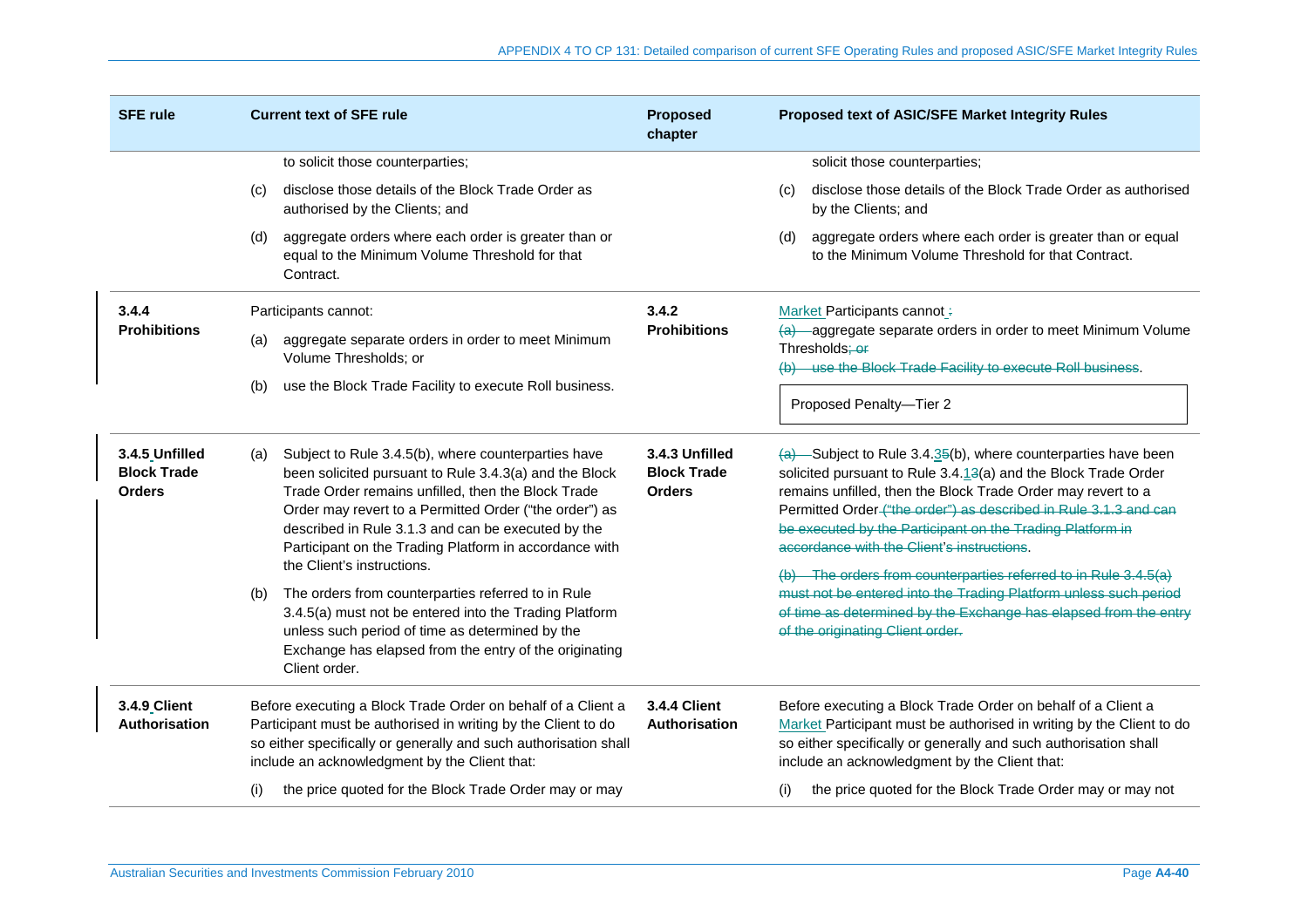| <b>SFE rule</b>                                     | <b>Current text of SFE rule</b>                                                                                                                                                                                                                                                                                                                                                                | <b>Proposed</b><br>chapter                          | Proposed text of ASIC/SFE Market Integrity Rules                                                                                                                                                                                                                                                                                                                                                                                          |
|-----------------------------------------------------|------------------------------------------------------------------------------------------------------------------------------------------------------------------------------------------------------------------------------------------------------------------------------------------------------------------------------------------------------------------------------------------------|-----------------------------------------------------|-------------------------------------------------------------------------------------------------------------------------------------------------------------------------------------------------------------------------------------------------------------------------------------------------------------------------------------------------------------------------------------------------------------------------------------------|
|                                                     | not be the prevailing market price;<br>the price at which the Block Trade is executed will not<br>(II)<br>be used in establishing Settlement Prices;<br>Block Trades shall have no impact on the Trading<br>(III)<br>Platform market data; and<br>Block Trades will be separately reported to the market.<br>(iv)                                                                              |                                                     | be the prevailing market price;<br>the price at which the Block Trade is executed will not be<br>(11)<br>used in establishing Settlement Prices;<br>Block Trades shall have no impact on the Trading Platform<br>(III)<br>market data; and<br>Block Trades will be separately reported to the market.<br>(IV)<br>Proposed Penalty-Tier 2                                                                                                  |
| Procedure 3.4                                       |                                                                                                                                                                                                                                                                                                                                                                                                |                                                     |                                                                                                                                                                                                                                                                                                                                                                                                                                           |
| 3.5                                                 | TRADING PRINCIPLES FOR EXCHANGE FOR PHYSICAL<br><b>TRANSACTIONS</b>                                                                                                                                                                                                                                                                                                                            | 3.5                                                 | <b>TRADING PRINCIPLES FOR EXCHANGE FOR PHYSICAL</b><br><b>TRANSACTIONS</b>                                                                                                                                                                                                                                                                                                                                                                |
| 3.5.2<br><b>Prohibitions</b>                        | No Exchange For Physical transaction may be effected:<br>where the parties to each side of the physical<br>(a)<br>transaction are the same or are acting on behalf of the<br>same person;<br>where both sides of the futures trade are taken out by<br>(b)<br>the same Participant on its own account or are taken<br>out on behalf of the same Client; or<br>to execute Roll business.<br>(c) | 3.5.1<br><b>Prohibitions</b>                        | No Exchange For Physical transaction may be effected:<br>where the parties to each side of the physical transaction are<br>(a)<br>the same or are acting on behalf of the same person; or<br>where both sides of the futures trade are taken out by the<br>(b)<br>same Market Participant on its own account or are taken out<br>on behalf of the same Client.<br><del>; or</del><br>to execute Roll business.<br>Proposed Penalty-Tier 2 |
| 3.5.9 Evidence<br>of Physical<br><b>Transaction</b> | It is the Participant's responsibility to ensure that where<br>(a)<br>either the Participant or its Client is a party to an<br>Exchange for Physical transaction, appropriate<br>evidence of the physical transaction is obtained and                                                                                                                                                          | 3.5.2 Evidence<br>of Physical<br><b>Transaction</b> | It is the Market Participant's responsibility to ensure that<br>(a)<br>where either the Market Participant or its Client is a party to<br>an Exchange for Physical transaction, appropriate evidence<br>of the physical transaction is obtained and kept on record                                                                                                                                                                        |